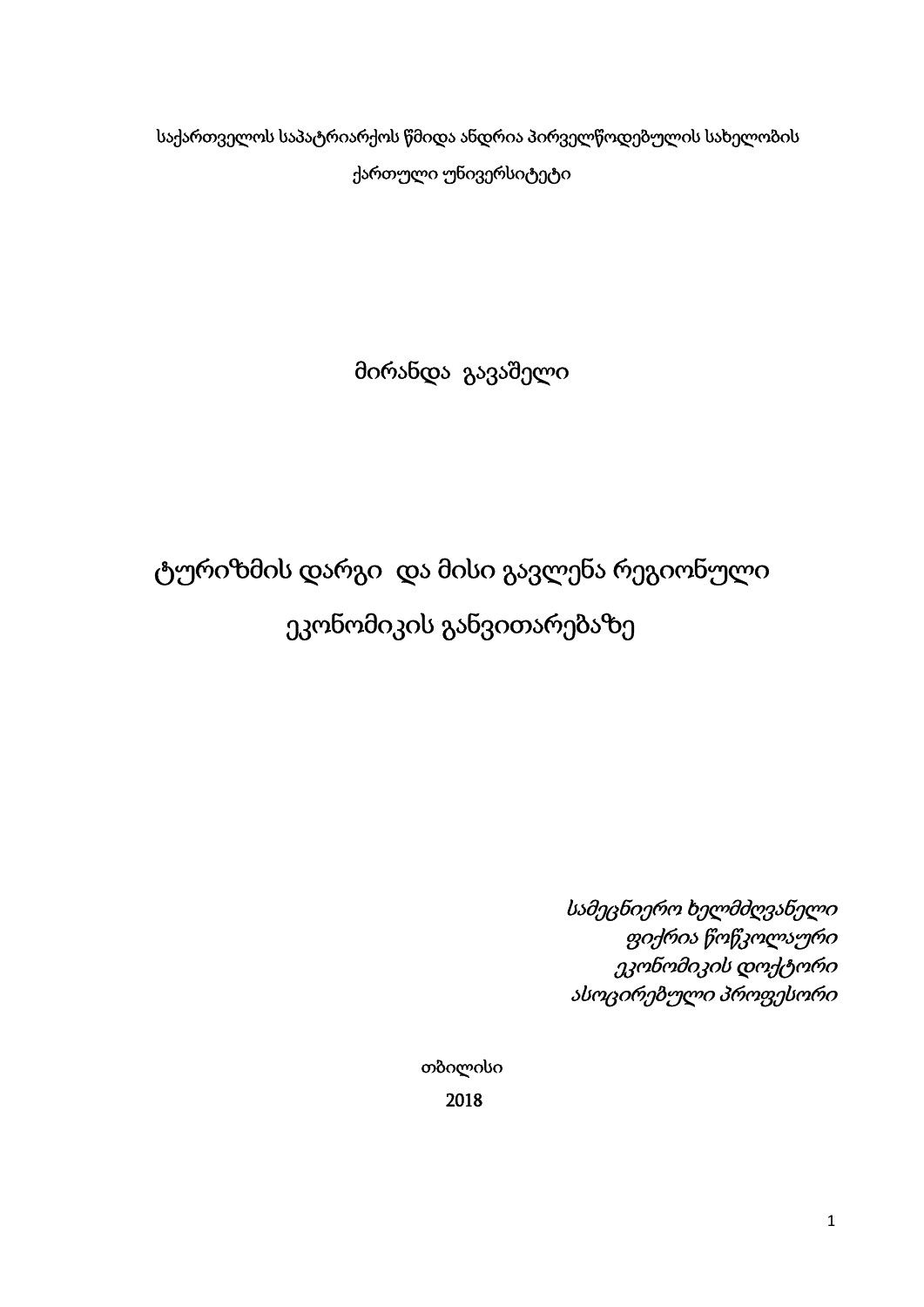# შინაარსი

| თავი 1. ტურიზმის დარგი - ეკონომიკის ზრდის ერთ-ერთი პირობა ------ 14                |    |
|------------------------------------------------------------------------------------|----|
| $1.1$ . ტურიზმის დარგის მდგომარეობა და განვითარების ტენდენციები ----------- $14\,$ |    |
| 1.2. ტურიზმის განვითარება საქართველოში, მისი მარეგულირებელი                        |    |
|                                                                                    |    |
| $1.3$ . საერთაშორისო და შიდა ტურები, მათი მახასიათებლები ---------------------- 43 |    |
| თავი 2.  ტურიზმი და ეროვნული  ეკონომიკა ---------------------------------  56      |    |
| 2.1. ტურისტული ბაზარი და მისი ფორმირების თავისებურებები                            |    |
|                                                                                    | 56 |
| 2.2. ეროვნულ ეკონომიკაზე ტურიზმის დარგის გავლენის შეფასების                        |    |
|                                                                                    |    |
| 2.3. საერთაშორისო ტურიზმის გავლენა ეროვნულ ეკონომიკაზე ------------------ 79       |    |
| თავი 3. ტურიზმის დარგის განვითარების მიმართულებები --------------- 85              |    |
| 3.1. ტურიზმის განვითარების სტრატეგია გლობალიზაციის პირობებში ---------- 85         |    |
| 3.2. ტურისტული კომპანიების როლი დარგის სტრატეგიულ დაგეგმვაში -------- 94           |    |
| 3.3. ტურიზმის განვითარების სტრატეგია და მისი როლი ეროვნულ                          |    |
|                                                                                    |    |
|                                                                                    |    |
|                                                                                    |    |
|                                                                                    |    |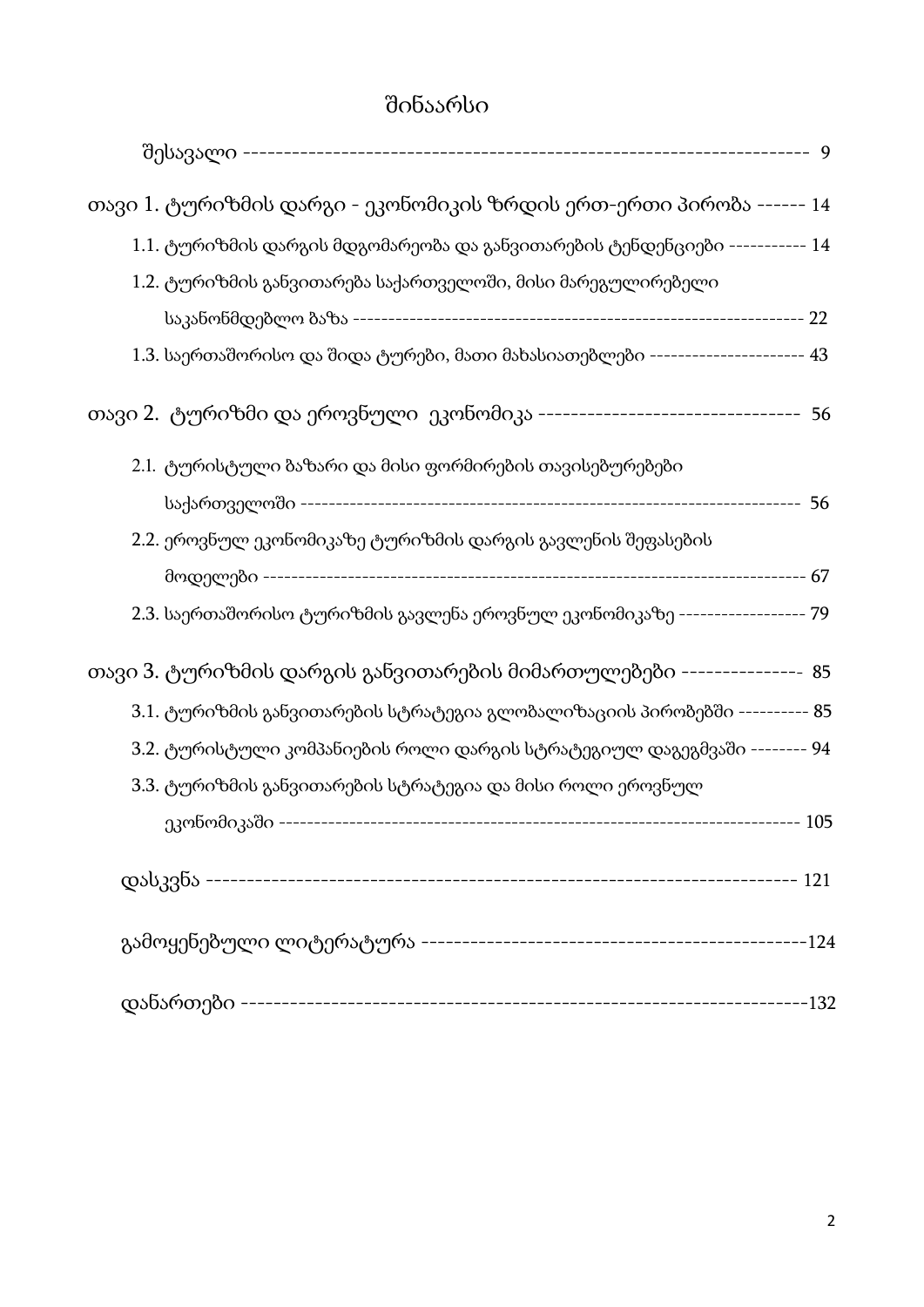### ანოტაცია

 ნაშრომში " ტურიზმის დარგი და მისი გავლენა რეგიონული ეკონომიკის განვითარებაზე" გამხილულია მსოფლიო ეკონომიკის ერთ-ერთ მნიშვნელოვანი სექტორის ტურიზმის პრობლემები. ამ დარგის ფუნქციონირების ეკონომიკური, სამართლებრივი და ფსიქოლოგიური ფაქტორების ანალიზს, განვითარების თავისებურებისა და ტენდენციების შეფასებას განსაკუთრებული მნიშვნელობა აქვს ეროვნული ეკონომიკის განვითარებისათვის.

 საქართველოში ტურიზმი ეკონომიკის პრიორიტეტულ სფეროს წარმოადგენს და მის განვითარებას განსაკუთრებული ყურადღება ექცევა. უკანასკნელ წლებში მისი განვითარების დინამიკა არსებითად შეიცვალა. ტურიზმი ძალიან დიდ გავლენას ახდენს საზოგადოების სტაბილურ განვითარებაზე, მატერიალური მდგომარეობის გაუმჯობესებასა და სულიერი მოთხოვნილებების დაკმაყოფილებაზე. მისი განვითარებისთვის აუცილებელია ქვეყანაში არსებობდეს შესაბამისი პირობები. ტურისტული ბიზნესი ხელს უწყობს სუსტად განვითარებული, შედარებით ჩამორჩენილი რეგიონების სოციალურ-ეკონომიკურ წინსვლას. ამ რეგიონების მოსახლეობისათვის ტურიზმის განვითარება დამატებითი შემოსავლის წყაროა.

 ნაშრომში გამოკვლეულია, რომ ტურიზმის დარგის მდგომარეობის ანალიზის დროს განსაკუთრებული ყურადღება ექცევა ისეთ საკითხებს, როგორიცაა: ქვეყნის ტურისტული პოტენციალი, ტურების სახეობები, მათზე მოთხოვნა და სხვ.

 ამჟამად, ტურიზმი საქართველოში განვითარების ახალ, საწყის ეტაპზე იმყოფება. ძალიან დიდი მხარდაჭერა აქვს ამ დარგს, მაგრამ მაინც ჯერ კიდევ ვერ იქცა ეკონომიკის ისეთ დარგად, რომელიც ქვეყნის ბიუჯეტის და სავალუტო რესურსების წყარო იქნებოდა. საქართველო საჭიროებს ქვეყნის ტურისტული მიმზიდველობის და ტურიზმის კონკურენტუნარიანობის ამაღლებაზე ორიენტირებულ სტრატეგიას, რომლის რეალიზება ტურისტული რესურსის რაციონალურ გამოყენებას შეუწყობს ხელს.

 კვლევა მოიცავს იმ უმთავრეს საკითხებს, რომელიც განეკუთვნება ცალკეული დარგების გავლენის შეფასებას ქვეყნის ეკონომიკაზე, რაც მკვლევარების კვლევის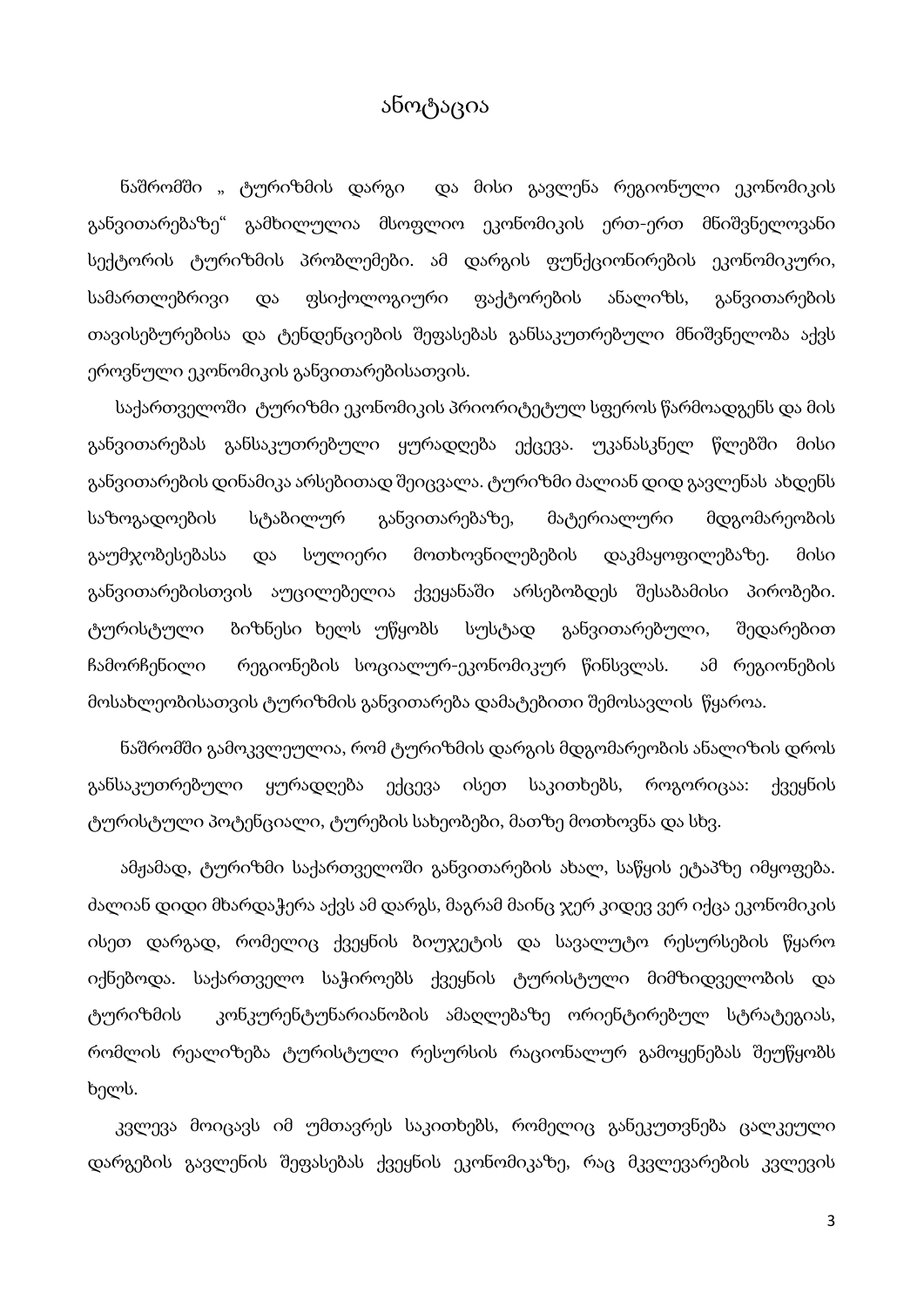ობიექტი ხშირად ხდება. ძალიან დიდია ინტერესი ეკონომიკაზე ტურიზმის გავლენის შეფასებისადმი.

 ხშირად ტურიზმის ეკონომიკაზე ზემოქმედებას ეკონომიკური ზეგავლენის მოდელების მეშვეობით განსაზღვრავენ, ეს მოდელებია: მწარმოებლური სიმძლავრის გამოყენების მოდელი, რეგიონული ეკონომიკის მოდელი, დაგეგმვის ზემოქმედების, ანალიზის მოდელი. ასეთი მოდელების გამოყენებას დიდი მნიშვნელობა აქვს პატარა ქვეყნებისათვის, რადგან უფრო დეტალურად ხდება ამ რეგიონში დარგის განვითარების შესწავლა, ვლინდება ეკონომიკურ სექტორებს შორის ურთიერთკავშირი, ხდება ეკონომიკაში მიმდინარე ცვლილებების შესახებ შეფასება.

ტურიზმის ეკონომიკაზე ზემოქმედებას აანალიზებენ შემდეგი ეკონომიკური ზეგავლენის მოდელების გამოყენებით. ეს მოდელებია: მწარმოებლური სიმძლავრის გამოყენების მოდელი (Capacity Utilization Model-CUM), რეგიონული ეკონომიკის მოდელი Inc (REMI), და დაგეგმვის ზემოქმედების, ანალიზის მოდელი (IMPLAN). ნაშრომში განხილულია თითოეული ამ მოდელის უპირატესობა და თუ როდისაა მათი გამოყენება შესაძლებელი.

ნაშრომში ცალკე თავი ეძღვნება საქართველოში ტურიზმის განვითარებას, რომ ის ბოლო წლების ერთ-ერთ უმნიშვნელოვანეს პრიორიტეტად მიიჩნევა. მიუხედავად ამისა ჩვენს ქვეყანაში ჯერ კიდევ არ არის კარგად შეფასებული ამ დარგის როლი ქვეყნის ეკონომიკის ზრდაში. საქართველოში ტურიზმის კვლევის მიმართულებით არსებული ბევრი პრობლემა იყო და არის.

 ამრიგად, ტურიზმის დარგის ქვეყნის ეკონომიკაზე ზემოქმედების ანალიზი ძალიან მნიშვნელოვან ინფორმაციას იძლევა. ის აფასებს ტურისტული საქმიანობის წვლილს რეგიონის, ქვეყნის ეკონომიკაში. ეკონომიკური ზემოქმედების ანალიზი ავლენს ეკონომიკურ სექტორებს შორის ურთიერთკავშირს და იძლევა შეფასებებს ეკონომიკაში მიმდინარე ცვლილებების შესახებ.

 ნაშრომში ასევე აღნიშნულია, რომ სტრატეგია ბაზარზე წარმატების მიღწევის ერთერთი ინსტრუმენტია. ის ფოკუსირებული კონცეფციაა ფირმის ცენტრალურ, ინტეგრირებულ, შიდა შესაძლებლობებზე და გარე ფაქტორებზე, რომელიც ემსახურება დასახული მიზნის მიღწევას. სტრატეგიული დაგეგმვის მეშვეობით სწორად უნდა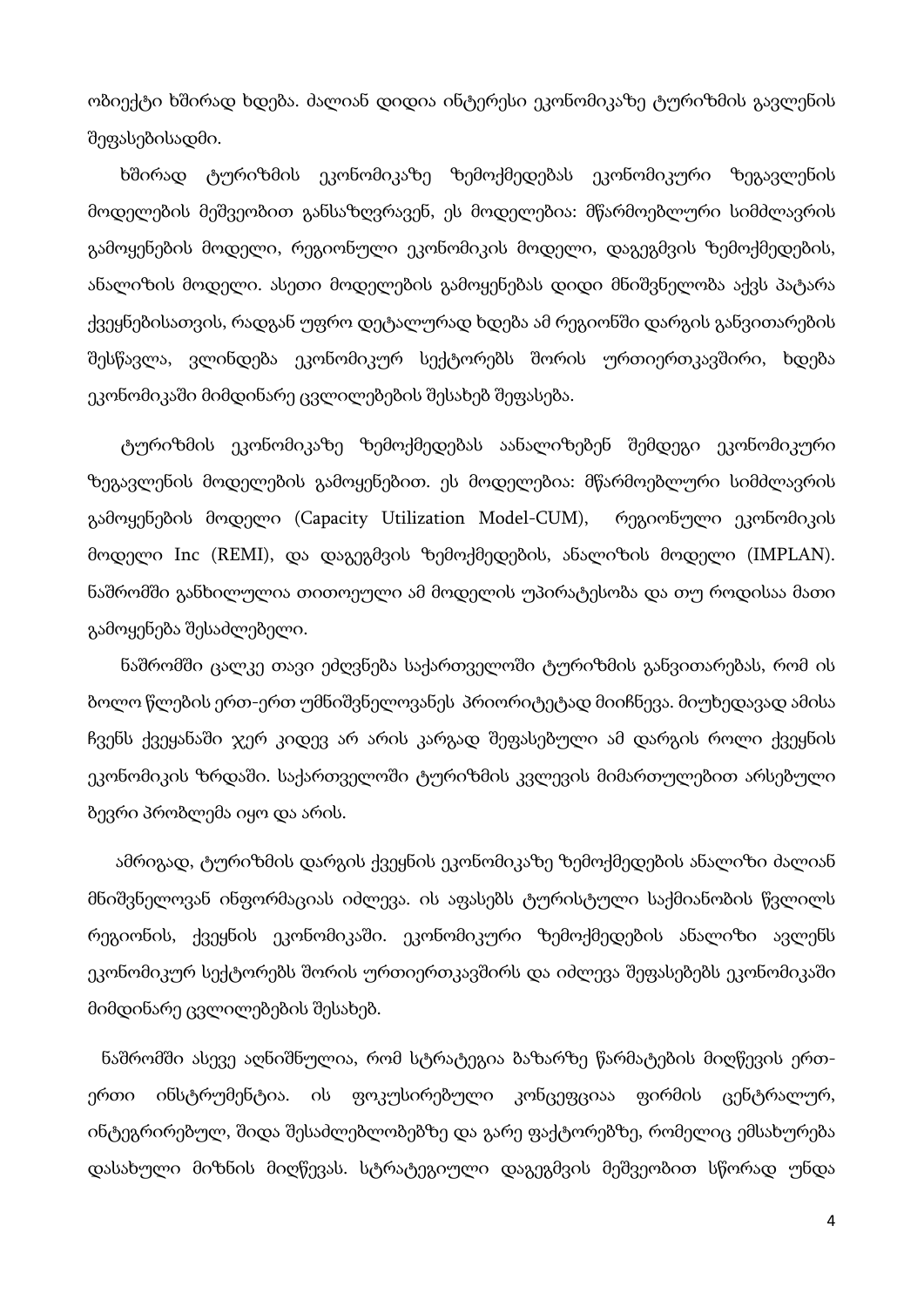განაწილდეს რესურსები- რაც მოიცავს ნედლეულის და მასალების, კაპიტალის, ტექნოლოგიური შესაძლებლობების და კვალიფიციური კადრების რაციონალურ გამოყენებას. ასევე მნიშვნელოვანია გარე ფაქტორების ანალიზი, რაც ეხმარება დარგს გარე სამყაროსთან ადაპტირდებაში.

კვლევები გვიჩვენებს, რომ ტურიზმის დარგის განვითარება ეხმარება ეკონომიკის გაძლიერებას. ტურიზმის დარგის განვითარებისას აუცილებელი და მნიშვნელოვანია სახელმწიფოს როლიც. სახელმწიფო მართვის ორგანოები ეხმარებიან და პირობებს უქმნიან ტურისტულ კომპანიებს, რომ ტურიზმის ინდუსტრიამ მიაწოდოს მოგზაურებს მათი მოთხოვნების შესაბამისი, ასევე მომხმარებლის უსაფრთხოების ნორმების შესაბამისი მომსახურება.

 დანიშნულების ადგილების სწორად დაგეგმვა ემსახურება ბაზარზე კონკურენტული უპირატესობის მოპოვებას. დაგეგმვა მოქმედებს მოკლევადიან მიზნებზე და მიზნად ისახავს და ორიენტირებულია მოგების, შემოსავლის მიღების მოტივაციაზე, ხაზს უსვამს ბევრ მნიშვნელოვან სამომავლო საკითხებს, რაც ემსახურება დარგის განვითარებას და ეკონომიკის გაძლიერებას.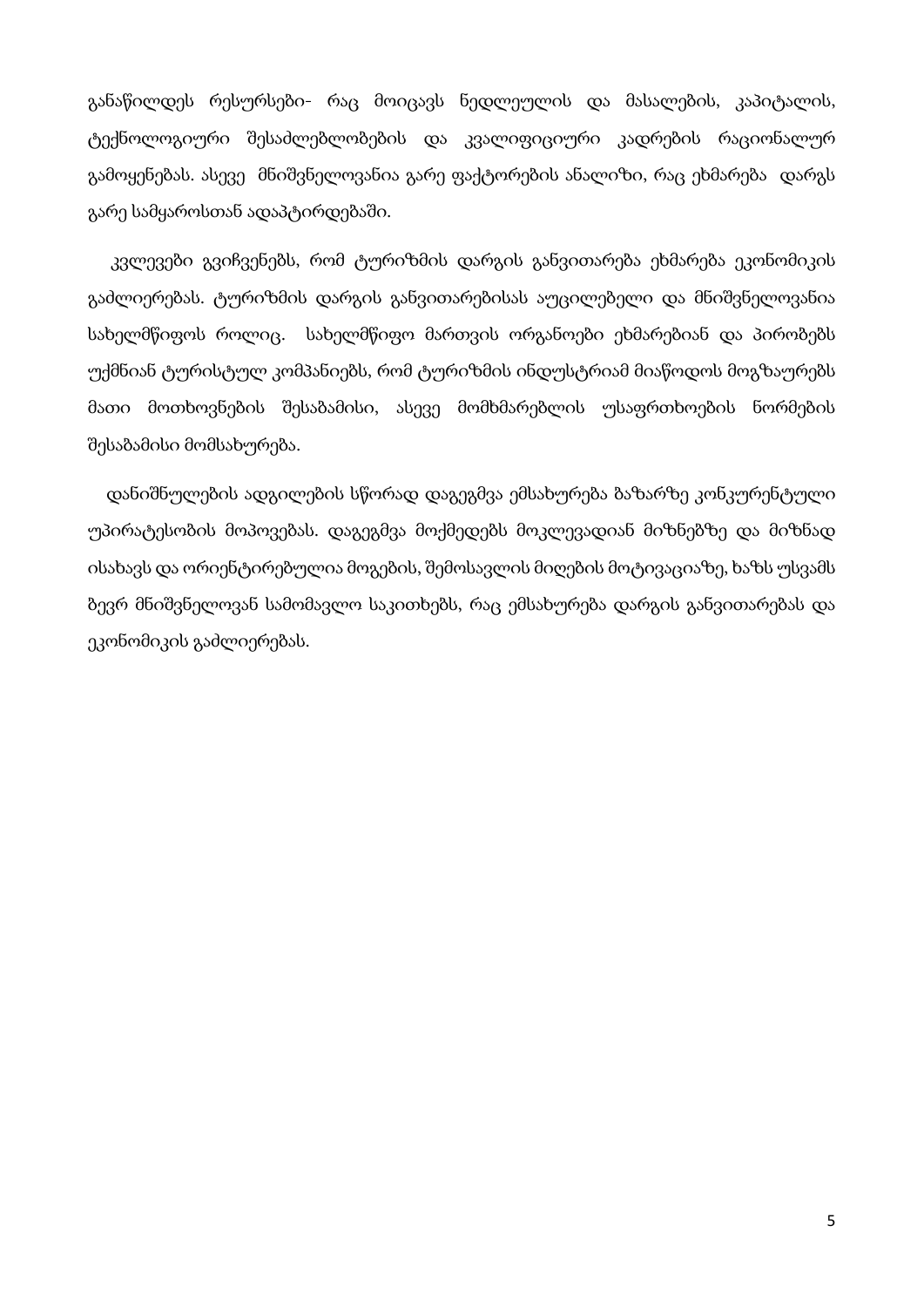#### Summary

The present research "Tourism Industry and its Impact on Regional Economic Development" is aimed to explore one of the most recognized sectors of the world economy-tourism. It considers the field of operation of economic, analysis of legal and psychological factors, the development of features and trends in evaluating the special importance for the development of national economics.

 It is reviewed that tourism is essential and prioritized field for Georgian economy and how it has changed the dynamics of the tourism development in the recent years. Tourism effects the development of society and appropriate conditions must exist in the country for the further development of this sector. Tourism business promotes the development of sociallyeconomical development of poorly developed, relatively backward regions. Development of tourism for the population of these regions is a sourse of additional income.

 The study examines that the analysis of the field of tourism focuses partliculary on issues such as: tourism potencial of the country, types of tours, requests, etc.

 Currently tourism is in the new, initial stage of development in Georgia. There is a great deal of support for this sector, but still it has not yet become a field of economy that would be the source of the counrty's budget and currency. Georgia needs tourism attractiveness and facilitate rational use of tourism resources.

 The study comprises the key issues related to the impact if individual sectors on the economy of the country, which is often the subject of the researchers' studies. The interest in economics is very high.

 The impacts of tourism economics are often influenced by economic impact models, such as : Capacity Utilization Model, Regional Economy Model and Impact Analysis for Planning Model.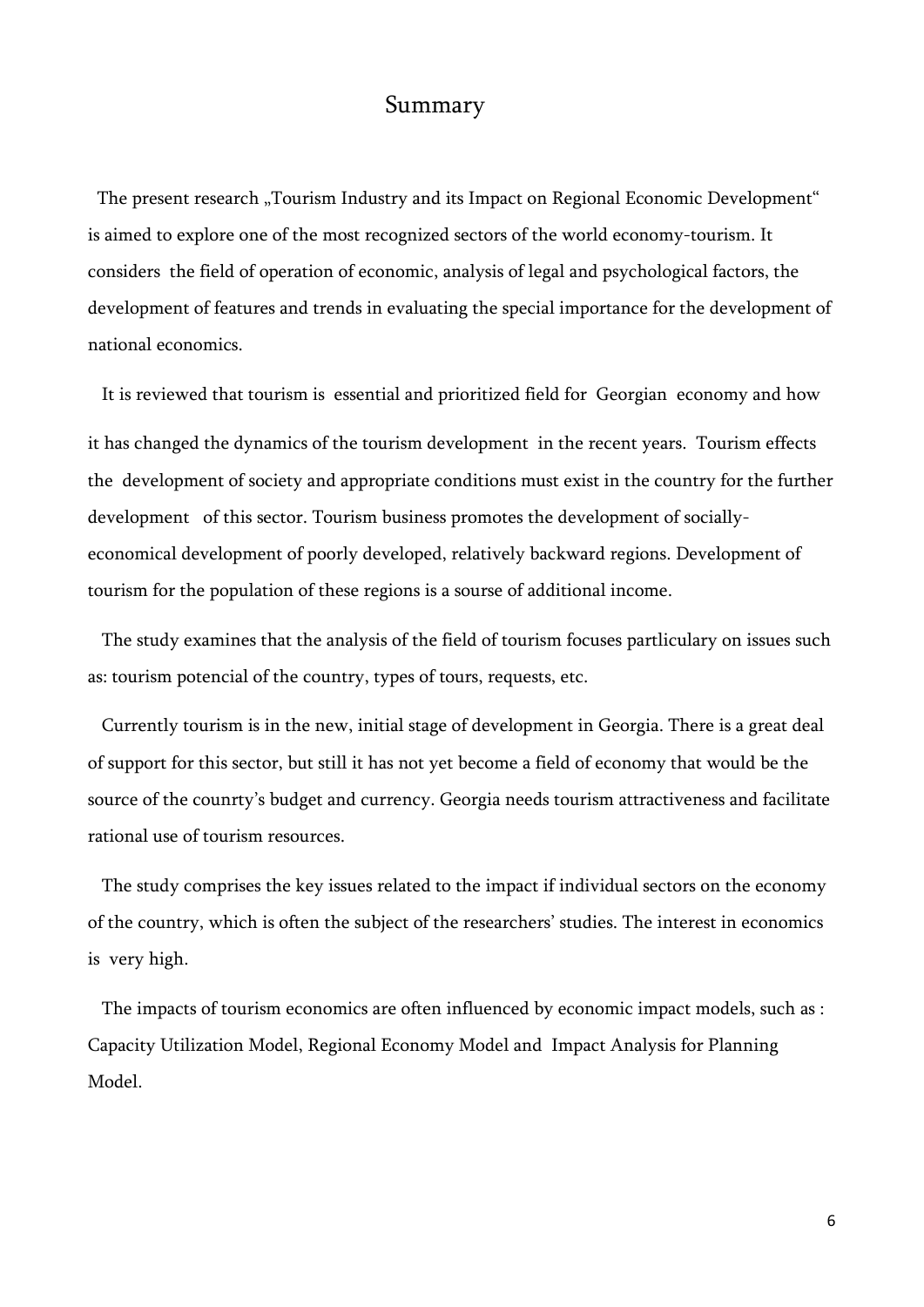The use of these models is of great importance to small countries, as more detail becomes the study of the development of the sector, the relationship between the economic sectors and happening changes in the economy.

 Impact on tourism economics is often analysed though economic impact models. These models include: Capacity Utilization Model (CUM), Regional Economics Model Inc (REMI) and Impact Analysis for Planning. The work deals with the advantages of each of these models and when they are available.

 The CUM (Capacity Utilization Model) model was developed in 1990 by Henry Fishkind in Florida, which will enable the analysis of impact on the economy. H. Fishkind and its partners have conducted many tourism research using this method in the US and other countries. This model -CUM quantitatively determines the impact of economy in the local economy. The model deals with the hotel industry as the main element. In order to evaluate the tourism possibilities of the region, along with the main element it is important to know how many rooms are available or busy, or how their data changes in a certain period of time. According to the model there is an opportunity to use the information – how long visitors stay in hotel rooms, to make a comparative analysis of tourists instead of hotel-with friends and relatives homes to determine the number of people who choose camps for tents or apartments, as well as visitors to attend certain events and not stay on the same area.

 REMI- (Regional Economic Models, Inc.) - is the most common model and econometric model (Input-Output or I / O Model). It is based on neoclassical theory and was founded in 1980. This model describes the sectors in the economy of the region, as well as between private and public sectors, the flow of money , which requires a single sector to produce a certain amount of value - thus predicting the flow of money.

 REMI shares two opinions - households maximize their benefits, and thus producers increase their profits.

 The advantage of this model is that it is dynamic input-output economical model and can be used for predicting both direct and indirect economic effect for a long period of time. Other models are used for static or one-year periods.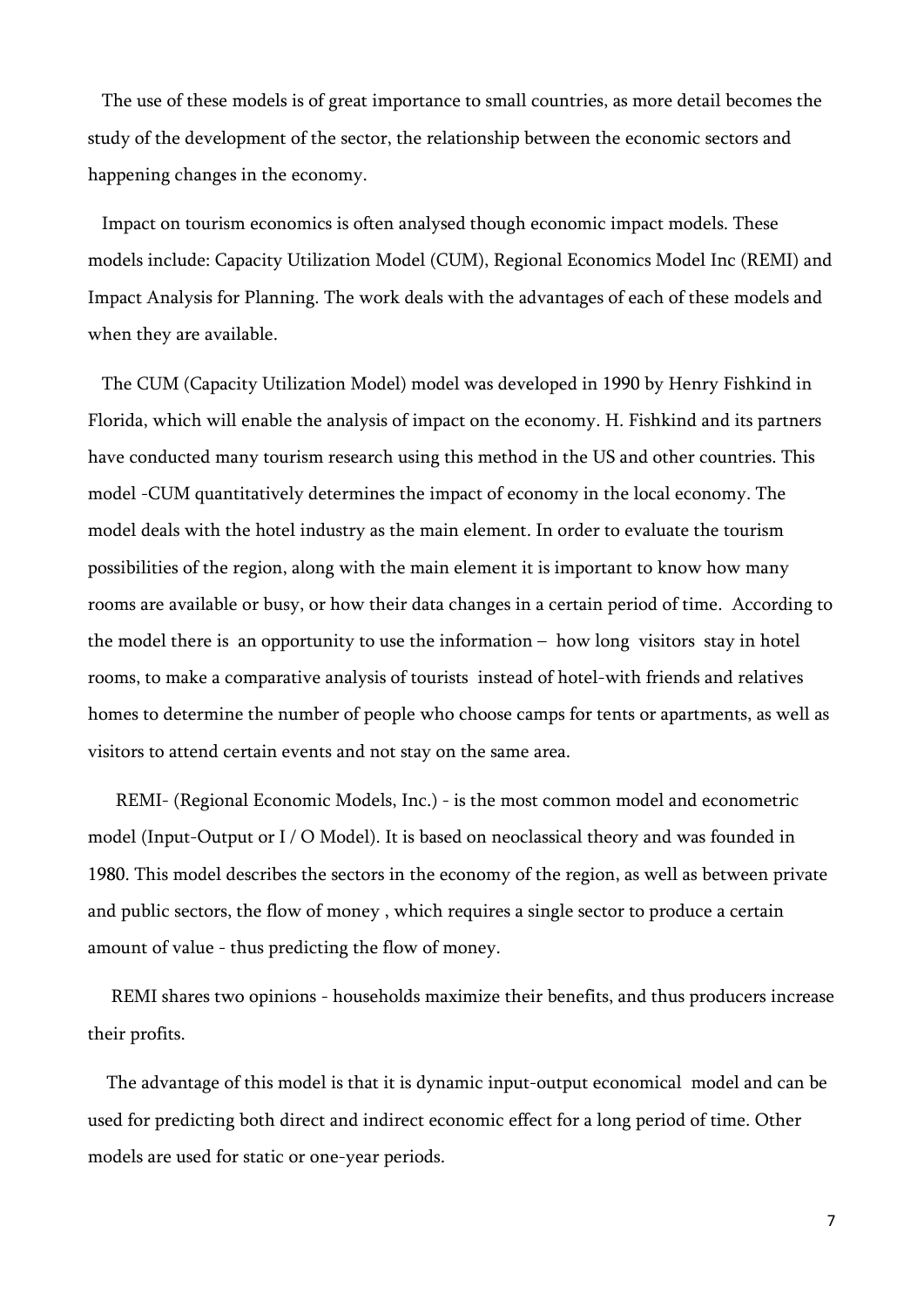A separated chapter in the work is dedicated to tourism development in Georgia as one of the most important priorities of recent years. Nevertheless , in our country ,the role of this sector is not well evaluated in the growth of the country's economy. There are many problems in tourism research in Georgia.

 Thus, the analysts of impact on the economy of the tourism industry gives very important information. It evaluates tourism activities in the region and country economics. The economic impact analysis reveals the relationship between the economic sectors and assesses the current changes in the economy.

 In the work it is also discussed that the strategy is one of the tools to achieve success in the market. It focuses on the central, integrated, internal possibilities of the firm and external factors that serve to achieve the desired goal.

 Strategic planning should be properly distributed to resources including distribution of raw materials, capital, technological capacities and qualified personnel. Analysis of external factors is also important, which helps the field adapt to the outside world.

 Studies show that the development of tourism industry helps to strengthen the economy. The role of the state is essential when developing the tourism industry. The state governments help and provide conditions for tourism companies to provide to the tourism industry with the services relevant to their requirements as well as customer safety norms.

 Proper planning of touristic destinations serves to gain a competitive advantage in the market. Good planning is based on short-term goals and aimed at generating income, motivating income and emphasizing many important future issues that serve to develop the whole community.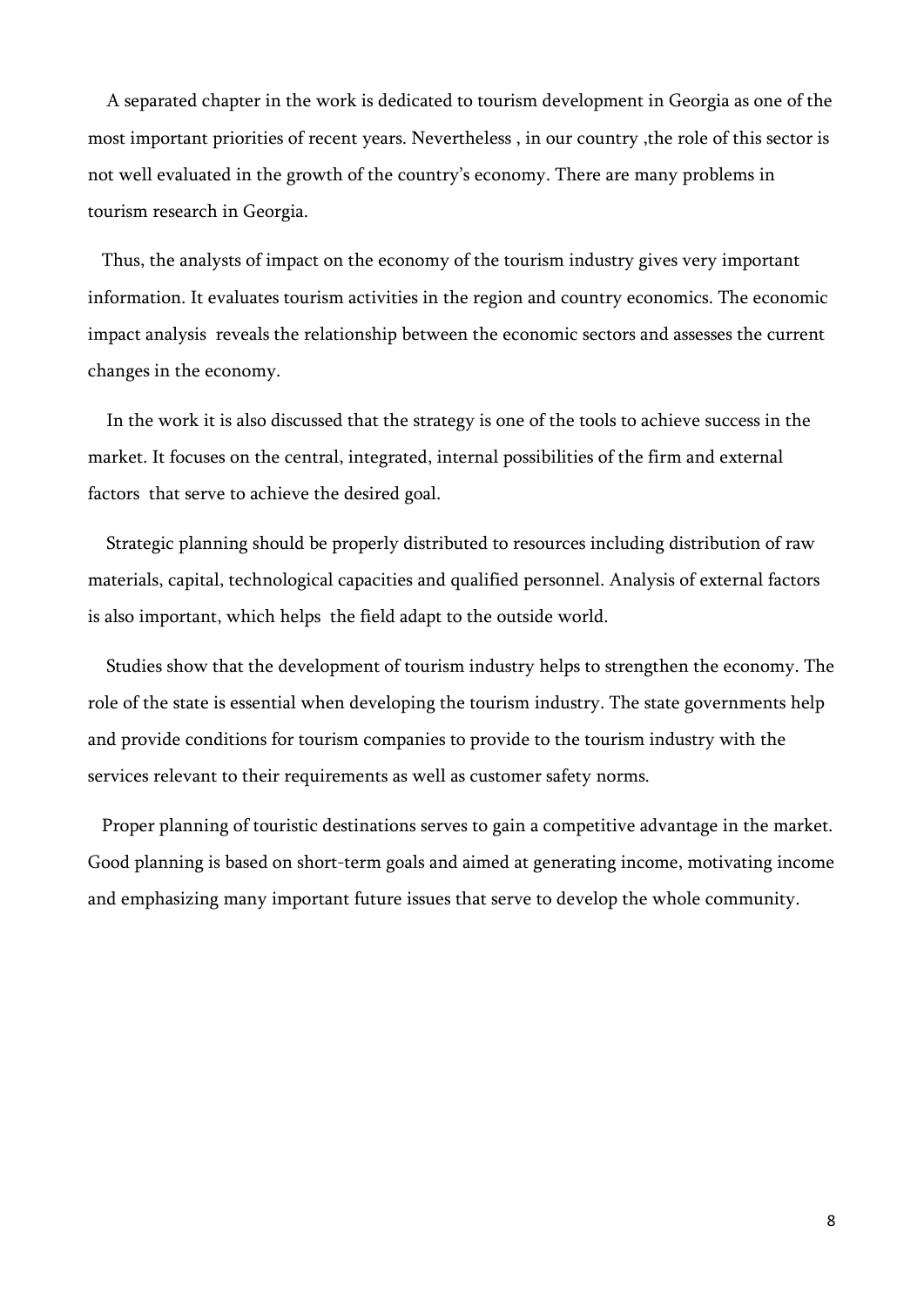## შესავალი

 თემის აქტუალურობა. ტურიზმი მსოფლიო ეკონომიკის ერთ-ერთ მნიშვნელოვან დარგს წარმოადგენს. ამ დარგის ფუნქციონირების ეკონომიკური, სამართლებრივი და ფსიქოლოგიური ფაქტორების ანალიზს, განვითარების თავისებურებისა და ტენდენციების შეფასებას განსაკუთრებული მნიშვნელობა აქვს ეროვნული ეკონომიკის განვითარებისათვის. საქართველოში ტურიზმი ეკონომიკის პრიორიტეტულ სფეროს წარმოადგენს და მის განვითარებას განსაკუთრებული ყურადღება ექცევა. უკანასკნელ წლებში მისი განვითარების დინამიკა არსებითად შეიცვალა. ტურიზმის სფერო სწრაფი ტემპით ვითარდება. ოფიციალური მონაცემების მიხედვით, ტურიზმის სექტორის ზრდის მიხედვით საქართველო ერთ-ერთი მოწინავე ქვეყანაა და ამ მხრივ ჩვენი ქვეყნის მაჩვენებელმა მსოფლიო ტურიზმის ზრდის მაჩვენებელსაც კი გაუსწრო.

 გაერო (გაერთიანებული ერების ორგანიზაცია- United Nations Organization) ტურიზმს განსაზღვრავს როგორც მიგრაციას, რომელიც არაა დაკავშირებული მუდმივი საცხოვრებელი ადგილის შეცვლასთან, ანუ ტურისტის მოძრაობა მოგზაურობის საწყის ადგილზე დაბრუნებით მთავრდება.

ტურიზმი ძალიან დიდ გავლენას ახდენს საზოგადოების სტაბილურ განვითარებაზე, მატერიალური მდგომარეობის გაუმჯობესებასა და სულიერი მოთხოვნილებების დაკმაყოფილებაზე. მისი განვითარებისთვის კი აუცილებელია ქვეყანაში არსებობდეს შესაბამისი პირობები.

ტურისტული ბიზნესი ხელს უწყობს სუსტად განვითარებული, შედარებით ჩამორჩენილი რეგიონების სოციალურ-ეკონომიკურ წინსვლას. ამ რეგიონების მოსახლეობისათვის ტურიზმის განვითარება დამატებითი შემოსავლის წყაროა. ბოლო წლებში ცნობილია როგორ გაიზარდა და ტურისტულად მომხიბვლელი გახდა პატარა კუნძულოვანი სახელმწიფოები მალდივის კუნძულები, მალტა, ბარბადოსი, ბაჰამის კუნძულები და სხვ., რადგან იქ ეკოლოგიურად სუფთა გარემო და მიმზიდველი ტურისტული სერვისია.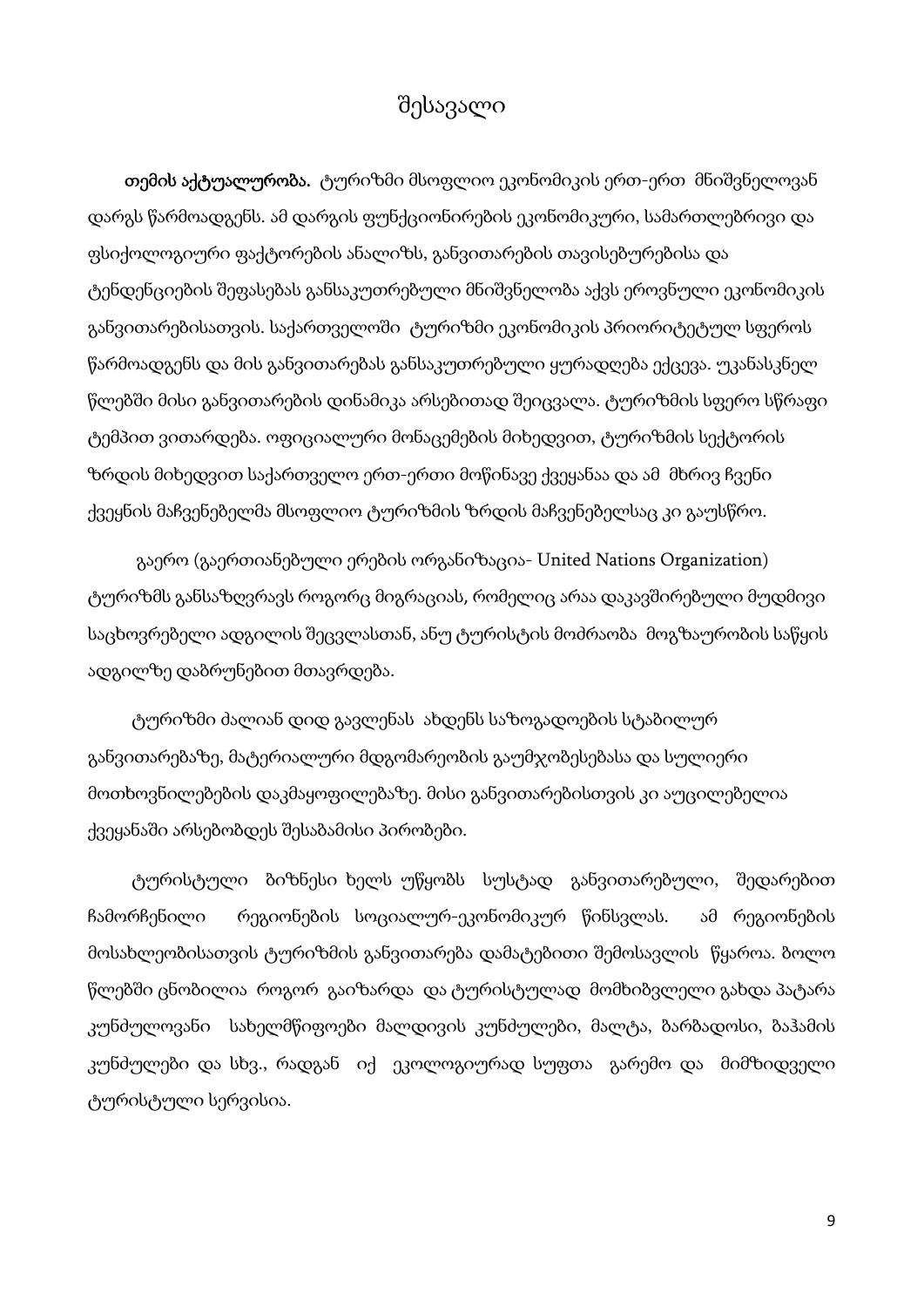ტურიზმის დარგის მდგომარეობის ანალიზის დროს განსაკუთრებული ყურადღება ექცევა ისეთ საკითხებს, როგორიცაა: ქვეყნის ტურისტული პოტენციალი, ტურების სახეობები, მათზე მოთხოვნა და სხვ.

 ნაშრომის მიზანი და ამოცანები. კვლევის მიზანია საქართველოში ტურიზმის დარგის მდგომარეობის და განვითარების ტენდენციების, ეროვნულ ეკონომიკაზე საერთაშორისო ტურიზმის გავლენის კვლევა, აღნიშნული მიზნების განხორციელებისთვის აუცილებელია შემდეგი ამოცანების გადაწყვეტა:

-ტურიზმის საერთო მდგომარეობის შესწავლა;

 -საქართველოში ტურიზმის მდგომარეობის და განვითარების მიმართულებების შესწავლა;

 -ტურისტული ბაზრის, მისი ფორმირების კანონზომიერების დადგენა და დარგის თავისებურებების შესწავლა;

 -ეროვნულ ეკონომიკაზე ტურიზმის დარგის გავლენის შეფასების მოდელების განხილვა და გამოყენება;

-ტურიზმის განვითარების სტრატეგიის შესწავლა.

 ნაშრომის მეცნიერული სიახლე. შესწავლილ იქნა ეკონომიკის საერთო მდგომარეობა, მისი ცალკეული სექტორების განვითარების მიმართულებები და მისი თავისებურებები,

- დახასიათებულია თუ რა მნიშვნელობა აქვს ტურიზმს რეგიონის ეკონომიკის განვითარებისათვის;
- რა გავლენა აქვს ტურიზმს ეკონომიკის შემოსავლების ზრდაზე;
- შესწავლილია საქართველოში ტურიზმის განვითარების სტრატეგია;
- შეფასებულია მისი როლი ეროვნულ ეკონომიკაში.

**კვლევის ობიექტი და საგანი.** კვლევის ობიექტია ტურიზმის დარგი, შესწავლილია მისი გავლენა ეკონომიკაზე, ეკონომიკაზე ტურიზმის ზეგავლენის დადგენის მიზნით მოდელების შერჩევა და გამოყენების შესაძლებლობები და ტურიზმის დარგის სრულყოფის გზების განსაზღვრა.

ნაშრომის თეორიული მნიშვნელობა და მეთოდოლოგია. შესწავლილი იქნა ქართველი და უცხოელი მეცნიერების შრომები და კვლევები, საქართველოს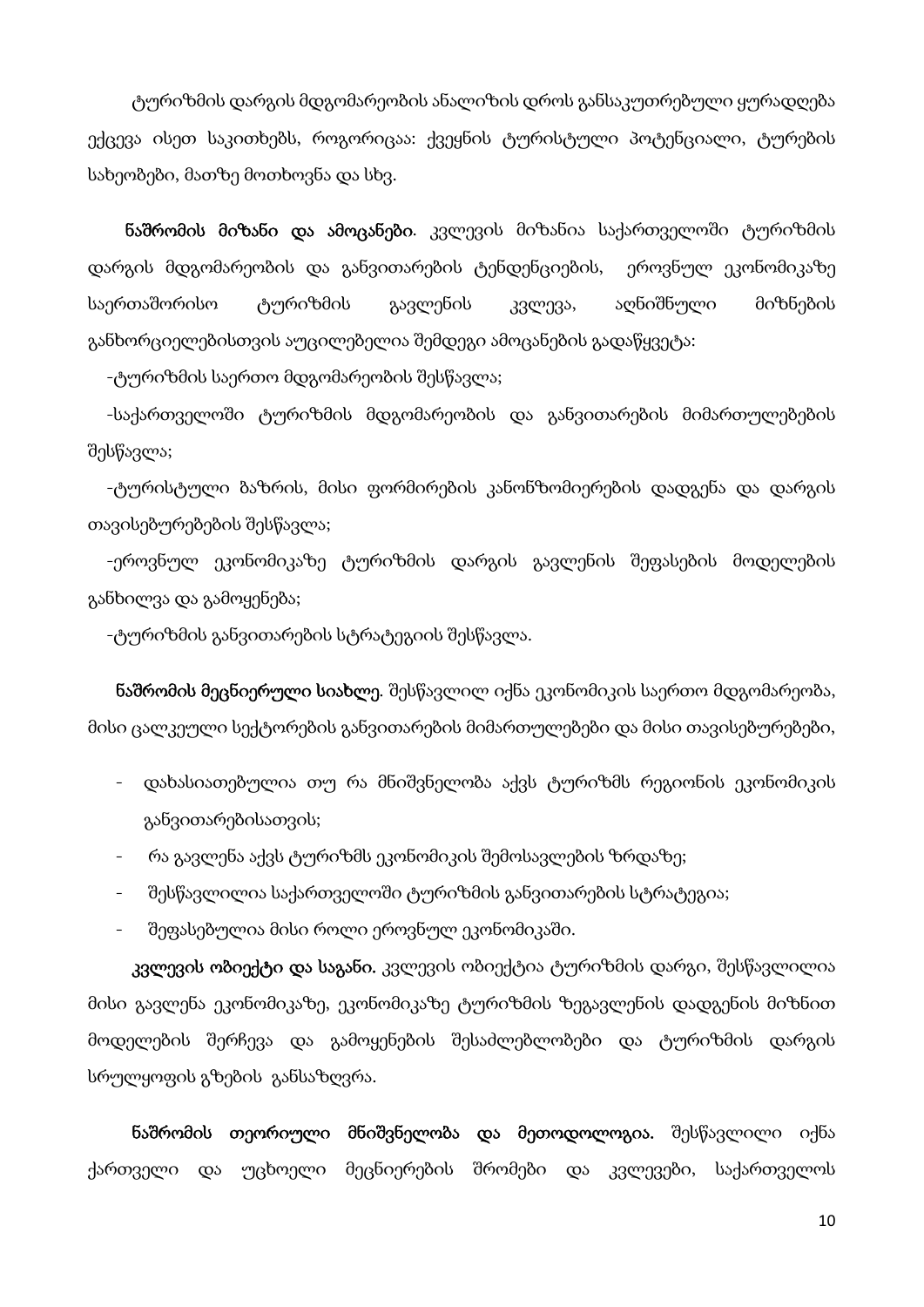სტატისტიკის სახელმწიფო დეპარტამენტის, საქართველოს ეკონომიკის და მდგრადი განვითარების სამინისტროს, საქართველოს ტურიზმის ეროვნული ადმინისტრაციის გამოქვეყნებული ანგარიშები, მსოფლიო ტურიზმის ორგანიზაციის მონაცემები, ტურიზმის საკითხებისადმი მიძღვნილი საერთაშორისო კონფერენციების მასალები.

 კვლევის მეთოდოლოგიურ საფუძველს წარმოადგენს თანამედროვე ეკონომიკის თეორია და მენეჯმენტის მეცნიერების ძირითადი პრინციპები და კანონზომიერებები. გამოყენებულია ანალიზის და სინთეზის, ინდუქციისა და დედუქციის, სტატისტიკური ანალიზის მეთოდები.

 ტურიზმის დარგის განვითარების ტენდენციები და ასპექტები ფართოდაა გაშუქებული სამამულო და უცხოურ ლიტერატურასა და სამეცნიერო შრომებში. განსაკუთრებით აღსანიშნავია ისეთ მეცნიერთა შრომები, როგორიცაა: John Adams, Hafiz T.A.Khan, Robert Raeside, David White, , Bruce L.Berg, Stynes, D.J, Baker, K, Aydin, N, Archer, B.H, Ryan, C, Rickman, D.S, Schwer, R.K. და სხვა.

 ტურიზმის დარგის, ტურიზმის ეკონომიკის საკითხებზე მნიშვნელოვანი კვლევები აქვთ ასევე ჩატარებული ქართველ მეცნიერებს: ლარისა ყორღანაშვილს, ლილი კოჭლამაზიშვილს, ლარისა დოლიკაშვილს, მარინა მეტრეველს, მაია მარგველაშვილს, ნიკო კვარაცხელიას და სხვა.

 ამა თუ იმ დარგის კვლევა საკმაოდ დიდ ძალისხმევას, შესაბამის ცოდნას და გამოცდილებას მოითხოვს. დიდი მნიშვნელობა აქვს თუ რა მეთოდი იქნება გამოყენებული, რომ დასმული პრობლემა სწორად გადაიჭრას, რაც განსაზღვრავს შემდგომში კვლევის წარმატებას და ადეკვატურობას.

ნაშრომზე მუშაობის დროს გამოყენებულ იქნა სოციალური კვლევა, რაც გულისხმობს მონაცემთა შეგროვებას, ორგანიზებას და მნიშვნელოვანია ანალიზის ჩატარებისათვის. ეს მეთოდი საშუალებას იძლევა დადგინდეს ტურიზმის დარგისადმი საზოგადოების დამოკიდებულება.

უნდა აღინიშნოს, რომ სოციალური კვლევის მეთოდები ორ დიდ ჯგუფად იყოფა: რაოდენობრივ და თვისებრივ მეთოდებად. მათი საერთო მიზანია- სოციალურ ფენომენთა გაგება და ახსნა- თუმცა ამისთვის განსხვავებულ ტექნიკას მიმართავენ. (წულაძე 2008:4-13)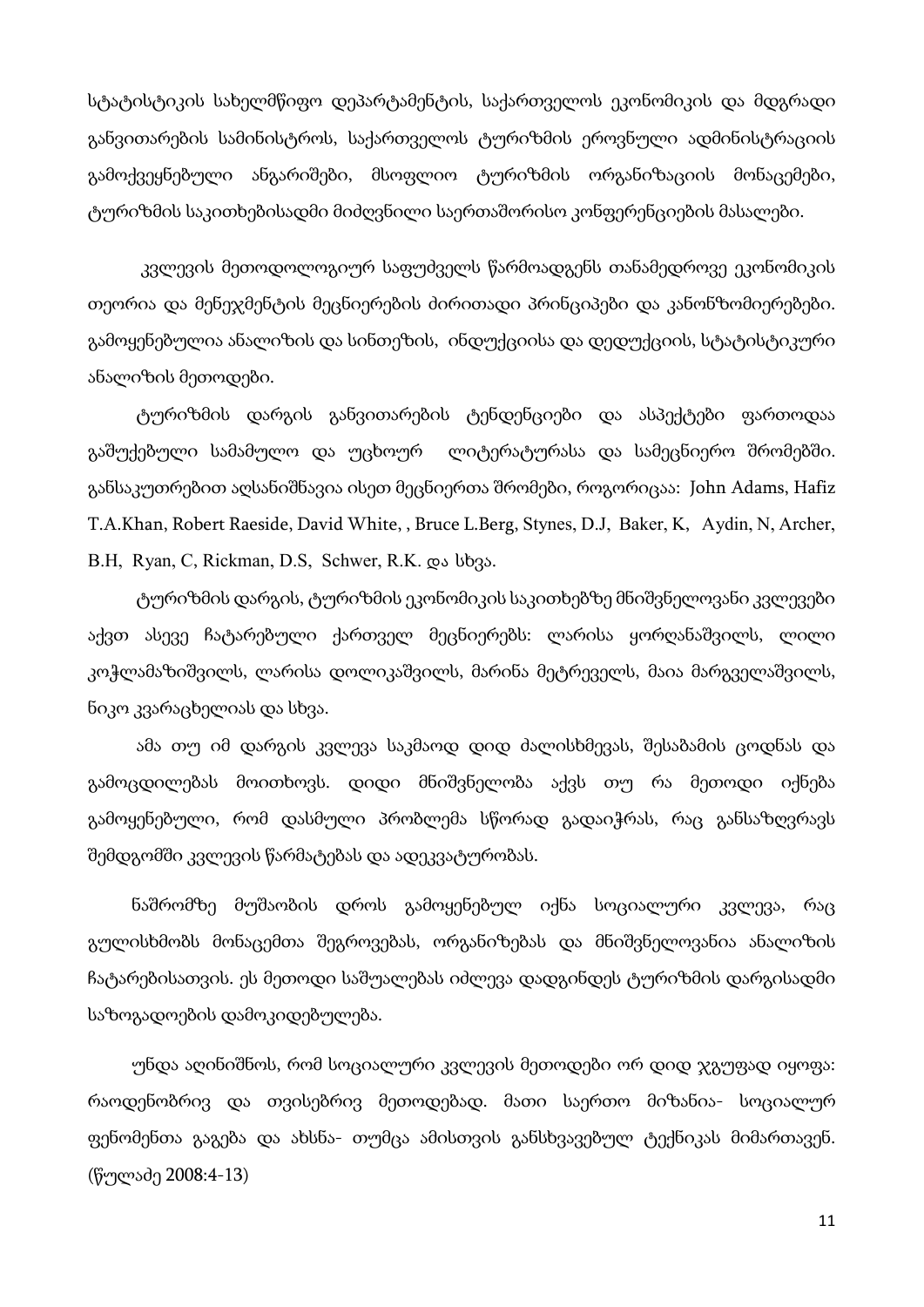ტურისტული კვლევები ბოლო პერიოდში ძალიან პოპულარული გახდა. ადგილობრივი მთავრობა, დაინტერესებული პირები უფრო ეფექტურ გადაწყვეტილებებს იღებენ იმ შედეგების შემდეგ რაც ამ კვლევებისას გამოვლინდება. (Dwyer…2012: 189).

რაოდენობრივი კვლევა მონაცემთა მოპოვების ერთ-ერთი უმთავრესია. მონაცემების შეგროვების მთავარი ინსტრუმენტი მასობრივი გამოკითხვაა, რაც გულისხმობს კითხვარის შედგენას ამა თუ იმ საკითხის მიმართ მოსახლეობის დამოკიდებულების შესასწავლად, კვლევაში მონაწილე მიზნობრივი ჯგუფის გამოყოფას, კვლევის ჩატარებას, მონაცემების დამუშავებას და ანალიზს, და ბოლოს, კვლევის შედეგების საფუძველზე რეკომენდაციების შემუშავებას. მასობრივი გამოკითხვა ორი ტიპისაა: ანკეტირება და ინტერვიუ. (წულაძე 2008:4-13). ყველა რესპოდენტი განიხილება არა როგორც უნიკალური პიროვნება, თავისი შინაგანი სამყაროთი, არამედ როგორც სოციალური ერთობის ნაწილი. ისინი გვაწვდიან საკუთარ მოსაზრებას და გვაწვდიან ინფორმაციას ჩვენთვის საინტერესო სოციალური ფენომენის ან მისი შეფასების შესახებ. (ზურაბიშვილი 2006: 6).

ბიზნესის სფეროში კვლევებს ატარებენ შემდეგი მიზნების მისაღწევად: კონკურენტული უპირატესობის მოსაპოვებლად, ახალი პროდუქტისა და სერვისის ტესტირებისათვის, მენეჯმენტის პრობლემების გადასაჭრელად, ინფორმაციის მისაღებად რომელიც დაეხმარება ბიზნესს მომავალი პრობლემების თავიდან აცილებაში, მომავალი გაყიდვების პროგნოზირებისთვის, მომხმარებლის დამოკიდებულებებისა და გემოვნების ცვლილებების უკეთ გასაგებად, მოგების გასაზრდელად, ოპერაციული ხარჯების შესამცირებლად და მენეჯმენტისთვის, რომ დაგეგმონ სტრატეგიული პრიორიტეტები მომავლისათვის. კვლევებს ატარებენ სამთავრობო უწყებები, კვლევითი კომპანიები, საწარმოები ან სერვისული კომპანიები, სამეცნიერო დაწესებულებები, მოხალისეთა ორგანიზაციები, სარეკლამო სააგენტოები, მარკეტინგული კვლევის კომპანიები.

კვლევის შედეგები რომ სრული იყოს ამისათვის საჭიროა კვლევის ჩატარება წინასწარ შედგენილი პროგრამის მიხედვით. კვლევა რამდენიმე ეტაპისგან შედგება: გამოკვლევის პროგრამის შემუშავება, საველე ეტაპი - ინფორმაციის შეგროვება,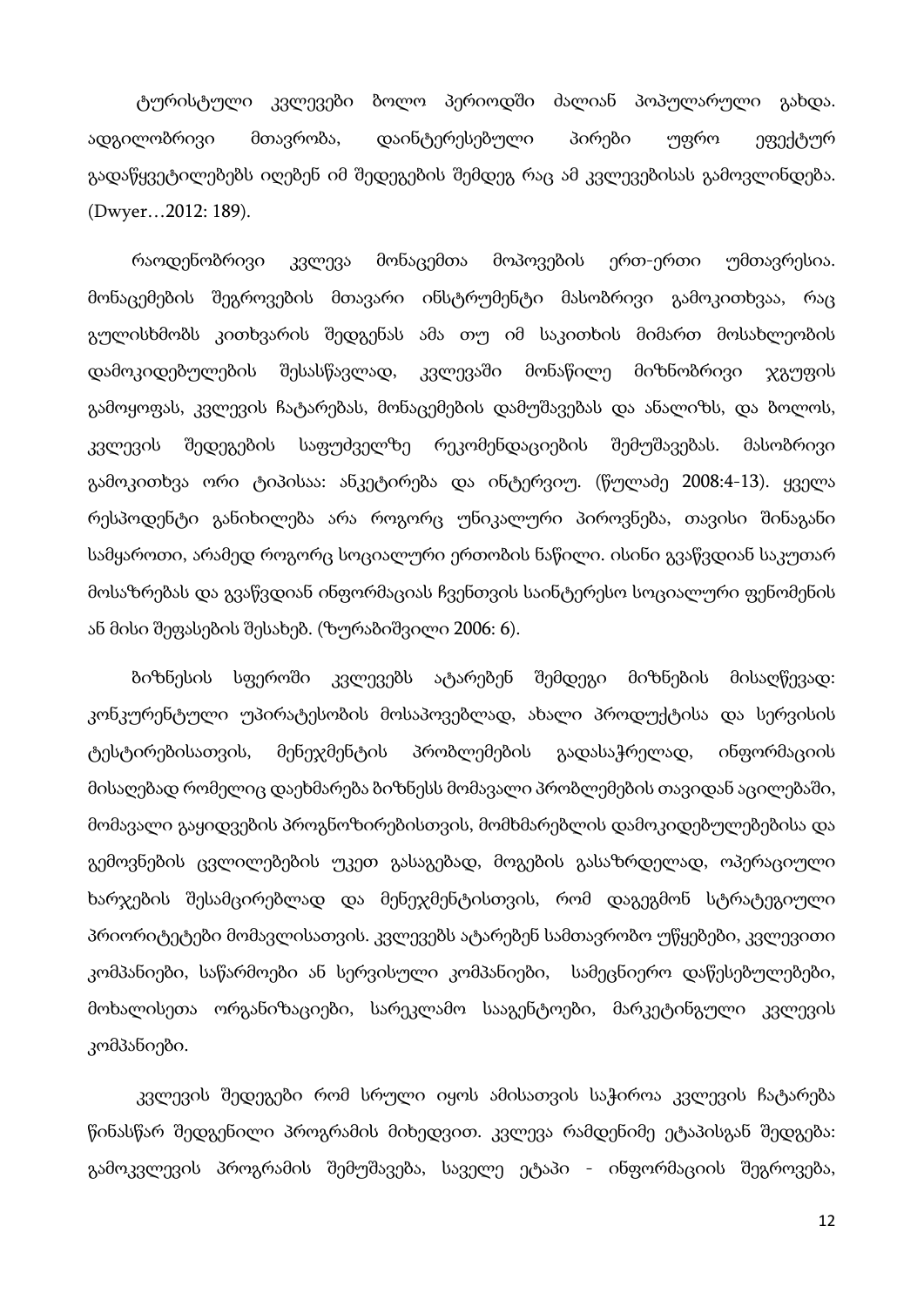ინფორმაციის დამუშავება, მიღებული შედეგების ანალიზი, კვლევის ანგარიშის მომზადება და პუბლიკაცია. მნიშვნელოვანია პროგრამის მეთოდოლოგიურ ნაწილი, რაც გულისხმობს: პრობლემის ჩამოყალიბებას, კვლევის თემისა და ობიექტის განსაზღვრას, გამოკვლევის მიზნისა და ამოცანების დასახვას და გამოკვლევის ჰიპოტეზის ჩამოყალიბებას. (Berg 2001:2-60).

ნაშრომის პრაქტიკული მნიშვნელობა. ტურიზმის დარგის მდგომარეობის შესწავლის და შეფასების საფუძველზე გამოკვეთილია დარგის განვითარების პრობლემები. აღნიშნული პრობლემები განხილული და შესწავლილია, როგორც თეორიული მნიშვნელობის და დასაბუთების, ასევე პრაქტიკული გამოყენების თვალსაზრისით. ნაშრომის ძირითადი დებულებები, თეორიული და პრაქტიკული რეკომენდაციები შეიძლება გამოყენებულ იქნეს დარგის მართვის ორგანოების მიერ დარგის განვითარების პერსპექტიული ამოცანების განსაზღვრისას. თეორიული დებულებები კი უმაღლესი სასწავლებლების მიერ ტურიზმის დარგის სპეციალისტების მომზადებისას.

ნაშრომის სტრუქტურა: სადისერტაციო ნაშრომის პირველ თავში "ტურიზმის დარგი - ეკონომიკის ზრდის ერთ-ერთი პირობა" განხილულია თეორიული საკითხები და ტურიზმის დარგის მახასიათებლები. დახასიათებული და შეფასებულია დარგის მარეგულირებელი საკანონმდებლო ბაზა. დახასიათებულია საერთაშორისო და შიდა ტურები და მისი მახასიათებლები.

ნაშრომის მეორე თავში: ნაშრომის მეორე თავში "ტურიზმი და ეროვნული ეკონომიკა" განხილულია ტურისტული ბაზარი და მისი ფორმირების თავისებურებები საქართველოში. დახასიათებულია ეროვნულ ეკონომიკაზე ტურიზმის დარგის გავლენის შეფასების მოდელები. ასევე განხილულია საერთაშორისო ტურიზმის გავლენა ეროვნულ ეკონომიკაზე.

 დისერტაციის მესამე თავი: ხოლო ნაშრომის მესამე თავში დახასიათებულია ტურიზმის განვითარების სტრატეგია გლობალიზაციის პირობებში და ტურისტული კომპანიების როლი დარგის სტრატეგიულ დაგეგმვაში. შეფასებულია ტურიზმის განვითარების სტრატეგია და მისი მნიშვნელობა ეროვნულ ეკონომიკის განვითარებისათვის.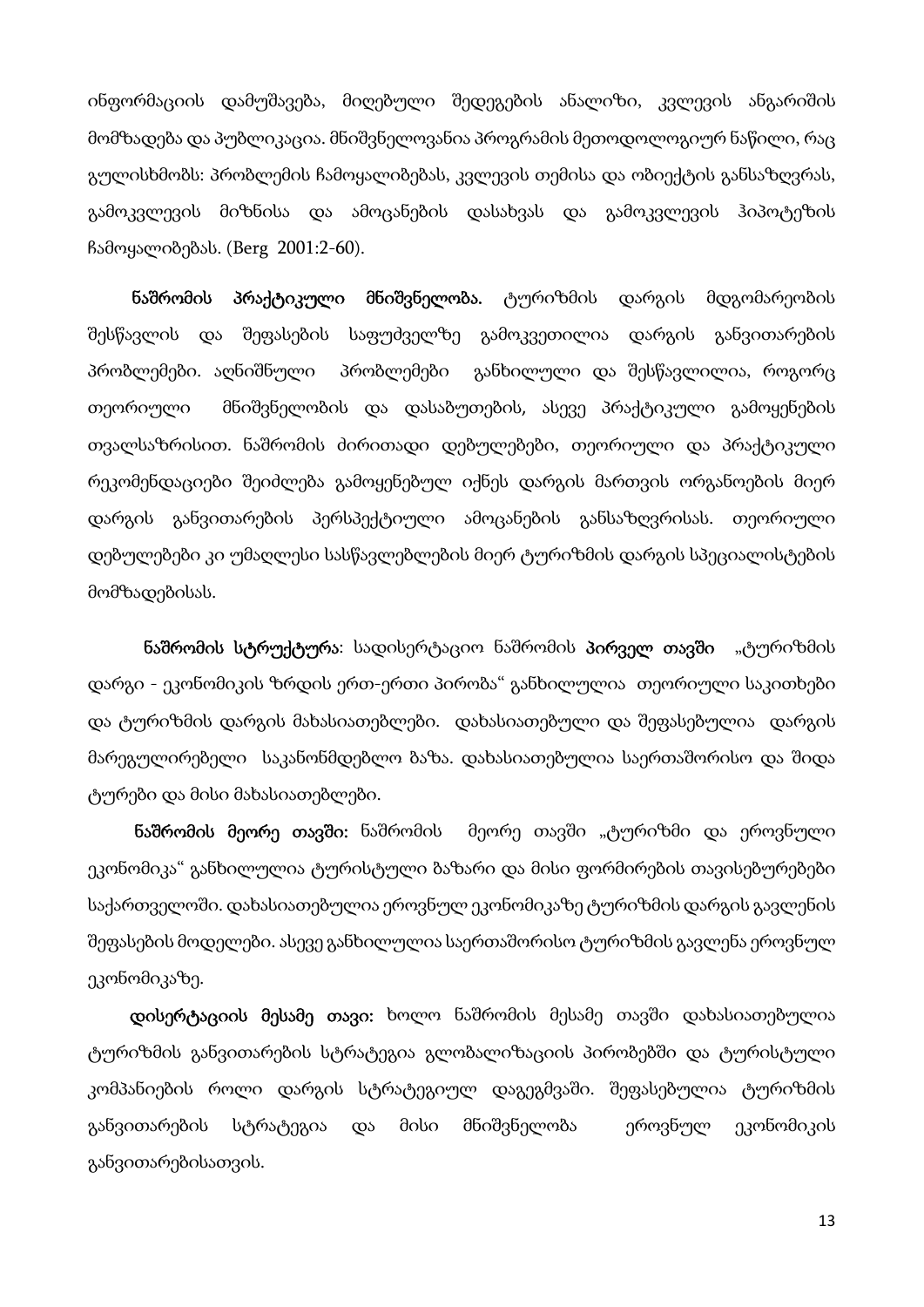### თავი 1. ტურიზმის დარგი - ეკონომიკის ზრდის ერთ-ერთი პირობა

1.1. ტურიზმის დარგის მდგომარეობა და განვითარების ტენდენციები

ტურიზმი არის სოციალურ-კულტურული მომსახურება, რომელიც დიდ როლს ასრულებს საზოგადოების განვითარების ეკონომიკური და სოციალურ განვითარებაში, საზოგადოების მიზნების შესრულებაში. ტურიზმის დარგი ეხმარება ახალი სამუშაო ადგილების შექმნას, ხელს უწყობს დასაქმებას, მცირე ბიზნესის განვითარებას. აღნიშნული გარემოებების გათვალისწინებით მრავალ ქვეყანაში ეს დარგი სახელმწიფოს შემოსავლის მნიშვნელოვან წყაროს წარმოადგენს.

ტურიზმი ადამიანთა მოგზაურობას და საცხოვრებელი ადგილის გარეთ დასვენებას, ბიზნესს და სხვა მიზნით დარჩენას გულისხმობს, არა უმეტეს ერთი წლისა. (Robert W.Wyllie 2011: 17).

ტურიზმი ითვალისწინებს სხვადასხვა ტურისტული მომსახურებისა და ტურისტული საქონლის მიწოდებას ადამიანის კულტურული და სულიერი მოთხოვნილებების დაკმაყოფილების მიზნით.

 ადამიანთა მოძრაობა ტურიზმად რომ ჩაითვალოს აუცილებელია ეს მოგზაურობა გულისხმობდეს უკან, მუდმივ საცხოვრებელ ადგილას დაბრუნებას. ეს მოგზაურობა არ არის არც საცხოვრებელი ადგილის შეცვლა და არც ახალი საცხოვრებელი ადგილის ძიება. ამდენად ტურიზმი გლობალური მნიშვნელობის მქონე ეკონომიკური აქტივობაა. მოთხოვნა ტურიზმზე იზრდება უფრო სწრაფად, ვიდრე ეკონომიკური აქტივობების სხვა სფეროები.

ტურიზმი უდიდეს როლს თამაშობს ადამიანთა ცხოვრებაში. 1989 წლის ჰააგის დეკლარაციის პირველ პრინციპში აღნიშნულია, რომ ტურიზმი იქცა მოვლენად, რომელიც შემოვიდა მილიონობით ადამიანის ყოველდღიურ ცხოვრებაში:

 ა) ადამიანების თავისუფალი გადაადგილება მათი საცხოვრებელი და სამუშაო ადგილებიდან, მომსახურების სფერო, რომელიც შექმნილია მათი მოთხოვნილებების დასაკმაყოფილებლად;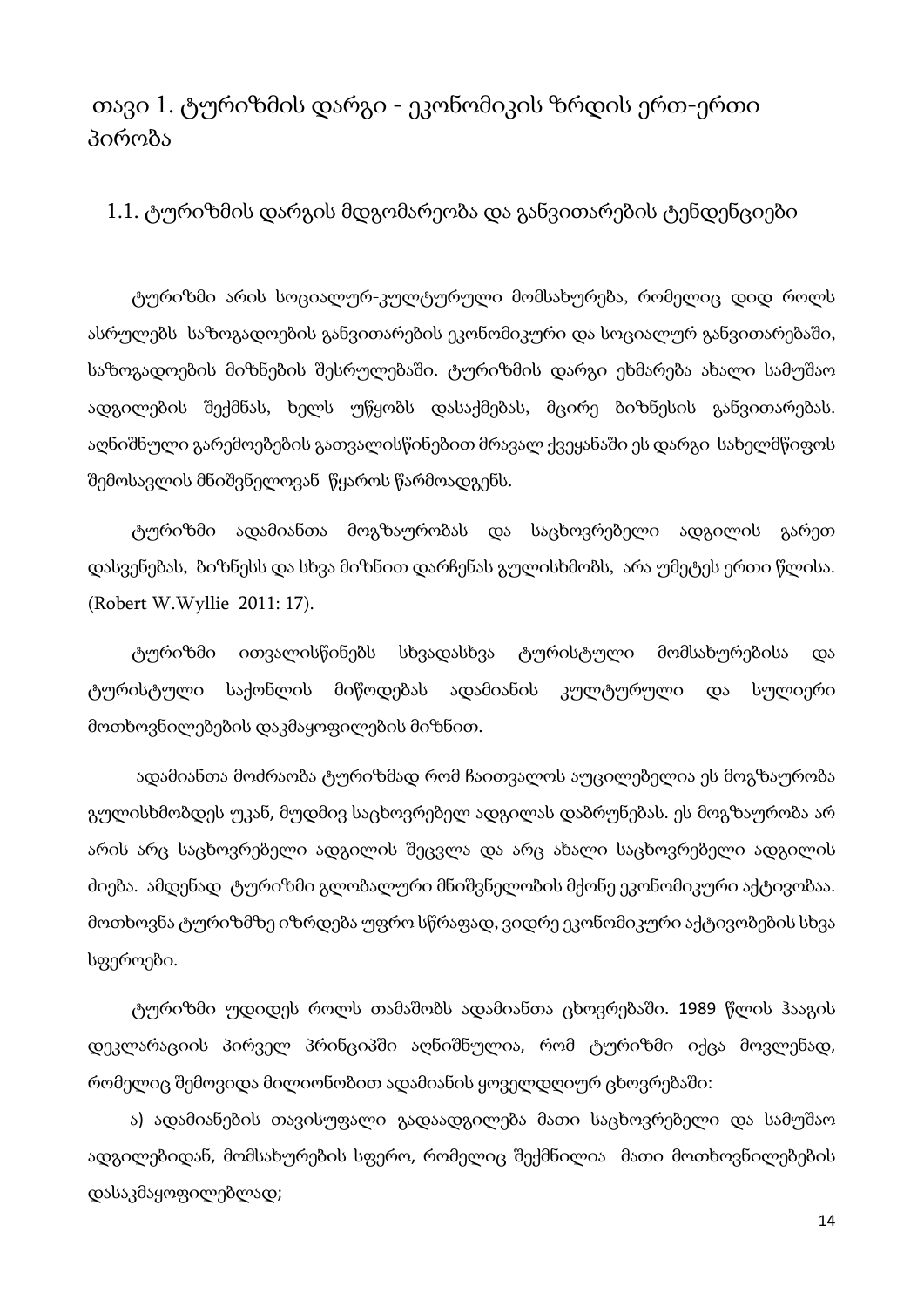ბ) ადამიანთა ცხოვრებისა და თანამედროვე საზოგადოებისათვის უმნიშვნელოვანესი საქმიანობის სახეა, რომელიც ერების ცხოვრების ყველა სექტორის ინტერნაციონალიზაციის შედეგად გადაიქცა ცალკეული პირების მიერ თავისუფალი დროის გამოყენებისა და პიროვნებათაშორისი კავშირებისა და პოლიტიკური, ეკონომიკური და კულტურული კონტაქტების ძირითად საშუალებად;

 ტურიზმი მიგრაციაა, რომელიც არაა დაკავშირებული მუდმივი საცხოვრებელი ადგილის შეცვლასთან ანუ ესაა მოგზაურობები, რომლებიც მოგზაურობის საწყის ადგილზე დაბრუნებით მთავრდება. (გაერთიანებული ერების ორგანიზაცია- United Nations Organization).

 მსოფლიოს ტურისტული ორგანიზაციის გენერალური ასამბლეის მიერ მიღებული "ტურიზმის გლობალური ეთიკური კოდექსის" (სანტიაგო, ჩილე, 1999 წლის 1 ოქტომბერი) თანახმად, ტურიზმი არის:

- ინდივიდუალური და კოლექტიური სრულყოფის ფაქტორი;

- მდგრადი განვითარების ფაქტორი;

- სფერო, რომელის იყენებს კაცობრიობის კულტურულ მემკვიდრეობას და შეაქვს თავისი წვლილი მის გამდიდრებაში;

- საქმიანობა, რომელიც ერთნაირად სასარგებლო და მომგებიანია მასში მონაწილე ქვეყნებისა და ხალხებისათვის.

ტურიზმი ძალიან დიდ გავლენას ახდენს ქვეყნის ეკონომიკის, საზოგადოების სტაბილურ განვითარებაზე, მატერიალური მდგომარეობის გაუმჯობესებასა და სულიერი მოთხოვნილებების დაკმაყოფილებაზე.

ტურიზმი ხელს უწყობს ეროვნული ეკონომიკის განვითარებას და ადამიანთა სოციალურ-კულტურული ურთიერთობის ყველაზე მასობრივ და ცივილიზებულ ფორმად ითვლება. დარგის განვითარება პირდაპირ დაკავშირებულია სოციალურ, კულტურულ, საგანმანათლებლო და ეკონომიკურ სფეროებთან, ასევე სახელმწიფოთა ეკონომიკურ ურთიერთობებთან.

 რეგიონის ტურიზმის დარგი არის სოციალური და ეკონომიკური სისტემა, შიდა და გარე ფაქტორებისგან შემდგარი, რომლის დროსაც ტურისტული პროდუქტი წარმოიქმნება და რეალიზდება. ტურისტები, ტურისტული ინფრასტრუქტურა,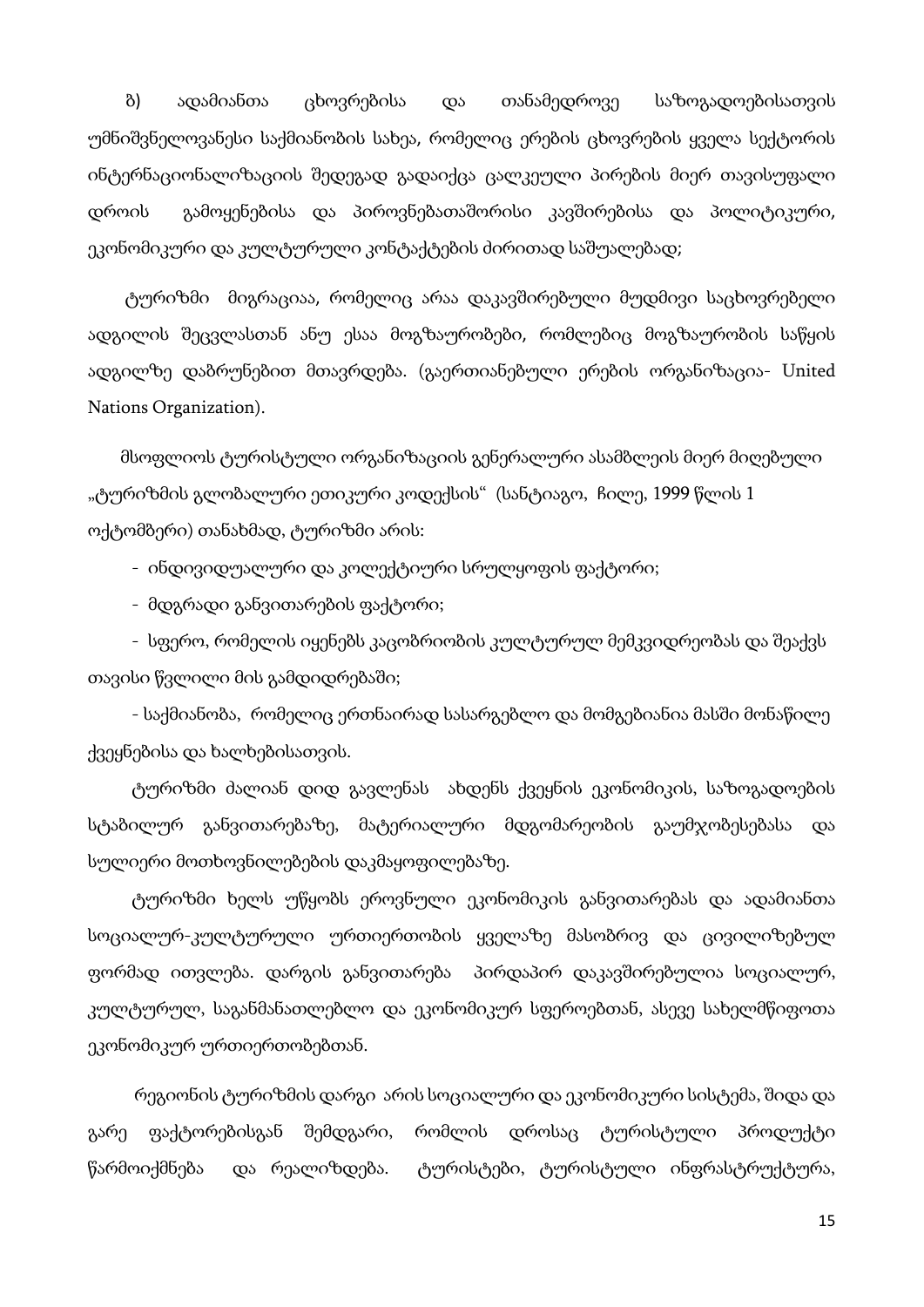ადგილობრივი მოსახლეობა, ხელისუფლების ორგანოები და სხვა, რომელთა საქმიანობაც მიმართულია იმისათვის რომ ყველა საუკეთესო პირობა შეუქმნას ტურისტს და მათ მოთხოვნები დააკმაყოფილოს წესების და ნორმების დაცვით. (Севастьянова 2006).

ტურიზმის დარგი აერთიანებს სხვადასხვა დამოუკიდებელი დარგების შემადგენელ ერთეულებს, მაგალითად სამგზავრო ინფრასტრუქტურა, რომელიც განეკუთვნება სატრანსპორტო დარგს. აქედან გამომდინარე არ შეიძლება ტურიზმი განხილულ იქნას მისი შემადგენელი ნაწილებიდან მხოლოდ ერთ-ერთის მაგალითზე, რადგან თითოეულ მათგანს გადამწყვეტი მნიშვნელობა ენიჭება მთლიანად ტურიზმის, როგორც დარგში გაწეული დანახარჯების აღრიცხვის თვალსაზრისით. მაგალითად, არ არსებობს არავითარი ტურიზმი ვიზიტორთა გადაადგილების გარეშე, შესაბამისად დანახარჯებს ტრანსპორტირებაზე ყოველთვის მნიშვნელოვანი ადგილი უჭირავს ტურიზმის სფეროში გაწეულ მთლიან დანახარჯებში.

 ტურიზმი, როგორც სოციალურ-ეკონომიკური კატეგორია, წარმოადგენს მსოფლიო ეკონომიკის აღიარებულ სექტორს და საერთაშორისო მომსახურებით ვაჭრობის ლიდერს. ამ დარგის ფუნქციონირების ეკონომიკური, სამართლებრივი და ორგანიზაციული ფაქტორების ანალიზს, განვითარების თავისებურებისა და ტენდენციების შეფასებას განსაკუთრებული მნიშვნელობა აქვს ეროვნული ეკონომიკის განვითარებისათვის.

ტურიზმის ეკონომიკური ანალიზისთვის ძალიან მნიშვნელოვანია მისი როლის განსაზღვრა ქვეყნის ეკონომიკაში, ქვეყნის შემოსავლების ზრდაში. ქვეყნის ეკონომიკისთვის ტურიზმი უცხოური ვალუტის შემოდინების წყაროა.

მსოფლიო ეკონომიკის მდგარდი განვითარების საკითხებზე მრავალი ფორუმია ჩატარებული, ერთ-ერთია იოჰანესბურგში ჩატარებული მსოფლიო სამიტი (2002 წ. 22 აგვისტო- 2 სექტემბერი). იოჰანესბურგის მსოფლიო სამიტი მსოფლიო ეკონომიკის მდგრადი განვითარების საკითხებზე მოეწყო, სადაც შეიკრიბა ათიათასობით მონაწილე, მათ შორის სახელმწიფოს მეთაურები და მთავრობის წევრები, არასამთავრობო ორგანიზაციების ლიდერები და წარმომადგენლები, ასევე ბიზნესმენები. საკითხები რომელიც მათ განიხილეს ეხებოდა ადამიანის ცხოვრების გაუმჯობესებას, ბუნებრივი რესურსების რაციონალურად გამოყენებას, მოსახლეობის ზრდას და მათ გაზრდილ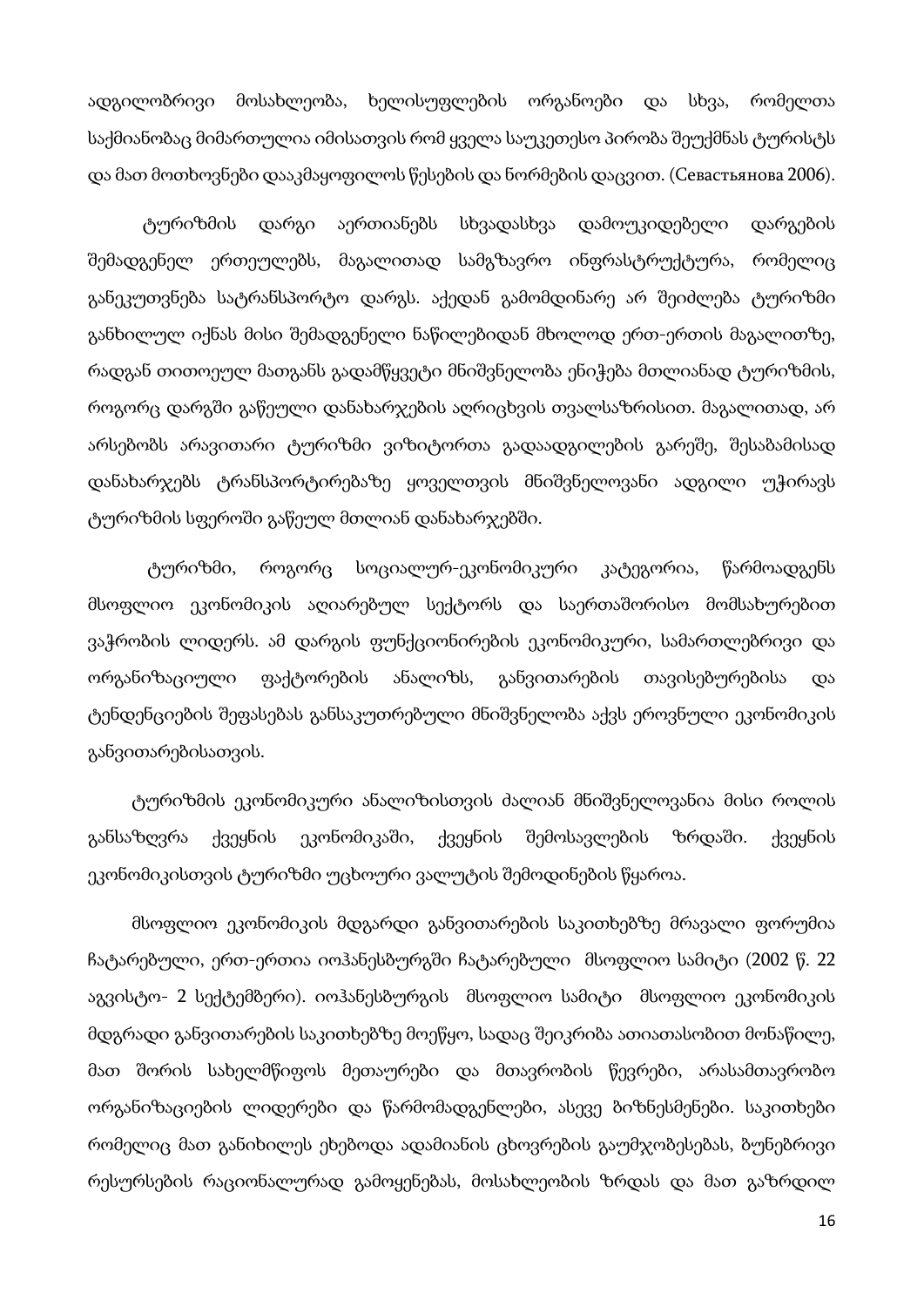მოთხოვნებს საკვების, თავშესაფრის, წყლის, ელექტროენერგიის, ჯანდაცვის და ეკონომიკური უსაფრთხოების თემებს.

ამ უმაღლესი დონის მეორე მსოფლიო შეხვედრაზე, მსოფლიო ეკონომიკის მდგრადი განვითარების მიღწევის პროცესში ტურიზმი ოფიციალურად იყო ჩართული. მას მნიშვნელოვანი წვლილი შეაქვს გაერთიანებული ერების გენერალური ასამბლეის "ათასწლეულის განვითარების" მსოფლიო სამოქმედო პროგრამაში: "მდგრადი განვითარება- სიღარიბის დაძლევა". (Johannesburg Summit.A/conf.199/20).

UNWTO-ს - მსოფლიო ტურიზმის ორგანიზაციის მონაცემებით, მთელს მსოფლიოში საერთაშორისო ტურისტთა ნაკადმა 2007 წელს 898 მლნ კაცს მიაღწია, შემოსავალი კი შეადგენდა 733 მლრდ დოლარს. 2020 წელს მათი პროგნოზით მსოფლიოში ტურისტების რიცხვი 1.6 მლრდ-მდე გაიზრდება.

საქართველოს მთავრობის მიერ ტურიზმი ჩვენს ქვეყანაშიც აღიარებულია ეროვნული ეკონომიკის განვითარების ერთ-ერთ მნიშვნელოვან დარგად. ტურიზმმა დიდი როლი უნდა შეასრულოს ქვეყნის სოციალურ-ეკონომიკური წინსვლის უმნიშვნელოვანესი ამოცანების განხორციელებაში.

ამ დარგს კიდევ ერთი მნიშვნელოვანი ფუნქცია აკისრია - ტურისტებს ეკოლოგიურად სუფთა, გადაუტვირთავი და ბუნებრივი ადგილები იზიდავთ. ამდენად ტურისტული საქმიანობა დაკავშირებულია ბუნების, ისტორიული მემკვიდრეობის და შესაბამისი ტერიტორიის კულტურული თვითმყოფადობის დაცვასთან.

ტურისტის კმაყოფილების ხარისხი იზომება არა მარტო კარგი საკვებით, მზიანი ამინდით და სასტუმროს კომფორტული ნომრით, არამედ ის აფასებს მიღებულ შთაბეჭდილებას როგორც "ტურიზმის ერთიან პროდუქტს", რომელიც წარმოადგენს მატერიალური და არამატერიალური ფაქტორების ერთობლიობას. ტურისტი რომ ბოლომდე კმაყოფილი იყოს, ყველაფერი უნდა დაიგეგმოს ტურიზმის ინდუსტრიის ყველა სექტორის განვითარების ყველა ეტაპზე.

ტურიზმი 21-ე საუკუნის დასაწყისისათვის მსოფლიო კულტურასა და ეკონომიკაში მდგრადი განვითარების დარგად ჩამოყალიბდა, რომელმაც განსაკუთრებული ადგილი დაიკავა გლობალურ ეკონომიკურ სტრუქტურაში. ტურიზმმა რომ ეკონომიკური მოგება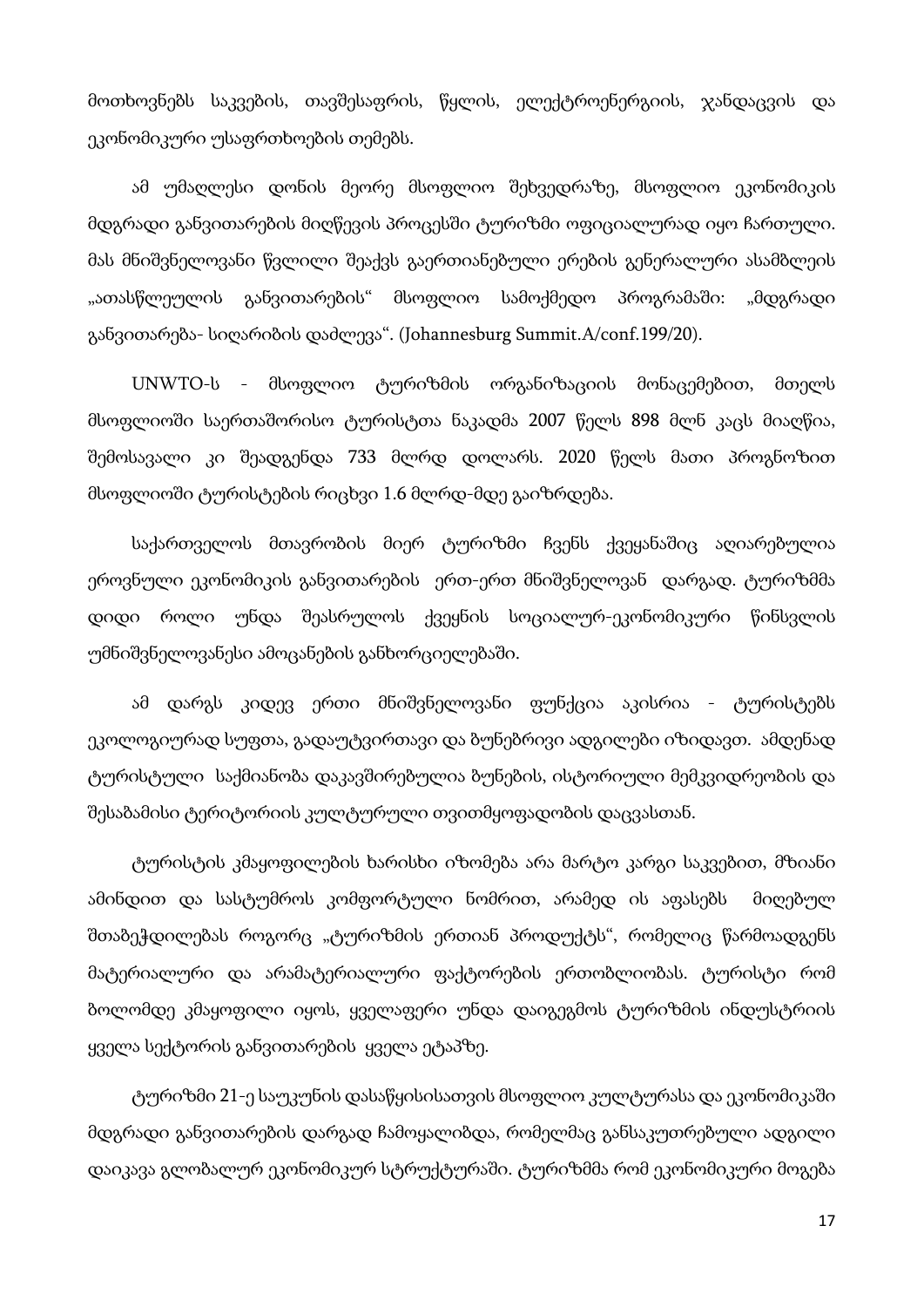მოუტანოს ქვეყანას, ქალაქს, მისი განვითარება უნდა ატარებდეს მდგრად ხასიათს. განვითარების თვალსაზრისით ძალიან დიდი მნიშვნელობა აქვს განახლების სისტემას, დასახლებათა ტრადიციულ არქიტექტურას და ისტორიულ-კულტურულ მემკვიდრეობას. ტურიზმის განვითარებისთვის საჭიროა არსებობდეს შემდეგი კომპონენტები:

1) თავისუფალი დროის გატარების ფორმები და ღირშესანიშნაობები.

2) ტურისტული ნაკადების მიღების და მომსახურების ინფრასტრუქტურა.

3) სატრანსპორტო ინფრასტრუქტურა და მომსახურება;

4) ადგილობრივი საინჟინრო -ტექნიკური ინფრასტრუქტურა;

5) მოგზაურობების ორგანიზება.

ტურისტული საინფორმაციო მომსახურებისთვის საჭიროა სამსახურების არსებობა და ტურისტული პროდუქტის ბაზარზე გატანა. (ხაზარაძე 2008: 92-95).

 ეროვნული ეკონომიკის განვითარების პრიორიტეტულ მიმართულებად მიიჩნევა ტურიზმი, საქართველოს ეკონომიკაშიც ამ სფერომ უნდა დაიკავოს მნიშვნელოვანი ადგილი, რადგან ტურიზმის ინდუსტრიას, როგორც მომსახურების სფეროს, განსაკუთრებული ადგილი უჭირავს მსოფლიო ეკონომიკის განვითარებაში და საქართველო ამ მხრივ გამონაკლისს არ წარმოადგენს. საქართველოში ტურიზმის განვითარება ხელს შეუწყობს ეკონომიკის ზრდას, ქართული ტრადიციების კულტურულ და ისტორიული ფასეულობების პოპულარიზაციას, რაც მოსახლეობას დამატებით შემოსავლებს აძლევს და უმუშევრობის დონეს საგრძნობლად ამცირებს.

 ტურიზმი ეკონომიკისა და ბიზნესის წარმართვის ერთ-ერთი მნიშვნელოვანი ფაქტორი გახდა. ტურიზმის დარგის განვითარების საკითხების კვლევას 50-იან წლებთან შედარებით დიდი ყურადღება ექცევა, რაც განპირობებულია იმით, რომ ტურიზმი განიხილება არა როგორც უბრალოდ დასვენება, მოგზაურობა, არამედ, როგორც აუცილებელი, მუდამ მოთხოვნადი, განვითარებადი სოციალურ მოთხოვნილებათა სფერო.

 ტურიზმის მდგომარეობა და მისი განვითარების მასშტაბების აღწერა ანალიზს უნდა ემყარებოდეს. უნდა გაკეთდეს ანალიზი თუ ვინ არის დარგის საქმიანობის მნიშვნელოვანი მონაწილე ჯგუფები, ვისზე ახდენს ზეგავლენას ტურისტული ინდუსტრიის მდგომარეობა თუ განვითარება. ვინაიდან ტურიზმის არის მოვლენების,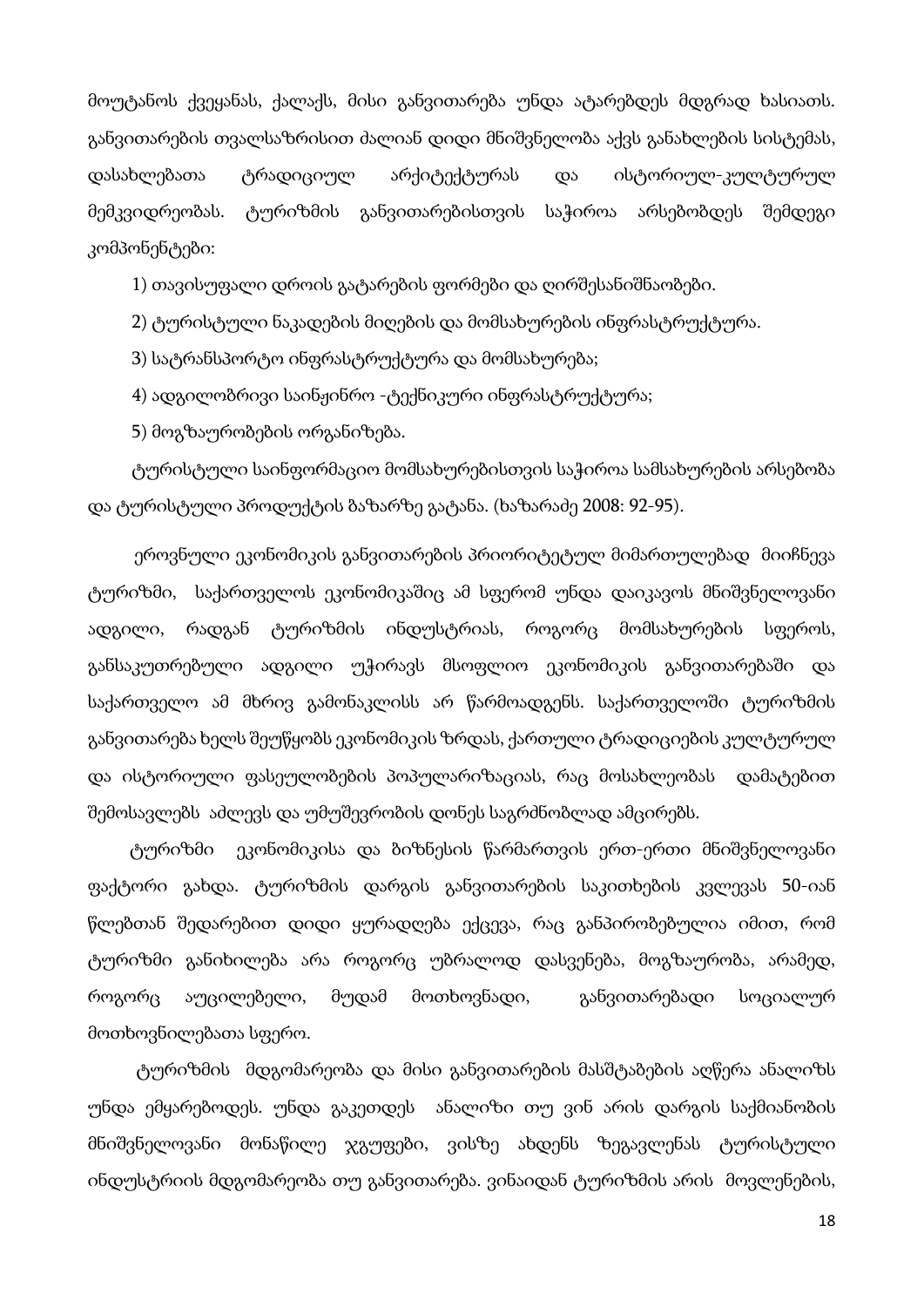კავშირების და ურთიერთობათა ერთობლიობა, რომელიც თან სდევს მოგზაური ადამიანის ინტელექტუალურ განვითარებას და მის შემეცნებით მოგზაურობას.

 ტურიზმთან დაკავშირებული ოთხი სხვადასხვა მიმართულება შეიძლება გამოიკვეთოს:

1. *ტურისტი.* ტურისტი მარშრუტებს და ღონისძიებებს ირჩევს თვითონ იმის მიხედვით თუ როგორი სახის სიამოვნების მიღება უნდა. მას სურს მიიღოს სხვადასხვა შთაბეჭდილება.

 2. მასპინძელი საზოგადოება. ადგილობრივი მოსახლეობისთვის დიდი მნიშვნელობა აქვს უცხოელ ტურისტთან ურთიერთობის შედეგებს, რომ სარგებლობა მოუტანოს მას და ორივე, მასპინძელი და სტუმარიც კმაყოფილი დარჩეს. ტურიზმის კულტურულ და დასაქმების ფაქტორებს ხედავს.

3. *მასპინძელი ქვეყნის მთავრობა.* პოლიტიკოსები საერთაშორისო ტურიზმიდან სავალუტო შემოსავლების მიღებასთან დაკავშირებულ საკითხებს ითვალისწინებენ. ასევე პირდაპირ თუ ირიბ ტურისტულ ხარჯებთან დაკავშირებულ საგადასახადო შემოსავლებს. მასპინძელი მთავრობა დიდ როლს ასრულებს ტურიზმის პოლიტიკის ჩამოყალიბებაში, მის განვითარებაში, განხორციელებაში და რეკლამირებაში. ისინი თავიანთ გეგმებს და ხედვას უკავშირებენ მოგებას, რომლის მიღებაც შეუძლიათ მათ მოქალაქეებს ტურიზმის ბიზნესიდან.

 4. ტურისტული პროდუქტისა და სერვისის უზრუნველყოფის ბიზნესი. ბიზნესმენები ტურიზმს განიხილავენ, როგორც ტურისტული ბაზრის მოთხოვნის შესაბამისი სერვისს და პროდუქტების მიწოდებით მოგების მიღების შესაძლებლობას. (გელდნერი...2013:23-27).

საქართველოს დიდი ტურისტული პოტენციალი გააჩნია, რადგან გამოირჩევა ბუნებრივ- კლიმატური მრავალფეროვნებით. საქართველოს ტურისტულ შესაძლებლობებს განსაზღვრავს:

1) შავი ზღვის სანაპირო ზოლი - სიგრძე 318 კმ. ის მასობრივი ტურიზმის ერთ-ერთ ძირითად საფუძველს წარმოადგენს;

2) დიდი და მცირე კავკასიონის მთაგრეხილები. დიდი კავკასიონი გადაჭიმულია შავი ზღვიდან კასპიის ზღვამდე და სიგრძით 1500კმ-ს აღწევს. საქართველოს მთები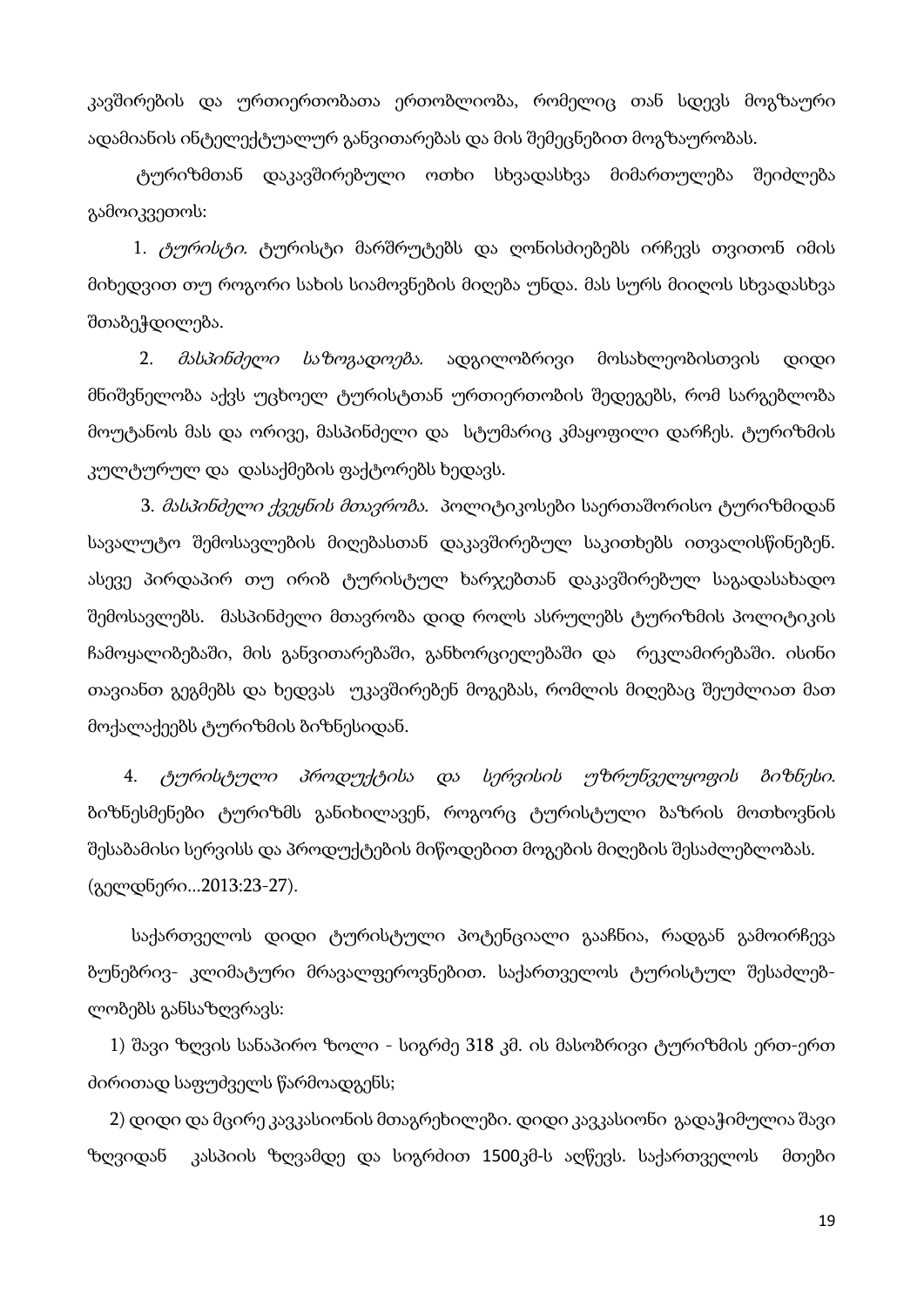უაღრესად ხელსაყრელია სამთო-სათხილამურო ტურიზმისა და ალპინიზმის განვითარებისათვის;

 3) კურორტები: ქვეყანაში 102 კურორტი და კარგი საკურორტო პერსპექტივების მქონე 182 საკურორტო ადგილია. საქართველო აღიარებულია ღვინის სამშობლოდ. ქვეყნის სახელმწიფო მუზეუმში დაცულია ვაზის დასამუშავებელი იარაღი, რომელიც დამზადებულია ძველი წელთაღრიცხვის მესამე ათასწლეულში. მსოფლიოში ასეთი სიძველის ნივთი არსად არ არის აღმოჩენილი.

ჩვენს ქვეყანაში ტურიზმის განვითარებისთვის საკმაოდ დიდი და მრავალფეროვანი რესურსული პოტენციალია. ის ეკონომიკის ერთ-ერთი სპეციფიკური დარგია. საჭიროა ამ დარგის სიღრმისეულად შესწავლა და ყველაფრის გათვალისწინებით სახელმწიფო პოლიტიკის შემუშავება. ქვეყნის ეკონომიკური პოტენციალი და სტაბილურობა ტურისტული ბიზნესის განვითარებას უწყობს ხელს და პირიქით, ტურიზმის განვითარება ეხმარება ქვეყნის ეკონომიკურ პოტენციალის კიდევ უფრო გაძლიერებას.

საერთაშორისო ბაზარზე შეღწევა საკმაოდ ძნელია, საქართველოს ბაზარი კი თავისი ტევადობით წარმოების მაღალი ტემპებით განვითარებისათვის მცირეა. ამიტომ ექსპორტი და ადგილობრივი ბაზრის განვითარება ჩვენი ქვეყნის სოციალურეკონომიკური განვითარებისთვის მეტად მნიშვნელოვანია. ტურიზმი - ქვეყნის მეურნეობის სხვა დარგებთან ერთად მაღალი შესაძლებლობებით გამოირჩევა, რადგან ამ დარგის განვითარება ეროვნული ეკონომიკის დარგების განვითარებისთვის აქტიურად მუშაობს. ამ დარგში ერთი სამუშაო ადგილის შექმნა სხვა დარგებში სულ ცოტა ორი სამუშაო ადგილის შექმნას უზრუნველყოფს, რადგანაც ტურისტების შემოდინება ხელს უწყობს ქვეყანაში სოფლის მეურნეობის, კვების მრეწველობის, ტრანსპორტის, მშენებლობის და ა.შ. ანუ ეკონომიკის მონათესავე დარგების განვითარებას.

უცხოელი ტურისტები მოიხმარენ ადგილობრივი წარმოების პროდუქციას, იღებენ მომსახურებას, რაც უცხო ქვეყნის ვალუტის შემოდინებას უწყობენ ხელს ქვეყანაში. ამით ისინი სტიმულს აძლევენ ეროვნული და ადგილობრივი ეკონომიკის განვითარებას. ტურისტული ბიზნესი ხელს უწყობს სუსტად განვითარებული, შედარებით ჩამორჩენილი რეგიონების სოციალურ-ეკონომიკურ წინსვლას. ამ რეგიონების მოსახლეობისათვის ტურიზმის განვითარება დამატებითი შემოსავლის წყაროა. ბოლო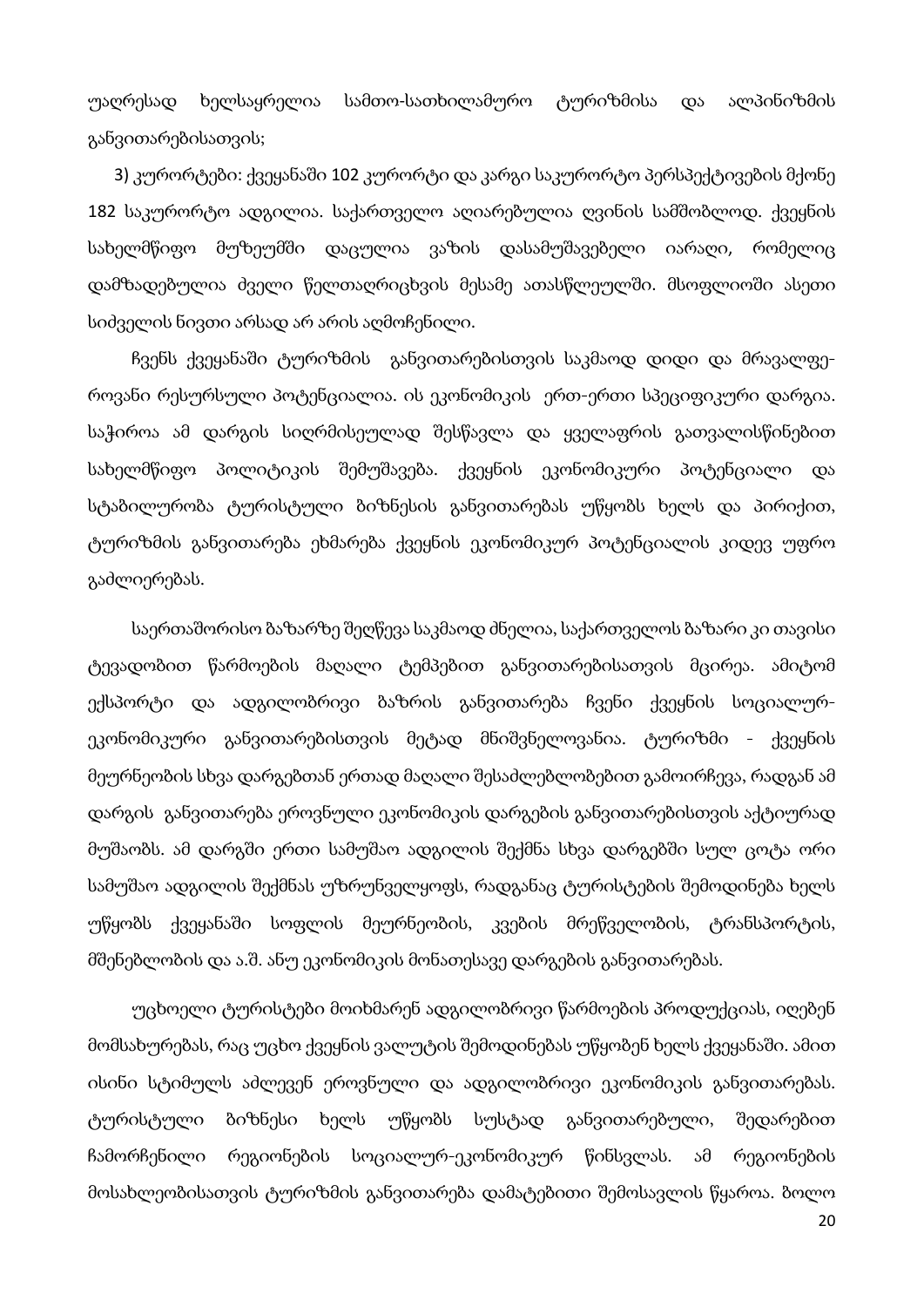წლებში ცნობილია როგორ გაიზარდა და ტურისტულად მომხიბვლელი გახდა პატარა კუნძულოვანი სახელმწიფოები, მაგალითად როგორიცაა: მალდივის კუნძულები, მალტა, ბარბადოსი, სეიშელის კუნძულები, ბაჰამის კუნძულები რადგან იქ ეკოლოგიურად სუფთა გარემო და მიმზიდველი ტურისტული სერვისია. ადგილობრივი მოსახლეობის შემოსავლის უმთავრეს წყაროს კი ტურისტული მომსახურებიდან მიღებული შემოსავალი წარმოადგენს.

საქართველოს ცალკეულ რეგიონებს და მთლიანად საქართველოს, განვითარების უზარმაზარი შესაძლებლობები აქვს. ჩვენი ქვეყნის პოტენციალის დამახასიათებელი ფაქტორებია: მსოფლიო ტურიზმის ყველაზე დიდ ბაზართან - ევროპასთან სიახლოვე, შესანიშნავი კლიმატური პირობები, მდიდარი კულტურული მემკვიდრეობა, უძველესი ისტორიულ-არქიტექტორული ძეგლები, რომელთა მიმართაც ბოლო პერიოდში დაინტერესება და ყურადღება უფრო და უფრო ძლიერდება.

საქართველოში არის ძალიან მიმზიდველი და ლამაზი ბუნება, ზომიერი კლიმატი, მრავალფეროვანი ლანდშაფტი, მუდმივი თოვლით დაფარული კავკასიონის ქედი, შავიზღვისპირეთის სუბტროპიკული ზონა, ჩანჩქერები და მთის მდინარეები, კასტრული მღვიმეები, მრავალგვარი კურორტები, სამკურნალო და მინერალური წყაროები, ტრადიციული არქიტექტურა, ისტორიის და კულტურის უდიდესი და უნიკალური მემკვიდრეობა.

საქართველო გამორჩეულია რთული და მრავალფეროვანი რელიეფით, რაც ტურისტებისათვის გართობის საუკეთესო საშუალებაა. ერთ-ერთი მნიშვნელოვანი ფაქტორია ჯანსაღი ჰავა, რომელსაც განაპირობებს ჩვენი ადგილმდებარეობა ზომიერი ნოტიო ხმელთაშუაზღვისპირეთისა და მშრალი კონტინენტური კასპიის აუზებს შორის.

მდინარეთა სიმრავლე იძლევა იმის საშუალებას რომ დაიგეგმოს სხვადასხვა სირთულის სპორტული მარშრუტები, რაც განავითარებს სამდინარო ტურიზმს. ეს შეიძლება გაკეთდეს ბაზალეთის, რიწის, ფარავნის ტბებზე, ასევე ჩანჩქერებზე.

ქვეყანა განსაკუთრებული კლიმატური პირობებით და კეთილმოწყობილი პლაჟებით გამოირჩევა და განსაკუთრებით აღსანიშნავია შავიზღვისპირა ზოლი, რაც ტურისტების მოზიდვის საუკეთესო საშუალებაა.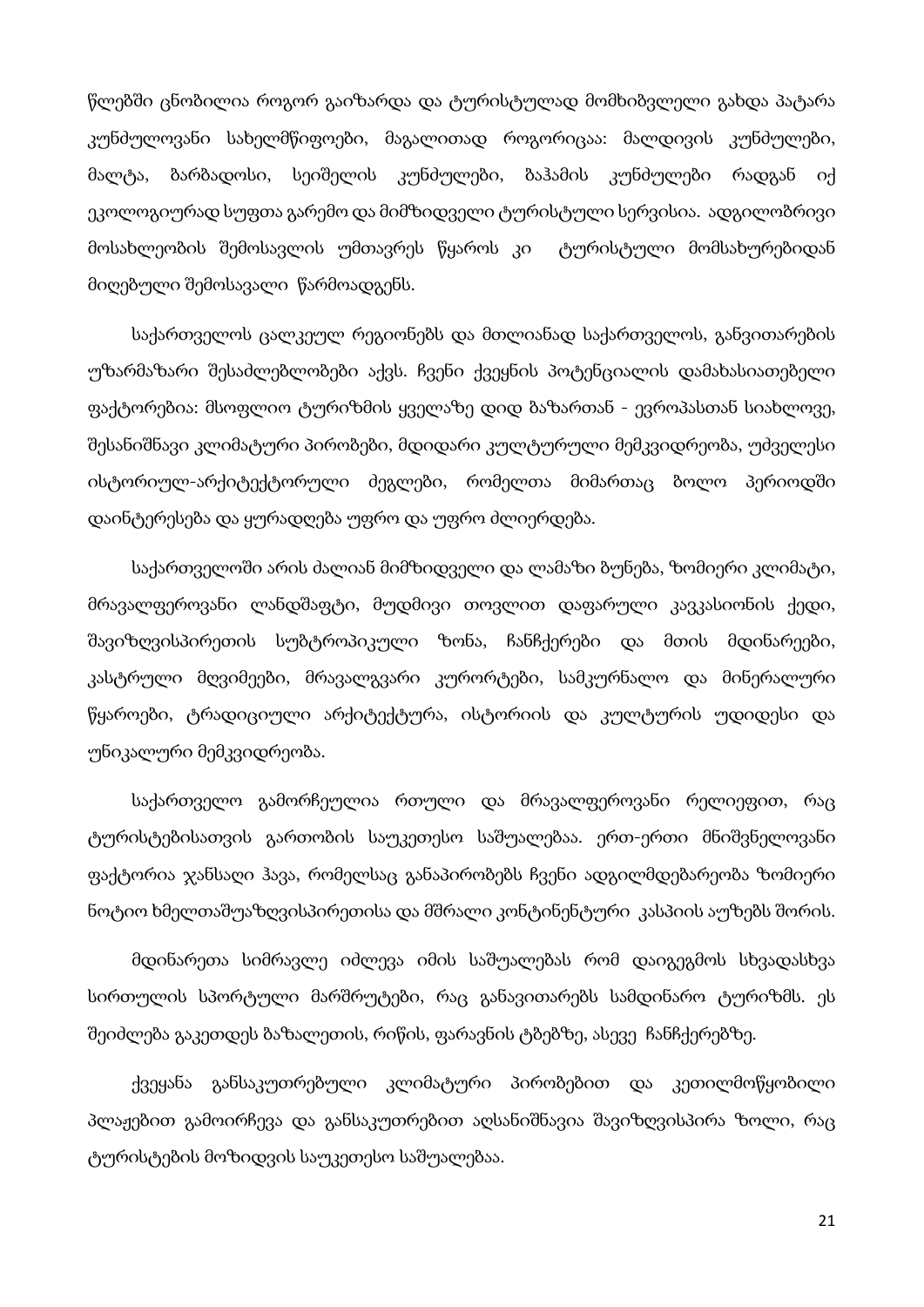ასევე აღსანიშნავია სამთო-სათხილამურო და ალპინიზმის განვითარებისთვის მდიდარი რესურსი. ჩვენი ქვეყნის ეროვნული პარკების: ბორჯობ-ხარაგაულის, კოლხეთის, ივრის ზეგანის, ერუშეთის-კეთილმოწყობა და ტურისტული ინფრასტრუქტურის განვითარება ადგილობრივი მოსახლეობის სოციალურეკონომიკური განვითარების დონეს საკმაოდ გაზრდის. ეკოტურიზმის განვითარებისთვის ეს რესურსი საკმარისია.

საქართველოში 12 ათასზე მეტი ისტორიული და არქიტექტორული ძეგლი და 150 მდე მუზეუმია. უამრავი ბრინჯაოს ხანის ძეგლია, ასევე უძველესი მონასტრები, ხიდები, სასახლეები და სხვა ნაგებობები. (ხაზარაძე 2008: 92-95). ყოველივე ეს ტურიზმის განვითარებისთვის დიდ შესაძლებლობებს ქმნის. შესაბამისად ეკონომიკის ზრდის პოტენციალსაც წარმოადგენს.

საქართველოსთვის ტურიზმი და კურორტები განუყოფელია. როდესაც კურორტზე ტურისტი ისვენებს, აქვს კულტურული და შემეცნებითი ტურები, ასევე მას შესაძლებლობა ეძლევა გაჯანსაღების და მკურნალობის საშუალებებითაც ისარგებლოს. ამრიგად, ტურისტული მარშრუტების დაგეგმვა საკურორტო ადგილის და კურორტის შესაძლებლობების გათვალისწინების გარეშე წარმოუდგენელია.

საქართველოს ულამაზეს ბუნებას და ლანდშაფტებს ემატება 35 ათასი ისტორიული ძეგლი, მათგან ხუთს სახელმწიფო იცავს. ოთხი აქედან 1994 წელს იუნესკოს მსოფლიო ძეგლთა დაცვის სიაში შევიდა:

1) გელათის სამონასტრო კომპლექსი;

- 2) ბაგრატის ტაძარი ქუთაისში;
- 3) უშგულის არქიტექტორული კომპლექსი;
- 4) მცხეთა- საქართველოს უძველესი დედაქალაქი.

ვიზიტორი ძალიან დიდ ყურადღებას აქცევს ბუნებრივ პირობებს, ფლორას და ფაუნას, როდესაც სამოგზაურო რეგიონს არჩევს. ამრიგად, დიდ როლს თამაშობს რეგიონის გეოგრაფიული მდებარეობაა, მთასთან, ტყესთან ან ზღვასთან სიახლოვე. რადგანაც მოგზაურობა, გარემოს შეცვლა ეგზოტიკასთან ასოცირდება, და ერთ-ერთი მნიშვნელოვანი ნაწილია ტურისტული რესურსების.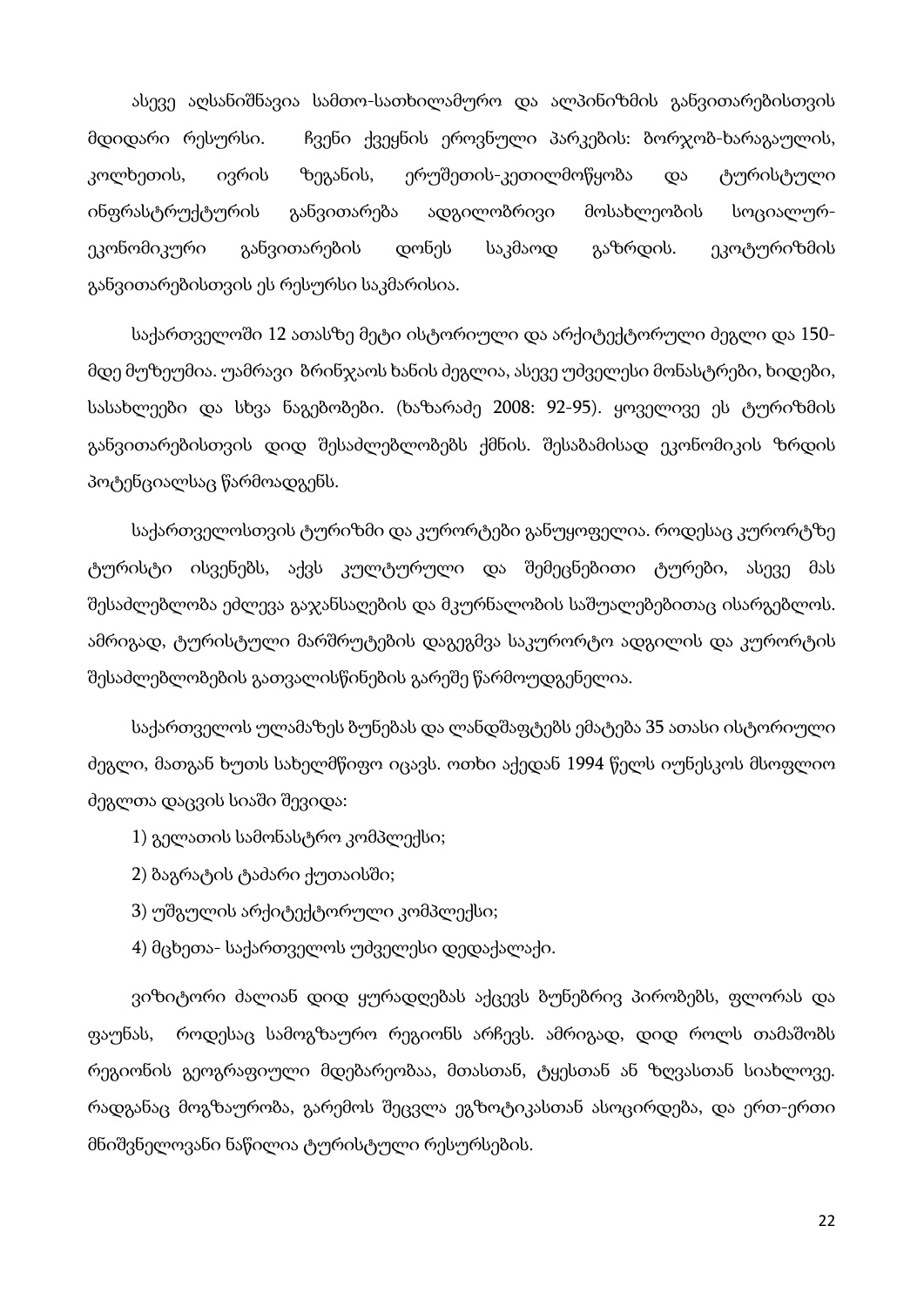მთიან რელიეფს დიდი უპირატესობა გააჩნია, ვიდრე ბარს, რადგანაც ტურისტები რთულ და შთამბეჭდავ რელიეფს უფრო მეტ მნიშვნელობას ანიჭებენ, იმის გამო, რომ იქ სუფთა ჰაერია, სამთო სათხილამურო სპორტია განვითარებული. ძალიან ბევრი მთიანი რეგიონი დღეს პოპულარულ და აყვავებულ ტურისტულ ცენტრად იქცა.

ტყეებიც ტურისტული რესურსების ჩამონათვალში შედის, რადგან იქ იზოლირების საშუალებაა და ნაკლები ხმაურია. ასეთი ტურებიც ძალიან მოთხოვნადია- "ცივილიზაციისგან" განცალკევებით დასვენება.

ქართულ საბჭოთა ენციკლოპედიაში რეგიონი- განმარტებულია, როგორც დიდი ტერიტორიული ერთეული (მაგ. ბუნებრივი, ეკონომიკური, პოლიტიკური და სხვ.) ჩვენს შემთხვევაში რეგიონში საქართველო იგულისხმება.

 განსაკუთრებით მდიდარია ისტორიული ძეგლებით ქართლი, კახეთი, სამხრეთ საქართველო და ქუთაისის შემოგარენი, რომელთაგან ბევრს დღეს რესტავრაცია სჭირდება. ძალიან მნიშვნელოვანია საქართველოს ისტორიულ-გეოგრაფიული რეგიონების, მხარეების ეთნოგრაფიული თავისებურებები. ხალხური არქიტექტურის და ხუროთმოძღვრების უნიკალური ძეგლების მთის სოფლები - შატილი და უშგული.

# 1.2. ტურიზმის განვითარება საქართველოში, მისი მარეგულირებელი საკანონმდებლო ბაზა

ახალი ათასწლეულის დასაწყისისათვის ტურიზმმა, როგორც სოციალურმა და პოლიტიკურმა მოვლენამ, განსაკუთრებული ადგილი დაიკავა მსოფლიო კულტურასა და ეკონომიკაში. ათასობით საწარმო და მილიონობით ახალი სამუშაო ადგილი შეიქმნა. ტურიზმი გადაიქცა ეკონომიკური დარგის განვითარების საყრდენ მიმართულებად. (ალფაიძე 2016).

მასობრივი საერთაშორისო ტურიზმის განვითარების ხანა მეოცე საუკუნის მეორე ნახევრიდან იწყება. 1950 წელს საერთაშორისო ტურისტთა რაოდენობა 25 მილიონს აღწევდა. მათი რაოდენობა 1970 წელს- 170 მილიონს, 1980 წელს 278 მილიონს, 1990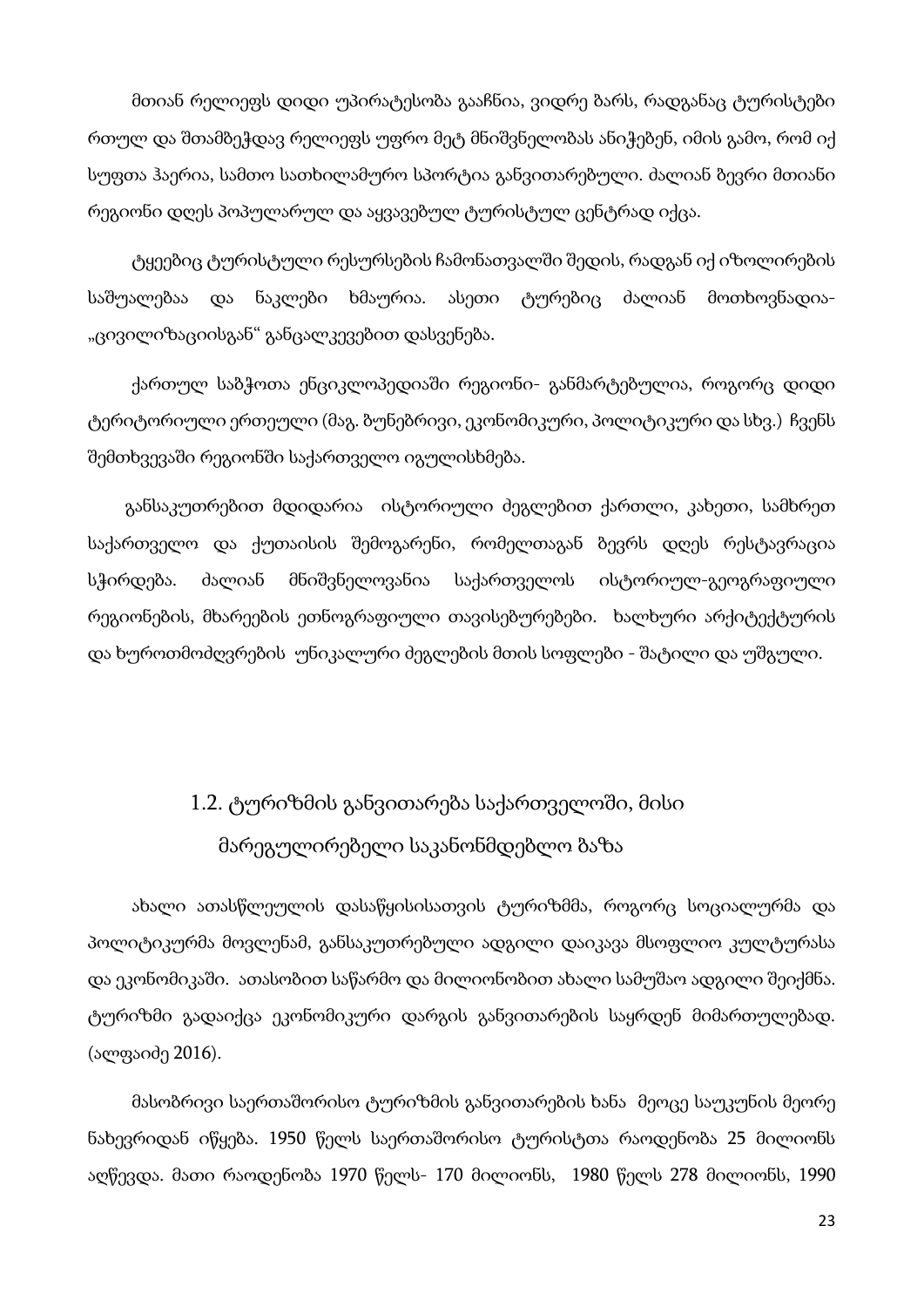წელს- 400 მილიონს. მეოცე საუკუნის ბოლოს მთელს მსოფლიოში 4,5 მილიარდი ტურისტი მოგზაურობდა, მათ შორის იყვნენ 10% საერთაშორისო ტურისტები, რომლებიც ყოველწლიურად 100-150 მილიარდ აშშ დოლარს ხარჯავდნენ. 1950 წლიდან ტურისტების დანახარჯი 2 მილიარდი აშშ. დოლარიდან - 104 მილიარდ დოლარამდე გაიზარდა 1980 წელს, ხოლო 1995 წელს 415 მილიარდ დოლარამდე გაიზარდა. 2014 წელს საერთაშორისო ტურისტთა რაოდენობამ შეადგინა 1133 მილიონი, ხოლო დანახარჯები 11245 მილიარდ დოლარამდე გაიზარდა. (Tourism Highlights 2015 Edition ).( იხ.დანართი N 1).

საერთაშორისო ტურისტების 2/3 ევროპის ქვეყნებში მოგზაურობს. შემდეგი პოპულარული რეგიონი ამერიკაა (20%), შემდეგ აღმოსავლეთ აზია და წყნარი ოკეანის ქვეყნები (10%), აფრიკა (3%). (Tourism Highlights 2015 Edition).

უძველეს დროში ყველაზე ცნობილი ვაჭრები ფინიკიელები იყვნენ, ისინი აგებდნენ დიდ ხომალდებს და ღია ზღვაში გადიოდნენ. სწორედ ვაჭრობის განვითარებასთანაა დაკავშირებული მოგზაურობის განვითარების ისტორია. შემდგომში ვაჭრობის განვითარება მოითხოვდა უფრო მეტ ცოდნას სხვადასხვა ქვეყნისა და მათი მოსახლეობის, მათი წეს-ჩვეულებების შესახებ. ამ მიზნით შორეულ მოგზაურობაში მიემგზავრებოდნენ ძველი ბერძენი მეცნიერები.

ევრაზიის დერეფნის ბუნებრივი ფუნქციით საქართველო წარმოადგენდა "დიდი აბრეშუმის გზის" მნიშვნელოვან მონაკვეთს, ქართლის სამეფოს აღწერისას ბერძენი გეოგრაფი სტრაბონი (ძვ. წ. 64-63, ახ. წ. 23-24) წერდა, რომ ოთხი გზა თავს იყრიდა ქართლის სამეფოს დედაქალაქ მცხეთაში. მისივე ცნობით, ხალხი მეურნეობასა და მრეწველობას მისდევდა და მარტო თავის მოსახმარად კი არ აკეთებდა, არამედ უცხოეთში გასაყიდადაც. (გელაშვილი, დიხამინჯია 2016).

საქართველო ერთ-ერთი უძველესი ტურისტული ქვეყანაა, როგორც ზემოთ ვახსენეთ აღიარებულია ღვინის სამშობლოდ. 2000 ყურძნის ჯიშიდან 500 ქართულია, მსოფლიოში არსებული ხორბლის 27 ჯიშიდან 14 საქართველოდანაა და აქედან 5 ენდემური ჯიშია. (ალფაიძე 2016).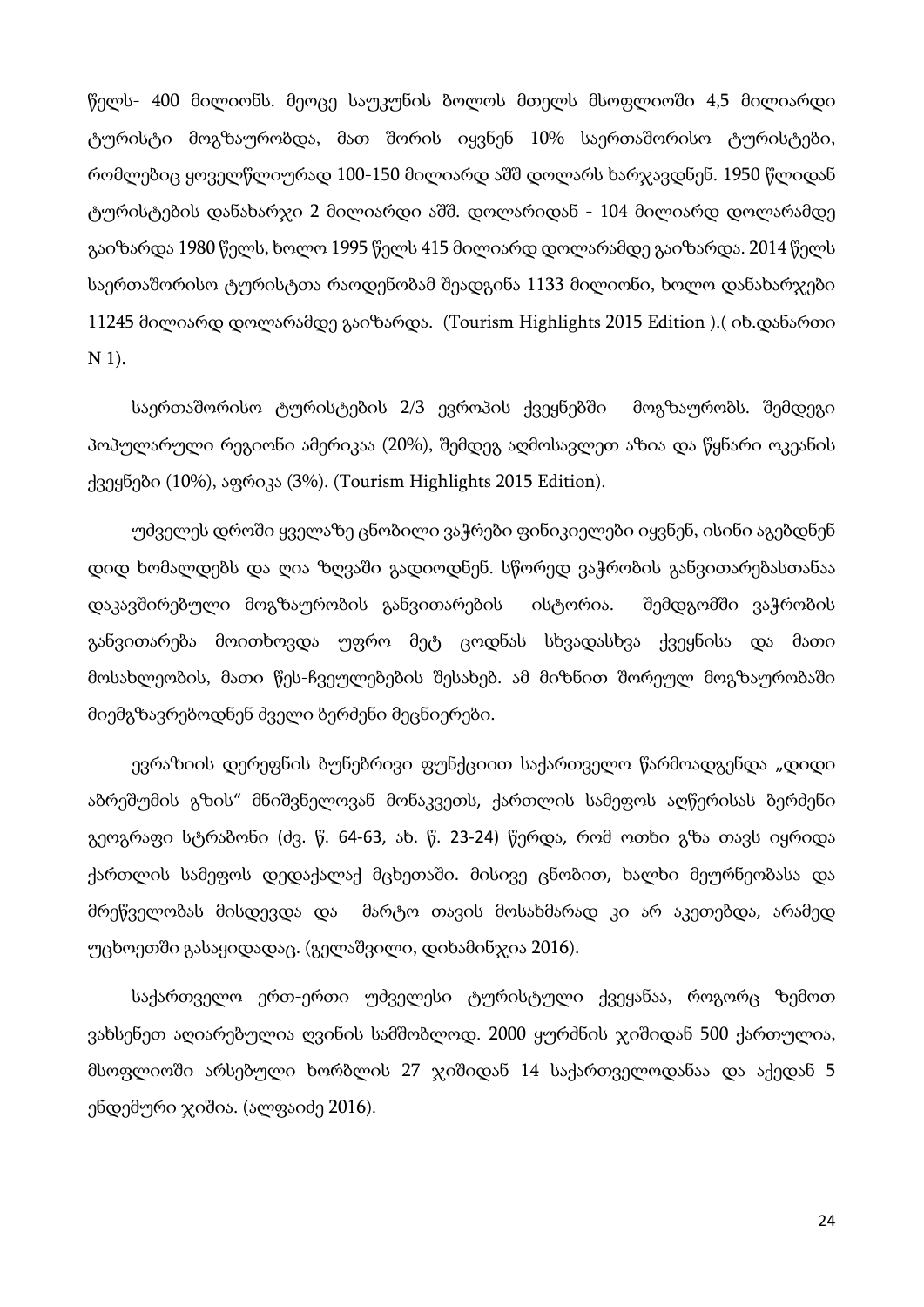საქართველოს მდებარეობის გამო უამრავ ვაჭარს და უბრალო მოგზაურს უწევდა საქართველოში და საქართველოს გავლით გადაადგილება. სწორედ ამ დროიდან იწყება საქართველოში სასტუმროს ტიპის სახლების მშენებლობა.

XX საუკუნის 90- იან წლებამდე საქართველოში მოქმედებდა 65 ტურისტული ობიექტი, რომელიც განლაგებული იყო 21 ადმინისტრაციული რაიონის ტერიტორიაზე და 800 ათასზე მეტ ტურისტს ემსახურებოდა. საერთაშორისო ტურიზმის ხაზით კი ინტურისტის 21 დაწესებულება - 300 ათას უცხოელ სტუმარს მასპინძლობდა. XX საუკუნის 80- იან წლებში საქართველოში ყოველწლიურად სამკურნალოდ ჩამოსულ დამსვენებელთა რაოდენობა 4 მილიონამდე იყო. საქართველოზე გადიოდა 87 ტურისტული მარშრუტი.

მსოფლიო ტურიზმის ორგანიზაციის მიერ მიღებული კლასიფიკაციით მსოფლიო დაყოფილია 6 ტურისტულ რეგიონად: ევროპა, აზია და წყნარი ოკეანე, ამერიკა, აფრიკა და ახლო აღმოსავლეთი. მნიშვნელოვანია იმის განსაზღვრა თუ რომელი რეგიონიდან შემოდის ტურისტთა მეტი რაოდენობა. საქართველოში ტურისტთა მოზიდვის მიზნით ძირითადი ორიენტაცია უნდა იყოს ევროპის რეგიონზე. ევროპიდან ჩამოსულ ტურისტებს შორის ყველაზე მეტი ტურისტი იტალიიდან და გერმანიიდან ჩამოდის.

ტურიზმის დარგის მდგომარეობის ანალიზის დროს უნდა გამახვილდეს ყურადღება ისეთ საკითხებზე როგორიცაა: ქვეყნის ტურისტული პოტენციალი, რა სახის ტურები ხორციელდება, და როგორია მათზე მოთხოვნა. (გელაშვილი, დიხამინჯია 2016).

 საქართველოს ბევრი რამის შეთავაზება შეუძლია ვიზიტორებისთვის: მრავალფეროვანი ლანდშაფტი, თვალწარმტაცი ბუნება, შავი ზღვის სუბტროპიკული ზონა, მდინარეები და ჩანჩქერები, კლდეში ნაკვეთი ქალაქები, კურორტები და მინერალური წყლები, ისტორიული ძეგლები, ტრადიციული ქართული სტუმართმოყვარეობა, სამზარეულო. ტურიზმის სახეობები - ეკო ტური, ფოტო ტური, სალაშქრო ტური, კულტურული ტური, და სხვა. ტურისტული ბიზნესი საქართველოში საბაზრო ეკონომიკის მშენებლობის რთულ პროცესში ეკონომიკის შემადგენელი ნაწილი გახდა. საქართველო აღიქმება როგორც ახალი, ჯერ კიდევ უცნობი ქვეყანა და ამდენად საინტერესოა მისი გაცნობა ყოველი მოგზაურისათვის თუ ტურისტისათვის. ქვეყნის მონახულების სურვილს კიდევ უფრო აძლიერებს 1999 წელს ჩატარებული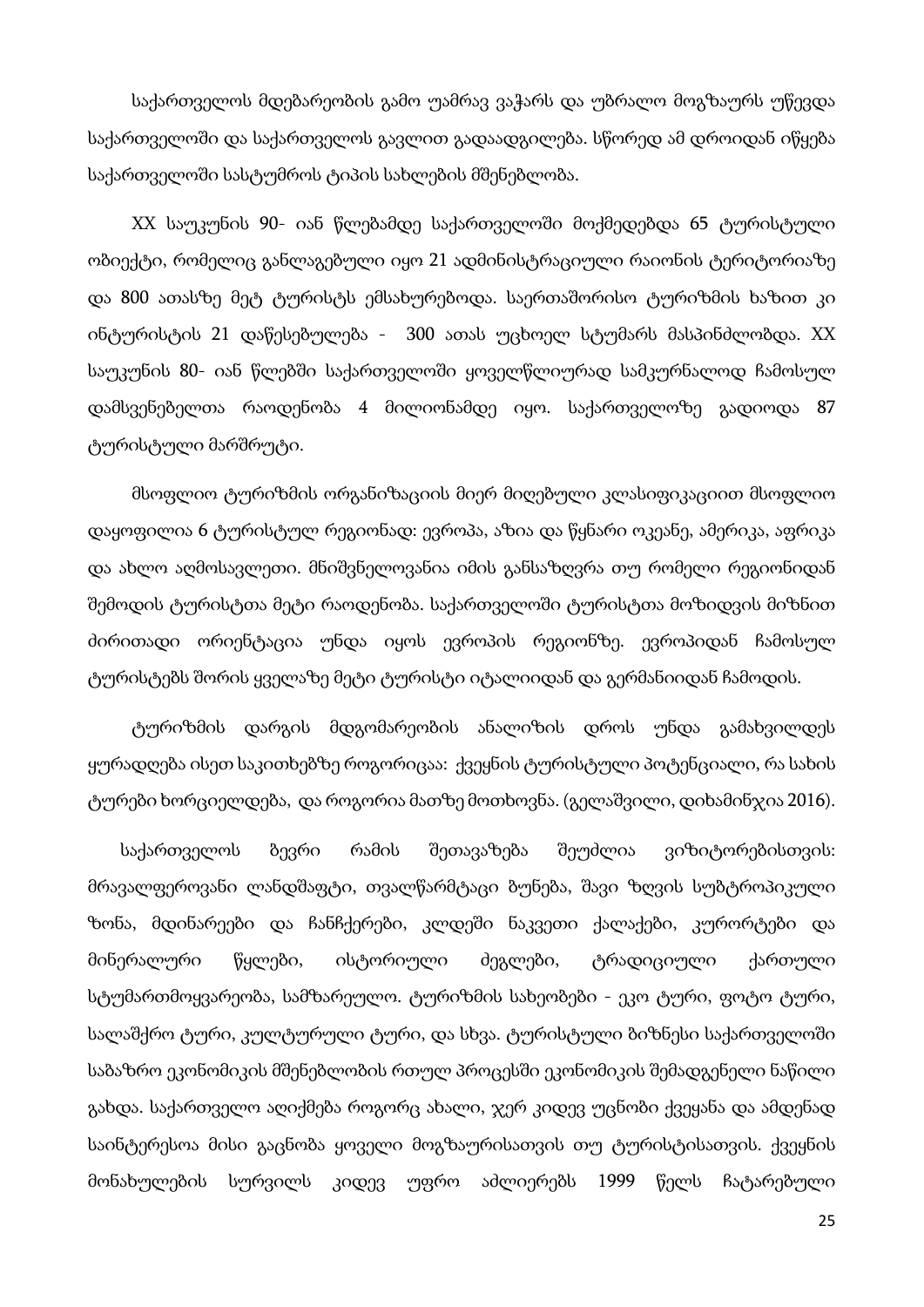არქეოლოგიური აღმოჩენა, როდესაც თბილისის მახლობლად, დმანისში აღმოაჩინეს პალეოლითური ხანის უძველესი ადამიანის ჩონჩხის ფრაგმენტი, რომელიც თარიღდება 1 მილიონ 700 ათასი წლით. ამ აღმოჩენით საქართველო გახდა პირველი ევროპელის სამშობლო.

ტურიზმის სექტორი ეს არის ერთ-ერთი ყველაზე სწრაფად მზარდი სექტორი საქართველოში. მრავალი შესაძლებლობა არსებობს ამ სფეროში ინვესტიციების დაბანდებისას. 1993 წელს საქართველო გაწევრიანდა მსოფლიო ტურისტულ ორგანიზაციაში. საქართველოს თითქმის ყველა რეგიონი მდიდარია ტურისტული ღირშესანიშნაობებით. მაგრამ თანამედროვე ინფრასტრუქტურა მოწყობილი აქვს მათგან მხოლოდ 29%-ს. მნიშვნელოვანია გაირკვეს, რა ფორმით შეიძლება საქართველომ მონაწილეობა მიიღოს ტურისტული ბიზნესის ეფექტიანობის ამაღლებაში, ამისთვის რა წინაპირობები არსებობს. (ალფაიძე 2016).

საქართველოს სახმელეთო საზღვარი აქვს ოთხ სახელმწიფოსთან: აზერბაიჯანი, თურქეთი, რუსეთი და სომხეთი. მნიშვნელოვანია მეზობლობის ფაქტორის როლი ტურიზმის სფეროს განვითარებაში, ვინაიდან ამ ქვეყნებთან ეკონომიკური ურთიერთობები უმთავრეს გავლენას ახდენს ქვეყნის ეკონომიკაზე.

საქართველოში კურორტების მშენებლობა და კეთილმოწყობა მეცხრამეტე საუკუნის პირველი ნახევრიდან იწყება. მე-20 საუკუნის ბოლოს 500- ზე მეტი საკურორტო- ტურისტული დაწესებულების მატერიალურ-ტექნიკური ბაზა ერთდროულად 120 ათასზე მეტი ადამიანის დასვენების საშუალებას იძლეოდა. მაგრამ შემდგომ, ქვეყანაში მიმდინარე მოვლენების გამო თითქმის მთლიანად განადგურდა ეს მეურნეობა, ბევრი კურორტი დევნილების საცხოვრებელ ადგილად იქცა. ახლა ტურისტული ინდუსტრიის ეს სექტორი თავიდან იწყებს აღმავლობას: ქვეყანაში ძველი კურორტების რეაბილიტაცია მიმდინარეობს, იქმნება ახალი კურორტები, საზღვაო, სამედიცინო და სპა კურორტები და სხვა .

საქართველოში ტურიზმის დარგიდან მიღებული შემოსავლების ზრდა, ქვეყნის ეკონომიკის პრიორიტეტულ სფეროდ ტურიზმის აღიარებამ და მთავრობის მხრიდან მის მიმართ განსაკუთრებულმა ყურადღებამ განაპირობა. მოგზაურობისა და პრიორიტეტულობის რეიტინგში საქართველომ 72-ე ადგილიდან 31-ე ადგილზე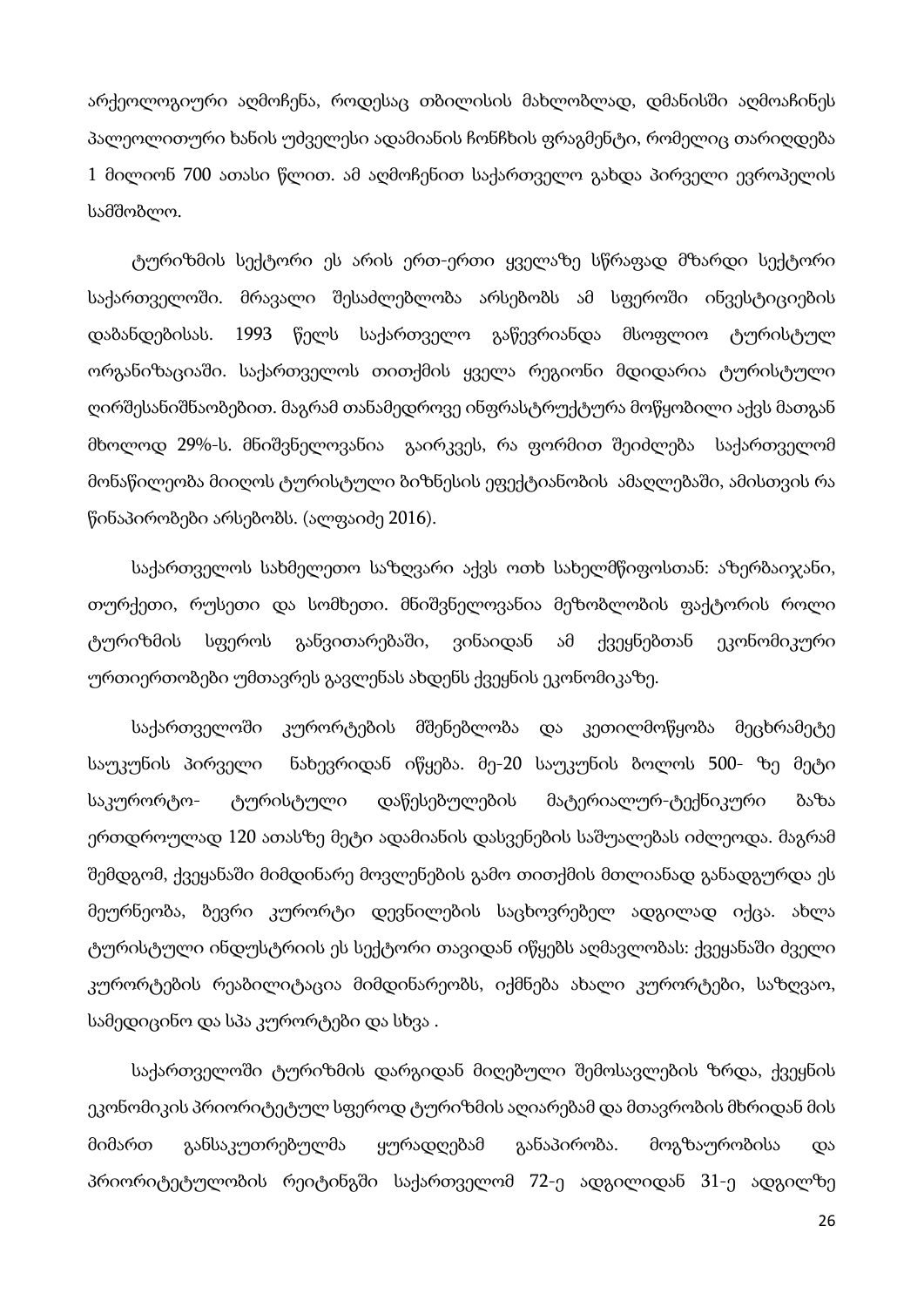გადაინაცვლა და ამ მაჩვენებლით მეზობელ სახელმწიფოებს მნიშვნელოვნად გაუსწრო. ტურიზმის განვითარება ქვეყნის ეკონომიკის ზრდის, სხვა დარგების განვითარების და ბიუჯეტის შემოსავლების გაზრდის კარგი შესაძლებლობაა. ამიტომ სახელმწიფოები მის სტიმულირებას სხვადასხვა ღონისძიებებით ახორციელებენ. ერთ-ერთი მათგანია თავისუფალი ეკონომიკური ზონების შექმნა. (გელაშვილი, დიხამინჯია 2016).

ტურიზმი საქართველოს ეკონომიკის პრიორიტეტული სფეროა. უკანასკნელ წლებში მისი განვითარების დინამიკა არსებითად შეიცვალა. ტურიზმის სფერო სწრაფი ტემპით ვითარდება. ოფიციალური მონაცემების მიხედვით, ტურიზმის სექტორის ზრდის მიხედვით საქართველო ერთ-ერთი მოწინავე ქვეყანაა და ამ მხრივ ჩვენი ქვეყნის მაჩვენებელმა მსოფლიო ტურიზმის ზრდის მაჩვენებელსაც კი გაუსწრო.

ტურისტული ნაკადები ჩვენს ქვეყანაში მატულობს, მიუხედავად იმისა , რომ ჯერ ვერ დაიკავა საქართველოს საპატიო ადგილი მსოფლიო ტურისტულ ბაზარზე. მსოფლიო მოგზაურთა საერთო რიცხვში ჩვენს ქვეყანას მზარდი ხვედრითი წილი უკავია. 1995 წლიდან ის 0.02% დან 1.12% მდე გაიზარდა. მცირეა, მაგრამ მსოფლიო ნელ ნელა ინტერესდება ჩვენი ქვეყნით. ინდუსტრიის პოპულარული ტრანსნაციონალური კორპორაციები თანდათანობით ერთვებიან საქართველოს ტურიზმის ბიზნესში. (კოჭლამაზიშვილი...2009).

 ჩვენს ქვეყანაში საერთაშორისო მოგზაურების მკვეთრი ზრდა აღინიშნება 2012 წლიდან, ამ წელს უცხოელ მოგზაურთა რაოდენობა 56%- ით გაიზარდა და 4 389 256 მიაღწია.

ცხრილი N 1. უცხოელი ტურისტების რაოდენობა საქართველოში, კაცი,

| ქვეყნები | 2012   | 2013   | 2014   | 2015   | 2016   |
|----------|--------|--------|--------|--------|--------|
| რუსეთი   | 84366  | 116067 | 131656 | 140413 | 136559 |
| თურქეთი  | 154149 | 140071 | 135761 | 152203 | 140234 |
| უკრაინა  | 6736   | 14117  | 18725  | 18850  | 22319  |
| პოლონეთი |        |        |        |        |        |
| სომხეთი  | 116134 | 163558 | 160889 | 180119 | 166769 |
|          |        |        |        |        |        |

2012-2016 წლებში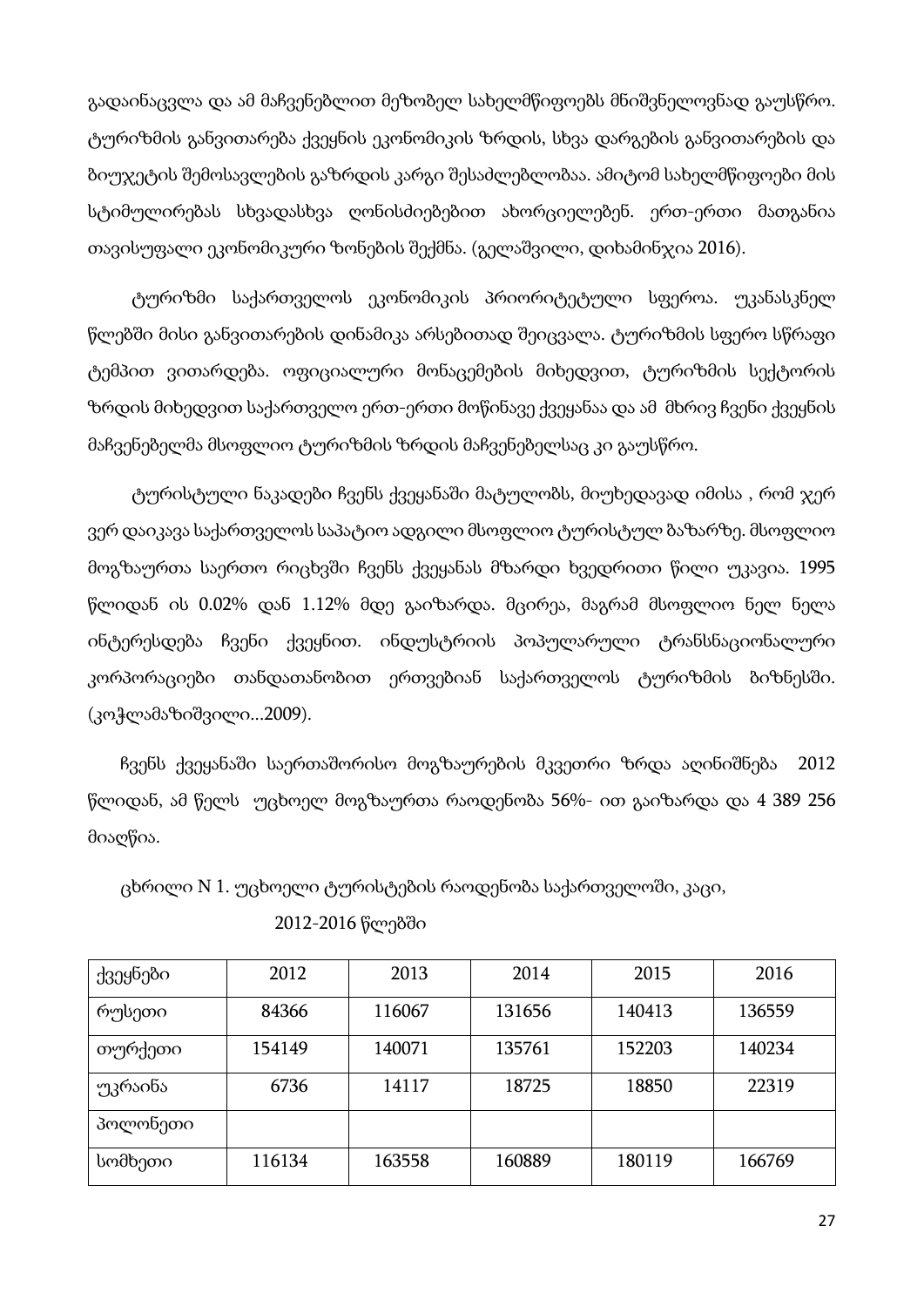| ევროკავშირის | 24727  | 29009  | 33354  | 35780  | 37203  |
|--------------|--------|--------|--------|--------|--------|
| ქვეყნები     |        |        |        |        |        |
| ისრაელი      | 16474  | 21720  | 22056  | 27522  | 46438  |
| ლატვია       | 2806   | 3295   | 3842   | 4404   | 5506   |
| გერმანია     | 14514  | 16127  | 17188  | 19757  | 20454  |
| აზერბაიჯანი  | 100799 | 110033 | 148614 | 160407 | 167507 |
| ირანი        | 12200  | 10960  | 9954   | 3567   | 24089  |
| ყაზახეთი     | 8297   | 11011  | 15294  | 20142  | 27122  |
| პოლონეთი     | 9423   | 17520  | 25692  | 22611  | 23761  |
| აშშ          | 16466  | 15050  | 16012  | 17992  | 19345  |
| ბელორუსია    | 3948   | 6196   | 9731   | 14446  | 18782  |
| ინდოეთი      | 2916   | 3264   | 2496   | 3482   | 15556  |
| საბერძნეთი   | 9823   | 11297  | 10914  | 9518   | 10030  |
| საფრანგეთი   | 6497   | 7616   | 7721   | 7893   | 8454   |
| $Q$ O $Q$ O  | 7989   | 8543   | 8835   | 10205  | 10671  |
| ბრიტანეთი    |        |        |        |        |        |
| ფილიპინები   | 3385   | 3468   | 3652   | 2762   | 7937   |
| ლიტვა        | 2792   | 3122   | 5878   | 7243   | 7771   |
| არაბთა       | 172    | 475    | 973    | 8450   | 11225  |
| გაერთ.საემ.  |        |        |        |        |        |
| იტალია       | 4243   | 4778   | 5381   | 6082   | 7085   |

წყარო: შინაგან საქმეთა სამინისტრო, საინფორმაციო- ანალიტიკური დეპარტამენტი- საინფორმაციო ცენტრი, police.ge

 ხოლო 2013 წელს ტურისტების რაოდენობა წინა წელთან შედარებით 60%-ით გაიზარდა. 2015 წელს ტურისტების რაოდენობა 5 897 685 იყო, რაც წინა წელთან შედარებით 382 126 ადამიანით მეტია. 2014 წლის მონაცემებით საქართველოში შემოსული ტურისტების რაოდენობა ქვეყნების მიხედვით ასეთია: თურქეთი-54,3%, სომხეთი-62,9%, რუსეთი-64,1%, უკრაინა-88,9%, პოლონეთი-99,3%-იანი მატებით. ევროკავშირის ქვეყნებიდან გამოირჩეოდნენ იტალია (15%), ლატვია (13%), ლიტვა (13%)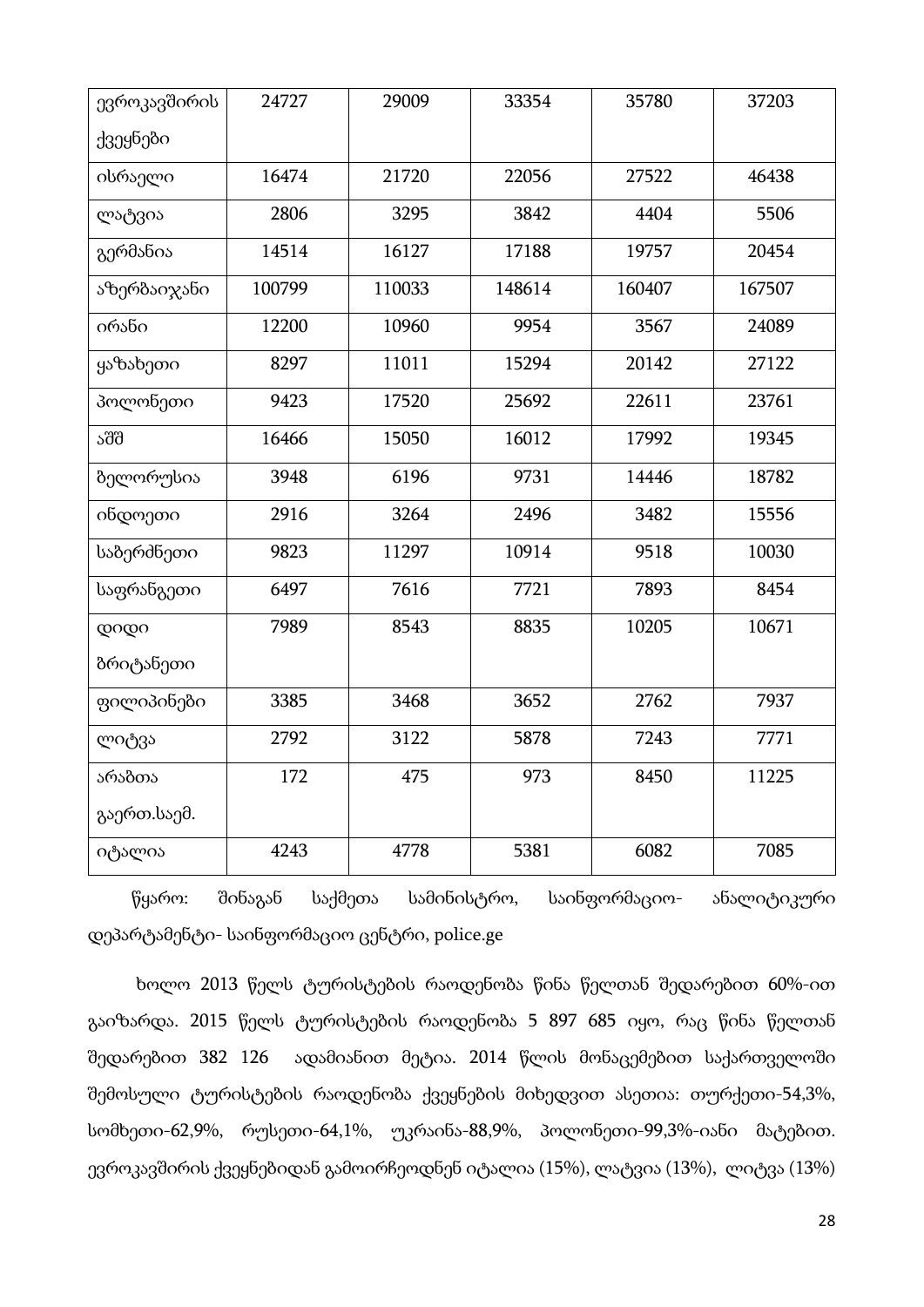და გერმანია (10%). შუა აზიის ქვეყნებიდან-ყაზახეთი (29%), აღმოსავლეთ ევროპის ქვეყნებიდან-ბელორუსი (51%), ახლო აღმოსავლეთიდან- ისრაელი, აზიის ქვეყნებიდანარაბთა გაერთიანებული საემიროები და საუდის არაბეთი (80%-იანი მატებით). ამერიკის შეერთებული შტატებიდან ტურისტების რაოდენობა 10%-ით გაიზარდა.

საქართველოში 2015 წელს ტურისტების რაოდენობა იყო 5 მილიონ 900 ათასი. ეს არის 7% იანი ზრდა. 382 ათასი ტურისტით მეტი შემოვიდა საქართველოში. ამ წელს საერთაშორისო ტურიზმიდან შემოსავალმა 742 მლნ. აშშ დოლარი შეადგინა. 2014 წელს იგივე მაჩვენებელი 1,4 მილიარდ დოლარს შეადგენდა. ზრდა წინა წელთან შედარებით  $8,1\%$  -ით მეტია.

ტურიზმის სექტორის ზრდის ტემპი ბოლო წლებში უსწრებს მსოფლიო ტურიზმის ზრდის მაჩვენებელს. მთლიან საერთაშორისო მოგზაურთა შორის საქართველოში ვიზიტორთა წილი 2007 წლიდან 2012 წლამდე 0,12 %- დან 0,29%- მდე გაიზარდა. ბოლო სამი წლის სტატისტიკის მიხედვით საერთაშორისო მოგზაურთა ნაწილი ივლისსა და აგვისტოში სტუმრობს საქართველოს. საქართველო ერთ-ერთი მოწინავე ქვეყანაა ნაკადების ზრდის ტემპის თვალსაზრისით. მეტი ტურისტი გულისხმობს მეტ დასაქმებულს, მეტ შემოსავალს ქვეყნის ეკონომიკაში. (წყარო: საქართველოს ტურიზმის ეროვნული ადმინისტრაცია, საქართველოს შინაგან საქმეთა სამინისტრო).

საქართველოში 2017 წელს 7,5 მილიონი უცხოელი ტურისტი შემოვიდა, რაც 2016 წელთან შედარებით 1,194,433 ვიზიტორით მეტია (18.7%-ით). ყველაზე მეტი ვიზიტორი საქართველომ სომხეთიდან მიიღო. საუდის არაბეთიდან ვიზიტორთა რაოდენობა 164% ია, 118%-ი ირანიდან, ხოლო ინდოეთიდან 64%-ით გაიზარდა ვიზიტორთა რაოდენობა. (ტურიზმის ეროვნული ადმინისტრაცია).

| ქვეყანა     | ვიზიტორთა      | რაოდენობა | ზრდა      | წინა | წელთან |
|-------------|----------------|-----------|-----------|------|--------|
|             | 2017 წელს      |           | შედარებით |      |        |
| სომხეთი     | $1.71$ მილიონი |           |           |      | 14%    |
| აზერბაიჯანი | $1.69$ მილიონი |           |           |      | 11%    |
| რუსეთი      | $1.39$ მილიონი |           |           |      | 34%    |

ცხრილი N2. ქვეყნების რეიტინგი ვიზიტორთა რაოდენობის მიხედვით: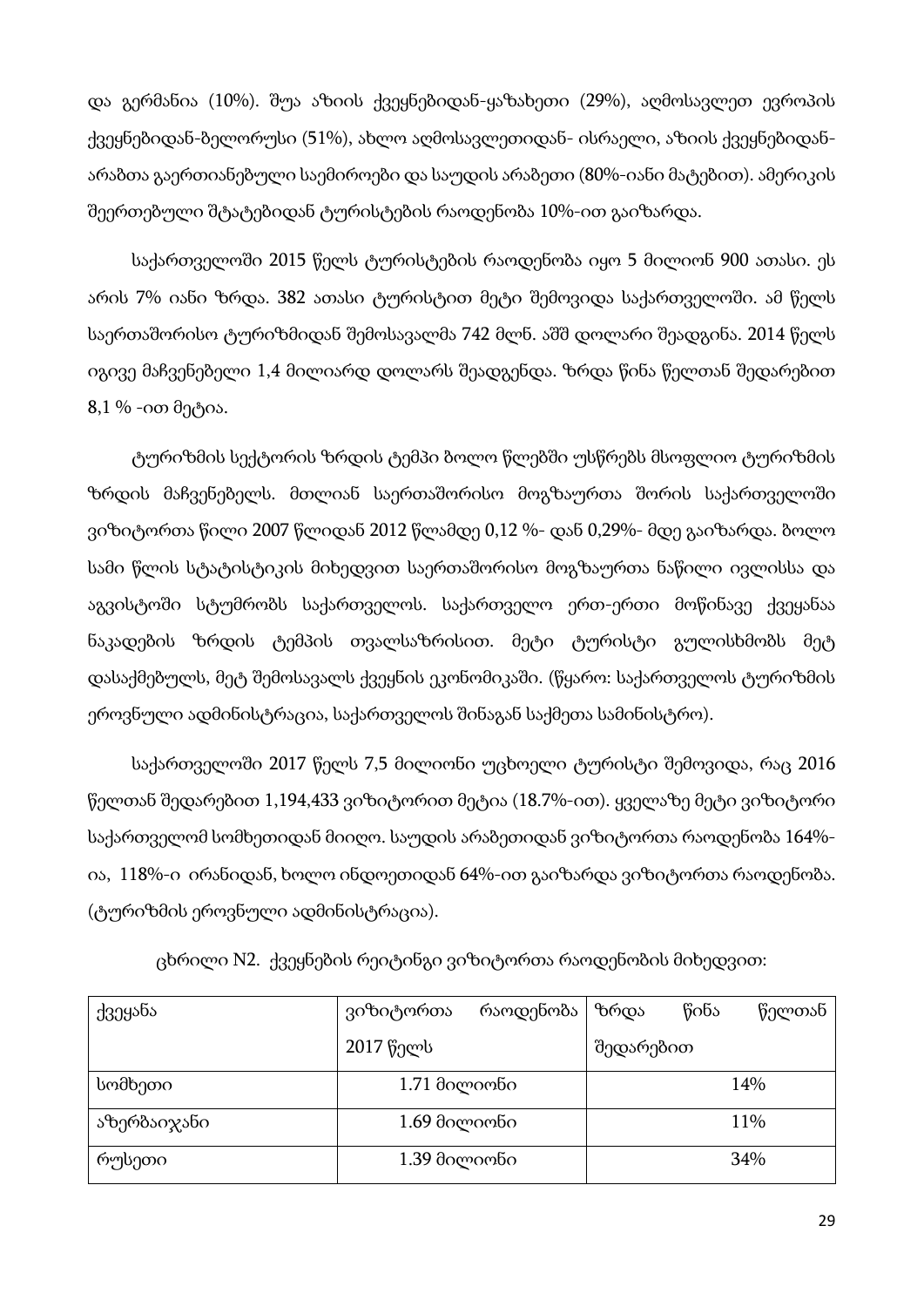| თურქეთი        | $1.24$ достотбо | 0,8% |
|----------------|-----------------|------|
| ირანი          | $322$ sosbo     | 118% |
| უკრაინა        | $193$ sonsbo    | 10%  |
| ისრაელი        | $125$ ათასი     | 35%  |
| ინდოეთი        | 59 ათასი        | 64%  |
| ყაზახეთი       | $56$ sossbo     | 16%  |
| საუდის არაბეთი | $56$ sossbo     | 164% |

წყარო: საქართველოს ტურიზმის ეროვნული ადმინისტრაცია

ამ ვიზიტორებიდან საქართველოში 24 საათზე მეტხანს 3.5 მილიონი ადამიანი დარჩა, რაც წინა წელთან შედარებით 28%-ით მეტია.

 როგორც უკვე ავღნიშნეთ მსოფლიოს და საქართველოს ტურიზმის ზრდის ტემპების შედარება აჩვენებს, რომ უკანასკნელ ხუთ წელიწადში ვიზიტორების რაოდენობა საქართველოში გაცილებით უფრო სწრაფი ტემპით იზრდება, ვიდრე მსოფლიოში. 2008 წელს, მსოფლიო ფინანსური კრიზისის დროს, როცა მსოფლიო საერთაშორისო მოგზაურთა რაოდენობა 4%-ით შემცირდა, საქართველოში მათი რაოდენობა 16%-ით გაიზარდა.

 საერთაშორისო ტურიზმიდან მიღებულმა შემოსავალმა 2017 წელს 2 მილიარდს ბევრად გადააჭარბა.

ცხრილი N3. საერთაშორისო ტურიზმიდან მიღებული შემოსავლები,

2007-2016 წლებში

| წელი | თანხა აშშ. დოლარში | მატება |
|------|--------------------|--------|
| 2007 | 383746000          |        |
| 2008 | 446646000          | 16%    |
| 2009 | 475889700          | 7%     |
| 2010 | 659909000          | 39%    |
| 2011 | 954908000          | 45%    |
| 2012 | 1410902000         | 48%    |
| 2013 | 1719700000         | 22%    |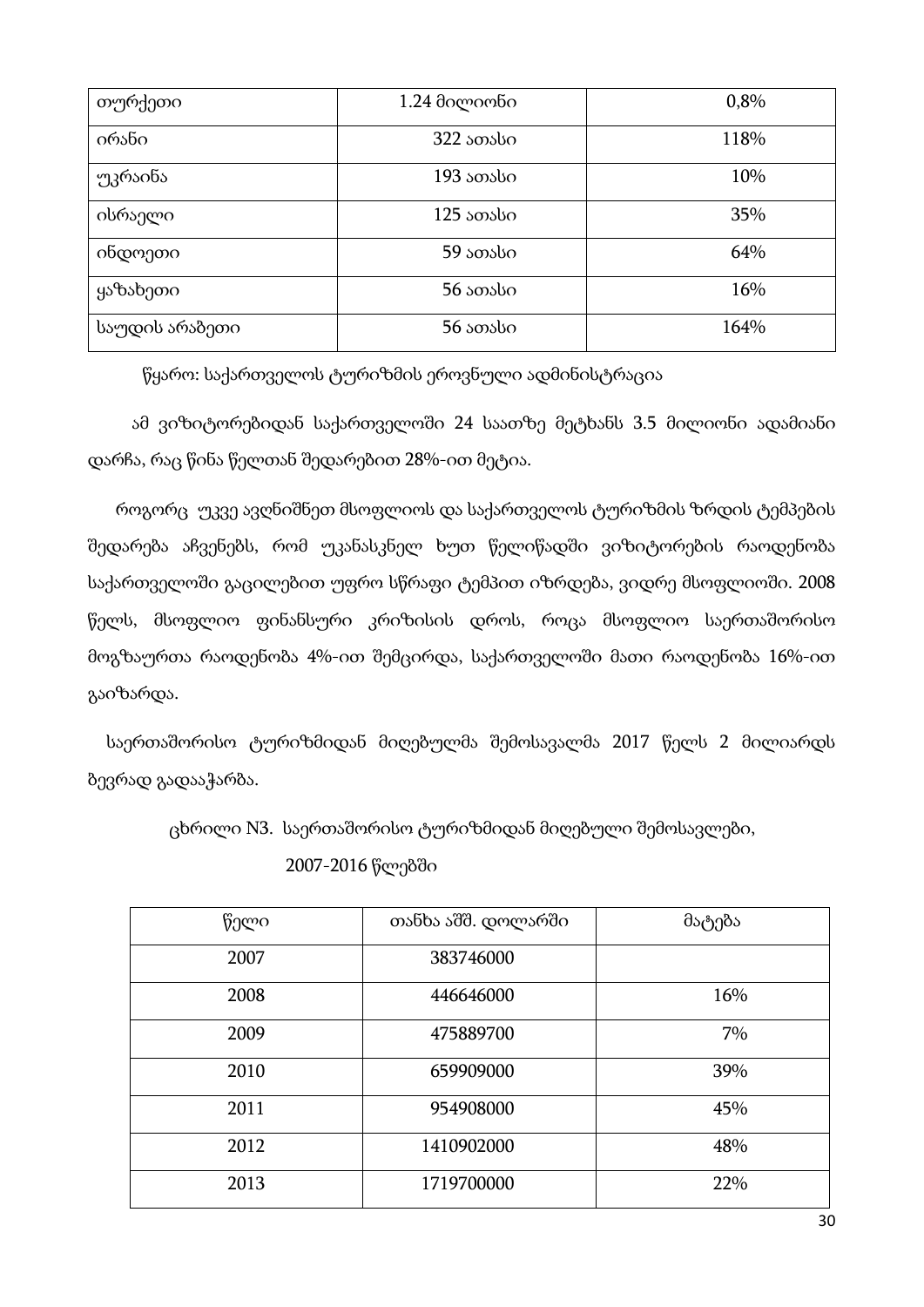| 2014 | 1787140000 | 4%    |
|------|------------|-------|
| 2015 | 1935915000 | 8%    |
| 2016 | 216600000  | 11,9% |
| 2017 | 270000000  | 21,5% |

წყარო: საქართველოს ეროვნული ბანკი,

საქართველოს ტურიზმის ეროვნული ადმინისტრცია

ტურიზმის დარგის დახასიათებისას მნიშვნელოვანი და აღსანიშნავია ტურიზმის წილი ქვეყნის მთლიან შიდა პროდუქტში.

ცხრილი N4. ტურიზმიდან შემოსავლები ქვეყნის მთლიან შიდა პროდუქტში

| წელი | ტურიზმის წილი მშპ-ში |
|------|----------------------|
| 2007 | 6,85%                |
| 2008 | 6,24%                |
| 2009 | 5,83%                |
| 2010 | 6,08%                |
| 2011 | 6,02%                |
| 2012 | 6,08%                |
| 2013 | 5,89%                |
| 2014 | 6,32%                |
| 2015 | 6,71%                |
| 2016 | 6.75%                |
| 2017 | 7.04%                |

წყარო: საქართველოს სტატისტიკის ეროვნული სამსახური

საქართველო ტურისტებისათვის ჯერ კიდევ ახალი და აღმოუჩენელია. წარმატება სწორედ იმაზეა დამოკიდებული, თუ რამდენად შეძლებს ქვეყანა ტურისტების მოთხოვნების დაკმაყოფილებას და მათი უსაფრთხოების უზრუნველყოფას. ამჟამად ტურიზმი საქართველოში განვითარების ახალ, საწყის ეტაპზე იმყოფება. ძალიან დიდი მხარდაჭერა აქვს ამ დარგს, მაგრამ მაინც ჯერ კიდევ ვერ იქცა ეკონომიკის ისეთ დარგად,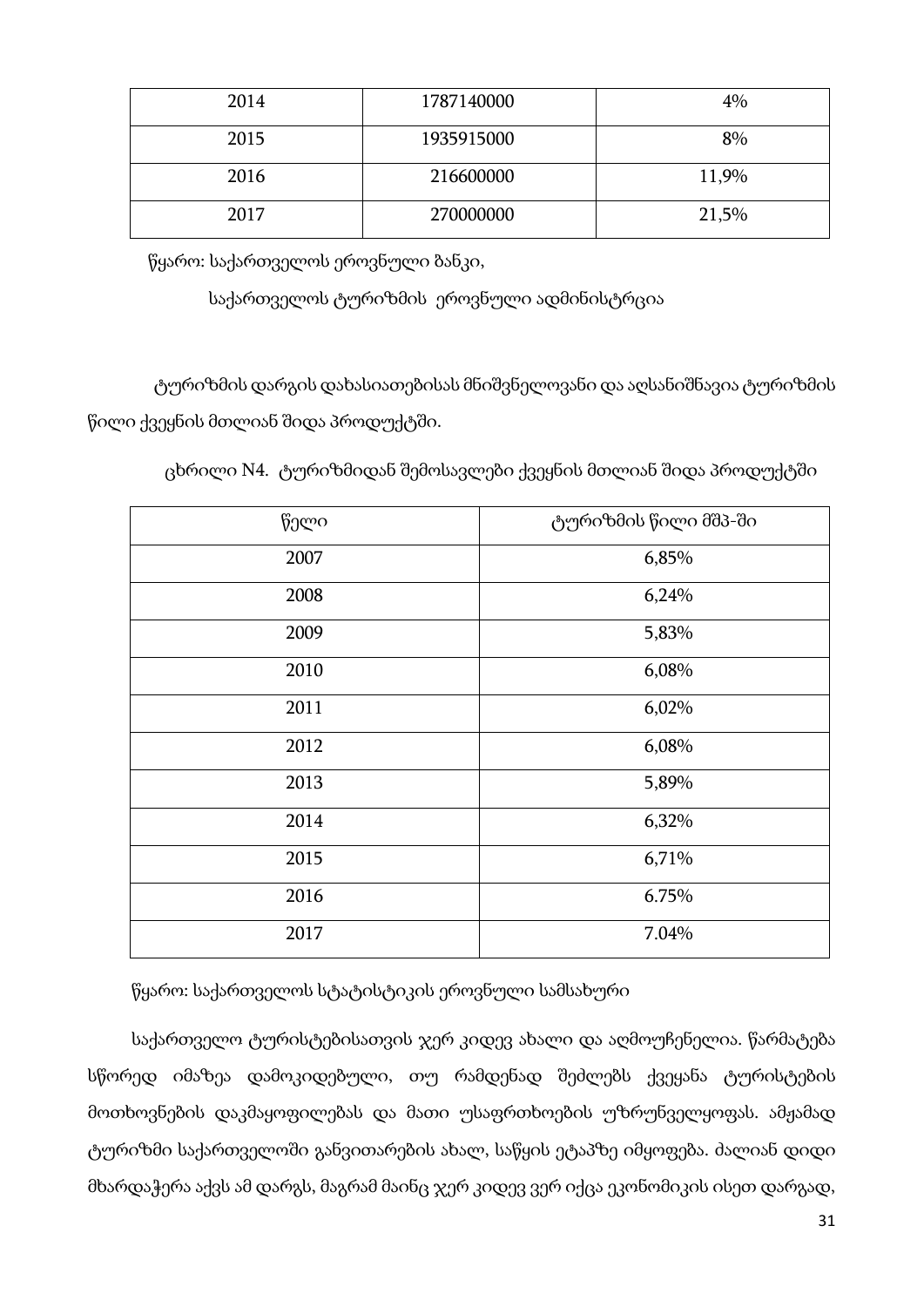რომელიც ქვეყნის ბიუჯეტის და სავალუტო რესურსების მნიშვნელოვანი წყარო იქნებოდა.

საქართველო საჭიროებს ქვეყნის ტურისტული მიმზიდველობის და ტურიზმის კონკურენტუნარიანობის ამაღლებაზე გამიზნულ სტრატეგიას, რომლის რეალიზაცია ტურისტული რესურსის რაციონალურ გამოყენებას შეუწყობს ხელს.

საქართველოს ტურიზმის ინდუსტრია გლობალური ეკონომიკური კრიზისის ფონზე აგრძელებს ზრდას და პერსპექტივა საკმაოდ ოპტიმისტურია. პროგნოზის თანახმად ინდუსტრია შექმნის უფრო მეტ სამუშაო ადგილს და ქვეყანას მოუტანს უფრო მეტ შემოსავალს მომავალ წლებში. ტურისტების რაოდენობის გასაზრდელად საჭიროა ტურიზმის ინფრასტრუქტურის უფრო მეტად განვითარება, უფრო მეტად უნდა გაიზარდოს მომსახურების ხარისხი, განხორციელდეს მაშტაბური მარკეტინგული კამპანიები, უნდა დაიწყოს ახალი ბაზრების ათვისება და ტურისტული პროდუქტების განვითარება. (ალფაიძე 2016).

ნებისმიერი ქვეყნის ტურისტული პროდუქტის კონკურენტუნარიანობის ამაღლება მსოფლიო ბაზარზე, ასევე ტურისტული პროდუქტის მსოფლიო და შიდა ტურისტულ ბაზრებზე არაკომერციული მიზნებით წარმოჩენა სახელმწიფო ბიუჯეტიდან დაფინანსების პირობებშია შესაძლებელი. ტურისტული პროდუქტებისა და ტურისტული ინფრასტრუქტურის გაუმჯობესებაზე დახარჯული ინვესტიციები რამდენიმე წლის შემდეგ იძლეევა შედეგს, რადგანაც ტურიზმის სფეროს კუმულაციური ეფექტი ახასიათებს. სახელმწიფოს ამოცანაა მოგზაურობისა და ტურიზმისთვის სასურველი იმიჯის შექმნა. ამას ტურიზმით განვითარებული მსოფლიო ქვეყნების პრაქტიკა ადასტურებს. (მეტრეველი 2011).

ტურიზმზე სახელმწიფო ხელისუფლების ორგანოების ზემოქმედება განისაზღვრება ისე, როგორც მმართველი, მარეგულირებელი და სახელმწიფო პოლიტიკის გამტარებელი სუბიექტის გავლენა. სამ ძირითად მიდგომას განიხილავენ: პირველი, სახელმწიფო მართავს ტურიზმს; მეორე, სახელმწიფო არეგულირებს ტურიზმში პროცესებს; და მესამე, ტერმინები- მართვა და რეგულირება, შეიძლება არ გავმიჯნოთ და ისე გამოვიყენოთ ერთდროულად, მართვაც და რეგულირებაც. (Вахмистров... 2005).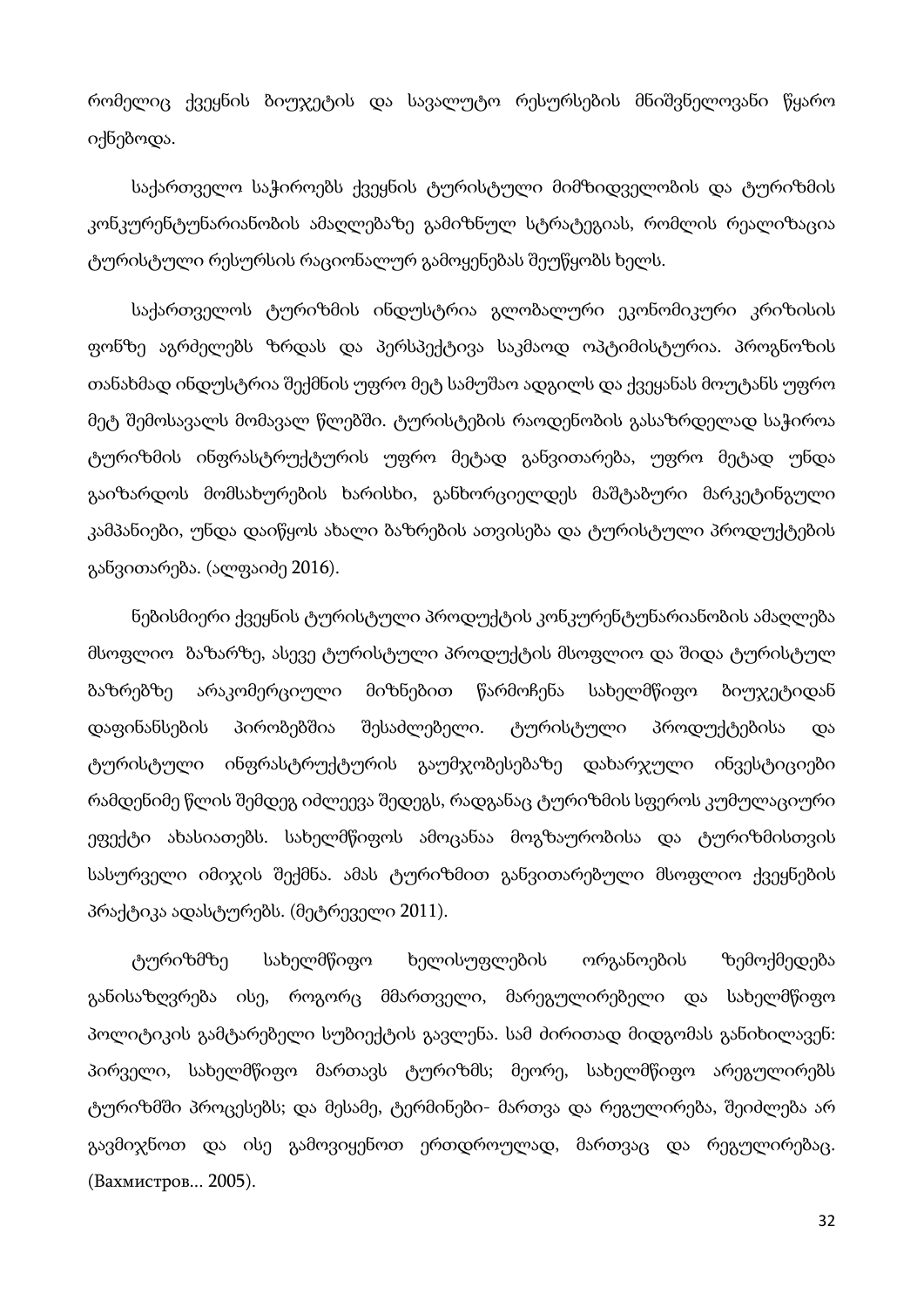ტურისტული საქმიანობის სახელმწიფო რეგულირების არსი მდგომარეობს ტურისტული ინდუსტრიისათვის ხელშემწყობი გარემოს შექმნაში. იმ ქვეყნებში სადაც ტურიზმი პრიორიტეტულ სფეროდ, მიმართულებად მიიჩნევა, დარგის წინ წაწევისათვის ყველანაირი პირობაა შექმნილი. უზრუნველყოფა სპეციალური ლიბერალური ეკონომიკური და საგადასახადო პოლიტიკით ხორციელდება. სახელმწოფიები ცდილობენ სარეკლამო კამპანიის წარმოებას ტურისტული პროდუქტებისა და მისი შემადგენელი ნაწილების- განთავსების, მომსახურების, ღირშესანიშნავი ობიექტების, გადაზიდვების, ტუროპერატორული კომპანიებისა და ტურისტული სააგენტოების უკეთ მუშაობის მიზნით. (დოლიკაშვილი... 2009: 32-39).

ტურიზმის სახელმწიფო რეგულირება საფუძვლიანი წესების მიღებას და დამუშავებას მოიცავს, რაც ორგანიზაციების საქმიანობის წესებს და ქვეყანაში ტურიზმის ბიზნესის განვითარებას განსაზღვრავს. ტურიზმის განვითარებას ქვეყანაში განაპირობებს ტურიზმის სახელმწიფო რეგულირების განსაზღვრა, წესების შემუშავება და მიღება. (Каурова 2006).

 საქართველოშო ტურიზმის განვითარების სტრატეგიის განხორციელებისთვის დარგის სახელმწიფო რეგულირება ტურიზმის და კურორტების კანონმდებლობით უნდა სრულდებოდეს. კერძო მეწარმეებს საჭიროა ჰქონდეთ პირობები, რომ მათ საქმიანობის თავისუფალი განხორციელების შესაძლებლობა გააჩნდეთ. საქართველოში მიღებულია ამ მიმართულებით სხვადასხვა დადგენილებები და საკანონმდებლო აქტები, მათი დაცვა საჭიროა ტურისტულ საქმიანობასთან დაკავშირებული ორგანიზაციებისა, იურიდიული და ფიზიკური პირებისათვის. აუცილებელია საკანონმდებლო ბაზის განახლება და ახალი პროგრამების შემუშავება, სადაც პრიორიტეტები, პრობლემები და ამოცანები იქნება ჩამოთვლილი და ჩამოყალიბებული. საჭიროა პროგრამის შედგენა თუ როგორ უნდა შეუწყოს სახელმწიფომ ხელი ტურიზტული ბიზნესის განვითარებას საქართველოში. (მესხია 2010: 80-86).

 საქართველოს მთავრობამ ტურიზმის განვითარების ხელისშემშლელი ფაქტორების მინიმუმამდე დაყვანის მიზნით უნდა აწარმოოს პოლიტიკა, საჭიროა ქვეყნის საერთაშორისო ბაზარზე რეკლამირება, ასევე ტურისტული პროდუქტის შესახებ ინფორმაციის მიწოდება ტურისტებისათვის. მეცნიერთა მოსაზრებით ტურიზმის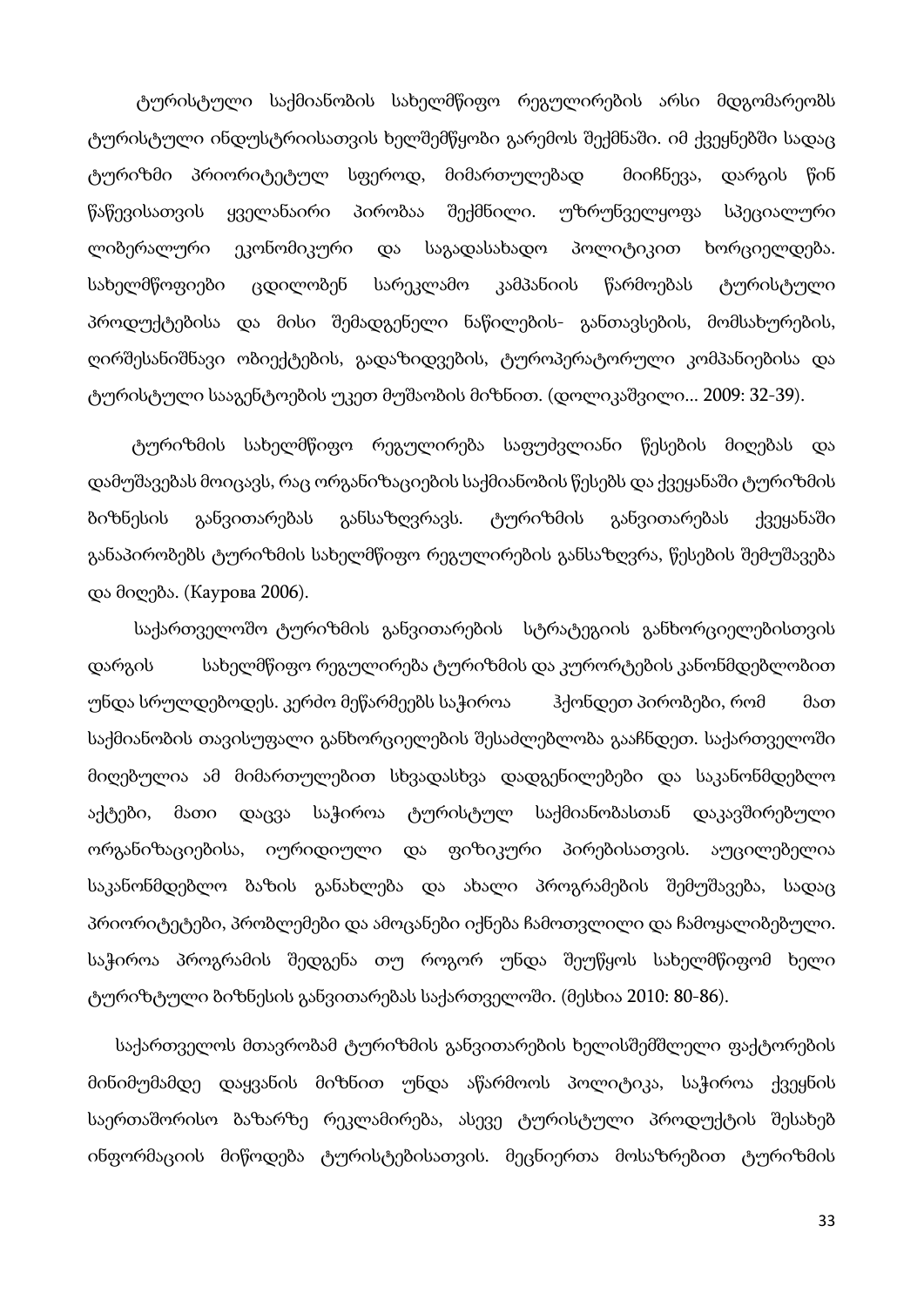დარგში სტატისტიკური აღრიცხვის კიდევ უფრო მოწესრიგება ძალიან დაეხმარება ამ დარგის წინ წაწევაში ჩვენს ქვეყანას. (მიქაშავიძე....2015: 3-6).

 ქვეყნის ტერიტორიაზე ტურისტული საქმიანობის მარეგულირებელ ძირითად დოკუმენტს წარმოადგენს საქართველოს კანონი "ტურიზმისა და კურორტების შესახებ". კანონის თანახმად: "ტურისტული საქმიანობა არის ტურისტული საქმიანობის სუბიექტის მიერ ტურისტთა განთავსების, კვების, ტუროპერატორული, ტრანსპორტირების, საექსკურსიო, გამაჯანსაღებელი, რეაბილიტაციის, სარეკლამოსაინფორმაციო, კულტურული, სპორტული, საყოფაცხოვრებო, გასართობი და ა.შ. მიზნით გაწეული მომსახურება, რომელიც მიმართულია ტურისტის მოთხოვნილებათა დასაკმაყოფილებლად. (საქართველოს კანონი "ტურიზმისა და კურორტის შესახებ", 1997 წლის 6 მარტი, მუხლი 2).

ტურისტული საქმიანობის სახელმწიფო რეგულირების ძირითად მიზნებს წარმოადგენს:

- მოქალაქეთა თავისუფალი გადაადგილების, დასვენებისა და მოგზაურობის სხვადასხვა მიმართულებების უფლებების უზრუნველყოფა;

- ტურისტთა შემეცნებითი, საგანმანათლებლო, სამკურნალო- გამაჯანსაღებელი და გართობის პირობების შექმნა;

- ტურიზმის ეკონომიკის განვითარება, აღნიშნულ სეგმენტში ახალი სამუშაო ადგილების შექმნა, სახელმწიფო შემოსავლების ზრდა, საერთაშორისო ტურიზმის ქსელში აქტიური ჩართვა;

- ტურისტული ღირშესანიშნაობების ობიექტების შენარჩუნება, ქვეყნის ბუნებრივრეკრეაციული და კულტურულ- შემეცნებითი პოტენციალის რაციონალური გამოყენება და დაცვა.

ტურიზმის დარგის რეგულირების პრიორიტეტულ მიმართულებებს წარმოადგენს სახელმწიფოს მხრიდან შიდა და საერთაშორისო ტურიზმის განვითარება. სახელმწიფოს მიერ ტურისტული საქმიანობის რეგულირება ხორციელდება შემდეგი პირობებით:

-ტურიზმის ინდუსტრიაში ცალკეულ ობიექტებს შორის დამოკიდებულებათა მოწესრიგებისა და მისი სრულყოფისათვის იქმნება სპეციალური სამართლებრივი და ნორმატიული აქტები;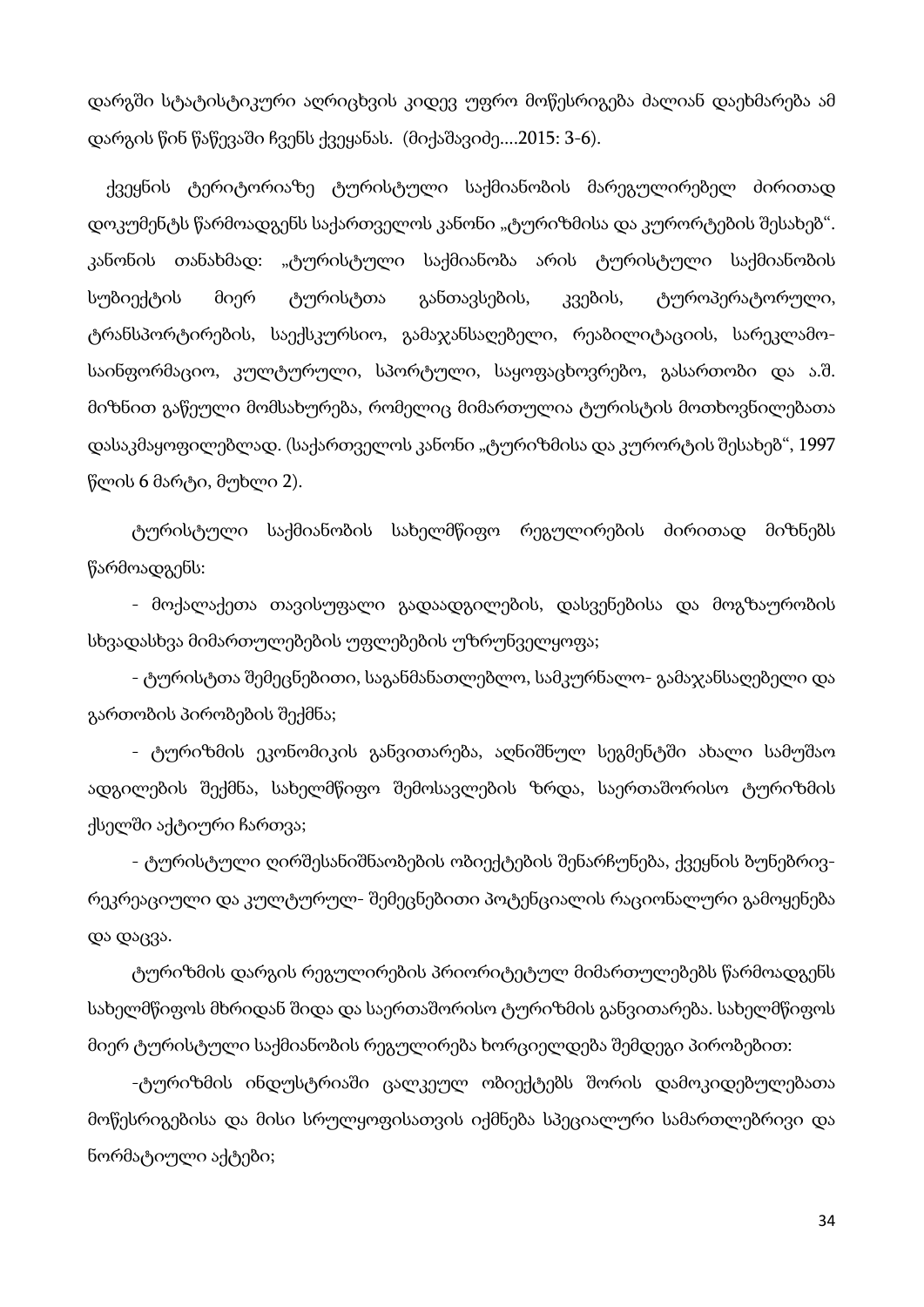- შიდა და მსოფლიო ტურისტულ ბაზრებზე ტურპროდუქტის წინ წაწევის ხელშეწყობა;

- ტურისტული ინდუსტრიის ცალკეული ელემენტების ლიცენზირება და სტანდარტიზაცია, ტურისტული პროდუქტის სერთიფიცირება;

- ქვეყნის ტერიტორიაზე შესვლის, გასვლის და დაყოვნების წესების დადგენა;

- ტურიზმის განვითარების მიზნობრივი პროგრამების შექმნასა და რეალიზაციაზე პირდაპირი საბიუჯეტო დაფინანსება;

- ტურისტთა ინტერესების, უფლებების და უსაფრთხოების დაცვა;

- საინვესტიციო, საგადასახადო და საბაჟო კანონმდებლობის მიღება;

- ტურისტული საქმიანობის საკადრო უზრუნველყოფაში ხელშეწყობა და ტურიზმის სფეროში სამეცნიერო-კვლევითი საქმიანობის განვითარება. (დოლიკაშვილი... 2009).

 სახელმწიფო აღიარებს ტურიზმს, როგორც დარგს, რომელიც ქვეყნის ეკონომიკის განვითარების ერთ-ერთ პრიორიტეტულ მიმართულებად ჩამოყალიბდა და მის განვითარებას უწყობს ხელს, სასურველ გარემოს ქმნის მისი ფუნქციონირებისათვის, დარგის პროირიტეტულ მიმართულებებს განსაზღვრავს, რეკლამას უწევს ქვეყნის ტურისტულ პოტენციალს - სწორედ ამაშია ტურიზმისა და კურორტების მართვის სახელმწიფო რეგულირების არსი. (ოქროცვარიძე... 2011).

საერთაშორისო ორგანიზაციები ტურების ზრდასთან ერთად მთავრობების ყურადღებას ამახვილებენ ტურიზმის განვითარებასთან დაკავშირებულ პრობლემებზე. ერთა ლიგის, გაეროს და მსოფლიო ტურისტული ორგანიზაციების ეგიდით ოცზე მეტი საერთაშორისო კონგრესი, ასამბლეა და კონფერენცია მიეძღვნა ტურიზმის გლობალურ პრობლემებს.

1995 წლის მარტში ქ. კადისში, ესპანეთში მსოფლიოს ტურისტული ორგანიზაციის ეგიდით ჩატარდა საერთაშორისო ფორუმი ტურიზმში, რომელშიც მონაწილეობას იღებდა 52 ქვეყნის პარლამენტარი. ფორუმმა მიიჩნია, რომ სახელმწიფომ ხელი უნდა შეუწყოს ტურიზმის განვითარებისთვის დიდი მნიშვნელობის მქონე პრობლემების გადაწყვეტას. ეს პრობლემებია:

- ტურისტული ინფრასტრუქტურის, ტრანპორტის და კომუნიკაციების განვითარება;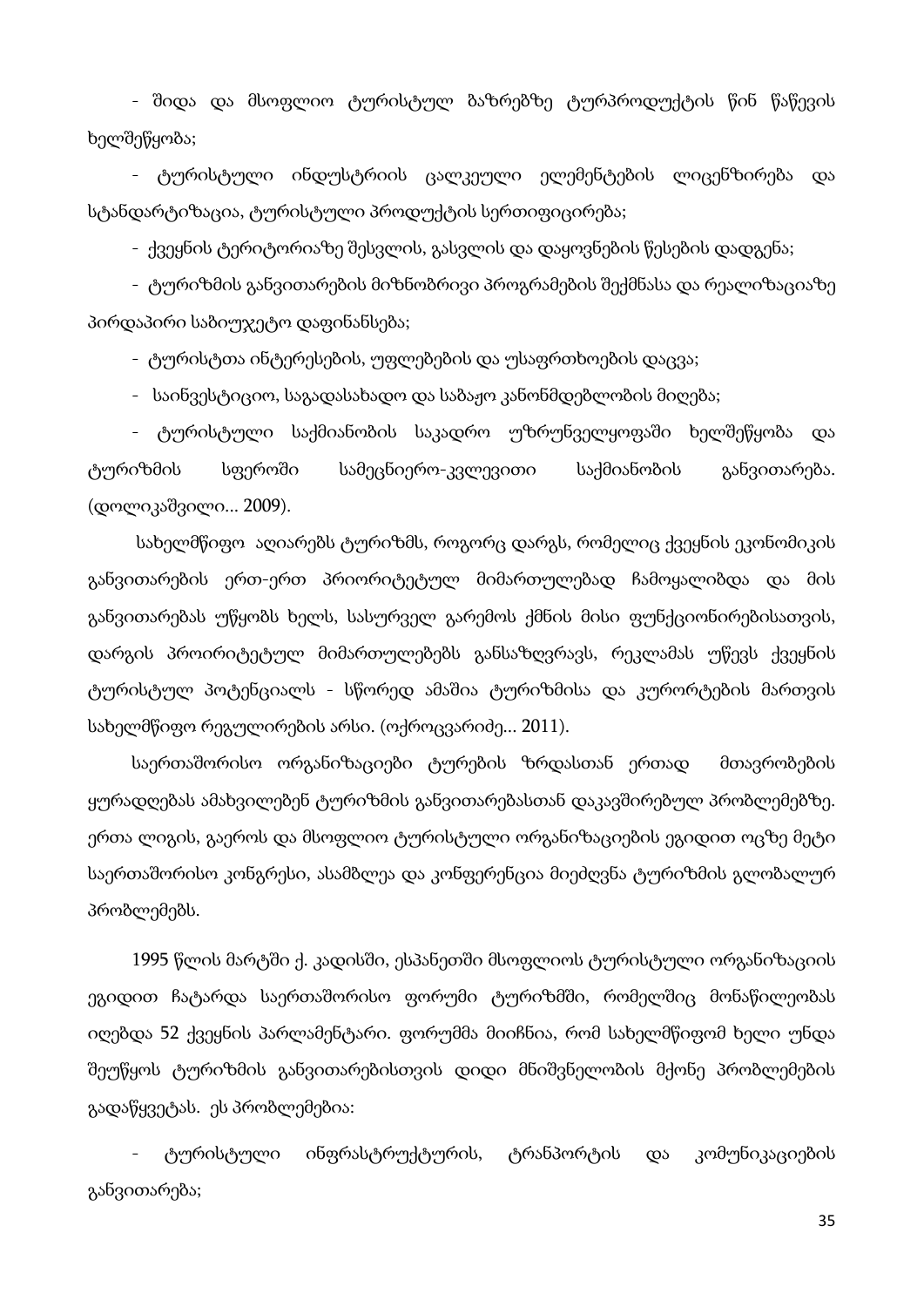- ტურისტული ფორმალობების მოწესრიგება და მოგზაურობის უსაფრთხოების მოწესრიგება;

- ტურისტულ ობიექტებზე ეკოლოგიური ნორმების დაცვის უზრუნველყოფა;

- ტურისტთა უფლებების დაცვა;

- ტურიზმში მიღებული საერთაშორისო კრიტერიუმებისა და ნორმების დასაცავად ობიექტური სტატისტიკური აღრიცხვა და კონტროლი;

- ტურისტული ფირმებისათვის შეღავათიანი საგადასახადო რეჟიმის შექმნა;

- უცხოურ ბაზრებზე საკუთარი ქვეყნის ტურიზმისთვის ხელსაყრელი პირობების შექმნა, ეროვნული პროდუქტის წინ წაწევა;

- საგადასახადო შეღავათები , სუბსიდიები, დოტაციები;

- ნაციონალური საკანონმდებლო და ნორმატიული აქტები, რომლებიც უზრუნველყოფენ, როგორც ტურიზმის განვითარებას, ასევე ტურისტული პროდუქტის მომხმარებელთა უფლებების დაცვას;

- ფასდაკლებების და შეღავათების სტიმულირება სეზონთაშორის და არასეზონურობის პერიოდში;

- ქვეყანაში შესვლისას და ქვეყნიდან გასვლისას საპასპორტო და სავიზო შეზღუდვების შემცირება;

- სოციალური ტურიზმის განვითარება და მხარდაჭერა;

- ტურისტთა უსაფრთხოების ზომების დაცვა;

- სახელმწიფოს მიერ გარემოს, კულტურული და ისტორიული ძეგლების დაცვის ღონისძიებების გაუმჯობესება;

ზოგიერთ ქვეყანაში მიღებულია კანონი, რომელიც რამდენიმე წლის განმავლობაში ათავისუფლებს ორგანიზაციას მოგების გადასახადისგან, დღგ-ს გადასახადი კი შემცირებულია. ასევე სარგებლობენ კომუნალურ მომსახურებაზე შეღავათიანი ტარიფებით. ტურისტული ფირმების მიერ გამომუშავებული ვალუტის 20% გათავისუფლებულია საშემოსავლო გადასახადისაგან.

ტურისტული ობიექტების მშენებლობას, მიწების იაფად გაყიდვას, მათი იჯარით გაცემას გარკვეული ვადით - უწევენ სტიმულირებას სახელმწიფოები. მაგალითად, კვიპროსში 99 წლით, ისრაელსა და თურქეთში 49 წლის ვადით გასცემენ იჯარას.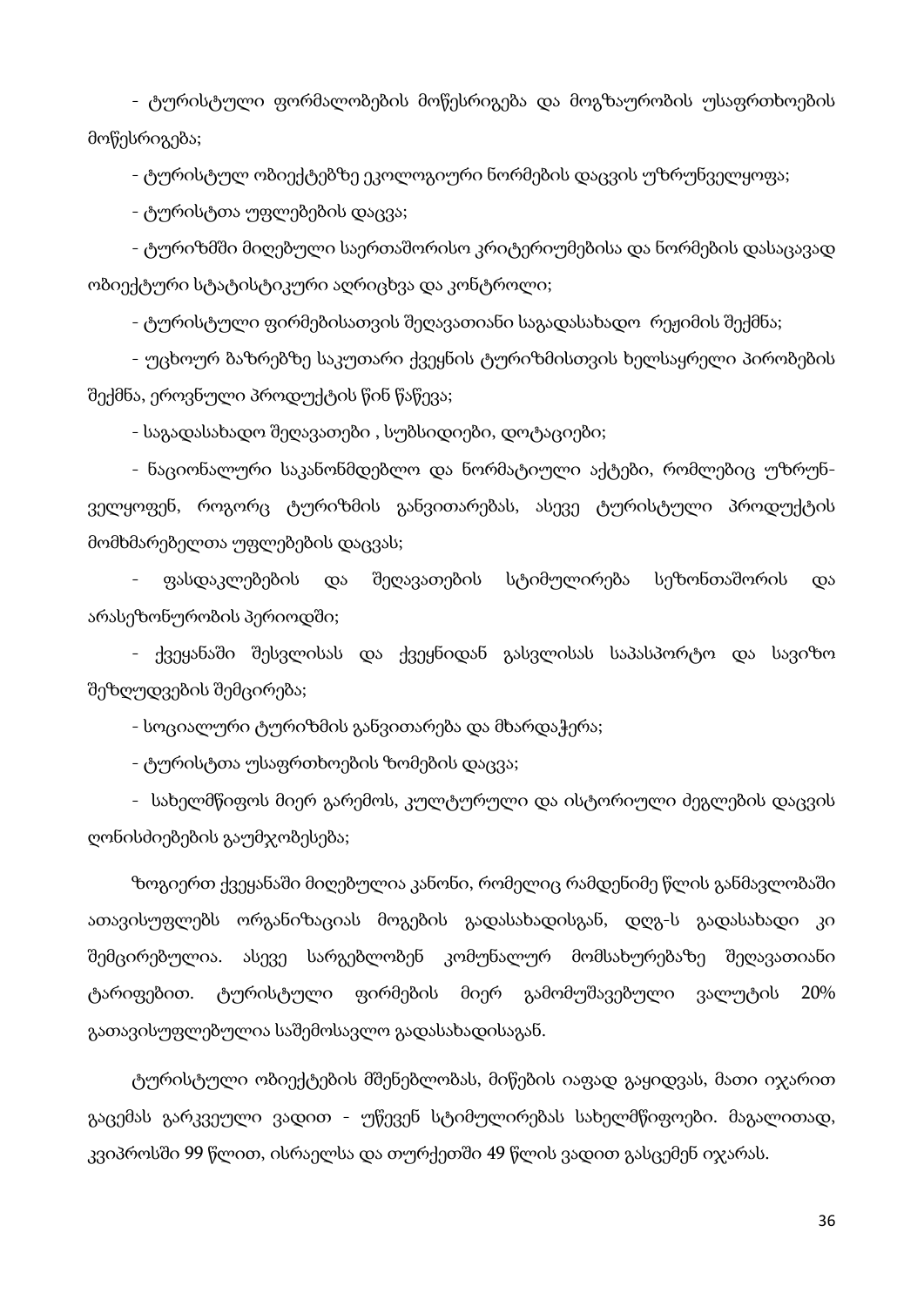ბევრ ქვეყანაში შექმნილია სპეციალური კომისიები, რომლებიც არეგულირებენ ტურიზმისა და გარემოს დაცვის დაგეგმარებას, რადგანაც გარემოს დაბინძურების ტემპები უფრო და უფრო იზრდება და ტურიზმის სფეროში სახელმწიფო პოლიტიკა უფრო ორიენტირებულია დაცვის ღონისძიებებზე.

1992 წელს რიო-დე-ჟანეიროში მსოფლიო ტურისტული ორგანიზაციის მიერ მიღებულ იქნა XXI საუკუნის მოქმედებათა პროგრამა, რომელსაც 182 სახელმწიფო შეუერთდა. ეს პროგრამა გრძელვადიანი პროგრამების შექმნისათვის აუცილებელ სამ საბაზო საკითხზე ამახვილებს ყურადღებას.

1) საზოგადოების და გარემოს დაცვის მიზნით ახალი მარეგულირებელი ღონისძიებების დადგენა;

2) ზემოქმედების მექანიზმების საშუალებით ფასების დადგენა;

3) საწარმოო პროცესების და გამომუშავებული პროდუქციის ხარისხის გარანტიის უზრუნველსაყოფად ტურისტულ ინდუსტრიაში სპეციალური პროგრამების შექმნა.

გრძელვადიანი პროგრამების შექმნაში ტურიზმის დარგში უდიდესი როლი სახელმწიფო ორგანოებს ეკისრებათ. XXI საუკუნის მოქმედებათა პროგრამა ტურიზმის სფეროში მიზნად ისახავს შემდეგი ამოცანების გადაწყვეტას:

- ეკონომიკური და სხვა სახის მარეგლამენტირებელი სტრუქტურების შემცირება;

- ეკონომიკის, საზოგადოების სოციალური და კულტურული, გარემოს ტურიზმის განვითარებაზე ზემოქმედების შეფასება;
- ტურიზმის დარგის პერსონალის მომზადება და სწავლება;
- ტურიზმის მდგრადი განვითარების გრძელვადიანი დაგეგმვა;
- ინფორმაციების გაცვლა განვითარებულ და განვითარებად ქვეყნებს შორის;
- -ტურიზმის განვითარებაში საზოგადოების ყველა სექტორის მონაწილეობა;
- -ახალი ტურისტული პროდუქციის კონცეფციის შემუშავება;
- პარტნიორული ურთიერთობების დამყარება საერთაშორისო დონეზე.

პროგრამის პირველი რიგის ამოცანები მოიცავს:

- ტურიზმის განვითარებაზე ორიენტირებული, პროგრამის გადაწყვეტისაკენ მიმართული ეროვნულ, საერთაშორისოდა სხვა სტრუქტურების შეფასებას;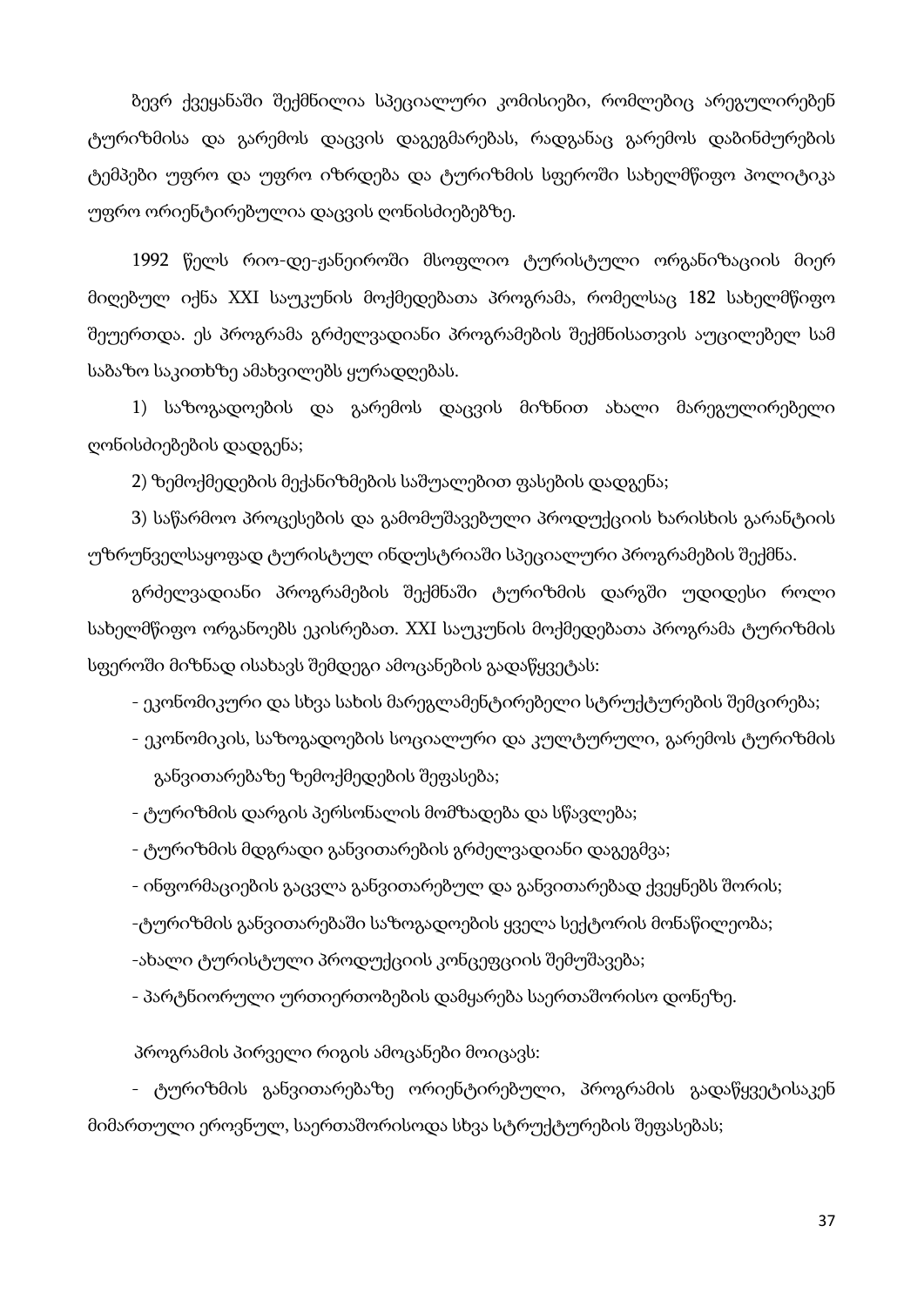- ტურიზმის სექტორში გადასახადების ამოღება ისე უნდა ხდებოდეს, რომ არსებობდეს საშუალება ტურისტული ინფრასტრუქტურის გაფართოებისათვის და გარემოს მდგომარეობის გაუმჯობესებისთვის.

- ისეთი ეკონომიკური ღონისძიებების შემუშავება, რომლებიც საქონლის და მომსახურების ისეთ ფასების დაწესებით გარანტიას იძლევა, სადაც გათვალისწინებულია ტურიზმთან დაკავშირებული ეკოლოგიური დანახარჯები, ეკონომიკური ხასიათის წამახალისებელი ღონისძიებები.

მეორე რიგის ამოცანები მოიცავს:

- საზოგადოების ეკონომიკურ, სოციალურ და კულტურულ ცხოვრებაზე ტურიზმის ზემოქმედების შედეგების შეფასებას. უნდა იქნას განხილული შედეგი საკითხები- წყლის რესურსების, ელექტროენერგიის, სატრანსპორტო საშუალებების ეფექტური გამოყენება, დასაქმების პოლიტიკა და ქალთა სამუშაოს ხვედრითი წილი, ადგილობრივი მოსახლეობის მონაწილეობა ტურიზმის ინდუსტრიაში, გარემოს, ბუნებრივი, ისტორიული და კულტურული ფასეულობების დაცვა.

- სახელმწიფოს წამყვანი როლი ენიჭება ტურიზმის განვითარების დაგეგმვაში. არასწორად დაგეგმილმა და უმართავმა ტურიზმმა შეიძლება სავალალო შედეგები გამოიწვიოს. მაგალითად, გათვალისწინებული უნდა იყოს ფლორის და ფაუნის დაცვა, შეიზღუდოს მაღალი შენობები, სადაც ეს შეზღუდვა აუცილებელია, ბუნების ნაკრძალებისათვის გამოიყოს დიდი ტერიტორიები.

 - პროფესიული კადრების მომზადება და სწავლება ტურიზმის სფეროს მნიშვნელოვანი ამოცანაა. სასკოლო პროგრამაში რეკომენდირებულია ეკოლოგიური ტურიზმის კურსის შემოღება. იმისათვის რომ მაღალ დონეზე განხორციელდეს პერსონალის თეორიული და პრაქტიკული მომზადება, საჭიროა სახელმწიფო ტურისტული ორგანოები და პროფესიული ტურისტული ასოციაციები თანამშრომლობდნენ კერძო სექტორთან.

 - ახალ მშენებლობაზე კონტროლი აუცილებელია სახელმწიფო ორგანოების მხრიდან, რათა ტურისტულ ობიექტებს შესაბამისი თანამედროვე აღჭურვილობა ჰქონდეთ წყალმომარაგებისათვის, ნარჩენების გატანისათვის, და სხვ. უნდა იქნას გათვალისწინებული რისკები როგორიცაა- ქარიშხალი, მიწისძვრა და ა.შ. აუცილებელია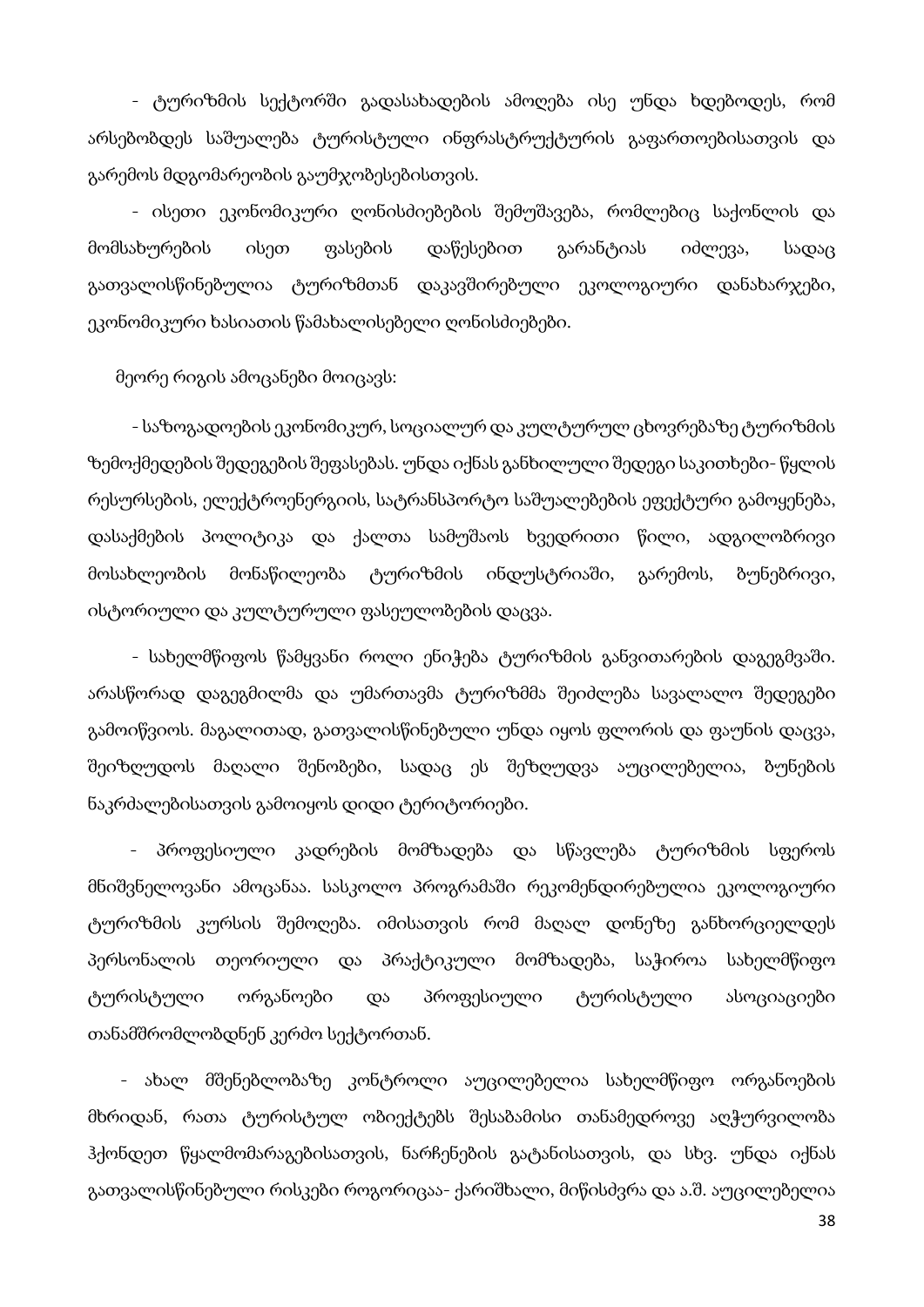რომ ადგილობრივი მუშახელი იყოს გამოყენებული, რომ მოხდეს ტურიზმის ეფექტიანი განვითარება.

საქართველოს ტურიზმის განვითარების პროცესი იწყება 1993 წლიდან, როცა საქართველო გაწევრიანდა მსოფლიო ტურისტულ ორგანიზაციაში და აღიარებულ იქნა "ტურიზმის ქარტია და ტურისტის კოდექსი". ტურიზმის პროცესის სწორად წარმართვისათვის საჭირო იყო ტურიზმის სფეროსათვის მთელი რიგი საკანონმდებლო აქტების მიღება. კერძოდ,

1997 წლის 6 მარტს მიიღეს -საქართველოს კანონი "ტურიზმის და კურორტების" შესახებ. მასში შემდეგ რამდენჯერმე შეტანილ იქნა ცვლილებები და დამატებები, რომელიც დარგის განვითარებისათვის მნიშვნელოვან მომენტებს ითვალისწინებდა.

1998 წლის 20 მარტს მიღებულ იქნა საქართველოს კანონი "ტურიზმისა და საკურორტო ადგილების სანიტარული დაცვის ზონების შესახებ", რომლის მიზანია საქართველოს ბუნებრივი სამკურნალო რესურსების თვისებების შენარჩუნება და მათი დაბინძურების, გაფუჭებისა და გამოფიტვისაგან დაცვის ზონების აღდგენა. კანონის მიხედვით დადგენილია სანიტარული დაცვის ზონები. სანიტარული დაცვის ზონების საზღვრები, კურორტების და საკურორტო ადგილების სანიტარული დაცვის უზრუნველყოფა მათი დაპროექტებისა და ხარჯების გათვალისწინებით.

1998 წლის 24 დეკემბერს დამტკიცდა საქართველოს კანონი "საქართველოში შემოსული და საქართველოდან გასული ტურისტების აღრიცხვის მოწესრიგების შესახებ". ეს კანონი აწესრიგებს საქართველოში შემოსული და საქართველოდან გასული ტურისტების სტატისტიკური მონაცემების ბანკის შექმნას, ხელს უწყობს ტურიზმის დარგში სახელმწიფო პოლიტიკის შემუშავებას და განხორციელებას.

საქართველოს ტურიზმისა და კურორტების სახელმწიფო დეპარტამენტის თავმჯდომარის სახელით 1999 წლის 28 იანვარს დამტკიცდა "საქართველოში ტურისტული და საკურორტო საქმიანობის ნებაყოფლობითი ლიცენზირების დებულება", რომელიც არეგულირებს საქართველოში ტურიზმისა და კურორტების დარგში დასაქმებული იურიდიული და ფიზიკური საქმიანობის ნებაყოფლობითი ლიცენზირების წესს და პირობებს.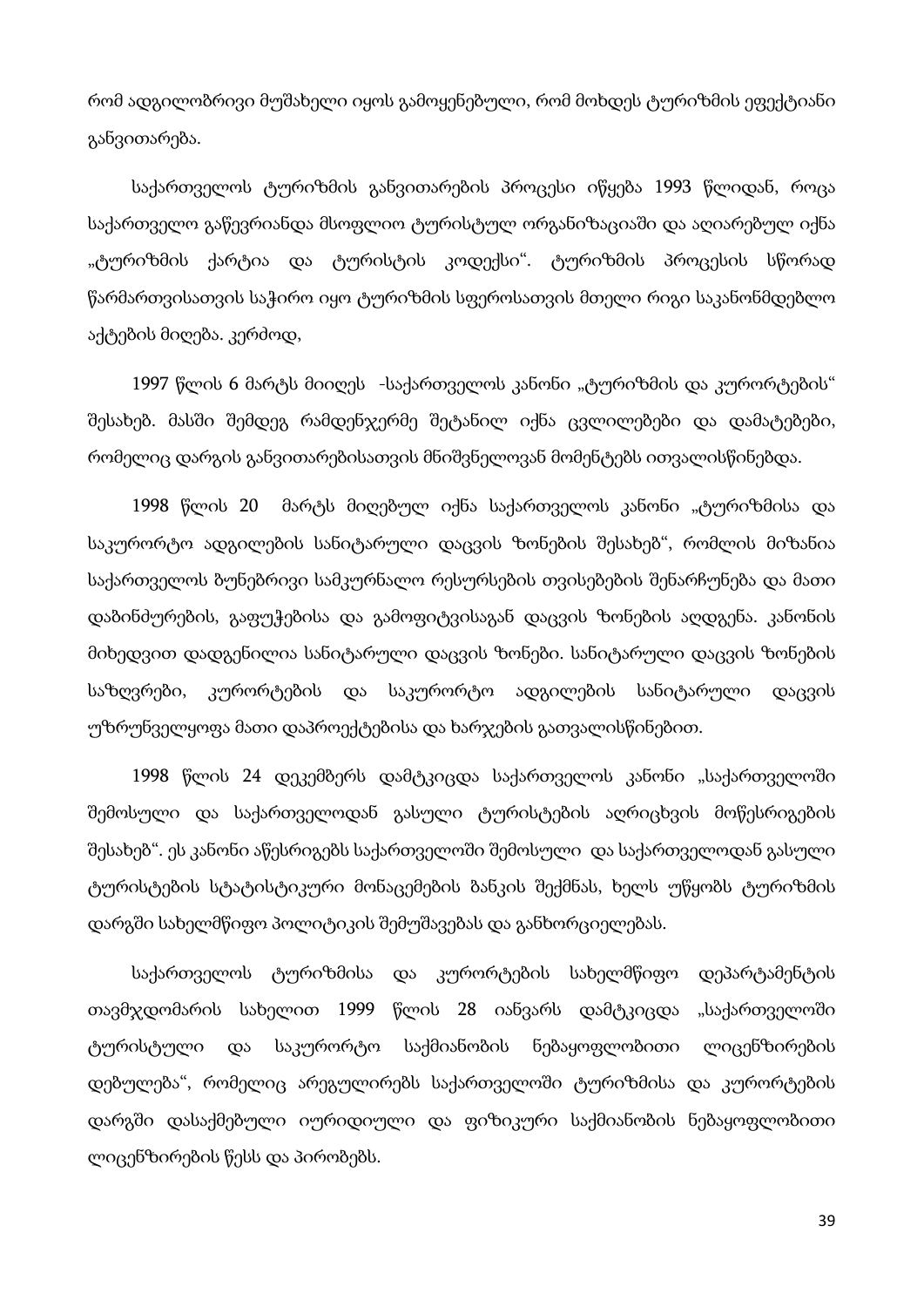1998 წლის 26 ივლისს დამტკიცდა საქართველოს "კანონი მიგრანტთა ინსპექტირების შესახებ", რომელიც იმიგრაციულ-ემიგრაციულ პროცესებს არეგულირებს. საქართვეელოში შემომსვლელი და საქართველოდან გამსვლელ მიგრანტთა აღრიცხვა- რეგისტრაციის რეგისტრაციის ერთიან ფორმას ადგენს და ეწევა მიგრანტთა ინსპექტირებას. იმავე წლის 24 დეკემბერს კანონის მეოთხე მუხლს დაემატა "დ" პუნქტი საქართველოში შემოსული და საქართველოდან გასული ტურისტების შესახებ.

საქართველოს პრეზიდენტის N 699 ბრძანებულებით 1998 წლის 30 ნოემბერს დამტკიცდა "საქართველოს კურორტების ნუსხა" და "საქართველოს საკურორტო ადგილების ნუსხა", რომელთა მიხედვით საქართველოში აღრიცხულია 102 კურორტი და 182 საკურორტო ადგილი. წარმოდგენილი კურორტები დასახელებულია ქვეყნის ადმინისტრაციული რაიონების, კურორტის ტიპის, ზღვის დონიდან სიმაღლის და საკურორტო ზონის მიხედვით. ნუსხაში მითითებულია კურორტები მინერალური წყლის ტიპის და ცალკეული საკურორტო ადგილების სამკურნალო პროფილის მიხედვით.

ტურიზმის განვითარებისა და მართვისთვის დიდი მნიშვნელობა აქვს მომიჯნავე დარგების საკანონმდებლო ბაზის შექმნას და დარგების საკანონმდებლო რეგულირებას, რადგან ტურიზმი მჭიდრო კავშირშია მეურნეობის მრავალ დარგთან. ეს ეხება რეგიონული ტურისტული და საკურორტო ცენტრების ზონებად დაყოფას, მიწათსარგებლობის კონტროლს და ტურისტულ რეგიონებში მშენებლობასთან დაკავშირებული ნორმების განსაზღვრას. ასევე ძალიან მნიშვნელოვანია ადმინისტრაციული წესები, რომელიც დაკავშირებულია ტურისტული და საკურორტო ობიექტების ფუნქციონირებასა და ექსპლუატაციასთან. ეს წესები უკავშირდება ჯანმრთელობის დაცვას, სანიტარულ-ჰიგიენურ მდგომარეობას, სახანძრო უსაფრთხოებას, სატრანსპორტო მომსახურებას.

გარემოსდაცვითი კანონების, განსაკუთრებით დაცულ ტერიტორიებთან და ეროვნულ პარკებთან დაკავშირებული საკანონმდებლო ბაზა ძალიან მნიშვნელოვანია ტურიზმის განვითარებისათვის. საგადასახადო კანონმდებლობას და სამოქალაქო კოდექსს ასევე დიდი როლი ენიჭება.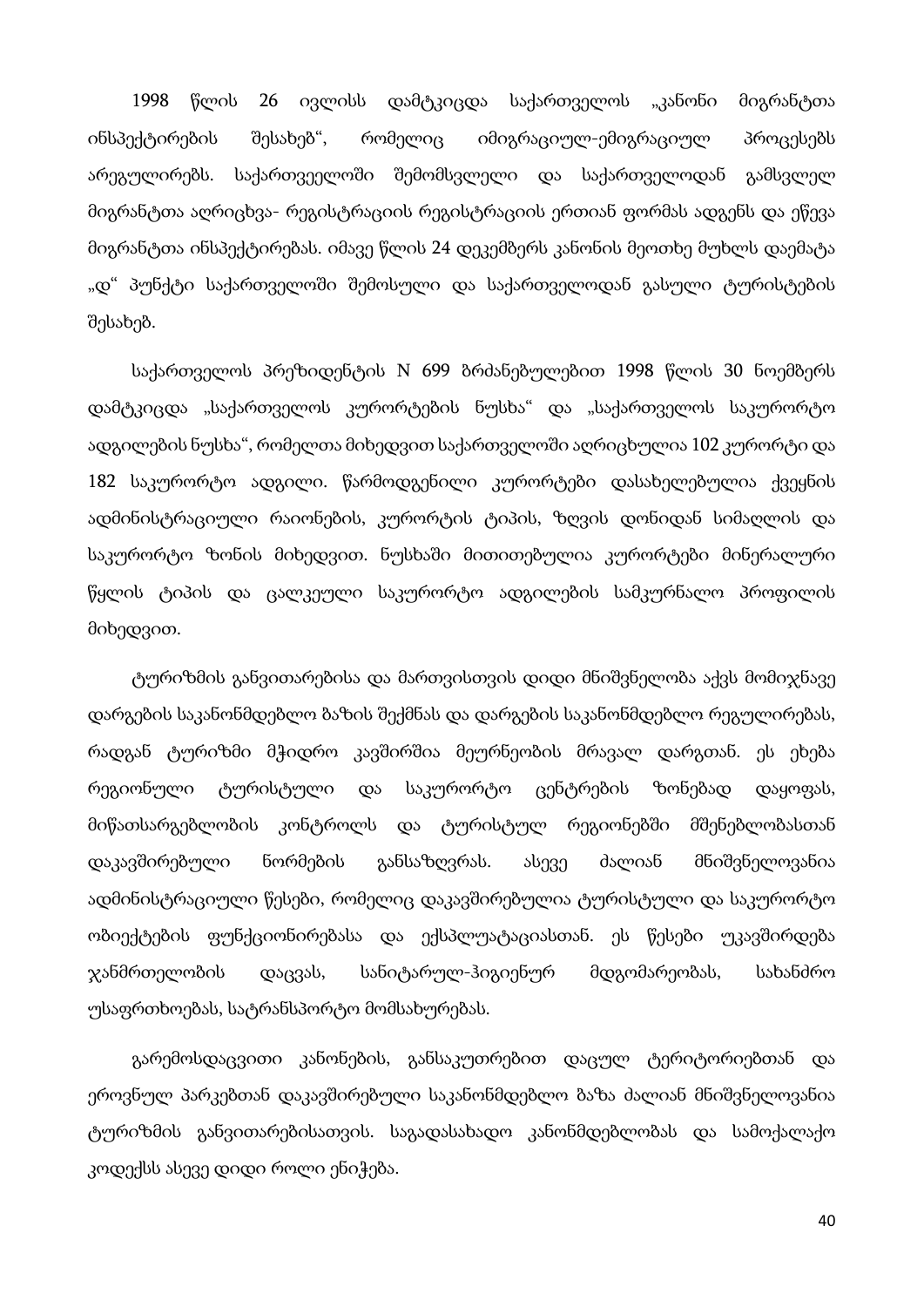სახელმწიფო რეგულირება ტურისტული ინტერესებისათვის ქალაქის, ქვეყნის შესაძლებლობების უფრო მეტად გამოყენებას გულისხმობს და ასევე უფრო მეტი ტურისტის მოზიდვას. როცა ტურისტები იმყოფებიან დანიშნულების ადგილას ტურიზმის ინდუსტრიის ორგანიზაციები მათი მოთხოვნების დაკმაყოფილებისთვის ზრუნავენ. ესაა გამაჯანსაღებელი ობიექტები, გასართობი, კვების ობიექტები, სასტუმროში დაბინავება და სხვა. სახელმწიფოს ზემოქმედება უზრუნველყოფს საკმარის რაოდენობას ტურისტების რაოდენობის მიხედვით და ცდილობს მიწოდებული მომსახურების ხარისხი იყოს მაღალი დონის. საზოგადოებრივი ორგანიზაციები ტურიზმის დარგში: სასტუმრო სექტორი, კვების ობიექტები და სხვა, მნიშვნელოვან როლს თამაშობენ დარგის განვითარებაში. სახელმწიფო უზრუნველყოფს კადრებით არა მარტო ტურისტულ ორგანიზაციებს, არამედ სატრანსპორტო, სოციალურ და საინჟინრო ინფრასტრუქტურის ორგანიზაციებს.

## 1.3. საერთაშორისო და შიდა ტურები, მათი მახასიათებლები

თანამედროვე ტურიზმი ხასიათდება მრავალსახეობით. ტურიზმი სხვადასხვა ფუნქციას ასრულებს, სხვადასხვა მიზანს ემსახურება. მათ შორის შეიძლება გამოიყოს შემდეგი;

რეკრეაციული ტურიზმი, რომელიც მოიცავს სანახაობით გასართობ პროგრამებს, ტურისტულ გამაჯანსაღებელ პროგრამებს, მეცადინეობებს ინტერესის მიხედვით;

სპორტული ტურიზმი - წყლის, სათხილამურო და სამთო ტურიზმი;

სამკურნალო- განაჯანსაღებელი ტურიზმი - ძირითადად მოიცავს მოთხოვნას მკურნალობაზე;

*კულტურულ- შემეცნებითი ტურიზმი* - ეფუძნება მოთხოვნილებების გაფართოებას სხვადასხვა მომართულებით;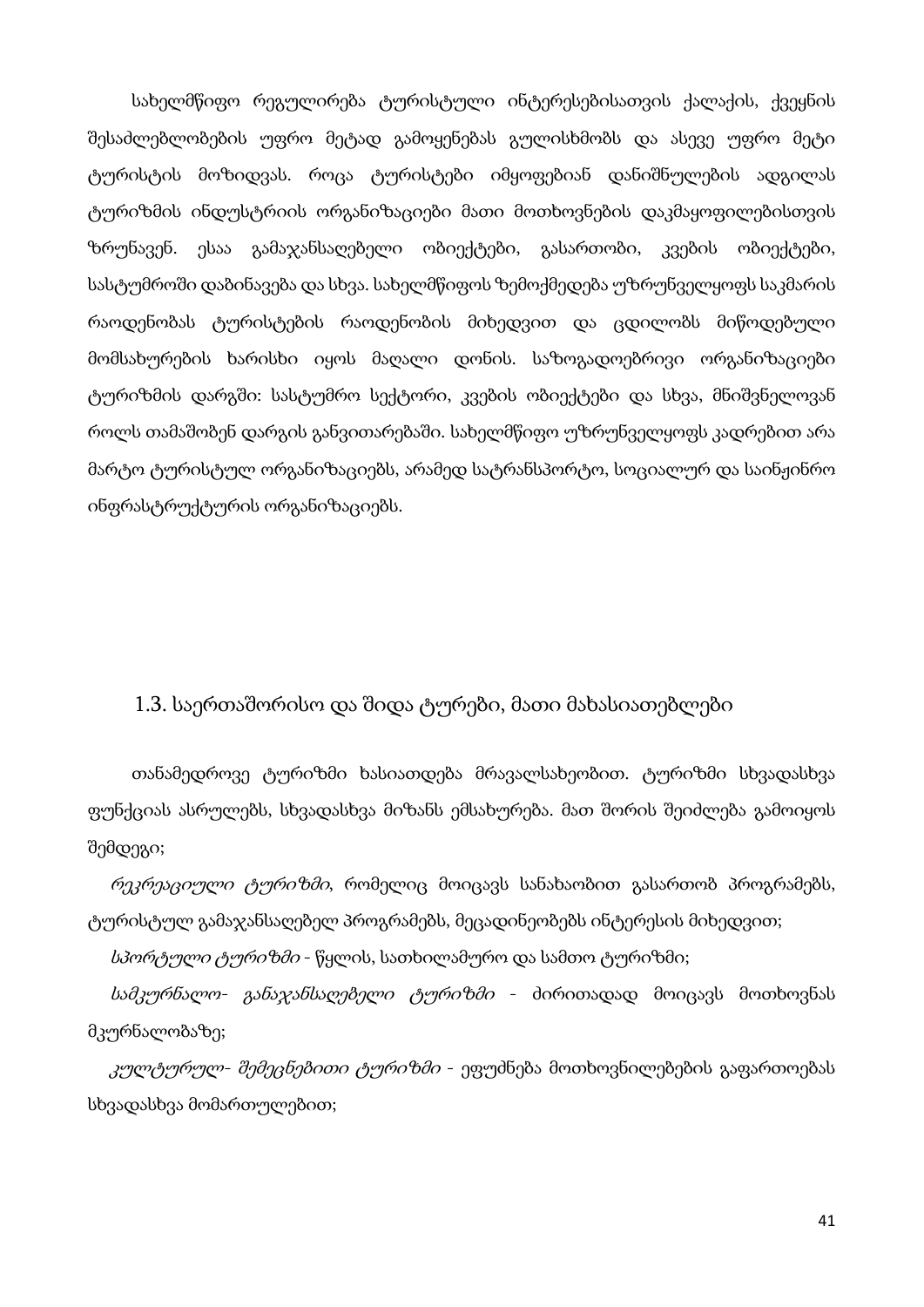ნოსტალგიური ტურიზმი - ამ სახეობის საფუძველია მოთხოვნილება ადამიანის და მისი ოჯახის წევრების ინდივიდუალურ ბიოგრაფიასთან დაკავშირებული ადგილების მონახულებაზე;

სათავგადასავლო- ანუ ექსტრემალური ტურიზმი - ითვალისწინებს ადამიანის მოთხოვნილების დაკმაყოფილებას სხვადასხვა მძაფრ სიტუაციებში თავისი შესაძლებლობების გამოცდის საფუძველზე;

რელიგიური ტურიზმი- მომლოცველობა - ადამიანთა რელიგიური მრწამსიდან გამომდინარე მოგზაურობები;

მისიონერული ტურიზმი - გამოწვეულია ადამიანის მოთხოვნილებების დაკმაყოფილებაზე სხვადასხვა სულიერი ფასეულობების გავრცელების და სულიერი მოწოდების რეალიზებისთვის;

*მოვლენათა ტურიზმი* - ადამიანის მოთხოვნილების დაკმაყოფილება, რომელიმე კონკრეტულ ღონისძიებაში მონაწილეობაზე ან დასწრებაზე;

საკომუნიკაციო ტურიზმი - პიროვნებათშორისი ურთიერთობები და თანამშრომლობით კმაყოფილება;

*ეკოლოგიური ტურიზმი* - ეფუძნება ნაკრძალი ტერიტორიების სტუმრობას და ბუნების დაცვით ღონისძიებებში მონაწილეობას.

*აგრო (სოფლის) ტურიზმი* - მისი განვითარება დაკავშირებულია აგრარულ სექტორის განვითარებასთან და სოფლის თანამედროვე მოწყობა- მართვასთან.

 საქართველო კულტურული მრავალფეროვნების თვალსაზრისით ძალიან საინტერესო ქვეყანაა და სამწუხაროა, რომ დღეს უამრავი უმნიშვნელოვანესი ობიექტი რჩება ყურადღების გარეშე. უამრავი ამ ობიექტებიდან შეესაბამება და აკმაყოფილებს იმ კრიტერიუმებს, რომელთა მიხედვითაც მსოფლიო მემკვიდრეობის სამთავრობოთაშორისი კომიტეტი ცნობს, რომ ამა თუ იმ ძეგლს გააჩნია განსაკუთრებული ღირებულება. საქართველოს კულტურული მემკვიდრეობის მნიშვნელობას, საჭიროა თვითონ ერი უფრთხილდებოდეს, მის გადარჩენაზე ზრუნავდეს და იცავდეს მას .

 საქართველოში დაცული ტერიტორიები დიდი ხნის წინ განისაზღვრა. პირველი დაცული ტერიტორია – ლაგოდეხის სახელმწიფო ნაკრძალი იყო, რომელიც ჯერ კიდევ 1912 წელს შეიქმნა. საქართველოს დაცული ტერიტორიების საერთო ფართობია 520 273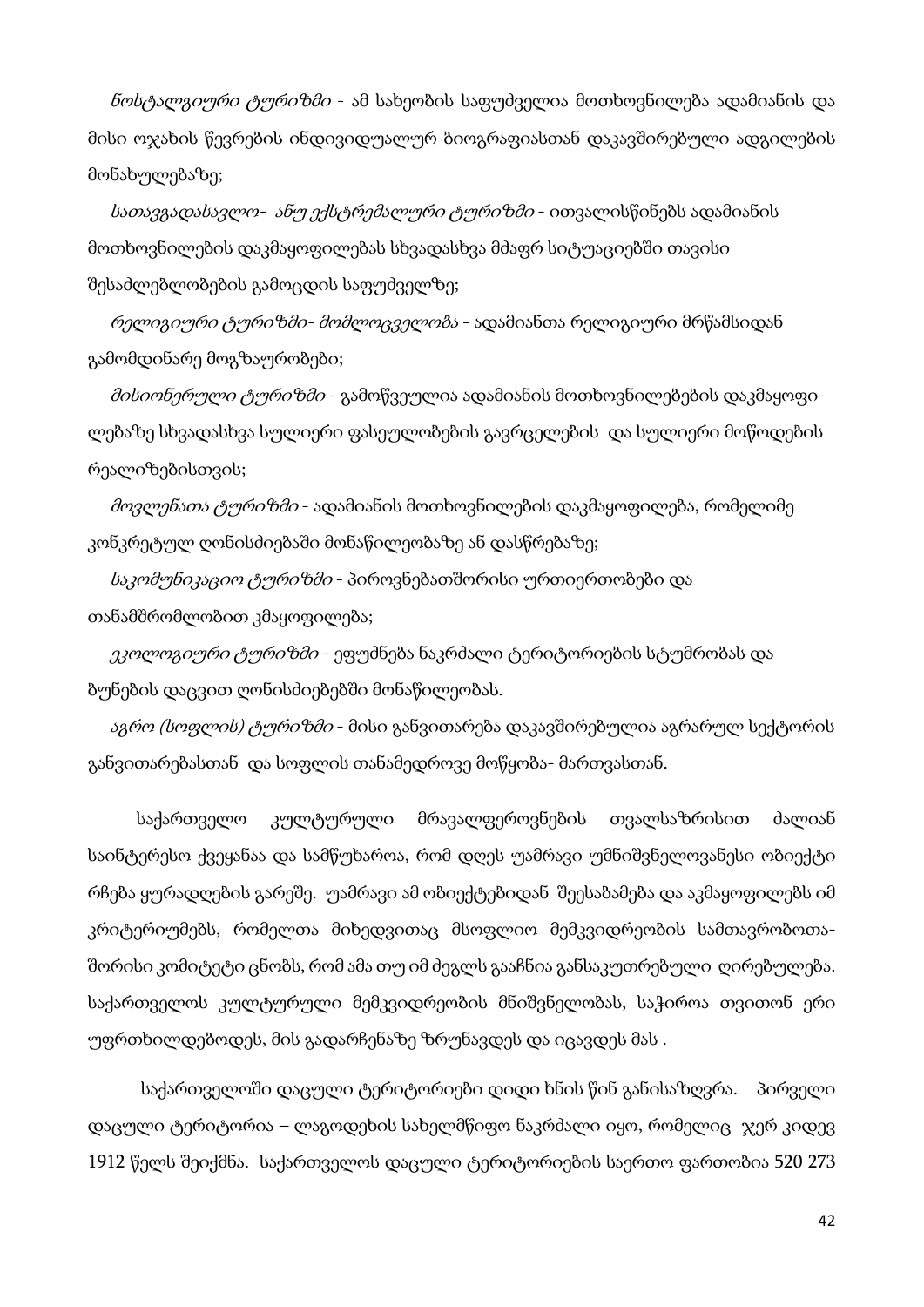ჰა, რაც ქვეყნის ტერიტორიის დაახლოებით 7,46 %-ია. დაახლოებით 75% დაცული ტერიტორიებისა ტყით არის დაფარული. დაცული ტერიტორიების ყველაზე მთავარი დანიშნულება უნიკალური ბიომრავალფეროვნების, დამახასიათებელი ეკოსისტემების დაცვა- შენარჩუნებაა.

 IUCN-ის კრიტერიუმების მიხედვით, საქართველოში არსებობს 87 სხვადასხვა კატეგორიის დაცული ტერიტორია, მათ შორისაა:

- 1) 14 სახელმწიფო ნაკრძალი;
- 2) 11 ეროვნული პარკი;
- 3) 18 აღკვეთილი;
- 4) 24 ბუნების ძეგლი;
- 5) 2 დაცული ლანდშაფტი.

 ბოლო დროს სულ უფრო მეტი ადამიანი იჩენს ინტერესს სპეციალური ტურებისადმი, რომლებიც ბუნებრივ, ეგზოტიკურ და კულტურულ ღირებულებებზე არის ორიენტირებული. ასეთი დიდი ინტერესის და მოთხოვნის გამო, აქამდე ტურიზმისათვის აუთვისებელ ტერიტორიაზე ზუსტად მათი გადანაწილება ხდება .

 შიდა ტურიზმისთვის ძალიან განსაკუთრებული და დიდი მნიშვნელობის მქონეა ტურისტულ პარკები. ისინი ჩვენი ქვეყნის რეკრეაციულ ღირებულებას წარმოადგენს, რადგან მასში მრავალფეროვანი ინტერესია ჩადებული: სპორტი, ველური ბუნება, ადგილობრივი წეს-ჩვეულებანი და კულტურა, და რაც მთავარია წყალი, მთები, მდინარეები, ტყეები და ა.შ.

 საქართველოში აუცილებელია და რეგიონების სოციალურ-ეკონომიკურ განვითარებასთან მჭიდროდაა დაკავშირებული დაცული ტერიტორიების ახალი სისტემის ჩამოყალიბება. საქართველოს დაცულ ტერიტორიებზე შესაძლებელია დაინერგოს ტურიზმის შემდეგი სახეები:

- 1) ტურიზმი ბუნების გაცნობის მიზნით;
- 2) საოჯახო ტურიზმი;
- 3) აგროტურიზმი;
- 4) საშვებულებო ტურიზმი;
- 5) ზოოლოგიური და ბოტანიკური შემეცნებითი ტურიზმი და ფოტო ნადირობა;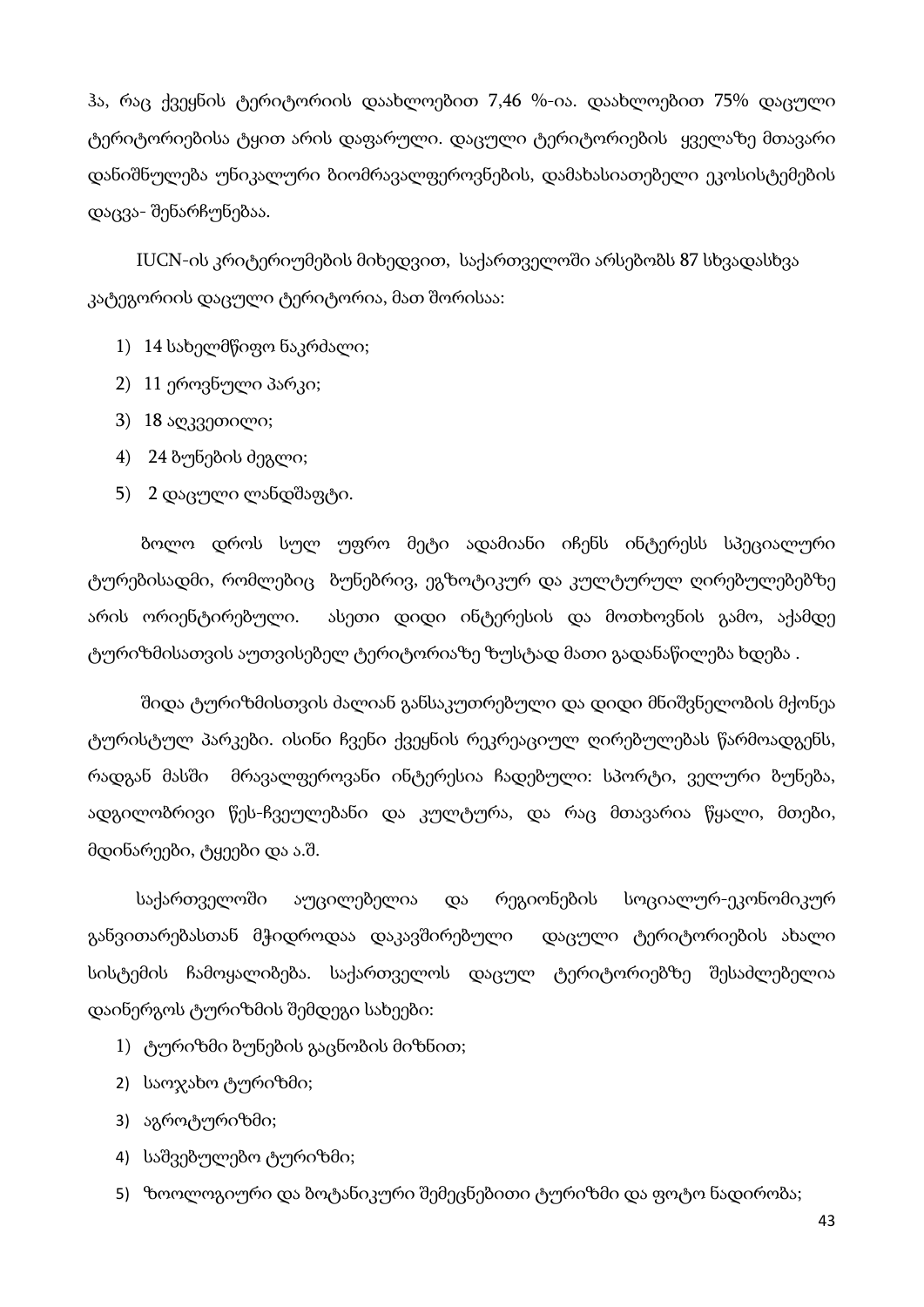- 6) კულტურული და შემეცნებითი ტურიზმი;
- 7) ტრეკინგი და ლაშქრობები;
- 8) სამკურნალო და გამაჯანსაღებელი ტურიზმი.
- 9) ახალგაზრდული და საბავშვო ტურიზმი;
- 10) ზღვისპირა და მდინარისპირა ტურიზმი;
- 11) სპორტული ტურიზმი;
- 12) სათავგადასავლო.

 ბუნებრივ ღირშესანიშნაობათა რიცხვს მიეკუთვნება წყალსატევები, მღვიმეები, მთის მწვერვალები (თეთნულდი) უშბა, მყინვარწვერი, ხეობები (დარიალის, ხრამის და ა.შ.)

საქართველოში ბევრი მღვიმეა, რომელიც ტურისტებისთვის განსაკუთრებით მიმზიდველია. მაგალითად: ხარაგაულის, რეჩხის და სხვა. მაგრამ მიუწვდომელია და იქ ტურისტები ვერ შედიან. ცნობილია, რომ იუგოსლავიაში მდებარე პოსტოინას 305 მღვიმეს წელიწადში 300 000 კაცი ნახულობს და ამ მღვიმეს ქვეყნისთვის 0,5 მლნ დოლარი შემოსავალი მოაქვს. ამიტომ აუცილებელია ამ მღვიმეთა ინფრასტრუქტურის მოწესრიგება.

საქართველოში ტურიზმის ობიექტებად უნდა იქცეს ტბები, მდინარეები, ჩანჩქერები, კარსტული წყლები. მდინარეებზე და ტბებზე უნდა განვითარდეს მეთევზეთა ტურიზმი (მაგ. ტაბაწყურის ტბაზე, მდ. არაგვზე და ა.შ ). ნაკრძალებში (პერიოდულად) - სამონადირეო ტურიზმი (განსაკუთრებით მიმზიდველი იქნება ტურისტისთვის მთიანეთში, ხევსურეთში და სვანეთში ჯიხვებზე ნადირობა, ლაგოდეხის ნაკრძალში გარეულ ღორზე ნადირობა და ა.შ ) .

უცხოელებისთვის ძალიან საინტერესო და უჩვეულოა საქართველოს ცალკეული კუთხეების ეთნოგრაფიული თავისებურებები. ტურიზმის განვითარების ერთ-ერთი ხელშემწყობი ფაქტორი იქნება თითოეული კუთხის: ფშავი, სვანეთი, თუშეთი და ა.შ ამ თავისებურებები გამოკვეთა და განვითარება და ტურისტებისათვის წარდგენა.

საქართველოში ტურიზმის განვითარებისთვის დადებით როლს ასრულებს მისი მოხერხებული მდებარეობა, ის ტრანსპორტირების ყველა სახით უკავშირდება ევროპასაც და აზიასაც, ზღვის საშუალებით საქართველოს ინტენსიური კავშირების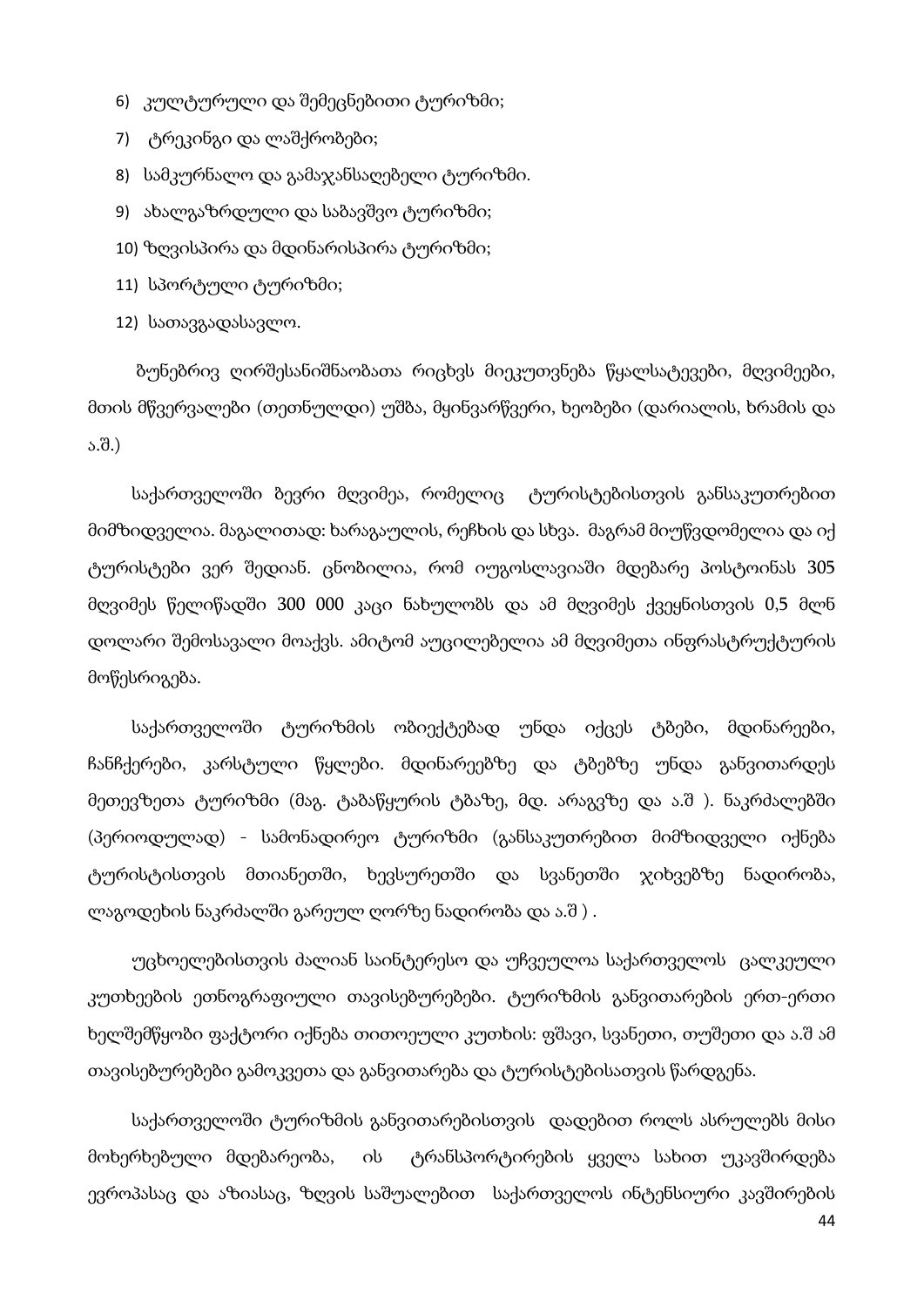დამყარება შეუძლია ხმელთაშუაზღვის ქვეყნებთან. ქვეყანაში წარმოებული პროდუქტების სიჯანსაღე და უვნებლობა ძალიან დაეხმარება ჩვენც ქვეყანას ამ საქმის განვითარებაში. უცხოელი ტურისტებისთვის პირველხარისხოვანი მნიშვნელობა აქვს ამ ფაქტორს.

 საქართველოში ტურიზმის განვითარება მომიჯნავე და მონათესავე დარგებსაც განავითარებს და წინ წაწევს - სასტუმროს მეურნეობას, სატრანსპორტო მეურნეობას და სხვა. მოსახლეობას დაეხმარება დასაქმებაში და მათი შემოსავლების ზრდაში, რაც ერთერთი ეფექტიანი საშუალება სიღარიბის შესამცირებლად საქართველოში.

მაგალითად შატილში, რომელიც ხევსურეთის ერთ-ერთ ღირშესანიშნაობას წარმოადგენს, არის გაუსაძლისი ცხოვრების პირობები და ამის გამო იქ 5-6 ოჯახიღა ცხოვრობს. დანარჩენი ჩამოსახლდა ბარში და ცხადია თანდათან დაკარგეს კუთხურობა. შატილელებს სჭირდებათ ფინანსურად დახმარება. თუ იქ ტურისტული მარშრუტები დაიგეგმება, ისინი მოემსახურებიან სტუმრებს ბინით (კერძო სასტუმრო), კვებით (კერძო კაფე), მეგზურობით და ა.შ. ამით მათ შემოსავალი ექნებათ, ადგილზეც დარჩებიან, გამრავლდებიან. ასეთი გზით და მიდგომებით შატილი და საქართველოს სხვა კუთხეებიც გადარჩებიან და საქართველოც უფრო საინტერესო გახდება ტურისტებისთვის და ქვეყანაში ტურიზმის დონე ამაღლდება. (ხიზანიშვილი 2016).

 გაერთიანებული ერების ორგანიზაციის მიერ 1994 წელს მიღებული რეკომენდაციებით ტურიზმის სამი ფორმაა კლასიფიცირებული: შიდა ტური, შემოსაყვანი და გასაყვანი ტურები (ყორღანაშვილი 2012: 10-12).

 თანამედროვე საერთაშორისო ტურიზმის განვითარების ერთ-ერთ ძირითად ტენდენციას გლობალიზაცია წარმოადგენს. ტურიზმის მსოფლიო ორგანიზაციის მიერ მიღებული კლასიფიკაციით მსოფლიო 5 ტურისტულ რეგიონადაა დაყოფილი: ევროპა, აზია და წყნარი ოკეანე, ამერიკა, აფრიკა და ახლო აღმოსავლეთი. ყოველ რეგიონს თავისი ტურისტული პოტენციალი, ბუნებრივი და ისტორიულ-კულტურული რესურსები, სოციალურ-ეკონომიკური პირობები გააჩნია. მისი მრავალფეროვნება ტურიზმის განვითარების და ფუნქციონირების საფუძველია.

ტურიზმისთვის დამახასიათებელია ტურისტული ნაკადების რაოდენობრივი და სივრცობრივი ცვლილებები. 2010 წელს მსოფლიოში საერთაშორისო ჩამოსვლების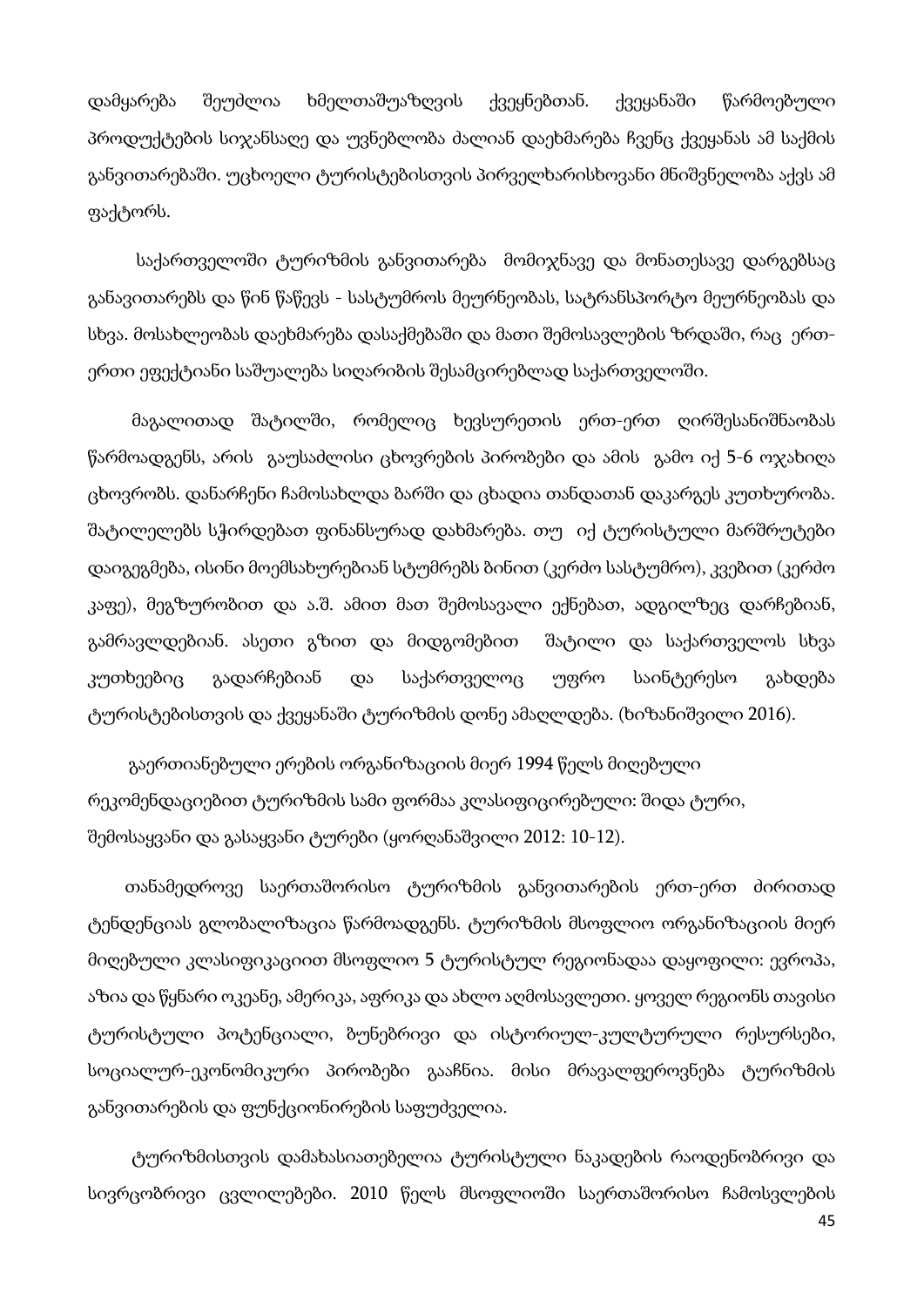რაოდენობამ 940 მლნ შეადგინა, რაც 1990 წელს 2.2- ჯერ აღემატება, ხოლო წინა წელს 1.7 %-ით. მსოფლიო ფინანსური კრიზისის შედეგად 2009 წელს საერთაშორისო ტურისტული ჩამოსვლების რაოდენობა წინა წელთან შედარებით 4.1%- ით, ხოლო 2008 წელთან შედარებით 1.9%- ით შემცირდა. ყველაზე მეტად აზიამ შეძლო კრიზისით განპირობებული შედეგების დაძლევა. (ყორღანაშვილი 2012: 44).

საერთაშორისო ტურისტული ბიზნესის მსოფლიო ლიდერი ევროპაა. 2010 წელს მასზე მოდიოდა საერთაშორისო მოგზაურობების 50.7%. მეორე ადგილზეა იყო აზიაწყნარი ოკეანის რეგიონი. მისი წილი მსოფლიო ბაზარზე 21.7% შეადგენს. ამერიკის რეგიონს- 15.9%, აფრიკას-5.2%, ხოლო აღმოსავლეთს-6.4% უკავია. (ყორღანაშვილი 2012).

 საერთაშორისო ტურიზმისაგან მიღებული შემოსავლებით საკმაოდ ძლიერი ეკონომიკა გააჩნიათ ეკონომიკურად განვითარებულ ქვეყნებს. ქვეყნებს, რომელთაც შეუძლიათ ინვესტიციების გაზრდა ადგილობრივი ტურიზმის განვითარებისათვის. მსოფლიოს ქვეყნები, რომლებსაც აქვთ ტურიზმის დარგიდან დიდი შემოსავლები, შემდეგია:

| ქვეყნები             | შემოსავლები |
|----------------------|-------------|
| აშშ                  | 103.5       |
| ესპანეთი             | 52.2        |
| საფრანგეთი           | 56.3        |
| ჩინეთი               | 45.8        |
| იტალია               | 38.8        |
| გერმანია             | 47.7        |
| გაერთიანებული სამეფო | 30.4        |
| ავსტრალია            | 30.1        |

ცხრილი N5. ტურიზმიდან დიდი შემოსავლების მქონე ქვეყნები, მლნ აშშ დოლარი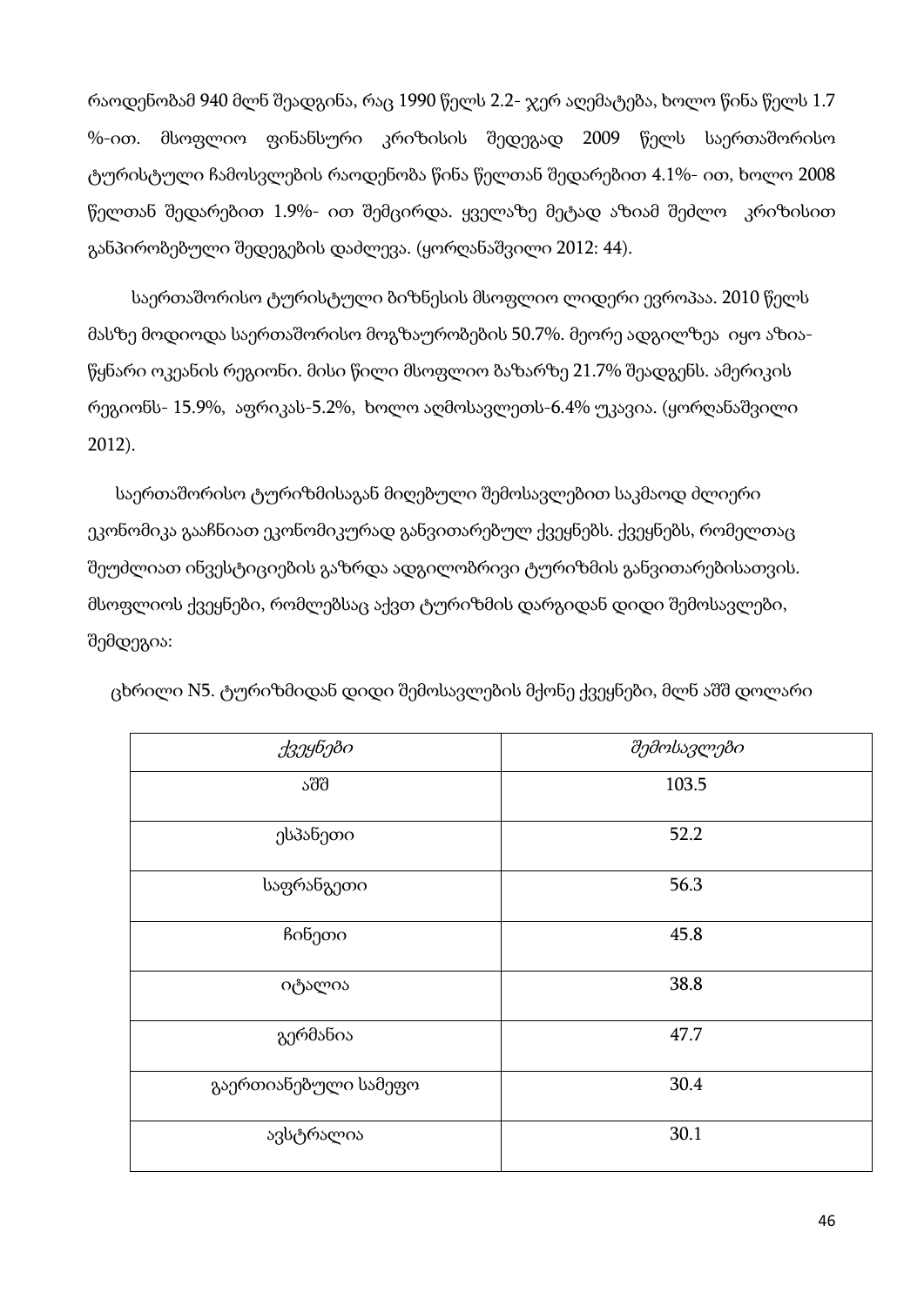| ჰონკონგი | 23 მლნ\$   |
|----------|------------|
| თურქეთი  | 20.8 მლნ\$ |

#### წყარო: http://www.unwto.org

ტურიზმის განვითარებაზე ძალიან დიდ გავლენას ახდენს მოსახლეობის ცხოვრების დონის ამაღლება. ეს გულისხმობს შვებულების ხანგძლივობის ზრდას, აგრეთვე საპენსიო უზრუნველყოფის დონის ამაღლებას. რაც თავის მხრივ განაპირობებს ტურიზმის ზრდის ტენდენციას. მრავალი საერთაშორისო ორგანიზაცია შეისწავლის მოსახლეობის ცხოვრების დონის და მათი შემოსავლების დიფერენციაციის საკითხებს. 1980 წელს ეკონომიკური თანამშრომლობისა და განვითარების ორგანიზაციამ დაამტკიცა სოციალური ინდიკატორების სია, რომელშიც მოცემული იყო ინდიკატორი "დრო და დასვენება". ინდიკატორი გულისხმობს თავისუფალი დროს და მისი გამოყენების მიმართულებას. ოჯახის შემოსავლების ზრდის შესაბამისად მცირდება კვებაზე გაწეული დანახარჯების წილი, ხოლო კულტურულ საჭიროებებზე გაწეული დანახარჯების წილი არსებითად იზრდება.

დასაქმებული მოსახლეობისაგან განსხვავებით, პენსიონერებისათვის მოგზაურობა აქტიური ცხოვრების ფორმად იქცა, რადგან მათ ბევრი თავისუფალი დრო აქვთ. ტურიზმის განვითარების ერთ-ერთ ტენდენციას სწორედ პენსიონერების მოთხოვნა და მათი მოთხოვნის ზრდაა. ასაკოვანი მოსახლეობის ზრდა თავისთავად ამ ტენდენციას უწყობს ხელს და ზრდის ტურისტული ნაკადებს.

თანამედროვე ეტაპზე არა მარტო თავისუფალი დროის გამოყენება არის მნიშვნელოვანი, არამედ დასვენების სტილიც შეიცვალა. სანაპიროზე პასიური დროის ტარება სულ უფრო ნაკლებად პოპულარული ხდება. მის ნაცვლად აქტიურია 3L მოდელი, რაც გულისხმობს- ეროვნულ ტრადიციებს, პეიზაჟს და დასვენებას (Lore,Landscape,Lesizure).

1990- იან წლებიდან ძალიან შესამჩნევია ტურიზმის ბაზრის შედარებით ახალი სეგმენტის - ეკოლოგიური ტურიზმის ზრდის მაღალი ტემპები. იგი წელიწადში 5-7% ით იზრდება. ტურიზმის მსოფლიო ორგანიზაციის პროგნოზით 2020 წლისთვის ტურიზმის ყველაზე პერსპექტიული სახეები იქნება: სათავგადასავლო, ეკოლოგიური,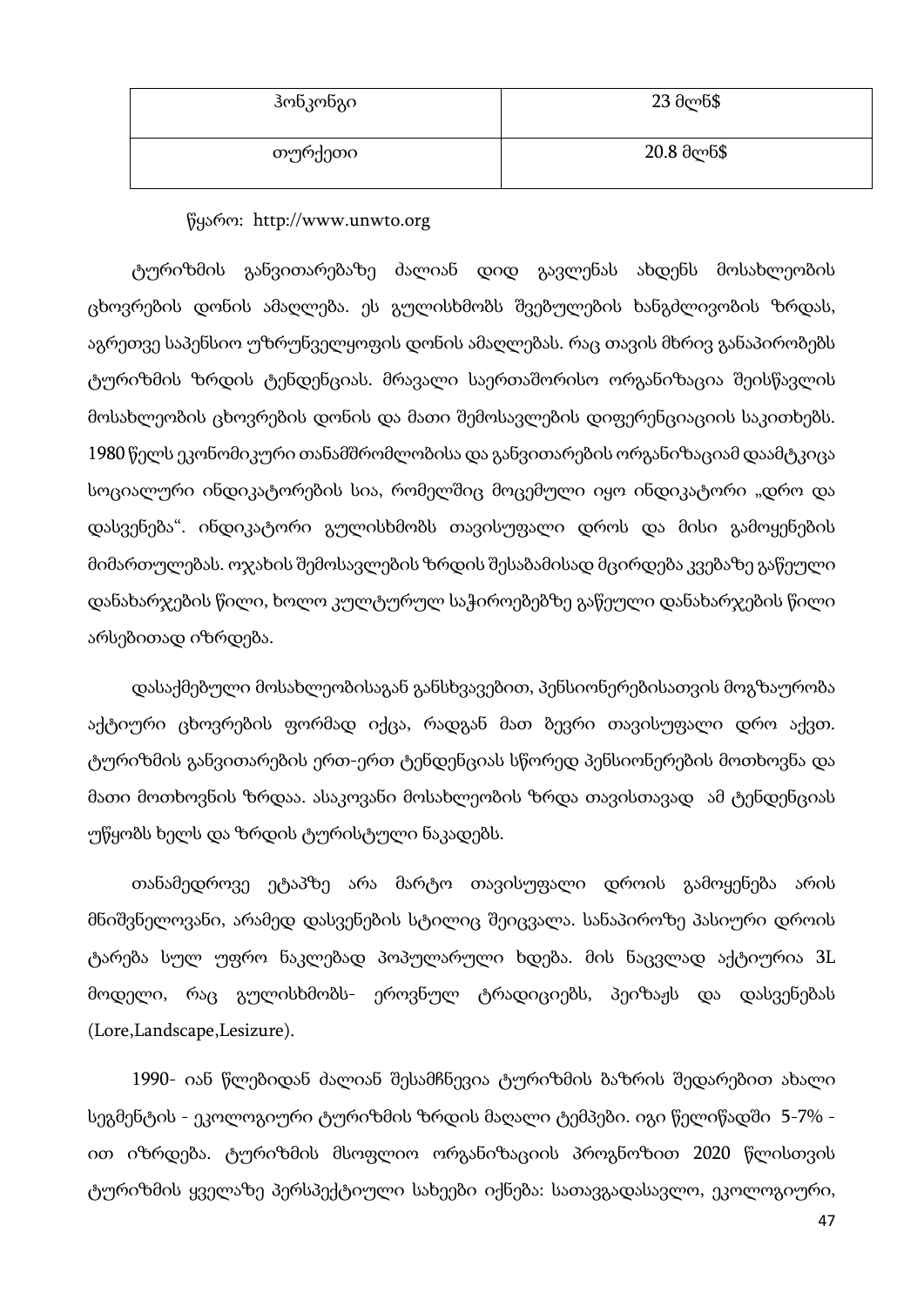კულტურულ- შემეცნებითი, თემატური და საკრუიზო ტურიზმი. ჟურნალმა Forbes-ის (ამერიკული ფინანსურ- ეკონომიკური ჟურნალი) მიხედვით იკვეთება ტურიზმის განვითარების 10 ძირითადი მიმართულება, ესენია:

- 1) ზრუნვა გარემოზე ტურიზმის ინდუსტრია ცდილობს გაითვალისწინოს მოთხოვნები იმის თაობაზე, რომ ძალიან ბევრი ადამიანი ზრუნავს გარემოს მდგომარეობაზე და აქცენტს ეკოლოგიურ ტურიზმზე აკეთებს.
- 2) სასტუმრო ვილები იზრდება მოთხოვნა ვილების ტიპის სასტუმროებზე და სასტუმროები აქცენტს აკეთებენ ვილების მშენებლობაზე.
- 3) მოგზაურობა კერძო თვითმფრინავებით შეძლებული ტურისტები უპირატესობას ანიჭებენ კერძო თვითმფრინავით მგზავრობას და ამიტომ მათი რიცხვი იზრდება.
- 4) ოჯახური მოგზაურობები ბევრ ადამიანს აქვს ოჯახთან ერთად დასვენების სურვილი.
- 5) იახტების დაქირავება დღეს იახტა კარგად აღჭურვილი კომფორტული სატრანსპორტო საშუალებაა და დღითიდღე იზრდება ამ მომსახურების მსურველთა რიცხვი.
- 6) დასვენება ბავშვების გარეშე ბევრ ადამიანს უნდა ბავშვების გარეშე დასვენება. ამიტომ იხსნება სასტუმროები და რესტორანები, სადაც მხოლოდ უფროსებს შეუძლიათ დასვენება.
- 7) მოგზაურობა თანმხლებ პირთან ერთად მოგზაურობის დროს როდესაც მოჰყავთ ძიძები, მასაჟისტები, მწვრთნელები და სხვ.
- 8) გადავადებული დასვენება რადგან ძნელია საქმეებისგან მოწყვეტა, ბევრი ადამიანი ნაკლებ დროს უთმობს დასვენებას.
- 9) კონსულტანტების მომსახურება ბევრი ადამიანი თვითონ ცდილობს ბილეთების და სასტუმროების დაჯავშნას, მაგრამ დიდია იმ ადამიანების რიცხვი, რომელიც სარგებლობს კონსულტანტების მომსახურებით.
- 10) კემპინგი კარვების ქალაქი თანამედროვედაა აღჭურვილი და ყველაფრით უზრუნველყოფილია, ამიტომ კემპინგების განვითარებას ძალიან კარგი პერსპექტივები გააჩნია. (ყორღანაშვილი 2012).

ტურიზმის მსოფლიო ორგანიზაციის პროგნოზით, ტურიზმის მსოფლიო ინდუსტრია შედის მოგზაურობებისა და ექსკურსიების მოცულობათა მუდმივი ზრდის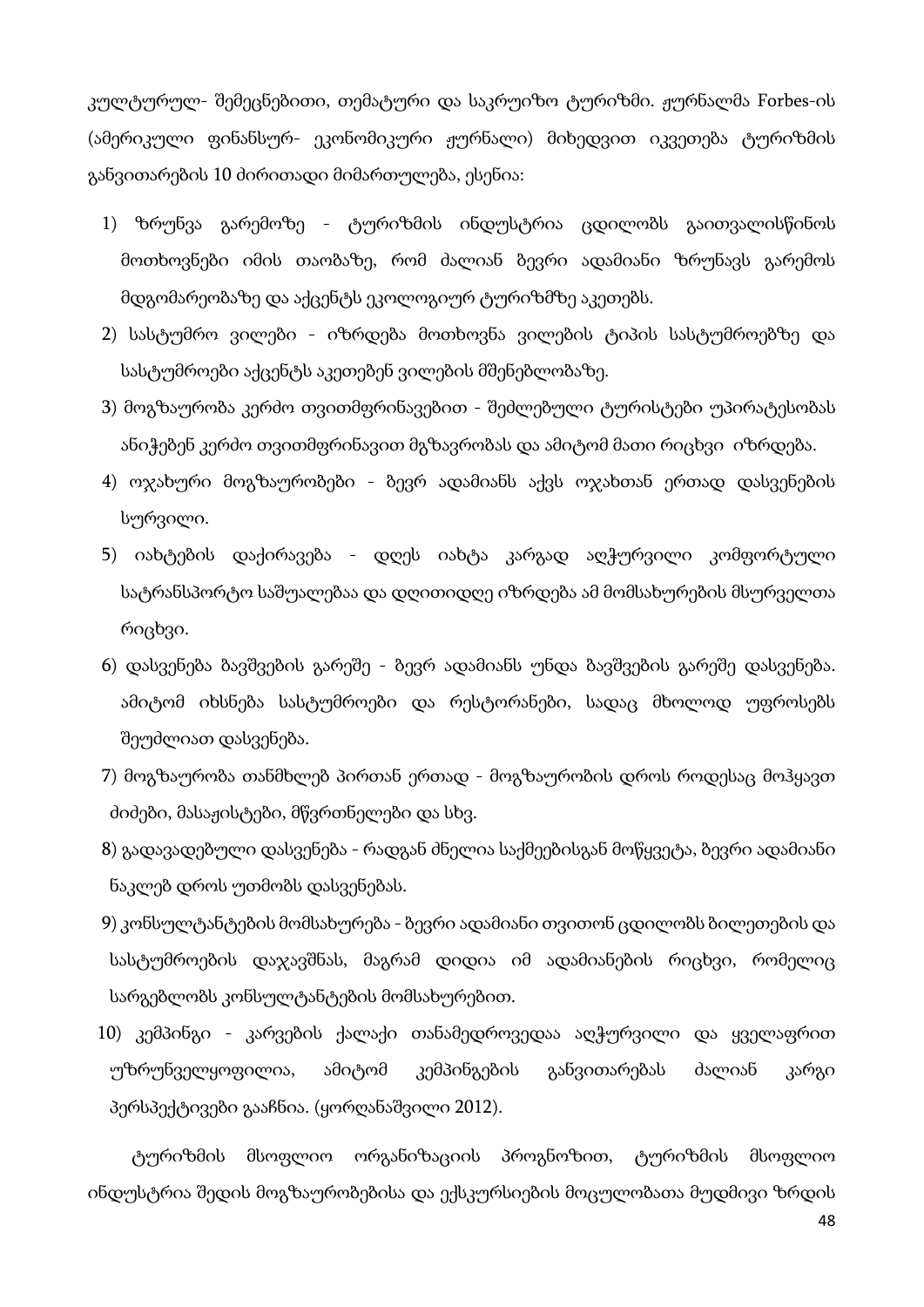პერიოდში, ქვეყნებსა და რეგიონებს შორის კონკურენციის გამძაფრების პერიოდში. მკვლევართა პროგნოზის თანახმად 2020 წლისათვის საერთაშორისო ტურისტთა რაოდენობა 1,6 მილიარდამდე გაიზრდება, რაც 1995 წლის მაჩვენებელზე 3- ჯერ მეტი იქნება. ევროპის წილი შემცირდება მსოფლიო ბაზარზე -1995 თუ მასზე მოდიოდა 59.4%, 2020 წლისთვის 45.9% შეადგენს. ამერიკის წილი 1995 წელს- 19.3%- დან 2020 წელს 18.1% მდე უმნიშვნელოდ შემცირდება. გაიზრდება აღმოსავლეთ აზიის და წყნარი ოკეანის რეგიონის წილი-14.4-% დან 25.4% მდე. 2020 წელს ყველაზე მიმზიდველი ქვეყანა ტურისტებისთვის ჩინეთი იქნება. ჩინელი ტურისტების მიერ სხვა ქვეყნებში გაწეული ხარჯები გაიზრდება. ჩინეთის ტურისტული ინდუსტრია განსაზღვრავს საერთაშორისო ტურისტული ბიზნესის განვითარებას გასვლითი და შემავალი ტურიზმის თვალსაზრისით. (ყორღანაშვილი 2012: 50-51).

ტურიზმის მსოფლიო ორგანიზაციის პროგნოზით 2030 წლისთვის ტურისტთა რაოდენობა 1,8 მილიარდამდე გაიზრდება. ევროპის წილი 41% იქნება, აზია და წყნარი ოკეანის რეგიონის- 30%, ამერიკის- 14%, ახლო აღმოსავლეთის- 8%, აფრიკის- 14%.

 მსოფლიოში ყოველ 100 მოსახლეზე 6 ტურისტი მოდიოდა 1980 წლის მონაცემებით. 1995 წელს - 9, 2010 წელს- 14 და 2030 წელს კი მათი რაოდენობა მიაღწევს - 22-ს. (დოლიკაშვილი 2012: 51).

ტურიზმის ზრდას კარგი პოტენციალი აქვს ტურიზმის მსოფლიო ორგანიზაციისა და ტურიზმის მსოფლიო საბჭოს პროგნოზით. შესაბამისი პირობების შექმნით და პოლიტიკით ეს შესაძლებლობები მაქსიმალურად უნდა იყოს გამოყენებული. (ყორღანაშვილი 2012: 44-53).

 საქართველოში, მას შემდეგ როდესაც სახელმწიფომ ტურიზმი პრიორიტეტულ სფეროდ აღიარა, უკანასკნელ წლებში მისი განვითარების დინამიკა არსებითად შეიცვალა. ქვეყნის სოციალურ-ეკონომიკურ განვითარებაში თანდათან მნიშვნელოვანი ადგილიც დაიკავა. პირველ რიგში საქართველოში ტურიზმის განვითარებას დაეხმარა და ხელი შეუწყო მისმა მდიდარმა ტურისტულმა პოტენციალმა.

საქართველოსთვის დამახასიათებელია ლანდშაფტისა და ბუნებრივი პირობების მრავალფეროვნება: 318 კმ შავი ზღვის სუბტროპიკულ სანაპიროს უკავია. საქართველოს ტერიტორიის 38.6% ტყით დაფარული მასივებია. ქვეყანაში 103 კურორტი და 167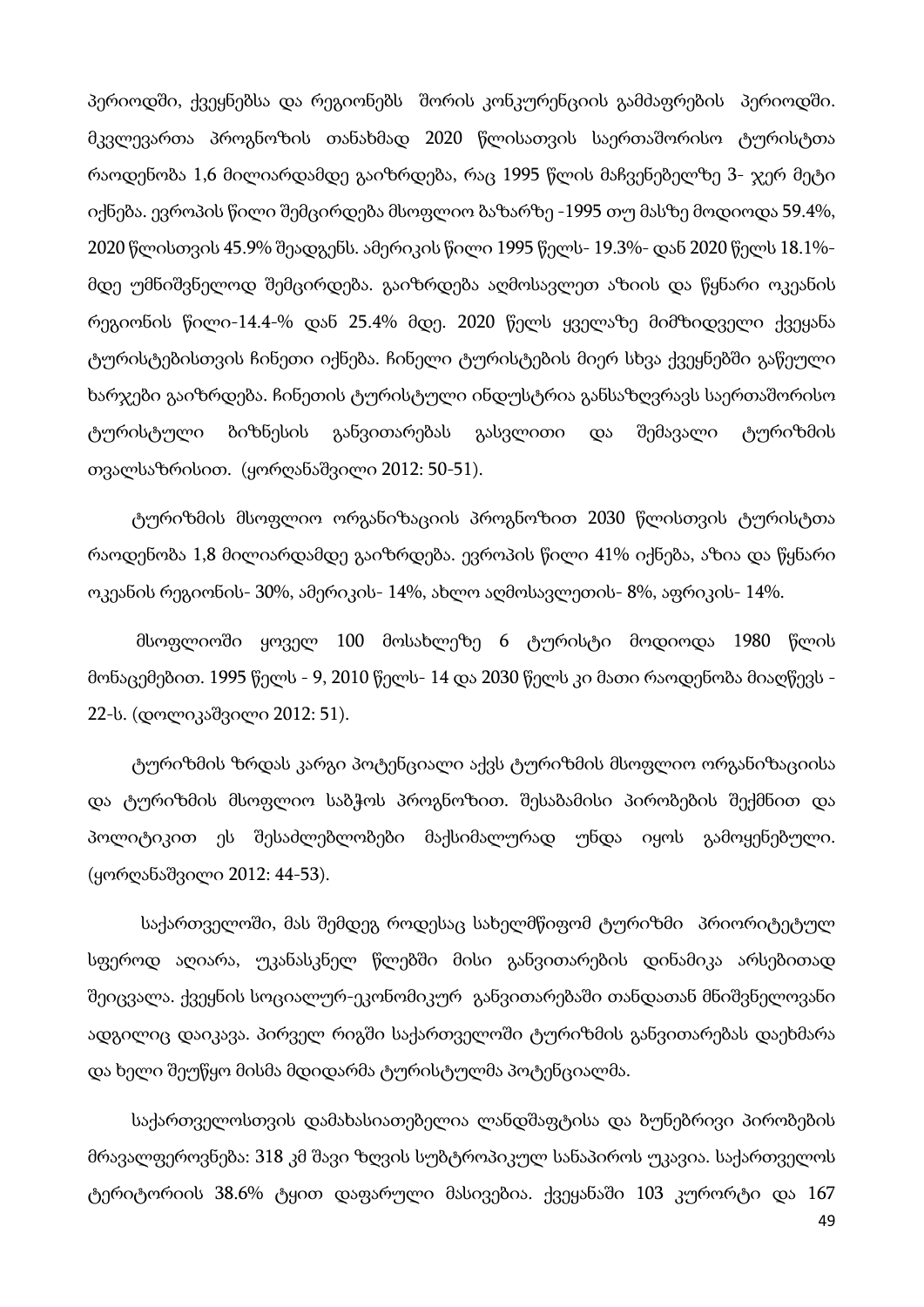საკურორტო ადგილია. ასევე 19 ნაკრძალი, 860 ტბა, ძალიან ბევრი ჩანჩქერი და 25 ათასზე მეტი მდინარე, ალპური მდელოები და მთები (შხარა-5198 კმ და ყაზბეგი- 5048 კმ).

საქართველოში არის 12 ათასი ისტორიული ძეგლი და 150-მდე მუზეუმია. ჩვ.წ.აღმდე VI-V საუკუნეებით თარიღდება ძალიან ბევრი ეკლესია -მონასტერი და საკათედრო ტაძარი.

1994 წელს მსოფლიო ფასეულობათა სიაში იუნესკოს მიერ ჩართულია: მცხეთაროგორც ქალაქი მუზეუმი, გელათის სამონასტრო კომპლექსი - XII საუკუნე, ბაგრატის ტაძარი ქუთაისში - XI საუკუნის, და უშგულის არქიტექტურული კომპლექსი.

საქართველოს კლიმატური ზონების მრავალფეროვნება ახასიათებს, ქვეყანაში არსებული 7 ზონიდან 6 კლიმატური ზონა არსებობს. ისინი რამდენიმე საკურორტორეკრეაციულ ზონადაა წარმოდგენილი:

1 - შავი ზღვისპირეთის ზონა;

- 2 ბალნეოლოგიური კურორტების ზონა ზღვის დონიდან 700 მ სიმაღლეზენაბეღლავი, ნუნისი, ტყვარჩელი და სხვ.;
- 3 ბალნეოლოგიური კლიმატური კურორტების ზონა ზღვის დონიდან 700 -1000 მ სიმაღლეზე - ბორჯომი, საირმე, სურამი და სხვ.;
- 4 მთის კლიმატური კურორტების ზონა ზღვის დონიდან 1000-5000 მ სიმაღლეზეაბასთუმანი, კიკეთი, ცემი და სხვა.
- 5 მთის კლიმატური კურორტების და სამთო ტურისტული მარშრუტების ზონა ზღვის დონიდან 1500-2000 მ სიმაღლეზე - შოვი, ბახმარო, ბაკურიანი, გუდაური და სხვა.;
- 6 სამთო ტურიზმისა და ალპინიზმის ზონა ზღვის დონიდან 2000 მეტრის ზევით სიმაღლეზე.

საქართველოს ტურიზმის ყველა სახეობის განვითარების შესაძლებლობას იძლევა ჩვენი ქვეყნის ისტორიული ტრადიციები, ცივილიზაციის დონე, ბუნებრივი რესურსების და ზონების მრავალფეროვნება.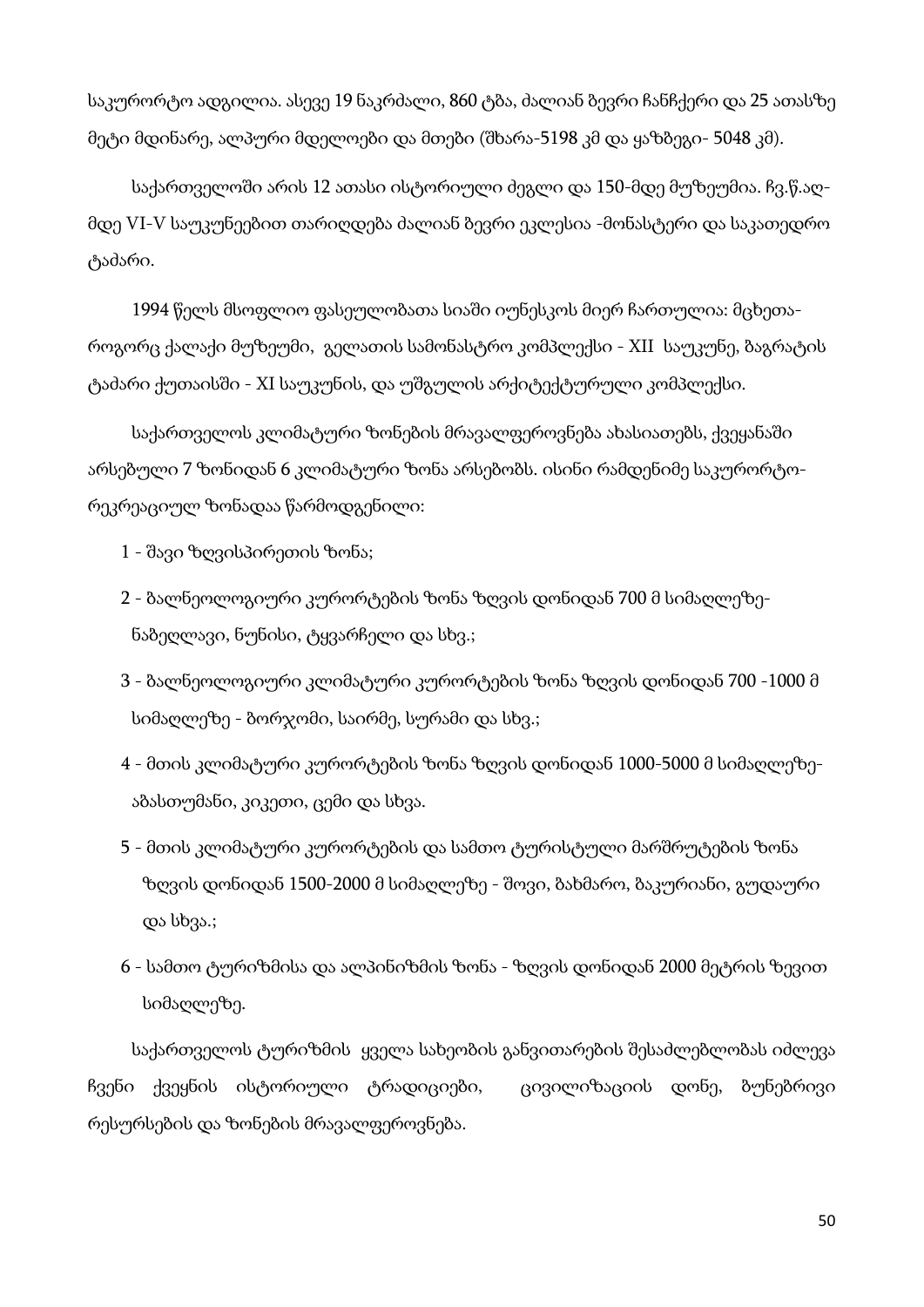საქართველოში ტურიზმი ვითარდება მსოფლიოში მიმდინარე პროცესების, გლობალიზაციის ზემოქმედებით და გამოირჩევა ზრდის ტენდენციით. გლობალური კრიზისის გამო 2009 წელს ტურისტული ნაკადები მსოფლიოს თითქმის ყველა რეგიონში შემცირდა. ნეგატიური სიტუაციის მიუხედავად საქართველოში ტურისტული ნაკადები არ შემცირებულა და უკანასკნელ წლებში პირიქით ზრდის ტენდენციაც ახასიათებს. მონაცემების თანახმად საქართველოს ტურისტული ბაზრის სტრუქტურა გამყვან ტურიზმზეა ორიენტირებული, თუმცა ზოგ წელს, მაგალითად 2000 წელს, საერთაშორისო ჩამოსვლების რაოდენობა აღემატებოდა საერთაშორისო ტურისტულ გამგზავრებებს. შემოსაყვანი ტურისტების ნაკადი ძირითადად ევროპის ქვეყნებიდან მოემართება.

ტურიზმის მსოფლიო ორგანიზაციისა რეკომენდაციით საქართველოს ტურიზმის ეროვნულმა სააგენტომ (www.gnta.ge) განახორციელა კვლევა თბილისის საერთაშორისო აეროპორტში, სადახლოს წითელი ხიდის და სარფის სახმელეთო- სასაზღვრო გამშვებ პუნქტებში 2010 წლის 1 დან 22 თებერვლის ჩათვლით. კვლევის მიზანი იყო საქართველოში ჩამოსული საერთაშორისო მოგზაურების ზოგადი დემოგრაფიული პროფილის, ვიზიტის მიზნით, ტურიზმის პოპულარული სახეების, ქვეყანაში მიღებული შთაბეჭდილებების და შეფასებების, ტურისტების მიერ საქართველოში დანახარჯების განსაზღვრა და მიღებული შთაბეჭდილებების აღწერა. ამ კვლევის შედეგები შემდეგნაირია:

- 1 ვიზიტორები მამაკაცები უფრო მეტნი არიან;
- 2 ყველაზე მეტი ვიზიტორი თურქეთიდან და აზერბაიჯანიდან შემოდის- 36.6%. ჩვენს ქვეყანაში ტურისტთა შორის ჭარბობენ გერმანელი, ამერიკელი, ბრიტანელი და ფრანგი მოგზაურები;
- 3 30% ჩამოდის საქმიანი და პროფესიული მიზნით. მეგობრების და ნათესავების მოსანახულებლად ჩამოდის -25%, დასვენების მიზნით- 23%;
- 4 მოგზაურები სამოგზაურო პაკეტში საშუალოდ 995 აშშ დოლარს იხდიან. თანაბარი რაოდენობა სარგებლობს საზოგადოებრივი ტრანსპორტით (საშუალოდ იხდიან- 63 აშშ დოლარს) ან დაქირავებული ავტომობილით (საშუალოდ- 163.8 აშშ დოლარი);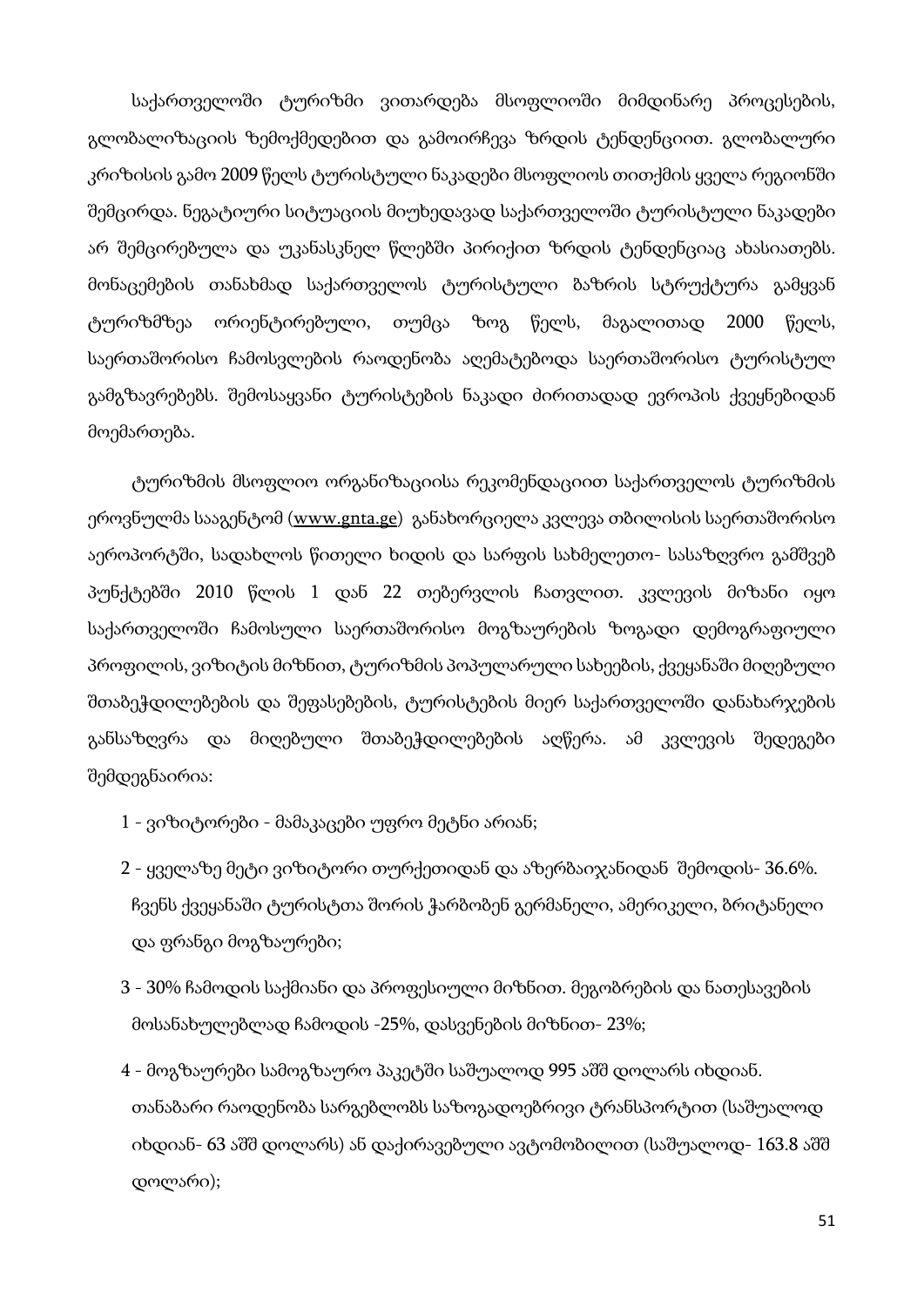- 5 თბილისის აეროპორტი და სახმელეთო საზღვრებში მიღებული მონაცემები განსხვავდება მნიშვნელოვნად. აეროპორტში გამოკითხულთა საშუალო დანახარჯი შეადგენს- 1592.9 აშშ დოლარს, ხოლო სახმელეთო საზღვარზე -500.3 აშშ დოლარს.
- 6 ტურის ორგანიზებისათვის ტუროპერატორების მომსახურებას მხოლოდ 6.5% იყენებს.
- 7 გამოკითხულთა უმრავლესობა სასტუმროში ან სხვა ფასიან საცხოვრებელში ცხოვრებას ამჯობინებს, 39.5 % მეგობრის ან ნათესავის სახლში ჩერდება.
- 8 ზამთრის ტურიზმის მხრივ დიდი პოპულარობით სარგებლობს ბათუმი, მცხეთა, გუდაური, სიღნაღი და ბაკურიანი. ბათუმი ძალიან მიმზიდველია ტურისტებისათვის ზამთარშიც, უმეტესობა ტურისტები თურქეთიდანაა ჩამოსული, რომელთა ნაწილი საქმიანი ვიზიტით შემოდის, ნაწილი კი სამორინეებში სათამაშოდ.
- 9 საქართველოში ჩამოსულთა აბსოლუტური უმრავლესობა თბილისს სტუმრობს;
- 10 ტურისტებისთვის მნიშვნელოვანია საქართველოს ისეთი უნიკალური უპირატესობები როგორებიცაა - ადამიანური ურთიერთობები, სტუმართმოყვარეობა, კლიმატური პირობები და ძალიან დიდ მოწონებას იმსახურებს ქართული სამზარეულო;
- 11 არსებულ პრობლემებს რაც შეეხება პირველ რიგში აღსანიშნავია მომსახურების დაბალი დონე, კომუნიკაციის ხარვეზები, არასრულყოფილი ინფრასტრუქტურა, პროფესიონალი გიდების ნაკლებობა.

სახელმწიფო მუდმივად ახორციელებს კონკრეტულ ღონისძიებებს ტურიზმის განვითარების მიზნით. საქართველოში უცხოელთა ჩამოსვლებისა და ტურიზმისაგან მიღებული შემოსავლების ზრდა ქვეყნის ეკონომიკის პრიორიტეტულ სფეროდ აღიარებამ და მთავრობის მხრიდან მის მიმართ სწორედ განსაკუთრებულმა ყურადღებამ განაპირობა. ვაჭრობის და განვითარების სააგენტომ ტექნიკური დახმარების პროექტის ჩარჩოში შეიმუშავა "ტურიზმისა და ინვესტიციების განვითარების სტრატეგია საქართველოში". 2007 წლის 20 ივნისს, ამ პროექტის განხორციელების შესახებ სააგენტოსა და საქართველოს მთავრობას შორის ხელშეკრულებას ხელი მოეწერა. 2011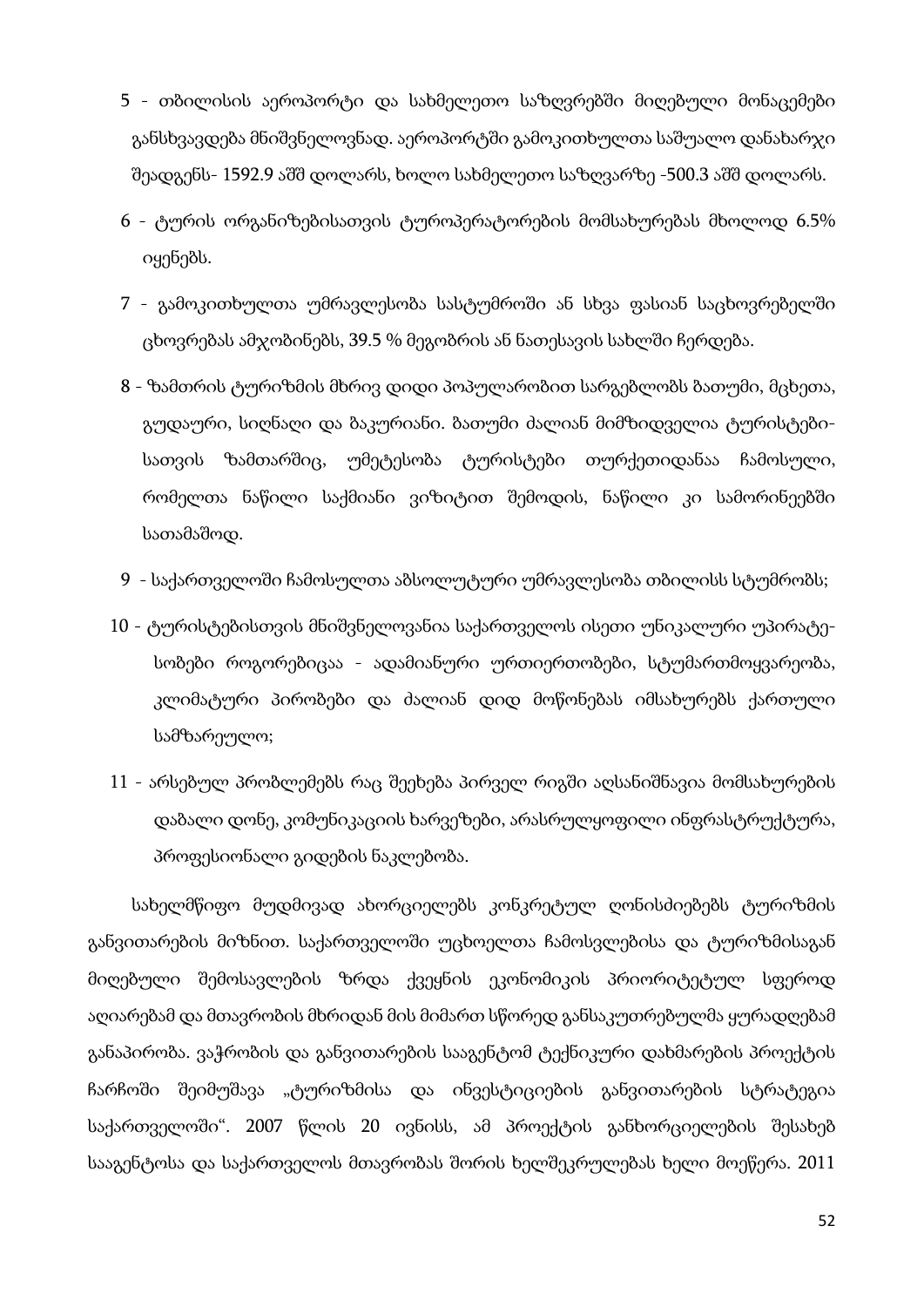წელს საქართველოს მთავრობამ შეიმუშავა და წარადგინა "საქართველოს სტრატეგიული განვითარების ათპუნქტიანი გეგმა-მოდერნიზაციისა და დასაქმებისათვის".

ბოლო პერიოდში საქართველოს ხელისუფლებამ ტურიზმის განვითარების მიზნით მთიანი რეგიონების და სოფლების ხელშეწყობა დაიწყო. ეს ძალიან ეხმარება ადგილობრივ მოსახლეობას საკუთარი საარსებო წყაროს გაუმჯობესებაში. ბოლო რამდენიმე ათეული წლის მანძილზე გაჩნდა ტურიზმის უფრო მდგრადი ფორმები. ეს ტურიზმის ახალი, მოქნილი და არასტანდარტული ტურები ადგილობრივი მოსახლეობის მდგომარეობის გაუმჯობესებაზე და საარსებო წყაროს გაჩენის, ასევე ტურისტების რეკრეაციის გაუმჯობესებაზეა კონცენტრირებული. ამ ახალი სფეროების მიზანია ბუნებრივი და ადამიანური გარემოს შესახებ მეტი ინფორმაციის და ცოდნის ფლობა, განათლების მიღება, რომ მასპინძელმა საზოგადოებამ შეძლოს უკეთ გაიგოს ტურისტების მოთხოვნები და სრულყოს ტურისტების მომსახურება.

ტურიზმის ახალი სახეები, რომელიც ვიზიტორთა დიდი მოთხოვნით სარგებლობს:

*ეკოტურიზმი* - ეს სახეობა განისაზღვრება როგორც: საპასუხისმგებლო" მოგზაურობა ბუნებრივ ტერიტორიებზე, რომელიც იცავს გარემოს და ადგილობრივი მოსახლეობის კეთილდღეობას აუმჯობესებს.

*ღარიბებზე ორიენტირებული ტურიზმი - ტ*ურიზმი, რომელსაც ღარიბი მოსახლეობის შემოსავლების ზრდა მოჰყვება. ეს არის მიდგომა ტურიზმის განვითარების და მართვის მიმართ, აკავშირებს ერთმანეთთან ტურიზმს და ღარიბ მოსახლეობას, იმისათვის რომ ამ ხალხმა შეძლოს წვლილი შეიტანოს პროდუქტის განვითარებაში.

გ*ონიერი ტურიზმი -* მოიცავს მოგზაურობის ბევრ სახეობას, ამ სახის ტურიზმში იგულისხმება ზიანის მინიმუმამდე შემცირება, ადგილობრივ მოსახლეობასთან მიმართებაში ტურიზმის წვლილის მაქსიმუმამდე გაზრდა. ეს გულისხმობს ტურისტული პროგრამების და ინდივიდუალური ტურების ყურადღებით დაგეგმვას, მოგზაურებისათვის მათთვის საჭირო გამოცდილების უზრუნველყოფას და დანიშნულების ადგილას დადებითი კვალის დატოვებას.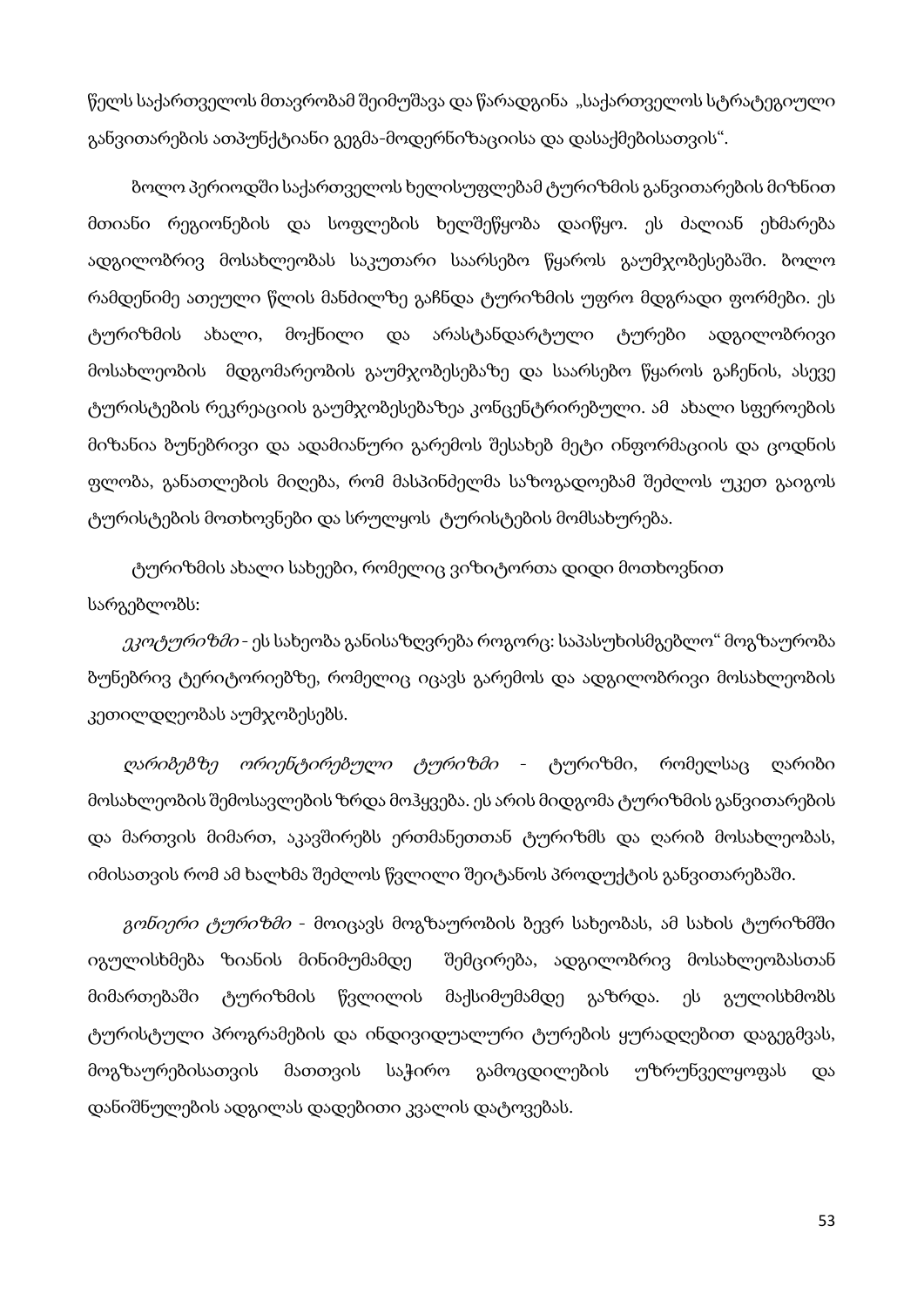*ველური ბუნების ტურიზმი* - ტურისტების უმრავლესობას მოსწონს იმ ადგილების მონახულება, სადაც ცხოველები ბინადრობენ. ადამიანების უმეტესობა ქალაქებში ცხოვრობს და ბუნების მშვენიერებას ტელევიზორით და ელექტრონული საშუალებებით უყურებს, როცა საშუალება ეძლევათ ვირტუალური სანახაობა რეალობაში ნახონ, ძალიან დიდ სიამოვნებას იღებენ. ველური ბუნების ტურიზმს შეუძლია გააუმჯობესოს სოფლების სუსტი ეკონომიკა. ველური ბუნების ტურიზმი ბევრი მრავალრიცხოვანი ქალაქის და რაიონის ეკონომიკის მთავარი კომპონენტია.

საქართველოშიც ვითარდება ველური ბუნების მონახულების და ეკოლოგიაზე დაფუძნებული ტურები. კულტურული ტურიზმისგან განსხვავებით ამ სახის ტურებზე არც თუ ისე ბევრი ადამიანი ჩამოდის, მხოლოდ რამდენიმე კომპანია სთავაზობს ტურისტებს ამ ტურს. უფრო დიდი ბაზრის შესაქმნელად საჭიროა პროფესიონალი გიდების მომსახურება და მენეჯერები. მათ უნდა შეეძლოთ დაგეგმონ და განახორციელონ ველური ბუნების ტურები. ( რაჯებაშვილი 2012).

როგორც უკვე ავღნიშნეთ საქართველოში ყველაზე მეტი ტურისტი თბილისსა და ბათუმს სტუმრობს. საქართველოში ჩამოსული ტურისტებისთვის ყველაზე მიმზიდველ ადგილს სვანეთი წარმოადგენს, განსაკუთრებით მესტია და უშგული იწვევს აღფრთოვანებას სხვადასხვა ღირსშესანიშნაობებით.

სვანეთის ფოლკლორული მასალა კუთხის ერთ-ერთ მნიშვნელოვან ტურისტულ ერთეულს წარმოადგენს. სვანეთის ტერიტორიაზე ტურისტს შეუძლია ძალიან ბევრი კულტურული ძეგლის მონახულება, განსაკუთრებით: სეფიეთის მთავარანგელოზის ეკლესია და სუჯუნის წმინდა გიორგის ეკლესია.

ძალიან პოპულარულია შატილი, მუცო. ციხე-ქალაქი შატილი X-XI საუკუნის კულტურულ და ისტორიულ ძეგლს წარმოადგენს.

ხოლო ზღვის მოყვარულებისთვის ბათუმი უკონკურენტო ქალაქია. ბათუმში ტურისტებისთვის ძალიან ბევრი საინტერესო ადგილია. იგი საქართველოს ერთ-ერთი მნიშვნელოვანი სამრეწველო ცენტრია.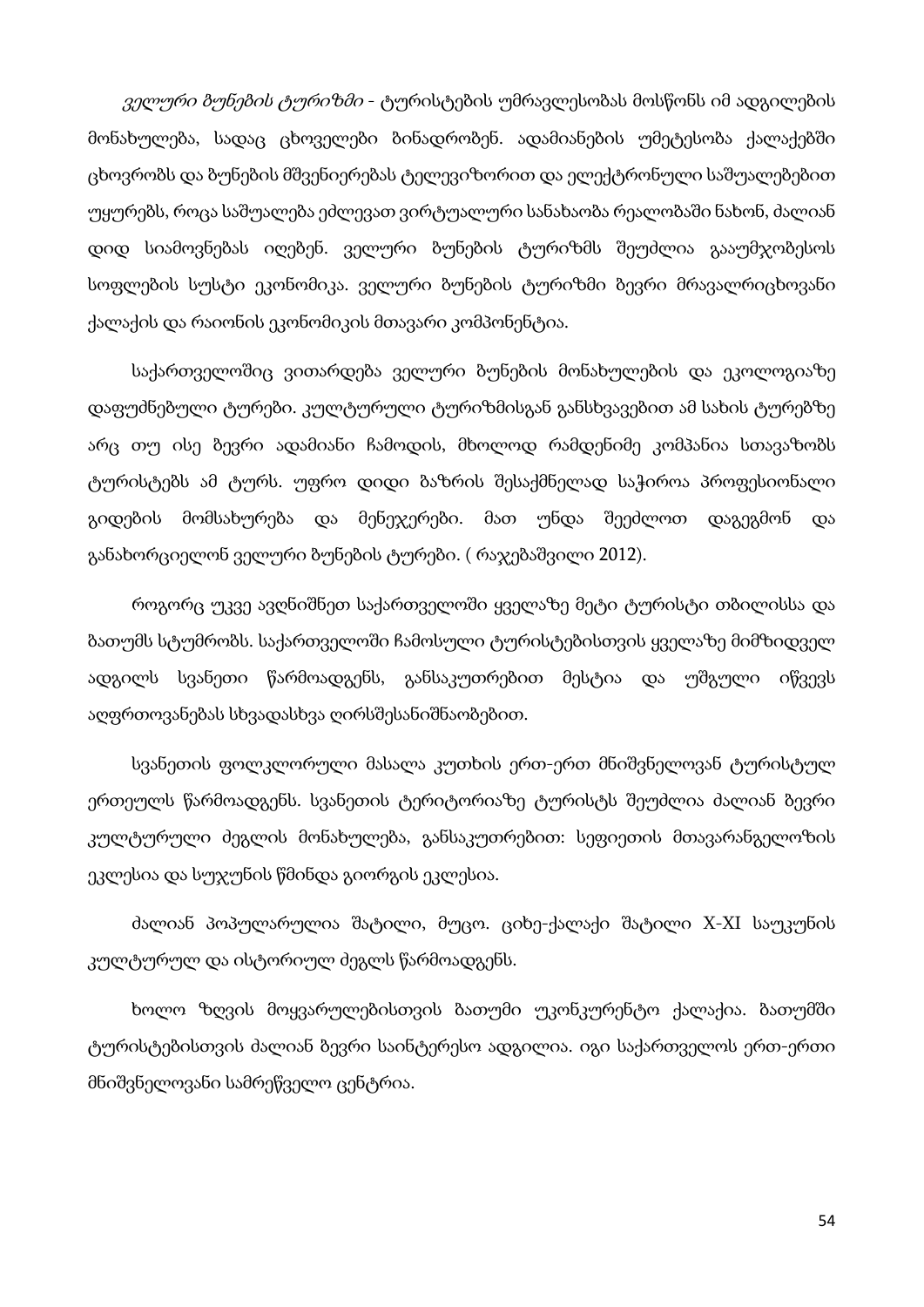სიღნაღი ძალიან მიმზიდველია ტურისტებისათვის. სიღნაღს გარს აკრავს გალავანი, რომელიც მეორეა ჩინეთის კედლის შემდეგ. ეს გალავანი 28 კოშკისაგან შედგება და მისი სიგრძე 4 კმ-ია.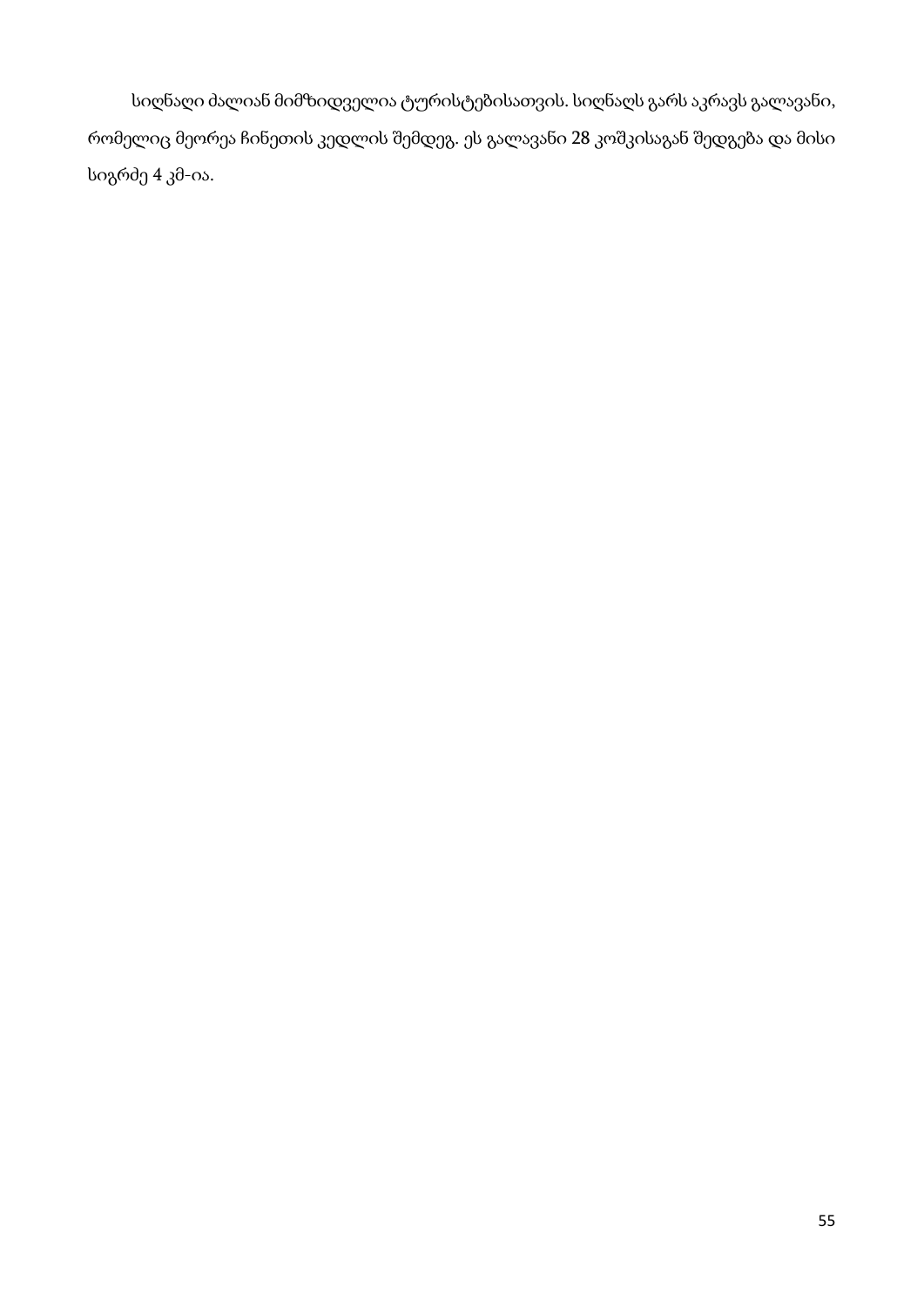# თავი 2. ტურიზმი და ეროვნული ეკონომიკა

# 2.1. ტურისტული ბაზარი და მისი ფორმირების თავისებურებები საქართველოში.

ტურიზმის ბაზარი არის ტურისტული პროდუქტის რეალიზაციის და ეკონომიკური ურთიერთობების სფერო. ეს სფერო ტურისტული პროდუქტის მყიდველებს და გამყიდველებს შორის ჩნდება. ტურისტულ ბაზარს აქვს თავისი ფუნქციები, რომელიც შემდეგში მდგომარეობს:

1) ტურისტული პროდუქტები, რაც ტურისტისთვის სასარგებლოა, მისი მოთხოვნილებების შესაბამისი პროდუქტის ღირებულების რეალიზაცია;

2) შრომის მატერიალური სტიმულირების ეკონომიკური უზრუნველყოფა;

3) პროცესის ორგანიზაცია, რომელსაც ტურისტული პროდუქტი მომხმარებლამდე მიაქვს.

 ტურისტულ ბაზარზე ხდება ტურისტული საწარმოს მიერ შეთავაზებული პროდუქტის მიწოდება და მის საფუძველზე კეთდება ტურისტის მოთხოვნის განსაზღვრა ტურისტულ პროდუქტზე. მოთხოვნა გადახდისუნარიანია თუ თანხით უზრუნველყოფილია. თუ კმაყოფილდება როგორ მწარმოებელი, და გაფართოებული წარმოებისათვის იქმნება კარგი პირობები. მოთხოვნა-მიწოდების დაბალანსება მრავალფეროვანი ეკონომიკური ბერკეტების სისტემის გამოყენებით ტურისტული ბაზრის ფუნქციონირების მთავარი პირობაა.

 დიდი მნიშვნელობა აქვს ბაზარზე პროდუქტის მიწოდების ფორმას, კერძოდ დისტრიბუციას, ანუ ტურისტული პროდუქტის მიწოდება საბოლოო მომხმარებლამდე. თუ დისტრიბუცია სწორად და გამართულად მუშაობს ტურისტული კომპანიის წარმატება გარანტირებულია.

ბაზარზე ახალი ტურისტული მომსახურების ამოქმედებით შეიძლება უკეთესი ეფექტის მიღება ბაზარზე, ან შეიძლება ძველი, უკვე არსებულის სრულყოფა რაც უფრო მეტი სარგებელის მოტანას უზრუნველყოფს. თუ გვეცოდინება ბაზრის სიდიდე, სიტუაციას სწორად შევაფასებთ: თუ რა ხდება ბაზარზე, ტურისტული საწარმოს განვითარება როგორ და რა მხრივაა შესაძლებელი, რა პოზიცია გვაქვს კონკურენტებთან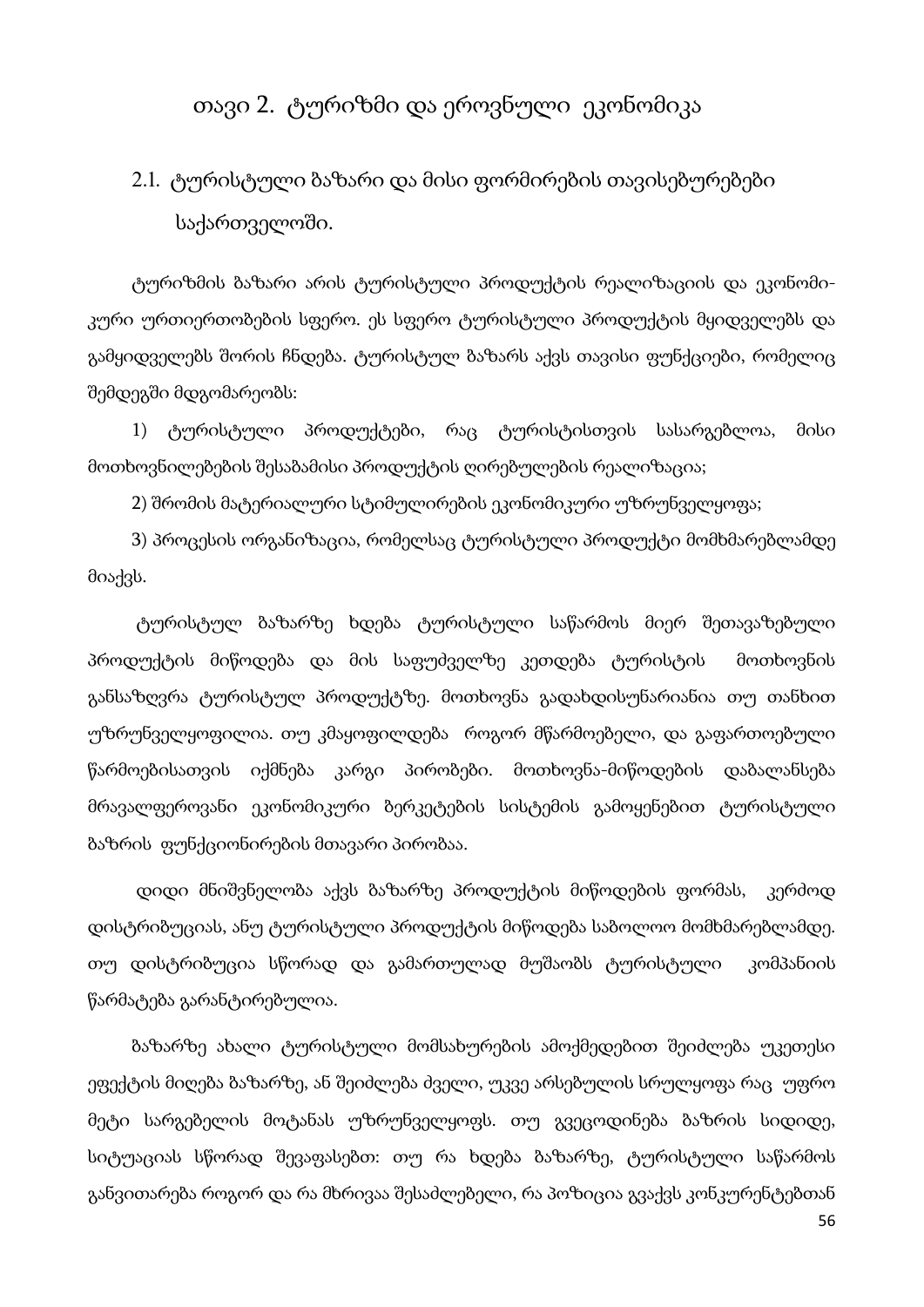შედარებით. სხვადასხვა რეგიონისთვის და პერიოდისთვის შეიძლება შედგეს გაყიდვების პროგრამა. ამიტომაა აუცილებელი რომ განისაზღვროს ბაზრის ზომა, რაც გვეხმარება: ბაზარზე ავამუშავოთ ახალი ტურისტული პროგრამა, გავაფართოვოთ გაყიდვების საზღვარი, უფრო სრულყოფილი გავხადოთ ტურისტული მომსახურება. ახალი ტუროპროდუქტის ან ახალი ტურისტული ბაზრის ათვისებისას აუცილებელია გავითვალისწინოთ მომავალი კლიენტების მოთხოვნილებები და საჭიროებები. მარკეტინგული გამოკვლევების საშუალებით შეიძლება გაკეთდეს პროგნოზი, ეს მიმართულებებია: ბაზრის ტევადობა, მომხმარებლები, კონკურენტები, მომწოდებლები, შუამავლები და ტურისტული პროდუქტი. მარკეტინგული ანალიზი ტარდება მასობრივი ინფორმაციის საშუალებების კონტროლით, მონაცემების შეგროვებით აგენტებიდან და პარტნიორებიდან, ტურისტულ ბაზრობებზე მონაწილეობით, მოსახლეობის წინასწარ შერჩეული ნაწილის ანკეტირებით. ( კოჭლამაზიშვილი 2013: 79- 82).

 ტურისტული ბაზარი მყიდველებისგან და გამყიდველებისგან შედგება, თითოეული მყიდველი განსხვავდება მოთხოვნილებით და ცალკეულ ბაზრის სეგმენტს წარმოადგენს. გამყიდველი ადგენს ცალკეულ პროგრამას მათი მოთხოვნილებების გათვალისწინებით. უნდა შეირჩეს მიზნობრივი ბაზარი, რაც არის საერთო საჭიროებების ან მახასიათებლების მქონე ტურისტების ჯგუფი რომელსაც კომპანია მოემსახურება, რადგან ყველა კლიენტის მოთხოვნილების ერთდროულად შესრულება შეუძლებელია. მიზნობრივი ბაზრის შერჩევაზე დამოკიდებულია წარმოების საქმიანობა და მისი ეფექტიანობა. ბაზრის სეგმენტი უნდა იყოს საკმარისად ტევადი, იმისათვის რომ შეძლოს დანახარჯების დაფარვა და მოიტანოს მოგება, იყოს მზარდი.

 ტურისტულმა ფირმამ უნდა მიიღოს ინფორმაცია პროდუქტის დანერგვის შემთხვევაში, იქნება თუ არა მომგებიანი და მომხმარებელთა ჯგუფის მიერ მოწონებული. კონკურენტებს ხომ არ აქვთ მსგავსი პროდუქტი, რომელსაც უფრო მყარი პოზიცია გააჩნია. უნდა შეფასდეს რისკი კონკურენტების მოსალოდნელი რეაქციის შესახებ, გაყიდვების და მოგების მოცულობა უნდა იყოს წინასწარ მიახლოებით პროგნოზირებული (დოლიკაშვილი... 2009).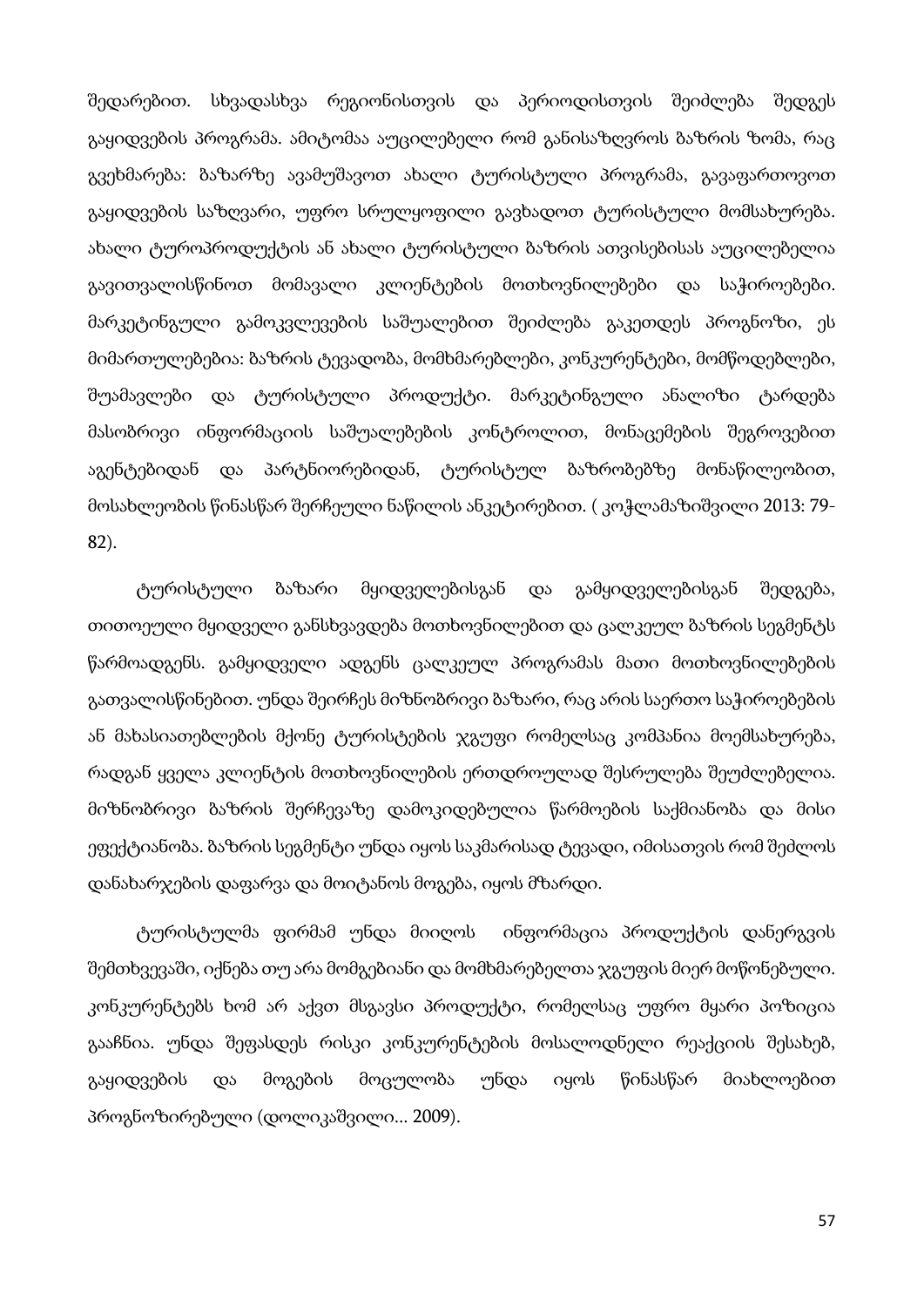საქართველოს ტურისტული ბაზრის მდგომარეობის და მისი განვითარების მიმართულებების და პერსპექტივების შესახებ ჩატარებულია არაერთი მარკეტინგული კვლევა. კვლევის მიზანი ტურიზმის ინფრასტრუქტურის, კერძოდ სასტუმრო ბიზნესის მდგომარეობის განსაზღვრა და მისი განვითარების პერსპექტივების დადგენაა.

 ტურიზმის ინდუსტრიის ტემპის მაჩვენებელი ყოველ წელს უფრო და უფრო იზრდება. UNTWO-ს გაანგარიშებით საერთაშორისო მოგზაურების სტაბილური, საშუალოდ 3,3%- იანი ზრდის ტემპი 2030 წლამდე შენარჩუნდება. ( იხ.დანართი N 2).

საერთაშორისო მოგზაურობის რიცხვის მკვეთრი ზრდა აღინიშნება საქართველოშიც, მაგალითად 2011 წელს უცხოელთა რაოდენობამ 2 822 363 შეადგინა, ეს მაჩვენებელი 39% იანი ზრდას წარმოადგენს წინა წელთან შედარებით, 2012 წელს უცხოელ მოგზაურთა რაოდენობა 56%- ით გაიზარდა და 4 389 256 მიაღწია, ხოლო 2013 წლის მონაცემებით ტურისტების რაოდენობა წინა წელთან შედარებით 60% ით გაიზარდა. საქართველოს ტურიზმის სექტორის ზრდის ტემპი მსოფლიო ტურიზმის ზრდის მაჩვენებელს უსწრებს, რაც მსოფლიო მოგზაურთა შორის საქართველოში ჩამოსულთა წილის შეფასებით დასტურდება ეს ფაქტი. საქართველოს ტურისტების წილი მთლიან საერთაშორისო მოგზაურთა შორის 2007 წლიდან 2012 წლამდე 0,12% დან 0,29% მდე გაიზარდა. ჩვენც ქვეყანაში ბოლო სამი წლის სტატისტიკური მონაცემები აჩვენებს, რომ საერთაშორისო მოგზაურების ყველაზე დიდი ნაწილი ივლისში და აგვისტოში შემოდის საქართველოში. მოგზაურთა რაოდენობის მხრივ პირველ სამ ადგილს თურქეთი, აზერბაიჯანი და სომხეთი იკავებს. მათზე საქართველოში საერთაშორისო მოგზაურების 76% მოდის.

 2014 წლის მონაცემებით საქართველოს ტერიტორიაზე 1051 განთავსების საშუალება იყო 34 751 საწოლით. საწოლების რაოდენობის მხრივ პირველ ადგილზე აჭარის რეგიონი იყო. აქედან 63% სასტუმროზე მოდის, შემდეგ სასტუმრო სახლებზე  $16\%$ და საოჯახო სასტუმროებზე 16%. მაგრამ ზაფხულის პერიოდში განთავსების საშუალებებზე მოთხოვნის გადაჭარბება აღინიშნება მიწოდებაზე.(www.gnta.ge www.geostat.ge). რამაც განაპირობა განთავსების საშუალებების რაოდენობის გაზრდა.

 2016 წლის მონაცემებით საქართველოში 1225 მოქმედი სასტუმროა 23.1 ათასი ნომრის რაოდენობით. ხოლო საწოლების რაოდენობა ნომრებში 48.6 ათასია.(www.geostat.ge).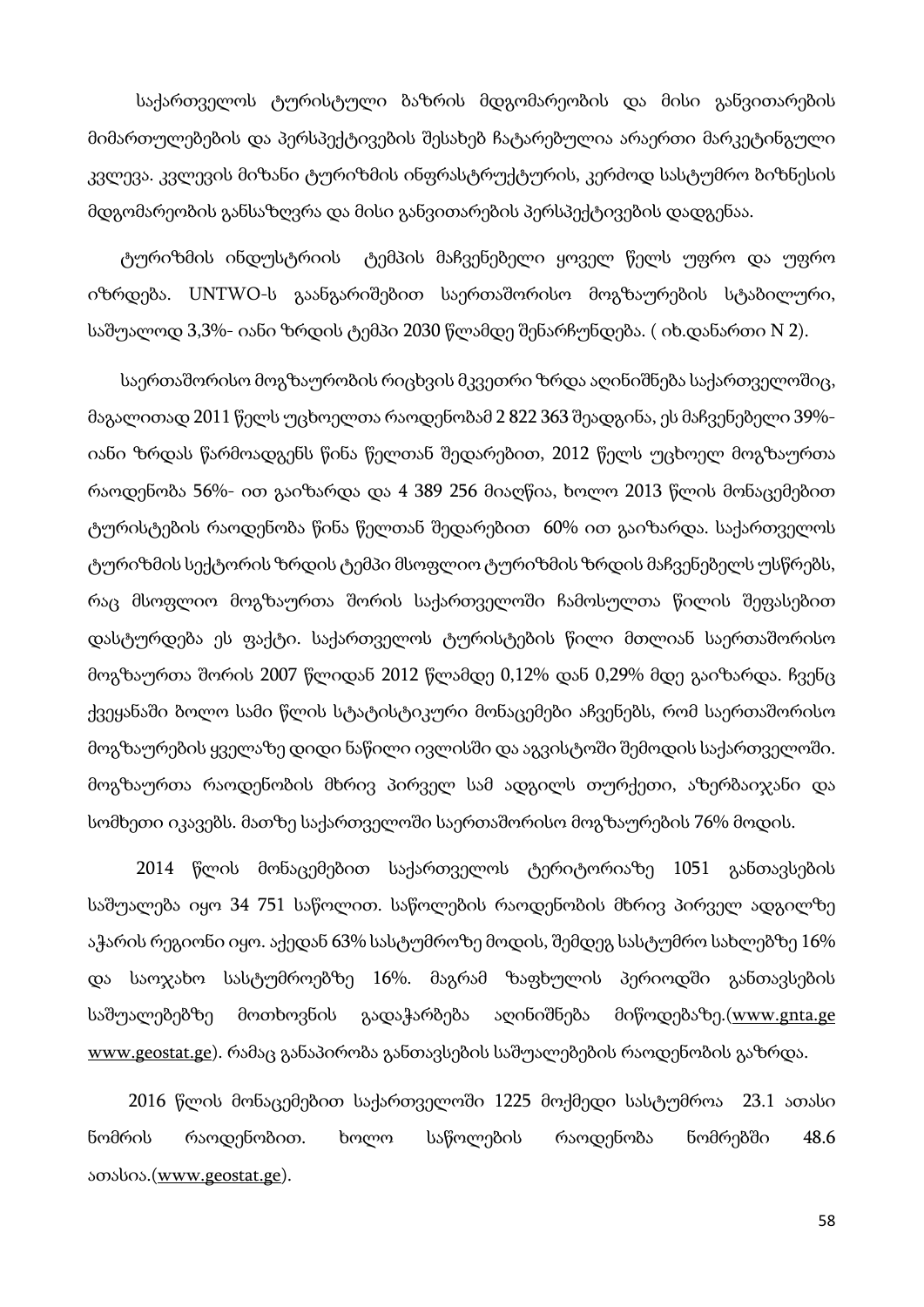2015 წელს სასტუმროებმა 1.8 მილიონი სტუმარი მიიღეს, ეს მაჩვენებელი 2014 წლის მონაცემებს 335- ით აღემატება. ცხრილში მოცემულია ქვეყნების ათეული, საიდანაც ჩამოსულ სტუმრებს მოემსახურნენ :

| $\mathbf{1}$   | რუსეთი            | 15%   |
|----------------|-------------------|-------|
| $\overline{2}$ | თურქეთი           | 10.8% |
| 3              | ისრაელი           | 8.2%  |
| $\overline{4}$ | აზერბაიჯანი       | 7.6%  |
| 5              | უკრაინა           | 7.5%  |
| 6              | სომხეთი           | 4.9%  |
| $\overline{7}$ | პოლონეთი          | 3,3%  |
| 8              | გერმანია          | 2.7%  |
| 9              | აშშ               | 2.4%  |
| 10             | არაბთა საემიროები | 2.4%  |
| 11             | სხვა ქვეყნები     | 38%   |

ცხრილი N6. ქვეყნების ათეული საიდანაც ვიზიტორები შემოვიდნენ 2015 წელი

წყარო: საქართველოს სტატისტიკის ეროვნული სამსახური

 სტატისტიკური აღრიცხვის მონაცემების მიხედვით 2015 წელს საქართველოში 171 ახალი სასტუმრო გაიხსნა, რამაც 25%- ით გაზარდა ქვეყნის სასტუმროების ფართობი. სასტუმროებს საქართველოში 1291 ათასი კვ/მ ფართობი უჭირავთ, ნომრების ფართობი 616 ათასი კვ/მ-ია.

 მოქმედი სასტუმროების 99.3 % კერძო საკუთრებაშია, აქედან 9.6%- უცხოელი ფიზიკური და იურიდიული პირის საკუთრებაა, 0.7 % სასტუმროებისა არის სახელმწიფო საკუთრებაში.

 2015 წელს წინა წელთან შედარებით სასტუმროებში და სასტუმროს ტიპის დაწესებულებში სტუმართა რაოდენობა მნიშვნელოვნად გაიზარდა არაბთა გაერთიანებული ემირატებიდან, დაახლოებით 3.6- ჯერ, რუსეთიდან 44%- ით, უკრაინიდან- 40%- ით, გერმანიიდან- 31%-ით, ისრაელიდან- 28.2%-ით, სომხეთიდან-14%- ით, პოლონეთიდან- 4.9%- ით, თურქეთიდან-4.6%- ით, აშშ-დან 2.8%- ით.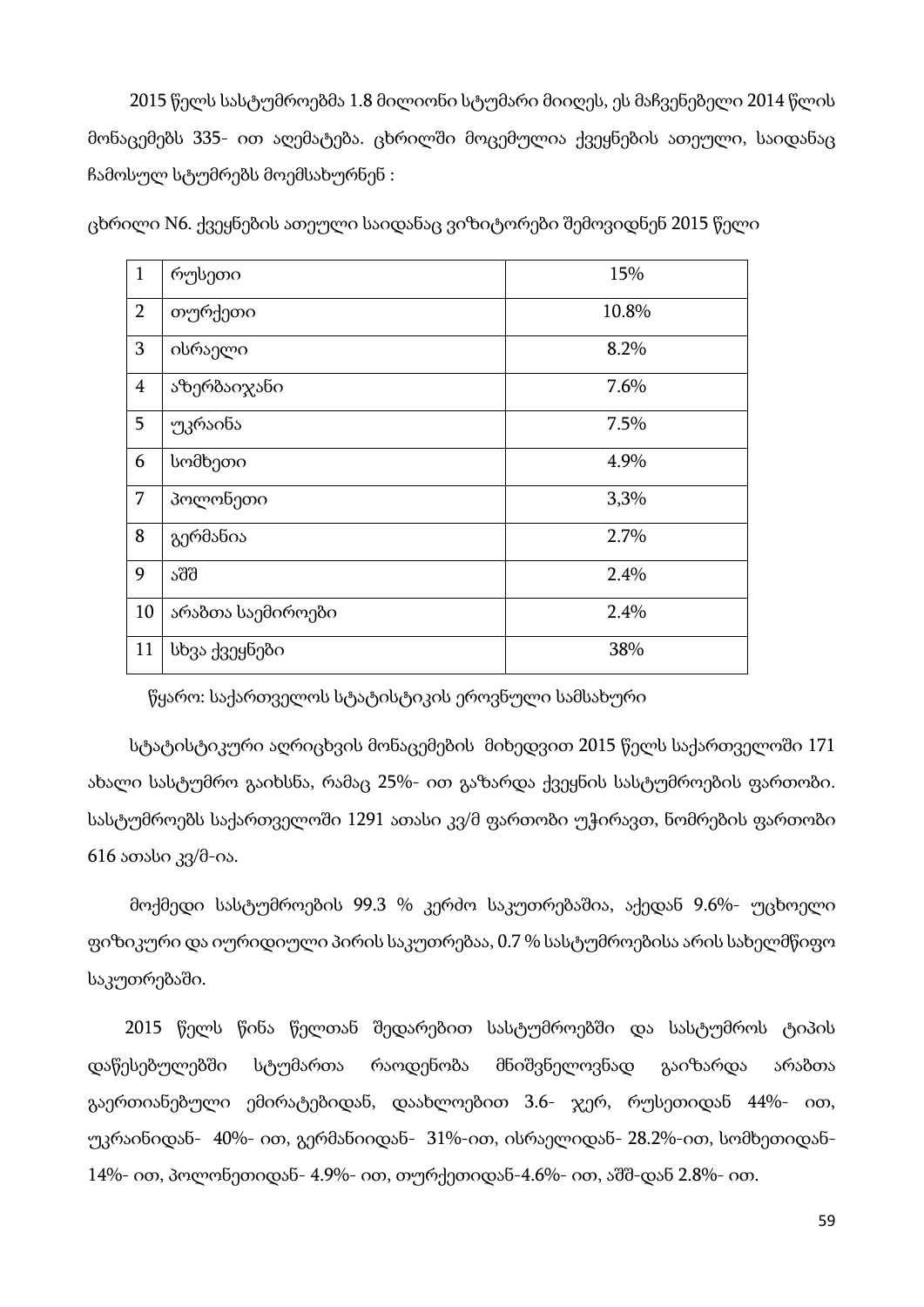საქართველოს სასტუმროებს საზღვარგარეთიდან უმეტესად რეკრეაციისა და დასვენების მიზნით 64.1%, საქმიანი და პროფესიული მიზნით- 22%, მკურნალობის მიზნით- 1.5%, ხოლო სხვა მიზნით- 12,5% სტუმრობს. იხ.ნახაზი:

ცხრილი N7. არარეზიდენტი სტუმრების განაწილება სტუმრობის

მიზნის მიხედვით

| რეკრეაცია და დასვენება | 64.1%    |
|------------------------|----------|
| საქმიანი და პროფესიული | 21.9%    |
| მკურნალობა             | 1.5%     |
| სხვა მიზნები           | $12.5\%$ |

წყარო: საქართველოს სტატისტიკის ეროვნული სამსახური

 თბილისში რამდენიმე საერთაშორისო ბრენდის სასტუმროა: Redisson Blue Iveria, Tbilisi Marriott, Courtyard Marriot, Sheraton Metekhi Palace,Holiday Inn, Mercure Hotel, Rooms Hotel Tbilisi, Best Western Tbilisi. ბორჯომში Rixos Borjomi Hotel და ბათუმში Hilton Hotel და Redisson Blue განთავსდა. (2014 წელი, მარკეტინგული კვლევა" ტურისტული ბაზარი და ტურიზმის ინფრასტრუქტურა).

 საქართველოში ბოლო წლების განმავლობაში საავიაციო ბაზრის საგრძნობი ზრდა შეიმჩნევა. საქართველოს ბაზარი 2003 წლამდე ამ სფეროში არაკონკურენტული იყო და რამდენიმე ბიზნეს ჯგუფის მიერ კონტროლდებოდა.

 დღევანდელი მონაცემებით საქართველოს საავიაციო ბაზრის ლიდერი თურქული ავიაკომპანია Turkish Airlines-ია. 2018 წლის იანვარ-მარტის მონაცემებით კონპანია ავიაბაზრის 12% აკონტროლებს. Turkish Airlines-ი ამ პერიოდში 101 091 მგზავრს მოემსახურა საქართველოს აეროპორტში.

 მეორე ადგილზე გადაყვანილი მგზავრების რაოდენობის მიხედვით არის Georgiam Airways-ი. მან 2017 წლის ანალოგიური პერიოდის მონაცემებისგან განსხვავებით Ukraine International Airlines-ი (Flyuia) ჩაანაცვლა. Georgian Airways- ის წილი საქართველოს ბაზარზე 11%-ია. ამ კომპანიამ 89 833 მგზავრი გადაიყვანა.

 მესამე ადგილი უნგრულ ავიაკომპანია Wizz Air- ს უკავია, რომელიც ბაზრის 9%-ს მფლობელია. 2018 წლის იანვარ- მარტში ამ ავიაკომპანიამ 73 187 მგზავრი გადაიყვანა.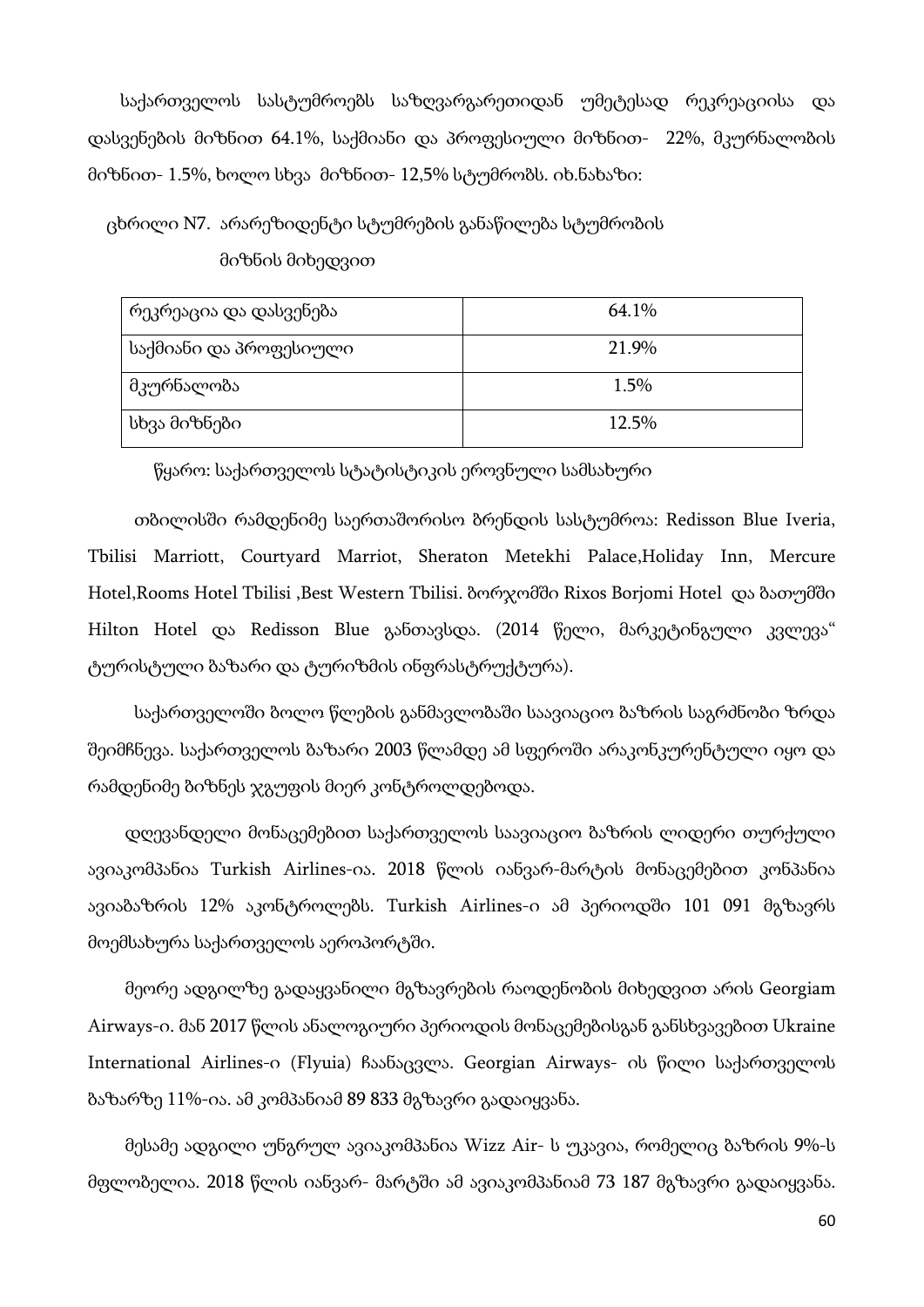Fludubai საქართველოს ავიაბაზრის 7%- იანი წილის მფლობელია და 53 575 მგზავრს მოემსახურა აღნიშნულ პერიოდში. გადაყვანილი მგზავრების მიხედვით საქართველოს ავიაბაზრის 3-3%- იანი წილის მფლობელები არიან Air Arabia, Zagros airlines ,Qatat Airways და Qeshm Air-ი. ხოლო 2-2%- იანი წილის მფლობელები AZAL, ATA Airlines, Belavia, Air Astana, Lufthansa da LOT- ი.

 2018 წლის იანვარ-მარტის მაჩვენებლებით მგზავრთა რაოდენობის მიხედვით, რეგულარული და არარეგულარული რეისებით გადაყვანილი მგზავრების მიხედვით, ბაზრის 89%-ი უცხოურ ავიაკომპანიებზე მოდის, ხოლო 11% ეროვნულ ავიაკომპანიებზე. ამ მონაცემების მიხედვით საქართველოს აეროპორტებში მგზავრების ნაკადი 35%-ით გაიზარდა. (საქართველოს სამოქალაქო ავიაციის სააგენტო www.gcaa.ge).

 "საქართველოს აეროპორტების გაერთიანების" ინფორმაციის მიხედვით 2018 წლის შვიდი თვის მონაცემებით, საქართველოს აეროპორტები სულ 2,719,920 მგზავრს მოემსახურა. ეს მონაცემი 28%- ით მეტია წინა წლის ამ პერიოდთან შედარებით (2,130,469 მგზავრი). ყველაზე მეტი რაოდენობა მგზავრებისა საქართველოს სამივე საერთაშორისო აეროპორტში ივლისის თვეში დაფიქსირდა.

 თბილისის საერთაშორისო აეროპორტით ივლისში 429,088 მგზავრმა ისარგებლა. ეს 16%- ით მეტია წინა წლის ანალოგიურ პერიოდთან შედარებით (371,188 მგზავრი). ხოლო შვიდ თვეში ზრდის მაჩვენებელი 27%- ით გაიზარდა ანალოგიურ პერიოდთან შედარებით (2,104,161 მგზავრი).

 ქუთაისის საერთაშორისო აეროპორტსაც ზრდის ტენდენცია აქვს, 2018 წლის ივლისში აეროპორტი მოემსახურა 75,372 მგზავრს, რაც 2017 წლის ანალოგიურ პერიოდთან შედარებით 52%- ით მეტია. შვიდი თვის მონაცემების მიხედვით 2018 წელს ქუთაისის დავით აღმაშენებლის აეროპორტის მგზავრების რაოდენობა 33%- ით გაიზარდა და შეადგინა 310,115 მგზავრი.

 ბათუმის საერთაშორისო აეროპორტი 2018 წლის ივლისში 111,325 მგზავრს მოემსახურა, რაც 11%- ით მეტია წინა წლის ანალოგიურ პერიოდთან შედარებით (100,613 მგზავრი). შვიდი თვის ჯამის მიხედვით შარშანდელ იმავე პერიოდთან შედარებით მგზავრების ნაკადი 29%- ით გაიზარდა და 301,597 მგზავრი იყო.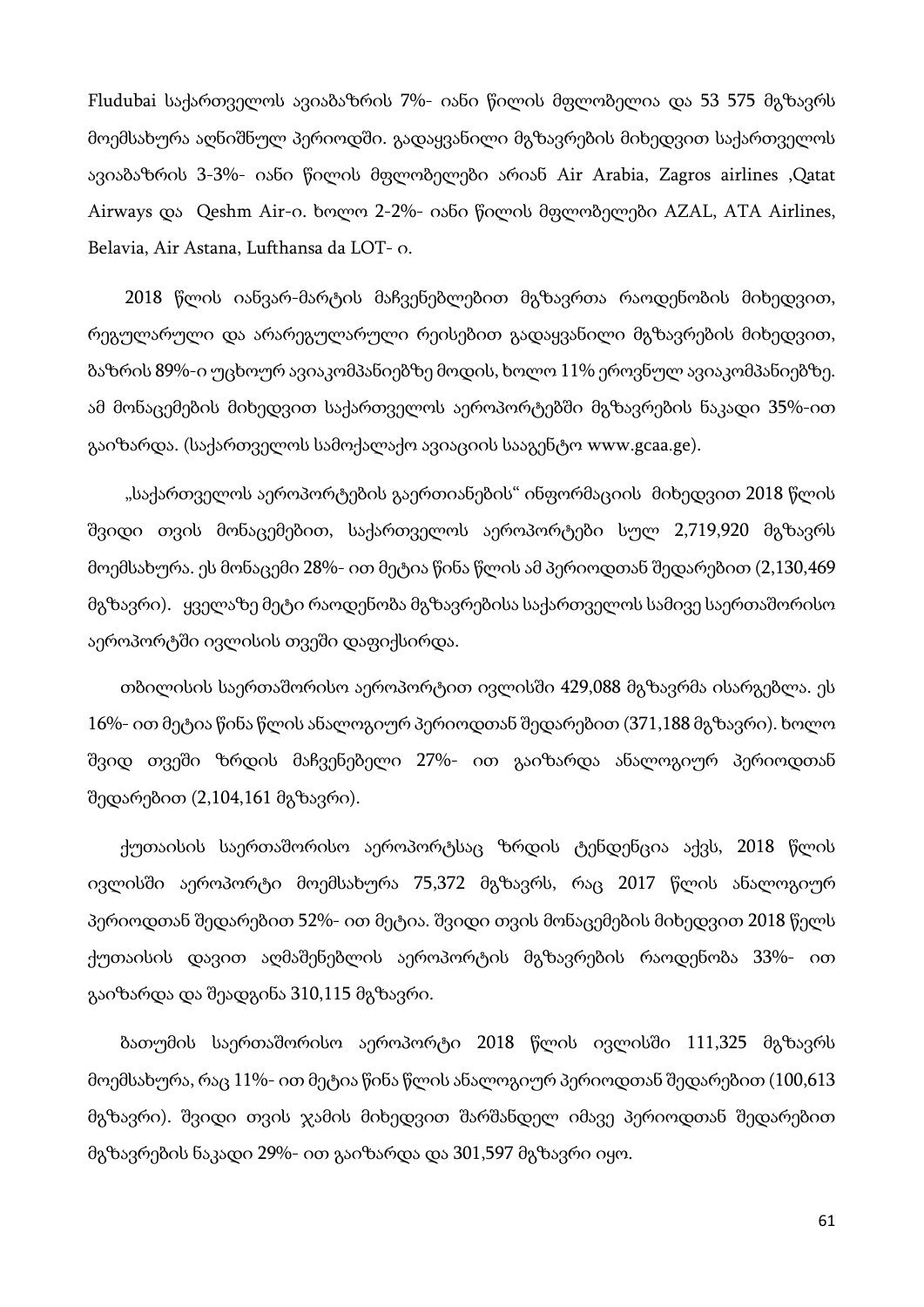ადგილობრივი აეროპორტები, როგორიცაა მესტიის და ამბროლაურის აეროპორტები 2018 წლის შვიდი თვის მონაცემებით 4,047 მგზავრს მოემსახურა და ამ შვიდ თვეში 194 რეისი შესრულდა. (საქართველოს ეკონომიკისა და მდგრადი განვითარების სამინისტრო www.economy.ge).

 ტურიზმის დაგეგმვის მეთოდები: ტურიზმის მარკეტინგს ნებისმიერი ქვეყნის თუ რეგიონისათვის განსაკუთრებული მნიშვნელობა აქვს. მარკეტინგის წყალობით პოტენციური ტურისტები იღებენ ინფორმაციას მოცემული რეგიონის შესახებ, თუ რატომ უნდა გაუჩნდეთ ამ რეგიონში მოგზაურობის სურვილი. ბაზრის დაგეგმვა არის ტურიზმის განვითარების საერთო დაგეგმვის განუყოფელი ნაწილი. მარკეტინგი საქმიანობის რამდენიმე მიმართულებას მოიცავს:

 მარკეტინგული მიზნების განსაზღვრა- რომელი ტიპის და რა რაოდენობის ტურისტია შემოსაყვანი რეგიონში? საბაზრო მიზნები დგინდება ხუთწლიანი პერიოდით და მნახველების სავარაუდო რაოდენობით, მათი ტიპის, ყოფნის ხანგძლივობის, წარმოშობის ქვეყნის მიხედვით. უკვე განვითარებულ ტურისტულ ცენტრებში მარკეტინგული მიზნები შეიძლება დაკავშირებული იყოს ბაზრის ტიპების ცვლასთან, მაგალითად როგორიცაა ორიენტაციაა ცვლა უფრო მაღალხარისხოვან და სპეციალიზირებულ ბაზრებზე. ასეთი მიზნები შეჯერებული უნდა იყოს ტურისტული პროდუქტის შესაბამის ცვლილებებთან, რომლებიც დაკავშირებულია ტურისტულ ღირშესანიშნაობებთან, ობიექტებთან და მომსახურებასთან.

 მარკეტინგული სტრატეგიის შემუშავება- ეს სტრატეგია შეიცავს საბაზრო მიზნების მიღწევის ყველაზე მნიშვნელოვან და ეფექტურ პრინციპებს და შედგება შემდეგი ელემენტებისგან:

 - მარკეტინგის ხასიათი- მიმართულია ტურისტების საერთო ინტერესებისადმი , ან შერჩევითი და მიმართული ტურისტული ბაზრების სპეციფიკურ ხასიათებთან, შედეგად ვლინდება ძირითადი, დამატებითი და შემთხვევითი ბაზრები;

 - სარეკლამო- საინფორმაციო ხერხების ძირითადი სახეობები, რომელთა გამოყენებაც საჭიროა და მიმართულია- ტუროპერატორისაკენ, ტურისტი- მომხმარებლისაკენ, ან ორივესკენ ერთდროულად;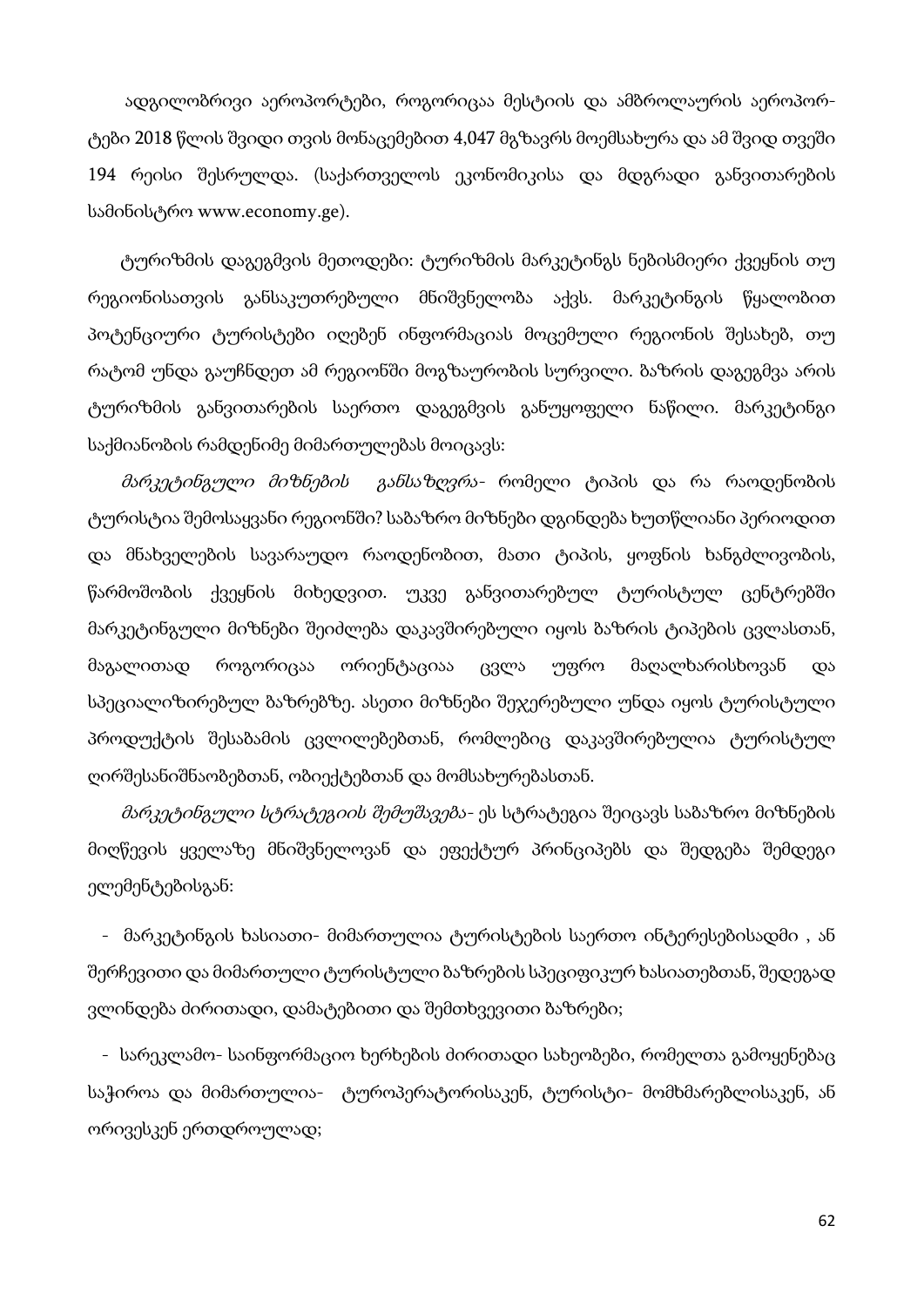- დროში დაგეგმვა ან სარეკლამო- საინფორმაციო ღონისძიებების პრიორიტეტულობის განსაზღვრა ბაზრების ტიპებსა და ქვეყნებთან მიმართებაში. დროში დაგეგმვა შესაძლებელია დამოკიდებული იყოს ობიექტების ექსპლოატაციაში შესვლის ვადებზე.

 - იმ რაიონის დახასიათება, რომლის პროპაგანდაცაა ნავარაუდევი, ახალ განვითარებად ტურისტულ ცენტრს შეიძლება თავიდან დასჭირდეს იმიჯის შექმნა და მხოლოდ ამის შემდეგ მოხდეს მისი ბაზარზე სტიმულირება;

 - ერთ-ერთი ყველაზე მიზანშეწონილი ვარიანტის შერჩევა : ძირითად მომწოდებელ ქვეყნებში სარეკლამო- საინფორმაციო წარმომადგენლობის გახსნა ან სარეკლამოსაინფორმაციო საქმიანობის ორგანიზება საკუთარი ქვეყნის მთავარი უწყებიდან;

 - ყველა გაუთვალისწინებელი სიტუაციის აღრიცხვა, მაგ: ადრე დაკეტილი ბაზრის ხელახლა გახსნა.

 მარკეტინგული სტრატეგია დაკავშირებული უნდა იყოს როგორც ხანგძლივ, ისე მოკლევადიან მიზნებთან. ამის წყალობით საფუძველი ეყრება გრძელვადიან მიზნებს და უფრო კონკრეტული დაგეგმვისათვის- მოკლევადიან მიზნებს. მარკეტინგული სტრატეგია საჭიროებს საკმაოდ ხშირ გადახედვას, აუცილებლობის შემთხვევაში მასში შეტანილი უნდა იქნეს კორექტივები ნებისმიერი ცვლილების გათვალისწინებით.

 ტურიზმისთვის საჭირო სარეკლამო- საინფორმაციო პროგრამების მომზადებატურიზმის სტიმულირების პროგრამის საფუძველს წარმოადგენს- მარკეტინგული სტრატეგია, განაწილების მარკეტინგული არხების ცოდნა, სარეკლამო- საინფორმაციო მუშაობის არსებული მეთოდები, ხარჯების მოცულობა. ასეთი პროგრამა გათვლილია სამ- ხუთ წელზე. მასში წლების მიხედვით არის მითითებული საჭირო სარეკლამოსაიმფორმაციო ღონისძიებების სახეები და მათი ღირებულება. სარეკლამოსაონფორმაციო ხარჯთაღრიცხვაში ჩვეულებრივ ჩართულია მუდმივი ხარჯები, მაგალითად, სხვადასხვა ქვეყანაში წარმომადგენლობების ან ადგილობრივი ტურისტული საინფორმაციო ბიუროების შენახვის ხარჯები. სარეკლამო- საიფორმაციო ფორმებს შორის ყველაზე უფრო გავრცელებულია:

 - ბეჭდვითი მასალის მომზადება ( ბროშურები, პლაკატები) და მათი გავრცელება ტურაგენტების, ოპერატორებისა და ტურისტულ მომხმარებლებთან;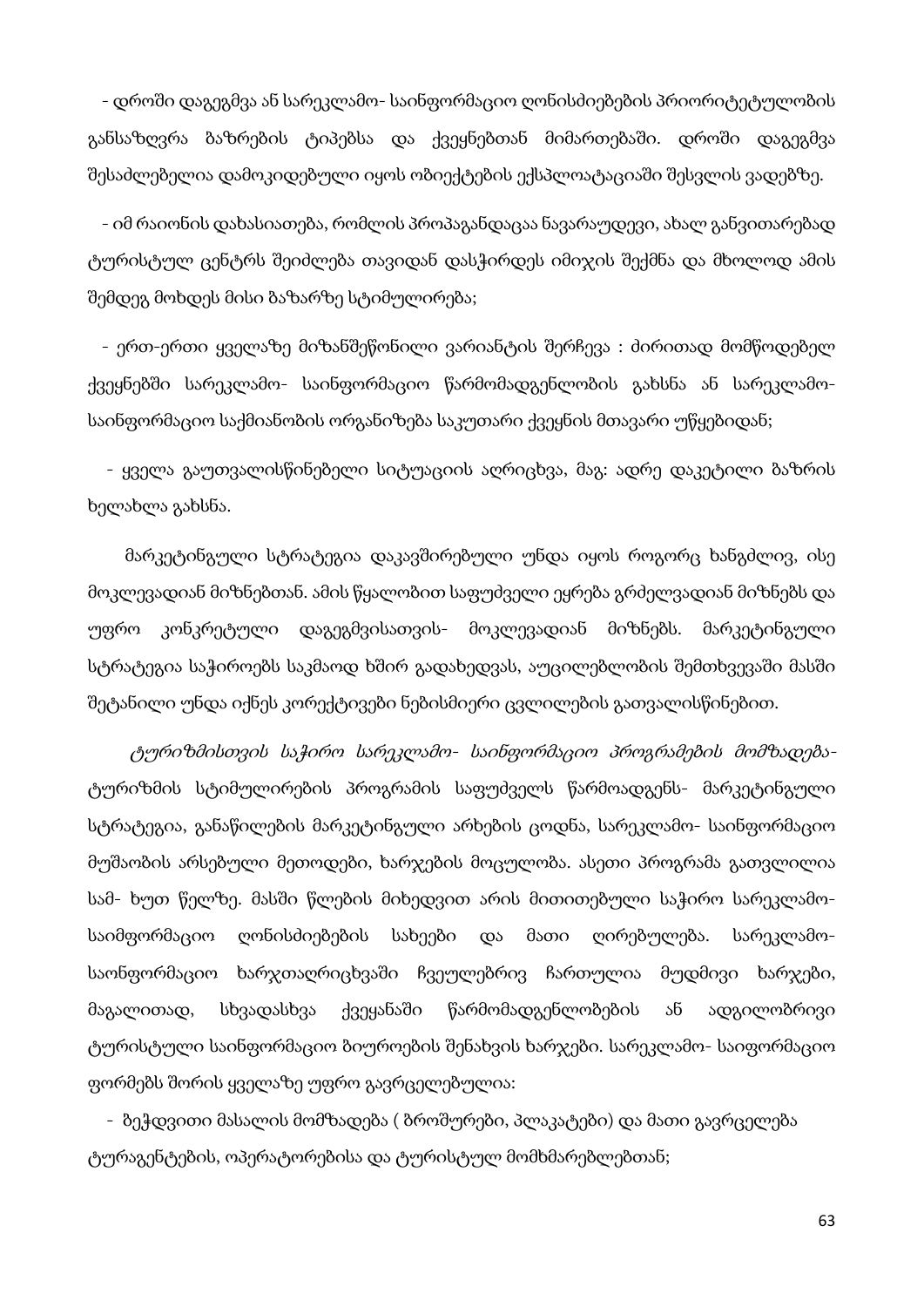- აუდიო ვიზუალური მასალის მომზადება- სლაიდები, დოკუმენტური ფილმები და ვოდეორგოლები პრეზენტაციის მოსაწყობად;

- ჟურნალებში, გაზეთებში, რადიო- ტელევიზიაში განთავსებული რეკლამა;

 - სარეკლამო- საინფორმაციო მოგზაურობების მოწყობა გამომგზავნ ქვეყნებში და ტურაგენტებთან უშუალო კონტაქტის დამყარება;

 - ტურაგენტების, ტუროპერატორების, პრესის წარმომადგენლობების მოწვევა საკუთარ ქვეყანაში და მათთვის მოგზაურობების ორგანიზება;

 - საინფორმაციო გზამკვლევების და მასალების მომზადება და გამოცემა შესაბამის რეგიონზე, თუ ასეთი მანამდე არ არსებობდა.

 მარკეტინგის უმნიშვნელოვანესი ელემენტია ტურისტებისათვის ინფორმაციის მიწოდება მოგზაურობის დაწყების წინ და ასევე მოგზაურობის პროცესში. საჭიროა სხვადასხვა სახის ინფორმაციის მიწოდება: რეგიონის გეოგრაფიის, კულტურის, ისტორიის შესახებ. ღირშესანიშნაობები, ობიექტები და მომსახურებები, ტრანსპორტის მუშაობის განრიგი, სამედიცინო პუნქტები, საკონსულოები და სხვა სახის ინფორმაცია, რომელიც აუცილებლად გამოადგება ტურისტს კონკრეტულ რეგიონში. ტურისტული ბიუროები მოხერხებულ ადგილას უნდა განთავსდეს და აუცილებელია დაკომპლექტებული იყოს კვალიფიციური კადრებით.

 ტურისტების მოსაზიდად გაწეული სარეკლამო-საინფორმაციო სამუშაო განსაზღვრულ რეგიონში უნდა იყოს ზუსტი. თუ რეკლამა არასწორ წარმოდგენას ქმნის შესაბამის რეგიონზე და ტურისტებს აწვდის ყალბ ინფორმაციას. ისინი გაწბილებულები რჩებიან, ეს განწყობა ვრცელდება მათ ახლობლებზე, მეგობრებზე და სხვ. რის გამოც ტურისტების ნაკადი მცირდება. ჩნდება არასასურველი და უარყოფითი მასალები მასობრივი ინფორმაციის საშუალებებში. ძალიან ბევრ ქვეყანაში მოქმედი კანონმდებლობის შესაბამისად მომხმარებლების ინტერესების დაცვის თაობაზე ამას შეიძლება მოჰყვეს სასამართლო სარჩელები ტუროპერატორებისა და ტურაგენტების მიმართ.

 სახელმწიფო და კერძო სექტორების მიერ სარეკლამო- საინფორმაციო მუშაობა მკაცრად უნდა იყოს კოორდინირებული. ძალიან კარგ პრაქტიკას წარმოადგენს ერთობლივი საინფორმაციო საბჭოების შექმნა ტურიზმის სტიმულირების ღონისძიების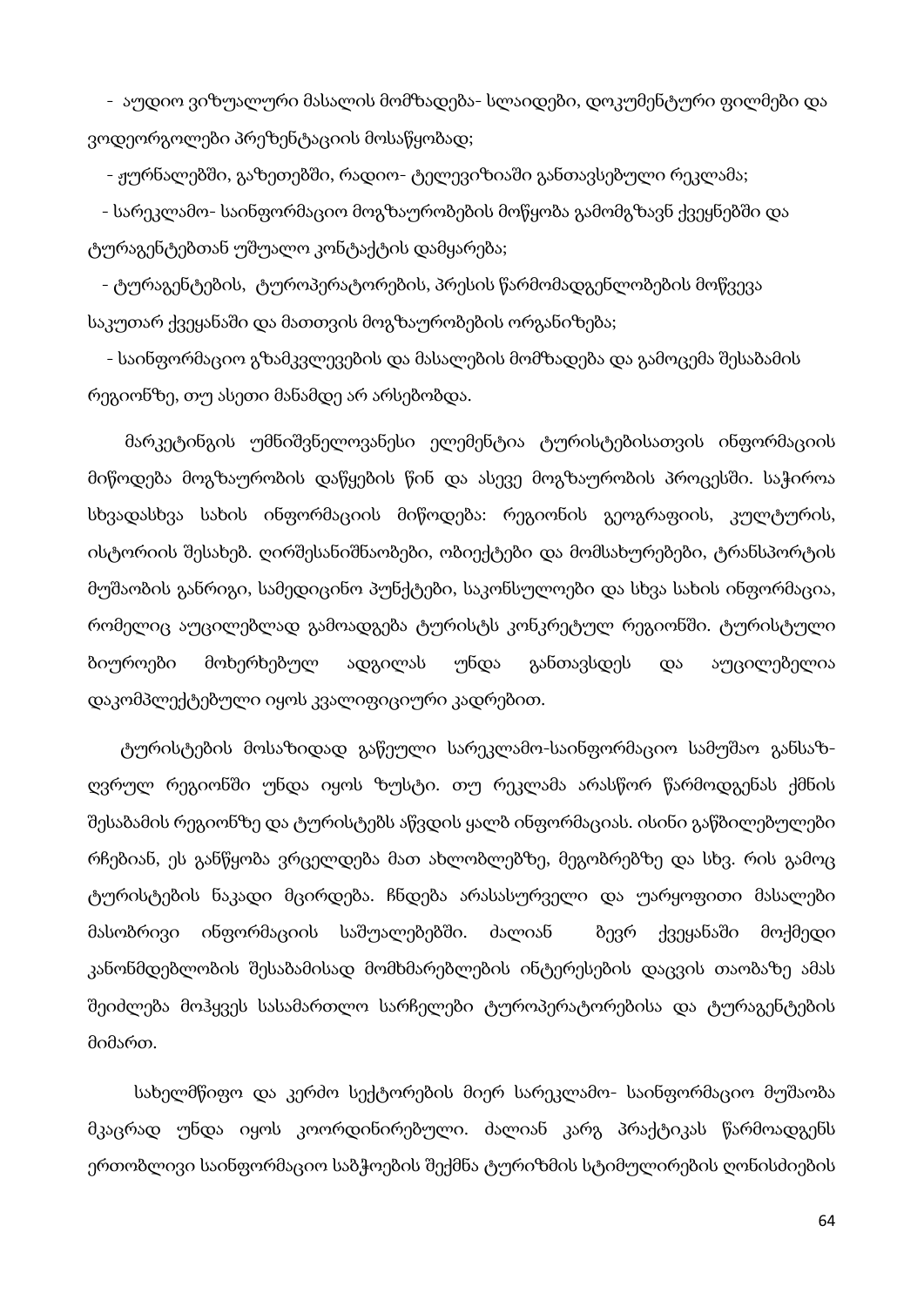კოორდინირებისა და განხორციელებისათვის. ასეთი საბჭოები ერთობლივად ფინანსდება, პარალელურად კერძო სექტორი თავისი პროდუქციის რეკლამირებას განაგრძობს. მარკეტინგი საგულდაგულოდ უნდა იქნეს დაგეგმილი მთავრობის მიერ და გათვალისწინებული უნდა იყოს საკმარისი ფინანსები. ( ხოხობაია 2016).

 ტურიზმის განვითარებისთვის ძალიან მნიშვნელოვანია ტურისტული რესურსების პოტენციალი. ტურისტული რესურსები შემდეგნაირად შეიძლება განიმარტოს ისტორიულ- კულტურული, ბუნებრივი, შემეცნებითი და სოციალურ-საყოფაცხოვრებო რესურსების და ქვეყნის ტერიტორიაზე არსებული ინფრასტრუქტურის ერთობლიობა, რომელიც აკმაყოფილებს ტურისტის მოთხოვნილებებს. ტურისტული რესურსები, განიხილება, როგორ ეკონომიკური ღირებულების მქონე მატერიალური რესურსები ტურიზმის სექტორისათვის. ის გეოგრაფიული ელემენტები, რომლებიც განკუთვნილია ქვეყანაში ან რეგიონში დანიშნულების ადგილზე შემოსული ვიზიტორის კეთილგანწყობის, კომფორტისა თუ სიამოვნების მისაღებად ითვლება ტურისტულ რესურსად. ტურიზმის მიზნით რესურსების გამოყენება შეზღუდულია, რადგან ის ტურისტების ფიზიკურ უსაფრთხოებასა და ჰიგიენური ნორმების მაქსიმალურ დაცვას უნდა უზრუნველყოფდეს. ტურისტული რესურსის კონცეფცია არის პროდუქტი, რომელიც შეიძლება შევთავაზოთ ტურისტს მისი აუცილებელი მოთხოვნის დასაკმაყოფილებლად, იქნება ეს იდეა, რაიმე სახის ობიექტები, თუ გარკვეული ადგილები . (Fernandez 2008:14-15).

 2.2. ეროვნულ ეკონომიკაზე ტურიზმის დარგის გავლენის შეფასების მოდელები

ტურიზმი მსოფლიო ეკონომიკაში ერთ-ერთ მნიშვნელოვან როლს ასრულებს. ბოლო წლებში ის მსოფლიო ბიზნესის ერთ-ერთი ყველაზე მომგებიანი საშუალებაა. ეკონომიკის ეს დარგი ძალიან სწრაფად ვითარდება და მისი მნიშვნელოვანი სექტორია.

ტურიზმის დარგის განვითარებას განსაკუთრებით დიდი მნიშვნელობა აქვს პატარა ქვეყნებში. ამ ქვეყნებს არა მარტო მრავალი პრობლემები აქვთ, არამედ მცირე ქვეყნებში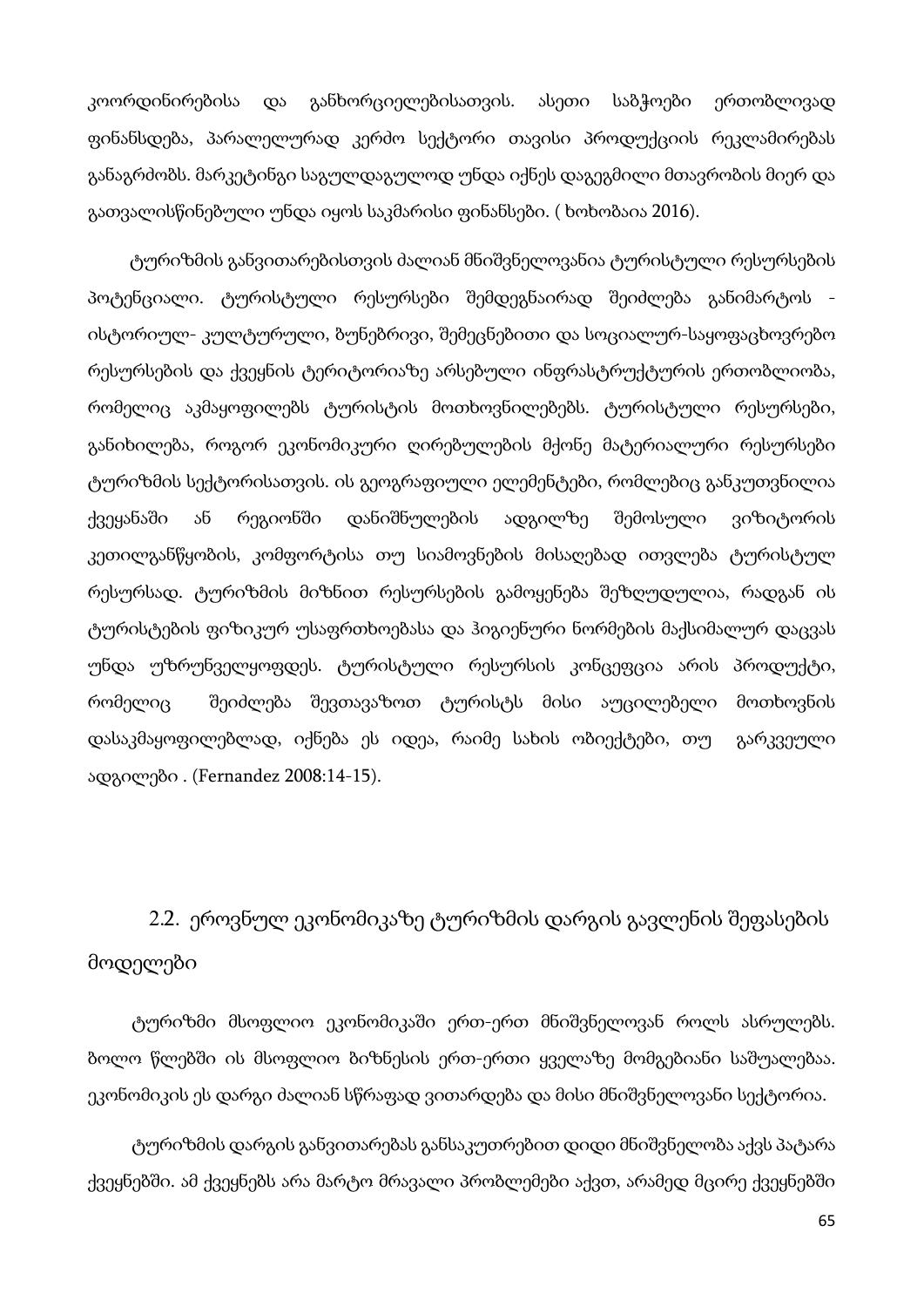ეკონომიკური და ფინანსური პრობლემები სხვადასხვა ხასიათისაა და განსხვავებულად რეგულირდება, რაც შესაბამისად აისახება სავაჭრო ურთიერთობებზე, მათი დარგების განვითარების მიმართულებებზე და ტემპებზე. მცირე ქვეყნებს არ გააჩნიათ ის მექანიზმები, რომელიც უზრუნველყოფს მათ კონკურენტულ უპირატესობას დიდ ქვეყნებთან ვაჭრობისას. მასშტაბის ეკონომიით მიღებული უპირატესობა ან გაცვლითი კურსით მანიპულაცია არ იძლევა მნიშვნელოვან შედეგებს. დიდი ქვეყნების სავაჭრო და სავალუტო ზონებში მიერთება და გაერთიანება კი პოზიტიურ შედეგებთან ერთად საფრთხეებსაც შეიცავს. (თოქმაზიშვილი 2017:#3).

მცირე ქვეყანებს აქვს მრავალდარგიანი ეკონომიკა, მაგრამ ამისათვის არასაკმარისი რესურსები. რესურსებზე მოთხოვნის დაკამყოფილება კი რესურსების სეზღუდულობის გამო შეუძლებელია. ისინი განიცდიან რეგიონალური ინტეგრაციის აუცილებლობას. მაგრამ აქვე უნდა აღინიშნოს, რომ ინდუსტრიულად განვითარებული მცირე ქვეყნებისათვის დამახასიათებელია სტაბილური ეკონომიკა, მყარი ფინანსური პოზიციები, მდგრადი განვითარება, ცხოვრების შედარებით მაღალი დონე. რა მდგომარეობაა ამ მხრივ პოსტსაბჭოთა ქვეყნებში? ისინი მიეკუთვნებიან საშუალოზე დაბალი შემოსავლების ქვეყნებს, რომელთა ზრდის ტემპები მაღალია. განსხვავებული მდგომარეობაა პოსტსოციალისტურ ქვეყნებში. პოსტსოციალისტური ევროპის ქვეყნები საშუალოზე მაღალი შემოსავლიანი ქვეყნებია. ამიტომ მათდამი მიდგომა განსხვავებულია. მცირე ქვეყნების ეკონომიკის თავისებურებები ვლინდება მათი მთლიანი ეროვნული პროდუქტის წარმოებაში. ამიტომ პოსტსაბჭოთა ქვეყნების ეკონომიკის ზრდის კარგი მექანიზმი მომსახურების სფეროს განვითარებაა, მათ შორის ტურიზმის დარგის დაჩქარებული ტემპებით განვითარება. რა თქმა უნდა თუ ქვეყანას ამის პოტენციალი გააჩნია, რაც საქართველოს საკმაოდ აქვს.

ქვეყნის ეკონომიკური ზრდის უმნიშვნელოვანეს მაჩვენებელს მთლიანი შიდა პროდუქტი წარმოადგენს. საქართველოში - მთლიან შიდა პროდუქტში მას გარკვეული წილი უკავია, ეკონომიკის ერთ-ერთ პრიორიტეტულ დარგს - ტურიზმი წარმოადგენს. მისი ხვედრითი წილი განუხრელად იზრდება, რომელმაც 2016 წლისათვის 7.05%-ს შეადგინა. ბიზნესგარემოს გაუმჯობესება და ჩვენი ქვეყნის საერთაშორისო ცნობადობის ამაღლება ხელს უწყობს საქართველოს ეკონომიკის მნიშვნელოვანი სექტორის -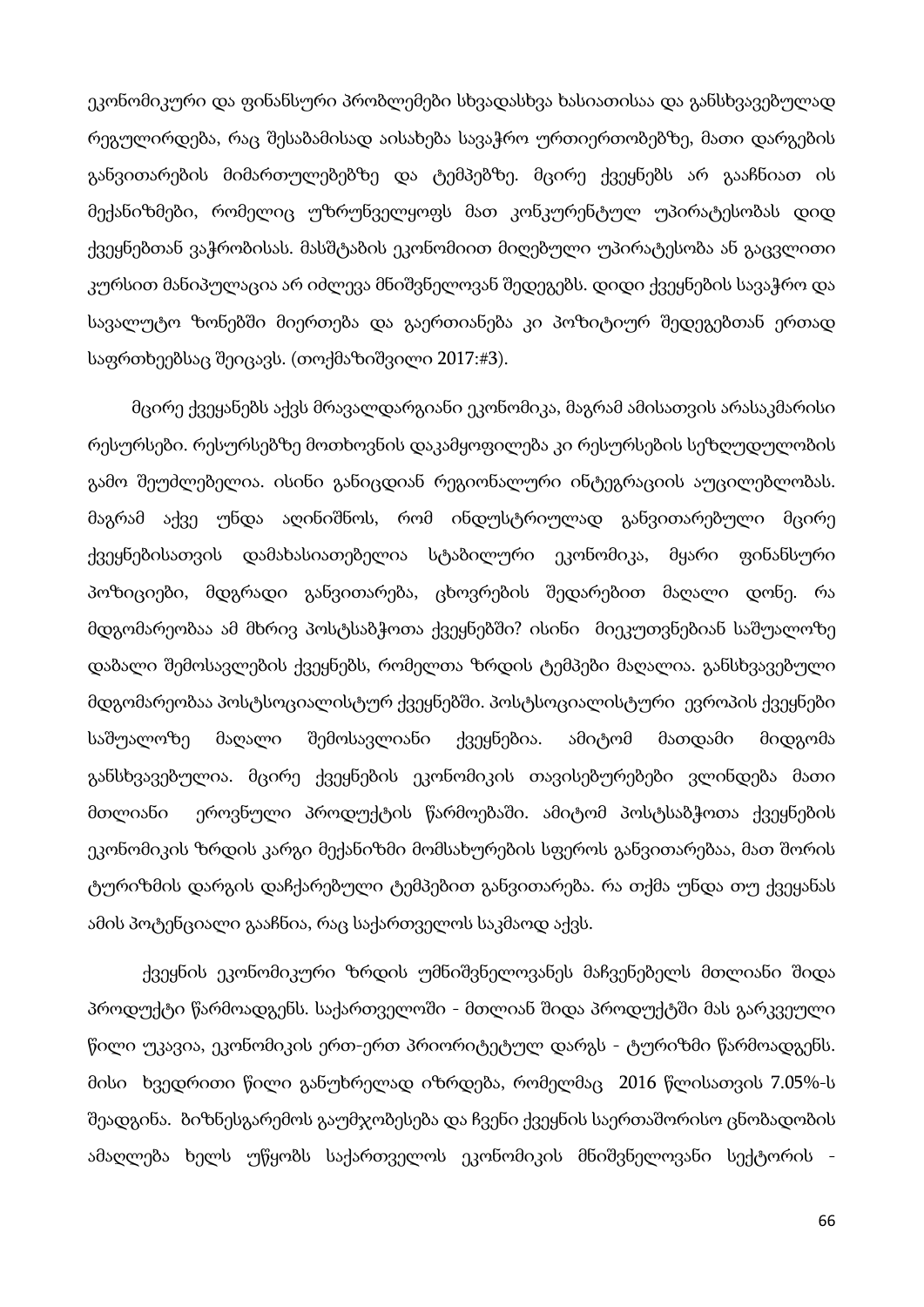ტურიზმის განვითარებას. განსაკუთრებით თვალსაჩინოა ტურიზმის გავლენა ეკონომიკურ მაჩვენებლებზე, მათ შორის დასაქმებასა და საგადასახადო შემოსავლებზე. დიაგრამა N 1. ტურიზმის წილი საქართველოს მთლიან შიდა პროდუქტში



(2007-2016 წლები)

### წყარო: საქართველოს სტატისტიკის ეროვნული სამსახური

 როგორც დიაგრამის მონაცემებიდან ჩანს, ტურიზმის დარგის წილი მთლიან შიდა პროდუქტში უმნიშვნელო ცვლილებებით ხასიათდება. თუ 2011 წლამდე მისი წილი შემცირების ტენდენციით ხასიათდებოდა, 2014 წლიან მისი ზრდა ეტაპობრივად ხდება. 2015 წელს 2014 წელთან შედარებით ის გაიზარდა 0.39 პუნქტით, ხოლო 2016 წელს 2015 წელთან შედარებით 0.34 პუნქტით.

 მსოფლიოში ტურიზმი ერთ-ერთი უდიდესი ინდუსტრიაა, რომლის განვითარებასაც განაპირობებს ქვეყნის შიდა სტაბილურობა, ეკონომიკური განვითარების მისაღები დონე და უსაფრთხო გარემო. ტურიზმი ხელს უწყობს მშვიდობის განვითარებას და გამყარებას განვითარებად ქვეყნებში, სამუშაო ადგილების შექმნას და შემოსავლების ზრდას. საერთაშორისო ტურიზმი უცხოური ვალუტის შემოსავლის წყაროს წარმოადგენს და ზემოქმედებს ქვეყნის სოციალურ და კულტურულ გარემოზე. თუმცა საერთაშორისო ტურიზმის ზრდას ნეგატიური გავლენის მოხდენაც შეუძლია, მაგალითად ინფლაცია, ეკოლოგიური სიტუაციების გაუარესება და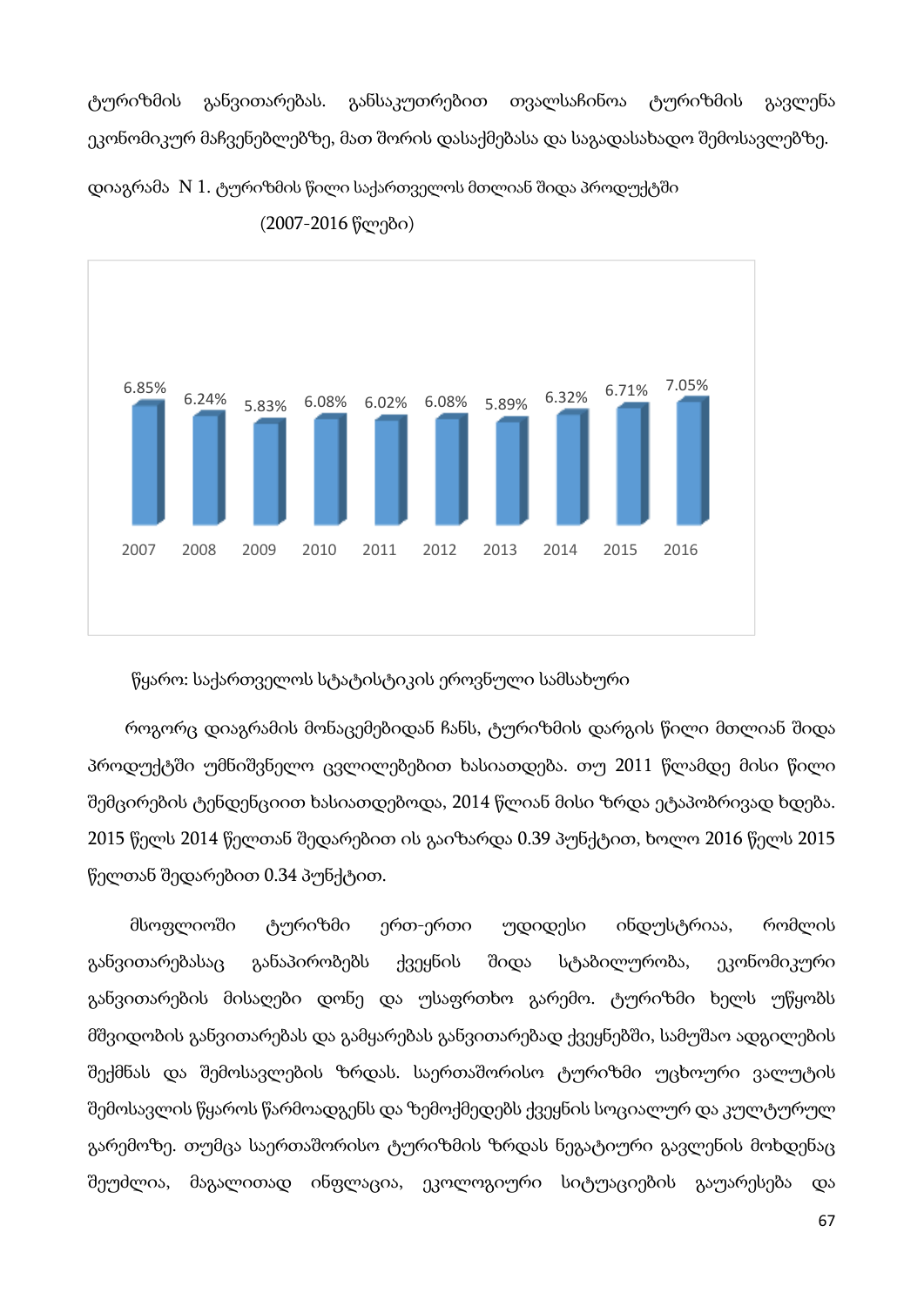ადგილობრივი მოსახლეობის ტრადიციების დარღვევა. განსაკუთრებით განვითარებად ქვეყნებში, სადაც ტურისტები უფრო მდიდარი ქვეყნებიდან თავს ახვევენ ადგილობრივ მოსახლეობას მათთვის დამახასიათებელ ცხოვრების სტილს და მოხმარების დონეს. საერთაშორისო ტურიზმის შედეგების თავისდროული და ყოველმხრივი შეფასება ძალიან მნიშვნელოვან ფაქტორს წარმოადგენს ისეთი ეკონომიკური და პოლიტიკური პოლიტიკის შესამუშავებლად, რომელიც საშუალებას მოგვცემს მაქსიმალური სარგებელი მივიღოთ და თავიდან ავიცილოთ საერთაშორისო ტურიზმის უარყოფითი ზემოქმედება.

 ტურიზმი არის ეკონომიკის ერთ-ერთი ყველაზე მაღალშემოსავლიანი და სწრაფად განვითარებადი დარგი. მსოფლიო ტურისტული ორგანიზაციის მონაცემებით 2030 წლისთვის უცხოელ ვიზიტორთა რიცხვი 1,8 მილიარდს მიაღწევს. ვიზიტორთა უმრავლესობა ევროპასა და აზია- წყნარი ოკეანის აუზის ქვეყნებში იქნება. (მსოფლიო ტურიზმის ორგანიზაცია UNTWO).

 მოგზაურობისა და ტურიზმის ინდუსტრია მომსახურების სექტორებს შორის ერთერთი ყველაზე სწრაფად მზარდია მსოფლიოში. 2013 წელს მოგზაურობისა და ტურიზმის მსოფლიო მონაცემებით ამ დარგის პირდაპირმა კონტრიბუციამ მთლიან შიდა პროდუქტში 2.2 ტრილიონი დოლარი შეადგინა და ხელი შეუწყო 101 მილიონი სამუშაო ადგილის შექმნას. მსოფლიო ეკონომიკის განვითარებაში ტურიზმის სექტორის როლი - მსოფლიოს მშპ-ის 9,5%, ერთი ადგილი ყოველი 11 სამუშაო ადგილიდან, 4,4% მთლიან განხორციელებულ ინვესტიციებსა და 5,4% მსოფლიოს მთლიან ექსპორტში. ( Economic Imp. 2014).

 ტურიზმის წილი მთლიან შიდა პროდუქტში 2014 წელს გაიზარდა 2013 წელთან შედარებით და შეადგინა 6,32 %, ასევე დინამიურად გაიზარდა 2015 წელს და შეადგინა 6.71%. საქართველოში შემოსავლების რაოდენობა საერთაშორისო ტურიზმიდან გაიზარდა, თუმცა შემცირებულია მხოლოდ 2015 წელს 2014 თან შედარებით. (იხ.დანართი N 3).

 საქართველოს ეკონომიკაში ტურიზმი მნიშვნელოვან როლს თამაშობს. ტურიზმის სექტორი საქართველოში სწრაფი ტემპით იზრდება მიუხედავად მსოფლიო კრიზისისა.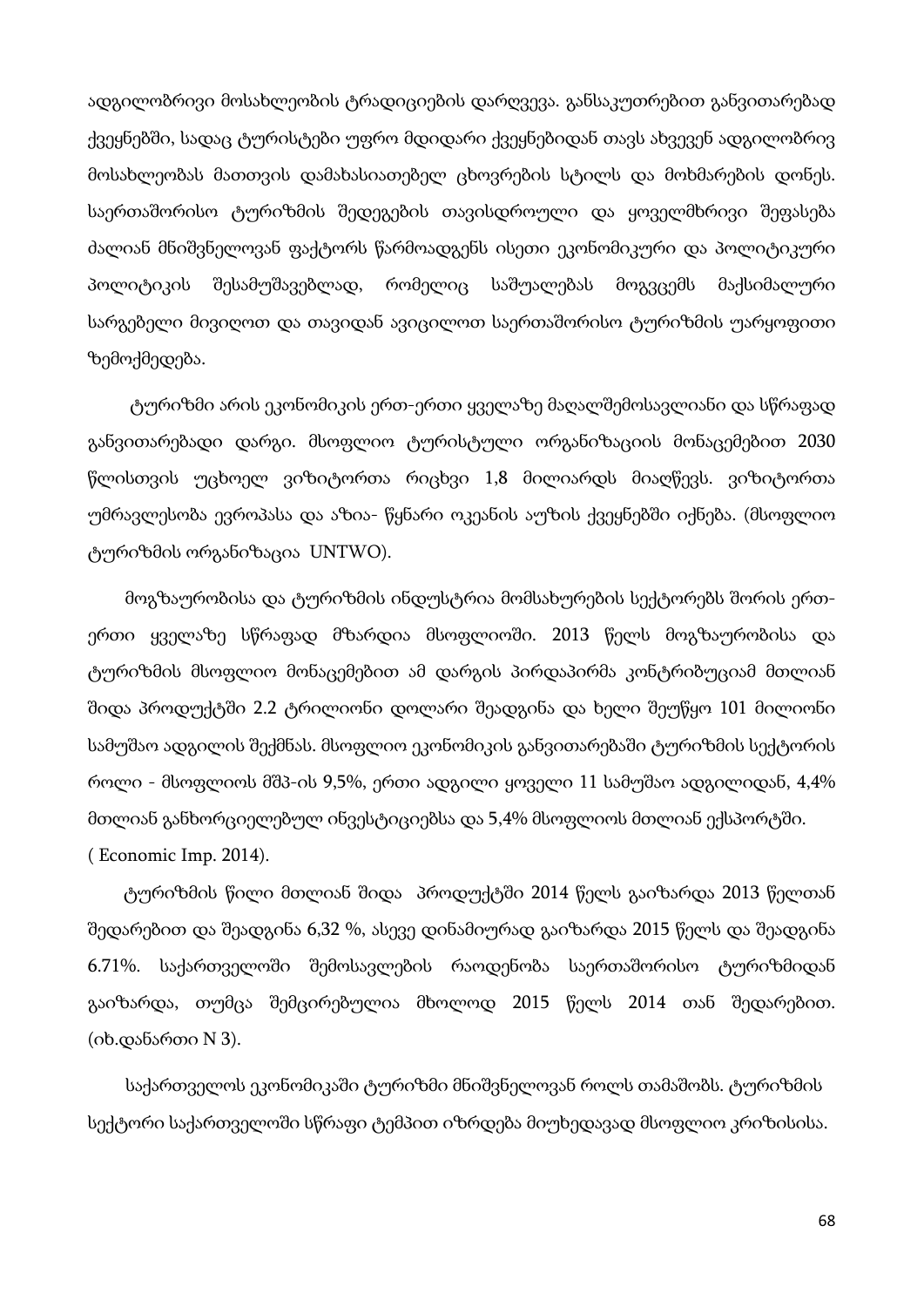ტურიზმის დარგის განვითარებასთან ერთად დიდი ყურადღება ექცევა ტურისტული ნაკადების ანალიზსაც. აღსანიშნავია ტურიზმის სექტორის წვლილი ეკონომიკაში უცხოური ვალუტის შემოდინების მხრივაც. ბოლო წლების განმავლობაში საქართველოში ვიზიტორთა რაოდენობის ზრდის ტემპი ერთ-ერთი ყველაზე მაღალი იყო მსოფლიოში: საერთაშორისო მოგზაურების მთლიანი რაოდენობა თითქმის 300% ით გაიზარდა და 2016 წელს რეკორდულ მაჩვენებელს 6.350.825- ს მიაღწია (2009 წ: 1.5 მლნ). ტურიზმიდან მიღებული შემოსავლები კიდევ უფრო სწრაფი ტემპით იზრდებოდა - 476 მილიონი აშშ დოლარიდან (2009 წ) 2.16 მილიარდ აშშ დოლარამდე (2016 წ). (საქართველოს ტურიზმის ეკონომიკური მიმოხილვა, საქართველოს ტურიზმის ეროვნული ადმინისტრაცია, 2014; საქართველოს სტატისტიკის ეროვნული სამსახური www.geostat.ge).

საქართველოში შემოსული ვიზიტორთა რაოდენობა ყოველწლიურად იზრდება. მათ დანახარჯებს დიდი გავლენა აქვს საქართველოს საგადასახადო ბალანსზე.

| 2007 | 383,746   |        |
|------|-----------|--------|
| 2008 | 446,646   | $+16%$ |
| 2009 | 475,889   | $+7%$  |
| 2010 | 659,245   | $+39%$ |
| 2011 | 954,909   | $+45%$ |
| 2012 | 1,410,902 | $+48%$ |
| 2013 | 1,719,700 | $+22%$ |
| 2014 | 1,787,140 | $+4%$  |
| 2015 | 1,936,000 | 8.3%   |
| 2016 | 2,166,000 | 11.9%  |

ცხრილი N:8 შემოსავლები საერთაშორისო ტურიზმიდან და პროცენტული ზრდა (ათასი აშშ დოლარი)

წყარო: საქართველოს ეროვნული ბანკი, საქართველოს ტურიზმის ეროვნული ადმინისტრაცია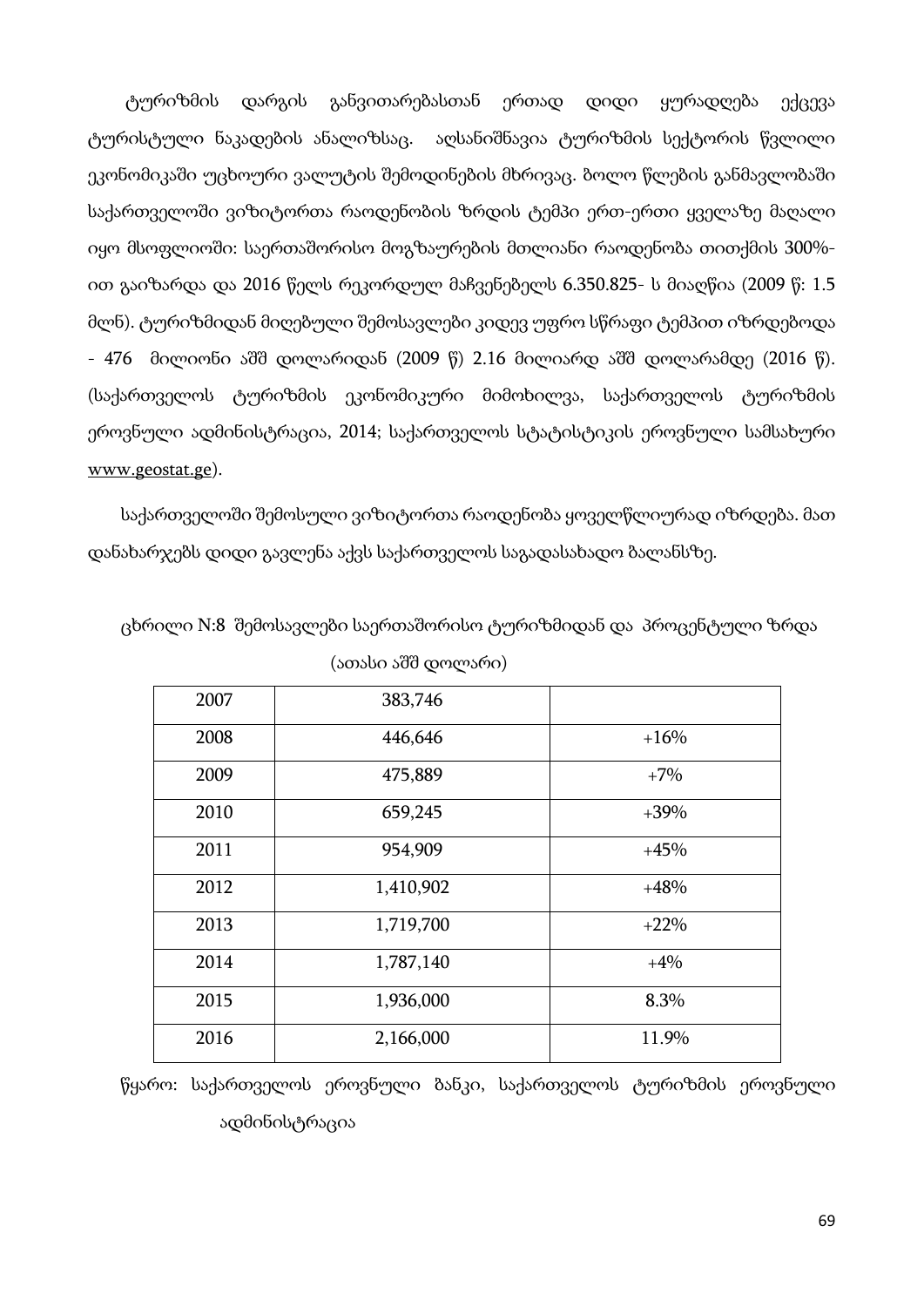ტურიზმი ხელს უწყობს ქვეყანაში უცხოური ვალუტის შემოდინებას, აუმჯობესებს ინფრასტრუქტურას და სხვ. ტურიზმი არსებით გავლენას ახდენს რეგიონის ეკონომიკურ განვითარებაზე. ტურიზმიდან რომ მაქსიმალური შედეგი იქნას მიღებული სახელმწიფომ უნდა შეიმუშაოს ტურისტული პოლიტიკა, რომელიც სახელმწიფოს სოციალურ-ეკონომიკური პოლიტიკის შემადგენელი ნაწილი იქნება. ( იხ.დანართი N 4).

სახელმწიფოს ტურისტული პოლიტიკა -ეს არის სახელმწიფო ზემოქმედების ფორმების, მეთოდების და მიმართულებების ერთობლიობა ტურიზმის სფეროს ფუნქციონირების მიზნით, რათა მიღწეულ იქნას სოციალურ-ეკონომიკური კომპლექსის დასახული მიზნების შენარჩუნება და განვითარება.

ქვეყნის ტურისტული პოლიტიკის მიმართულებები შემდეგნაირად შეიძლება ჩამოვაყალიბოთ:

- მოგზაურთა უფლებების დაცვა;

- ტურისტული პროდუქტების ეროვნული მწარმოებლების ინტერესთა დაცვა;

- შიდა და შემომავალი ტურიზმის სრული მხარდაჭერა, რომელმაც შესაძლოა მიიღოს შემდეგი სახე:

ა) პირდაპირი ინვესტიციების გაცემა ტურისტული ინფრასტრუქტურის ფორმირებაში;

ბ) ეროვნული ტურისტული პროდუქტის სამეცნიერო და სარეკლამო- საინფორმაციო მხარდაჭერა და ხელშეწყობა მსოფლიო ბაზარზე;

გ) საინვესტიციო ნაკადების საგადასახადო და საბაჟო შეღავათების განხორციელება. სახელმწიფოს ტურისტული პოლიტიკა ეფუძნება სტრატეგიას და ტაქტიკას:

 ტურისტული პოლიტიკის სტრატეგია- მიზნობრივი პროგრამების და განვითარების ერთიანი კონცეფციის შემუშავება, რომელთა განხორციელება მოითხოვს დროს და სოლიდურ ფინანსურ რესურსს. ტურისტული მუშაობის ტაქტიკა- კონკრეტულ სიტუაციაში, კონკრეტული ზომებისა და მეთოდების გამოყენებაა დასახული მინების მისაღწევად.

 ტურიზმის ეკონომიკური ზემოქმედებას ხშირად აანალიზებენ ეკონომიკური ზეგავლენის მოდელების მეშვეობით. ეს მოდელებია: მწარმოებლური სიმძლავრის გამოყენების მოდელი (Capacity Utilization Model-CUM), რეგიონალური ეკონომიკის მოდელი Inc (REMI), და დაგეგმვის ზემოქმედების ანალიზის მოდელი (IMPLAN).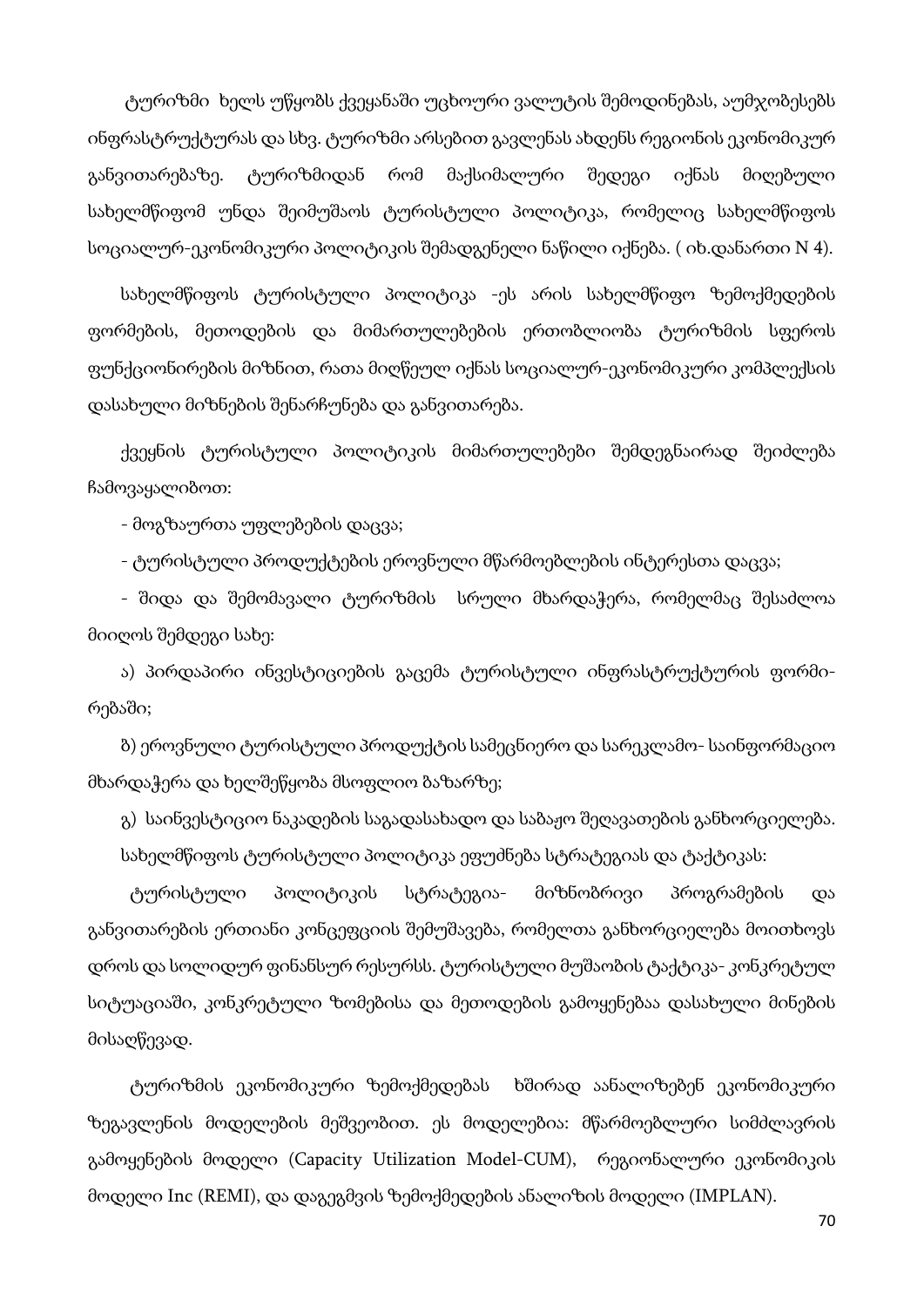CUM (Capacity Utilization Model) -სიმძლავრის გამოყენების მოდელი შემუშავდა 1990 წელს ჰენრი ფიშქაინდის მიერ ეკონომიკური ანალიზისთვის ფლორიდის შტატში. ფიშქაინდმა და მისმა პარტნიორებმა მრავალი ტურისტული კვლევა ჩაატარეს ამ მეთოდის გამოყენებით აშშ- ში და სხვა ქვეყნებში. ეს მოდელი -CUM რაოდენობრივად განსაზღვრავს ეკონომიკის ზეგავლენას (შრომის და ფისკალურს) ადგილობრივ ეკონომიკაზე. მოდელი სასტუმროს ინდუსტრიას განიხილავს ძირითად ელემენტად. იმისათვის რომ რეგიონის ტურისტული შესაძლებლობები გაზომოს, მოდელი იყენებს სასტუმროს ინდუსტრიას, როგორც ძირითად ელემენტს და მნიშვნელოვნად მიიჩნევს მოიპოვოს ინფორმაცია თუ რამდენი ოთახია ხელმისაწვდომი და დაკავებული და როგორ იცვლება მათი მონაცემები გარკვეულ დროში. ეს მოდელი ასევე იყენებს ინფორმაციას თუ რა დროით რჩებიან ვიზიტორები სასტუმროს ნომრებში და ერთმანეთს ადარებს იმ ადამიანების რაოდენობას, ვინც სასტუმროს ნაცვლად ჩერდებიან მეგობრებთან, ნათესავებთან სახლებში და ადამიანები- რომლებიც სასტუმროში გაჩერების მაგივრად ირჩევენ ბანაკებს კარვებით ან აპარტამენტებს, ასევე ვიზიტორებს რომლებიც გარკვეულ ღონისძიებებზე დასასწრებად და რომლებიც არ რჩებიან იმ ადგილზე.

REMI-(Regional Economic Models ,Inc) -არის ყველაზე გავრცელებული დანახარჯები- გამოშვების მოდელი (Input-Output ანუ I/O Model) ეკონომეტრიკული მოდელი. ის დაფუძნებულია ნეოკლასიკურ თეორიაზე და დაარსდა 1980 წელს. ეს მოდელი აღწერს რეგიონის ეკონომიკაში სექტორებს შორის, ასევე კერძო და სახელმწიფო სექტორებს შორის, ფულის ნაკადების დინებას. რისი შესყიდვა სჭირდება ერთ სექტორს იმისათვის რომ აწარმოოს განსაზღვრული რაოდენობის ღირებულების ნაწარმი- ამით ხდება ფულის ნაკადის პროგნოზირება.

REMI იზიარებს ორ მოსაზრებას - შინამეურნეობები მაქსიმალურად ზრდიან მათ სარგებლიანობას და მწარმოებლები გაზრდიან თავიანთ მოგებას.

ამ მოდელის უპირატესობა ისაა რომ ის არის დინამიკური დანახარჯებიგამოშვების ეკონომეტრიკული მოდელი და შეიძლება მისი გამოყენება ორივე პირდაპირი და არაპირდაპირი ეკონომიკური ეფექტის პროგნოზირებისთვის მრავალწლიანი პერიოდის განმავლობაში მაშინ, როდესაც სხვა მოდელები გამოიყენება სტატიკური ან ერთ წლიანი პერიოდის განმავლობაში.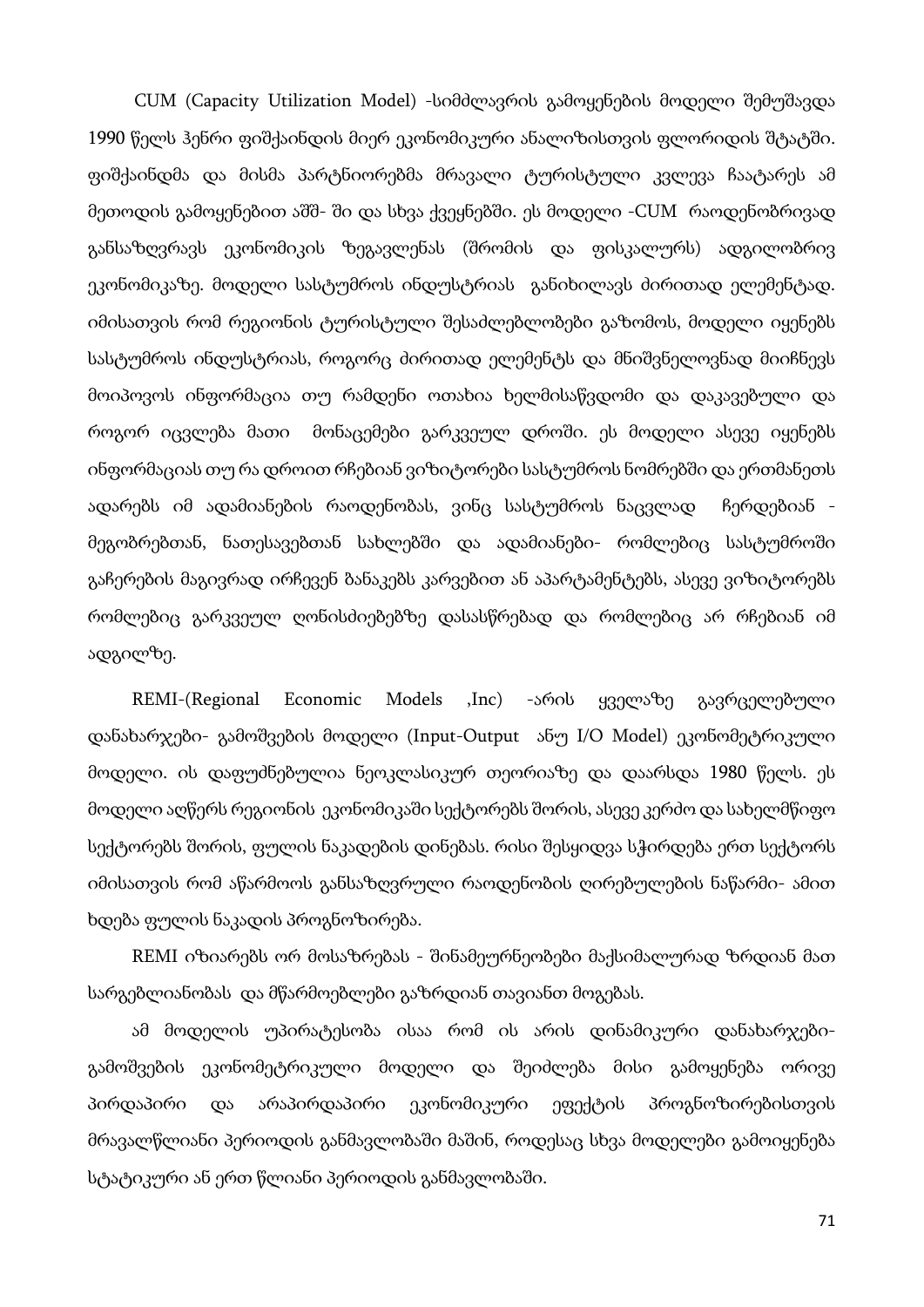IMPLAN-(Impact Analysis for Planning) - ეკონომიკური ზეგავლენის დაგეგმვის მოდელი - წარმოადგენს ინფორმაციას პროდუქციის გადინებაზე ერთი ინდუსტრიული სექტორიდან (მწარმოებლიდან) სხვა ინდუსტრიულ სექტორში მომხმარებლებთან. ამ მოდელის თეორიული საფუძველი არის დანახარჯები -გამოშვება. ეს მოდელი შეიმუშავა 1993 წელს ორმა მკვლევარმა მინესოტას უნივერსიტეტში. (Bonn... 2008:769-789).

ნაშრომში ეკონომიკაზე ზემოქმედების ეს მოდელი გამოყენებულია იმის საჩვენებლად, რომ უფრო დეტალურად ხდება რეგიონში დარგის განვითარების შესწავლა, ვლინდება ეკონომიკურ სექტორებს შორის ურთიერთკავშირი, ეკონომიკაში მიმდინარე ცვლილებების შეფასებას უფრო სწორი ანალიზი აქვს. ეს ყველაფერი კეთდება იმისათვის, რომ ტურიზმის დარგის შემოსავლები გაიზარდოს ეკონომიკაში.

მოდელი შეიძლება გამოყენებულ იქნეს რომ გაიზომოს რეგიონული და ადგილობრივი ეკონომიკის გავლენა მოცემულ ცვლილებაზე ან მოვლენაზე. პასუხს იძლევა შემგედ კითხვებზე: როგორ ფუნქციონირებს ადგილობრივი ეკონომიკა? რა იქნებოდა ამ პროექტის ეკონომიკური შედეგები? რა გავლენას მოახდენდა ამ კომპანიის დახურვა ?

სოციალური აღრიცხვა- IMPLAN-ის სოციალური აღრიცხვის სისტემა აღწერს ტრანზაქციებს მწარმოებლებსა და შუალედურ და საბოლოო მომხმარებლებს შორის, სოციალური აღრიცხვის ცხრილის, მატრიცის გამოყენებით. სოციალური ანგარიშების ერთ-ერთი მნიშვნელოვანი ასპექტია ის, რომ ისინი ასევე განიხილავენ არასაბაზრო ტრანზაქციებს, როგორიცაა დაწესებულებებს შორის გადასახადების გადარიცხვა.

 ნაშრომში ჩვენს მიერ განხილულია მაგალითისთვის ტურიზმის დარგის კვლევის რამოდენიმე მოდელი. თვალსაჩინოებისთვის შერჩეულ იქნა რეგიონი ფლორიდის მაგალითი. ტურიზმის დარგი ფლორიდაში მეტად აქტიურად ვითარდება. ამდენად სპეციალისტებისათვის ეს რეგიონი და რეგიონის ტურიზმის დარგი მუდმივად დაკვირვების და ანალიზის ობიექტია.

 ტურიზმი ფლორიდაში პირველ ადგილზეა, რაშიც ხელს უწყობს მისი ბუნებრივი რესურსები, ხელსაყრელი კლიმატი, უზარმაზარი სანაპირო, თემატური პარკები, აეროპორტები და საკრუიზო ინდუსტრიის პორტები, კულტურული ღონისძიებები და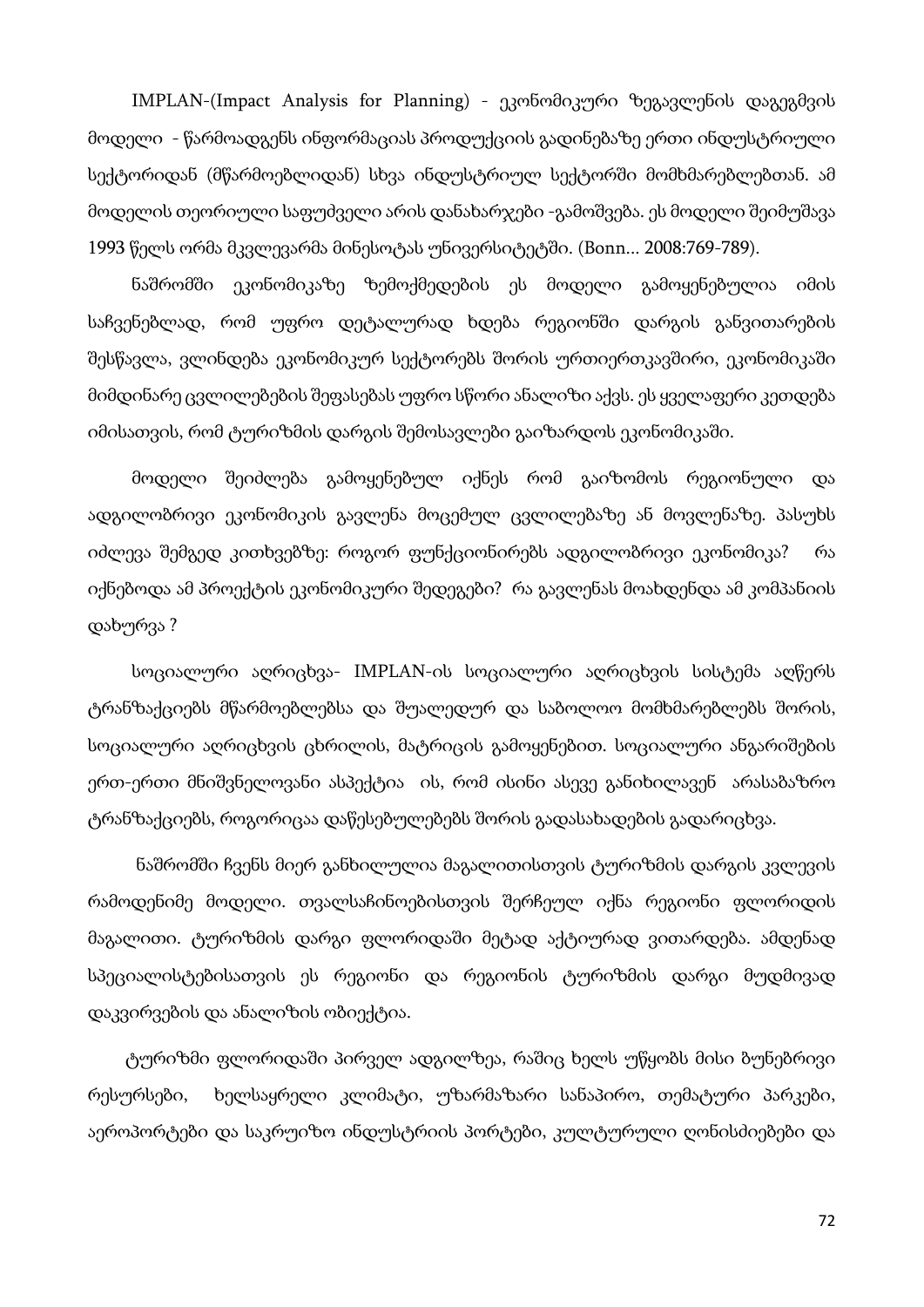საპენსიო საზოგადოებები. 2006 წელს ფლორიდის ტურისტების რიცხვმა 76.8 მილიონს გადააჭარბა. (Visit Florida, Inc 2005, 2006).

 სამსახურები ფლორიდაში პირდაპირ ან არაპირდაპირ კავშირშია ტურიზმთან და ყოველ წელს იზრდება ამ სფეროში დასაქმებულთა რაოდენობა. 2005 წელს ფლორიდის ვიზიტორთა კვლევის ორგანიზაციამ (Florida Visitor Study) განაცხადა, რომ სახელმწიფოში შევიდა 3.7 მილიარდი აშშ. დოლარი ტურიზმის/დასვენების გაყიდვების გადასახადებიდან. 948,700 სამუშაო ადგილი იყო დაკავებული 2005 წელს ტურიზმის დარგში. მთლიანი საგადასახადო შემოსავლების 20% -ს შეადგენდა ტურისტული საგადასახადო შემოსავალი. (Baker, K., Aydin, N. 2005).

პირველი კვლევა დარგის გავლენისა რეგიონის ეკონომიკის განვითარებაზე Stynes სტენსმა (1999წ) ჩაატარა. კვლევები, რომლის მიზანი იყო ეკონომიკური ზეგავლენის განსაზღვრა. მან ყურადღება გაამახვილა რამდენიმე მიდგომაზე რომელიც შეიძლება მკვლევარებმა გაითვალისწინონ: ა) სუბიექტური შეფასებები, რომლებიც ექსპერტთა აზრს ეფუძნება; ბ) მეორადი მონაცემები საერთო (თანმიმდევრული) ფორმით (in aggregate form), რომელიც იყენებს სიტუაციაზე მორგებულ არსებულ შეფასებებს, აღრიცხვებს; გ) მეორადი მონაცემები არათანმიმდევრული (disaggregate) ფორმით, რომელიც მდგომარეობას ერგება გაუმჯობესებული გადაწყვეტილებებით და დ) პირველადი მონაცემები ან ფორმალური მოდელები, რომელიც მოიცავს ვიზიტორთა კვლევებს და რეგიონულ ეკონომიკურ მოდელებს. (Stynes, D.J. 1999).

 ერთ-ერთმა მკვლევარმა Ancher-მა აღწერა წყაროები, რომლითაც შეიძლება შეგროვდეს მონაცემები და საჭირო პროცესები, რითაც მოხდება ამ მონაცემების ადაპტაცია და გამოყენება დანახარჯები- შემოსავლების მოდელირებისთვის. მან აღნიშნა, რომ ადგილობრივი და რეგიონალური სამომხმარებლო ხარჯების კვლევა იშვიათად იყო შესაძლებელი და იყო ძვირი და შრომატევადი. თუმცა ამ კვლევამ შეძლო "ძვირადღირებული და შრომატევადი" მონაცემების გამოყენება, მას შემდეგ რაც ადგილობრივი მონაცემები შეგროვდა პირადი ინტერვიუების შემთხვევითი შერჩევის ნიმუშის გამოყენებით. აქედან გამომდინარე, შეიძლება რომ უფრო ზუსტი შედარება გაკეთდეს ეკონომიკური მოდელების- CUM , REMI და IMPLAN- ის. (Archer, B.H. 1984; 517-519).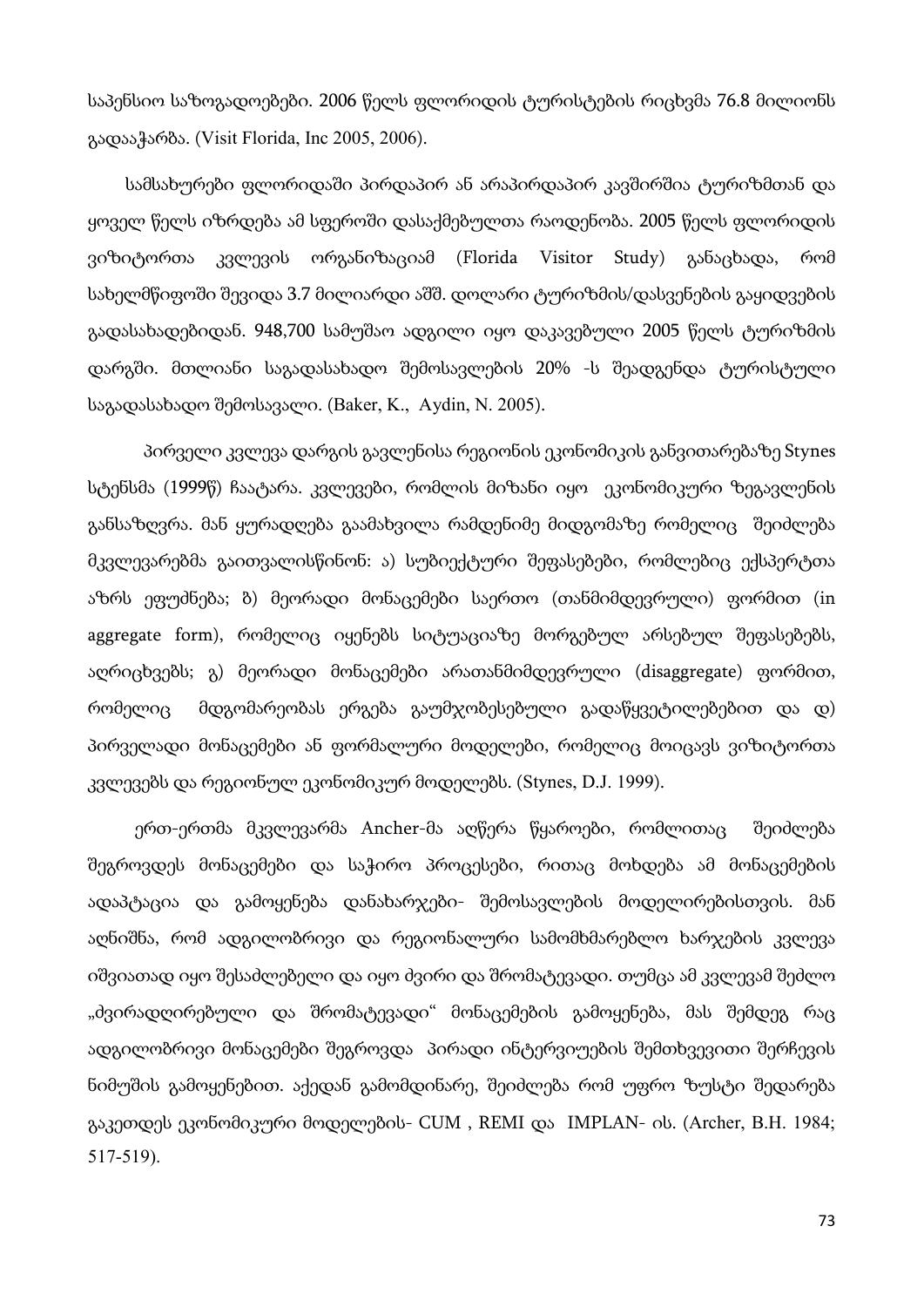Ryan- მა განიხილა ტურიზმის ეკონომიკური ზეგავლენის მოდელები. მან აღნიშნა, რომ, დანახარჯები- წარმოების ანალიზის დროს კიდევ უფრო დახვეწილია ძირითადი კოეფიციენტები (მულტიპლიკატორები). მომსახურების გაწევა განსაკუთრებით ტურიზმის სექტორში შეაფერხა დეფინიციების - განსაზღვრებების სიმცირემ. არ იყო SIC ( Standard Industrial Classification (SIC) და NAICS (North American Industry Classification System) კოდები ტურიზმის სექტორისთვის. ამჟამად არსებობს ტურიზმთან დაკავშირებული ორი NAICS კოდი, რომელიც ორ სექტორთანაა დაკავშირებული: 1 კონვენცია და ვიზიტორთა ბიურო და 2- გენერალური ეკონომიკური პროგრამების ადმინისტრაცია. (Ryan, C. 2003: 148-196).

 განსაკუთრებით საყურადღებოა 2001 წელს კონექტიკუტის ეკონომიკური ანალიზის ცენტრის (CCEA) მიერ ჩატარებული კვლევა. კვლევის მიზანს წარმოადგენდა კონექტიკუტის მოგზაურობის და ტურიზმის ინდუსტრიაზე ეკონომიკური ზეგავლენის განსაზღვრა - ეკონომიკური ზეგავლენის მოდელის REMI- ს გამოყენებით. მათ გამოიყენეს კვლევის კომპლექსური მეთოდები საიმედო, სანდო შეფასების გამოსათვლელად. მათ შეისწავლეს 8 ოლქი და 11 ტურისტული რაიონი. შედეგებში გამოვლინდა, რომ კონექტიკუტის მოგზაურობის და ტურიზმის ინდუსტრია ასაქმებდა მომუშავეთა უფრო დიდ წილს, ვიდრე ფინანსური, სადაზღვევო და უძრავი ქონების სამსახურები. (CCEA, 2003).

რიკმენმა და შვერმა 1993 და 1995 წლებში ერთმანეთს შეადარეს ეკონომიკური მოდელების REMI და IMPLAN მეშვეობით გამოთვლილი შედეგები. ეს იყო პირველი, მანამდე ასეთი კვლევა არ ჩატარებულა. 2005 წელს პერლიჩმა ჩაატარა მსგავსი კვლევა , რომელიც აღწერდა განსხვავებას REMI- ს და გამოშვება- დანახარჯებს შორის. (Rickman, D.S., Schwer, R.K. (1995).

გრინფილდი და კემფბელი 1992 წელს და დელერი, ასევე 1992 წელს საბოლოოდ მივიდნენ იმ დასკვნამდე, რომ სტრუქტურული განსხვავებებზე დაყრდნობით REMI -ს და IMPLAN- ის მოდელებს შორის განსხვავებები არ ახდენდა მნიშვნელოვან გავლენას მულტიპლიკატორების შეფასებებზე. 1995 წლის კვლევებში რიკმანმა და შვერერმა აღმოაჩინეს, რომ არსებობს ტენდენცია IMPLAN- ის რეგიონული შესყიდვების კოეფიციენტების (PRCs) გადაჭარბებით შეფასებაზე ზოგიერთ მომსახურების სექტორებში. ისიც იყო განხილული, რომ ადვილი იქნებოდა ამისი გამოსწორება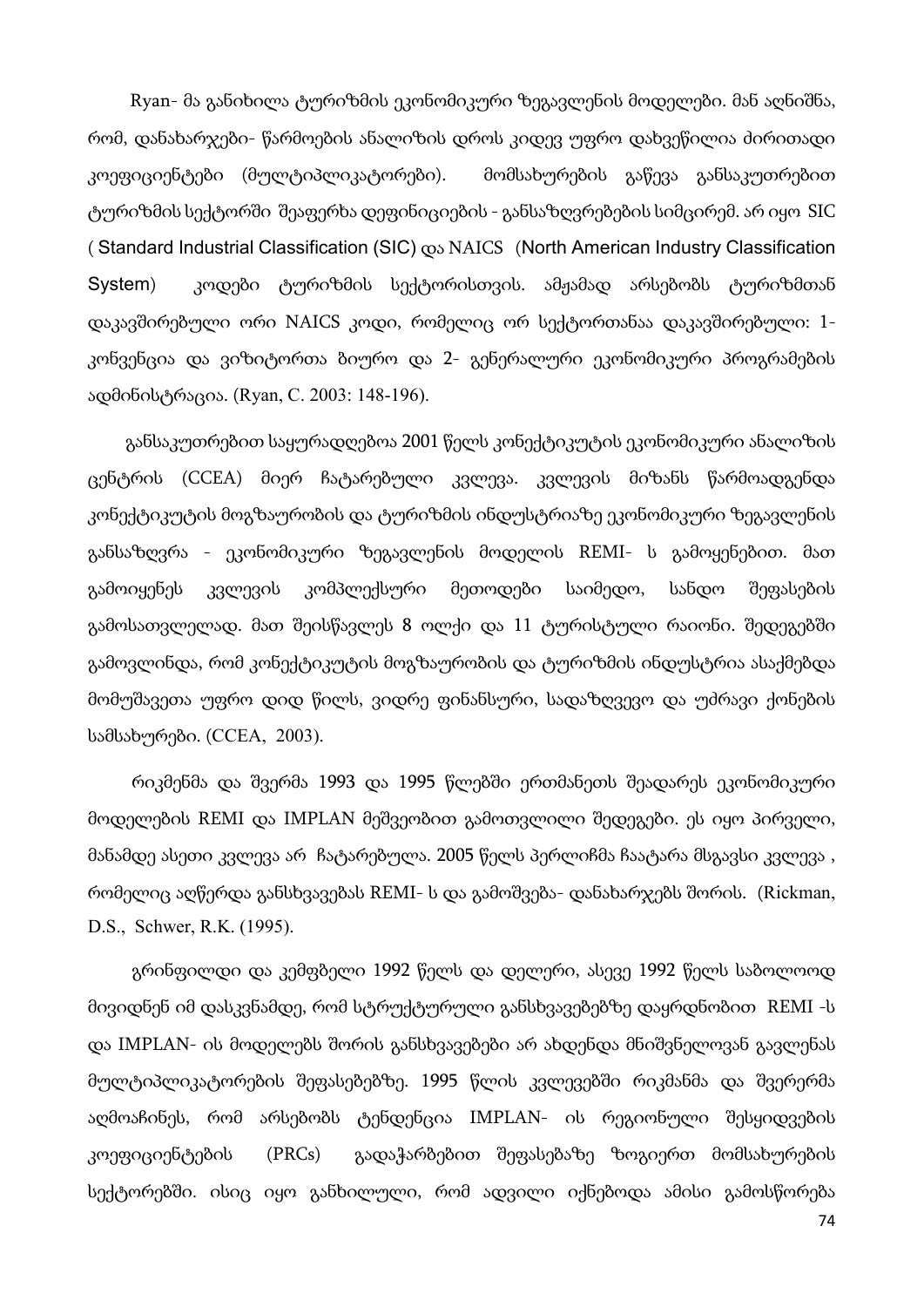მომხმარებლის შესაძლებლობების საფუძველზე რომ IMPLAN შეცვალონ და მოარგონ PRCs. თუმცა ამ შეზღუდვამ შეიძლება გამოიწვიოს უნებლიე შეუფასებლობა რადგან ის არის თვითნებური და არა სამეცნიერო. (Crihfield, J.B., and Campbell, H.S. Jr 1992).

 კვლევის პროცესში განხილულია ასევე ერთ-ერთი მნიშვნელოვანი - სამხრეთ კაროლინის მაგალითი. სამხრეთ კაროლინა ერთ-ერთი პირველი შტატია აშშ-ში, სადაც ჯერ კიდევ 2001 წელს დაინერგა ტურიზმის სატელიტური ანგარიში. სარგებლობენ ტურიზმის ეკონომიკური ზემოქმედების გამოთვლის მოწინავე მეთოდოლოგიით და ამ კუთხით დიდი გამოცდილება გააჩნიათ. ტერიტორიით (80.8კმ<sup>2</sup> ) და მოსახლეობით (4.6 მლნ) სამხრეთ კაროლონის შტატი, თითქმის საქართველოს ტოლია. მოგზაურობა და ტურიზმი აღიარებულია შტატის ეკონომიკის პრიორიტეტულ მიმართულებად. ტურიზმის ეკონომიკური ზემოქმედების შეფასების ტიპური, სწრაფი და მარტივი მიდგომა ეყრდნობა ტურისტულ აქტივობის, ხარჯებისა და მულტიპლიკატორების განსაზღვრას. ამგვარი შეფასება შეიძლება რამდენიმე საათში შესრულდეს, არაა ძვირადღირებული და დამოკიდებულია ანალიტიკოსის გამოცდილებასა და შეხედულებებზე.

მეორე, უფრო საფუძვლიანი, სიღრმისეული და მნიშვნელოვანი პირველადი მონაცემების შეგროვება ვიზიტორთა ხარჯების თაობაზე და შედარება ოფიციალური ეკონომიკური მოდელის შეფასებებთან. რეგიონული ეკონომიკური მოდელებიდან ყველაზე გავრცელებულია დანახარჯები- გამოშვების მოდელი (Input-Output ანუ I/O Model). იგი წარმოადგენს მათემატიკურ მოდელს, რომელიც აღწერს რეგიონის ეკონომიკაში სექტორებს შორის ფულის ნაკადების დინებას. ფულის ნაკადის პროგნოზირება ხდება იმის მიხედვით, თუ რისი შესყიდვა სჭირდება თითოეულ სექტორს სხვა ინდუსტრიებისათვის იმისათვის, რომ აწარმოოს ერთი დოლარის ღირებულების ნაწარმი. დანახარჯები- გამოშვების მოდელი ასევე განსაზღვრავს გაყიდვების ნაწილის მოცულობას, რომელიც მიმართულია სარგოსა და ხელფასებზე, მესაკუთრეთა შემოსავლებსა და გადასახადებზე. ამ მოდელიდან მულტიპლიკატორების გამოანგარიშება ხდება რეგიონში ხარჯების რეცირკულაციის შეფასების საფუძველზე. ექსპორტი და იმპორტი განისაზღვრება მოსახლეობისა და ფირმების მიერ ადგილობრივი წყაროებიდან საქონლისა და მომსახურების შესყიდვისადმი მიდრეკილების შეფასების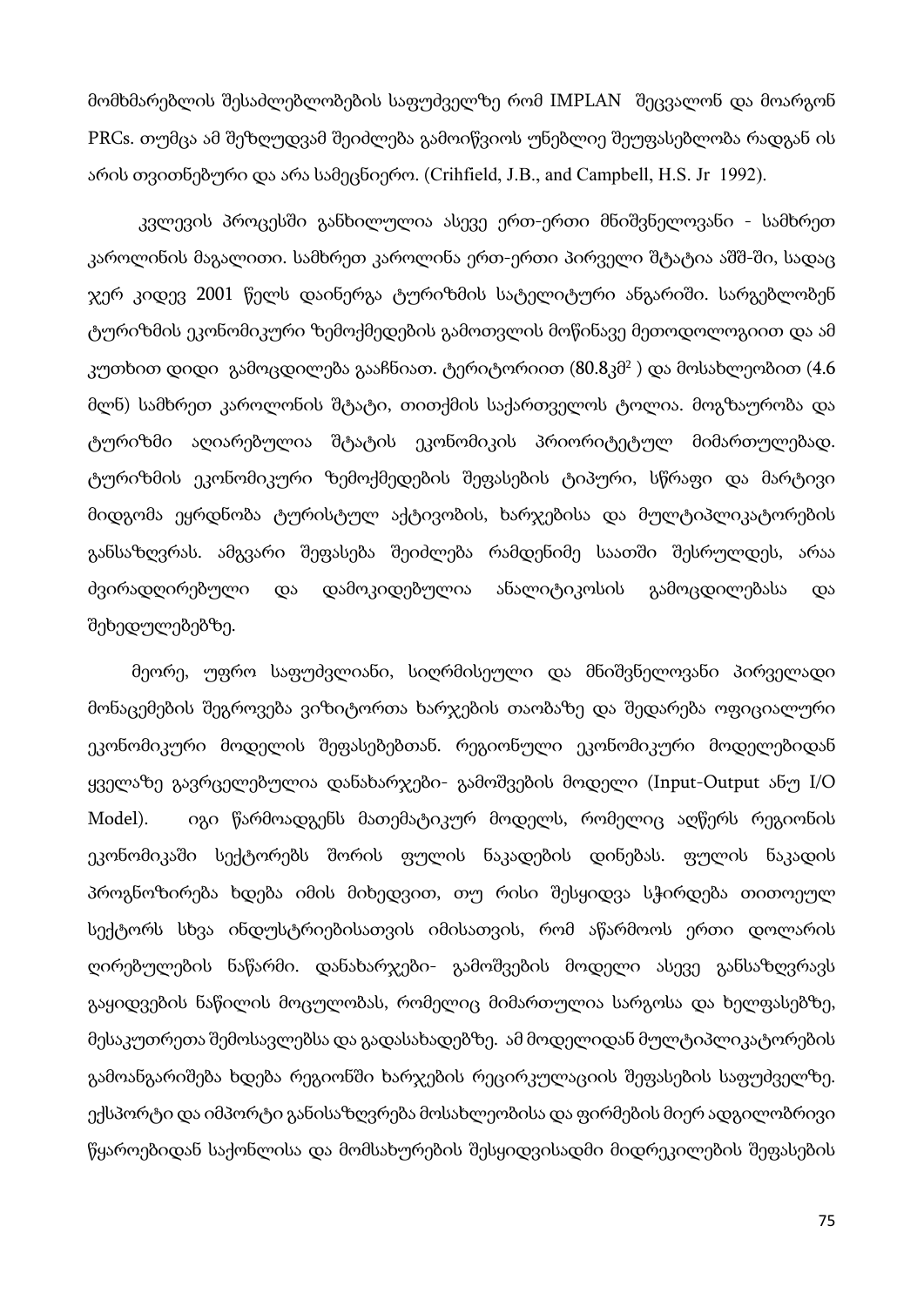საფუძველზე. რეგიონის მულტიპლიკატორი უფრო მაღალია თუ რეგიონი უზრუნველყოფილია საკუთარი საქონლით და მომსახურებებით.

 სამხრეთ კაროლინის შტატში სარგებლობენ MI\_REC/IMPLAN სისტემით (Micro-Implan Receation Economic Impact Estimation System). ეს სისტემა წარმოადგენს მიჩიგანის შტატის სახელმწიფო უნივერსიტეტის მკვლევარების სტინსის და პროპსტის (Stynes and Propst,1992) მიერ შემუშავებულ რეკრეაციისა და ტურიზმის ეკონომიკური ზემოქმედების შეფასების მიკრო- კომპიუტერულ სისტემას. ამ მოდელით გამოთვლილი ტურიზმის ეკონომიკური შენატანის მაჩვენებლები აშშ-ში სამხრეთ კაროლინაში იძლევა შემდეგ მონაცემებს: 2010 წელს ტურიზმის უშუალო ( პირდაპირმა) შემოსავლებმა შტატის ეკონომიკაში შეადგინა 9,710 მლრდ დოლარი- მთელი ეკონომიკის 3%, ხოლო მთლიანმა (პირდაპირმა, არაპირდაპირმა და ინდუცირებულმა) შემოსავლებმა 17,039 მლრდ დოლარი, ანუ მთელი ეკონომიკის 6%. ტურიზმის სექტორში დასაქმებულთა რაოდენობამ 2010 წლისათვის სამხრეთ კაროლინაში შეადგინა 107 ათასი ადამიანი, რაც საერთო დასაქმების 6% -ია. არაპირდაპირი და ინდუქცირებული დასაქმების გათვალისწინებით დასაქმებულთა რაოდენობამ 160 ათასს მიაღწია, რამაც საერთო დასაქმების 9,2 % შეადგინა. ტურიზმში დასაქმებულთა უდიდესი ნაწილი მოდის სურსათითა და სასმელით მომსახურების სექტორზე რომელშიც 54 ათასი ადამიანია დასაქმებული, ანუ ტურიზმში მთლიანად დასაქმების 51 %. 21 ათასი ადამიანია დასაქმებული განთავსების სექტორში, რაც საერთო დასაქმების 19,7% შეადგენს. 2010 წელს სარგოსა და ხელფასების სახით ტურიზმში გაცემულია 2,768 მლრდ დოლარი, ხოლო არაპირდაპირი და ინდუცირებული ეფექტის გათვალისწინებით- 4,912 მლრდ დოლარი.

სამხრეთ კაროლინის შტატში დანერგილი სისტემის გათვალისწინება მნიშვნელოვნად დაეხმარება საქართველოს ტურიზმის ეკონომიური ზემოქმედების შეფასების მეთოდოლოგიის დანერგვაში. შემუშავებული რეკომენდაციები, ჩვენი აზრით დაეხმარება საქართველოს მთავრობას. ის აჩვენებს მოგზაურობისა და ტურიზმის ეკონომიკურო პარამეტრების, ეროვნულ ეკონომიკაში მისი წვლილის ზუსტად დადგენის მნიშვნელობას, ასევე ეკონომიკურ პოლიტიკასა და ეროვნული ტურიზმის განვითარების გეგმებში კორექტირების შეტანის აუცილებლობას. მეთოდოლოგია კერძო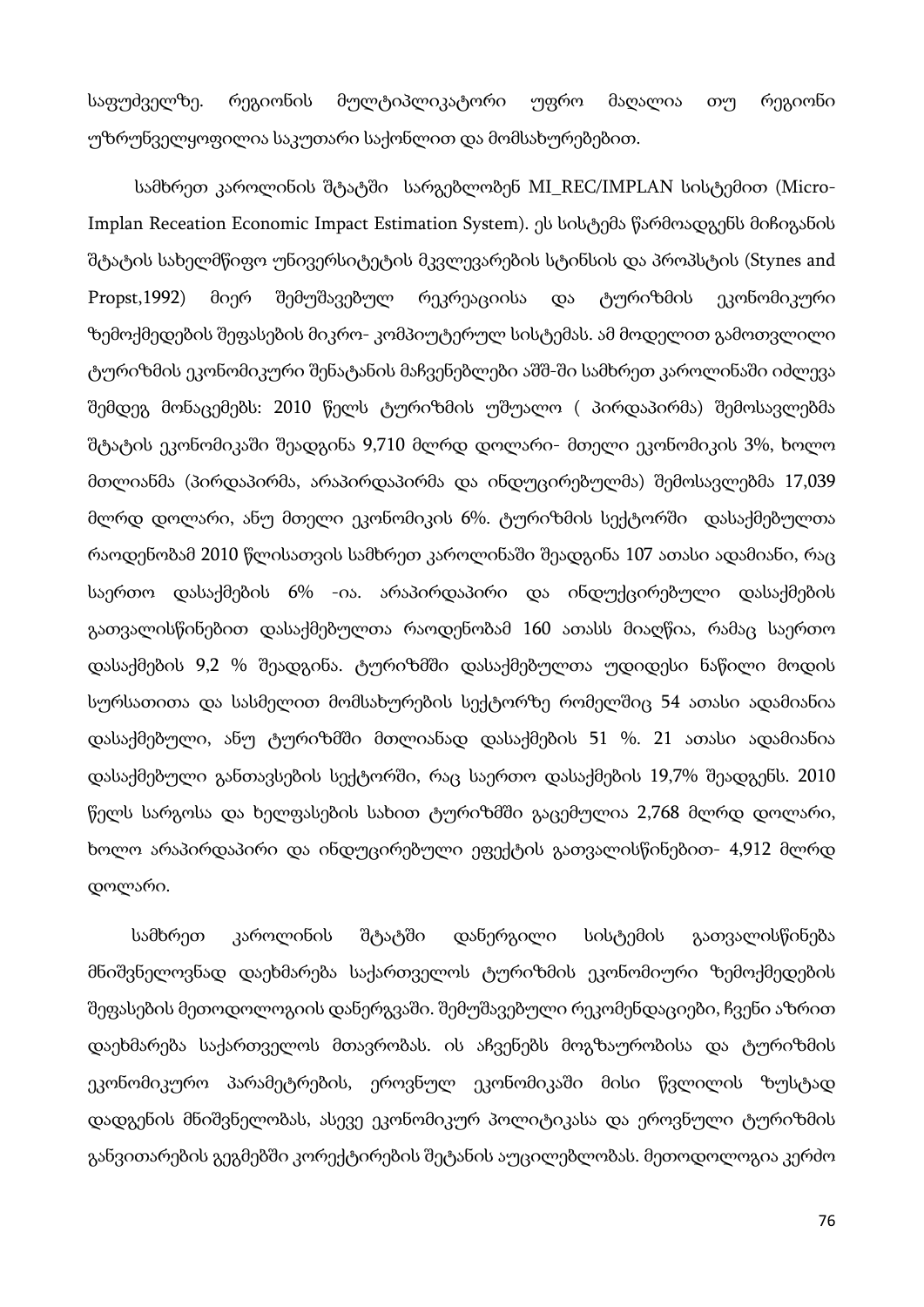სექტორსაც გამოადგება, ეკონომიკურ პარამეტრებს ასევე გადამწყვეტი მნიშვნელობა აქვს ინვესტიცირების გადაწყვეტილების მიღებისას.

საქართველოში ტურიზმის განვითარება ბოლო წლების ერთ-ერთ უმნიშვნელოვანეს პრიორიტეტად მიიჩნევა. მიუხედავად ამისა ჩვენს ქვეყანაში ჯერ კიდევ არ არის კარგად შეფასებული ამ დარგის როლი სახელმწიფოს ეკონომიკის ზრდაში. საქართველოში ტურიზმის კვლევის მიმართულებით არსებული ბევრი პრობლემა იყო და არის: ეროვნულ ტურიზმში არსებული ვითარების შესწავლამ და მისი როლის დადგენის მცდელობამ ქვეყნის ეკონომიკურ ზრდაში გამოავლინა, რომ მიუხედავად საქართველოს წარმატებებისა მსოფლიო ბანკისა და საერთაშორისო საფინანსო კორპორაციის რეიტინგებში, ქვეყნის ტურიზმის სექტორი საერთაშორისო არენაზე არც თუ ისე მიმზიდველად გამოიყურებოდა. მსოფლიო ეკონომიკურ ფორუმზე მსოფლიო მოგზაურობის, ტურიზმის საბჭოთა (World Travel and Tourism Council-WTTC) და Oxford Economics ყოველწლიურ ანგარიშებში საქართველოს მოგზაურობისა და ტურიზმის ინდიკატორები საერთოდ არ ქვეყნდებოდა ამ მონაცემთა არარსებობის გამო. პრაქტიკულად შეუძლებელი იყო ტურიზმის წილის დადგენა ეროვნულ ეკონომიკაში, ადრე არ აღირიცხებოდა მოთხოვნა მოგზაურობაზე და ტურიზმზე, მოგზაურობისა და ტურიზმის ეკონომიკის წილი მშპ-ში, დასაქმების დარგში და ა.შ. ეკონომიკური პარამეტრების შეფასების რაიმე მეთოდოლოგია არ არსებობდა საქართველოში. გაურკვეველი ვითარება იყო მომსახურების ექსპორტის, საერთაშორისო ტურიზმში ექსპორტ-იმპორტის ბალანსის და სხვა საკითხებში. გასული საუკუნის მეთოდითსაზღვრის გადმოკვეთა რაოდენობის აღრიცხვა ვერავითარ წარმოდგენას ვერ ქმნის მის ეკონომიკურ მნიშვნელობაზე.

 ტურიზმის სატელიტური ანგარიში (Tourism Satellite Account-TSA), რომლის გარეშეც შეუძლებელია მოგზაურობისა და ტურიზმის რეალური ეკონომიკური მონაცემების დადგენა არ იყო დანერგილი საქართველოში. ეს ანგარიში რეკომენდირებულია გაეროს მსოფლიო ტურიზმის ორგანიზაციის მიერ 2000 წელს და დანერგილია მსოფლიოს 200 მდე ქვეყანაში. ტურიზმი მნიშვნელოვანი როლს თამაშობს ეკონომიკური ზრდის სტიმულირებაში, სამუშაო ადგილების და პოზიტიური გარე ფაქტორების შექმნაში, რაც ზეგავლენას ახდენს ეკონომიკურ აქტივობებზე. ამიტომ აუცილებელია: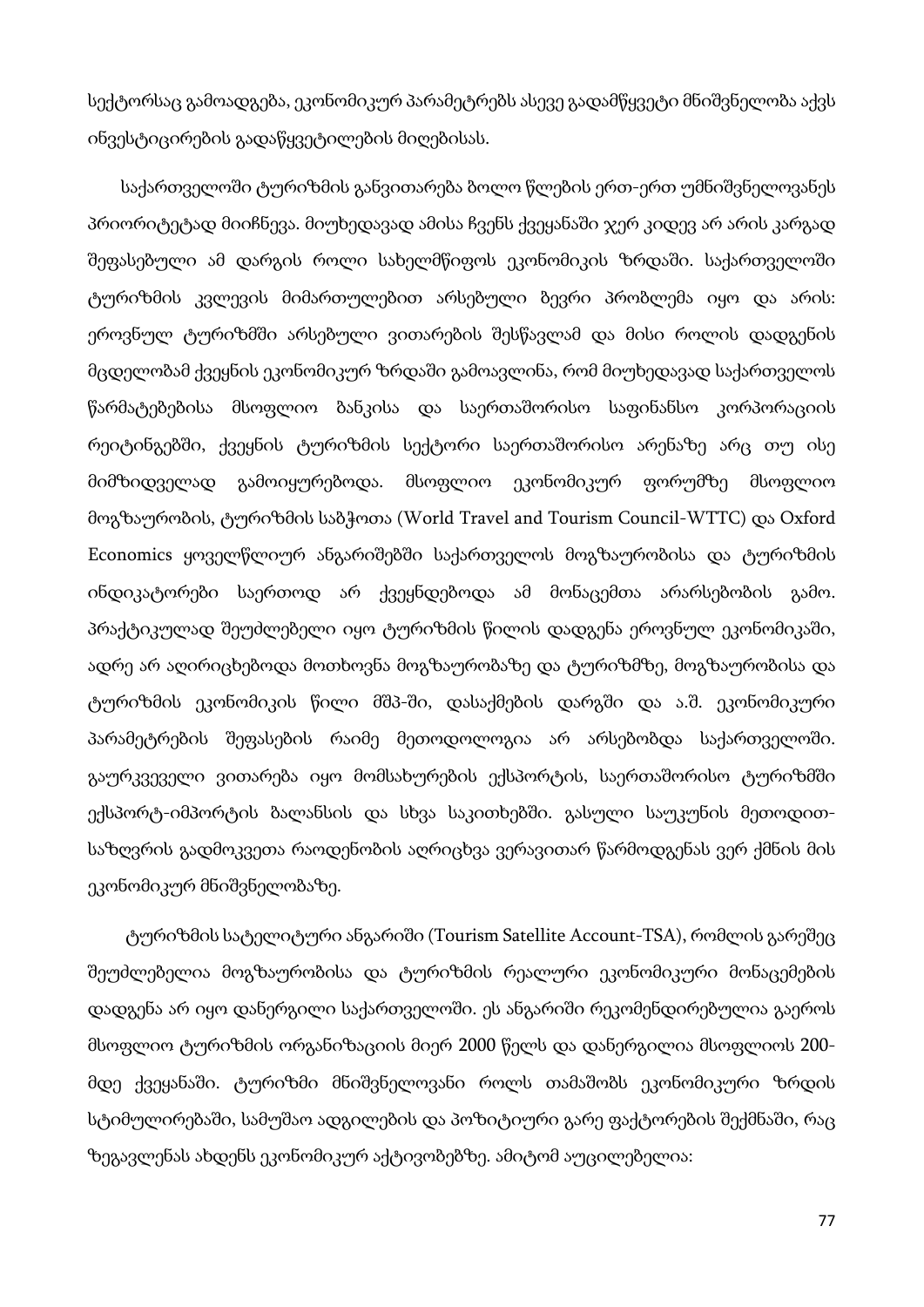- 1) ქვეყანაში მოწესრიგდეს ტურიზმის სტატისტიკა და დაინერგოს ტურიზმის სატელიტური ანგარიში თანამედროვე მოთხოვნების შესაბამისად;
- 2) საქართველოში დაინერგოს დანახარჯები- გამოშვების მოდელი ტურიზმის ეკონომიკური ანალიზისათვის. ძალიან კარგი იქნება თუ მოხდება MI\_REC /IMPLAN სისტემის ადაპტირება.
- 3) დაინერგოს "მოგზაურობის ეკონომიკური ზემოქმედების მოდელი" (Travel Economic Impact Model-TEIM). ეს მოდელი საშუალებას მისცემს დარგობრივი მართვის ორგანოებს შეაფასონ საქართველოს მცხოვრებლების ტურისტული აქტივობის ეკონომიკური ზემოქმედება ეროვნულ და რეგიონულ ეკონომიკაზე. (მარგველაშვილი 2011).

ტურიზმის პრიორიტეტად გამოცხადება მისი რეალური ეკონომიკური სურათის ცოდნის გარეშე არასწორია და ეკონომიკური ზრდის ნაცვლად შეიძლება საპირისპირო ეფექტი მოიტანოს. იმისათვის რომ, ტურიზმში სწორი გადაწყვეტილება იქნეს მიღებული აუცილებელია ეკონომიკური ანალიზის ჩატარება. ტურიზმის ეკონომიკური ზემოქმედების ანალიზი ძალიან მნიშვნელოვან ინფორმაციას იძლევა. ის აფასებს ტურისტული საქმიანობის შენატანს რეგიონის, ქვეყნის ეკონომიკაში. ეკონომიკური ზემოქმედების ანალიზი ავლენს ეკონომიკურ სექტორებს შორის ურთიერთკავშირს და იძლევა შეფასებებს ეკონომიკაში მიმდინარე ცვლილებების შესახებ.

#### 2.3. საერთაშორისო ტურიზმის გავლენა ეროვნულ ეკონომიკაზე.

 ეროვნული ეკონომიკის განვითარება, მით უფრო ტურიზმის დარგის განვითარება საერთაშორისო ტურიზმის და მისი ზეგავლენის გარეშე წარმოუდგენელია. გლობალურ ეკონომიკურ სივრცეში ეროვნული ეკონომიკის როლი დამოკიდებულია მის პოლიტიკურ და ეკონომიკურ კონკურენტუნარიანობაზე და სიძლიერეზე. ეროვნული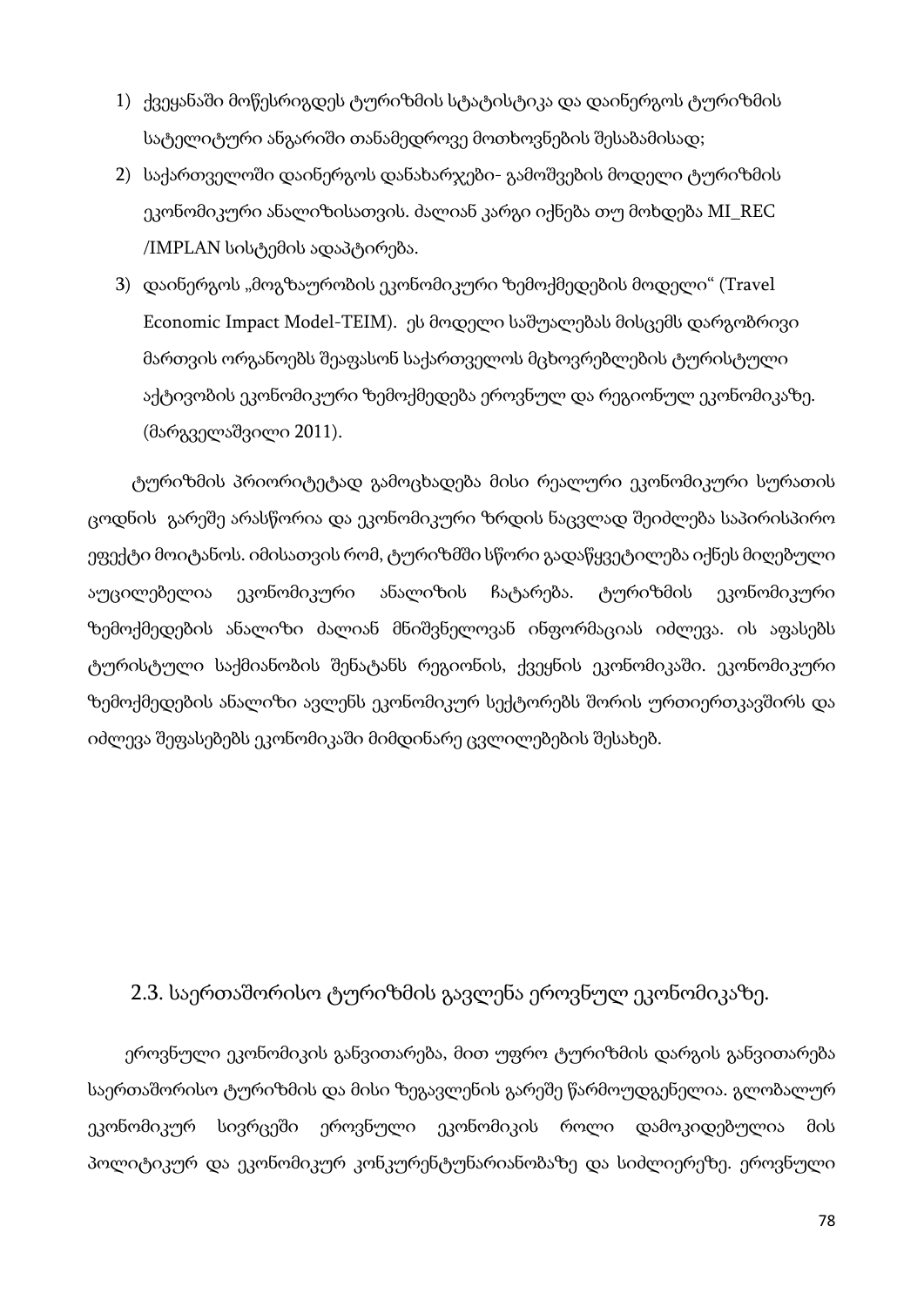ეკონომიკის კონკურენტუნარიანობა და თავის მხრივ გლობალიზაცია დაკავშირებული პროცესებია, რომლებშიც აისახება კომპანიების, დარგების, ქვეყნის ინტერესების და ცალკეული ინდივიდების წინააღმდეგობრივი ურთიერთობები. გლობალიზაცია სხვადასხვა სისტემების დაახლოებას და მათ შორის არსებული განსხვავების არ არსებობას და წაშლას გულისხმობს ისეთ სფეროებში, როგორიცაა: ტექნიკა, ვაჭრობა, ფინანსები, კომუნიკაცია, მეცნიერება, კულტურა, რელიგია და სხვა.

 ღია ეკონომიკის პირობებში ქვეყნის ეკონომიკა დაკავშირებულია მსოფლიო ეკონომიკასთან. გლობალიზაცია ზრდის ქვეყნების ეკონომიკურ თანამშრომლობას და გულისხმობს მსოფლიო ეკონომიკის გარდაქმნას ერთიან საწარმოო ბაზრად, სადაც საქონელი თავისუფლად მოძრაობს.

 საერთაშორისო ტურიზმის განვითარების ერთ-ერთი ძირითადი ტენდენცია გლობალიზაცია- საერთაშორისო ტურიზმის განვითარებას ძალიან უწყობს ხელს, ზრდის მოთხოვნას ტურისტულ მომსახურებებზე. ტურისტული საქმიანობის ტრანსნაციონალიზაცია და ინტერნაციონალიზაცია საერთაშორისო ტურიზმის გლობალიზაციის საფუძველია. ტრანსნაციონალიზაციის პროცესები კერძო კაპიტალების საერთაშორისო დაკავშირებას იწვევს, ასევე სტრატეგიული ალიანსების ჩამოყალიბებას და მათ გავრცელებას. შედეგად ფართოდ ვრცელდება ტურისტული მომსახურების საერთაშორისო სტანდარტები, სხვადასხვა კომპანიები თანამშრომლობენ, ერთიანდებიან, ქმნიან ალიანსებს და ერწყმიან ერთმანეთს. ინტერნაციონალიზაციის პროცესი გულისხმობს შრომის საერთაშორისო დანაწილებაზე დაფუძნებულ ეკონომიკურ გაცვლებს მომსახურების სფეროში. საერთაშორისო ვაჭრობა მომსახურებით სწრაფად ვითარდება და ეკონომიკის დარგში მნიშვნელოვანი ადგილი უკავია. (ყორღანაშვილი 2012: 29-48).

 ტექნოლოგია არა მხოლოდ აკავშირებს ქვეყნებს და კომპანიებს გლობალიზაციის პირობებში, არამედ აკავშირებს მომხმარებლებს და კომპანიებს, აკავშირებს ერთმანეთთან ადამიანებს სხვადასხვა ქვეყნებიდან. ბიზნესის წარმატება სწორედ ადამიანების ერთმანეთთან დაკავშირებით მიიღწევა. (Kotler P. 2010:33).

 გლობალიზაციის პროცესში საერთაშორისო ბიზნესის განვითარებას მრავალი ფაქტორი უწყობს ხელს. ასევე ზრდის მრავალი მექანიზმი გამოიყენება. ერთ-ერთი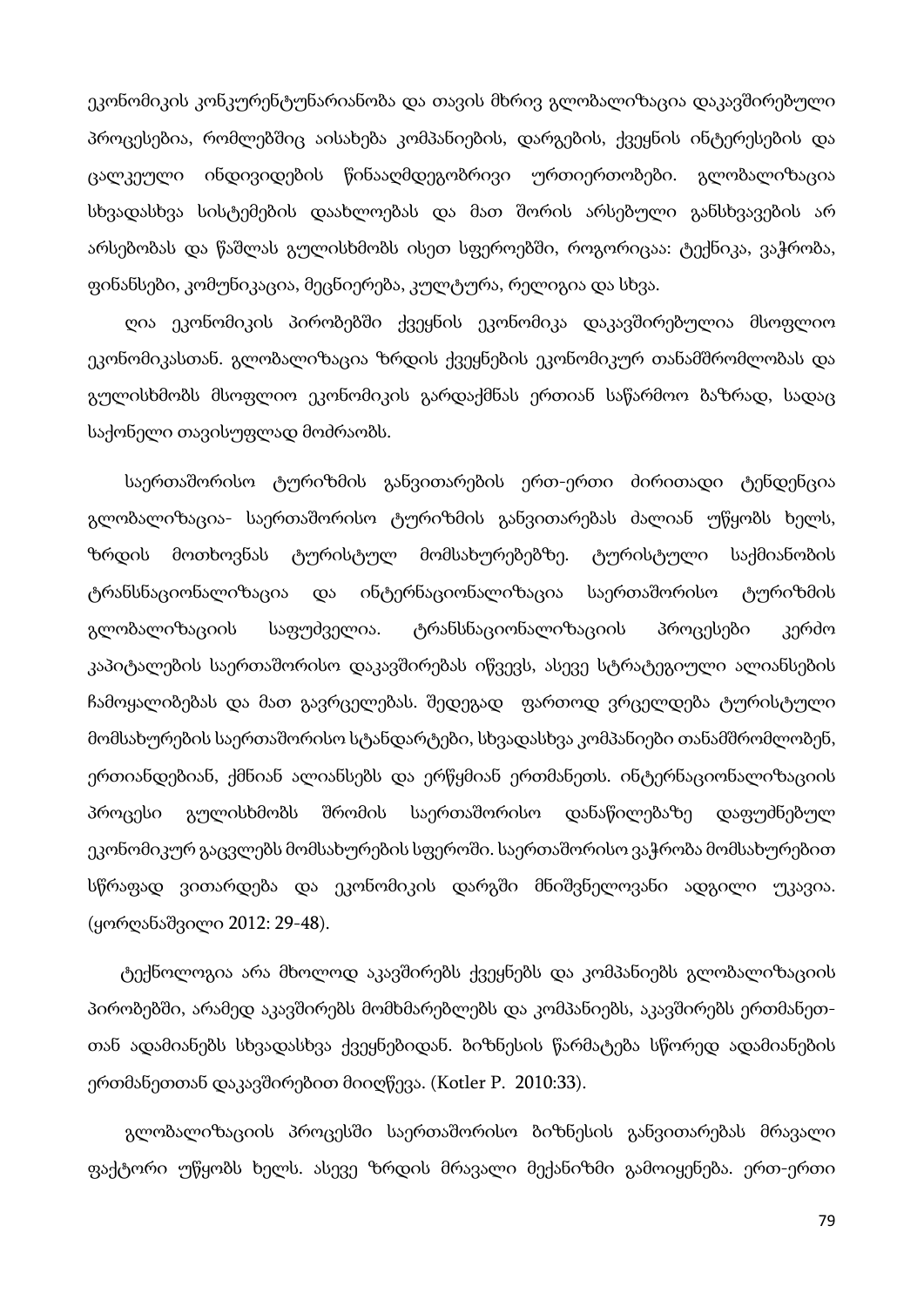ინფორმაციული ტექნოლოგიებია. კერძოდ "ახალი ეკონომიკის" პირობებში დარგების განვითარების მექანიზმებიც განსხვავებულია. "ახალ ეკონომიკაში" მომსახურების, და საქონლის წარმოება და რეალიზაცია საინფორმაციო ტექნოლოგიების გამოყენებით სრულდება, რომლებიც დიდ გავლენას ახდენენ ამათუიმ დარგის საქმიანობაზე და განვითარებაზე. გლობალიზაცია და ინფორმაციული ტექნოლოგიები მჭიდროდაა ერთმანეთთან დაკავშირებული. ინტერნეტ საშუალებების გამოყენება, ელექტრონული ვაჭრობა გლობალიზაციის პირობებში ეკონომიკის ფუნქციონირების ძირითადი საშუალებებია.

 თანამედროვე საზოგადოების განვითარებაში დიდი როლი ითამაშა ტექნოლოგიების განვითარებამ. სოციალურ და ეკონომიკურ განვითარებაში შესაძლებლობების ლიმიტი გაზარდა. ინტერნეტმა შეცვალა დროის მცნება და მენეჯმენტის ჩამოყალიბებაში დიდი წვლილი შეიტანა. ( Abrate 2012).

 ელექტრონული ტექნოლოგიები ხელს უწყობს ქვეყნის ტურისტული პოტენციალის წარმოჩენას, ონლაინ ტურიზმის განვითარებას, საერთაშორისო ტურიზმის წინსვლას. ბიზნესის და საზოგადოების კეთილდღეობა იზრდება , რადგან სტიმულირდება ცოდნა და იდეები, პროექტების და ონლაინ აქტივობების მეშვეობით.

 ქვეყნის ეკონომიკაში ელექტრონული მთავრობის სისტემას მნიშვნელოვანი წვლილი შეაქვს, იზრდება ტურიზმის წილი, ხდება ტურიზმის ეფექტიანი დაგეგმვა, მაღლდება ტურიზმის სოციალურ-ეკონომიკური სარგებელი. ელექტრონული სისტემის ფართო დანერგვა ტურიზმის დარგში:

- დადებით გავლენას ახდენს ქვეყნის ტურისტულ ფასეულობებზე;
- მდგრადი ტურიზმის განვითარებას უწყობს ხელს;
- კორპორაციულ სოციალური პასუხისმგებლობას ამაღლებს;
- ქვეყნის ტურისტულ პოტენციალს უკეთესად წარმოაჩენს;
- მეტი ყურადღება ეთმობა არქიტექტურული ძეგლების და მემკვიდრეობის დაცვას და მოვლას;
- საგრძნობლად ზრდის ტურისტულ ბიზნესში ინვესტიციებს;
- ტურისტულ პროდუქტს მეტად ხელმისაწვდომს ხდის;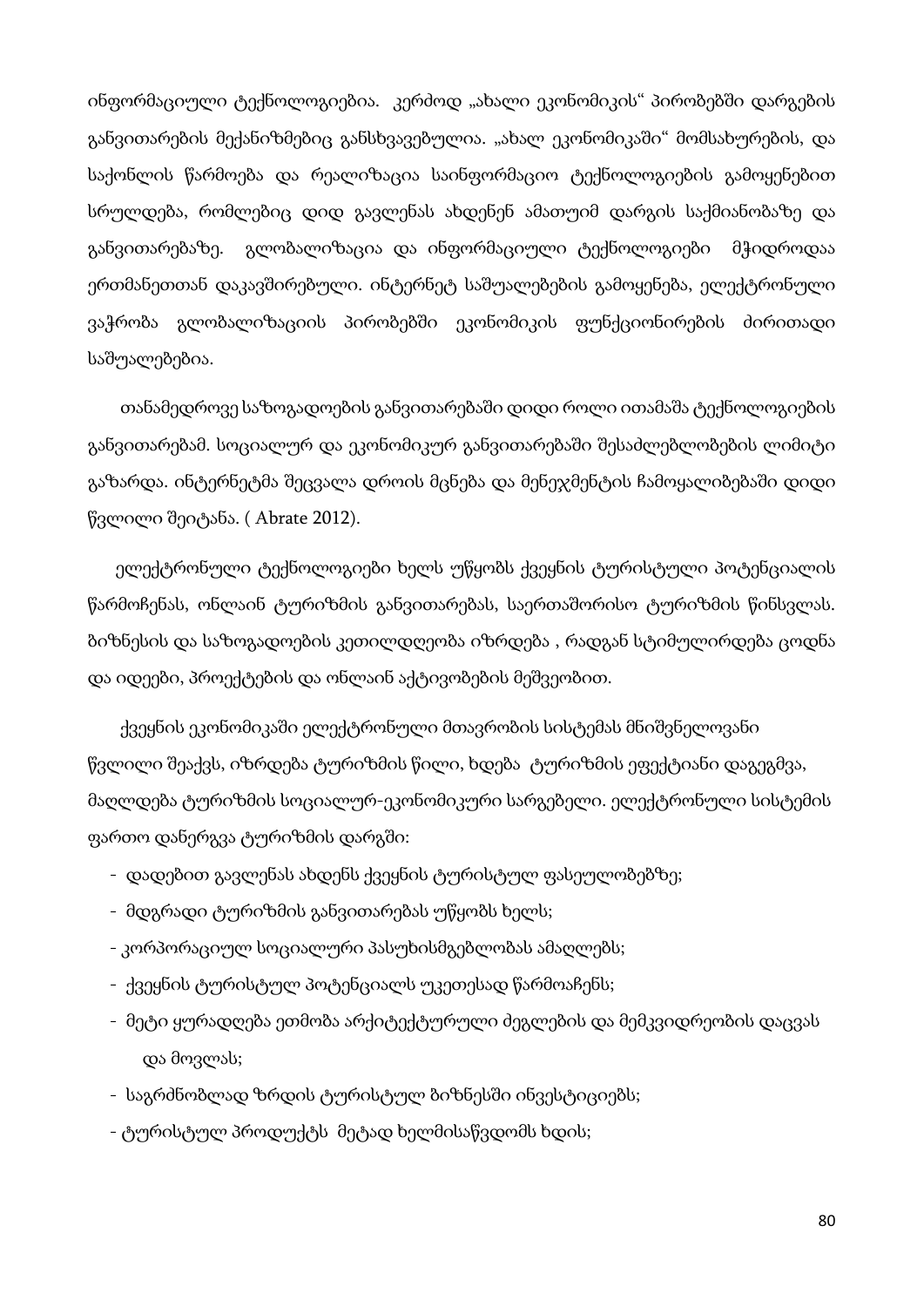- ტურისტული პროდუქტის და ფასის შესაბამისობას აბალანსებს. (აბულაძე, წოწკოლაური ....2016:154-157).

 ზემოთ ხსენებულმა გლობალურმა პროცესებმა ძალიან დიდი გავლენა მოახდინა საერთაშორისო ტურიზმზე. ახალი ინფორმაციული ტექნოლოგიების გამოყენების შედეგად შეიქმნა მსოფლიო მასშტაბის ელექტრონული სადისტრიბუციო სისტემები. განსაკუთრებით შეიძლება გამოვყოთ დაჯავშნის გლობალური კომპიუტერული ქსელები. მათი გამოყენებით ავიაკომპანიები უკავშირდებიან სასტუმროებს, ტურისტულ ორგანიზაციებს, ავტომობილების გაქირავების სააგენტოებს და ტურიზმთან დაკავშირებულ სხვადასხვა კომპანიებს. ამ დაჯავშნის გლობალურმა კომპიუტერულმა ქსელმა ტურისტული მომსახურების პოტენციალი ძალიან გააფართოვა, გაააქტიურა ტურისტული პროდუქტის მწარმოებლის და მომხმარებლის ერთობლივი მუშაობა, გააადვილა ტურისტული პროდუქტის საბოლოო მომხმარებლამდე დაყვანის პროცესი. ტურიზმი დღეს განიხილება, როგორც გლობალური კომპიუტერიზებული ბიზნესი, რომელიც ინფორმაციული ტექნოლოგიების მეშვეობით ტურისტულ პროდუქტს ინდივიდუალურს, მიმზიდველს და მოქნილს ხდის. ტურიზმის ბაზარზე მომუშავე ადამიანებს აუცილებლად სჭირდებათ ინფორმაცია რომელიც უნდა შეაგროვონ, დაამუშავონ და საბოლოო და სწორი გადაწყვეტილება მიიღონ. ინფორმაცია და ტურიზმი ერთმანეთთან დაკავშირებულია, რადგანაც ტურის ყიდვა ინფორმაციაა, ინფორმაციის საფუძველზე იღებენ მოგზაურობის თაობაზე გადაწყვეტილებას, დღეში რამდენჯერმე მიმოცვლიან ინფორმაციას ტურიზმის ბაზრის მონაწილეები.

 საერთაშორისო ტურიზმის განვითარებას ძალიან უწყობს ხელს საყოველთაო კულტურული ფასეულობების, საერთაშორისო კულტურის ფორმირების პროცესი. უცხო ქვეყნის კულტურის შემადგენელი ნაწილები, ელემენტები მსოფლიოს მრავალი ქვეყნის და ქალაქისთვისაა დამახასიათებელი. სხვადასხვა ქვეყნის მოსახლეობის ცხოვრების წესი უფრო და უფრო უახლოვდება ერთმანეთს. მაგალითად გავრცელებულია ტანსაცმლის ბრენდები, სასმელები, საჭმელი, ავტომობილები და სხვა.

 საერთაშორისო ტურისტულ ბიზნესში ფართოდ გავრცელებულია თანამშრომლობის ფორმა- სტრატეგიული ალიანსი- ეს იურიდიულად დამოუკიდებელი ფირმების ნებაყოფლობითი თანამშრომლობის ფორმაა. ეს გარკვეული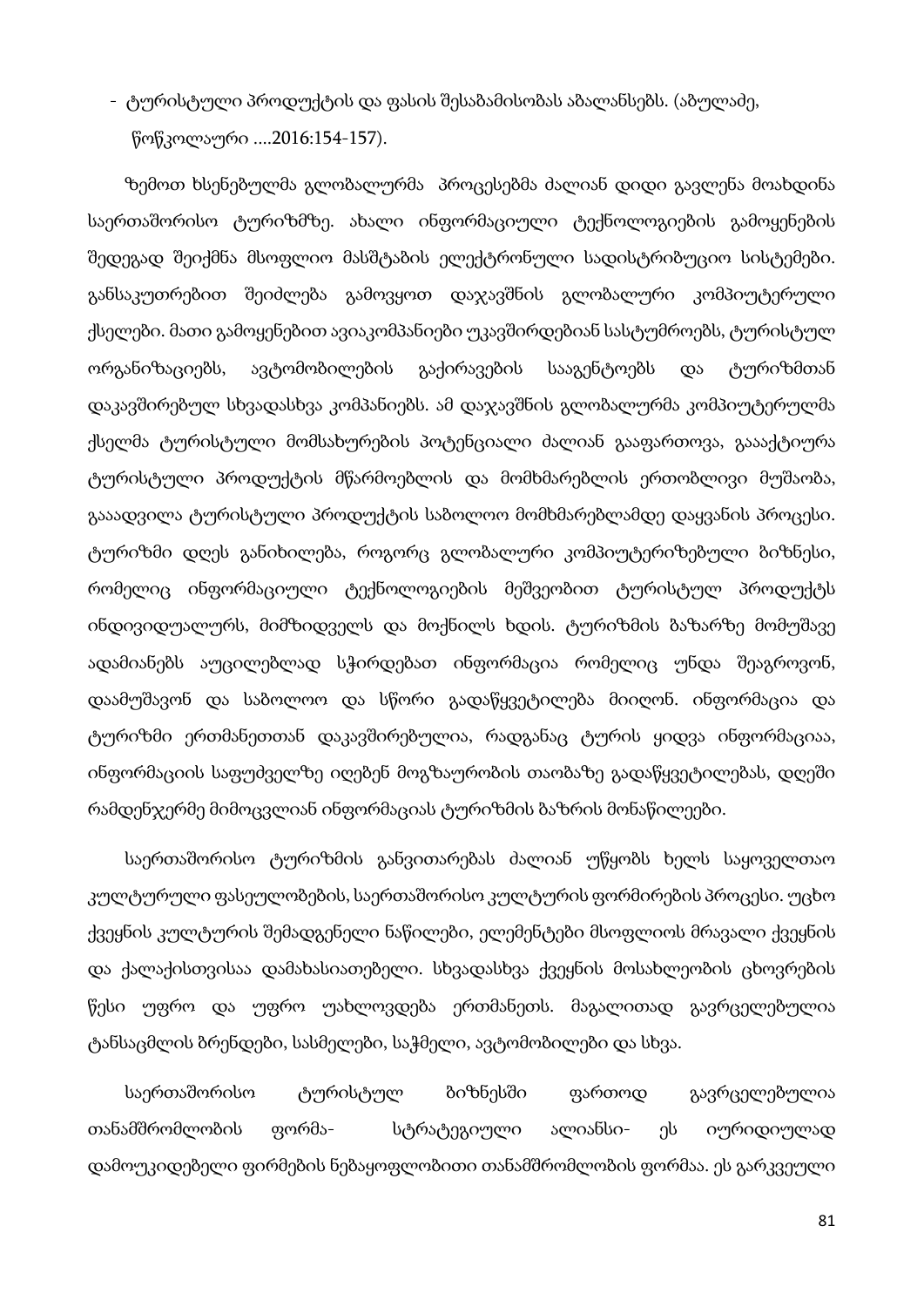მიზნების და ეფექტის მისაღწევად გამოიყენება. კომპანიები სტრატეგიულ რესურსებს აერთიანებენ და სტრატეგიული ალიანსის სახით, ძალების გაერთიანებით ბაზარზე აძლიერებენ პოზიციებს, რაც ეხმარებათ სხვა კომპანიებთან კონკურენტულ ბრძოლაში.

 სწრაფად იზრდება ტურისტული მომსახურების სფერო და ამ სფეროში დასაქმებულთა რიცხვი, რაც ეკონომიკის განვითარების და მოსახლეობის ცხოვრების დონის ამაღლების შედეგია. მომსახურების ახალი სახეების შექმნა და ძველის, ტრადიციულის განვითარება ამ სფეროში არსებულ კომპანიების რიცხვის ზრდას უწყობს ხელს.

 ტურიზმი სწრაფად რეაგირებს ეკონომიკის აღმავლობასა და დაცემაზე. ტურიზმის მსოფლიო ექსპერტების მიერ დადგენილია, რომ ქვეყანაში ტურიზმის განვითარება და ეკონომიკურ მდგომარეობა ერთმანეთთანაა დაკავშირებული. ასევე ტურიზმს ახასიათებს სწრაფი გამოცოცხლების უნარი და სხვა დარგებთან შედარებით ეკონომიკური კრიზისის გავლენას შედარებით ნაკლებად განიცდის. (ყორღანაშვილი 2012: 29-48).

 ტურიზმის დარგისადმი გაზრდილია ბიზნესმენთა ინტერესი, მათთვის მიმზიდველია ის, რომ ტურიზმის ბიზნესი შესაძლებელია მცირე ინვესტიციით დაიწყო, რაც სხვა დარგში ნაკლებად შესაძლებელია. ტურიზმის ბიზნესში მცირე, საშუალო და მსხვილი საწარმოები წარმატებით ვითარდება და სწრაფად ხდება დაბანდებული თანხის ამოღება. ტურიზმი მსოფლიო ეკონომიკაში ერთ-ერთ მომგებიან ბიზნესად ითვლება და დიდ როლს ასრულებს დარგის ეკონომიკის განვითარებაში. (ტუროპერეიტინგი 2015: 8).

 როგორც ავღნიშნეთ ტურიზმი მსოფლიო ეკონომიკაში ერთ-ერთ მნიშვნელოვან როლს თამაშობს. ბოლო წლებში ის მსოფლიო ბიზნესის ერთ-ერთი ყველაზე მომგებიანი საშუალებაა. ეკონომიკის ეს დარგი ძალიან სწრაფად ვითარდება და ის მისი მნიშვნელოვანი სექტორი გახდა.

 მსოფლიოში ტურიზმი ერთ-ერთი უდიდესი ინდუსტრიაა, რომლის განვითარებასაც განაპირობებს ქვეყნის შიდა სტაბილურობა, ეკონომიკური განვითარების მისაღები დონე და უსაფრთხო გარემო. ტურიზმი ხელს უწყობს მშვიდობის განვითარებას და გამყარებას განვითარებად ქვეყნებში, სამუშაო ადგილების შექმნას და შემოსავლების ზრდას. საერთაშორისო ტურიზმი უცხოური ვალუტის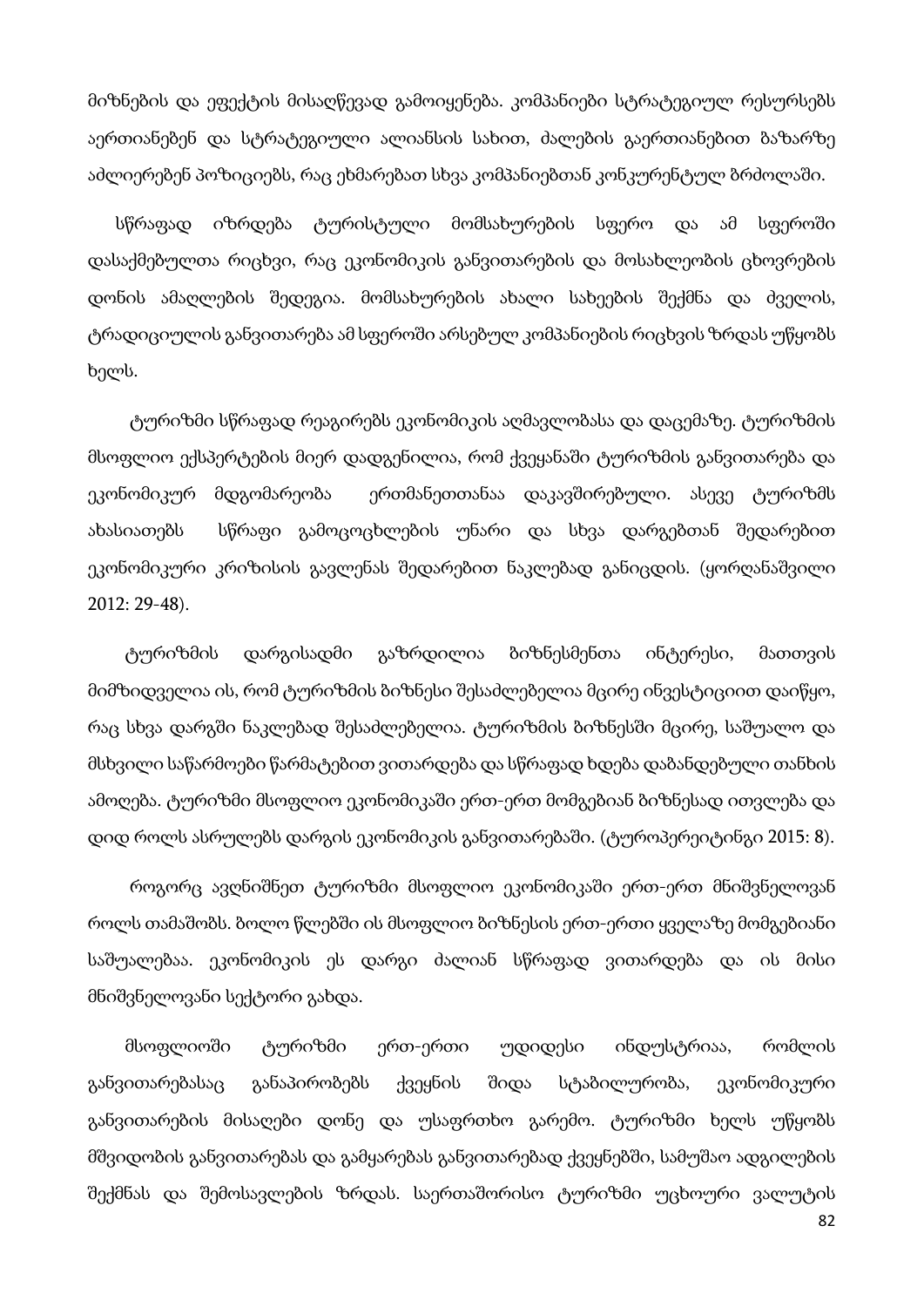შემოსავლის წყაროს წარმოადგენს და ზემოქმედებს ქვეყნის სოციალურ და კულტურულ გარემოზე. თუმცა საერთაშორისო ტურიზმის ზრდას ნეგატიური მოვლენის მოხდენას შეუძლია, მაგალითად ინფლაცია, ეკოლოგიური სიტუაციების გაუარესება და ადგილობრივი მოსახლეობის ტრადიციების დარღვევა. საერთაშორისო ტურიზმის შედეგების თავისდროული და ყოველმხრივი შეფასება ძალიან მნიშვნელოვან ფაქტორს წარმოადგენს, რომელიც საშუალებას მოგვცემს მაქსიმალური სარგებელი მივიღოთ და თავიდან ავიცილოთ საერთაშორისო ტურიზმის უარყოფითი ზემოქმედება.

 მე-20 საუკუნის 80- იანი წლებიდან აღინიშნება მოგზაურთა პრიორიტეტებში ცვლილებები. მოგზაურები უპირატესობას ანიჭებენ მთას- ცხელი მზის მაგივრად, ხოლო დიდი ქალაქების ნაცვლად მცირე დასახლებებს. ეს ხელს უწყობს აგროტურიზმის განვითარებას, რომელსაც ტურისტული ბაზრის 15%- ზე მეტი უკავია. (საქართველოს ტურიზმის ეროვნული ადმინისტაცია).

 ტურიზმი არის ეკონომიკის ერთ-ერთი ყველაზე მაღალშემოსავლიანი და სწრაფად განვითარებადი დარგი. მსოფლიო ტურისტული ორგნიზაციის მონაცემებით 2030 წლისთვის უცხოელ ვიზიტორთა რიცხვი 1,8 მილიარდს მიაღწევს. ვიზიტორთა უმრავლესობა ევროპასა და აზია- წყნარი ოკეანის აუზის ქვეყნებში მოიმატებს. (World Tourism Organization- UNTWO).

 მომსახურების სექტორებს შორის ერთ-ერთი ყველაზე სწრაფად მზარდია მსოფლიოში ტურიზმის და მოგზაურობის ინდუსტრია. 2013 წელს მოგზაურობისა და ტურიზმის მსოფლიო მონაცემებით ამ დარგის პირდაპირმა წვლილმა მთლიან შიდა პროდუქტში 2.2 ტრილიონი დილარი შეადგინა და ხელი შეუწყო 101 მილიონი სამუშაო ადგილის შექმნას. მსოფლიო ეკონომიკის განვითარებაში ტურიზმის სექტორის როლი მსოფლიოს მშპ-ის 9,5%, ერთი ადგილი ყოველი 11 სამუშაო ადგილიდან, 4,4% მთლიან განხორციელებულ ინვესტიციებსა და 5,4% მსოფლიოს მთლიან ექსპორტში. (Ecomomic impact 2014).

 ტურიზმის წილი მთლიან შიდა პროდუქტში 2014 წელს 2013 წელთან შედარებით გაიზარდა და შეადგინა 6,32 %, ასევე დინამიურად გაიზარდა 2015 წელს და შეადგინა 7,1 %. საქართველოში შემოსავლების რაოდენობა საერთაშორისო ტურიზმიდან გაიზარდა, შემცირებულია მხოლოდ 2015 წელს 2014 თან შედარებით. (იხ.დანართი N 3).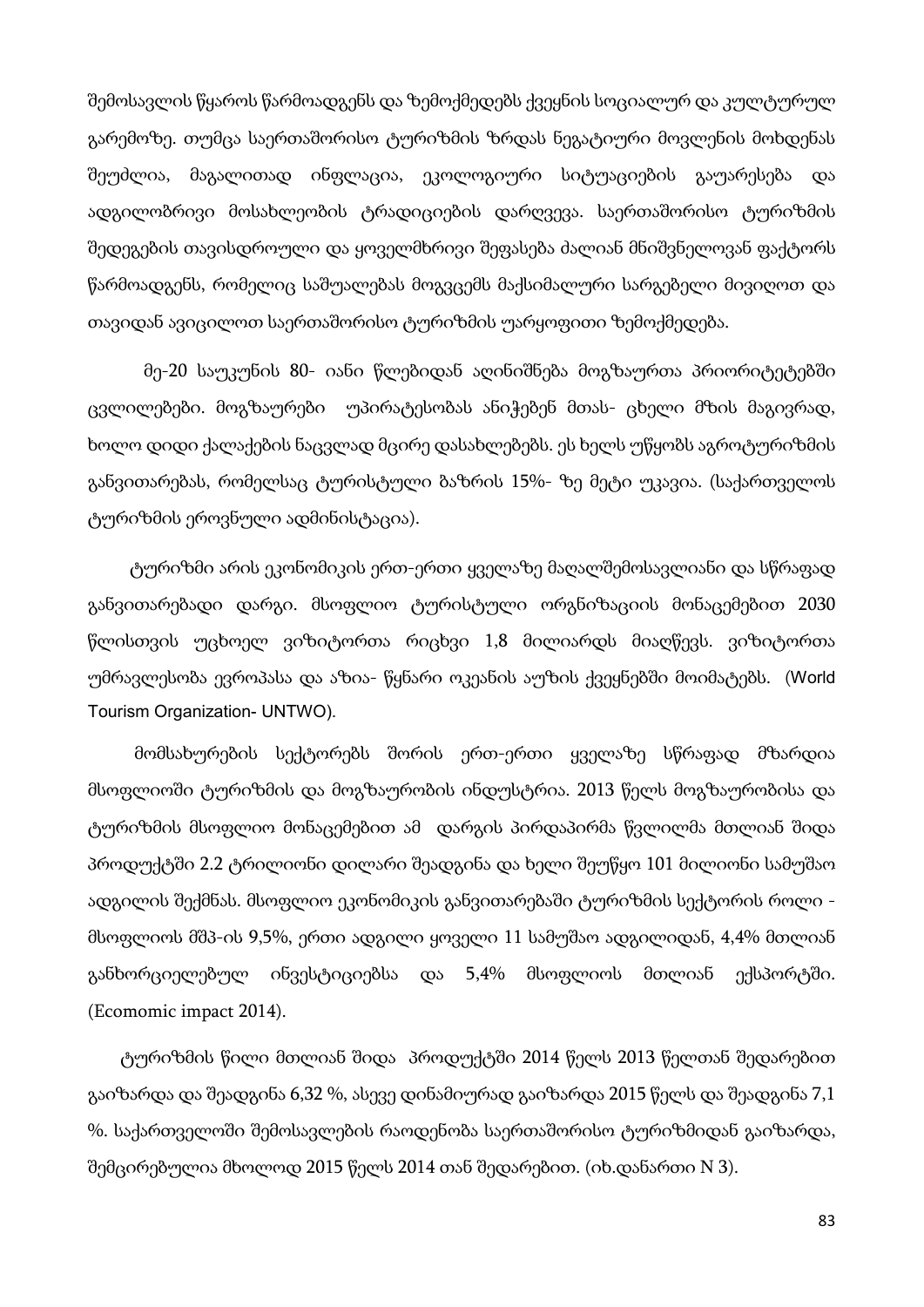საქართველოში შემოსული ვიზიტორთა რაოდენობა ყოველწლიურად იზრდება. მათ დანახარჯებს დიდი გავლენა აქვს საქართველოს საგადასახადო ბალანსზე. (საქართველოს ტურიზმის ეკონომიკური მიმოხილვა, საქართველოს ტურიზმის ეროვნული ადმინისტრაცია, 2014; საქართველოს სტატისტიკის ეროვნული სამსახური www.geostat.ge).

 ტურიზმის განვითარების კონცეფცია - კონცეფციის მიზანია თანამედროვე, მაღალეფექტიანი და კონკურენტუნარიანი კომპლექსის შექმნა, რომელიც უზრუნველყოფს საქართველოს და უცხოეთის მოქალაქეების ეფექტიან ტურისტულ მომსახურებას და მნიშვნელოვან წვლილს შეიტანს ქვეყნის ეკონომიკის განვითარებაში. მიზანი რომ მიღწეულ იქნას ამისთვის საჭიროა გატარდეს ღონისძიებები, რომელთა შორის მნიშვნელოვანია: საერთაშორისო პრაქტიკასთან შესატყვისი ტურიზმის განვითარების ნორმატიულ- სამართლებრივი ბაზის შექმნა; პირდაპირი ინვესტიციების ხელშემწყობი მექანიზმების შექმნა შიდა და შემომავალი ტურიზმის განვითარებისათვის; ტურისტული საქმიანობის სერტიფიკაციის და ლიცენზირების მკაცრი სისტემის დანერგვა და ა.შ. სახელმწიფო, რომელიც ტურიზმს ანვითარებს, ცდილობს რომ მისგან მიიღოს მაქსიმალური ეკონომიკური ეფექტი. რაც ნიშნავს იმას, რომ მიიღოს მოგება ანუ ეკონომიკური ეფექტი ტურიზმის ორგანიზაციის, რეგიონის მოსახლეობის მომსახურების და ტურიზმის სფეროში დასაქმებული ფირმების საქმიანობიდან. (ხოხობაია 2016).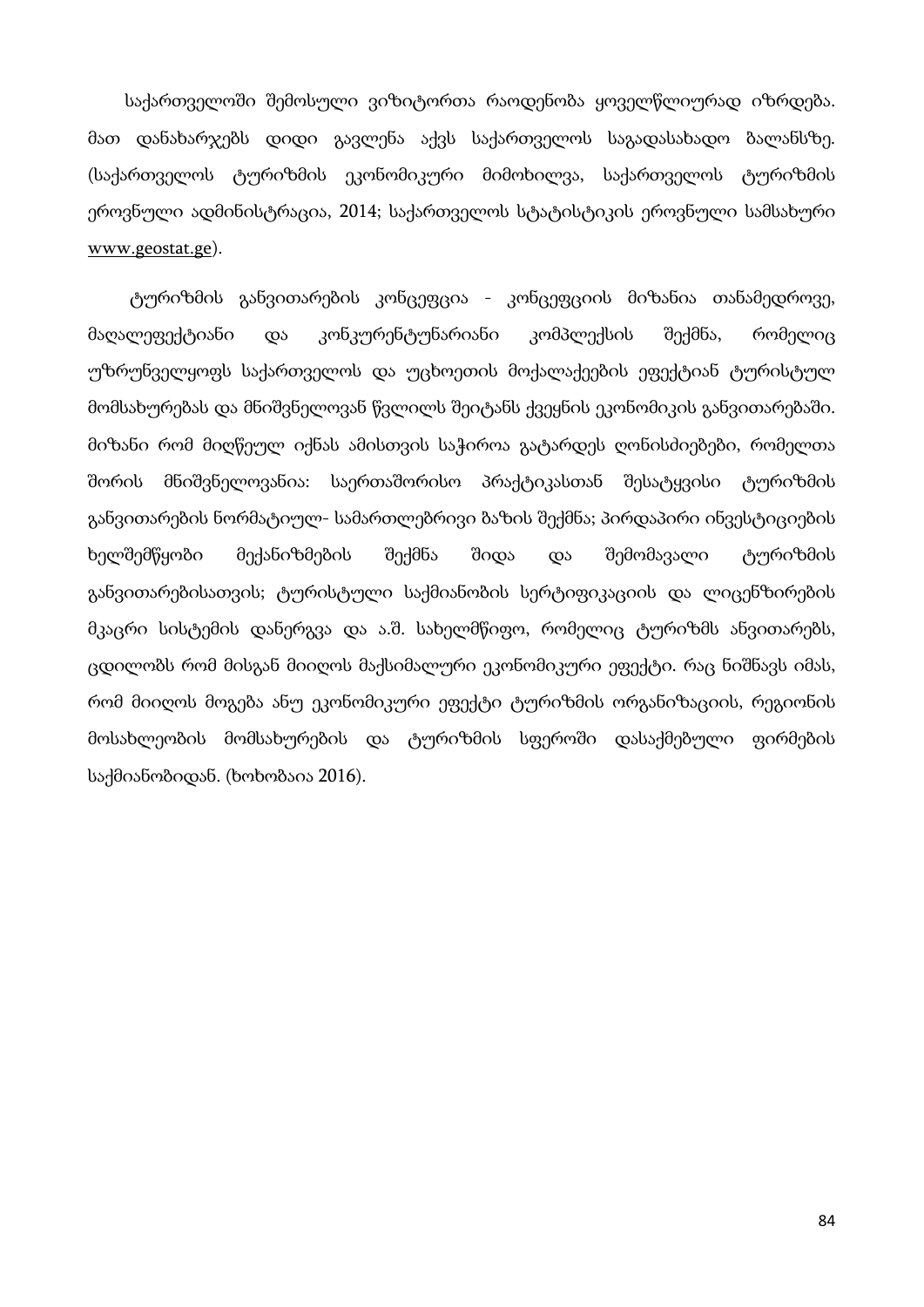### თავი 3. ტურიზმის დარგის განვითარების მიმართულებები

## 3.1. ტურიზმის განვითარების სტრატეგია გლობალიზაციის პირობებში

 დღეისათვის ტურისტული ინდუსტრია ერთ-ერთი ყველაზე მზარდი ინდუსტრიაა მსოფლიოში. ის წარმოადგენს ვალუტის მოძრაობის მოძრაობის მნიშვნელოვან გენერატორს და სასიცოცხლოდ მნიშვნელოვანია ბევრი ქვეყნისათვის.

 დღეს ტურისტული ბაზარი განიცდის ცვლილებებს, ეს გამოწვეულია ახალი ეკონომიკური და სოციალური ურთიერთობების განვითარების ახალ საფეხურზე გადასვლით. (Yeoman 2008).

 ეკონომიკურ დონეზე ბაზარზე ახალი ურთიერთობების გაჩენის აუცილებლობა შეიმჩნევა, განსაკუთრებით ორმხრივი ურთიერთობაა საჭირო ეკონომიკურად განვითარებად და განვითარებულ ქვეყნებს შორის. ( Yeoman 2012). ამ საჭიროების წარმოქმნა გლობალიზაციის შედეგად გაჩნდა, რაც პირველ ადგილზე აყენებს ბაზრის საჭიროების კონცეფციის ცნებას და კიდევ უფრო ბიზნესის კონკურენტუნარიანობას. გაჩნდა ახალი სავაჭრო სეგმენტი როგორიცაა BRIC (ბრაზილია, რუსეთი, ინდოეთი და ჩინეთი), ეს ტერმინი პირველად გამოიყენა გოლდმან საქსმა, მისი აზრით ამ სახელმწიფოების ეკონომიკური მაჩვენებელი 2050 წლისთვის გადააჭარბებს დიდი შვიდიანის ანალოგიურ მონაცემს და სწორედ ამ ქვეყნების მეშვეობით მოხდება მსოფლიო ეკონომიკის ძირითადი ზრდა. BRIC- ის ქვეყნებს მომგებიან პოზიციაში აყენებს მსოფლიო ეკონომიკისთვის აუცილებელი რესურსები: ბრაზილია -სასოფლო სამეურნეო პროდუქციის უდიდესი მწარმოებელი, რუსეთი- მინერალური რესურსების ყველაზე მსხვილი ექსპორტიორი, ინდოეთი- იაფი ინტელექტუალური საშუალებები, ჩინეთი- იაფი შრომითი რესურსები. ეს ქვეყნები ცენტრალურ და აღმოსავლეთ ევროპის გარდამავალი ეკონომიკის მქონე ქვეყნებში, ასევე განვითარებადი ქვეყნების ეკონომიკაში აზიასა და სამხრეთ აზიაში დიდ წვლილს შეიტანს. (Yeoman 2008: 25).

 საერთაშორისო ბაზარზე გაჩნდა ტურიზმის სექტორის გაზრდის მოთხოვნა. UNTWO-ს მონაცემებით ამ მოთხოვნის შედეგად 1950 წელს 25 მილიონი ტურისტიდან, 2013 წელს მილიარდამდე გაიზარდა ეს რიცხვი. ხოლო 2030 წლისათვის ვარაუდობენ ამ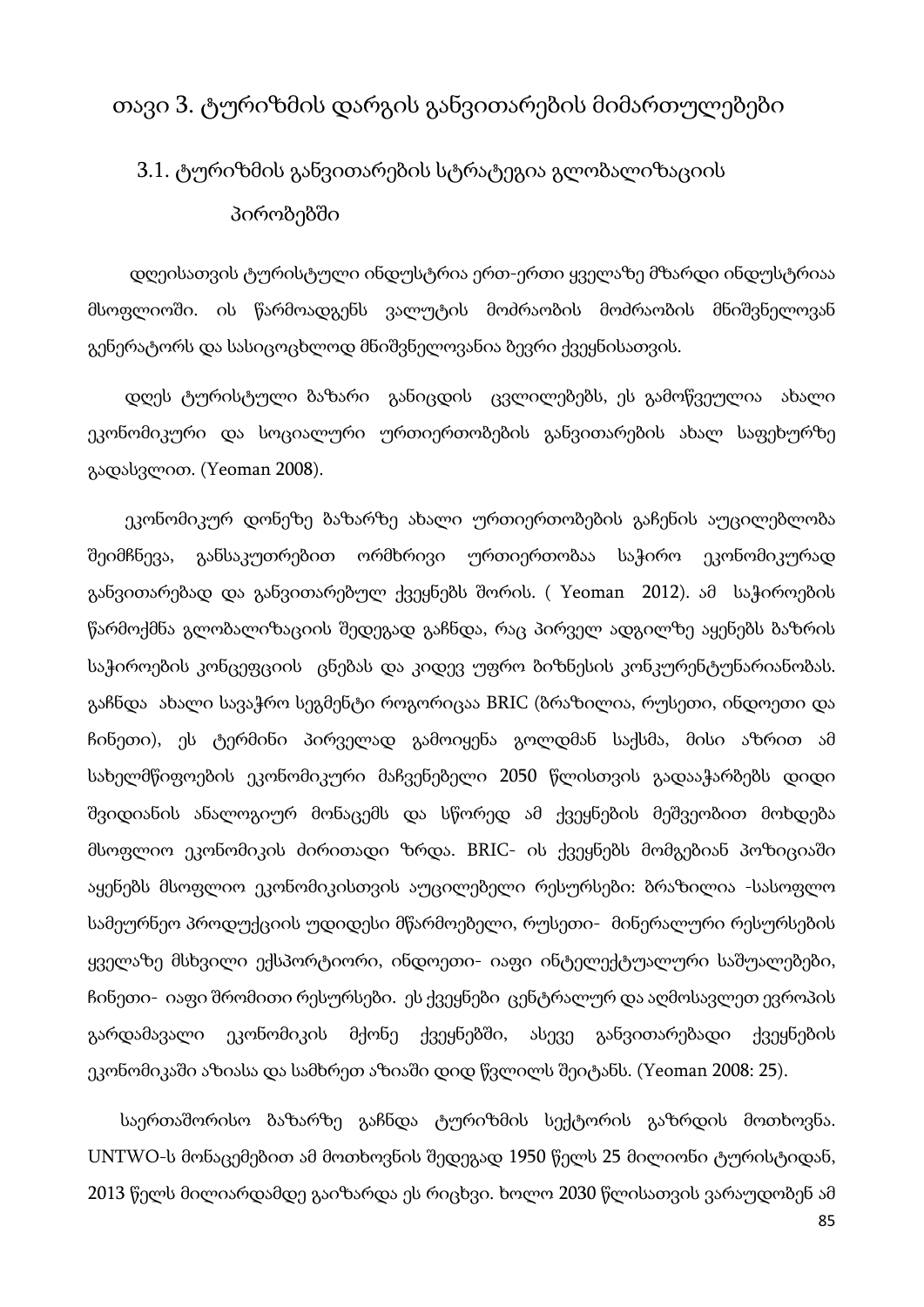რიცხვის 1 მილიარდ 8 მილიონამდე გაზრდას. ეს რიცხვი მოწმობს იმას, რომ მსოფლიო ეკონომიკა ვითარდება. რასაც ხელს უწყობს გლობალიზაცია, ტექნოლოგიების განვითარება და ახალი დანიშნულების ადგილების მიღწევადობა საჰაერო ტრანსპორტის მეშვეობით. (Gustavo 2013: 14).

 ამ გარემოში ტურიზმის მნიშვნელობა უფრო ძლიერდება , როგორც სოციალური და ეკონომიკური აქტივობა, რასაც ადასტურებს მთელს მსოფლიოში გლობალური ტურიზმის მოთხოვნის გაზრდა. ამის გათვალისწინებით ტურიზმის ბიზნესის ძირითადი "მოთამაშეები" ირჩევენ ახალ სტრატეგიულ ვარიანტებს, რომლებიც უზრუნველყოფს მათ კონკურენტუნარიანობას ახალ ტრანსნაციონალურ გარემოში, ტურიზმის ბაზრის სწრაფი განვითარება ხელს უწყობს დიდი სასტუმროების ქსელის და ბრენდების შექმნას, მათ გაერთიანებას. (O'Neil J... 2011).

 ამის ერთ-ერთი მაგალითია ესპანური სასტუმროების ქსელის-AC Hotels და ამერიკული Marriott შერწყმა. ამერიკული სასტუმროების ქსელის Marriott-ის 2010-2015 წლების სტრატეგიულ გეგმაში შედიოდა სასტუმროების ნომრების გაორმაგება -400000 ოთახიდან 80000 ოთახამდე ხუთი წლის პერიოდის განმავლობაში. ახალი ბრენდის სახელი გახდა AC Hotel by Marriott. (Canina L… 2010).

 უნდა აღინიშნოს, რომ ევროპა ისევ რჩება საერთაშორისო ტურიზმის , მიმღები ქვეყნის მთავარ მიმართულებად. დასავლეთ ევროპის ქვეყნები, ისევე როგორ აზია და შუა აღმოსავლეთის ქვეყნები რჩებიან ტურისტების ძირითად მიმღებებად. ეს ქმნის კონკურენტულ გარემოს ამ ქვეყნებს შორის.

 ხუთი ძირითადი ტურისტული მიმართულება 1950 წელს ბაზარზე 71% შეადგენდა, ხოლო 2009 წელს ეს რიცხვი შემცირდა და 31% შეადგინა. სხვა 15 მიმართულება 44% წარმოადგენს. (Gustavo 2013: 14).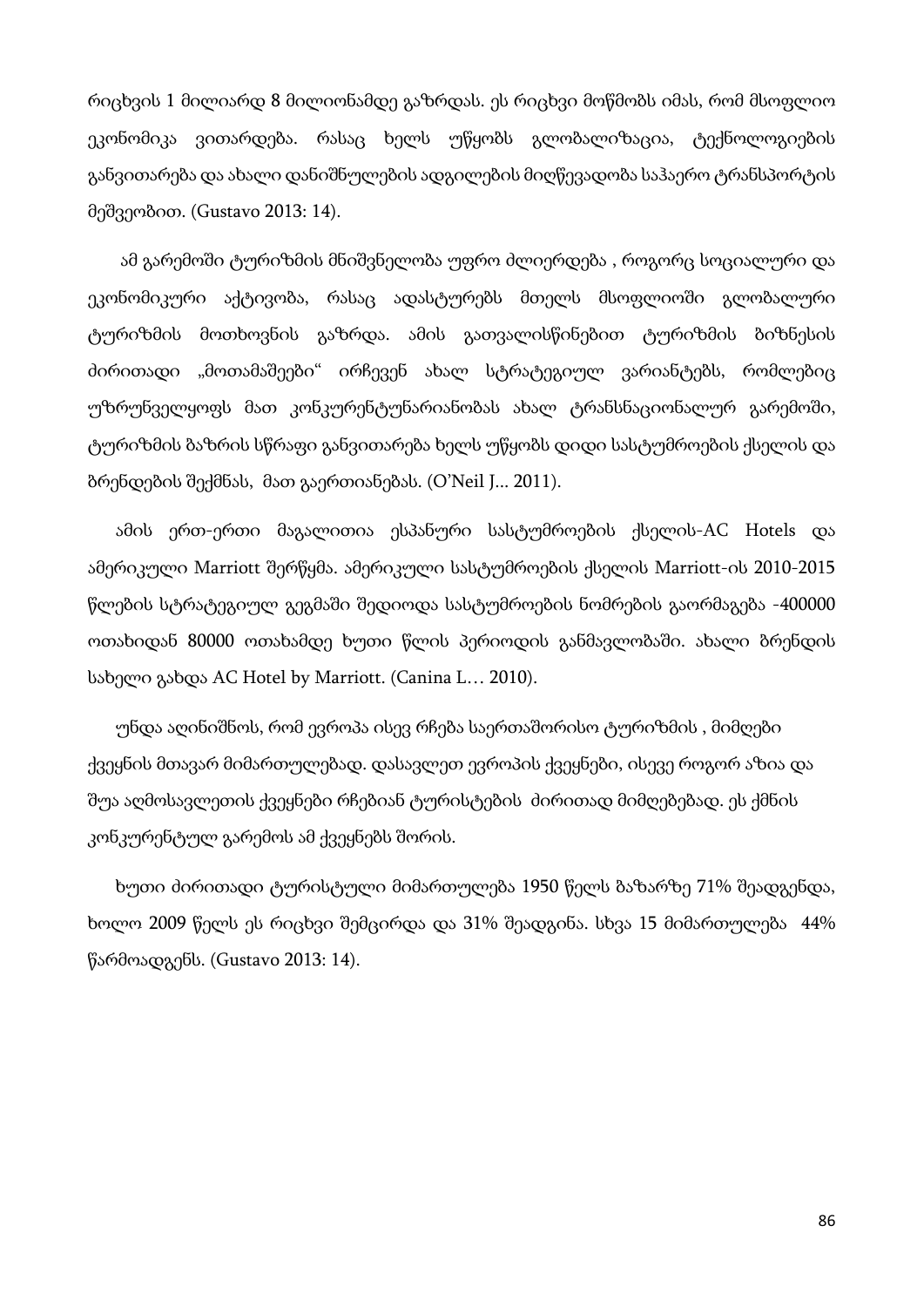ცხრილი N 9. ყველაზე მოთხოვნადი საერთაშორისო ტურისტული მიმართულებები

| 1950             |     | 1970         |     | 1990         | 2010       |     |              |     |
|------------------|-----|--------------|-----|--------------|------------|-----|--------------|-----|
| 1 აშშ            |     | იტალია       |     | საფრანგეთი   | საფრანგეთი |     |              |     |
| 2 კანადა         |     | კანადა       |     | აშშ          |            | აშშ |              |     |
| 3 იტალია         | 71% | საფრანგეთი   | 43% | ესპანეთი     | 38%        |     | ჩინეთი       | 31% |
| 4 საფრანგეთი     |     | ესპანეთი     |     | იტალია       |            |     | ესპანეთი     |     |
| 5 შვეიცარია      |     | აშშ          |     | უნგრეთი      |            |     | იტალია       |     |
|                  |     |              |     |              |            |     |              |     |
| 6 ირლანდია       |     | ავსტრია      |     | ავსტრია      |            |     | გაერთ.სამეფო |     |
| 7 ავსტრია        |     | გერმანია     |     | გაერთ.სამეფო |            |     | თურქეთი      |     |
| 8 ესპანეთი       | 17% | შვეიცარია    | 22% | მექსიკა      | 19%        |     | გერმანია     | 14% |
| 9 გერმანია       |     | იუგოსლავია   |     | გერმანია     |            |     | მალაიზია     |     |
| 10 გაერთ. სამეფო |     | გაერთ.სამეფო |     | კანადა       |            |     | მექსიკა      |     |
|                  |     |              |     |              |            |     |              |     |
| 11 ნორვეგია      |     | უნგრეთი      |     | შვეიცარია    |            |     | ავსტრია      |     |
| 12 არგენტინა     |     | ჩეხოსლოვაკია |     | საბერძნეთი   |            |     | უკრაინა      |     |
| 13 მექსიკა       | 9%  | ბელგია       | 10% | პორტუგალია   |            | 10% | ჩინეთი       | 10% |
| 14 ნიდერლანდები  |     | ბულგარეთი    |     | მალაიზია     |            |     | რუსეთი       |     |
| $15 \cos 60$ ა   |     | რუმინეთი     |     | ხორვატია     |            |     | კანადა       |     |
| საერთო სხვა      | 3%  | სხვა         | 25% | სხვა         | 33%        |     | სხვა         | 45% |
| 25 მლნ.<br>რაოდ. |     | 166 მლნ.     |     | 441 друб.    |            |     | 940 მლნ.     |     |

1950-2010 წლებში

წყარო: UNWTO

 ტურიზმის განვითარება დიდწილად დამოკიდებულია სხვადახვა კომპონენტებზე, რომლებიც საბოლოოდ მისი განვითარების დაჩქარების პერსპექტივებს ქმნიან. მეტად მნიშვნელოვანია სატრანსპორტო საშუალებები, მარკეტინგი, სახელმწიფო სექტორის როლი ტურიზმის განვითარების საქმეში.

 ტურიზმის სფერო ადამიანების დასაქმების დარგში ერთ-ერთი პირველია, ეს ხელს უწყობს ქვეყნის ეკონომიკას და განვითარებას . ტურიზმი ახალ გამოცდილებებს, განტვირთვას, ჯანსაღ დასვენებას, სოციალური ურთიერთობებს გვთავაზობს. (Albrecht 2016:14).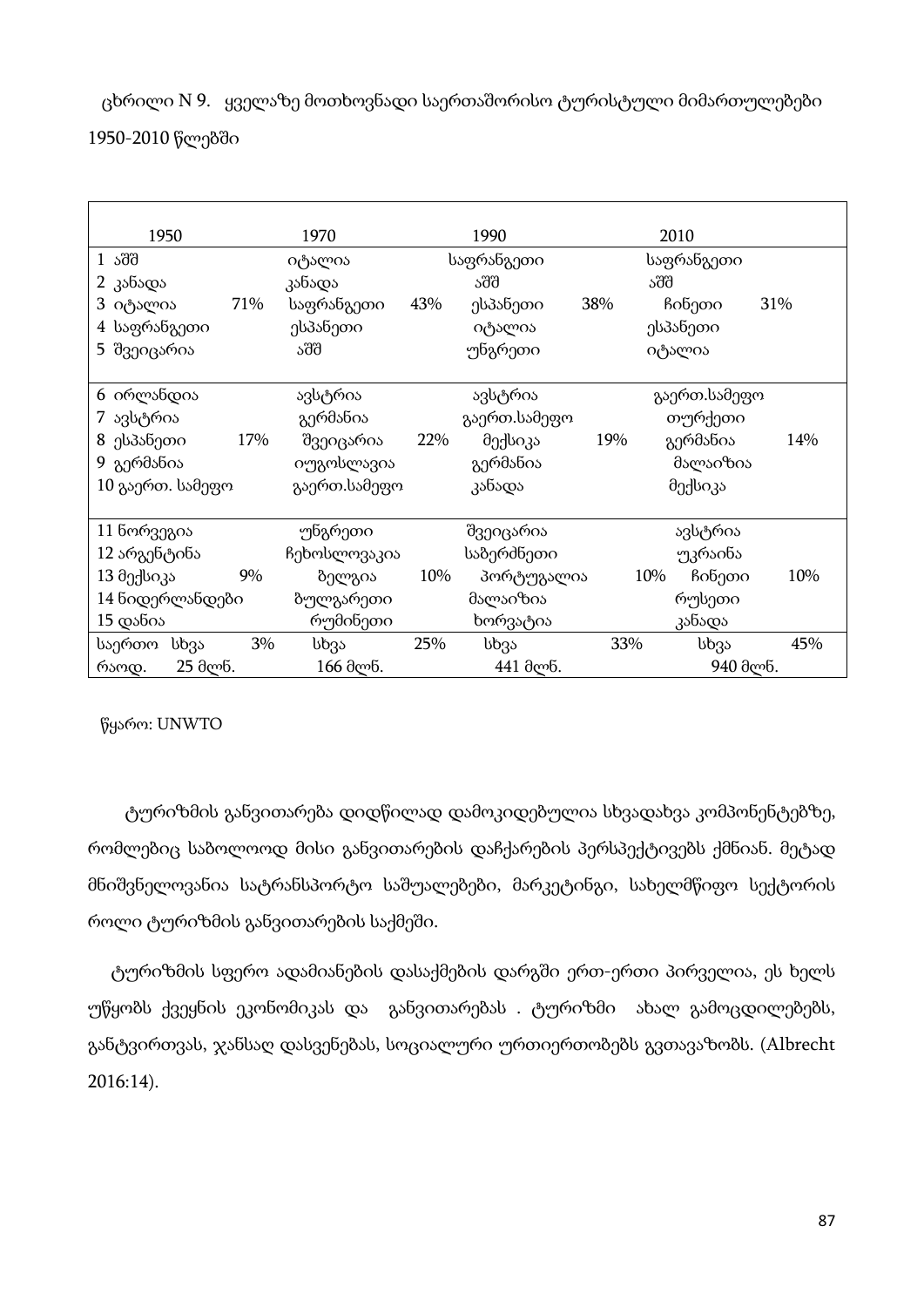ტურიზმის ბიზნესმა განიცადა დიდი სტრუქტურული ცვლილებები, რომელმაც შესაძლებელი გახადა ადამიანების ყოველდღიური ცხოვრება გამხდარიყო უფრო გლობალური და დინამიური. (Tribe 2010).

 ტურიზმის სფეროში 21-ე საუკუნეში ახალი დინამიკა შეიმჩნევა, რამაც ამ სფეროში კონკურენტუნარიანი გარემო ჩამოაყალიბა. ეს უბიძგებს ინდუსტრიულ კომპანიებს , რომ ახალი მარკეტინგული სვლები განახორციელონ. (Gustavo 2013: 13).

 ქვეყნის ეკონომიკური ზრდისთვის ზოგადად და განსაკუთრებით საქართველოსათვის ძალიან მნიშვნელოვანია ტურიზმის განვითარება. ის ძალიან მიმზიდველი დარგია ჩვენთვის და არსებითია ქვეყნის სოციალურ-ეკონომიკური განვითარებისათვის. ხელს უწყობს მოსახლეობის სოციალურ-ეკონომიკური დონის გაუმჯობესებას, უცხოური ინვესტიციების მოზიდვას. მისი როლი და მასშტაბები მუდმივად იზრდება, რაც ადასტურებს ჩვენი ქვეყნის აქტუალობას მსოფლიოში. საქართველოს დიდი ტურისტული შესაძლებლობები გააჩნია რადგან გამოირჩევა ბუნებრივ- კლიმატური მრავალფეროვნებით: პირველი -ეს არის შავი ზღვის სანაპირო ზოლი, მეორე-დიდი და მცირე კავკასიონის მთაგრეხილები.

 საქართველოს ეკონომიკისთვის ძალიან მნიშვნელოვანია ტურიზმის დარგის განვითარება. უპირველეს ყოვლისა ტურიზმის განვითარება მოხსნის დასაქმების პრობლემას, გაზრდის უცხოური ვალუტის შემოდინებას ქვეყანაში, როგორც ტურისტების ზრდის გზით, ასევე მათთვის ინფრასტრუქტურის კეთილმოწყობისთვის უცხოური ინვესტიციების ზრდით. საქართველოს დიდი პოტენციალი გააჩნია ტურიზმის და საკურორტო საქმიანობის - თავისი ბუნებრივ-გეოგრაფიული, რეკრეაციული, ისტორიულ-კულტურული მემკვიდრეობის გამო. მნიშვნელოვანია სახელმწიფო სექტორის მხრიდან მნიშვნელოვანი ღონისძიებების გატარება ამ სექტორის განვითარების საქმეში.

 მეტად მნიშვნელოვანია ტურიზმის სფეროში დასაქმებული კადრების კვალიფიკაციის ამაღლება და სრულყოფა. ტურიზმის ზრდა და მომსახურების მოცულობა დამოკიდებულია ბუნებრივ- კლიმატურ პირობებზე და ამ ბიზნესის სპეციფიკურობას განაპირობებს მისი სეზონურობა. რადგან საქართველოს დიდი პოტენციალი გააჩნია საზღვაო, ისტორიულ, კულტურულ, სამთო ტურიზმის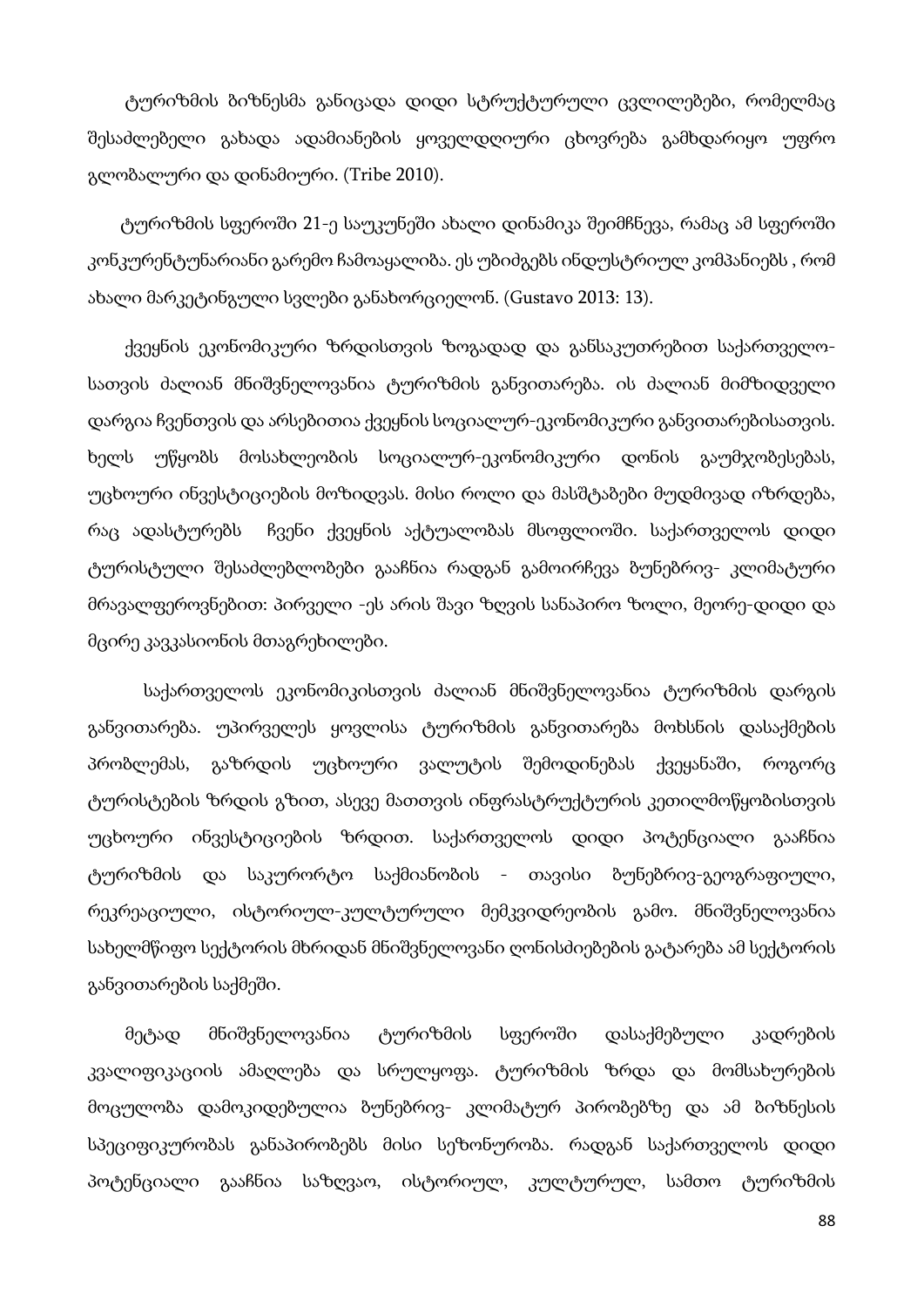განვითარების მხრივ , ძალიან დიდი ძალისხმევაა საჭირო რომ ეს მრავალფეროვანი შესაძლებლობები გამოყენებულ იქნას.

 საქართველო მსოფლიო ბაზარზე შედარებით ახალი ობიექტია და ჯერჯერობით არ არის სათანადოდ დამკვიდრებული. ბაზრის პარამეტრები - მოთხოვნის ზრდა, მოთხოვნის ტიპები, ობიექტები არ არის ჯერ სტაბილური და ზუსტად გათვლილი. ტურიზმი ისეთი დარგია რომელიც უმნიშვნელო ფაქტორზეც კი სწრაფად რეაგირებს, რაც თავს იჩენს ტურისტული ნაკადების შემცირებაში. საქართველოში დასახვეწია დარგის მართვასა და დაგეგმვაში არსებული ხარვეზები. უნდა გათვალისწინებული იქნეს უცხოეთის გამოცდილება, რომელიც შეესაბამება ადგილობრივ, სპეციფიკურ პირობებს და მათზეა მორგებული.

 უამრავ უპირატესობასთან ერთად ტურიზმის განვითარებას თან ახლავს უარყოფითი მხარეები, მაგალითად: დაავადების გავრცელება, ტერორიზმის საფრთხე. შესაძლოა უცხოელი ინვესტორი დაინტერესებული იყოს მოგების მიღებით მოკლევადიან პერიოდში და არ ითვალისწინებდეს ქვეყნის გრძელვადიანი მყარი განვითარების ინტერესს. სახელმწიფოს მხრიდან ამის თავიდან ასაცილებლად საჭიროა დაწესდეს გარკვეული მონიტორინგი ტურიზმის სფეროში (განსაკუთრების ეკოტურიზმის). დაძაბული და არასტაბილური მდგომარეობა ქვეყნის შიგნით და ასევემეზობელ ქვეყნებში, უარყოფით გავლენას ახდენს ტურიზმის განვითარებაზე. ტურიზმის განვითარებისთვის სახელმწიფო პროგრამებს ძალიან დიდი მნიშვნელობა ენიჭება. ეს ემსახურება საზოგადოებაში ცოდნის ამაღლებას იმის შესახებ თუ რა სტანდარტებია და მოთხოვნებია თანამედროვე ტურიზმის ინდუსტრიაში, როგორია ტენდენციები და მომავალი პერსპექტივები, როგორ შეიძლება გაუმჯობესდეს ტურისტების მომსახურება. შესაძლებელია კონსულტანტების მოწვევა განვითარებული ტურიზმის მქონე ქვეყნებიდან, იმისათვის რომ დახმარება გაუწიონ იმ ადამიანებს რომლებიც ფლობენ საოჯახო და დიდ სასტუმროებს და განკარგავენ სხვადასხვა ტურისტულ ცენტრებს. ისინი ტრეინინგების და პრაქტიკის მეშვეობითაც შეასწავლიან სასტუმროს მფლობელებს და მენეჯერებს კულტურული განსხვავებულობის ასპექტებს, ასწავლიან როგორ გააუმჯობესონ ტურისტების მომსახურება და ზუსტად განსაზღვრონ მიმართულებები რომ უკეთესი გახდეს მათი ბიზნესი.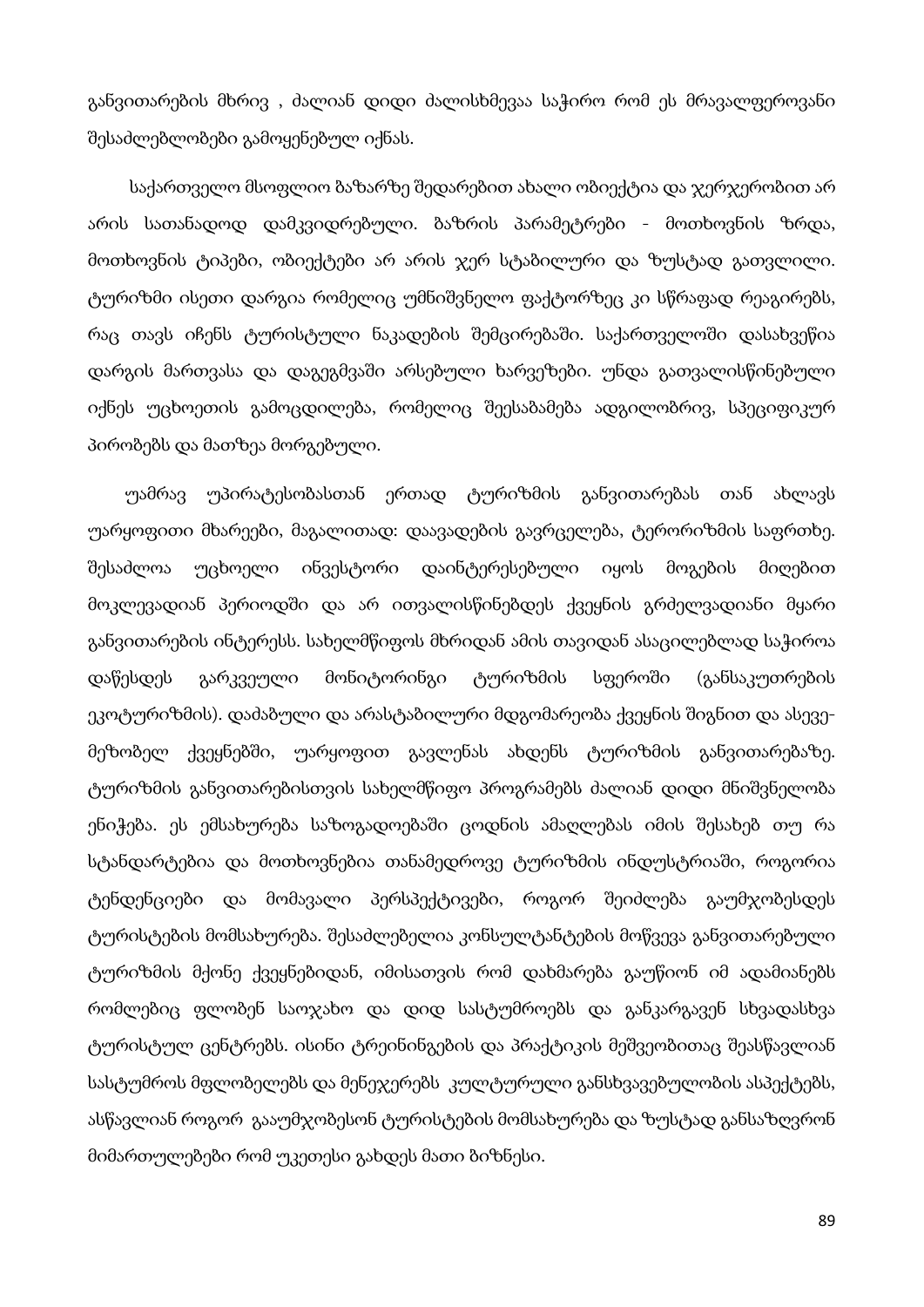შიდა ტურიზმი აღნიშნული ინდუსტრიის მნიშვნელოვანი სფეროა. მას თან ახლავს სერიოზული ეკონომიკური, სოციალური და კულტურული სარგებელი. მოსახლეობას საშუალება ეძლევა გაეცნოს თავისი ქვეყნის ისტორიას, ბუნებას, კულტურას. საკუთარ ქვეყანაში ხარჯავს თანხას, რაც ხელს უწყობს საგადამხდელო ბალანსის გაუმჯობესებას, რადგან მოსახლეობის მიერ საკუთარი სახსრების ხარჯვა მათსავე ქვეყანაში ამცირებს ქვეყნიდან გასული ვალუტის ოდენობას. შიდა ტურიზმის განვითარება ასევე ხელს უწყობს სამუშაო ადგილების ზრდას და ბიზნესის განვითარებას.

 ტურიზმის გლობალური ბიზნესი ძალიან კონკურენტულია. ამიტომ საჭიროა მოხდეს საკუთარი ქვეყნის უპირატესობების დემონსტრირება. განვითარებადი ქვეყნების ტურიზმის განვითარებაში დიდ როლს ასრულებს რეკლამა. მნიშვნელოვანია გამოყენებულ იქნას მსოფლიოს წამყვანი ტელეარხების ეთერი, სხვადასხვა სარეკლამო რგოლის და დოკუმენტური ფილმის განთავსებით მაყურებელმა უნდა ნახოს რა შესაძლებლობები აქვს ქვეყანას და რატომ არის ამ ქვეყანაში სტუმრობა საინტერესო. ასეთი გადაცემების მეშვეობით შესაძლოა დაინტერესდეს ინვესტორი. (ჭანია 2016).

 დღეისათვის ტურიზმი საქართველოში განვითარების ახალ ეტაპზე იმყოფება და სწრაფად ვითარდება. მიუხედავად ამისა, ეროვნულ ეკონომიკაზე მისი გავლენა ჯერ კიდევ უმნიშვნელოა. წარმოგიდგენთ საქართველოს ტურიზმის SWOT- ანალიზის მატრიცას:

| ძლიერი მხარეები (S)            | შესაძლებლობები (O)              |
|--------------------------------|---------------------------------|
| -მოსახერხებელი გეოგრაფიული     | -ეკონომიკის სწრაფი ზრდა;        |
| მდებარეობა;                    | -უცხოელი ტურისტების ინტერესი    |
| -ხელსაყრელი ბუნებრივი პირობები | საქართველოსადმი;                |
| და რეკრეაციული რესურსები;      | -ქვეყნის მთავრობის ინტერესი     |
| -მდიდარი ისტორიულ-კულტურული    | ტურიზმის შემდგომი               |
| მემკვიდრეობა, თვითმყოფადი      | განვითარებისათვის;              |
| კულტურა;                       | -ტურიზმის სფეროში მოქმედი კერძო |
| -იაფი სამუშაო ძალა;            | სექტორის ზრდა;                  |

ცხრილი N10. ტურიზმის დარგის მახასიათებლები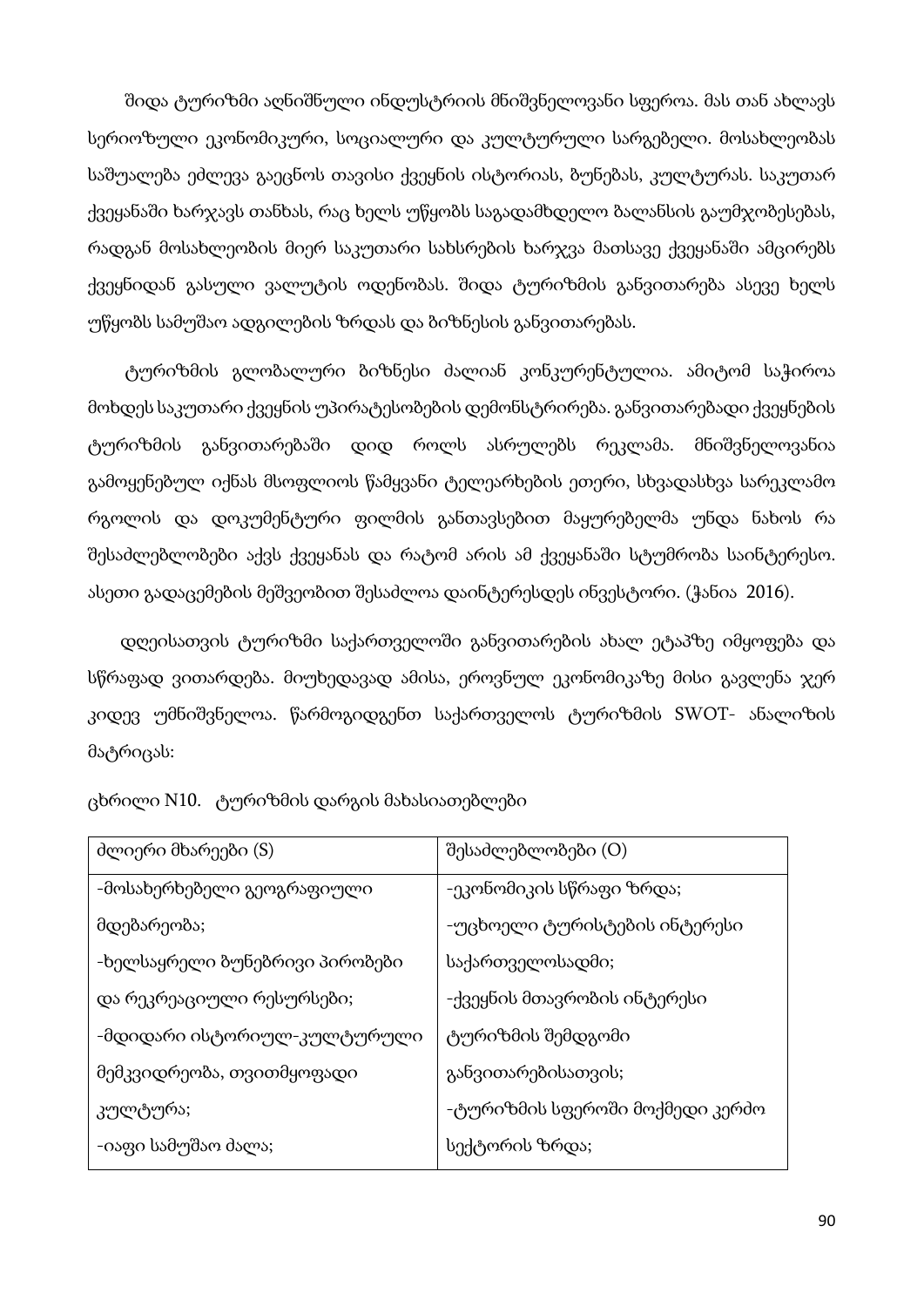| -ღია ეკონომიკა და ლიბერალური     | -ისტორიულ-კულტურული ძეგლების       |
|----------------------------------|------------------------------------|
| ბიზნეს გარემო;                   | აღდგენა და რეკონსტრუქცია;          |
| -საკმაოდ დემოკრატიული            | -მეზობელი ქვეყნების ინტერესი       |
| პოლიტიკური სისტემა;              | ტურიზმის სფეროში ერთობლივი         |
| -ტურიზმის განვითარების           | პროექტების განხორციელებაში.        |
| პროგრამების სახელმწიფო           |                                    |
| მხარდაჭერა.                      |                                    |
| სუსტი მხარეები (W)               | საშიშროებები (T)                   |
| -პოლიტიკური არასტაბილურობა,      | -ბიზნესის წარმოების ხარჯების ზრდა; |
| დაკარგული ტერიტორიები და         | -ინფლაციის ზრდა;                   |
| გეოპოლიტიკური რისკების მაღალი    | -უსაფრთხოების პრობლემა;            |
| დონე;                            | -უცხოელთა მიერ ქვეყნის             |
| -არასრულყოფილი ინსტიტუციური      | ტურისტული ბაზრის ძირითადი          |
| და სამართლებრივი მექანიზმები     | სეგმენტის დაკავება;                |
| ტურისტული საქმიანობის            | -საბიუჯეტო კრიზისი;                |
| სტიმულირებისთვის;                | -სუსტი ორიენტაცია ტურისტული        |
| -ტურისტული ინფრასტრუქტურის       | პროდუქტის ხარისხზე;                |
| განვითარების დაბალი დონე;        | -ტურისტული პროდუქტების სუსტი       |
| -მენეჯმენტის დაბალი დონე;        | პრომოუშენი;                        |
| -ინფორმაციული უზრუნველყოფის      | -ტურისტული სააგენტოების            |
| დაბალი დონე;                     | ორიენტაცია ტურისტთა გაყვანაზე და   |
| -პირდაპირი საერთაშორისო რეისების | არა მათ შემოყვანაზე;               |
| ნაკლებობა;                       | -ენის პრობლემა.                    |
| -მომსახურე პერსონალის დაბალი     |                                    |
| პროფესიული დონე და კულტურა;      |                                    |
| -მოსახლეობის დაბალი შემოსავლები; |                                    |
| -მაღალი ფასები მომსახურებაზე.    |                                    |

 მატრიციდან ჩანს, რომ საქართველოს ბიზნესის სფეროს განვითარების ძლიერ მხარეებთან ერთად საკმაოდ დიდი შესაძლებლობებიც აქვს, მაგრამ მათ გამოყენებას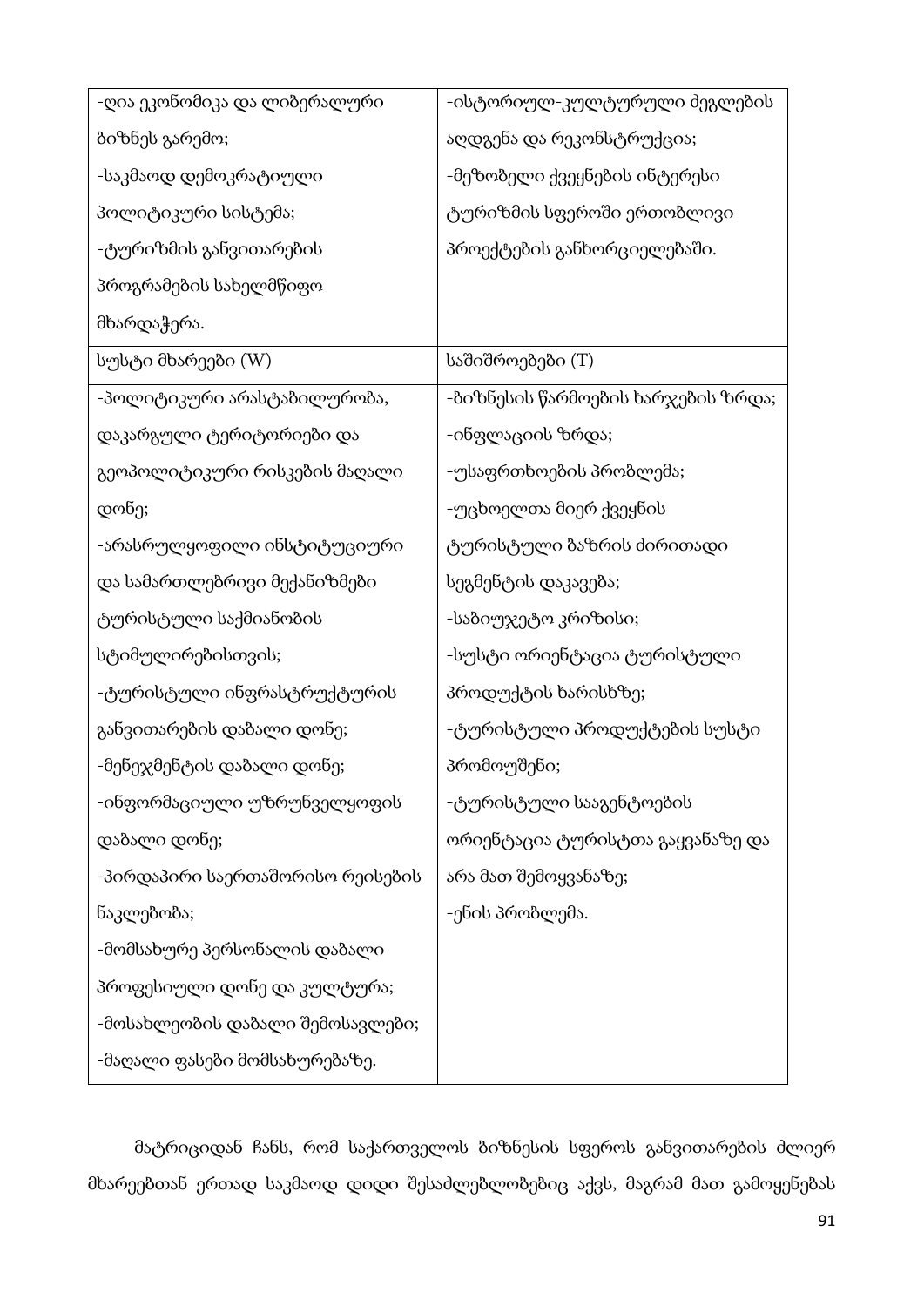აფერხებს მთელი რიგი სუსტი მხარეები და საშიშროებები. ამ უარყოფითი მხარეების დაძლევასთანაა დაკავშირებული საქართველოს ტურისტული ინდუსტრიის განვითარების პერსპექტივები. ამაში მთავარი როლი სახელმწიფომ უნდა შეასრულოს.

 ტურიზმის ქარტიის თანახმად, სახელმწიფო მოვალეა შეიმუშაოს და განახორციელოს შიდასაქვეყნო და საერთაშორისო ტურიზმის ჰარმონიული განვითარების უზრუნველსაყოფად მიმართული პოლიტიკა და იღვწოდეს იმ ადამიანთა დასვენების ორგანიზებისათვის, ვინც ამით სარგებლობს. ამ მიზნით თითოეული სახელმწიფო ვალდებულია:

 ა) იზრუნოს შიდასაქვეყნო, ისე საერთაშორისო ტურიზმის მოწესრიგებული და ჰარმონიული განვითარებისათვის;

 ბ) შეუფარდოს ტურიზმის პოლიტიკა საერთო განვითარების პოლიტიკას, რომელიც ხორციელდება ადგილობრივ, რეგიონულ, ეროვნულ და საერთაშორისო დონეზე. გააფართოვოს თანამშრომლობა ტურიზმის სფეროში როგორც ორმხრივ, ისე მრავალმხრივ საფუძველზე და ამ მიზნით გამოიყენოს ტურიზმის მსოფლიო ორგანიზაციის შესაძლებლობებიც.

### 3.2. ტურისტული კომპანიების როლი დარგის სტრატეგიულ დაგეგმვაში

 ტურისტული ორგანიზაცია ის ძირითადი რგოლია რომელიც ბაზარზე ყველა მონაწილის ურთიერთკავშირს უზრუნველყოფს და მისი მუშაობის ეფექტიანობაზე დამოკიდებულია ტურისტული დარგის მუშაობდა მთელს ქვეყანაში. ტურისტულ კომპანიას რომ ეფექტიანი მუშაობა ჰქონდეს საჭიროა: პერსონალი იყოს პროფესიონალი,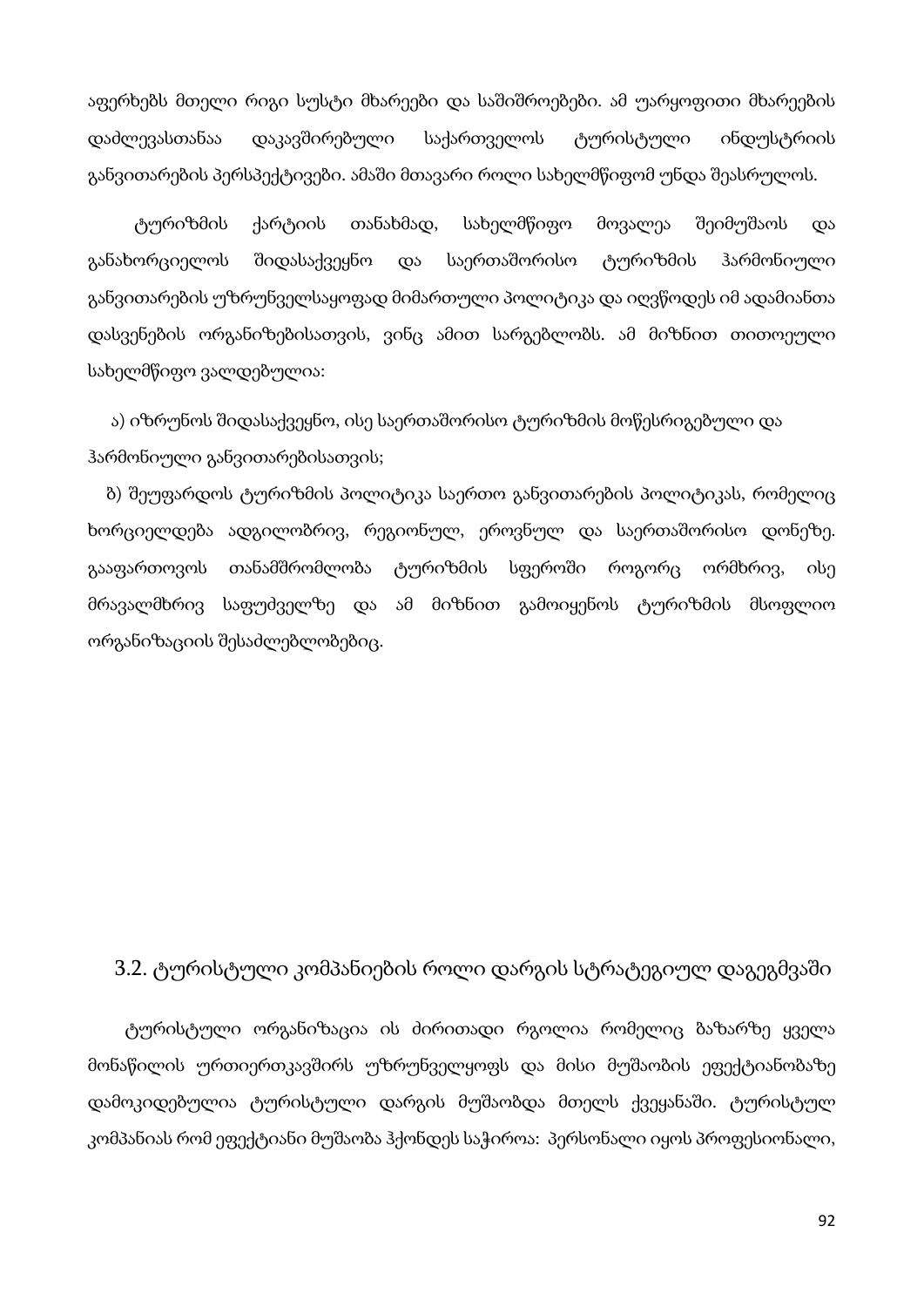პერსონალი სწორად იმართებოდეს და რაც მთავარია ტურისტულმა კომპანიამ მოგება მიიღოს. (კოჭლამაზიშვილი...2013: 52-55).

 ტურისტული კომპანიის საქმიანობის დროს ძალიან მნიშვნელოვანია ისეთი საკითხები, როგორიცაა:

-ეფექტიანი და მუდმივი რეკლამა;

- მომსახურების კარგი ხარისხი;

 -კონკურენტების და ბაზრის შესახებ ინფორმაცია, ტურისტულ მომსახურებებზე ყველანაირი ინფორმაციის შეგროვება;

- პროფესიონალი თამანშრომლები;

- მომხმარებლებთან და კლიენტებთან კეთილგანწყობილი ურთიერთობა;

- ოფისთან პარკირების შესაძლებლობა და კარგი მდებარეობა.

 ტურისტული მომსახურების ორგანიზატორები საქართველოში ტურისტული ფირმები არიან. საქმიანობის მიხედვით ისინი სრული მომსახურების ან შეზღუდული მომსახურების მქონე არიან. მათ სრულ მომსახურებაში შედი სხვადასხვა სახის ტურების მომზადება, როგორიცაა: ტურისტული, სათავგადასავლო, ბიზნეს, საგანმანათლებლო, ავტო და სხვა, ასევე ამას გარდა, ბილეთების გაყიდვა და დაჯავშნა, ტვირთის გადაზიდვა, სავიზო მომსახურება, სასტუმროების დაჯავშნა, მოგზაურობის დაზღვევა, რესტორნების დაჯავშნა და სხვა დამატებითი მომსახურების გაწევა. არსებული მოთხოვნიდან გამომდინარე, ტურისტული კომპანიების უმეტესობა საქართველოში შეზღუდული მომსახურებით ხასიათდება. საქართველოში ჩამოსული ტურისტების უმრავლესობა არის ბიზნეს ტურისტი, ამიტომ ტურისტულ ტურებზე და შესაბამის მომსახურებაზე მოთხოვნილება ნაკლებია. ისინი მხოლოდ შემოიფარგლებიან სავიზო მომსახურებით, სასტუმროში განთავსებით, ტრანსპორტირებით, ზოგიერთ შემთხვევაში კონგრეს მომსახურებით.

 ზოგიერთი ტურისტული ფირმები, ტურისტებს სთავაზობენ საქართველოს ტურისტული, რეკრეაციული და ისტორიულ-კულტურული რეგიონების მონახულებას და დასვენებას. ტურისტულ ფირმებს, რომლებიც ტურისტების გაყვანაზე მუშაობენ შეზღუდული მომსახურება აქვთ, რადგან საქართველოდან გასული ტურისტების უმრავლესობა დიდი ხნით რჩება იმ ქვეყანაში სადაც ჩადის და აღარ საჭიროებს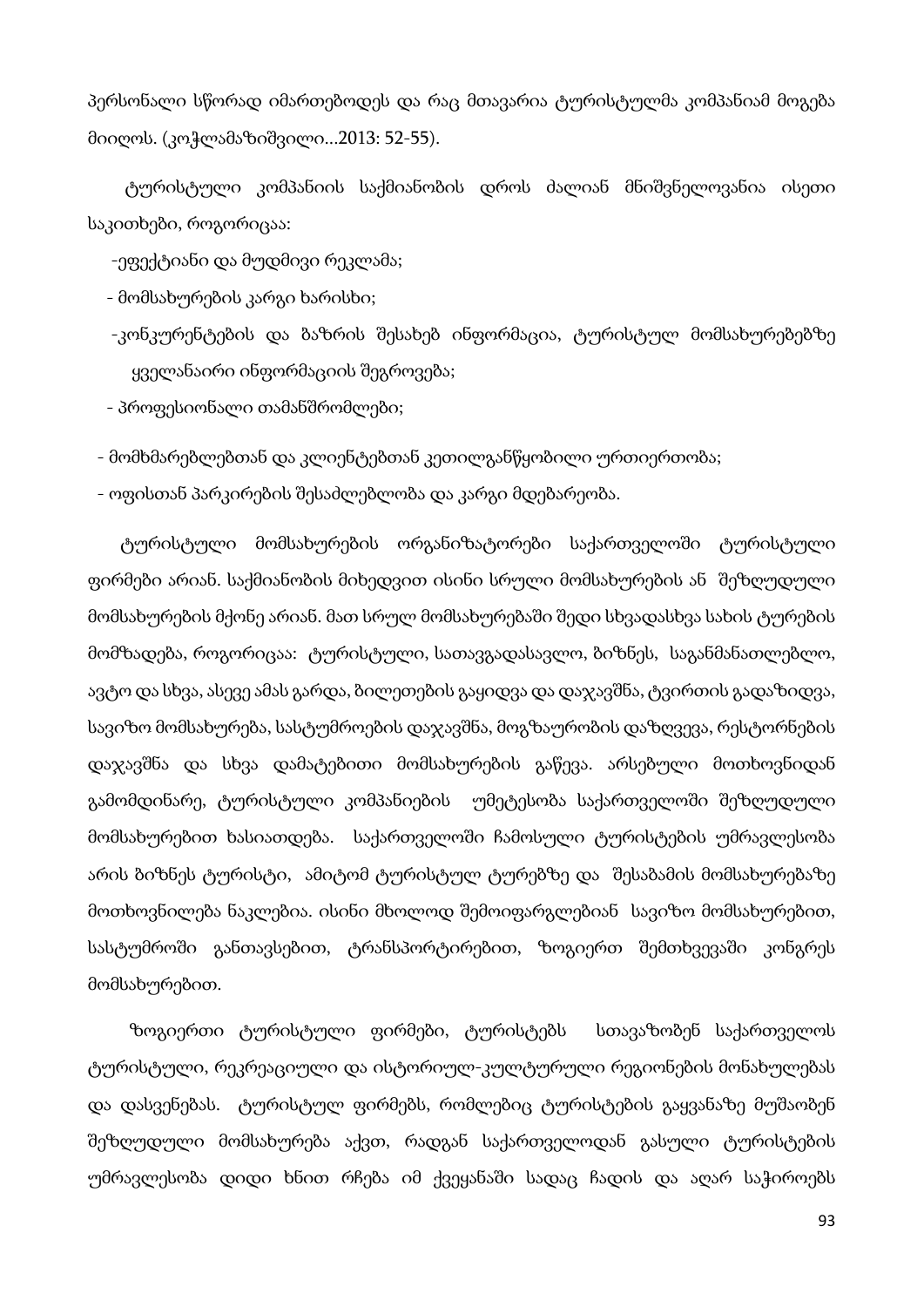დამატებით ბიზნეს და ტურისტულ მომსახურებას. ტურისტულ ფირმებს, რომლის საქმიანობაში შედის ტურისტების გაყვანა, ძირითად უწევთ: სავიზო მომსახურების გაწევა და დაზღვევის გაკეთება. ტურისტს აზღვევს ტურისტული სააგენტო, მას სადაზღვევო კომპანიასთან დადებული აქვს კონტრაქტი და ამ ყველაფერს კანონმდებლობით დადგენილი წესის დაცვით ახორციელებს. — ტურისტის სიცოცხლისა და ჯანმრთელობის დაზღვევა ნაზღაურდება საქართველოს კანონმდებლობით. ტურიზმის დარგის უფლებამოსილი ორგანო, ხელისუფლების აღმასრულებელ ორგანოებთან ერთად შეიმუშავებს ტურისტების დაცვისა და უსაფრთხოების პროგრამას, რომელიც უნდა განახორციელონ ტურისტულმა ორგანიზაციებმა და მათ ხელმძღვანელობამ. იგივე ორგანო ხელს უწყობს სასწავლო პროგრამებისა შექმნას, ტურისტული ინდუსტრიისათვის კადრების მომზადების და კვალიფიკაციის ასამაღლებლად გადამზადებას.

 ზოგიერთი ტურისტული ფირმები სთავაზობენ მომხმარებელს სასწავლო ტურებს, რომლებიც საქართველოში, განსაკუთრებით ბოლო დროს ძალიან გავრცელებულია. საქართველოს ტურისტული ორგანიზაციების უმრავლესობა მარკეტინგულ გამოკვლევებს არ ატარებს, მაგრამ იყენებენ სტიმულირებას, რაც მარკეტინგული კომპლექსის ერთ-ერთი ელემენტია, სტიმულირების მეთოდებს შორის რეკლამას და გასაღების სტიმულირებას მიმართავენ ყველაზე მეტად.

 ტურისტული პროდუქტის მოხმარების პროცესში ფასდება ტურისტული ორგანიზაციების საქმიანობა. ტურისტები და მოგზაურები სააგენტოს მიმართავენ იმის მიხედვით თუ როგორი იმიჯი აქვს მათ. იმიჯის ფორმირებისათვის ეფექტური სარეკლამო კამპანიის წარმოებასთან ერთად ფირმის მიერ გაწეული მომსახურების მაღალი ხარისხი და საიმედოობაა საჭირო.

94 დღეს მთელს მსოფლიოში მიმდინარეობს ინტეგრაციული პროცესები, რომლებიც სხვადასხვა სახელმწიფოს შორის მჭიდრო ურთიერთკავშირსა თუ თანამშრომლობას გულისხმობს. ინტეგრაციის მთავარი პირობა არის განვითარების დონის ამაღლება ყველა სფეროში, მათ შორის ტურიზმშიც, რომელიც ერთ-ერთ პრიორიტეტულ დარგადაა აღიარებული. რამდენადაც უზრუნველყოფილია ტურისტების უსაფრთხოება ქვეყანაში, იმდენად წარმატებული ურთიერთობაა ქვეყნებს შორის. ტურისტულ ქვეყანაში უნდა არსებობდეს იმისი გარანტია , რომ ამ სფეროს განვითარებას არ შეეშლება ხელი ქვეყანაში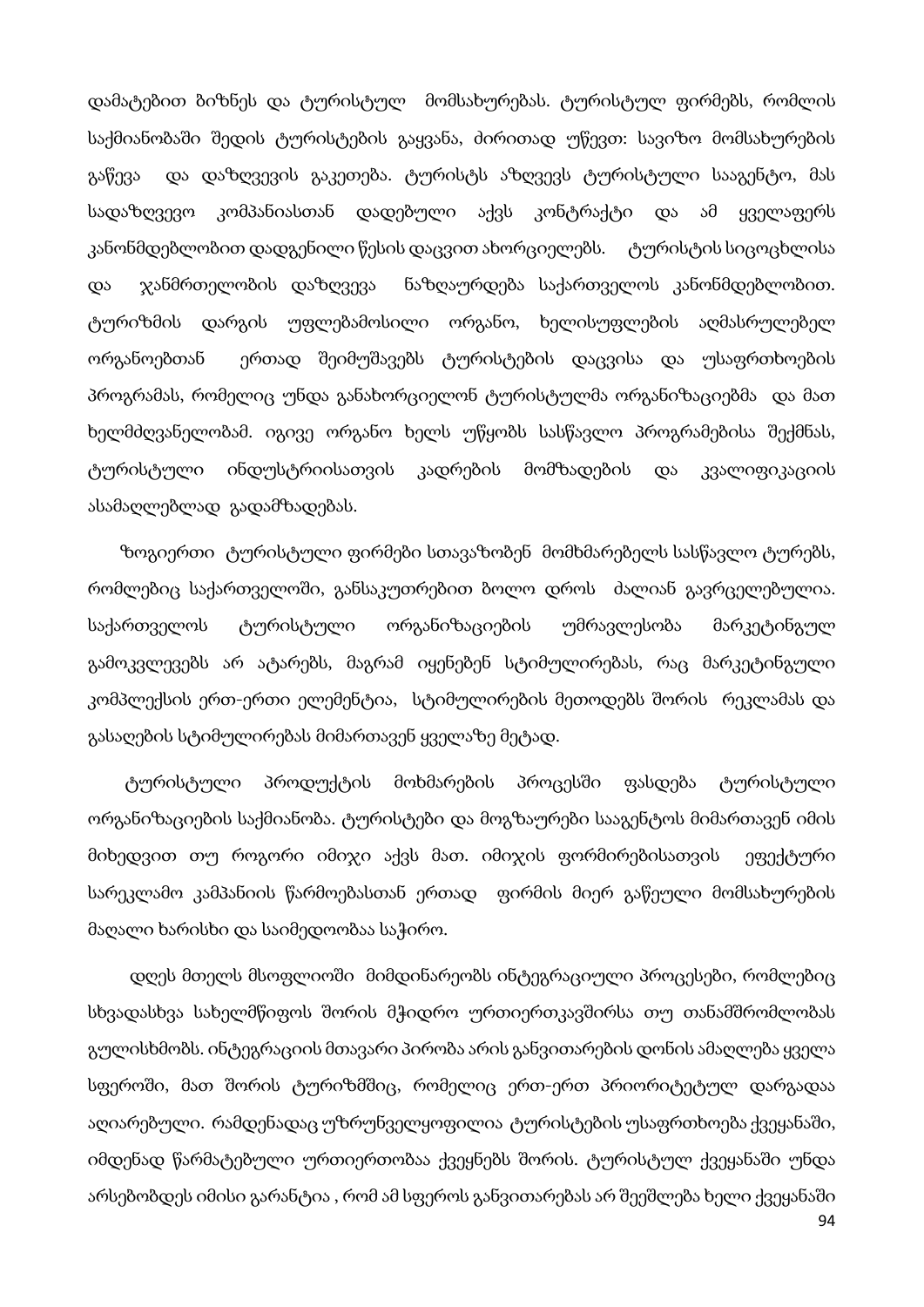არსებულ სხვადასხვა ფაქროტების გამო, რომლებიც არაპროგნოზირებადი და სახიფათოა. როგორიცაა: ტერაქტები, რთული პოლიტიკურ- ეკონომიკური ვითარება, ტურისტებისა გაქურდვა, გატაცება. ასევე ბუნებრივი სტიქიური მოვლენები, ეკოლოგიური პრობლემები და სხვა.

 ასეთი სახის უარყოფითი ფაქტორები მნიშვნელოვნად აფერხებს ტურისტების მომსახურებას, ამცირებს მათ რაოდენობას, თავისუფლად გადაადგილებას, რაც უდიდესი ზარალია ქვეყნის ტურისტული ინდუსტრიის და ეკონომიკისთვის. ტურისტული სფეროს მთავარი პირობა და ფაქტორი არის ტურისტთა უსაფრთხოების დაცვა.

 აღნიშნულ საკითხებზე მუშაობა მხოლოდ სახელმწიფო სექტორის პრეროგატივაა და არა საზოგადოების ან კერძო სტრუქტურის. ეს მონაცემები მოითხოვენ სრულყოფილ დამუშავებას და გადამწყვეტი მნიშვნელობა აქვს საინვესტიციო გადაწყვეტილებების მიღებაში. შექმნილი ვითარება კი სერიოზული შემაფერხებელი ფაქტორია ეროვნული ტურიზმის განვითარებისათვის.

 დარგის კონკურენტუნარიანობის ამაღლება მოითხოვს უფრო მეტ ძალისხმევას, სამოქალაქო ინფრასტრუქტურის განვითარებას. საჭიროა მეტი მუშაობა საერთაშორისო არხებით უცხოურ ტურისტულ კომპანიებთან, რათა გაიზარდოს შემომსვლელი ტურისტების რაოდენობა. ამისათვის საჭიროა დარგის მარეგულირებელი მოწესრიგებული საკანონმდებლო ბაზა, უსაფრთხოება და დაცულობა.

 ყოველივე ეს შესაძლებლობას აძლევს დარგში მომუშავე ბიზნეს სუბიექტებს გააფართოვონ მომხმარებელთა წრე, გამოიყენონ გლობალიზაციის შესაძლებლობები, შეიმუშავონ მარკეტიგული საქმიანობის სტარატეგია როგორც შიდა ბაზრისთვის, ასევე საერთაშორისო ბაზარზე სამუშაოდ.

 განსაკუთრებული როლი ამ საქმიანობაში ადამიანურ რესურსს ენიჭება. ტურისტული საწარმოს პერსონალი უნდა იყოს კარგად მომზადებული, ერკვეოდეს საკანონმდებლო დოკუმენტებში, იცოდეს საერთაშორისო ნორმები და წესები დოკუმენტების მოსამზადებლად, რეგულარულად უნდა აიმაღლოს კვალიფიკაცია. ასევე აუცილებელია საწარმოში გამოყენებული ტექნიკური და ინფორმაციული სისტემების განვითარების მაღალი დონე, რაც დიდ გავლენას ახდენს კლიენტთა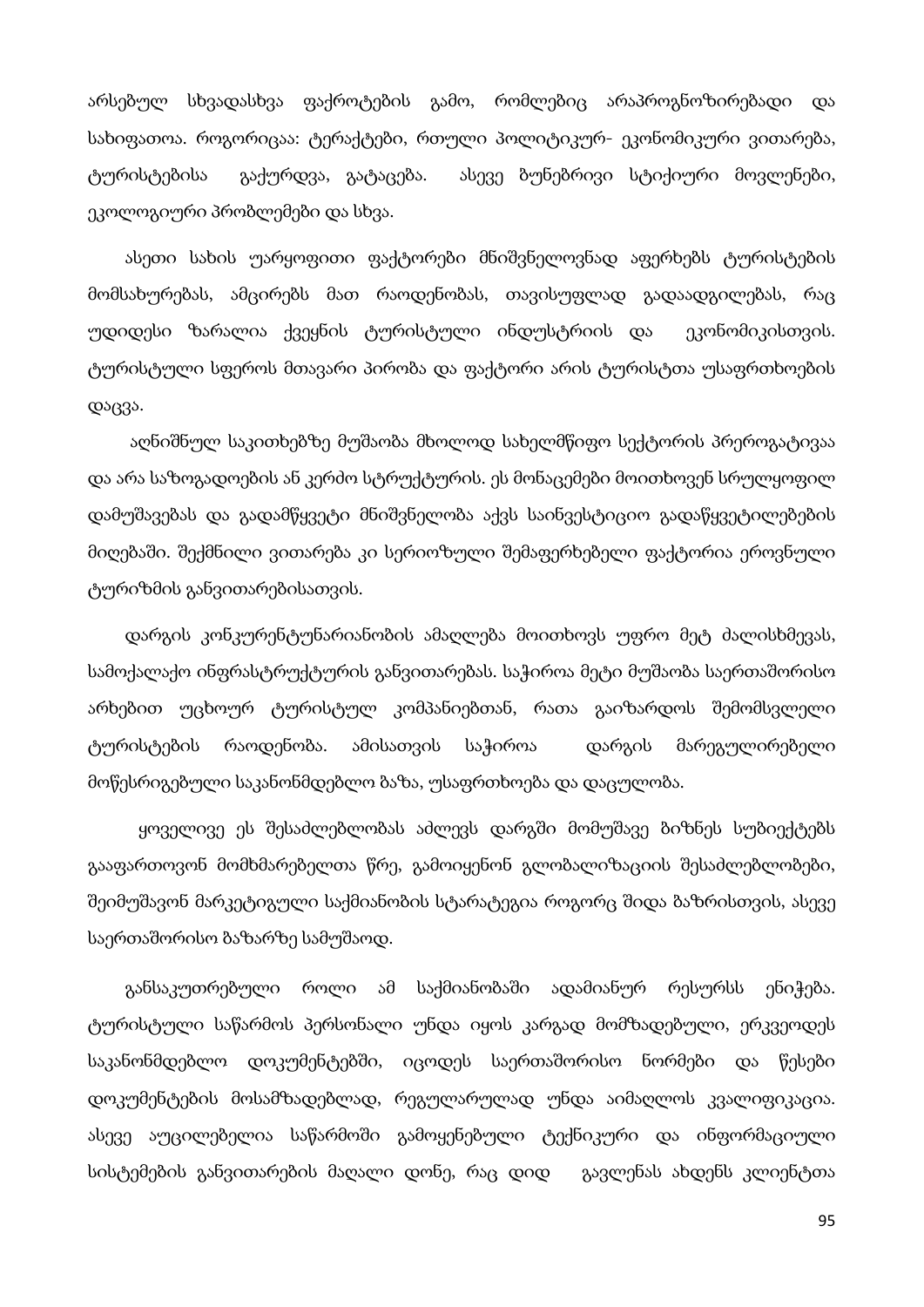მომსახურების ხარისხზე და სისწრაფეზე. მხოლოდ ასეთ საწარმოებს შეუძლიათ გავლენა მოახდინონ ეკონომიკის ზრდაზე. ამას მოწმობს ტურიზმის დარგის მკვლევართა მოსაზრებებიც.

 ტურისტული საწარმო ეროვნული ეკონომიკის დამოუკიდებელი ნაწილია. ის დამოუკიდებლად წყვეტს ისეთ საკითხებს როგორიცაა: რა ტიპის მომსახურება უნდა აწარმოოს, მომსახურება როგორ უნდა გაეწიოს მომხმარებელს, რა ფასად გაყიდოს, სად განათავსოს თავისი ოფისი და სხვა. (დოლიკაშვილი... 2009).

 ტურიზმიდან მიღებული ეფექტი ქვეყანაში შემოსული ვიზიტორების რიცხვით და ტურისტული საწარმოს საქმიანობიდან მიღებული შემოსავლების მიხედვით განისაზღვრება. ქვეყნის ეკონომიკაზე ტურიზმის მოქმედებს პირდაპირ და ირიბად. პირდაპირ მაშინ მოქმედებს, როცა ტურისტების მიერ ჩასვლის ადგილზე დახარჯული თანხას მოაქვს შემოსავალი. ირიბი ეფექტია, როცა ტურისტი მოგზაურობის დროს ხარჯავს თანხას სასტუმროში, სადილობს, ყიდულობს სუვენირებს და სხვა. (კოჭლამაზიშვილი 2013).

 მთელს მსოფლიოში ტურისტული სააგენტოების დიდი ნაწილი არის მცირე და საშუალო ზომის საწარმოები. როდესაც მცირე საწარმო იმართება სწორი სტრატეგიით, ის თავისუფლად უწევს კონკურენციას თავისზე უფრო დიდ ორგანიზაციებს. ეს გლობალური საინფორმაციო ქსელის განვითარების შედეგია (WWW). ტურიზმის ინდუსტრიას ამის გამოყენებით შეუძლია დაიკავოს ლიდერი პოზიცია, ეს მისი დადებითი მხარეა. ტურიზმის ინდუსტრია დაჯავშნის სისტემების და მიწოდებით თვალსაზრისით ძალაუფლებას ფლობს. 1980 წელს სასტუმროების საინფორმაციო სისტემის გაერთიანება გამოჩნდა -The Hotel Information System Coalition, THISCO. ამ სისტემის მეშვეობით ტურისტებს შესაძლებლობა მიეცათ ინტერნეტის საშუალებით დაეჯავშნათ მათთვის სასურველი სასტუმრო. ( Edgell Srand D.L, Jason T. Swanson, 2008). ინტერნეტ სისტემის საერთაშორისო ქსელში ყველა სასტუმროს შესაძლებლობა აქვს თანაბარ პირობებში იმუშაოს, როგორც საერთაშორისო ბრენდულ სასტუმროების ქსელმა, ასევე პატარა კერძო სასტუმროებმა. მომხმარებელს შეუძლია თავის საჭიროებისამებრ ყველანაირი ტიპის სასტუმროს დაჯავშნა ონლაინ ქსელით. (Doganis 2001).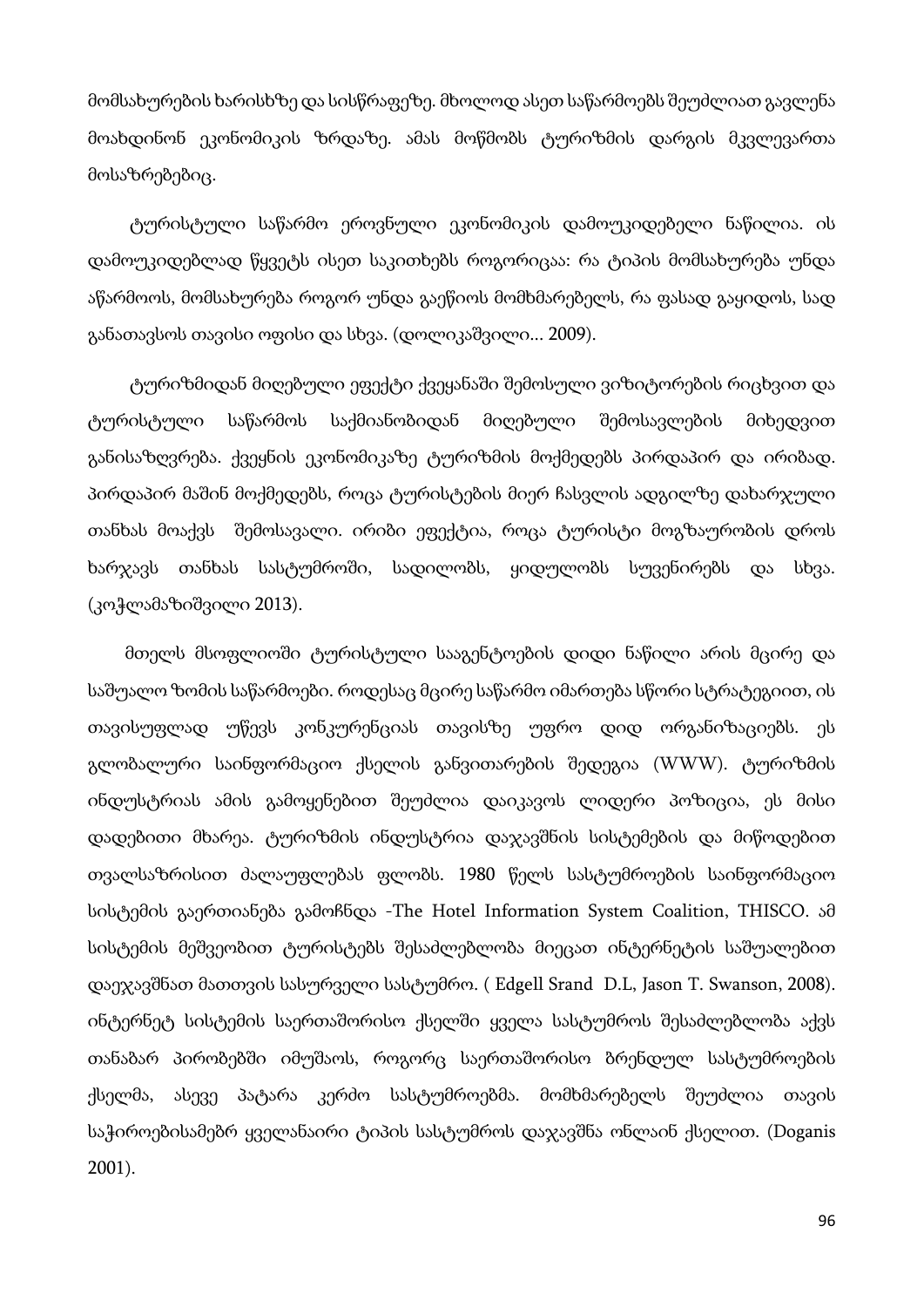აღსანიშნავია ავიაკომპანიების ფრენების, რეისების დაჯავშნის სისტემის განვითარება. მომსახურების რაოდენობების გაზრდა ონლაინ რეჟიმში ბოლო ოცი წლის განმავლობაში მოხდა, ესაა სასტუმროების და ავია ბილეთების დაჯავშნა, მანქანების დაქირავება და სხვა. ერთ-ერთი მაღალი ხარისხის ავიაკომპანიის დაჯავშნის სისტემა რაც პირველად დაინერგა იყო ამერიკული ავიაკომპანია " საბრე"- Airlines "Sabre CRS". რაც ასევე აგროვებდა მომხმარებლების საკრედიტო ბარათების მეშვეობით გადახდილ ინფორმაციას. ( Edgell Srand D.L, Jason T. Swanson, 2008).

 სააგენტოები ხუთი სახის გადასახადს იხდიან: მოგების გადასახადი, ქონების გადასახადი, დღგ უცხოელი ტურისტების შემოყვანის დროს, საშემოსავლო გადასახადი, კურორტების გამოყენებაზე გადასახადი და ერთჯერადი მოსაკრებლის სახით ლიცენზიის ყიდულვა. საერთო-სახელმწიფო გადასახადებისა, ადგილობრივი გადასახადების გადამხდელები არიან. საკურორტო და სასტუმრო გადასახადებს იხდიან ფიზიკური პირები, რომლებიც ისვენებენ და მომსახურებას იღებენ საკურორტო ადგილებში.

 საქართველოში ტურიზმის განვითარება ორი მხრის ხელშეწყობით უნდა განხორციელდეს, რაც ერთი მხრივ სახელმწიფოა და მეორეს მხრივ მეწარმე სუბიექტები. სახელმწიფოს აკისრია ვალდებულება, რომ უზრუნველყოს ქვეყანაში ისეთი გარემო, სადაც შესაძლებელი იქნება ნორმალურად იფუნქციონიროს სამეწარმეო საქმიანობამ. ამ ორი მხარის შეწყობილი მუშაობა განაპირობებს ეკონომიკურ სტაბილურობას და განვითარებას.

ჩამოსული ტურისტების უმეტესობა საქართველოში არის ბიზნეს ტურისტი-90-95%, ამიტომ სრულ ტურისტულ მომსახურებაზე მოთხოვნილება არაა დიდი, მათ მხოლოდ უნდათ ტრანსპორტით მომსახურება, სასტუმროში განთავსება და სხვა. ზოგიერთი ტურისტული, ისტორიულ-კულტურული, რეკრეაციული ადგილის მონახულება.

 ზოგიერთი ტურისტული ფირმა მუშაობს ტურისტების გაყვანაზე. მათაც შეზღუდული მომსახურება აქვთ, რადგან ტურისტების უმრავლესობა, რომელიც საქართველოდან გადის დიდი ხნით ჩერდება საზღვარგარეთ და დამატებითი ტურისტული მომსახურეობა აღარ სჭირდება.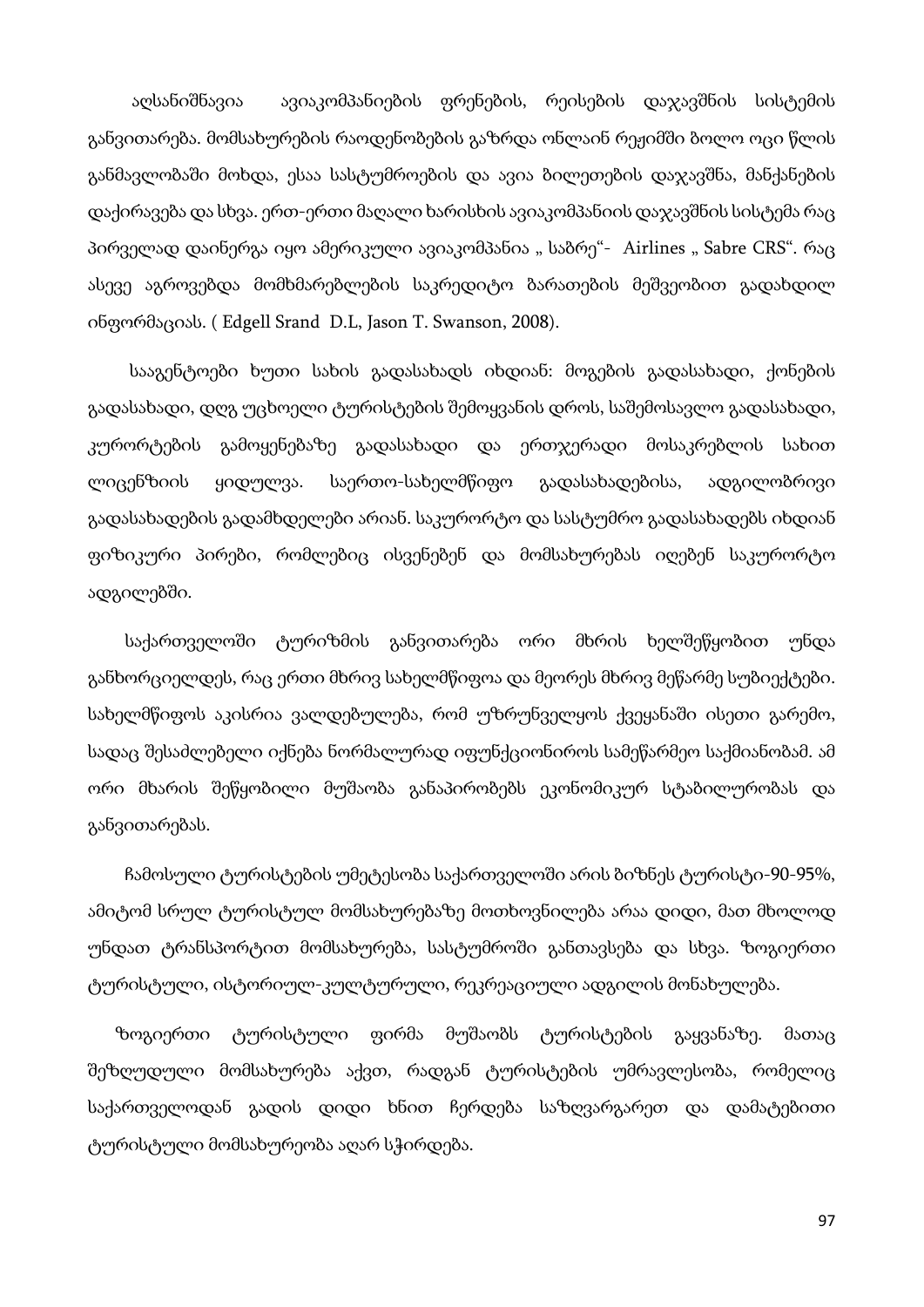ტურისტული ფირმები ასევე სთავაზობენ სასწავლო ტურებს, რომლებიც ამ ბოლო დროს განსაკუთრებით გავრცელდა და პოპულარული გახდა.

 ტურისტული ფირმები ხშირად მიმართავენ რეკლამას გაზეთში, ჟურნალში, ვებგვერდებზე განათავსებენ. ცდილობენ რომ დადებითი იმიჯი შეიქმნან საზოგადოებაში, რადგანაც ძალიან ბევრი ტურისტი ტურისტულ ორგანიზაციას ხშირად სწორედ იმიჯიდან გამომდინარე მიმართავს, რისთვისაც რეკლამის გარდა აუცილებელია მომსახურების მაღალი ხარისხი და საიმედოობა. (საქართველოს ახალგაზრდა ეკონომისტთა ასოციაცია, Economists.ge 2008).

 მრავალ ქვეყანაში ტურისტული ფირმა ბევრ ისეთი ტურისტულ პაკეტს სთავაზობს მომხმარებელს, რაც მათ ეხმარება თავიანთი მოგზაურობა უფრო საინტერესოდ და ხელმისაწვდომ ფასში დაგეგმონ. ევროპაში და ჩრდილოეთ ამერიკაში მოსახლეობას უდიდესი ნაწილი სწორედ ტუროპერატორებისაგან შეთავაზებული ტურებით სარგებლობს. მათი მეშვეობით, მათ მიერ მოწოდებული ინფორმაციის და შეთავაზებული ტურების გათვალისწინებით გეგმავენ თუ სად გაატარონ არდადეგები. (Pedersen 2002: 22).

 დიდი ტურისტული სააგენტოები ტურისტული აგენტების მეშვეობით წარადგენენ თავიანთ პროდუქტს, ხალხს აცნობენ მათ სარგებლიანობას, ასევე ვებ-გვერდებზე განთავსებული ინფორმაციის საშუალებითაც დიდ ინფორმაციას გასცემენ, არიგებენ ბროშურებს.

 დღესდღეისობით ტურიზმის ეროვნული ადმინისტრაციის ბაზაში რეგისტრირებულია 636 ტურისტული კომპანია. (22 მარტი, 2018 წელი). კვლევაში გამოკითხვის მთავარი მიზანი იყო ტურისტული კომპანიების საქმიანობის თავისებურებების შესწავლა. კომპანიები შერჩეულ იქნა თავისი მუშაობის სპეციფიკიდან გამომდინარე. ისინი სერვისს სთავაზობენ როგორც ტურისტულ ჯგუფებს, ასევე ცალკეულ პირებს. ორგანიზებას უწევენ გაცვლით და შემომავალ ტურებს საქართველოში. ტურისტებს სთავაზობენ ყველანაირ ტურს: სპეციალიზებულ სალაშქრო ტურებს, კულტურულ ტურებს, სათავგადასავლო, ღვინის, ზამთრის ტურებს და სხვ.

 ნაშრომში კვლევის სპეციფიკიდან გამომდინარე არ იქნა გათვალისწინებული ტურაგენტური საქმიანობით დაკავებული კომპანიების და ფიზიკური პირების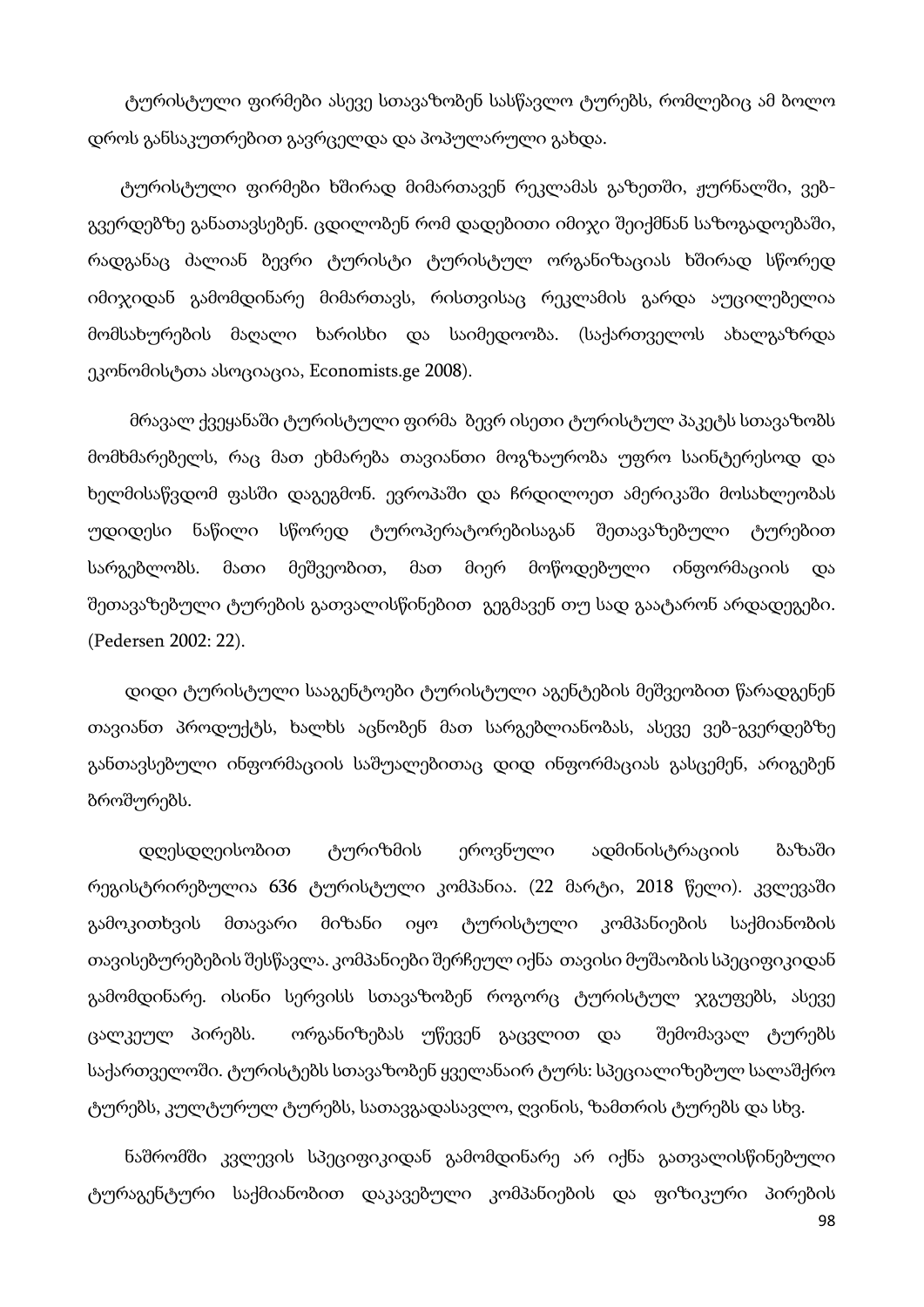საქმიანობის შედეგები, მითუმეტესამ სუბიექტების სტატისტიკური აღრიცხვა სრული არ არის.

 ნაშრომზე მუშაობის პერიოდში გაკეთდა კითხვარი (იხ. დანართი N 5) , რომლის მიზანსაც წარმოადგენდა ტურისტული კომპანიების საქმიანობის თავისებურებების შესწავლა. გამოკითხვის მასალების მიხედვით დადგენილ იქნა ტურისტული საქმიანობის, ტურისტული კომპანიების მდგომარეობა საქართველოში, მისი თავისებურებები, პრიორიტეტები და მიმართულებები. მივიღეთ გარკვეული სახის ინფორმაცია იმის თაობაზე თუ რაზე შეიძლება აქცენტის გაკეთება, რომ ხელი შეეწყოს ამ სფეროს განვითარებას, შესაძლებელი გახდეს უფრო მეტი ტურისტის მოზიდვა ქვეყანაში.

 გამოიკითხა 25 ადგილობრივი ტურისტული კომპანია. უმეტესობა საქართველოს ბაზარზე 10 წელზე მეტია ფუნქციონირებს. მათ დიდ ნაწილს პარტნიორები ჰყავთ საზღვარგარეთ და მათ მიერ შემოთავაზებულ ტურისტულ პაკეტებს ხშირად სთავაზობენ ადგილობრივ მომხმარებლებს. ადგილობრივი მომხმარებლები უფრო მეტად გასვლითი ტურებისადმი იჩენენ დაინტერესებას და ამ სახის მომსახურებისთვის აკითხავენ ტურისტულ კომპანიებს.

 გამოკითხულ ტურისტულ კომპანიებში - თუ რომელია ქართველი ტურისტების ყველაზე მოთხოვნადი გასვლითი ტურებიდან, დასახელდა ორი ტურისტული მიმართულება - ეგვიპტე და თურქეთი. გაირკვა, რომ ასეთი ინტერესი განპირობებულია ვიზალიბერალიზაციით, ასევე მოიმატა ევროპის ტურებზე მოთხოვნამ, თუმცა ზემოთ ნახსენები ორი ქვეყანა მაინც ლიდერობს.

 მომხმარებლების დიდი ნაწილი იყენებს განვადებას. ასევე ტურისტულ ორგანიზაციებს აქვთ ფასდაკლებები ერთგულ მომხმარებლებზე, ასევე ოჯახურ და ჯგუფურ პაკეტებზე.

 უცხოელი ტურისტული ჯგუფები საქართველოში ძირითადად 12-18 კაციან ჯგუფებად ჩამოდიან. მათ აინტერესებთ საქართველოს ისტორია, ხუროთმოძღვრების ძეგლები, ტრადიციები და ცხოვრების წესი, დასვენება.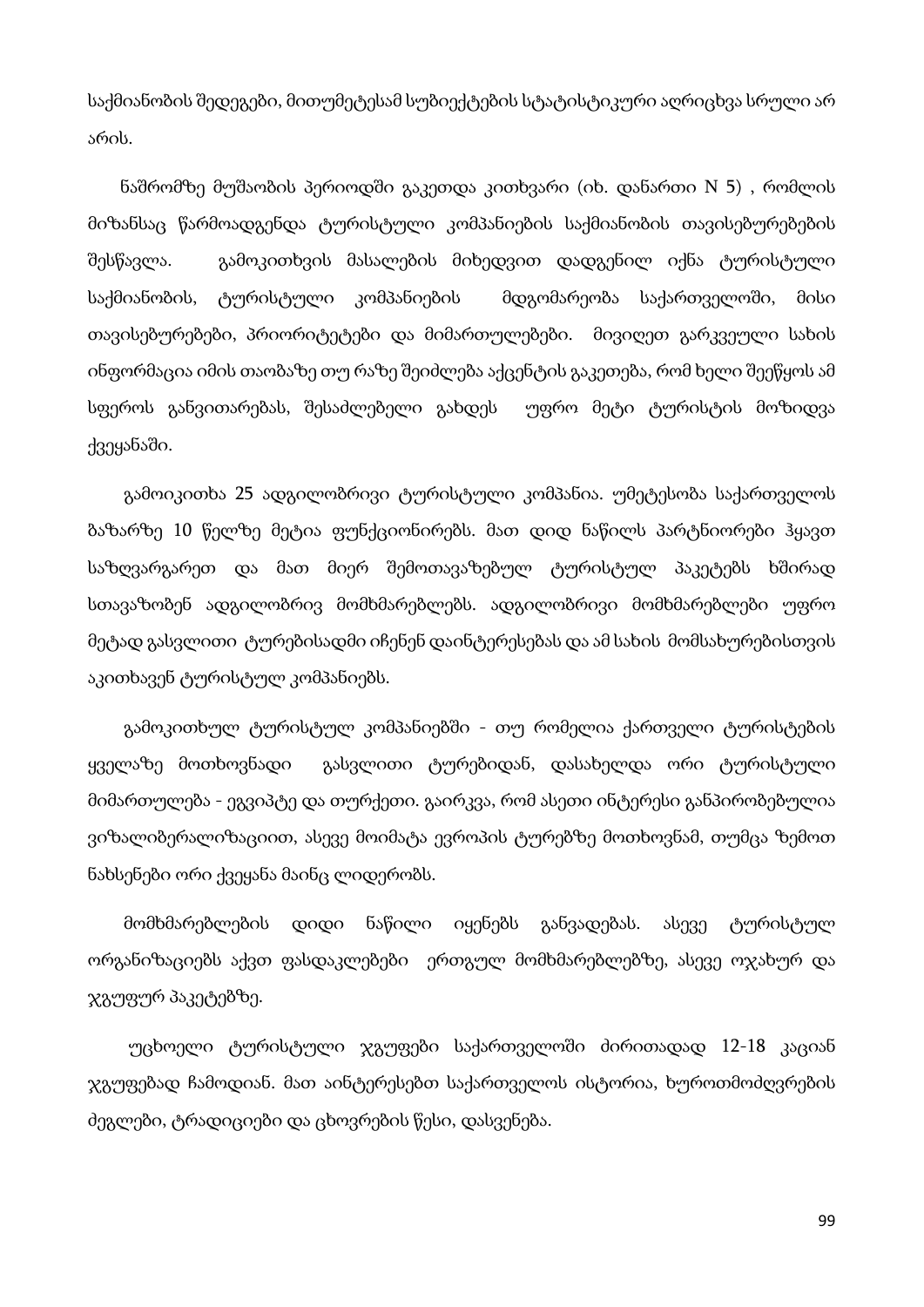საქართველოში ყველაზე უფრო მეტი მოთხოვნაა ზღვის კურორტებზე, ზამთრის კურორტებზე, მაღალმთიან კურორტებზე. ასევე პოპულარულია ერთდღიანი ტურები მცხეთაში, ერთდღიანი ღვინის ტურები, სვანეთის, ხევსურეთის და ტაო- კლარჯეთის მოსანახულებელი ტურები.

 საქართველოში ტურისტული ჯგუფები შემოდიან როგორც დსთ-ს ქვეყნებიდან, ასევე ევროპის და აზიის ქვეყნებიდან. ყველაზე მეტი ტურისტი საქართველოში შემოდის რუსეთიდან, უკრაინიდან და ცენტრალური ევროპიდან.

 ტურისტებს ბოლო წლებში ძირითადად აინტერესებთ და ითხოვენ კულტურულ (კახეთი, ყაზბეგი შიდა ქართლი) , გამაჯანსაღებელ (განსაკუთრებით მოთხოვნაა ამ მხრივ კახეთის რეგიონზე) და ექსტრემალურ (თუშეთში, ხევსურეთში) ტურებს.

 ტურისტული კომპანიების მეშვეობით საქართველოში ძირითადად ჯგუფებად ჩამოდიან 38-45 წლის ტურისტები. ხშირია წყვილების და ოჯახებით ჩამოსვლაც. ტურისტები ტურისტული კომპანიების შესახებ ინფორმაციას იღებენ რეკლამების და ახლობლების მეშვეობით. ამიტომ ტურისტულმა კომპანიებმა უნდა იზრუნონ საკუთარი ვებ- საიტების სრულყოფაზე, ინტერნეტ ტექნოლოგიების უფრო ეფექტიანად გამოყენებაზე.

 უცხოელი მომხმარებლები ყველაზე მეტად მოითხოვენ დაცული იყოს მათი უსაფრთხოება, ასევე მნიშვნელოვანია მათთვის ტრანსპორტირების საშუალებების შერჩევა, დიდ მნიშვნელობას ანიჭებენ სასტუმროს, ინფრასტრუქტურას და კვებას.

 უმეტესად ირჩევენ სამ ვარსკვლავიან სასტუმროებს, სადაც ღამის გათევასთან ერთად გათვალისწინებულია საუზმე (B&B), ხოლო თბილისის გარეთ ოჯახური ტიპის სასტუმროს.

 ტურისტული სააგენტოებისგან შეძენილი ტურების საშუალო ხანგძლივობა ერთკვირიანი პაკეტებია. დაახლოებით ერთ კვირიანი ტური საქართველოში შემოსული ტურისტებისთვის 1300-1500 \$ ღირს.

 ჩვენი ქვეყანა უძველესი ისტორიის მქონე ქვეყანაა და მდიდარი კულტურული მემკვიდრეობა გააჩნია. ძირითადი კულტურული მარშრუტები ხორციელდება კახეთში, ყაზბეგში, შიდა ქართლში. ასევე სამცხე ჯავახეთში, სადაც ქალაქი -გამოქვაბულებია,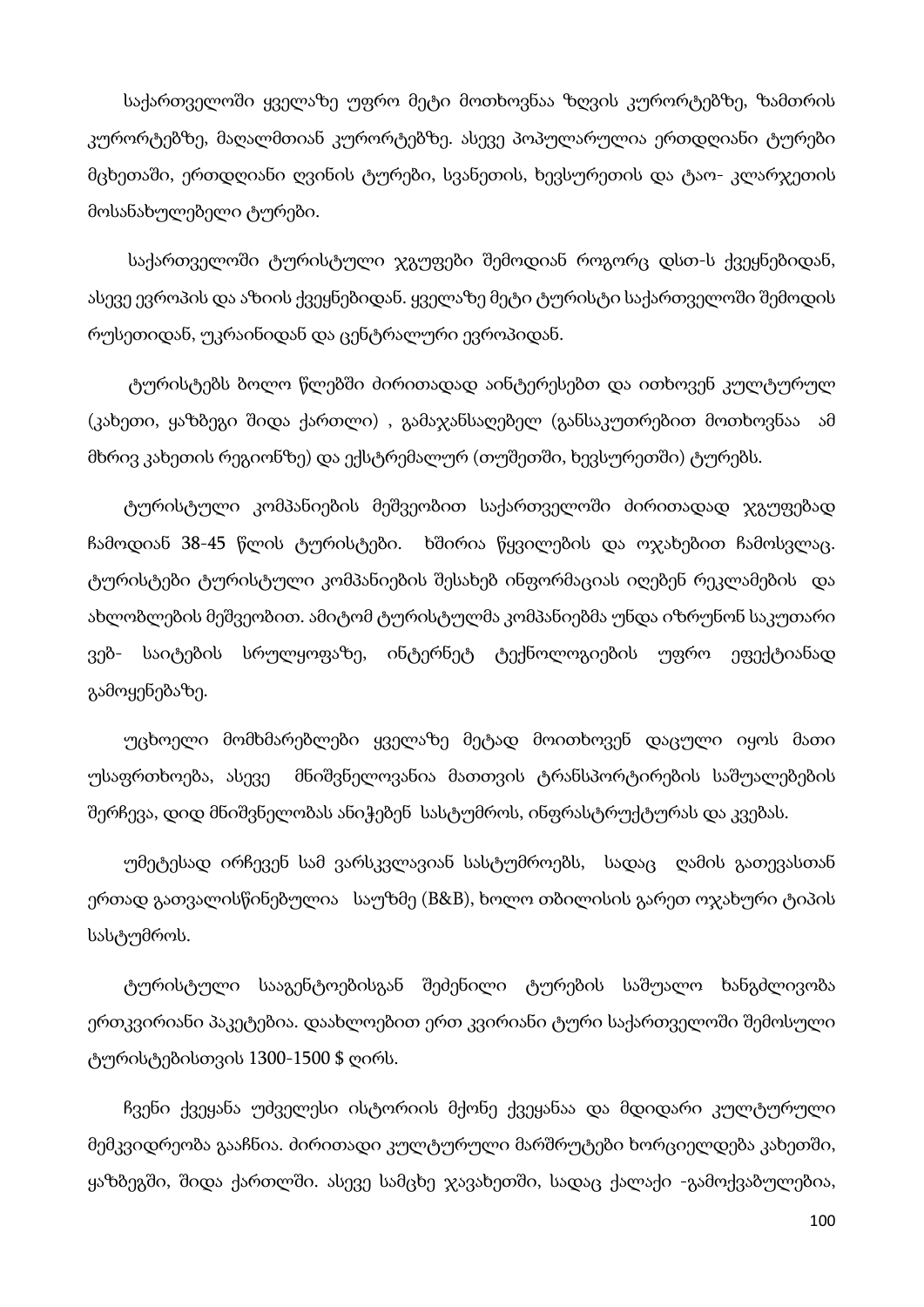ქუთაისში საიდანაც ხდება ბაგრატის ტაძრის და გელათის ტაძრების მონახულება. სათაგადასავლო ტურები ძირითადად თუშეთში, ხევსურეთში და სვანეთში ხორციელდება, ტურისტებს ეს მხარეები ხიბლავს თავიანთი ბუნებით, ლანდშაფტით და უნიკალური შეგრძნებებით.

 ღვინის და აგრო- ტურიზმის ტურისტულ მიმართულებად კახეთია დასახელებული. ჯანმრთელობის და სპა- ტურიზმის უფრო მეტად განვითარების პოტენციალი დიდია ჩვენს ქვეყანაში, თუმცა უფრო მეტი რესურსი და ძალისხმევაა საჭირო, რომ ეს მიმართულებები უფრო მეტად განვითარდეს. ამის მაგალითს წარმოადგენს მეზობელი ქვეყნების ტურიზმი და ტურისტული პროდუქტები. (ოქროცვარიძე ...2011).

 საქართველოს მეზობელი ქვეყნები თურქეთი და სომხეთი უძველესი ისტორიის მქონე ქვეყნებია და მდიდარი კულტურული მემკვიდრეობა აქვთ. თურქეთში ძალიან არის განვითარებული ინფრასტრუქტურა და ტურისტებს მრავალფეროვან ტურისტულ პროდუქტებს თავაზობენ. საქართველო მათგან დიდი კონკურენციას განიცდის. ამიტომ ტურიზმის განვითარებისათვის საჭიროა მოკლე პერიოდში მნიშვნელოვანი ღონისძიებების შემუშავება და გატარება.

 მართალია სახელმწიფო კონკრეტულ ღონისძიებებს ახორციელებს, მაგრამ საჭიროა უფრო ქმედითი ნაბიჯების გადადგმა ტურისტული ინფრასტრუქტურის გაუმჯობესების და ახალი ტურისტული პროდუქტების შექმნის და ტურისტებისათვის შეთავაზების მიზნით.

2011 წელს საქართველოს მთავრობამ შეიმუშავა "საქართველოს სტრატეგიული განვითარების ათპუნქტიანი გეგმა- მოდერნიზაციისა და დასაქმებისათვის", რომლის თანახმად :

 - ტურიზმის განვითარება უნდა განხორციელდეს ორი მიდგომის კომბინირებით: "ჰორიზონტალური პოლიტიკით", რაც მიმართულია ტურიზმისათვის წამახალისებელი გარემოებების შექმნით და "ვერტიკალური მიდგომის" გამოყენებით, რაც არის ტურისტულ ინფრასტრუქტურაში ინვესტირება.

 - საქართველოს მთავრობის მიზანია რომ საქართველო გახადოს ზამთრის ტურიზმის ერთ-ერთი ცენტრი.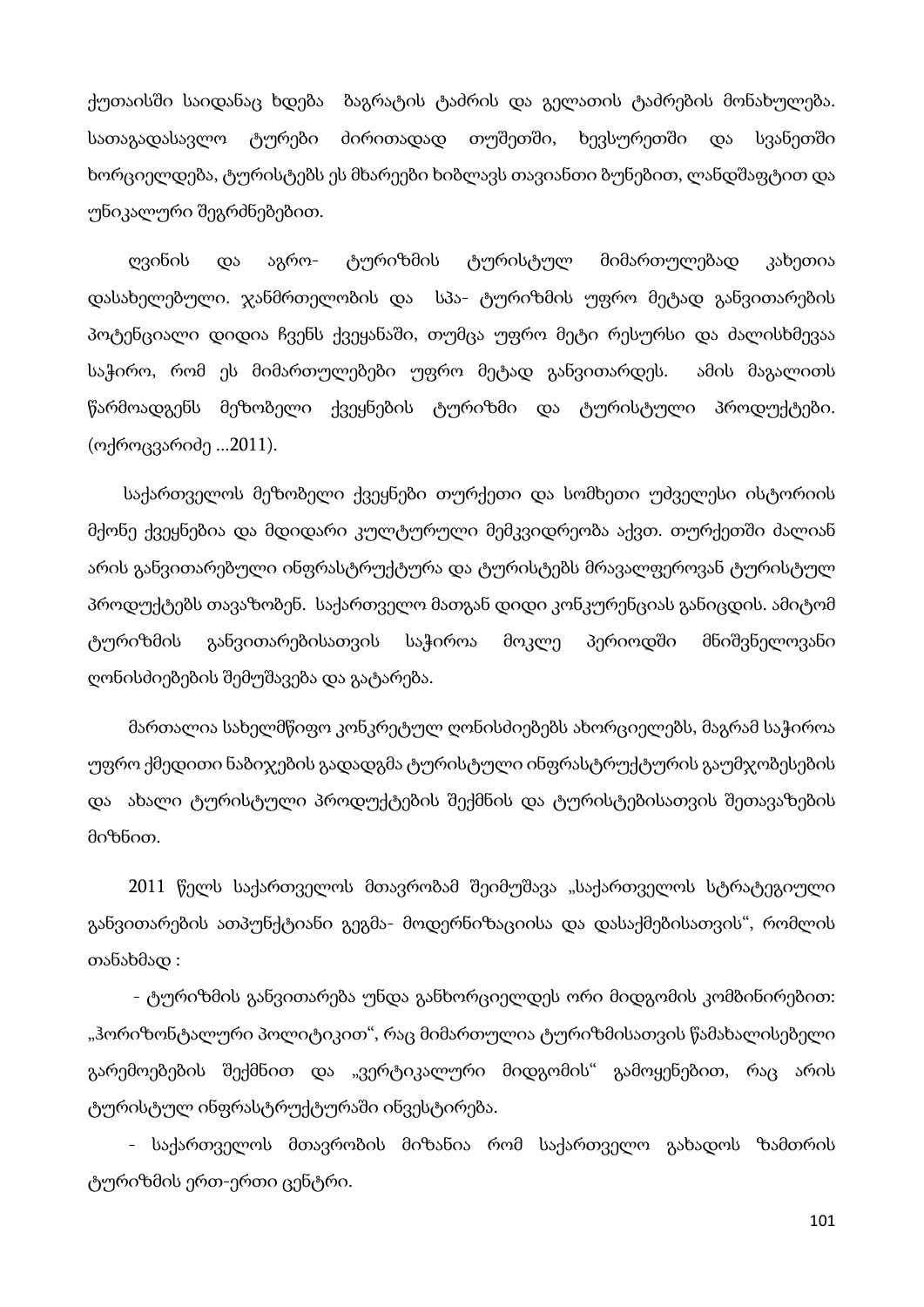-გაიზარდოს ყოველწლიური ტურისტული სარეკლამო კამპანიები იმ ქვეყნებში საიდანაც მაღალია ტურისტების მოზიდვის პოტენციალი, კერძოდ-ბელორუსი, უკრაინა, პოლონეთი, ისრაელი, ბალტიისპირეთის ქვეყნები.

- დაბალბიუჯეტიანი ავიაკომპანიების მოზიდვა ძალიან პროიროტეტულია.

 საქართველოს რეგიონული განვითარების 2010-2017 წწ. სახელმწიფო სტრატეგიაში ტურიზმის განვითარების ხელშეწყობის საკითხზე აღნიშნულია:

 1) ტურიზმის განვითარებისთვის შესწავლილი უნდა იყოს ქვეყანაში არსებული პოტენციალი და რესურსები რეგიონების მიხედვით სრულყოფილი მონაცემთა ბაზის შექმნის მიზნით. დეტალურად უნდა იქნეს აღინუსხული არსებული ინფრასტრუქტურის ობიექტები, ასევე ტურიზმის ცალკეული დარგების განვითარებისთვის რეგიონებში არსებული ბუნებრივი და სხვა სახის რესურსები და ამ მონაცემების საფუძველზე შეიქმნას მონაცემთა ბაზა.

 2) რეგიონებში არსებული რესურსების შესახებ საინფორმაციო ბაზის გამოყენებით უნდა შემუშავდეს ტურიზმის დარგის კომპლექსური განვითარებისთვის გრძელვადიანი სტრატეგია.

 3) უნდა შემუშავდეს შესაბამისი მექანიზმები ტურიზმის დარგის დევერსიფიცირების და შიდა ტურიზმის განვითარების მიზნით. ეს ხელს შეუწყობს ტურიზმის სხვადასხვა სახეობის განვითარებას ქვეყანაში. ეს სახეობებია: კულტურული ტურიზმი, კურორტებზე დასვენება, ეკოტურიზმი, სათავგადასავლო ტურიზმი, აგროტურიზმიღვინის და ადგილობრივი სამზარეულოს ტურები, სამედიცინო ტურიზმი, საქმიანი და პროფესიული ტურიზმი, სპორტული ტურიზმი.

 ტურისტული ნაკადის ზრდის უზრუნველსაყოფად უნდა შემუშავდეს ტურისტული ინფრასტრუქტურის განვითარების ხელშეწყობის შესაბამისი პირობები. უნდა განთავსდეს საინფორმაციო დაფები და საგზაო ტურისტული ნიშნები.

102 ტურიზმის მსოფლიო ორგანიზაციას თავის რეკომენდაციებში აღნიშნული აქვს, რომ ტურიზმის განვითარების თანამედროვე ეტაპზე მხოლოდ სახელმწიფო და მთავრობა თამაშობს უპირველეს როლს მის განვითარებაში, ხოლო კერძო სექტორი ნაწილობრივ მონაწილეობს. იმ ქვეყნებში სადაც ტურიზმის სექტორი კარგადაა განვითარებული ამ მიზნით შექმნილია ორგანიზაციები , რომლებიც სამინისტროებს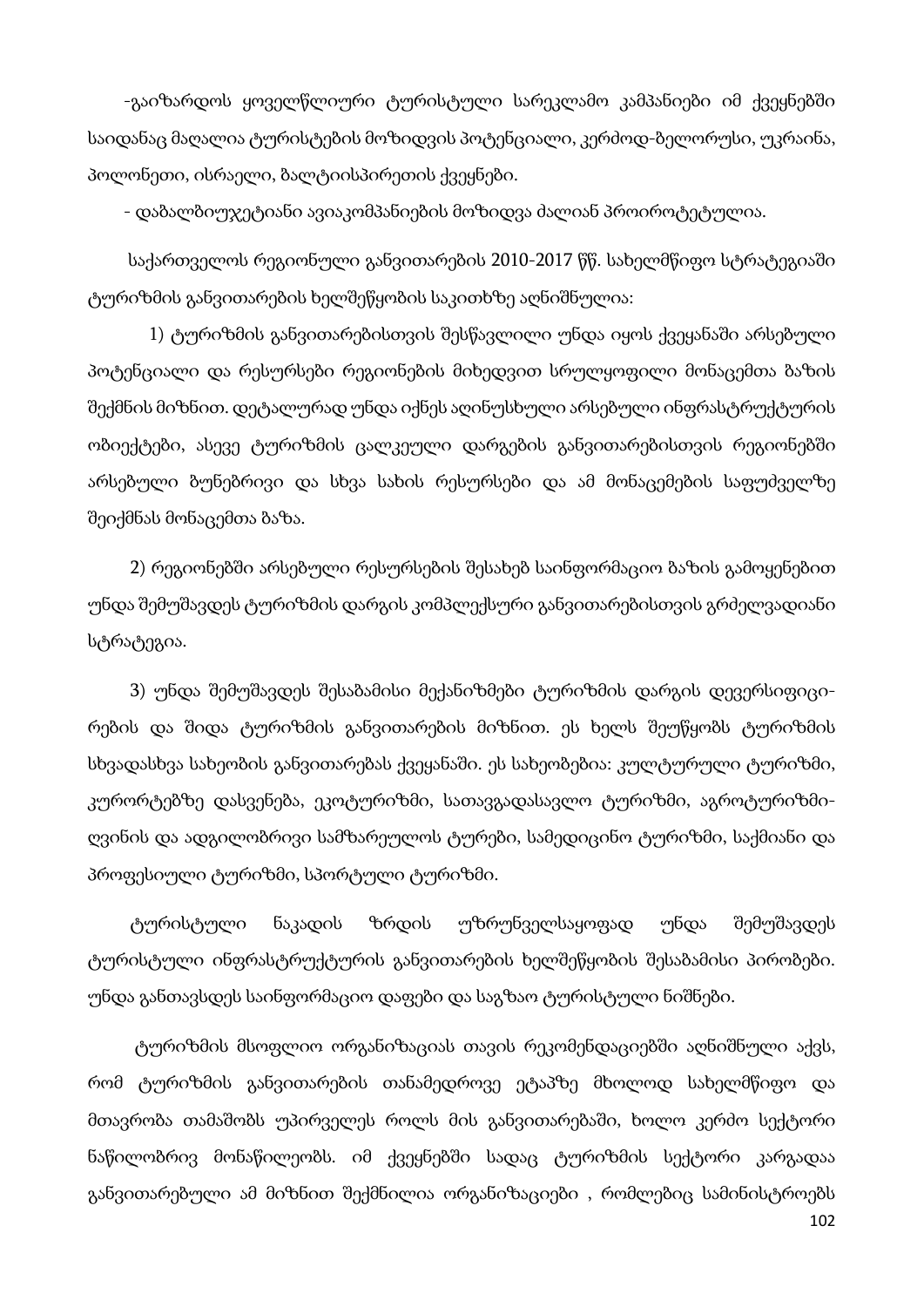ექვემდებარება და ხშირ შემთხვევებში სხვა ქვეყნებშიც აქვს წარმომადგენლობები. ამ ორგანიზაციების მთავარი მიზანია ტურიზმის განვითარების წინაპირობის შექმნა და მსოფლიო ბაზარზე მიმზიდველი ტურისტული ადგილის სახით თავისი ქვეყნის წარდგენა. ისინი ამუშავებენ ტურისტებისთვის მიმზიდველ პროგრამებს და ავრცელებენ ინფორმაციას ტურისტული მარშრუტების შესახებ. დიდ ბრიტანეთში ასეთ ორგანიზაციას British Tourist Authority-BTA ჰქვია, ირლანდიაში- Irish Board, ესპანეთში-Turespana, იტალიაში- ENIT, ნორვეგიაში- NORTRA და ა.შ. მათი მეშვეობით მუშავდება გასაყვანი ტურიზმის სტიმულირების სახელმწიფო პროგრამები, რომლებიც შეღავათიან დაბეგვრას ითვალისწინებენ, ასევე სასაზღვრო- საბაჟო რეჟიმის გამარტივებას, ხელსაყრელ საინვესტიციო პირობებს, კადრების მომზადებას და სხვ.

 საქართველოში ტურიზმის განვითარებაზე პასუხისმგებელი ორგანოა საქართველოს ტურიზმისა ეროვნული ადმინისტრაცია, რომელიც სახელმწიფოს კონტროლით თავის საქმიანობას დამოუკიდებლად წარმართავს. მისი მისიაა გაზარდოს საქართველოს, როგორც ტურისტული ქვეყნის ცნობადობა საერთაშორისო ბაზარზე; უზრუნველყოს ქვეყანაში როგორც შემოყვანის, ისე შიდა ტურიზმის განვითარების სტიმულირება; ხელი შეუწყოს ბიზნესისთვის ხელსაყრელი გარემოს შექმნას; გაზარდოს ქვეყნის კონკურენტუნარიანობა საერთაშორისო ტურისტულ ბაზარზე; უზრუნველყოს უსაფრთხო ქვეყნის იმიჯის პოპულარიზაცია და ძლიერი ბრენდის ჩამოყალიბება.

 ასევე მისი პრეროგატივაა საქართველოში ტურიზმის განვითარების სახელმწიფო პოლიტიკის ჩამოყალიბება და განხორციელება; ტურიზმის განვითარების საფუძველზე ქვეყანაში მაღალი საექსპორტო შემოსავლების ზრდისა და ახალი სამუშაო ადგილების შექმნის ხელშეწყობა;

 საქართველოს ტურიზმისა ეროვნული ადმინისტრაციის საქმიანობის პრიორიტეტული მიმართულებებია:

 - საქართველოს, როგორც ტურისტული დანიშნულების ადგილის პოპულარიზაცია სხვადასხვა მარკეტინგული აქტივობების საშუალებით;

 - მაღალკვალიფიცირებული კადრების მომზადება ტურიზმის სფეროში მომსახურების ხარისხის გაუმჯობესების მიზნით;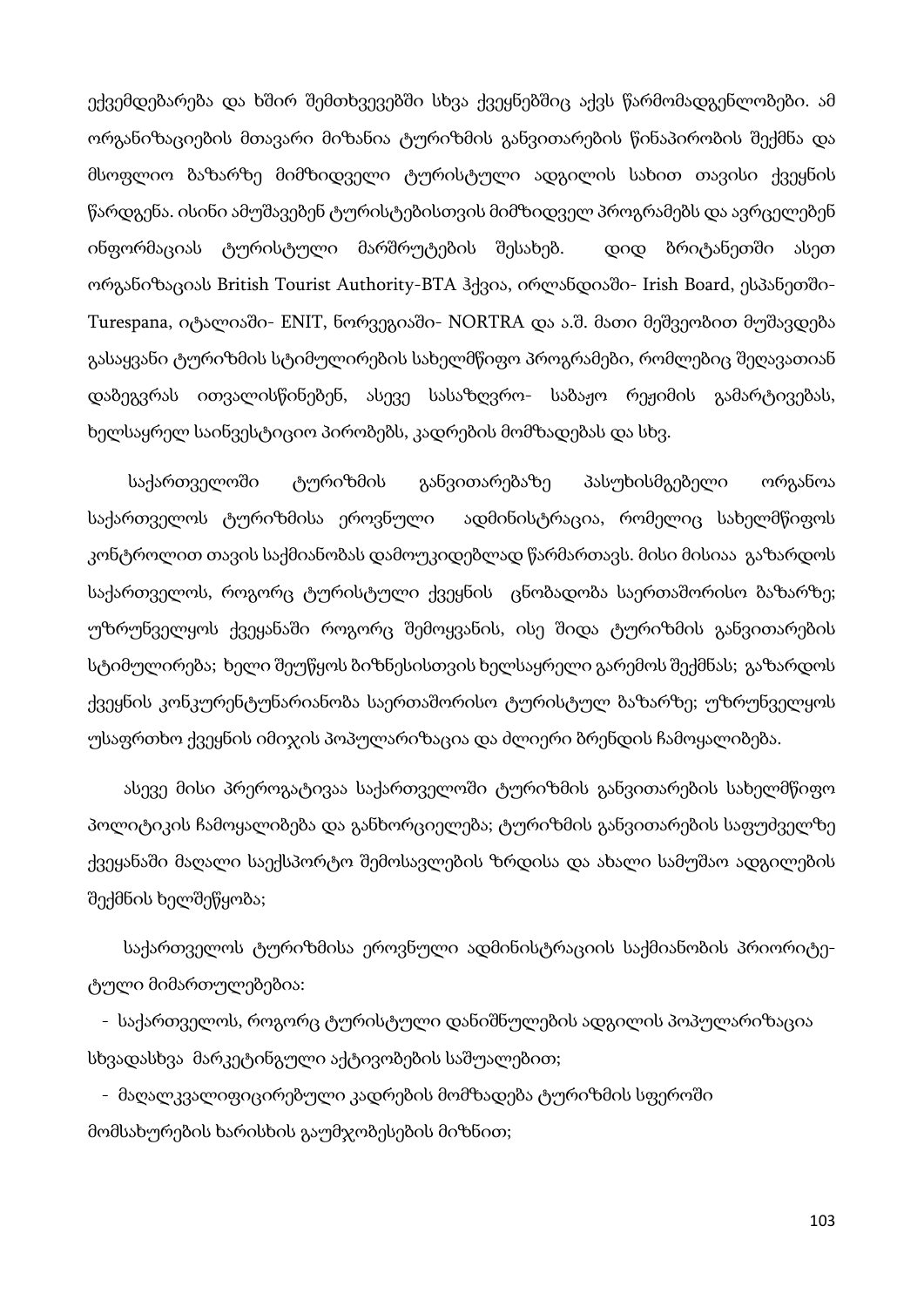- ტურისტული ღირსშესანიშნაობების სათანადო კონკურენტუნარიანი ფასის მქონე ტურისტულ პროდუქტად შეფუთვა;

- ქვეყნის მასშტაბით ტურისტული ინფრასტრუქტურის განვითარება;

- სამომხმარებლო ფასეულობების სტანდარტების შექმნა და მათი

კონკურენტუნარიანობის უზრუნველყოფა შემდეგი პარამენტრებით: პროდუქტი, ფასი, ხარისხი. (www.gnta.ge საქართველოს ეროვნული ტურიზმის ადმინისტრაცია, საქართველოს რეგიონული განვითარების და ინფრასტრუქტურის სამინისტრო).

 საქართველოს, როგორც ტურისტული ქვეყნის პოპულარიზაციისთვის სააგენტო აქტიურად იღებს მონაწილეობას სხვადასხვა ქვეყნებში გამართულ ტურისტულ გამოფენა- ბაზრობებში, სადაც ვიზიტორებს აწვდის ვრცელ ინფორმაციას ქვეყნის შესახებ. სააგენტოს ინიციატივით ეწყობა გაცნობითი ტურები უცხოელი ჟურნალისტებისთვის და პრესის წარმომადგენლები სტუმრობენ საქართველოს სხვადასხვა რეგიონს. ისინი შემდეგ ამზადებენ სატელევიზიო სიუჟეტებს და ბეჭდავენ სტატიებს, რაც ხელს უწყობს საქართველოს პოპულარიზაციას. სააგენტო ასევე მუშაობს შიდა ტურიზმის პოპულარიზაციის საკითხებზე, ახორციელებს ბევრი სახის პროექტს. ყოველივე ეს ხელს უწყობს საზოგადოების დაინტერესებას შიდა ტურიზმით.

 2009 წლის 15-16 დეკემბერს ქ. სოფიაში გაიმართა შავი ზღვის ეკონომიკური თანამშრომლობის ორგანიზაციის (BSEC) ტურიზმის საკითხებზე თანამშრომლობის სამუშაო ჯგუფის შეხვედრა, სადაც განიხილეს ტურიზმის სფეროში თანამშრომლობისა და ერთობლივი პროექტების განხორციელების საკითხები. მასში მონაწილე ქვეყნებმა წარადგინეს სხვადასხვა ტურისტული პროექტები განსახილველად. საქართველომ მოახდინა "The Cave", "Golden fleece", "Legend of Argonautus" პროექტების პრეზენტაცია. არგონავტების მარშრუტის რეალიზაცია ხელს შეუწყობს ქვეყნებს შორის ტურისტული ნაკადების ზრდას და საკრუიზო ბიზნესის განვითარებას.

 ფრანგმა სპეციალისტებმა შეფასებებისა და დასკვნების საფუძველზე არჩევანი შეაჩერეს წყალტუბოს მღვიმეზე, რომელიც მთლიანად არგონავტების ლეგენდაზეა აგებული. სპეციალისტებმა დაადგინეს, რომ მღვიმე ყოველწლიურად მიიღებს 310500 ვიზიტორს. ძალიან დიდი ყურადღება ეთმობა სვანეთის, თუშეთის, ყაზბეგის, ანაკლიის და სხვა ადგილების ტურისტული პოტენციალის ათვისებას. შესაძლებელია ასევე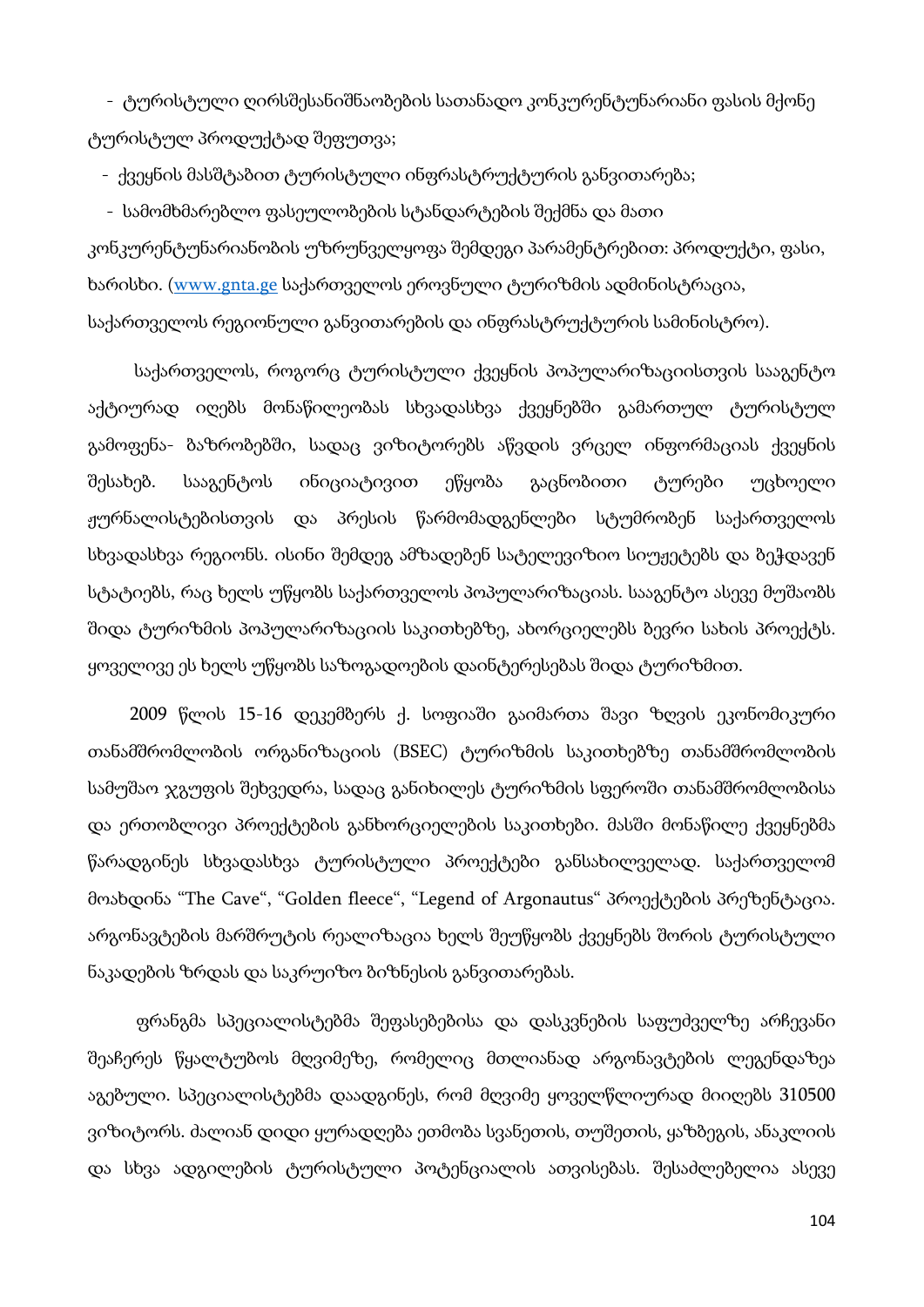ტურისტების დაინტერესება ისეთი მარშრუტებით, როგორიც არის "აბრეშუმის გზა", "საქართველო- ღვინის სამშობლო", "ალექსანდრე დიუმას მოგზაურობა საქართველოში" და სხვა.

 საქართველოში ტურიზმისა დაგეგმვა და განვითარება უნდა მოხდეს მდგრადი განვითარების სამი ძირითადი პრინციპის გათვალისწინებით:

 1) ეკოლოგიური მდგრადობა- რომელიც უზრუნველყოფს საბაზრო ეკოლოგიური პროცესების, ბიომრავალფეროვნების და ბიოლოგიური რესურსების ერთობლივ განვითარებას;

 2) სოციალური მდგრადობა- რომელიც უზრუნველყოფს ისეთ მდგრადობას, რომლის დროსაც ადამიანების ცხოვრება, მათი ეროვნული კულტურა და ღირებულებები ყოველმხრივ დაცულია და კულტურული თვითმყოფადობა უფრო მტკიცდება;

 3) ეკონომიკური მდგრადობა- რომელიც უზრუნველყოფს განვითარების ეკონომიკურ ეფექტიანობას და რესურსების გამოყენების არჩეული მეთოდი იძლევა ამ რესურსების მომავალი თაობებისათვის შენარჩუნების გარანტიას.

 ტურიზმის მდგრადი განვითარებისთვის საქართველოში საჭიროა ქვეყნის ტურისტული მიმზიდველობისა და ტურიზმის კონკურენტუნარიანობის ამაღლებაზე გამიზნული სტრატეგია, რომელიც მსოფლიო ბაზარზე ღირსეული ადგილის დამკვიდრებაში დაეხმარება საქართველოს და არსებული რესურსების რაციონალურ გამოყენებას შეუწყობს ხელს. ამისათვის საჭიროა:

 - ტურიზმის განვითარების სტრატეგიის შემუშავება 2014-2030 წლებისთვის, რომელიც დაფუძნებული უნდა იყოს ტურიზმის სტრატეგიული სახეობის და მისი განვითარების მიმართულებების შერჩევაზე და საქართველოს ტურიზმის ძლიერი მხარეების განვითარებაზე;

 - შეიქმნას კონკურენტუნარიანი ტურისტული კომპლექსი, რომელიც დააკმაყოფილებს ქართველი და უცხოელი მომხმარებლების მოთხოვნილებებს და შესაბამისი ანალიზის გათვალისწინებით განხორციელდება;

 - შეიქმნას მაღალი ხარისხის ტურისტული პროდუქტი და მომსახურების ხარისხი გახდეს უფრო მაღალი;

 - საგარეო და საშინაო ბაზარზე ხარისხიანი ტურისტული პროდუქტის გატანის და სარეკლამო- საინფორმაციო პოლიტიკის პროგრესული მეთოდების გამოყენება;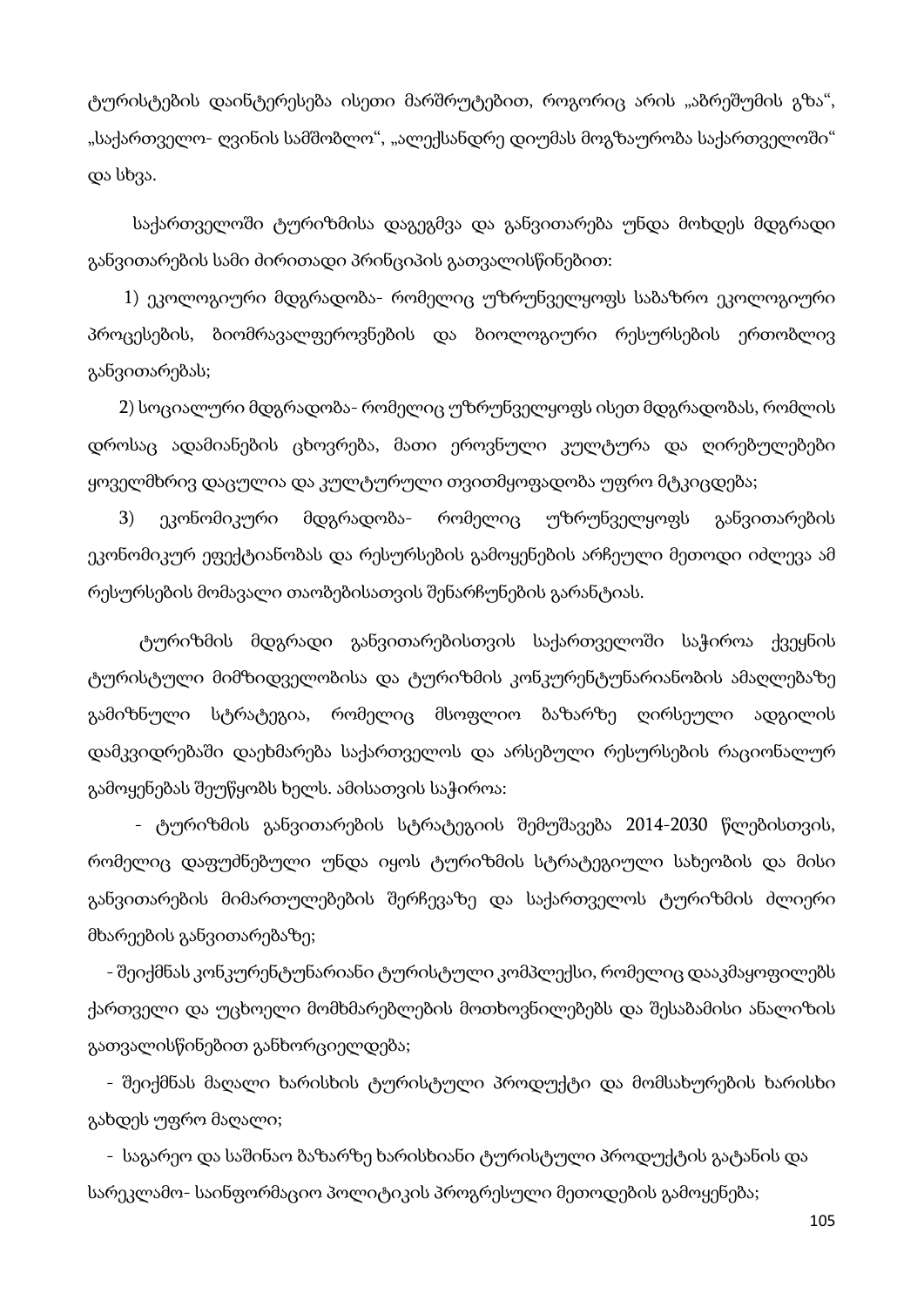- მასპინძლობის ინდუსტრიის მონიტორინგის ეფექტიან მექანიზმებზე დამყარებული ტურისტული მომსახურების ხარისხის კონტროლის ეროვნული სისტემების შექმნა;

- ტურისტული ინფრასტრუქტურის რეკონსტრუქცია და განვითარება;

- საინვესტიციო გარემოს გაუმჯობესება და ინვესტიციების მოზიდვა;

 - პერსონალის პროფესიული მომზადების და გადამზადების ერთიანი სისტემის შექმნა;

- მართვის თანამედროვე ტექნოლოგიების დანერგვა;

 - ყველა გასატარებელი ღონისძიების კომპლექსურობისა და სისტემურობის უზრუნველყოფა.

 საქართველოს აქვს ტურიზმის პერსპექტიული სახეების განვითარების ძალიან კარგი პერსპექტივები, როგორიცაა- სათავგადასავლო, ეკოლოგიური, კულტურულშემეცნებითი, თემატური კრუიზები. ტურიზმი უნდა გახდეს ქვეყნის ეკონომიკის ერთერთი წამყვანი დარგი და უზრუნველყოს მოსახლეობის კეთილდღეობა, ხოლო საქართველომ ტურიზმის მსოფლიო ბაზარზე ღირსეული ადგილი დაიმკვიდროს. (საქართველოს ტურიზმის სტრატეგია 2025, gnta.ge).

# 3.3. ტურიზმის განვითარების სტრატეგია და მისი როლი ეროვნულ ეკონომიკაში

 საქართველოს ეკონომიკის განვითარებაში ტურიზმს მნიშვნელოვანი ადგილი უჭირავს. ტურისტულ ქვეყნებში ტურიზმის მეშვეობით ვითარდება მომსახურების და ვაჭრობის სფეროები, რაც დასაქმების და სავალუტო შემოსავლების ზრდას იწვევს. ტურიზმი ჩვენი ქვეყნის ეროვნული ეკონომიკის განვითარების პრიორიტეტებს შორისაა.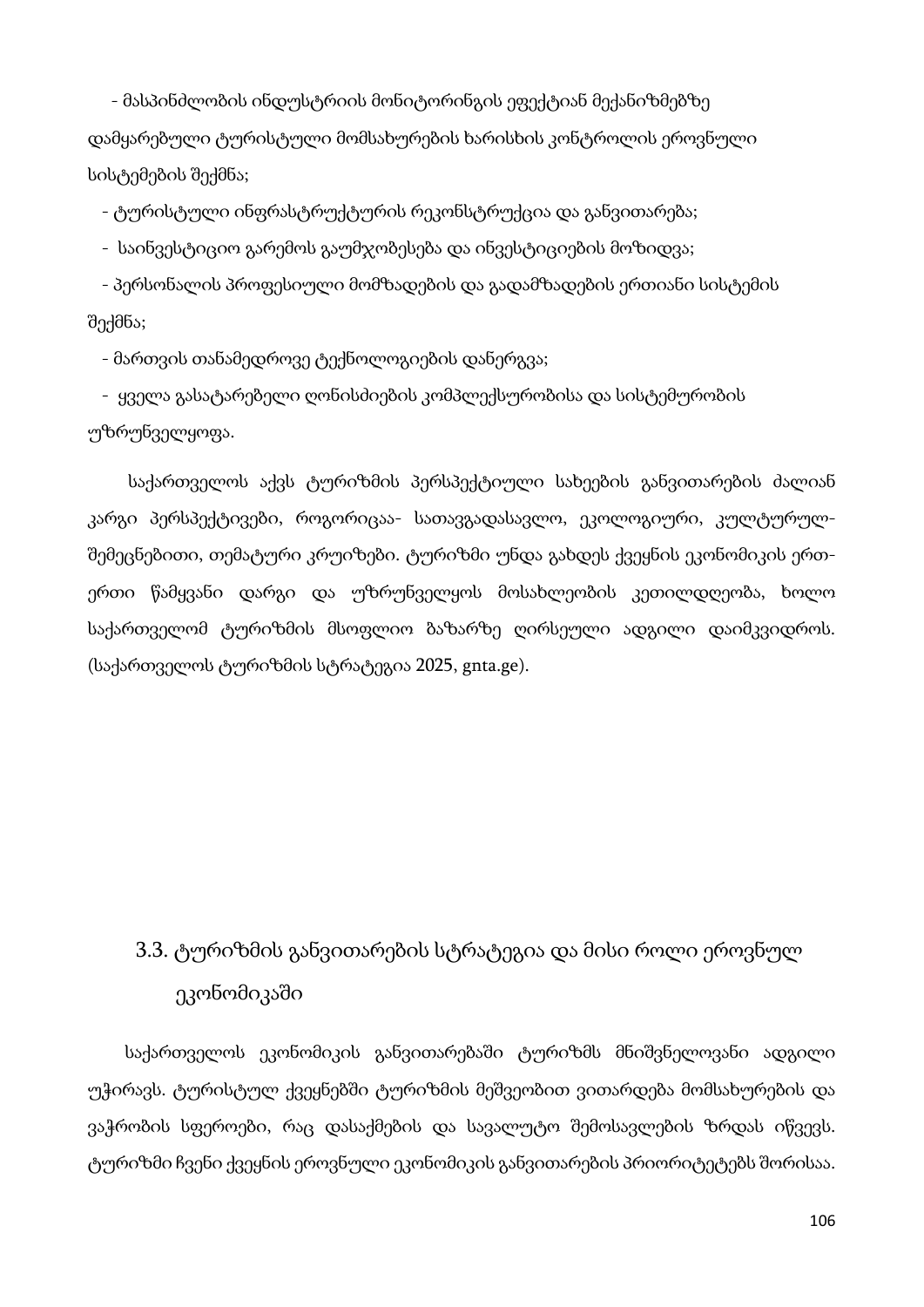საქართველო მცირე ტერიტორიის მიუხედავად თავისი განსხვავებული ბუნებრივი ლანდშაფტით გამორჩეული და უნიკალურია. მას ახასიათებს მაღალმთიანი ადგილები, თოვლიანი მწვერვალები, ნოტიო სუბტროპიკული ჰავა.

 როგორც ავღნიშნეთ ქვეყანაში მრავლადაა სამკურნალო და მინერალური წყლები, დაახლოებით 2400 ბუნებრივი მინერალური წყაროა აღრიცხული, მათი 65% მჟავე და გოგირდოვანია. 1990 წლამდე საქართველოს ტურიზმის მთავარი მიზანი იყო შვებულების პერიოდში მინერალური წყლებით მკურნალობა. საქართველოში ამ მიზნით 4 მილიონამდე ტურისტი ჩამოდიოდა. ტურისტული მოგზაურობა საქართველოში ძირითადად კურორტზე დასვენებას და რეკრეაციას ეფუძნებოდა. გასართობი ტურიზმი შავი ზღვის სანაპიროზე იყო განვითარებული. დღეისათვის საქართველოს ტურიზმის განვითარებისთვის განსაკუთრებით მნიშვნელოვანია ჩვენი ქვეყნის სხვადასხვა კუთხის კულტურული ტრადიციები. ლანდშაფტის რესურსის და ამ ტრადიციების ერთობლიობა წარმოადგენს ტურიზმის განვითარების ძალიან მნიშვნელოვან კომპონენტს. საქართველოში ჩამოსულ ტურისტებს შეუძლიათ ისიამოვნონ ულამაზესი ბუნებით და 35 ათასი ისტორიული ძეგლის მონახულებით. ასევე ზრდის ტენდენცია ახასიათებს ზამთრის კურორტებს ტურისტულ ბაზარზე (მეტრეველი 2011 :328-331).

 საქართველოში ტურიზმი ეროვნული ეკონომიკის განვითარების პრიორიტეტულ მიმართულებაა და აუცილებელია ქვეყნის ეკონომიკაში ამ დარგის რეალური როლის განსაზღვრა. უნდა შეიქმნას ქვეყნის ტურისტული იმიჯი, რისთვისაც აუცილებელია შემდეგი ღონისძიებების გატარება:

სა*მართლებრივ სფეროში* : საკანონმდებლო ბაზის სრულყოფა, სტანდარტიზაციისა და სერტიფიკაციის მეთოდოლოგიის შემუშავება, ქვეყანაში შემოსვლის, გასვლის, ყოფნის საკითხების დახვეწა;

 ეკონომიკის სფეროში: ტურიზმის განვითარების პროგრამების მიზნობრივი საბიუჯეტო დაფინანსება, საგადასახადო რეგულირება, ტურიზმის საინვესტიციო გარემოს სრულყოფა, ადამიანისეულ კაპიტალში ინვესტიციების გაზრდა;

სოციალურ სფეროში: სოციალური ტურიზმის პრობლემის გადაჭრა;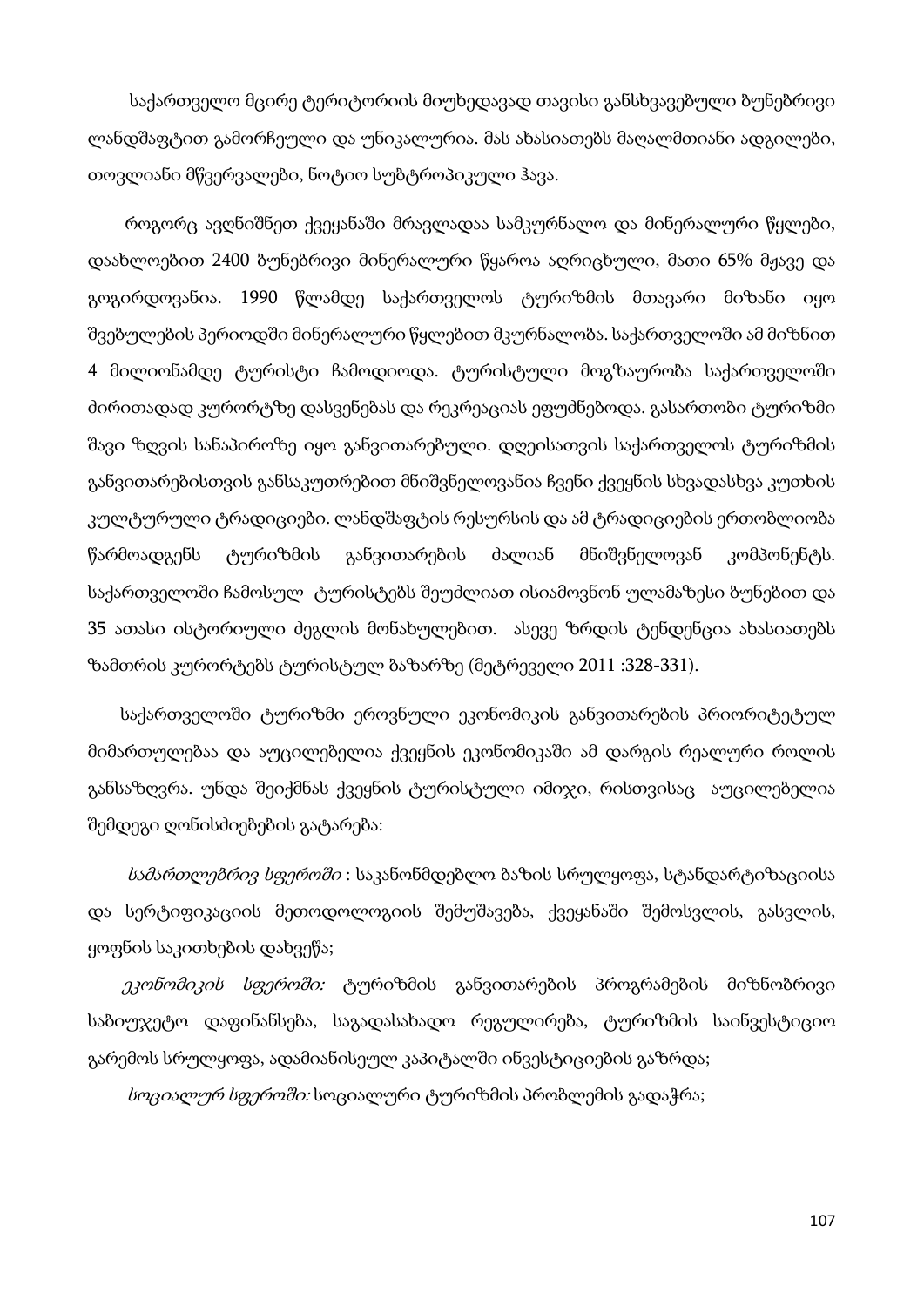სამეცნიერო-საგანმანათლებლო სფეროში: ტურიზმის სფეროს აქტუალური საკითხების კვლევების აქტივაცია, საინფორმაციო- ანალიტიკური ცენტრის შექმნა, პროფესიული კადრებით უზრუნველყოფა;

 ტურიზმის ორგანიზაციის სფეროში: საქართველოს იმიჯის ფორმირება ეროვნულ და საერთაშორისო ბაზრებზე, ტურისტული პროდუქციის წინ წაწევაში ხელშეწყობა, ტურისტული საქმიანობის და ინვესტიციების კოორდინაცია. (ყორღანაშვილი 2012).

 ტურიზმის განვითარების პროცესისთვის აუცილებელია დარგის დაგეგმვა, რაც მოიცავს მომავალი მდგომარეობის წინასწარ განსაზღვრას და დასახული მიზნის განხორციელების გზებს, საშუალებებს და ვადებს. ტურიზმის დაგეგმვა ყველა დონეზე წარმოადგენს აუცილებელ პირობას მისი წარმატებული განვითარებისა და მართვისათვის. უპირველეს ყოვლისა ტურიზმის დაგეგმვა ხდება ეროვნულ და რეგიონალურ დონეზე, რაც შემდგომში იძლევა საშუალებას, რომ უფრო კონკრეტული მასშტაბებით განვავითაროთ ღირშესანიშნაობები, კურორტები და სხვადასხვა სახის ტურიზმი.

 საქართველოში ტურიზმის დაგეგმვა უნდა ხორციელდებოდეს შემდეგი პირობების გათვალისწინებით:

 1) ტურიზმის პოლიტიკის -მიმართულების გარკვევა, რა მიზნებს ისახავს და როგორ უნდა მივაღწიოთ ამ მიზნებს;

 2) ეკონომიკური, სოციალური და კულტურული პირობების ოპტიმიზაცია და შესაბამისობა;

3) ტურიზმისა და ეკონომიკის სხვა დარგების მჭიდრო ურთიერთკავშირი.

 ჩვენ ქვეყანას აქვს ისეთი რესურსები-ეფექტური ლანდშაფტი, კლიმატი, კულტურული მემკვიდრეობა -რომლითაც შეგვიძლია კონკურენცია გავუწიოთ მდიდარ ტურისტული გამოცდილების მქონე ქვეყნებს. ქვეყანაში ტურიზმი სწორად უნდა განვითარდეს რომ არ მოხდეს ეკონომიკური და ეკოლოგიური კატასტროფები.

 საქართველოში სულ უფრო აქტიური გახდა გარემოს დასაცავად ეროვნული პარკების სისტემის ჩამოყალიბებაზე ზრუნვა, მის ტერიტორიაზე ეკოტურიზმის განვითარება და ეკოტურიზმის საშუალებით ქვეყნის ჩამორჩენილი რეგიონების სოციალურ-ეკონომიკური მდგომარეობის გაუმჯობესება.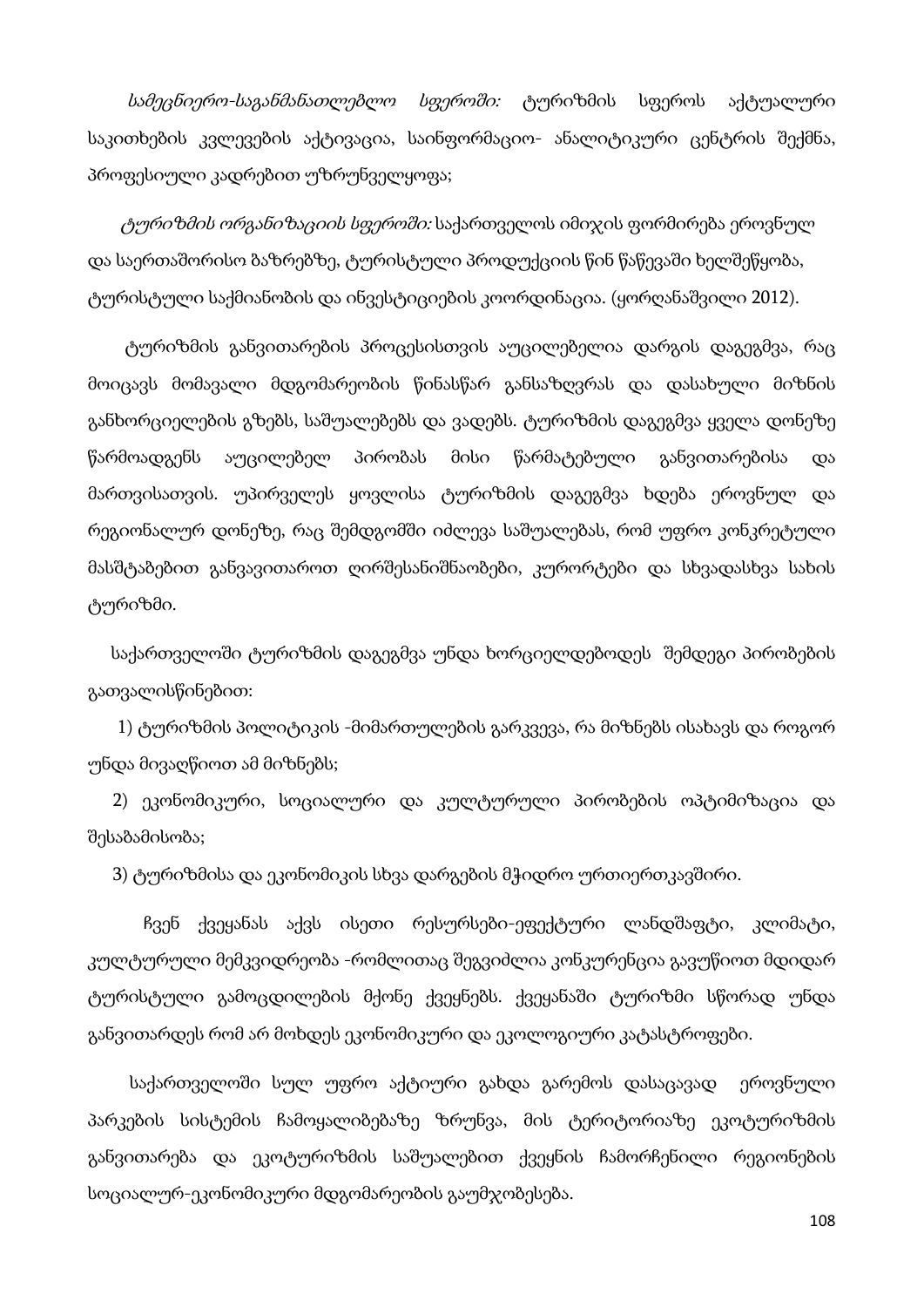დღეისათვის საქართველოში შექმნილია ბორჯომ-ხარაგაულის, კოლხეთის, თუშეთის ეროვნული პარკები . იქ მრავლადაა ისეთი ენდემები, რომლებიც ამ რეგიონის გარდა არსად გვხვდება. უმთავრეს სიმდიდრეს წარმოადგენს ბუნებრივი ტყეები, რომლებსაც ქვეყნის ტერიტორიის სოლიდური ნაწილი უკავია. გავრცელებულია წითელ წიგნში შეტანილი თელა, დუმა, წაბლი და სხვა.

 ტურიზმის განვითარების სტრატეგიის შემუშავებისას დადებითი ეკოლოგიული შედეგების გათვალისწინებით, საჭიროა შემდეგი ძირითადი პრინციპების გათვალისწინება:

- უწყვეტი განვითარების უზრუნველყოფა;

- სამეცნიერო და ტექნოლოგიური ინოვაციების აქტიური დანერგვა;

- რესურსების რაციონალური გამოყენება;

- საზოგადოების ეკონომიკური და ეკოლოგიური პასუხისმგებლობის ამაღლება.

 აღნიშნულის შესრულებას შესაბამისი მატერიალური, სამეცნიერო და ინტელექტუალური საფუძველი სჭირდება. მისი შექმნა კი ხანგძლივ დროს და დიდ მატერიალურ დანახარჯებს მოითხოვს.

 ეკოლოგიური პრობლემების გადაწყვეტაში დიდი მნიშვნელობა აქვს შესაბამისი კანონმდებლობის შექმნას. უნდა განისაზღვროს ქვეყნის ბუნებრივ- რესურსული პოტენციალის გარემოს დაბინძურების თავიდან აცილების, შრომისა და დასვენების ხელსაყრელი პირობების შექმნის პრინციპები და მეთოდები.

 - ტურიზმის ყველა სექტორი უნდა ვითარდებოდეს ერთმანეთთან შეთანხმებულად და შეწყობილად;

 - ტურიზმის განვითარებაზე უნდა იყოს დაწესებული აუცილებელი და მუდმივი კონტროლი. ( დოლიკაშილი... 2009).

"სტრატეგიული დაგეგმვა" ტურიზმის დაგეგმვის ერთ-ერთი მექანიზმია. ეს არის პროცესი, რომლის მიზანია ტურიზმიდან სარგებლის მიღება ისე, რომ შედეგი წარმოადგენდეს შესაბამისი ხარისხის და მიწოდების რაოდენობის ბალანსს სათანადო მოთხოვნის დონეზე. ტურიზმის სტრატეგიული დაგეგმვის დროს გათვალისწინებული უნდა იქნეს ეკონომიკური, გარემოს დაცვის და სოციალურ-კულტურული ფაქტორები და მათი ურთიერთობა მდგრადი ტურიზმის განვითარებისათვის. ესაა სტრუქტურა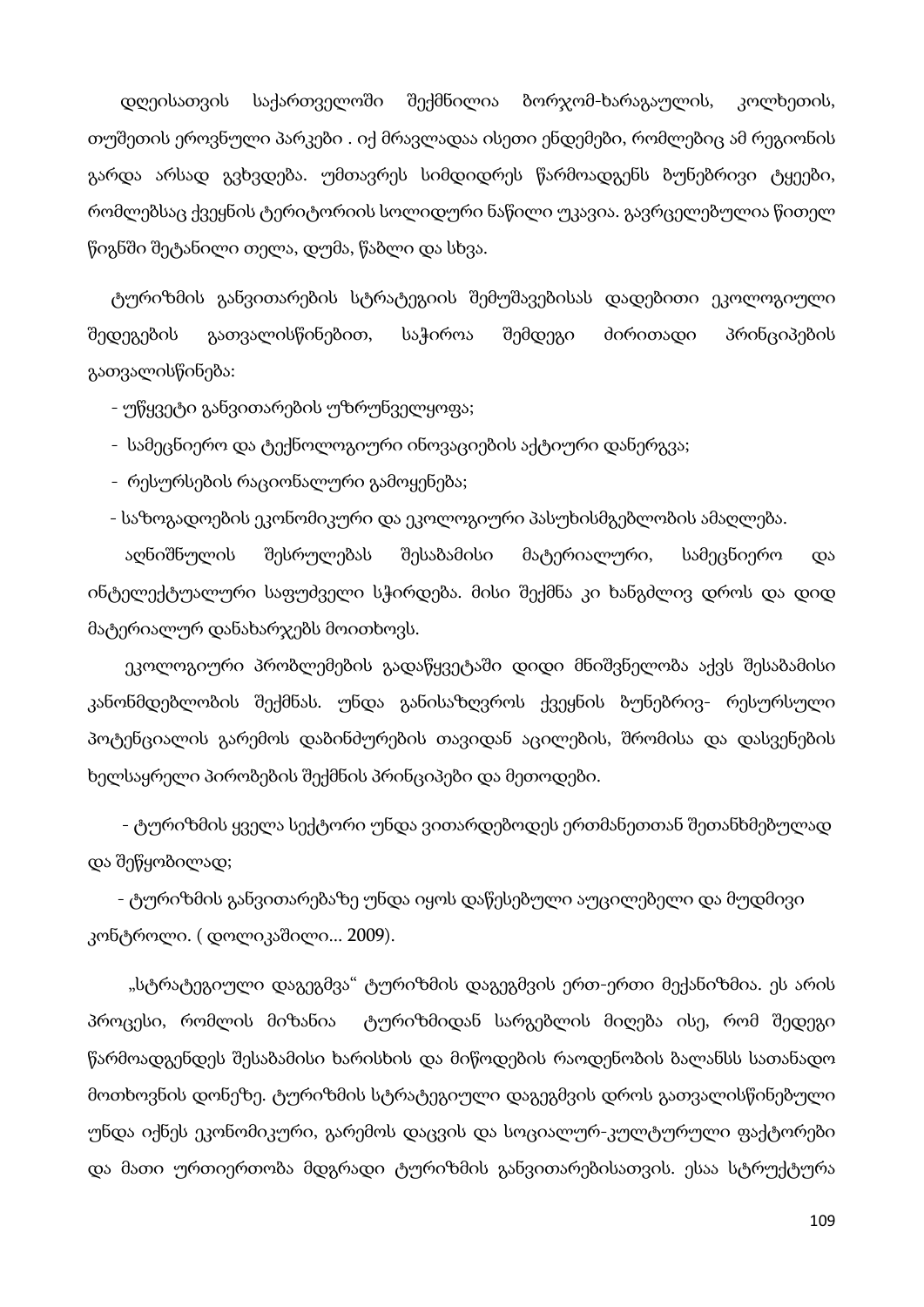რომელიც შექმნილია იმისათვის, რომ ნებისმიერი ტურიზმის ორგანიზაციის მიმართულება ან დანიშნულების ადგილი უზრუნველყოს და ხაზი გაუსვას ხარისხს, ეფექტიანობას და ეფექტურობას. ტურიზმის დაგეგმვის პროცესი ითვალისწინებს, რომ დანიშნულების ადგილი ადაპტირებული უნდა იყოს ახალ, თანამედროვე ტენდენციებთან რაც ცვლის ბაზარს და კონკურენტულ საბაზრო გარემოს.

 დანიშნულების ადგილებს, რომლებიც კარგად დაგეგმილია ტურიზმში, როგორც წესი, აქვთ კონკურენტული უპირატესობა ბაზარზე. კარგი დაგეგმვა მოქმედებს მოკლევადიან მიზნებზე და მიზნად ისახავს და ორიენტირებულია მოგების, შემოსავლის მიღების მოტივაციაზე და ხაზს უსვამს ბევრ მნიშვნელოვან სამომავლო საკითხებს, რაც ბევრად სასარგებლოა მთელი საზოგადოებისათვის.

მდგრადი ტურიზმის მართვა ცნობილია, როგორც ტურიზმის დაგეგმვის მნიშვნელოვანი ასპექტი და დიდი ყურადღება ექცევა. კვლევების უმრავლესობა გვიჩვენებს, რომ კარგად შესწავლილი, კარგად დაგეგმილი და გამართულ ტურიზმის პროგრამას, რომელიც ითვალისწინებს ბუნებრივ და კულტურულ გარემოს, გააჩნია კარგი შესაძლებლობა ადგილობრივი ეკონომიკის გაუმჯობესების თვალსაზრისით. ტურიზმის დაგეგმვა მნიშვნელოვანია ტურიზმის მდგრადობისთვის და ხელს უწყობს ბუნებრივი რესურსების დაცვას, რაზეც დამოკიდებულია ტურიზმის დარგი.

 ტურიზმის დაგეგმვას წარსულში არ ექცეოდა ისეთი ყურადღება როგორც დღეს. კარგად დაგეგმვის შემთხვევაში შეიძლება ბევრი რამ შეიცვალოს უკეთესობისკენ და განვითარდეს. ტურიზმის პოლიტიკასა და ტურიზმის დაგეგმვას შორის არსებობს მჭიდრო კავშირი. გეგმა მოიცავს ბევრ ეტაპს, დაწყებული ტურიზმის პროდუქტების მატერიალური საწარმოო მარაგებიდან, დამთავრებული განვითარების გეგმით. ეს არის ინტეგრაციული პროცესი. ტურიზმის დაგეგმვა აბალანსებს ეკონომიკურ მიზნებს გარემოს შენარჩუნების საჭიროებიდან გამომდინარე, ხაზს უსვამს ხარისხს, ეფექტურობას და ეფექტიანობას მთელი პროცესის განმავლობაში.

 ტურიზმის სტრატეგიულ დაგეგმვაში აერთიანებენ რამდენიმე ეტაპს: განვითარების ხედვა, მისიის ფორმულირება, მიზნები, სტრატეგია და ტაქტიკა. დაგეგმვის ადრეული პროცესის დროს უნდა ჩამოყალიბდეს დაინტერესებული პირების და ჯგუფების გუნდი. ეგ გუნდი შესაძლოა აერთიანებდეს მარკეტინგის და გაყიდვების დეპარტამენტებს,

110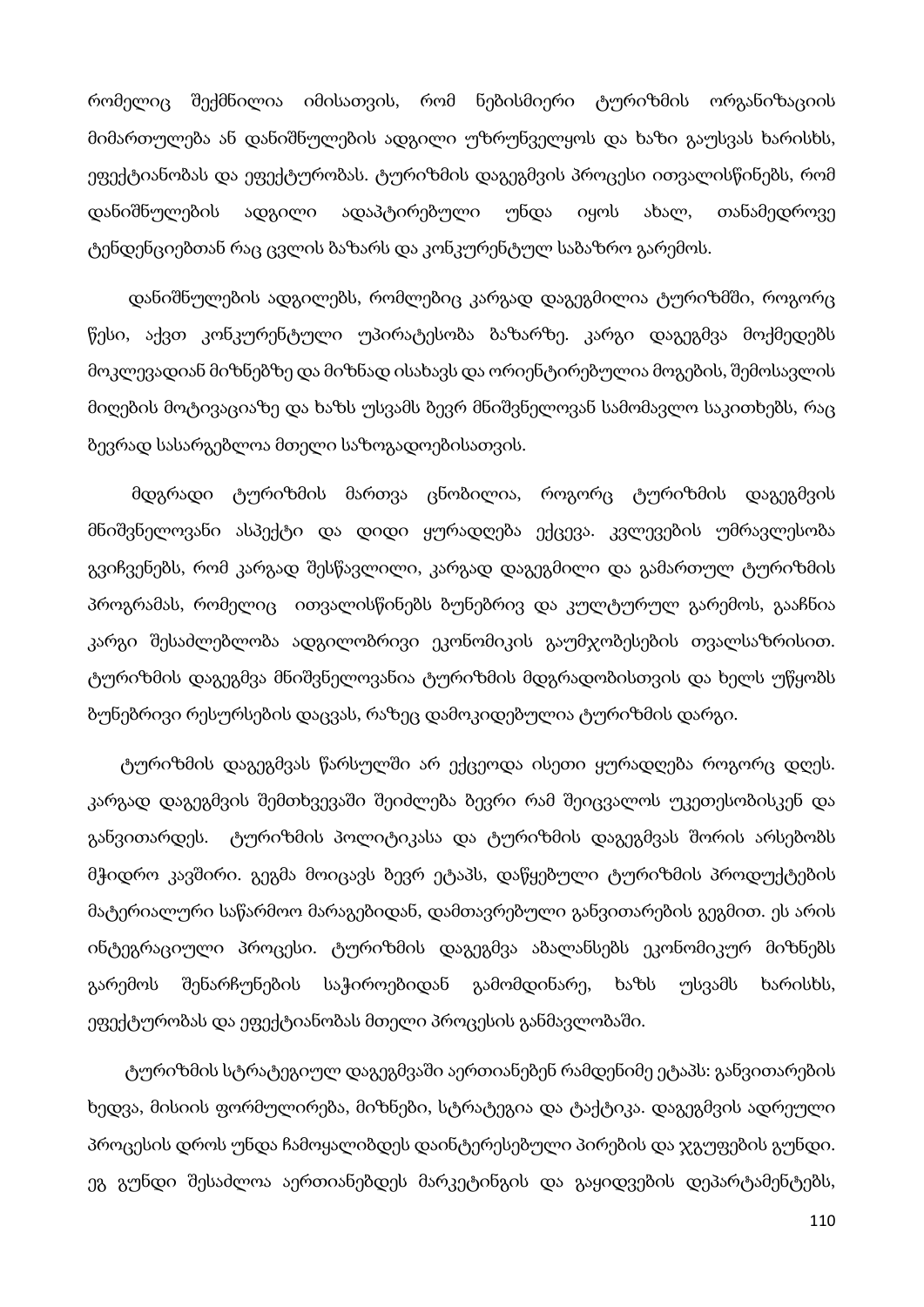სასტუმროებისა და კურორტების მენეჯერებს, პარტნიორობას უწევდეს საზოგადოებრივი ტრანსპორტის და ავიახაზების დეპარტამენტებს და სხვა ტურიზმის დარგის ორგანიზაციებს. ძალიან მნიშვნელოვანია ბევრი ორგანიზაციის და ცალკეული პირის ჩართვა, რომელთაც აქვთ უნარი გავლენა მოახდინონ ტურიზმის წარმატებაზე, დაგეგმვის მიზნებისა და ამოცანების შესრულებაზე. ( Edgell Srand D.L, Jason T. Swanson, 2008:279-323).

 სტრატეგიული დაგეგმვის მეშვეობით სწორად უნდა განაწილდეს რესურსები- რაც მოიცავს ნედლეულის და მასალების, კაპიტალის შეზღუდული რესურსების, დეფიციტური მმართველობითი კადრების და ტექნოლოგიური კადრების განაწილებას. ასევე ორგანიზაცია კარგად უნდა ადაპტირდეს გარე სამყაროსთან - ეს გულისხმობს სტრატეგიული ხასიათის ყველა ქმედებას, რომელიც ორგანიზაციის ურთიერთობას გააუმჯობესებს გარე სამყაროსთან. სტრატეგიულმა დაგეგმვამ უნდა უზრუნველყოს ასევე შინაგანი კოორდინაცია - სადაც იგულისხმება სტრატეგიული საქმიანობის კოორდინაცია შინაგანი ოპერაციების ეფექტიანი ინტეგრაციის მიღწევის მიზნით. ასევე სტრატეგიულმა დაგეგმვის მეშვეობით უნდა მოხდეს ორგანიზაციული სტრატეგიის შეცნობა - მენეჯერთა აზროვნების სისტემატიური განვითარება წარსული გამოცდილების გათვალისწინებით.

 სტრატეგიული გეგმის მეშვეობით ორგანიზაცია წარმართავს თავის საქმიანობას დიდი პერიოდით, ხანდახან შესაძლოა კორექტირდეს. სტრატეგიული დაგეგმვა მომავალი პრობლემების და შესაძლებლობების საშუალებაა, მაგრამ წარმატების გარანტიას არ იძლევა, თუ ორგანიზაციაში მენეჯმენტის ფუნქციები არ იქნება სათანადოდ შესრულებული, ესეთ დროს შეიძლება მაღალ დონეზე შედგენილმა გეგმამაც განიცადოს წარუმატებლობა. ხელმძღვანელობას ძალიან ეხმარება სტრატეგიული დაგეგმვა მოქმედების გზების დაზუსტებაში. არასწორი გადაწყვეტილების მიღების რისკს ამცირებს დასაბუთებული საგეგმო გადაწყვეტილებების მიღება.

 სტრატეგია განსაზღვრული წესების ნაკრებია, რომლითაც ორგანიზაცია მმართველობითი გადაწყვეტილებების მიღების დროს ხელმძღვანელობს. თანამედროვე ორგანიზაციის საქმიანობის ეფექტიანობა სტრატეგიულ მენეჯმენტზეა

111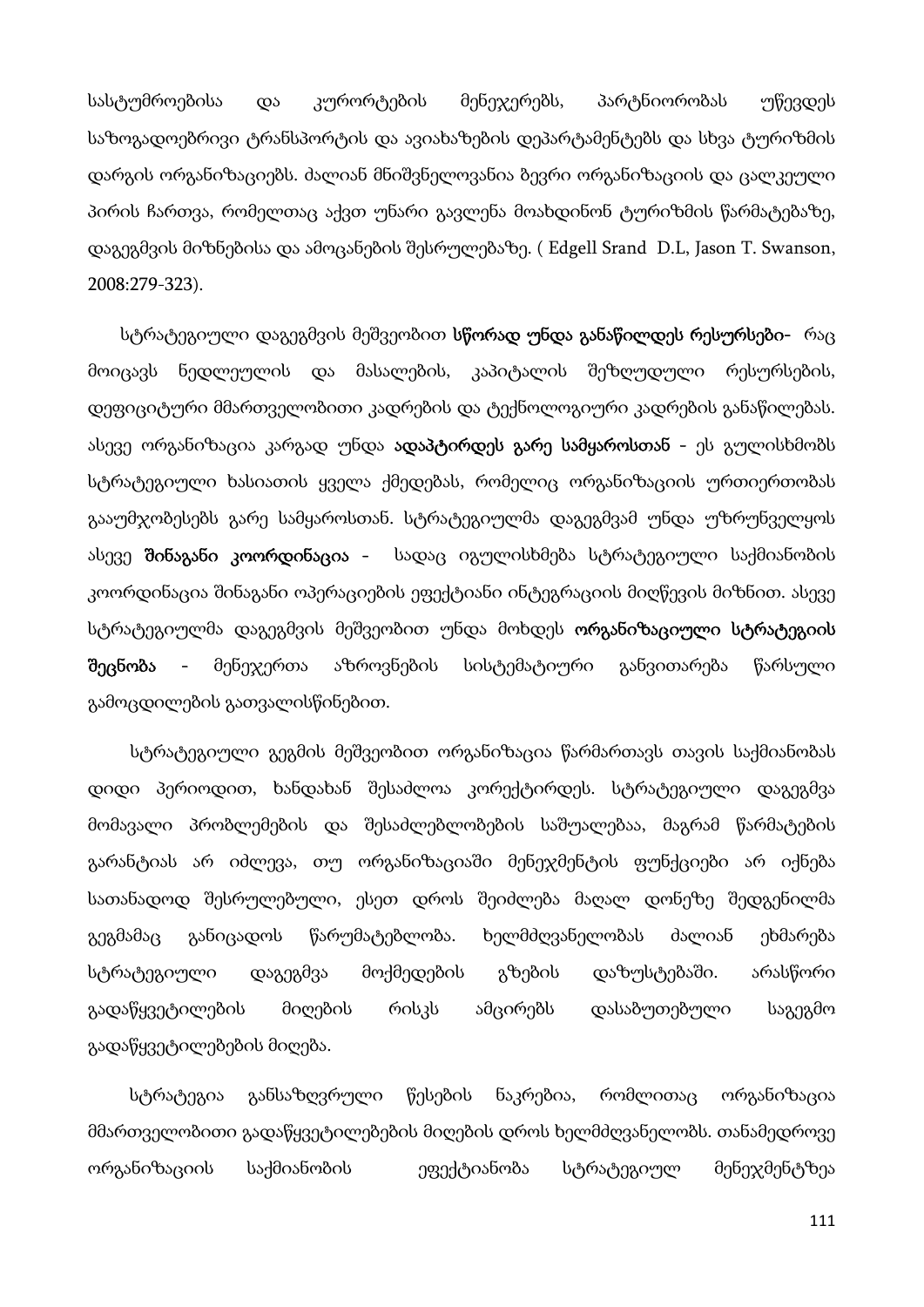დამოკიდებული. "სტრატეგიული მენეჯმენტი"- ეს ტერმინი ხმარებაში გასული საუკუნის 60-70- იანი წლებში შემოვიდა, ოპერატიული მართვიდან აქცენტი გადავიდა სტრატეგიულ მართვაზე ორგანიზაციის გარე გარემოს ცვლილებებთან ადაპტირების საშუალებით, რადგანაც კონკურენციის გამწვავების პირობებში გარე გარემომ არსებითი მნიშვნელობა შეიძინა ბიზნესის წარმატებით მართვისა და განხორციელებისათვის. სტრატეგიული მენეჯმენტი ორგანიზაციის მართვაა რომელიც ადამიანთა პოტენციალს ემყარება, როგორც ორგანიზაციის საფუძველს, ბიზნესს ორიენტაციას აძლევს მომხმარებელთა გადახდისუნარიან მოთხოვნილებებზე, მოქნილად რეაგირებს ცვლილებებზე გარე გარემოსთან. ეს ყველაფერი ხელს უწყობს, რომ უპირატესობა მოიპოვოს კონკურენტულ გარემოში და მიაღწიოს მიზნებს გრძელვადიან პერსპექტივაში.

 სტრატეგიული მენეჯმენტი კონკურენტულ ბრძოლაში წარმატებული გადარჩენის მნიშვნელოვანი პირობაა, როცა ორგანიზაციაში არასტრატეგიულობა შეიმჩნევა, ეს ხშირად დამარცხებას იწვევს. არასტრატეგიულობა ორი ფორმით გამოვლინდება ხოლმე: ორგანიზაციები ისე გეგმავენ თავიანთ საქმიანობას, რომ გარე გარემოზე არ აკეთებენ გათვლას, ისე რომ მასში არ მოხდება არანაირი ცვლილება. და გრძელვადიანი გეგმების შედგენისას ემყარებიან გარე გარემო ფაქტორების წინა წლების მდგომარეობას. პროგრამის შემუშავება იწყება შიდა გარემოს და რესურსების ანალიზით. ასეთი სახით დაგეგმილი ბიზნესის მოცულობა არ იძლევა იმის პასუხს, თუ რამდენად მიიღებს ბაზარი ორგანიზაციის მიერ შექმნილ პროდუქტს და რა რაოდენობა გაიყიდება და რა ფასში.

 სტრატეგიულ მენეჯმენტი ბევრ უპირატესობასთან ერთად არაა დაზღვეული გამოყენების შეზღუდვებისა და ნაკლოვანებებისგან. სტრატეგიული მენეჯმენტი ვერ ინარჩუნებს გამოყენების უნივერსალურობას გარე გარემოში ცვლილებების დროს კონკრეტულ სიტუაციებში, როცა სპეციფიკური მიდგომაა საჭირო. აუცილებელია სტრატეგიული მენეჯმენტის პრაქტიკული გამოყენების მეთოდოლოგიის სწორად გამოყენება. მეთოდოლოგიის გამოყენების რამდენიმე ეტაპია:

1) შედეგების კონტროლის საფუძველზე მართვა, როცა ცვლილებებზე საწარმოს რეაქცია მოვლენათა დასრულების ბოლოს ხდება. ეს რეაქციული ადაპტაციაა და ყველაზე ბუნებრივია ორგანიზაციისთვის. მოითხოვს ახალი სტრატეგიის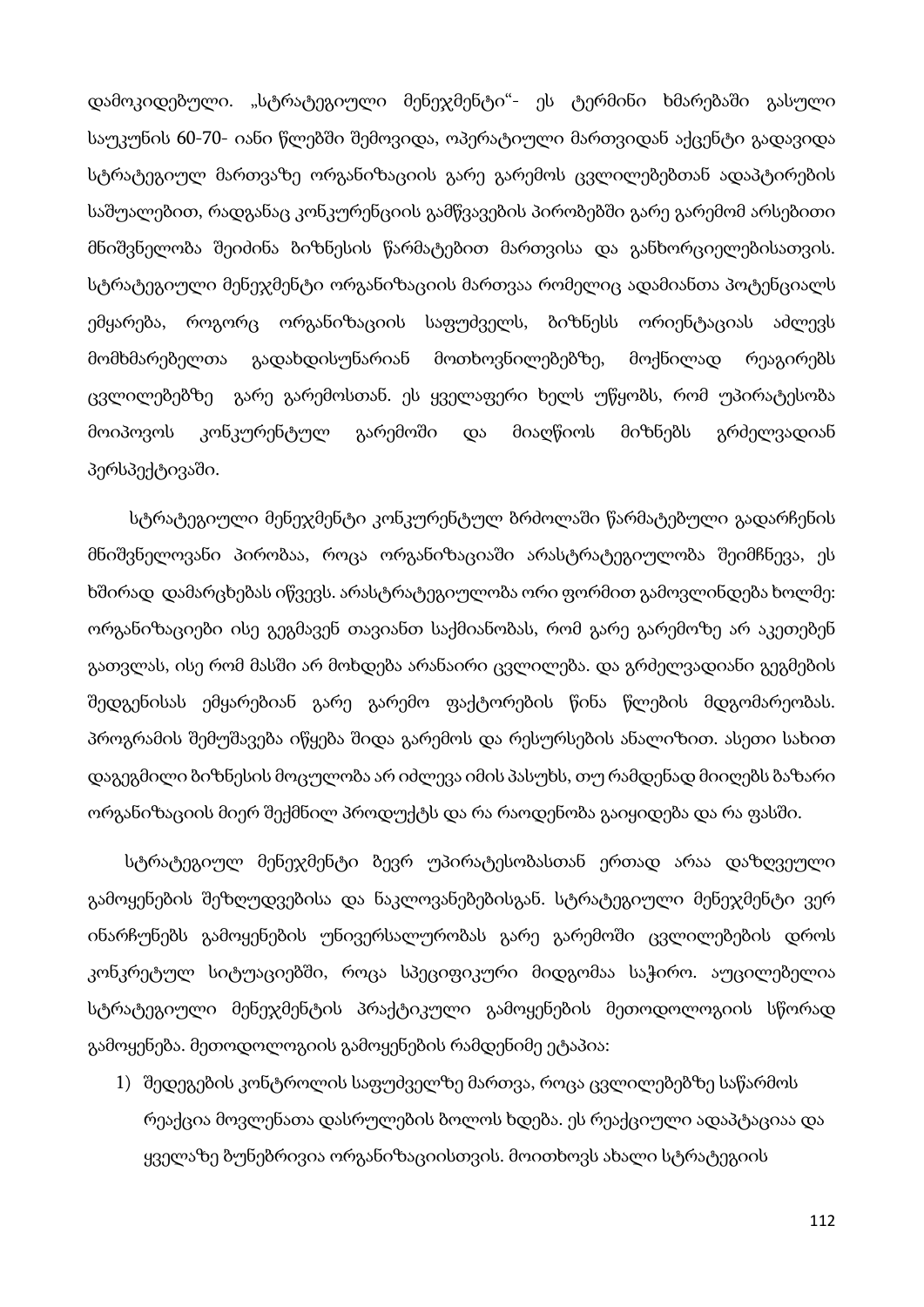დამუშავებას, სისტემის ადაპტაციას- ეს მიუღებელია ცვლილებათა ტემპების ზრდის პირობებში;

- 2) ექსტრაპოლაციის საფუძველზე მართვა. ამ დროს ცვლილებების ტემპი ჩქარდება, მაგრამ მომავლის წინასწარ პროგნოზირება კიდევ შესაძლებელია წარსული ტენდენციების ექსტრაპოლაციის საშუალებით ( გრძელვადიანი დაგეგმვა);
- 3) ცვლილებათა წინასწარ პროგნოზირების საფუძველზე მართვა, როცა ცვლილებათა ტემპი ჩქარდება, წარმოიშვება მოულოდნელი მოვლენები, მაგრამ არა ისე რომ, სამომავლო ტენდენციების გათვალისწინება და მათზე რეაქციის განსაზღვრა შეუძლებელი იყოს შესაბამისი სტრატეგიის შემუშავებით (სტრატეგიული დაგეგმვა);
- 4) მოქნილ სასწრაფო გადაწყვეტილებათა საფუძველზე მართვა, რომელიც ისეთ პირობებში ყალიბდება, როცა ბევრი მნიშვნელოვანი ამოცანაა გადასაწყვეტი და მათი გათვალისწინება შეუძლებელია ( სტრატეგიული მენე $\chi$ მენტი).

 სტრატეგიული მენეჯმენტის საფუძველს სტრატეგიული დაგეგმვა წარმოადგენს. სტრატეგიული მენეჯმენტი დაკავშირებულია ორგანიზაციის მიზნების განსაზღვრასა და გარე გარემოსთან განსაზღვრული ურთიერთობების დამყარებასთან. ეს გარე სამყაროსთან ურთიერთობების დამყარებაში ეხმარება და მიზნების განსაზღვრას უწყობს ხელს.

 იმისათვის, რომ მიღებული შემოსავლები გაიზარდოს და ტურიზმის დარგის მნიშვნელობა ამაღლდეს საქართველოს მთავრობამ საჭიროა შეიმუშაოს და განახორციელოს გეგმა, რომელიც მდიდარ ბუნებრივ და კულტურულ რესურსებს მსოფლიო დონის ტურისტულ პროდუქტად აქცევს. ეს გამოიწვევს უფრო მეტი ტურისტის შემოსვლას რეგიონში.

 ტურიზმის ადგილობრივი და მსოფლიო ტენდენციები ასეთია: 2009 წლიდან 2015 წლამდე პერიოდში საქართველოს ვიზიტორთა რაოდენობის ზრდის ტემპი ერთ-ერთი ყველაზე მაღალი იყო მსოფლიოში: საერთაშორისო მოგზაურების მთლიანი რაოდენობა 293%-ით გაიზარდა და 5.9 მილიონს გადააჭარბა. 2009 წელს ეს რიცხვი იყო 1.5 მილიონი. ტურიზმიდან მიღებული შემოსავლები 476 მილიონი აშშ დოლარიდან 1.9 მილიარდ აშშ დოლარამდე გაიზარდა.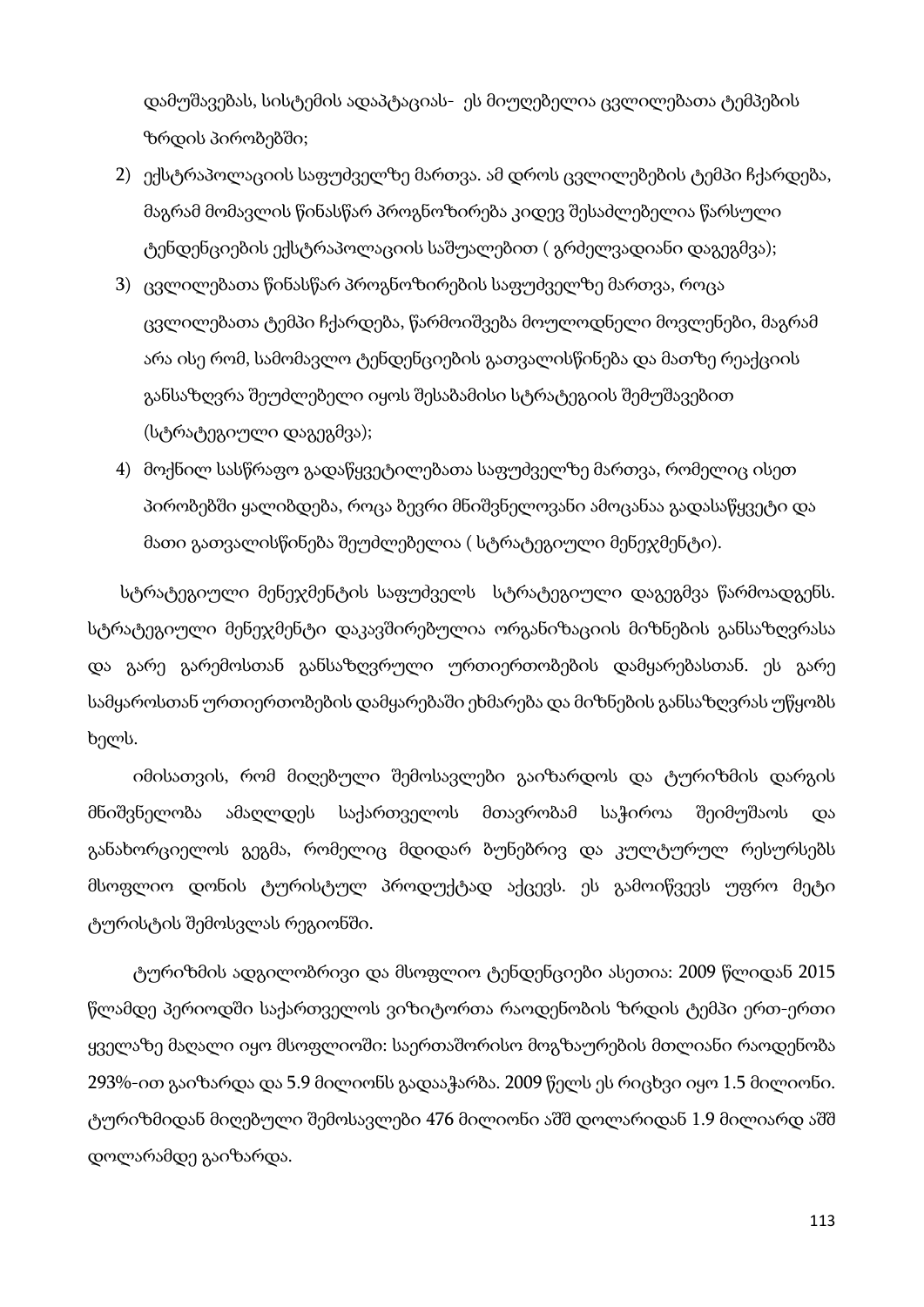

ცხრილი N:11

|             | 2010      | 2011      | 2012      | 2013      | 2014      | 2015      | ცვლილება<br>$(2014 - 2015)$ |
|-------------|-----------|-----------|-----------|-----------|-----------|-----------|-----------------------------|
| სულ         | 2,031,717 | 2,822,363 | 4,428,221 | 5,392,303 | 5,515,559 | 5,901,094 | 7%                          |
| 24 საათი და | 1,067,338 | 1,318,968 | 1,789,592 | 2,065,296 | 2,229,094 | 2,281,971 | 2.4%                        |
| მეტი        |           |           |           |           |           |           |                             |
| ერთდღიანი   | 695,767   | 1,011,990 | 1,883,670 | 2,138,216 | 2,172,429 | 2,218,288 | 2.1%                        |
| ვიზიტი      |           |           |           |           |           |           |                             |
| ტრანზიტი    | 268,612   | 491,405   | 754,959   | 1,188,791 | 1,114,036 | 1,400,835 | 25.7%                       |

წყარო: საქართველოს ტურიზმის ეროვნული ადმინისტრაცია

 ეს მაჩვენებლები გვიჩვენებს თუ როგორ გაიზარდა ვიზიტორის მიერ საშუალოდ დახარჯული თანხა, მაგრამ გლობალურ მაჩვენებელს ჯერ კიდევ ჩამორჩება.

 ვიზიტორთა უმრავლესობა მეზობელი ქვეყნებიდანაა და 85% სახმელეთო ტრანსპორტით შემოდის საქართველოში. მხოლოდ 13% ვიზიტორებიდან სტუმრობს საქართველოს საჰაერო ტრანსპორტით.

 საჭიროა მოგზაურებისთვის მაღალი ხარისხის, საუკეთესო შთაბეჭდილებების, მრავალფეროვანი ტურისტული პროდუქტის შეთავაზება. ყურადღება უნდა გამახვილდეს შემდეგზე: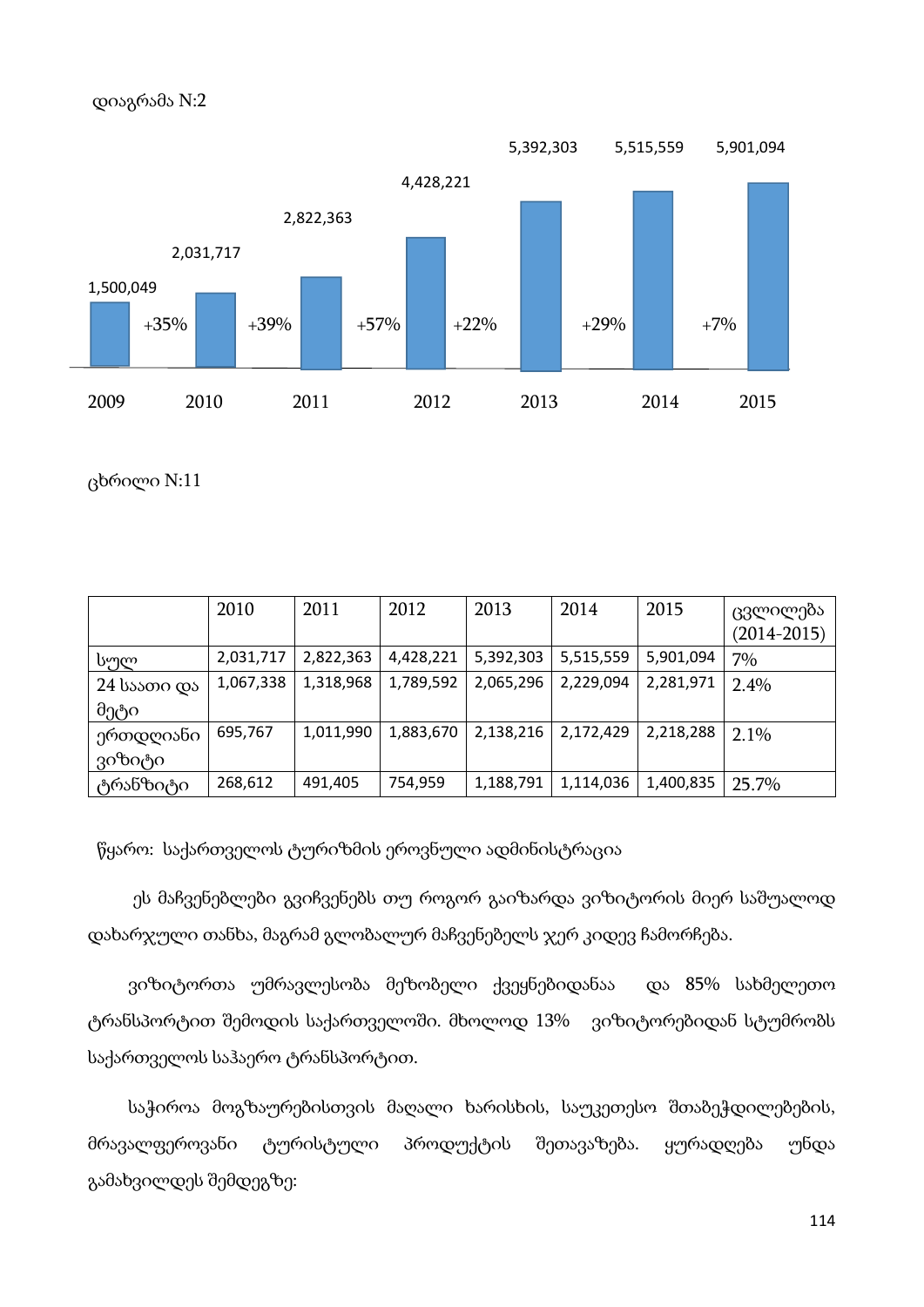- 1) საქართველოს აქვს უნიკალური კულტურა, ხელოვნება, მუსიკა, რელიგია, ისტორია, ცეკვა, საერთაშორისო და ადგილობრივი მნიშვნელობის კულტურული მემკვიდრეობის ძეგლები, საიდანაც სამი UNESCO-ს "მსოფლიო მემკვიდრეობის სიაში" არის შესული, ხოლო ორი "არამატერიალური კულტურული მემკვიდრეობის სიაში";
- 2) 87 დაცული ტერიტორია. აქედან 11 ეროვნული პარკია, რაც ქვეყნის ფართობის 8.62% წარმოადგენს.
- 3) კარგი ბიზნეს და საინვესტიციო გარემო;
- 4) კარგი კლიმატური პირობები;
- 5) ღვინის სამშობლოს სტატუსი;

 ქვეყანამ იმისათვის , რომ მსოფლიო დონის, კონკურენტუნარიანი ტურისტული პროდუქტი შექმნას აუცილებელია:

- კერძო და სახელმწიფო სექტორებს შორის უნდა თანამშრომლობის გაუნჯობესება
- ტურიზმთან დაკავშირებული ინფრასტრუქტურის სრულყოფა;

 - საერთაშორისო და შიდა ბაზარზე ქვეყნის ტურისტული პოტენციალის რეკლამირება და იმიჯის შექმნა;

 - მაღალი ხარისხის მომსახურების შეთავაზება ტურისტებისთვის, განსაკუთრებით იქ სადაც ყველაზე მაღალია ტურიზმის განვითარების პოტენციალი;

- საგანმანათლებლო პროგრამების ხელმისაწვდომობის გაზრდა ქვეყნის მასშტაბით;
- მონაცემთა შეგროვების და ანალიზის, ბაზრის კვლევისა და მარკეტინგული

შესაძლებლობების გაუმჯობესება;

- ახალი ტურისტული პროდუქტის შეთავაზება და და ძველის დივერსიფიკაცია.

 ვიზიტორებისთვის სასურველი ტურისტული ქვეყნის იმიჯის შექმნა სახელმწიფოს ამოცანაა , მან უნდა აწარმოოს ქვეყნის საიმიჯო სარეკლამო კამპანია. რადგან ტურიზმი საქართველოს ეკონომიკური განვითარების ერთ-ერთ მთავარ სფეროდაა აღიარებული, საჭიროა იმისათვის რომ წარმატებას მიაღწიოს მაშტაბურად შეისწავლოს ქვეყნის სოციალური სტრუქტურა, განათლება, რელიგია.

 თუ ყველა ზემოაღნიშნული გათვალისწინებული იქნება და შესაბამისი მუშაობა იქნება ჩატარებული, 2025 წლისათვის საქართველო ცნობილი იქნება, როგორც მოწინავე,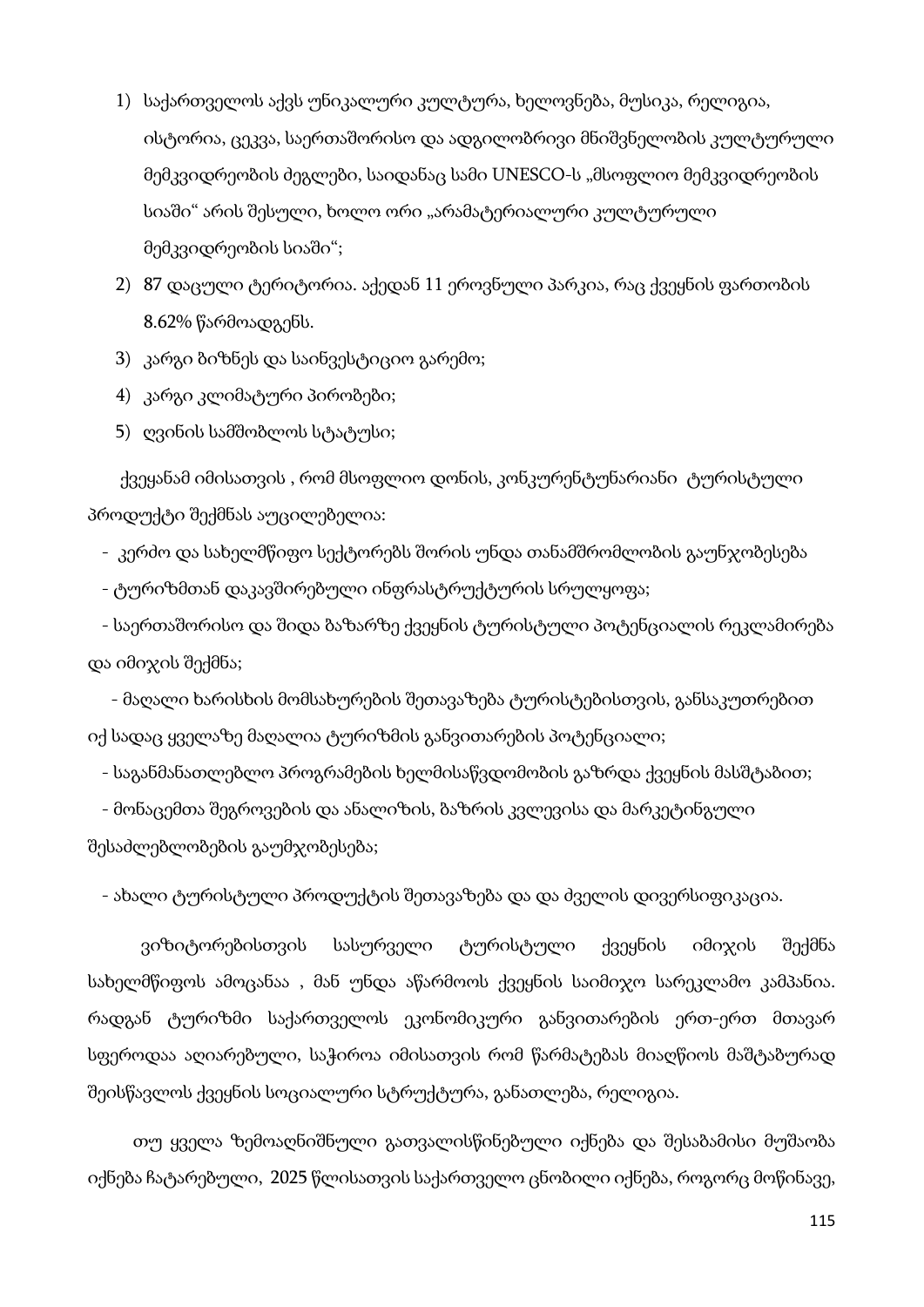ყველა სეზონის, მაღალი ხარისხის ტურისტული ქვეყანა, გამორჩეული თავის კულტურული და ბუნებრივი მემკვიდრეობით, სტუმარ-მასპინძლობის უძველესი ტრადიციით და მსოფლიო დონის მომსახურებით.

 საქართველო ტურიზმის დარგში არსებული კონკურენციის მოწინავე რიგებში წარმოჩინდება თუ ინფრასტრუქტურაში განხორციელდება სტრატეგიული ინვესტიციები. ტურისტების მიერ დახარჯული თანხის შედეგად ტურიზმის წვლილი საქართველოს ეკონომიკის ზრდასა და განვითარებაში მნიშვნელოვნად მოიმატებს. ვიზიტორთა მომსახურების ხარისხსა და პროდუქტების მრავალფეროვნებას უფრო მეტი ყურადღება დაეთმობა, ვიდრე მათ რაოდენობას.

 საქართველოს ტურიზმის სტრატეგიის შემუშავების პროცესი, მსოფლიო ბანკის ჩართულობით , ერთი წლის განმავლობაში მიმდინარეობდა. გაიმართა კონსულტაციები ორგანიზაციებსა და სპეციალისტებთან, მათ შორის იყვნენ სახელმწიფო ხელისუფლების და მუნიციპალიტეტის ორგანოების წარმომადგენლები, ტურ- ოპერატორები, წარმომადგენლები სატრანსპორტო სფეროდან, ინვესტორები, დაცულ ტერიტორიებსა და კულტურულ მემკვიდრეობებზე პასუხისმგებელი სამსახურები და სხვა დაინტერესებული მხარეები. მომზადდა სტრატეგია საქართველოს ტურიზმის ეროვნული ადმინისტრაციის, მსოფლიო ბანკის და სხვა წყაროებიდან მიღებული კვლევების და მონაცემების ანალიზის საფუძველზე.

 სტრატეგია ორ ეტაპად შემუშავდა- პირველში მოცემულია დეტალური სიტუაციური ანალიზი -ტურიზმის მნიშვნელობის ზრდის და ამონაგების მიღების ძირითადი დამაბრკოლებელი ფაქტორები და შესაძლებლობები, გაკეთებულია მათი შესწავლა და ანალიზი.

მეორე ეტაპი მომზადდა სამუშაო ჯგუფის რეკომენდაციების გათვალისწინებით და წარმოადგენს სამოქმედო გეგმას. განისაზღვრა განხორციელების ვადები, საჭირო დაფინანსების წყაროები და შედეგების საზომი ინდიკატორები. საჭიროა პირველ რიგში განისაზღვროს მიზნები:

- მსოფლიოში ყველაზე მაღალგადახდისუნარიან ტურისტულ ბაზრებზე ძალიან დიდი მოთხოვნაა ქვეყნის კულტურული და ბუნებრივი სიმდიდრის გამოყენებით ტურისტებისათვის ამაღელვებელი შთაბეჭდილებების შექმნა;

116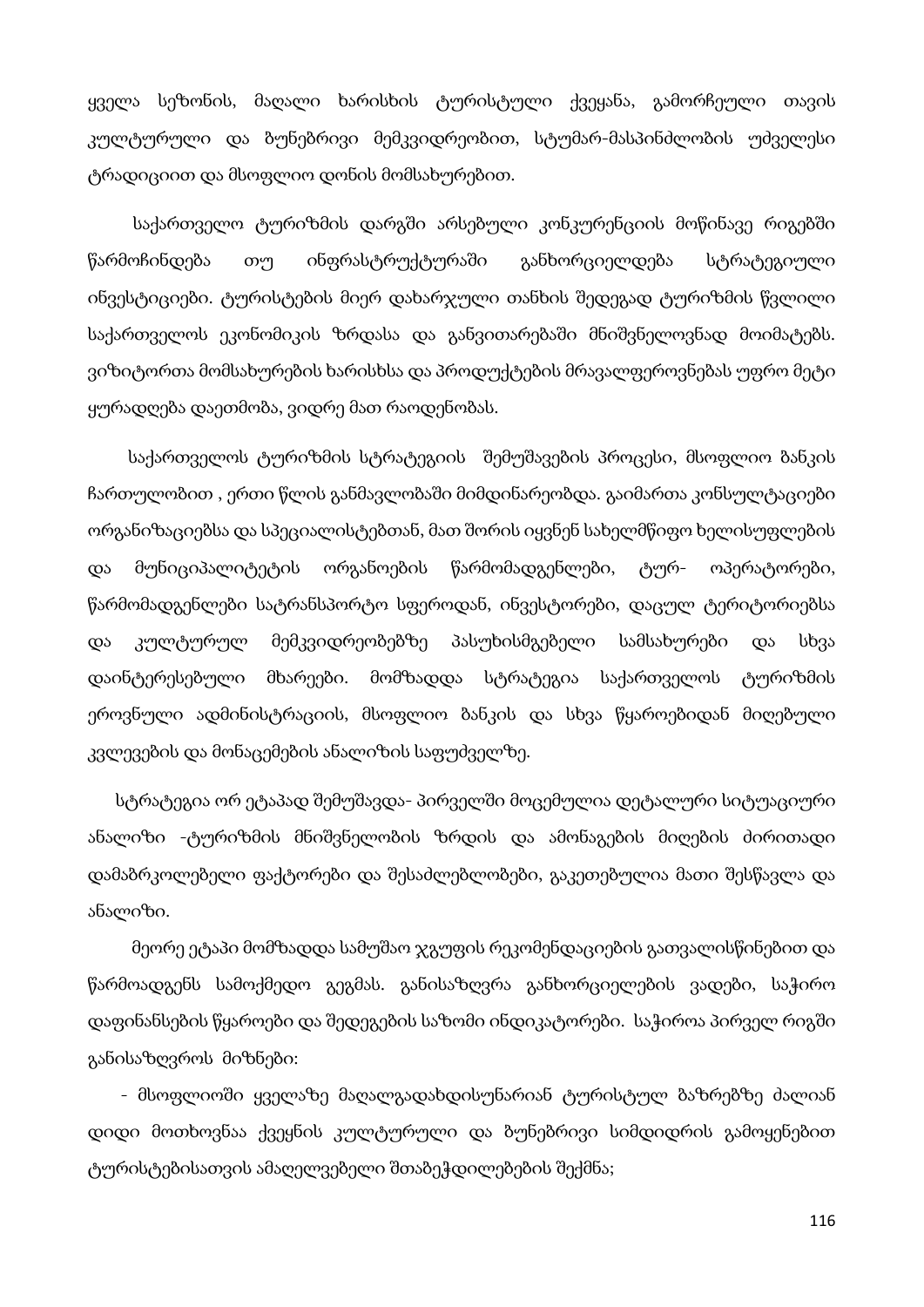- მაღალგადახდისუნარიანი საჰაერო ბაზრებიდან მგზავრობის გამარტივება;

- ქვეყანაში ვიზიტორთა თავისუფალი გადაადგილებისათვის შიდა სატრანსპორტო ქსელების გაუმჯობესება;

- ტურისტთა მომსახურების გაუმჯობესება უცხო ენების, ტრანსპორტირების, განთავსების საშუალებების მეშვეობით, იმისათვის რომ ვიზიტორები განმეორებით ესტუმრონ ქვეყანას და სხვა მოსურნეებსაც დადებითი ინფორმაცია გადასცენ;

- მაღალგადახდისუნარიანი ტურისტული ბაზრებთან ეფექტური კავშირების დამყარების მიზნით კვლევების და მარკეტინგული რესურსების გამოყენება;

- ბაზრის კვლევის შესაძლებლობების გაუმჯობესება და მონაცემთა შეგროვება, იმისათვის რომ უკეთ იქნას შესწავლილი მაღალგადახდისუნარიანი ტურისტული ბაზრის მოთხოვნები.

 "საქართველოს ტურიზმის სტრატეგია 2025"- ის შემუშავების დროს დაისახა ტურიზმის დარგის განვითარების გეგმა. განისაზღვრა დარგის განვითარების საბაზისო და სამიზნე ინდიკატორები. გეგმაში ასახულია:

- შემოსავლები ტურიზმიდან გაიზარდოს არსებული დონიდან 1.9 მილიარდი აშშ დოლარიდან 6.6 მილიარდ აშშ დილარამდე:

- საშუალოდ დახარჯული თანხა თითოეული ვიზიტორის 328 აშშ დოლარიდან უნდა გაიზარდოს 600 აშშ დოლარამდე:

- მშპ- ში შეტანილი პირდაპირი წილი უნდა შეადგენდეს 7.9%- ს;

- არსებული 5 დღიდან 7 დღემდე უნდა გაიზარდოს ვიზიტის საშუალო ხანგძლივობა;

- აზიის, ჩრდილოეთ ამერიკის და დასავლეთ ევროპის მაღალგადახდისუნარიანი ბაზრებიდან ვიზიტორთა რაოდენობის გაორმაგება;

- დასაქმებული ადამიანების რაოდენობა 158,515 დამ უნდა გაიზარდოს 90%- ით, ანუ დაახლოებით 301,284- მდე.

ცხრილი N 12. დარგის განვითარების საბაზისო და სამიზნე ინდიკატორები

| ინდიკატორი                | 2015      | 2025       |
|---------------------------|-----------|------------|
| საერთაშორისო მოგზაურობები | 5,901,094 | 11,000,000 |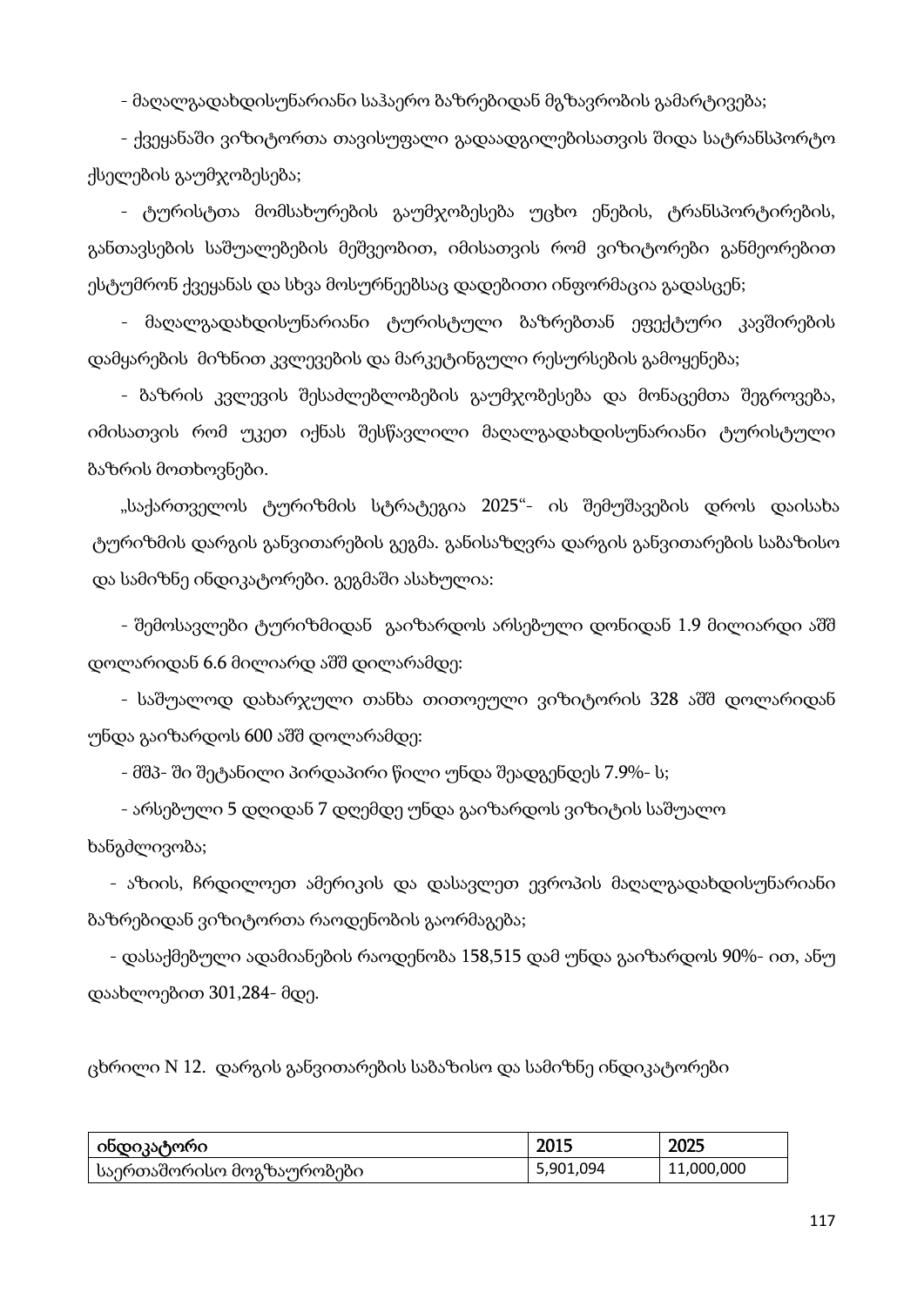| შემოსავლები საერთაშორისო ტურიზმიდან      | 1.9 მლრდ. აშშ | 6.6 მლრდ. აშშ  |
|------------------------------------------|---------------|----------------|
|                                          | დოლარი        | დოლარი         |
| ტურიზმის წილი მშპ-ში                     | 6.7%          | 7.9%           |
| ტურიზმთან ასოცირებულ ინდუსტრიებში        | 158,515       | 301,284        |
| სამუშაო ადგილების საშუალო წლიური         |               |                |
| რაოდენობა                                |               |                |
| ვიზიტორის საშუალო დანახარჯი              | 328 აშშ.      | 600 აშშ.       |
|                                          | დოლარი        | დოლარი         |
| გაჩერების საშუალო ხანგძლივობა            | 5             | 7              |
| პირდაპირი უცხოური ინვესტიციები (ტურიზმი  | 723 მლნ. აშშ  | 1,178 მლნ. აშშ |
| და მომიჯნავე სექტორები)                  | დოლარი        | დოლარი         |
| საერთაშორისო შემოსვლების სტრუქტურა-      | 92%           | 70%            |
| თურქეთის, უკრაინის, თურქმენეთის და დსთ-ს |               |                |
| ქვეყნების წილი საერთაშორისო შემოსვლებში  |               |                |
| საერთაშორისო შემოსვლების სტრუქტურა სხვა  | 8%            | 30%            |
| ქვეყნების წილი საერთაშორისო შემოსვლებში  |               |                |
|                                          |               |                |
|                                          |               |                |

წყარო: საქართველოს ტურიზმის ეროვნული სააგენტო, საქართველოს ეკონომიკისა და მდგრადი განვითარების სამინისტრო

 ინდიკატორები მიზნის მიღწევაში დიდ როლს ასრულებენ. იმისათვის რომ მიზანი მიღწეულ იქნას საჭიროა ყველა ზემოთ მოცემულ ინდიკატორისთვის შესაბამისი მოქმედებების განხორციელება:

ცხრილი N:13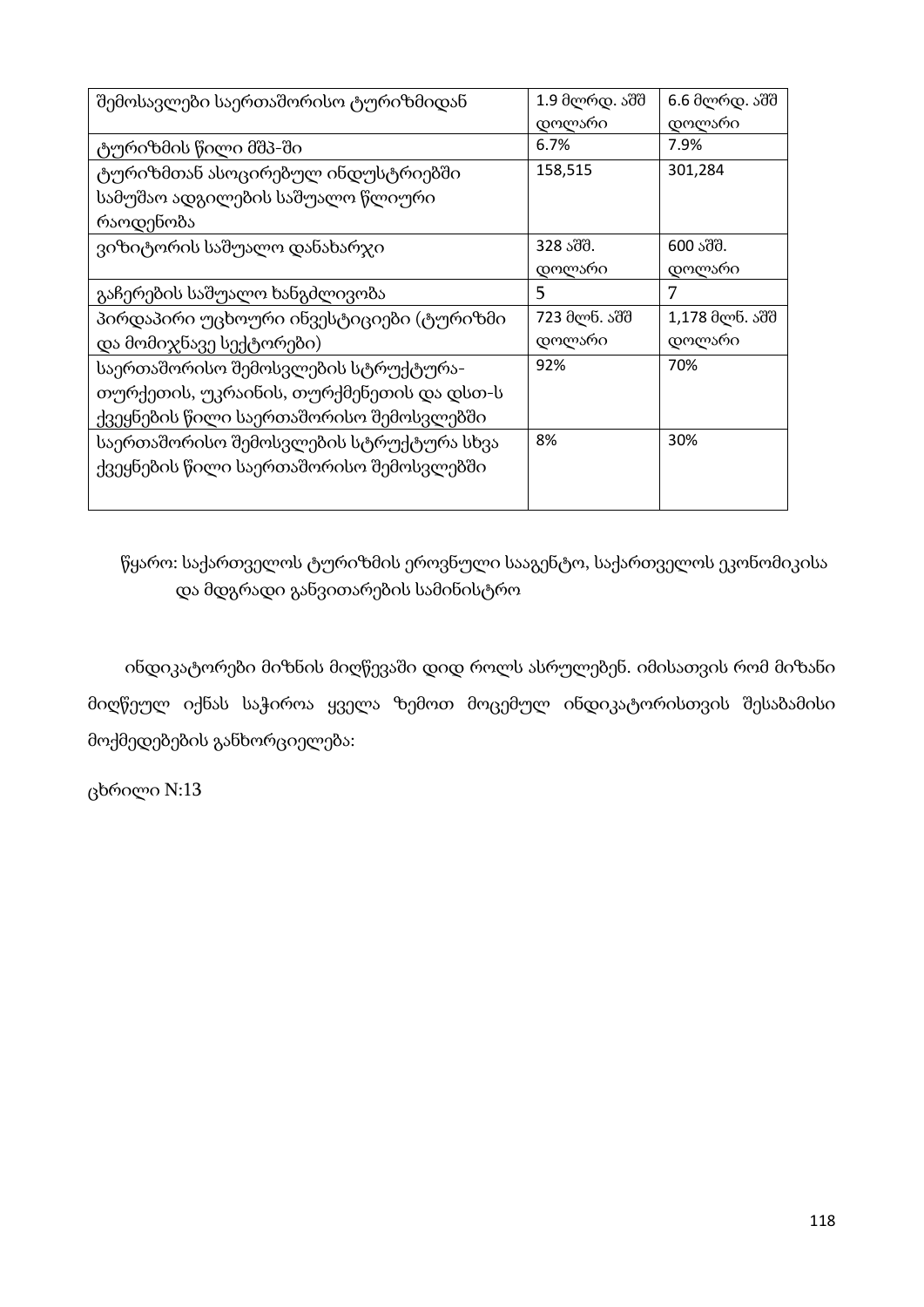| ინდიკატორები                     | ინსტრუმენტები მიზნის მისაღწევად     |
|----------------------------------|-------------------------------------|
| საერთაშორისო მოგზაურობები        | -ტურისტული ინფრასტრუქტურის          |
|                                  | განვითარება:                        |
|                                  | -მაღალი ხარისხის მომსახურების       |
|                                  | შეთავაზება;                         |
|                                  | -ქვეყნის ცნობადობის გაზრდა;         |
| შემოსავლები საერთაშორისო         | -ტურისტული პროდუქტის                |
| ტურიზმიდან                       | განვითარება;                        |
|                                  | -მაღალი ხარისხის მომსახურების       |
|                                  | შეთავაზება;                         |
| ტურიზმის წილი მშპ-ში             | -ინვესტიციების მოზიდვა ტურიზმის     |
|                                  | სექტორში;                           |
|                                  | -კერძო სექტორის ზრდის ხელშეწყობა;   |
|                                  | -ტურისტული პროდუქტის                |
|                                  | განვითარება;                        |
| ტურიზმთან ასოცირებულ             | -სამუშაო შეხვედრები ტურიზმის        |
| ინდუსტრიებში სამუშაო ადგილების   | სექტორში, ლექციები, ტრენინგები;     |
| საშუალო წლიური რაოდენობა         | -წამახალისებელი აქტივობები;         |
|                                  | -კერძო სექტორის ზრდის ხელშეწყობა;   |
| ვიზიტორის საშუალო დანახარჯი      | -მაღალი ხარისხის მომსახურების       |
|                                  | შეთავაზება;                         |
|                                  | -კონცენტრირება მაღალანაზღაურებად    |
|                                  | სეგმენტზე;                          |
|                                  | -ახალი ტურისტული პროდუქტის          |
|                                  | შეთავაზება და ძველის                |
|                                  | დივერსიფიკაცია;                     |
| გაჩერების საშუალო ხანგძლივობა    | -მაღალი ხარისხის მომსახურება;       |
|                                  | -ახალი ტურისტული პროდუქტის          |
|                                  | შეთავაზება და არსებულის             |
|                                  | დივერსიფიკაცია;                     |
|                                  | -კონცენტრირება იმ ვიზიტორებზე,      |
|                                  | რომლებიც დიდი ხნით რჩებიან          |
|                                  | ქვეყანაში- მარკეტინგული კამპანიები; |
| პირდაპირი უცხოური ინვესტიციები   | -ტურისტული ინფრასტრუქტურის          |
| (ტურიზმი და მომიჯნავე სექტორები) | განვითარება;                        |
|                                  | -ხელსაყრელი გარემოს შექმნა;         |
|                                  | -ქვეყნის ცნობადობის გაზრდა;         |
| საერთაშორისო შემოსვლების         | -მარკეტინგული კამპანიები;           |
| სტრუქტურა- თურქეთის, უკრაინის,   | -საერთაშორისო გამოფენებში           |
| თურქმენეთის და დსთ-ს ქვეყნების   | მონაწილეობა;                        |
| წილი საერთაშორისო შემოსვლებში    | -საპრომოციო გამოფენებში             |
|                                  | მონაწილეობა.                        |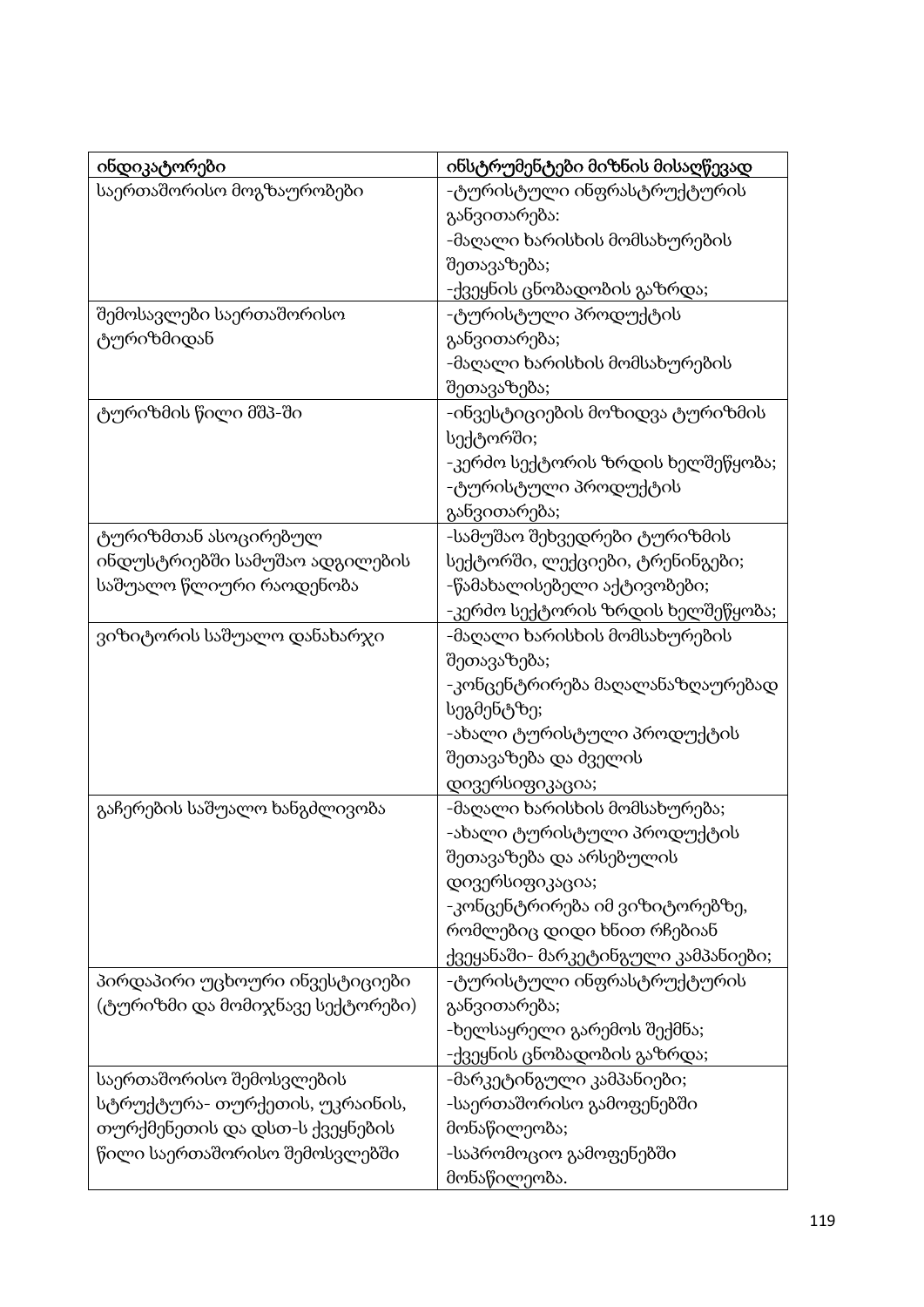| _საერთაშორისო შემოსვლების     |  |
|-------------------------------|--|
| სტრუქტურა სხვა ქვეყნების წილი |  |
| საერთაშორისო შემოსვლებში      |  |

წყარო: საქართველოს ტურიზმის ეროვნული სააგენტო, საქართველოს ეკონომიკისა და მდგრადი განვითარების სამინისტრო

 ქვეყანამ სასურველ შედეგს რომ მიაღწიოს საჭიროა სტრატეგიის განხორციელებისთვის გადაიდგას გარკვეული ნაბიჯები და დაიგეგმოს შემდეგი ქმედებები:

 - უნდა განისაზღვროს ბაზრების პრიორიტეტები, საქართველოს ტურიზმის განვითარების და მარკეტინგის სტრატეგია ისეთი მიზნობრივი ბაზრების მომსახურებაზე და დაინტერესებაზე უნდა იყოს ორიენტირებული , რომლებიც ჩადებული ინვესტიციებიდან ყველაზე მეტ ამონაგებს (მოგებას) მოიტანენ.

 - წარმატებულად რომ განვითარდეს ტურიზმის სფერო ქვეყანაში, სახელმწიფო ხელისუფლება და მუნიციპალიტეტის ორგანოები სრულად უნდა იყოს ჩართული, მათ შორის განსაკუთრებით საიმიგრაციო, ინფრასტრუქტურის, საზოგადოებრივი უსაფრთხოების სამსახურები.

 - ძალიან მნიშვნელოვანია კერძო სექტორის როლი- ტურიზმი უნდა განვითარდეს საბაზრო ტენდენციებზე დაყრდნობით, ინდუსტრიის თაოსნობით და მთავრობისა და სამოქალაქო საზოგადოებასთან თანამშრომლობით.

 - ტრენინგების, განათლების ხელშეწყობით და საზოგადოებაში ტურიზმის მნიშვნელობის შესახებ ცნობიერების ამაღლებით საქართველოს სტუმართმოყვარეობის კულტურა მომსახურების სფეროზე უნდა აისახოს.

- გათვალისწინებული უნდა იყოს "ეროვნული გეოგრაფიული საზოგადოების -(National Geographic Society) "გეო-ტურიზმის" კონცეფცია. ტურიზმის ეს სახეობა ორიენტაციას აკეთებს გეოგრაფიული თავისებურებების შენარჩუნებაზე და დაცვაზე, გარემოს, კულტურული მემკვიდრეობის, ადგილობრივი მოსახლეობის კეთილდღეობის ხელშეწყობაზე.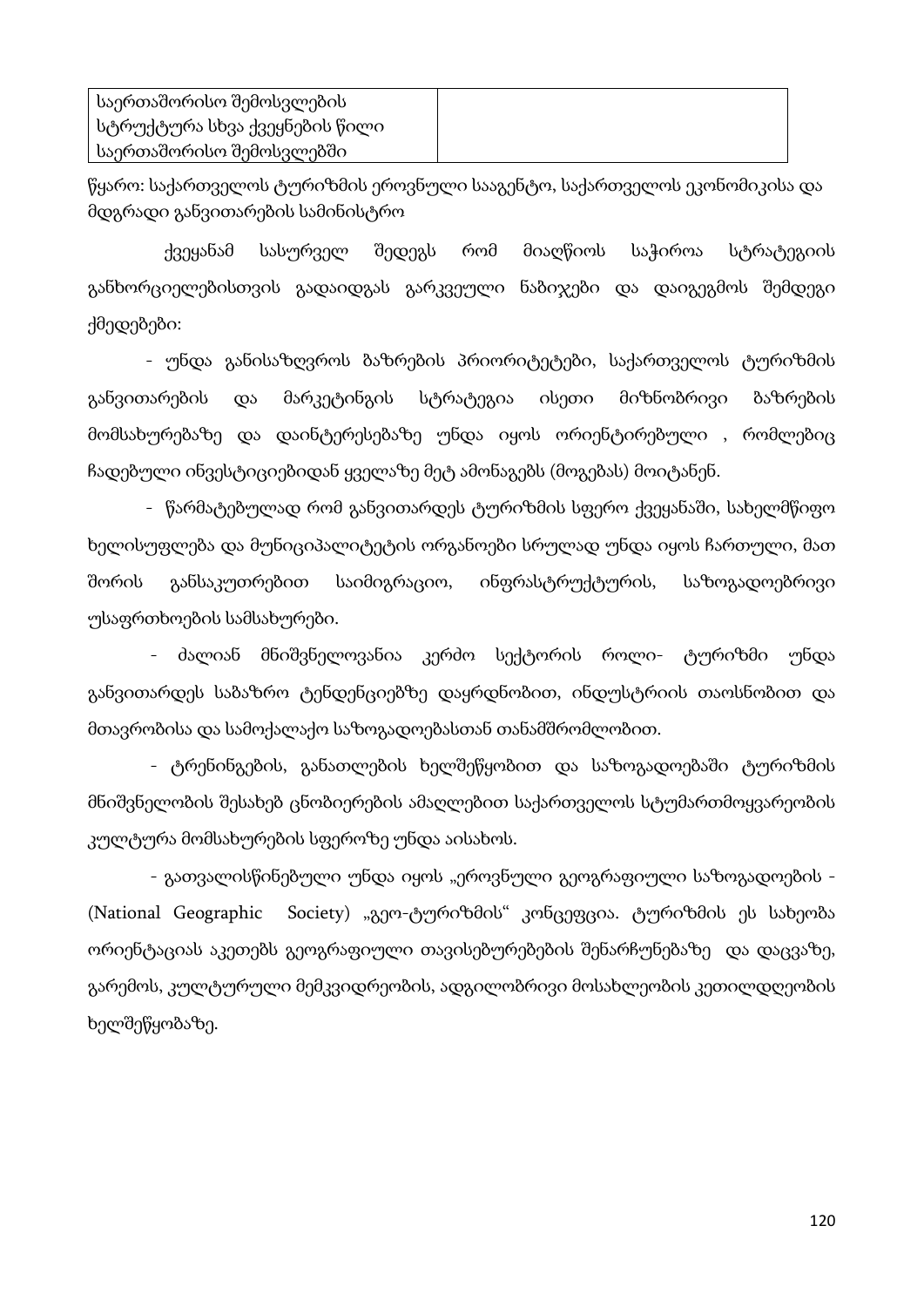# დასკვნა

საქართველოში ტურიზმი ეროვნული ეკონომიკის განვითარების პრიორიტეტულ სფეროდაა აღიარებული, რაც არ არის შემთხვევითი. საქართველოს ბაზარი მოცულობით მცირეა და ამიტომაც მცირეა მისი ტევადობა, წარმოების მაღალი ტემპებით განვითარებისთვის. საქართველოს სამრეწველო პროდუქციისათვის გარე ბაზარი ამ დროისთვის არაა ადვილად ასათვისებელი. აქედან გამომდინარე შიდა ბაზრის გაფართოება და ექსპორტი პრობლემაა. სხვა დარგებთან შედარებით, ტურიზმს ეს პრობლემა არ გააჩნია, იმიტომ რომ, ექსპორტიც და იმპორტიც შიდა ბაზრის გაფართოებაზეა მიმართული. ამისთვის საჭიროა საქართველოს ეკონომიკაში ტურიზმის და კურორტების დარგის რეალური ადგილის დადგენა .

ტურიზმის განვითარება შეუძლებელია ქვეყანაში პოლიტიკური და ეკონომიკური სტაბილურობის არარსებობის, ქვეყნის მდგრადი სოციალური და ეკონომიკური მდგომარების და ზრდის გარეშე. ქვეყანაში საჭიროა შეიქმნას გამართული ინფრასტრუქტურა, შეიქმნას უსაფრთხო გარემო, სრულყოფილი საბანკო და სადაზღვევო სისტემა. საჭიროა სოფლის მეურნეობის, კავშირგაბმულობის, მომსახურების სფეროების მოწესრიგება და განვითარება.

საქართველოში ტურიზმის დარგის განვითარებისათვის პირველ რიგში აუცილებელია:

- უნდა შეიქმნას ტურიზმის ხელშემწყობი ორგანიზაციული სტრუქტურები, კერძო სექტორის დამხმარე ასოციაციები, მოწესრიგდეს სასტუმროების ქსელი;

- საჭიროა კანონმდებლობის და საკანონმდებლო აქტების სრულყოფა რომელიც არეგულირებს ტურიზმის დარგის ფუნქციონირებას და ხელს უწყობს მის განვითარებას. მაგალითად, ლიცენზირებული მოთხოვნები სასტუმროებისა და ტურისტული სააგენტოების მიმართ;

- აუცილებელია მომსახურე პერსონალისთვის შეიქმნას საგანმანათლებლო პროგრამები, მათი სერთიფიცირების მიზნით. ეს დაეხმარება ტურისტული კომპანიების კვალიფიციური კადრებით უზრუნველყოფას;

- ტურიზმის სფეროს მუშაკები, განსაკუთრებით ისინი ვისაც ტურისტებთან პირდაპირი კონტაქტი აქვთ ვალდებულნი არიან კარგად იცნობდნენ ტურისტული

121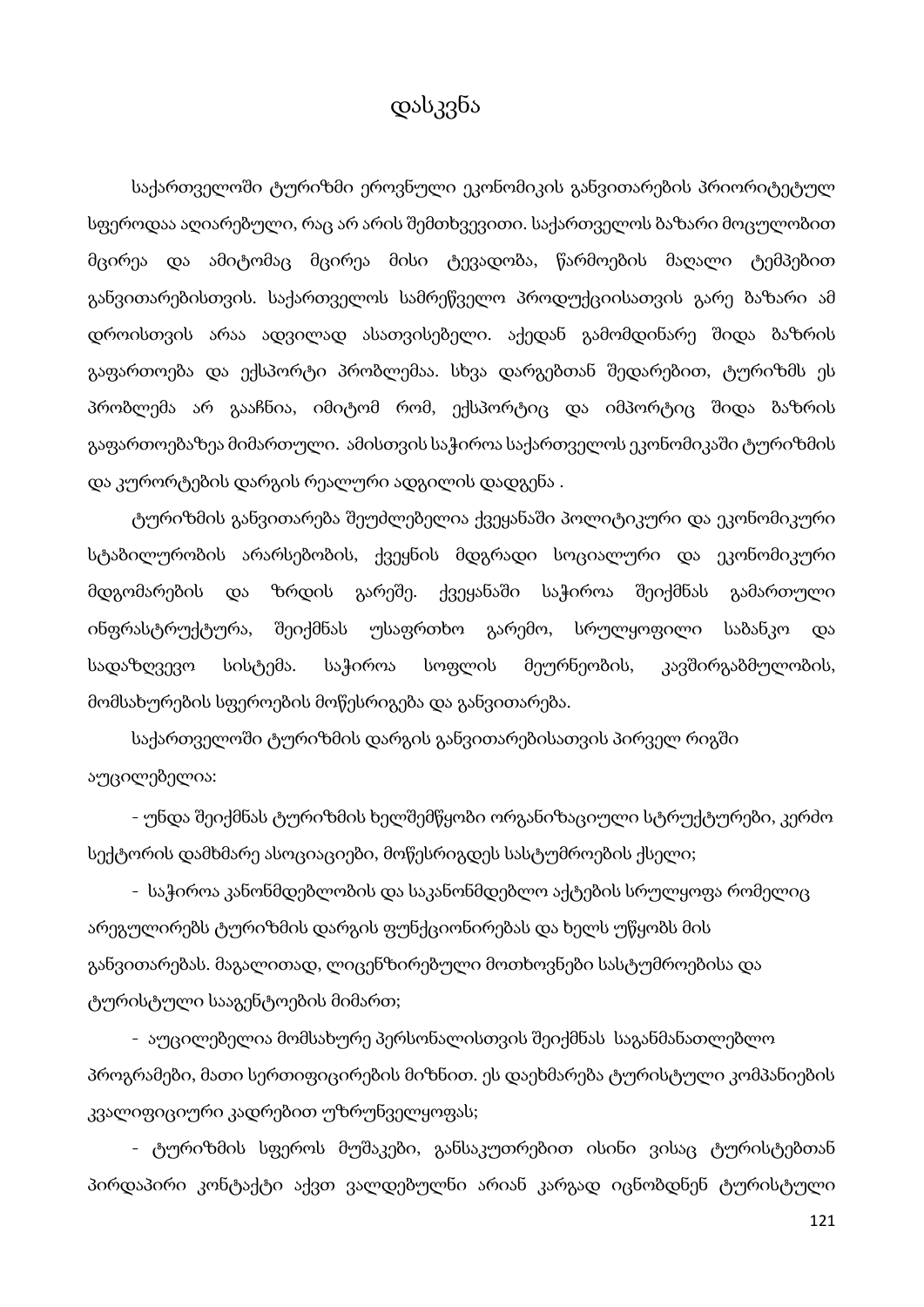მომსახურების პირობებს. ქვეყნის ისტორიასა და კულტურული ძეგლების შესახებ ინფორმაციას კვალიფიციურად აწვდიდნენ ვიზიტორებს.

- საქართველოში უკვე არსებობს ტურიზმის დარგისთვის კადრების მომზადების სპეციალური სასწავლებლები. საქართველოს უმაღლეს სასწავლებლების ცალკეულ ფაკულტეტზე შესაძლებელია პროფესიის დაუფლება ტურიზმის დარგის შემდეგი სპეციალობებით: "საერთაშორისო ტურიზმის ეკონომიკა", "ტურიზმის მენეჯმენტი და სასტუმრო მეურნეობა" და სხვა. საჭიროა მეტი კონტაქტების და ურთიერთობების გაფართოება უცხოეთის შესაბამის უმაღლეს სასწავლებლებთან და მათი გამოცდილების გადმოღება.

- პერსონალის პროფესიული განვითარება შეუძლებელია პროფესიული გადამზადების გარეშე. პროფესიული მომზადება წარმოადგენს მიზნობრივ, სწავლების კონკრეტულ მიმართულებას, რომლის საბოლოო მიზანია კომპანიების და ფირმების უზრუნველყოფა კვალიფიციური კადრებით, რომელთა პროფესიული დონე სრულიად შეესაბამება ორგანიზაციის საწარმოო-კომერციულ მიზნებს. სწავლების პროგრამა შედგენილი უნდა იყოს პერსონალის სტრუქტურის კონკრეტული თავისებურებებისა და ყოველი საწარმოს განვითარების ამოცანების გათვალისწინებით. ტურისტული ფირმის პერსონალის მომზადება ემსახურება ფირმის წინაშე მდგარი ამოცანის წარმატებით გადაჭრას. საბაზო მომზადების სისტემაში გამოყენებული მეთოდები და ხერხები უნდა იყოს მოდერნიზებული და სწავლება უნდა წარმოადგენდეს კომპლექსურ, უწყვეტ პროცესს. ცოდნის საფუძველზე პერსონალს უნდა შეეძლოს სწრაფად შეაფასოს სიტუაცია და შეარჩიოს მოქმედების ოპტიმალური ვარიანტი.

- ტურიზმის განვითარება უკავშირდება ბუნებას, ისტორიულ და კულტურულ მემკვიდრეობას. მას დიდად უწყობს ხელს ქვეყანაში არსებული ტურისტული რესურსი. რესურსები ეხმარება ტურისტულ რეგიონებს ვიზიტორების მოზიდვაში. ტურისტების მოსაზიდად აუცილებელია სუფთა ეკოლოგიური გარემო, გამართული ინფრასტრუქტურა და საინტერესო ტურისტული მარშრუტები.

- ტურიზმის განვითარებას ხელს უწყობს ადგილობრივი მოსახლეობის ამ სფეროთი დაინტერესება, რაც ამავე დროს მათი დასაქმების კარგი ფაქტორია.

122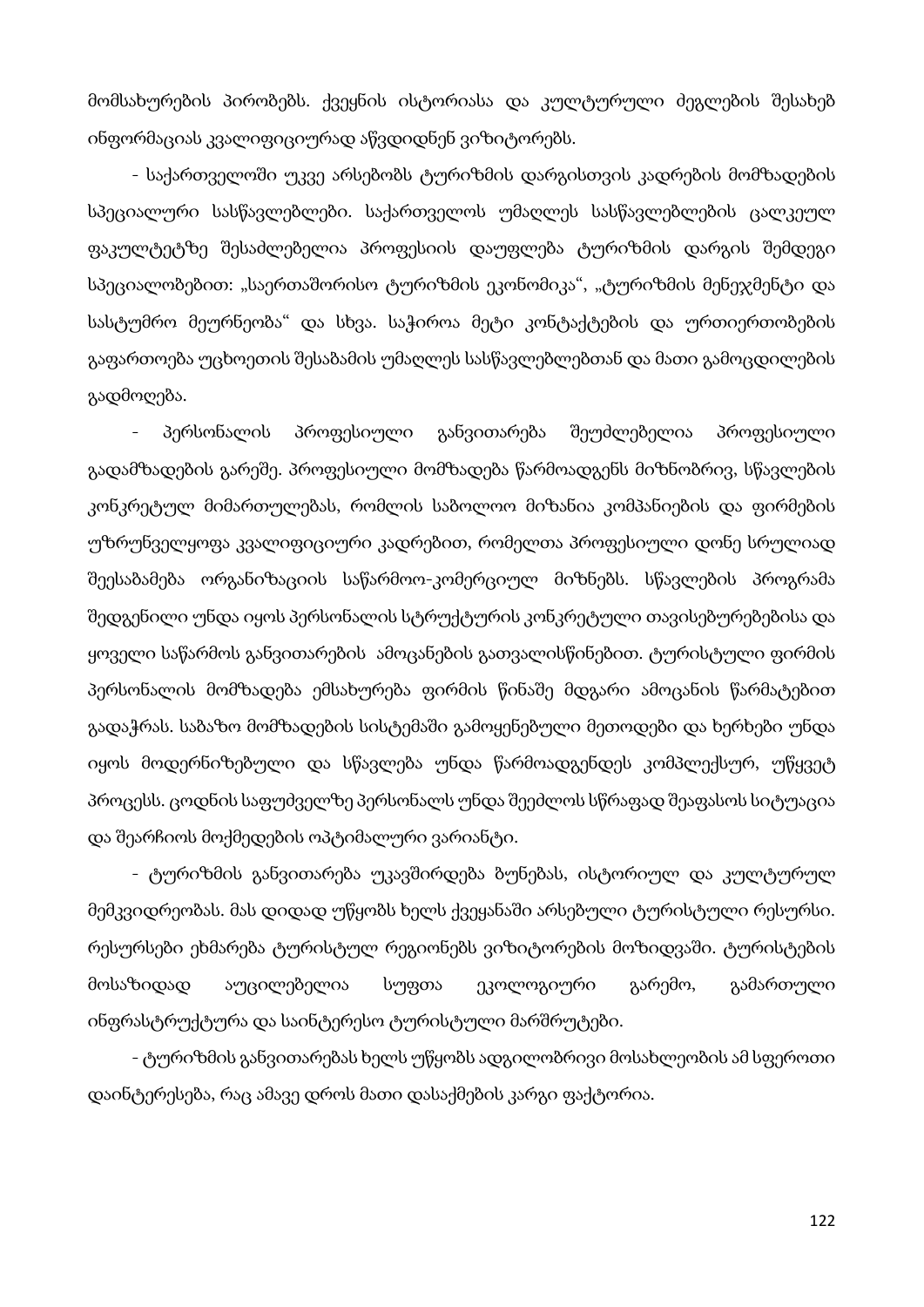- ტურიზმის განვითარების მნიშვნელოვანი ხელშემწყობი პირობაა რეგიონებისათვის ტურიზმის სახეობების შერჩევა. ტურიზმის კარგად შერჩეულ სეგმენტს შეუძლია უფრო მეტი ვიზიტორის მოზიდვა რეგიონში და ეხმარება რეგიონის ბიუჯეტს.

- შესწავლილი უნდა იქნეს ტურისტული ღირსშესანიშნაობები. გაკეთდეს რეკლამა ტურისტული მარშრუტების შესახებ, სხვადახვა ენებზე მომზადდეს ტურისტებისათვის საჭირო ლიტერატურა.

- ისტორიული ძეგლები საქართველოს კულტურული მემკვიდრეობის ერთ-ერთ მნიშვნელოვანი ნაწილია. მათი კომპლექსური დაცვის ეფექტიანი მოდელის ამოქმედება უშუალოდაა დაკავშირებული კულტურული მემკვიდრეობის მენეჯმენტთან. ძეგლთა დაცვის უპირველეს საშუალებას წარმოადგენს ძეგლთა აღრიცხვა მათი სახელმწიფო რეესტრში გატარების მიზნით, რაც მათ კულტურული მემკვიდრეობის დაცვის კანონით დადგენილ ფარგლებში მოაქცევს.

- ტურიზმის განვითარების პოლიტიკა მოიცავს ღონისძიებების ნუსხას, რომელიც ეხება ტურიზმის განვითარების სხვადასხვა სფეროებს. უფრო მეტი დაინტერესებაა საჭირო ხელისუფლების მხრიდან. მან მნიშვნელოვანი როლი უნდა ითამაშოს ტურისტული პოლიტიკის განსაზღვრაში. ტურიზმის განვითარების პოლიტიკა უნდა ასახავდეს ეკონომიკურ, ეკოლოგიურ და სოციალურ ასპექტებს. უნდა შეიქმნას გარემო სადაც კერძო და სახელმწიფო სტრუქტურების ინტერესები გაერთიანდება, ისინი ერთობლივად იმუშავებენ და ერთმანეთს ხელს არ შეუშლიან. ზოგიერთი საკითხის გადაწყვეტა აუცილებელია ერთობლივად, მთლიანობაში.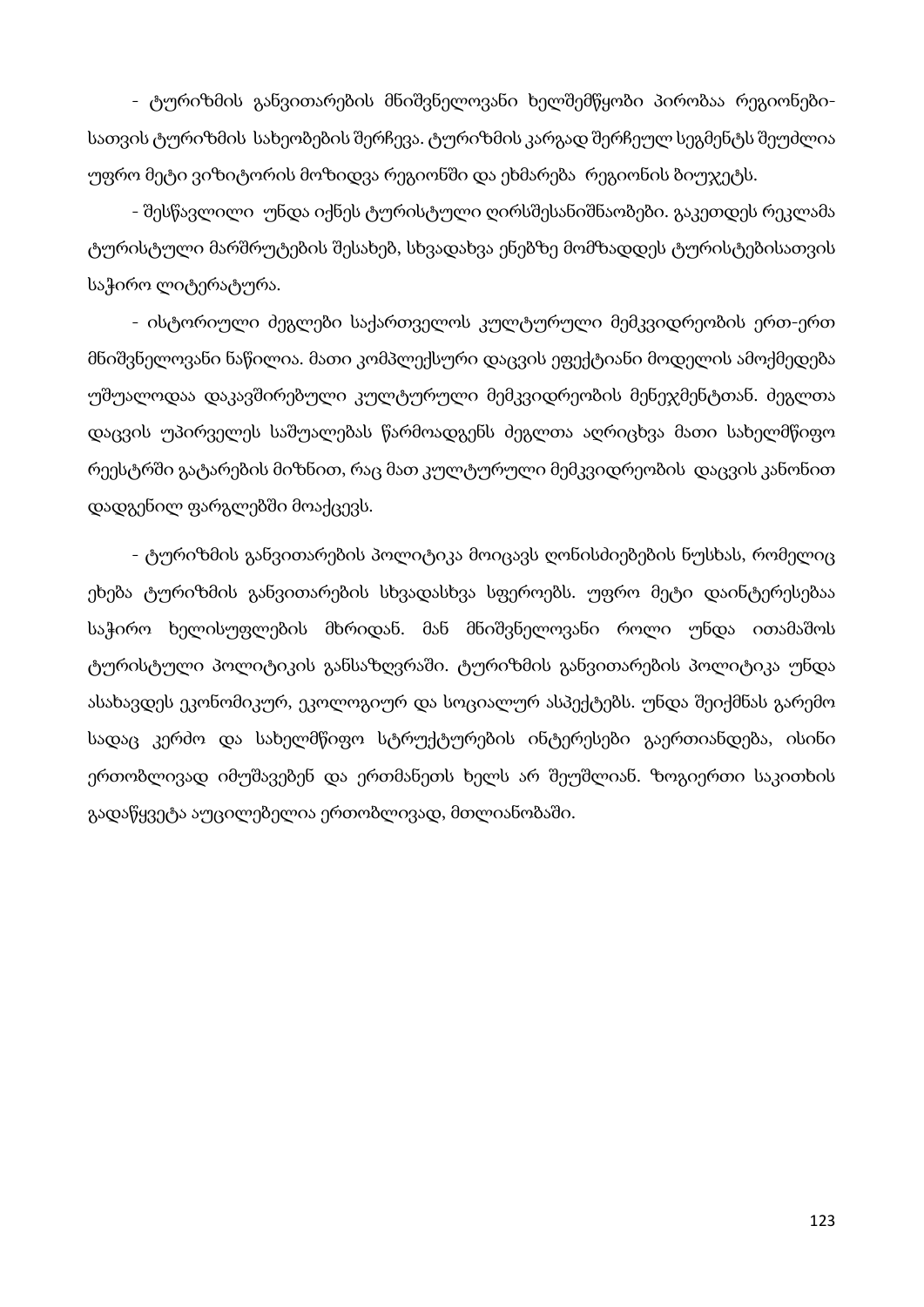- 1) აბულაძე... 2016: აბულაძე რ, წოწკოლაური ფ, ელექტრული ბიზნესი, თბილისი, 2016;
- 2) ალფაიძე 2016: ალფაიძე მ., ტურისტული ბიზნესის ,,ეპოქა" საქართველოში, საქართველოს ეროვნული უნივერსიტეტი (სეუ), პირველი საერთაშორისო სამეცნიერო კონფერენცია, თბილისი, 2016;
- 3) ბარბაქაძე 2012: ბარბაქაძე კ., ტურიზმი საქართველოში, ტურიზმის სიახლეები საქართველოში, 2012;
- 4) **ბახტაძე 2001:** ბახტაძე ე, ტურიზმის ბაზრის მარკეტინგული კვლევის ინფორმაციული უზრუნველყოფის საკითხები, სამეცნიერო ნაშრომთა კრებული, თსუ, თბილისი, 2001;
- 5) ბურკაძე 2004: ბურკაძე თ, ტურიზმის ადგილი საქართველოს ეკონომიკაში და მისი განვითარების პერსპექტივა, ჟურნალი -ეკონომიკა, 2004;
- 6) გელაშვილი, დიხამინჯია 2016: გელაშვილი მ, დიხამინჯია ი ,საქართველოს ეროვნული უნივერსიტეტი (სეუ), ტურიზმის განვითარების ტენდენციები საქართველოში: პრობლემები და პერსპექტივები, თბილისი 2016;
- 7) გელდნერი 2013: გელდნერი ჩ ბ, ,,ტურიზმი -საფუძვლები პრაქტიკა თეორია", შოთა რუსთაველის სახელმწიფო უნივერსიტეტი", 2013;
- 8) დაცული 2015: დაცული ტერიტორიების სააგენტოს 2015 წლის ანგარიში
- 9) **დოლიკაშვილი... 2009:** დოლიკაშვილი ლ, ჩეკურიშვილი ნ, ღვინჯილია მტურიზმის ეკონომიკა, თბილისი 2009;
- $10$ ) ზურაბიშვილი 2006 : ზურაბიშვილი თ, თვისებრივი მეთოდები სოციალურ კვლევაში, თბილისი, 2006;
- 11) თოქმაზიშვილი 2017: მ. თოქმაზიშვილი მ, გლობალიზაცია და ბიზნესი, თბილისი, 2017;
- 12) კოჭლამაზიშვილი ... 2013: კოჭლამაზიშვილი ლ, ქართველიშვილი ლ  $\alpha$ ,ტურისტული საწარმოს მენეჯმენტი, თბილისი, 2013;
- 13) **კოჭლამაზიშვილი. ..2009:** კოჭლამაზიშვილი ლ, გორგაძე ბ, კულტურათშორისი კომუნიკაცია, თბილისი, 2009;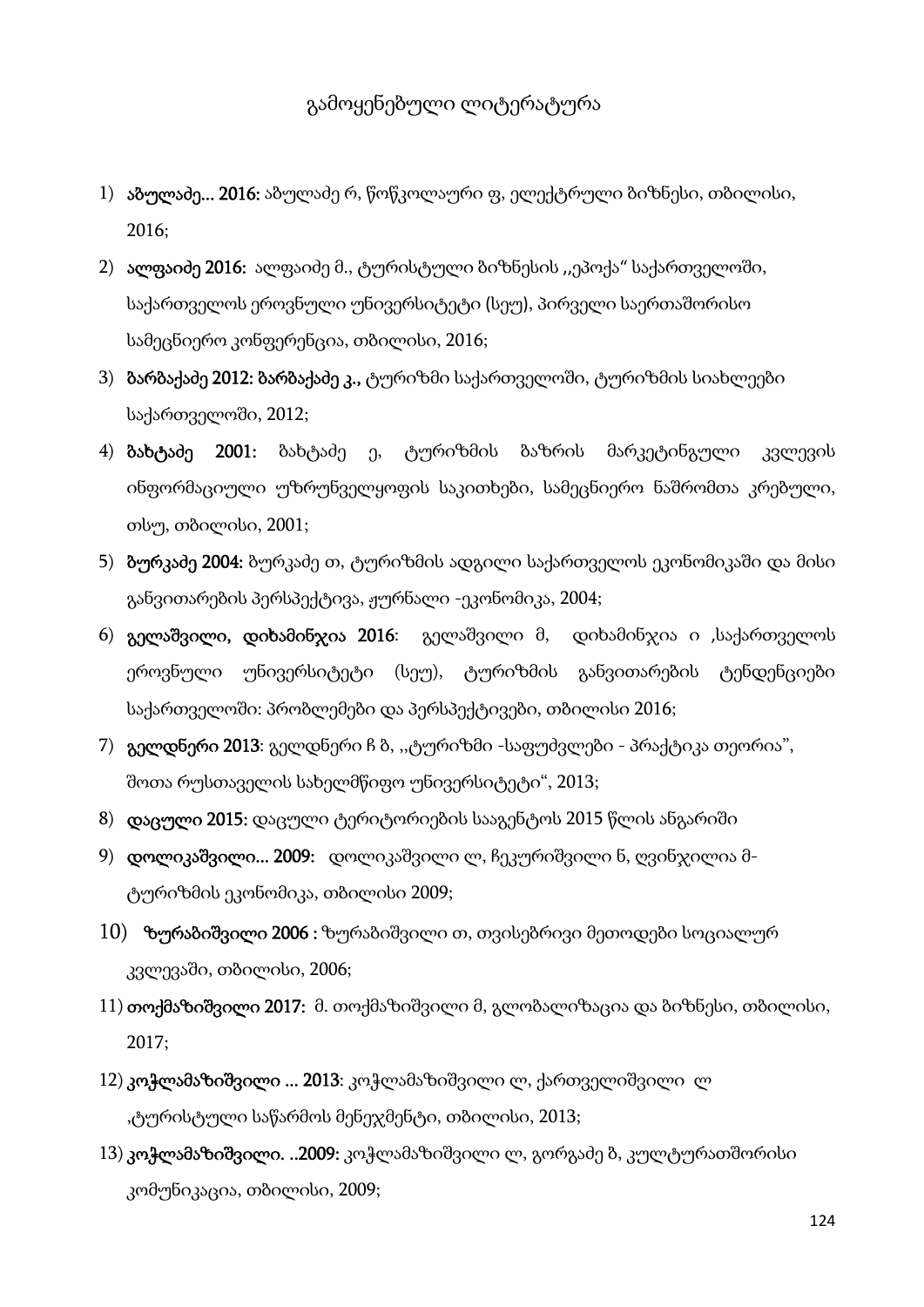- 14) მარგველაშვილი 2011: მარგველაშვილი მ. ,ამერიკული გამოცდილება ქართული ტურიზმის განვითარებისათვის, Economic Value of Domestic Travel and its Estimation Methodology, 2011, "ტურიზმის ეკონომიკური ზემოქმედების შესწავლის ეტაპები", "ტურიზმის ეკონომიკური ანალიზის მნიშვნელობა და სახეები"2012, მე-3 საერთაშორისო სამეცნიერო- პრაქტიკული კონფერენცია "ტურიზმი: ეკონომიკა და ბიზნესი"(ბათუმი), კონფერენციის მასალები
- 15) მარგველაშვილი 2000: მარგველაშვილი მ, ტურიზმის განვითარებაში ახალი ეტაპი იწყება, ჟურნალი -ეკონომიკა, 2000;
- 16) მარგველაშვილი 2001: მარგველაშვილი მ, საერთაშორისო ტურიზმის კვლევის ზოგიერთი მეთოდოლოგიური ასპექტი, ჟურნალი -ეკონომიკა, თბილისი, 2001;
- 17) მანველიძე 2011: მანველიძე რეზო, ეკონომიკური გლობალიზაცია და რეგიონული ეკონომიკის განვითარების ტენდენციები, ჟურნალი "მეცნიერება და ცხოვრება "N 1 (3), თბილისი ,2011;
- 18) მესხია 2010: მესხია ი, საქართველოში ტურიზმის განვითარების

ინსტიტუციონალური და მიკროეკონომიკური გარემო", I საერთაშორისო- პრაქტიკული კონფერენცია- ,,ტურიზმი: ეკონომიკა და ბიზნესი" მასალები, 2010;

- 19) მეტრეველი 2011: მეტრეველი მ, ტურიზმის ეკონომიკა და პოლიტიკა, თბილისი, 2011, ტურიზმის და სტუმარმასპინძლობის საფუძვლები, 2011;
- 20) მეტრეველი 2011: მეტრეველი მ, ტურიზმის ეკონომიკა და პოლიტიკა, თბილისი, 2011;
- 21) მიქაშავიძე. ..2015: მესხია ი, საქართველოში ტურიზმის განვითარების

ინსტიტუციონალური და მიკროეკონომიკური გარემო", I საერთაშორისო- პრაქტიკული კონფერენციის- ,,ტურიზმი: ეკონომიკა და ბიზნესი" მასალები, 2010 ;

- 22) **ოქროცვარიძე... 2011**: ოქროცვარიძე ა, ვადაჭკორია მ, ოქროცვარიძე ლ, ტურიზმის და მასპინძლობის მენეჯმენტი, თბილისი 2011;
- 23) რაჯებაშვილი 2012: რაჯებაშვილი გ, მწვანე ალტერნატივა, საჯარო პოლიტიკის ნარკვევი, ტურიზმის განვითარება საქართველოში, თბილისი, 2010;
- 24) საქართველოს ახალგაზრდა ეკონომისტთა ასოციაცია,Economists.ge;
- 25) საქართველოს ეროვნული ბანკი;
- 26) საქართველოს კანონი "ტურიზმის და კურორტების შესახებ";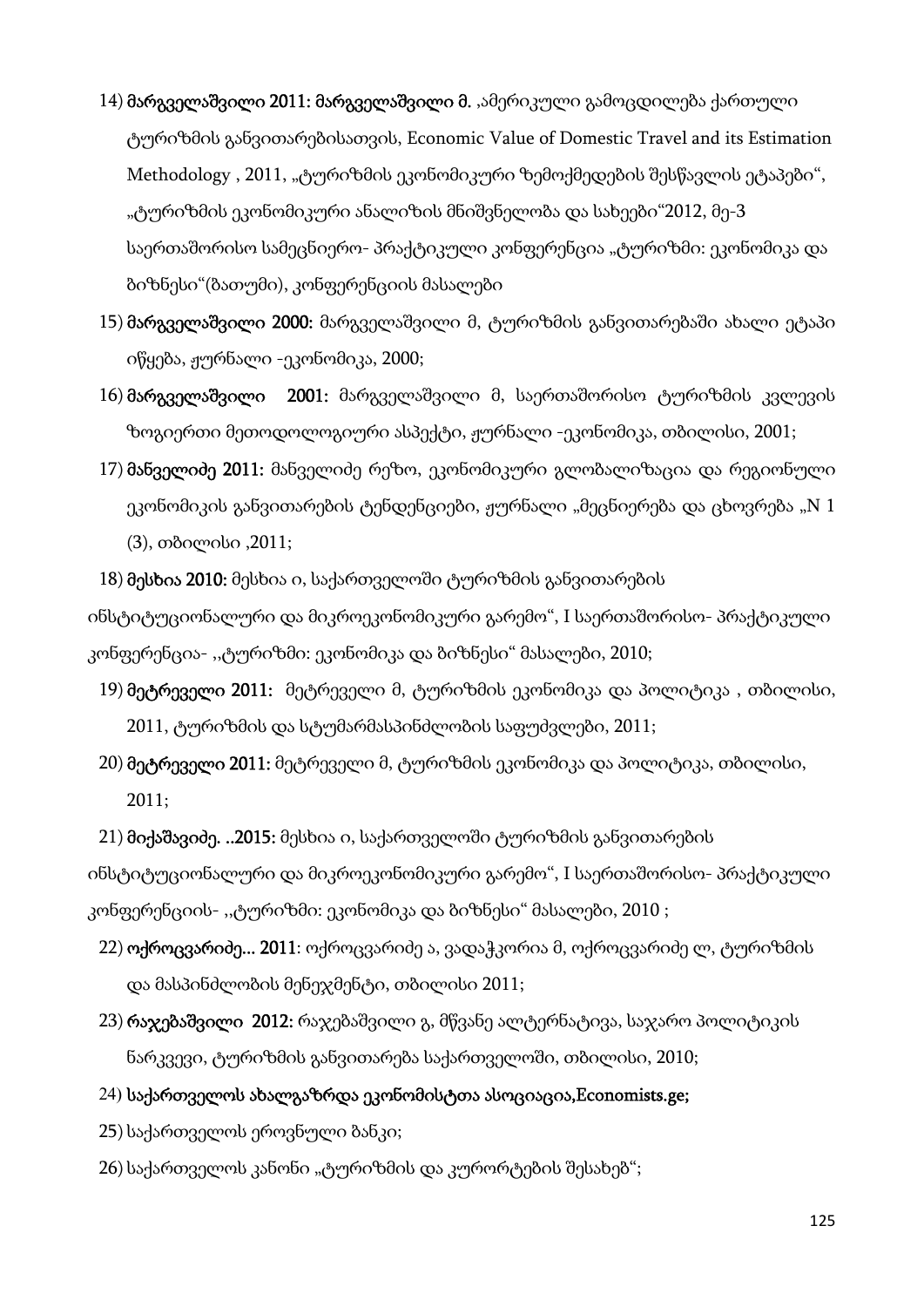#### 27) საქართველოს რეგიონული განვითარების და ინფრასტრუქტურის სამინისტრო;

- 28) საქართველოს პრეზიდენტის 1998 წლის 5 ოქტომბრის 551 ბრძანებულება; «საქართველოში საექსკურსიო საქმიანობის მოწესრიგების ღონისძიებათა შესახებ»;
- 29) საქართველოს პრეზიდენტის 1999 წლის 13 მარტის 178 განკარგულება «ტურიზმის სფეროში სტატისტიკური აღრიცხვის მდგომარეობისა და მისი სრულყოფის შესახებ»;
- 30) საქართველოს სტატისტიკის ეროვნული სამსახური;
- 31) საქართველოს შინაგან საქმეთა სამინისტრო;
- 32) საქართველოს ტურიზმის სტრატეგია 2025;
- 33) საქართველოს ტურიზმის ეროვნული ადმინისტრაცია;
- 34) შინაგან საქმეთა სამინისტრო, საინფორმაციო-ანალიტიკური დეპარტამენტისაინფორმაციო ცენტრი, police.ge;
- 35) ტუროპერეიტინგი 2015: განათლების ხარისხის განვითარების ეროვნული ცენტრი, თბილისი, 2015;
- 36) უგრელიძე. ..2001: უგრელიძე ე, მელაძე მ, ტურიზმის განვითარების თანამედროვე ტენდენციები, მარკეტინგის აქტუალური საკითხები, სამეცნიერო ნაშრომთა კრებული, თსუ გამომცემლობა, თბილისი, 2001;
- 37) შუბლაძე 2004: შუბლაძე ვ, საქართველოს ტურიზმის განვითარების დაჩქარების ეკონომიკური და ორგანიზაციული ფაქტორები, ჟურნალი- მაკროეკონომიკა, 2004;
- 38) **შუბლაძე. ..2008:** შუბლაძე გ , მღებრიშვილი ბ, ფ. წოწკოლაური ფ, მენეჯმენტის საფუძვლები , თბილისი 2008;
- 39) წულაძე 2008: წულაძე ლ., რაოდენობრივი კვლევის მეთოდები, თბილისი, 2008;
- 40) ყორღანაშვილი 2012: ყორღანაშვილი ლ., ტურიზმის ეკონომიკა, თბილისი 2012, საერთაშორისო ტურისტული ბიზნესი გლობალურ ეკონომიკაში, თბილისი -2012:
- 41) ჭანია 2016: მაია ჭანია მ, "ტურიზმის განვითარების პერსპექტივები და ეკონომიკური ზრდა საქართველოში" , I საერთაშორისო სამეცნიერო კონფერენცია 2016;
- 42) ხაზარაძე 2008: ხაზარაძე ნ, ტურიზმის განვითარების სოციალურ-ეკონომიკური მნიშვნელობა და შესაძლებლობები საქართველოში, სამეცნიერო- ანალიტიკური  $q$ ურნალი -"საქართველოს ეკონომიკა", თბილისი, 2008;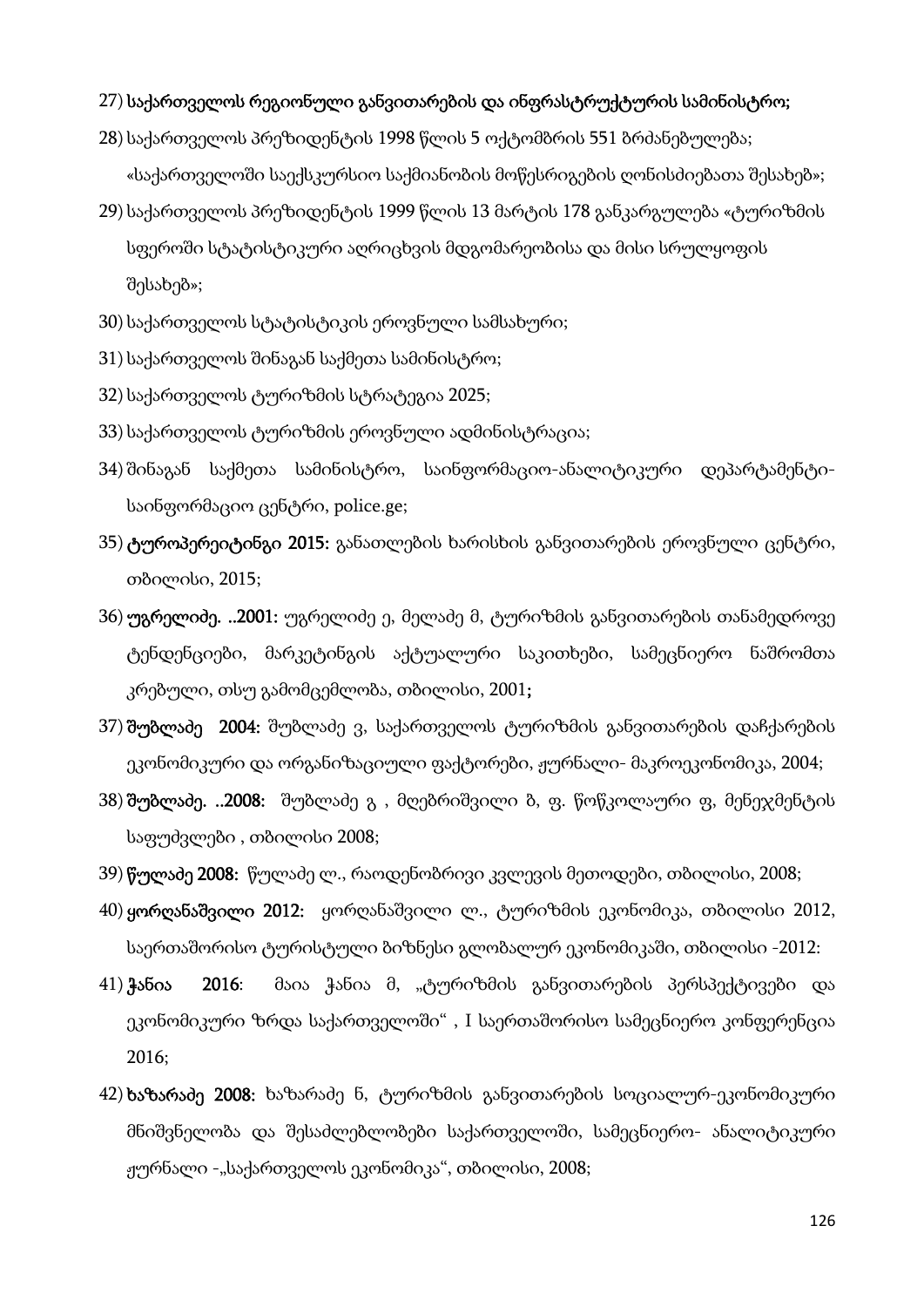- $43$ ) ხიზანიშვილი 2016: ხიზანიშვილი მ, ივ. $\chi$ ანახიშვილის სახ. თბილისის სახელმწიფო უნივერსიტეტი, სტუდენტთა 76-ე საუნივერსიტეტო სამეცნიერო მოხსენებათა კრებული, 2016;
- 44) ხოხობაია ტურიზმის დაგეგმვა და მენეჯმენტი: ხოხობაია მ, თსუ, ტურიზმის დაგეგმვა და მენეჯმენტი, სალექციო კურსი, 2016;
- 45) Abrate 2012: Abrate, G., Fraquelli, G., & Viglia, G. (2012). Dynamic pricing strategies: Evidence from European hotels. International Journal of Hospitality Management, 31(1), 160-168, 2012, http://dx.doi.org/10.1016/j.ijhm.2011.06.003
- 46) Adams…2007: Adams J, Khan H.T.A, Robert Raeside R., David White D.,Research Methods for Graduate Business and Social Science Students, New Delhi, 2007;
- 47) Albrecht 2016: Albrecht D. Christoph, ,,Tourismus 2025 Fit fur die Zukunft?" ,2016
- 48) **Archer, B.H. 1984:** Archer, B.H. , Economic impact: misleading multiplier, Annals of Tourism Research, Vol 11, No 3, 1984;
- 49) **Baker, K., Aydin, N. 2005**: Baker, K., and Aydin, N., Special report by the Florida TaxWatch Center for Tourism , in The Impact of Tourism on Florida's Economy: Telling a More Complete Story, Florida TaxWatch Report, Tallahassee, FL. 2005;
- 50) Berg 2001: Berg L Bruce, Qualitative Research Methods For The Social Science, Boston, 2001;
- 51) Bonn... 2008: Bonn M.A, Harrington J, A comparison of three economic impact models for applied hospitality and tourism research, Tourism Economics,2008;
- 52) **Canina L… 2010**: Canina, L., Kim, J., & Ma, What We Know About M&A Success a Research Agenda for Lodging Industry. Cornell Hospitality Quarterly, 51(1), 81-101, 2010, http://dx.doi.org/ 10.1177/1938965509354448
- 53) Chang 2007: Chang P. R., Toutism Management in the  $21<sup>st</sup>$  Century, New-york, 2007;
- 54) **Connecticut Center for Economic Analysis (CCEA) 2003**: Connecticut Center for Economic Analysis (CCEA) , 'The 2001 economic impact of Connecticut's travel and tourism industry', Report, Connecticut Center for Economic Analysis, University of Connecticut, Storrs, CT, 2003;
- 55) Crihfield, J.B., and Campbell, H.S. Jr 1992: Crihfield, J.B., and Campbell, H.S. Jr, 'Evaluating alternative regional planning models',Growth and Change, 1992;
- 56) Deller, S.C. 1992: Deller, S.C , 'A consistent cross-analysis of two regional economic modeling systems: a comparison of REMI and IMPLAN' Working Paper, Department of Agricultural and Resource Economics, University of Maine, Orono, ME.,1992;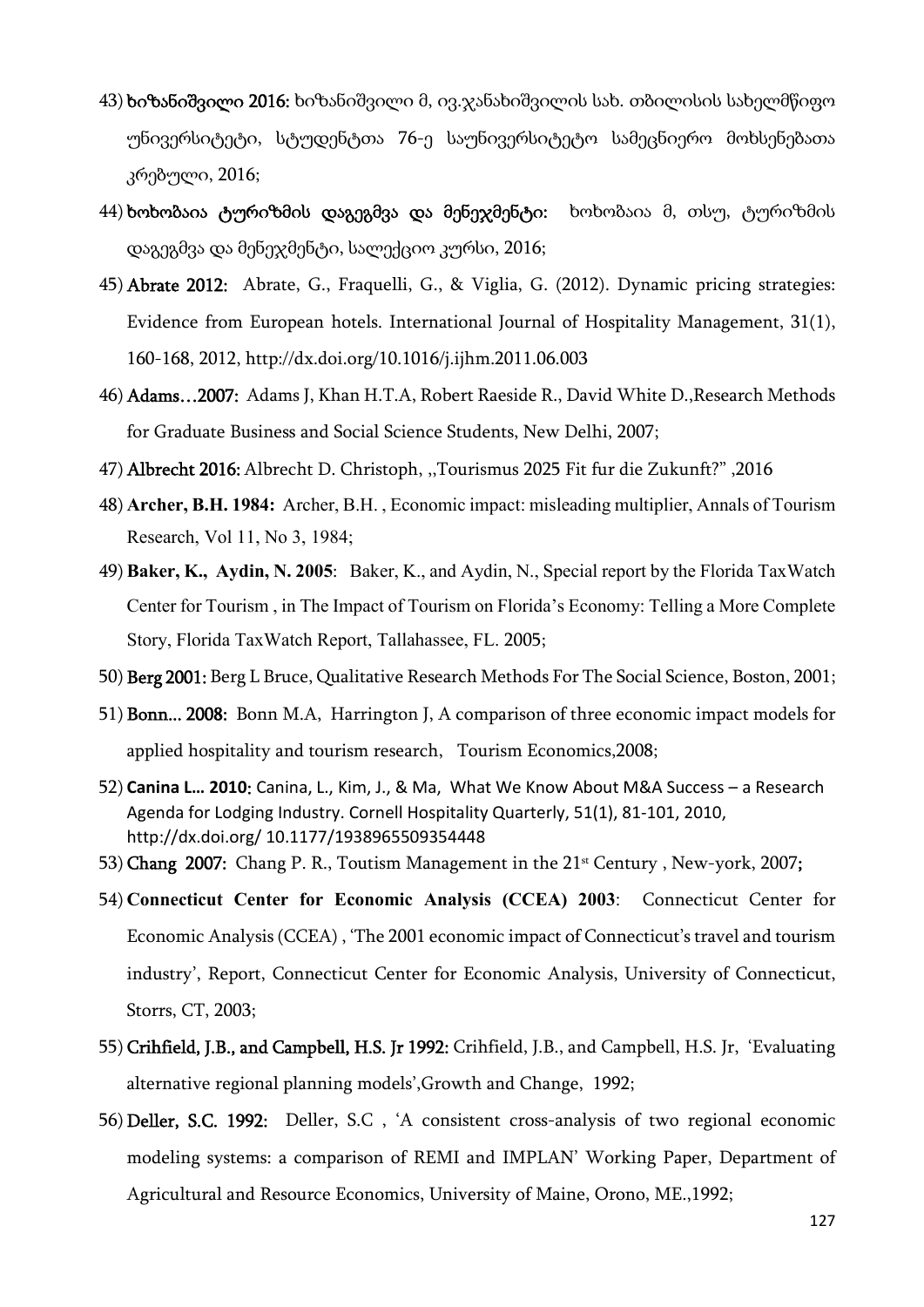- 57) Doganis R. 2001: Dolganis R, The Airline Business in the 21st Century. New York: Routledge, 2001
- 58) Dwyer L…2012: Dwyer L., Gill A., Seetaram N., ,,Handbook of Research Methods in Tourism: Quantitative and Qualitative Approaches," Australian School of Business, at the University of New South Wales, 2012;
- 59) Economic Imp. 2014 : Economic Impact of Travel and Tourism 2014, Annual Update, WTTC 2014;
- 60) Edgell Srand D.L, Jason T. Swanson, 2008: Edgell Srand D.L, Jason T. Swanson ,Tourism Policy and Planning. Yesterday, today and tomorrow ,2008;
- 61) Fernández 2008: Fernández R.N., Management of Tourism in Heritage Sites'', UNESCO World Heritage Centre, 2008;
- 62) Georgian 2016: Georgian Tourism in Figures, structure and Industry Data, 2016;
- 63) Goeldner 2002: Goeldner C. R.,Tourism Principles ,Practics, Philisophies, Michigan State University, USA, 2002;
- 64) Gustavo 2013: Gustavo N, Marketing management Trends inTourism and Hospitality Undustry: Facing the 21 st Centure Environment,International Journal of Marketing Studies, 2013;
- 65) IUCN- International Union for Conservation of Nature
- 66) International 1999: International Tourism: A Global Perspective, WTO, 1999, WTO Tourism Education and Training Series, Editor: Chuck Y. Gee, Eduardo Fayos-Sola,1999;
- 67) Johannesburg Summit.A/conf.199/20: World Summit on Sustainable Development-WSSD, Johannesburg Summit.A/conf.199/20;
- 68) Kotler…2010: Kotler, P, Kartaya, H, Setiawan, I, Marketing 3.0 From Products to Customers to the Human Spirit. New Jersey: John Wiley & Sons, Inc , 2010;
- 69) Leavy 2017: Leavy P.,Research Design, Quantitative, Qualitative, Mixed methods, Artbased, Community based, 2017;
- 70) Marketing 1999: Marketing Tourism Destinations Online: Strategies for Information Age, WTO, Madrid, 1999.
- 71) Mazurek 2014: Mazurek M, Competitiveness inTourism- Models of tourism, Competitiveness and Theit Applicability, Portugal, 2014;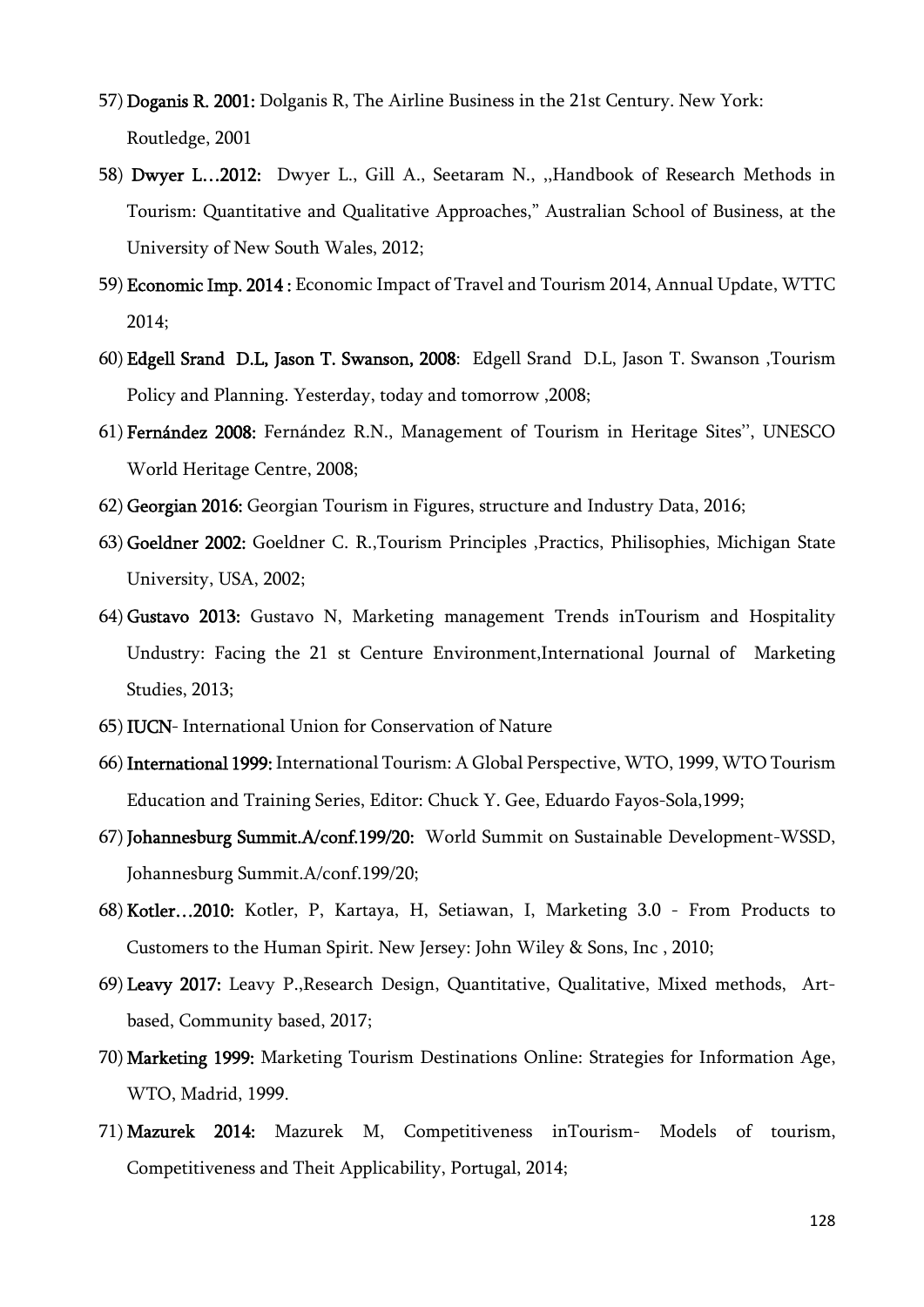- 72) Mihajlovic 2014: Mihajloviv I, Krzelj Z, The impact of Globalisation on the Development of Tourism within Social and Economic Changes, 2014;
- 73) Middleton 2001: Middleton V, Marketing in Travel and Tourism ,Oxforf, Third edition, 2011;
- 74) Nigel … 2008: Nigel E, Campbell D, Stonehouse G, Strategic Management for Travel and Tourism, 2008;
- 75) O'Neil, J…2011: O'Neil, J., Carlbäck, M., Do brands matter? A comparison of branded and independent hotels' performance during a full economic cycle. International Journal of Hospitality Management, 30(3), 515-521, 2010 http://dx.doi.org/10.1016/j.ijhm.2010.08.003
- 76) Pender…2005: Pender L, Sharpley R, Managenemt of Tourism, Great Britain, 2005;
- 77) Pedersen 2002: Pedersen A.,managing Tourism at World Heritage Sites, UNESCO World Heritage Centre, Paris, 2002
- 78) Rickman, D.S., Schwer, R.K. 1995: Rickman, D.S., and Schwer, R.K. (1995a), 'Multiplier comparisons of IMPLAN and REMI across versions: illuminating black boxes', Environment and Planning A,m1995 ,Rickman, D.S., and Schwer, R.K., 'A systematic comparison of the REMI and IMPLAN models: the case of Southern Nevada', Review of Regional Studies, Vol 23, 1993;
- 79) Robert W.Wyllie 2011: Robert W.Wyllie, The introduction to tourism, Venture Publishing ,2011;
- 80) **Ryan, C. 2003**: Ryan, C. , 'The economic impacts of tourism', in Recreational Tourism: Demand and Impacts, Aspects of Tourism, Second Edition, Multilingual Matters/Channel View Publications, Clevedon, 2003;
- 81) Stynes, D.J. 1999: Stynes, D.J. (1999), Guidelines for Measuring Visitor Spending, Michigan Tourism Economic Impact Model, 1999;
- 82) Tourism Highlights 2015 Edition : UNTWO-Tourism Highlights 2015 Edition;
- 83) Tourizm Highlight 2000, WTO, Madrid;
- 84) Tourizm Highlight 2001, WTO, Madrid;
- 85) Tourizm Highlight 2002, WTO, Madrid;
- 86) Tourizm Highlight 2003, WTO, Madrid;
- 87) Tourizm Highlight 2004, WTO, Madrid;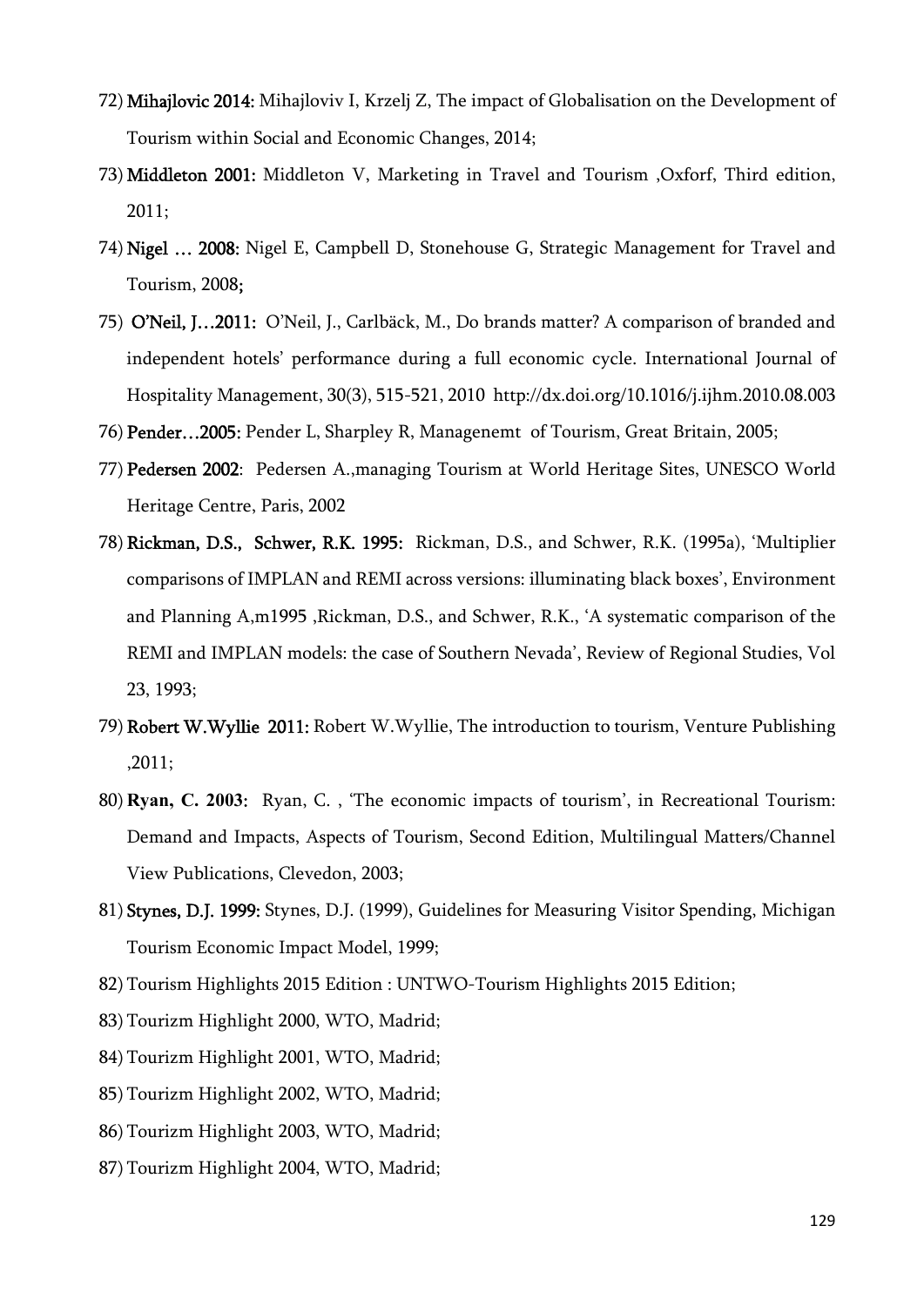- 88) Tourizm Highlight 2005, WTO, Madrid;
- 89) Tourizm Highlight 2006, WTO, Madrid;
- 90) Tourism within Social and Economic Changes, European Scientific Journal, 2014;

#### 91) Tourism Satellite Account-TSA;

92) Tribe 2010: Tribe, J., Strategy for Tourism. Oxford: Goodfellow Publishers, 2010;

93) UNTWO- World Tourism Organization,Tourism Highlights, 2010 Edition;

94) UNTWO- World Tourism Organization,Tourism Highlights, 2011 Edition;

95) UNTWO- World Tourism Organization,Tourism Highlights, 2012 Edition;

96) UNTWO- World Tourism Organization,Tourism Highlights, 2013 Edition;

97) UNTWO- World Tourism Organization,Tourism Highlights, 2014 Edition;

98) UNTWO- World Tourism Organization,Tourism Highlights, 2015 Edition;

99) UNTWO- World Tourism Organization,Tourism Highlights, 2016 Edition;

- 100) UNTWO- World Tourism Organization,Tourism Highlights, 2017 Edition;
- 101) **Visit Florida, Inc 2005, 2006**: Visit Florida, Inc , Department of Marketing and Statistics, Tallahassee, FL. 2005, 2006;

#### 102) World Overview and Tourism Topics, Tourism Market Trends, 2001;

- 103) World 2003: World Trade Development in 2002 and Prospects for 2003;
- 104) Yooshik 2002: Yooshik Y, Development of structural model for Tourism Destiantion Competitiveness, Blacksburg, 2002;
- 105) Yeoman 2008: Yeoman, I., Tomorrow's Tourist: Scenarios & Trends. Oxford: Elsevier,2008;
- 106) Yaoman 2012: Yeoman, I., Rebecca, T., & Mars, M. (2012). 2050: Tomorrow's Tourism. Bristol: Channelview,2012:

107) Вахмистров, Вахмистрова 2005: Вахмистров В.П., Вахмистрова С.И., Правовое обеспечение туризма: Учебное пособие. - СПб.: Изд-во Михайлова В.А., 2005;

- 108) Севастьянова 2006: Севастьянова С.А. Формирование интегрированной системы управ- ления устойчивым развитием сферы туризма в регионе. - СПб.: 2006;
- 109) Сухенко К.Э... 2007: Сухенко К.Э., Воронин А.Н. Теоретические и методические аспекты совершенствования государственного регулирования туризмом в регионах //Проблемы современной экономики. - 2007. - № 3 (23);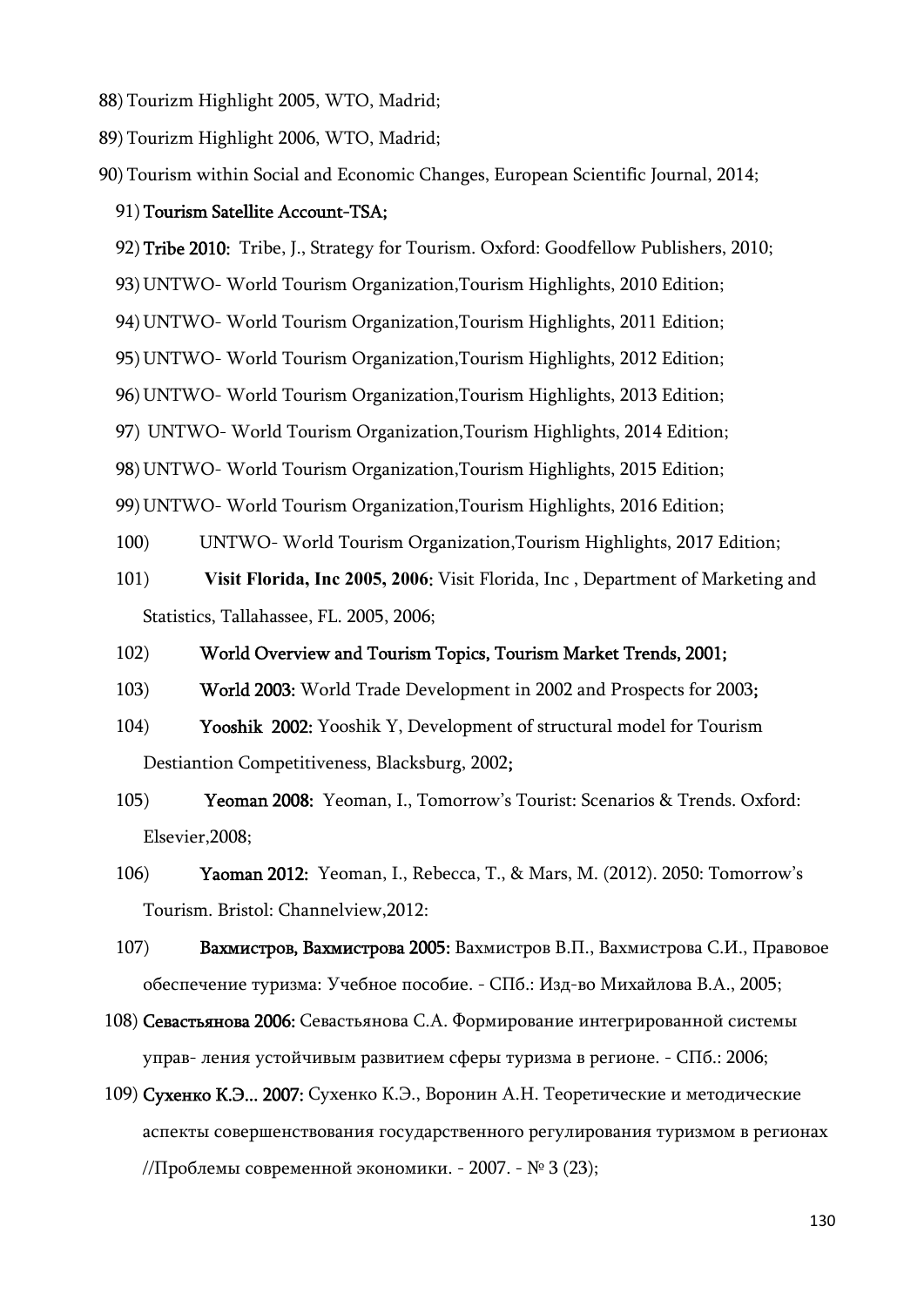- 110) Каурова 2006: Каурова А.Д. Организация сферы туризма: Учебное пособие. Издание 2-е, перераб. и доп. СПб.: «Издательский дом Герда», 2006;
- 111) Туризм 2010 : Туризм как сектор экономики ,2010;

ელექტრონული რესურსები:

112) npl.gov.ge -საქართველოს პარლამენტის ეროვნული ბიბლიოთეკა

### 113)www.wikipedia.orგ

- 114)www.radiotavisufleba.ge
- 115)www.newsline.ge

დანართები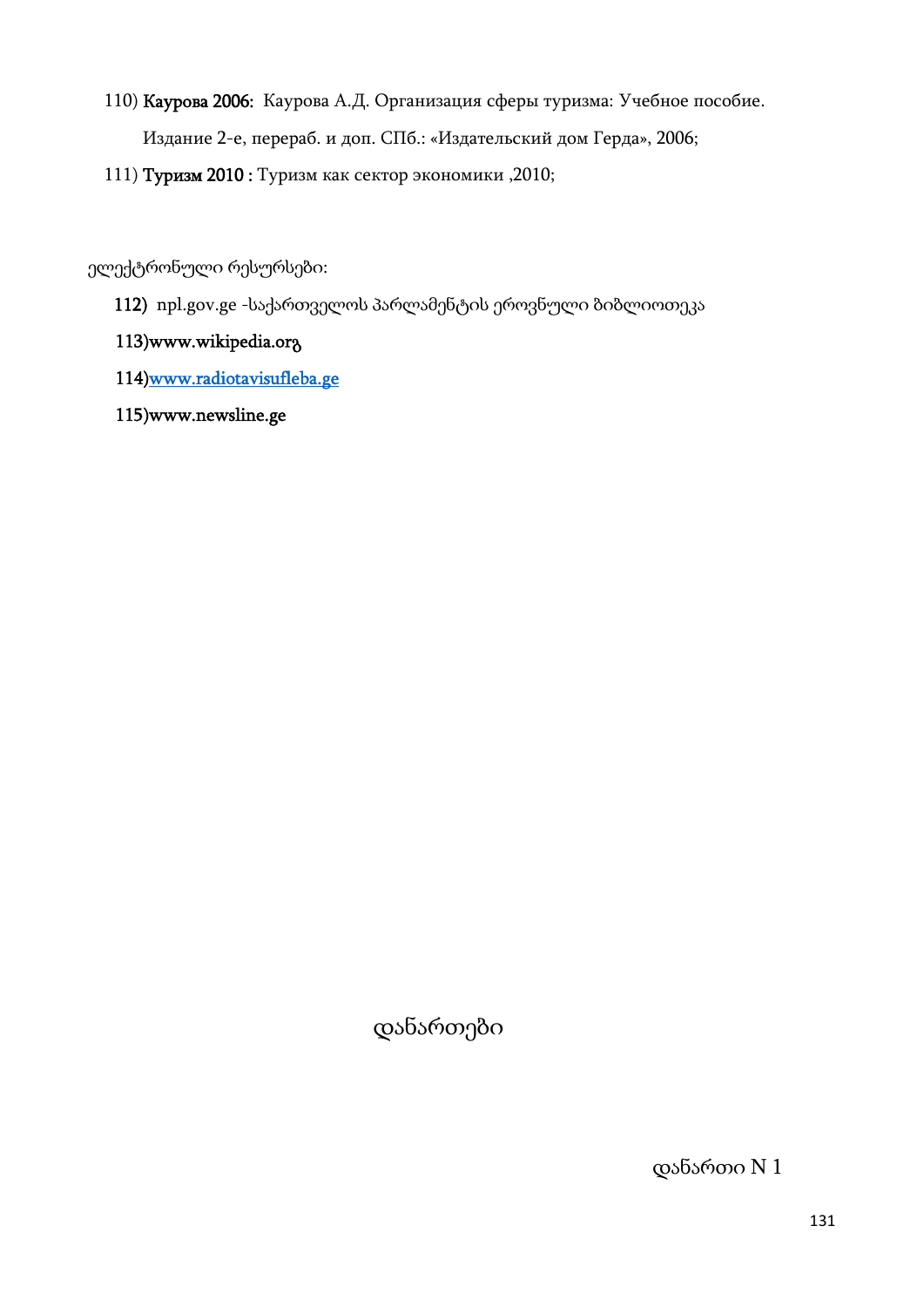

# საერთაშორისო მოგზაურების სტატისტიკა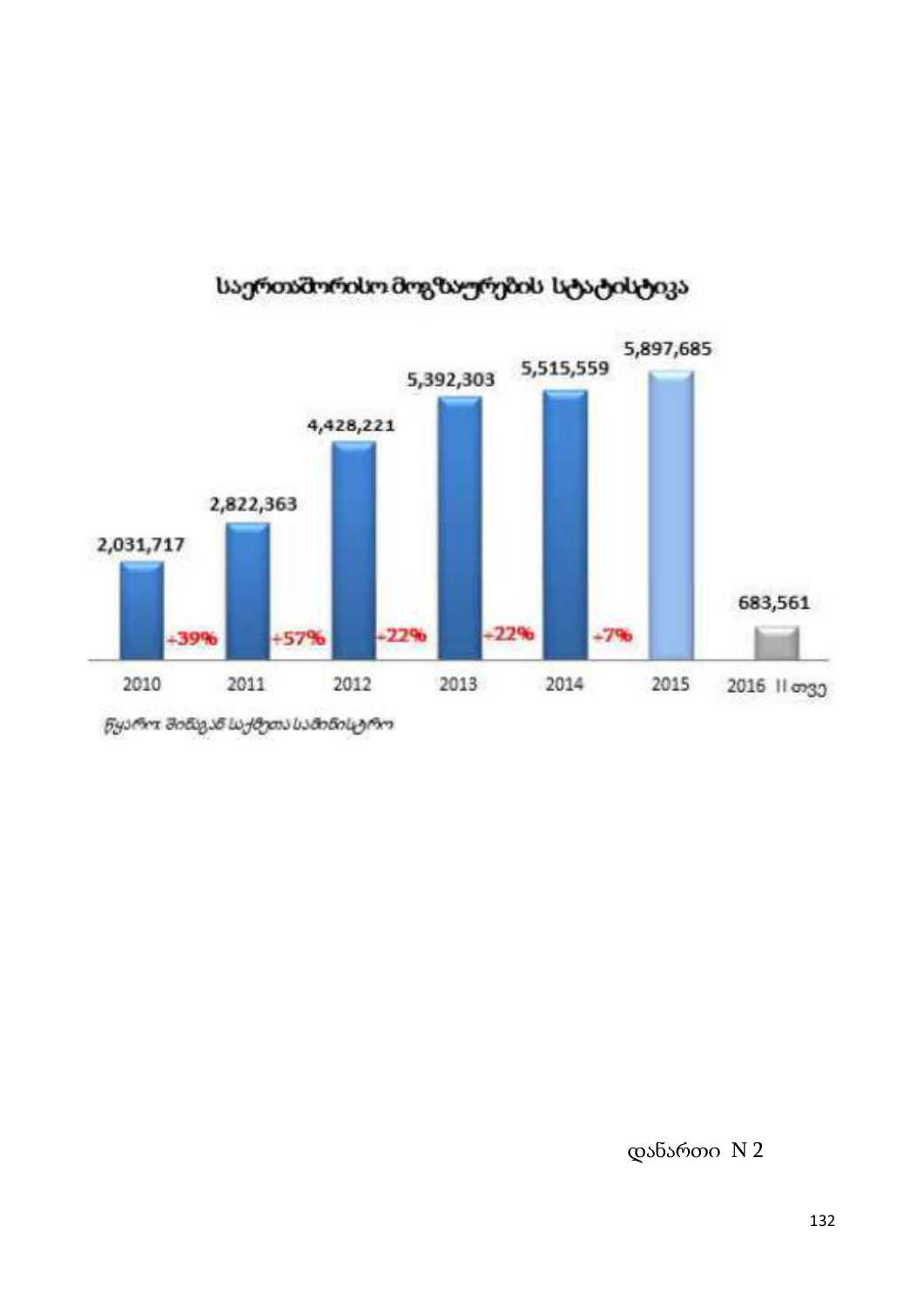

**საერთაშორისო მოგზაურები (რაოდენობა)**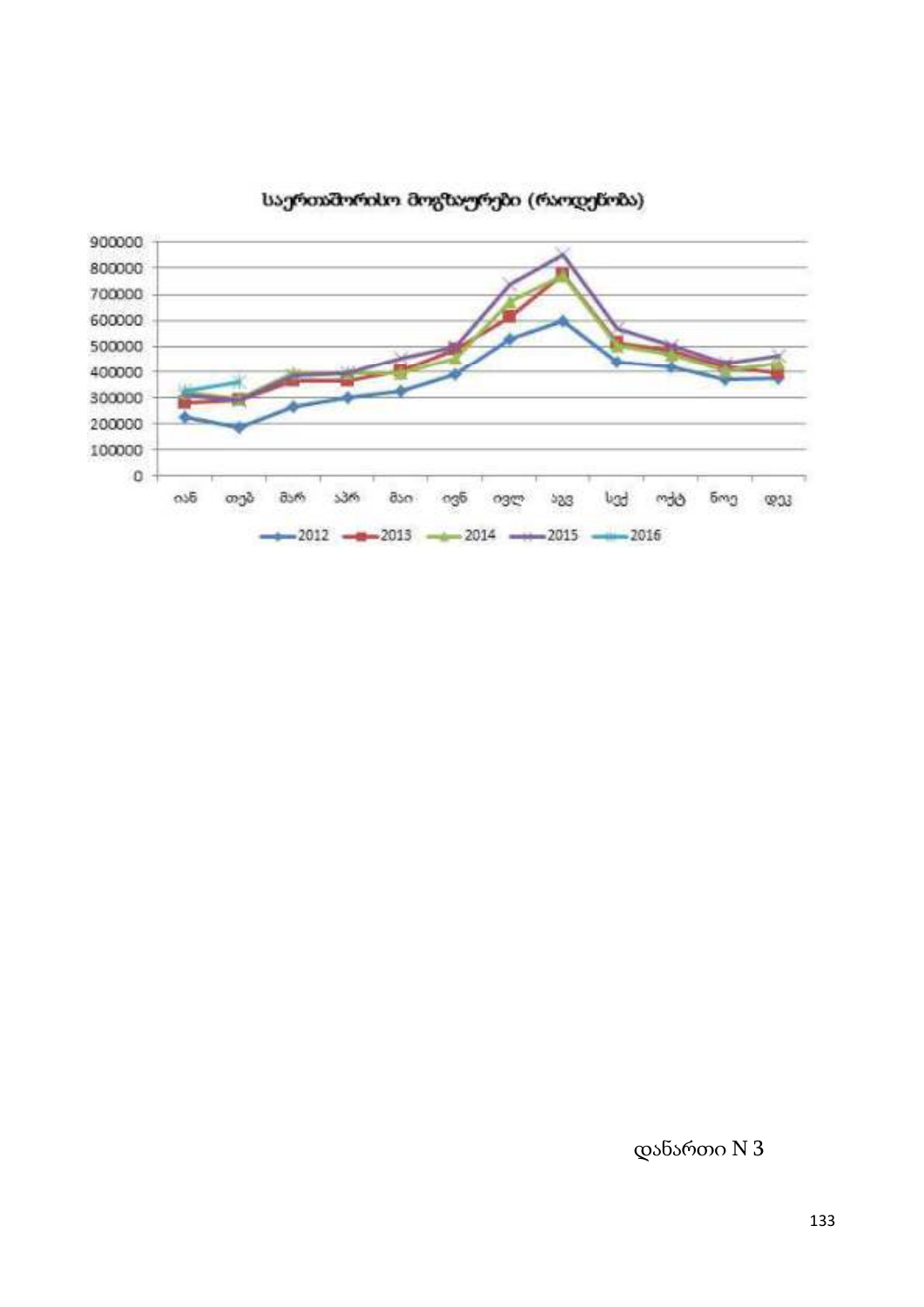

### ტურიზმის წილი მთლიან შიდა პროდუქტში

წყარო (ტატისკიკის*ურიენულს სამ*სახური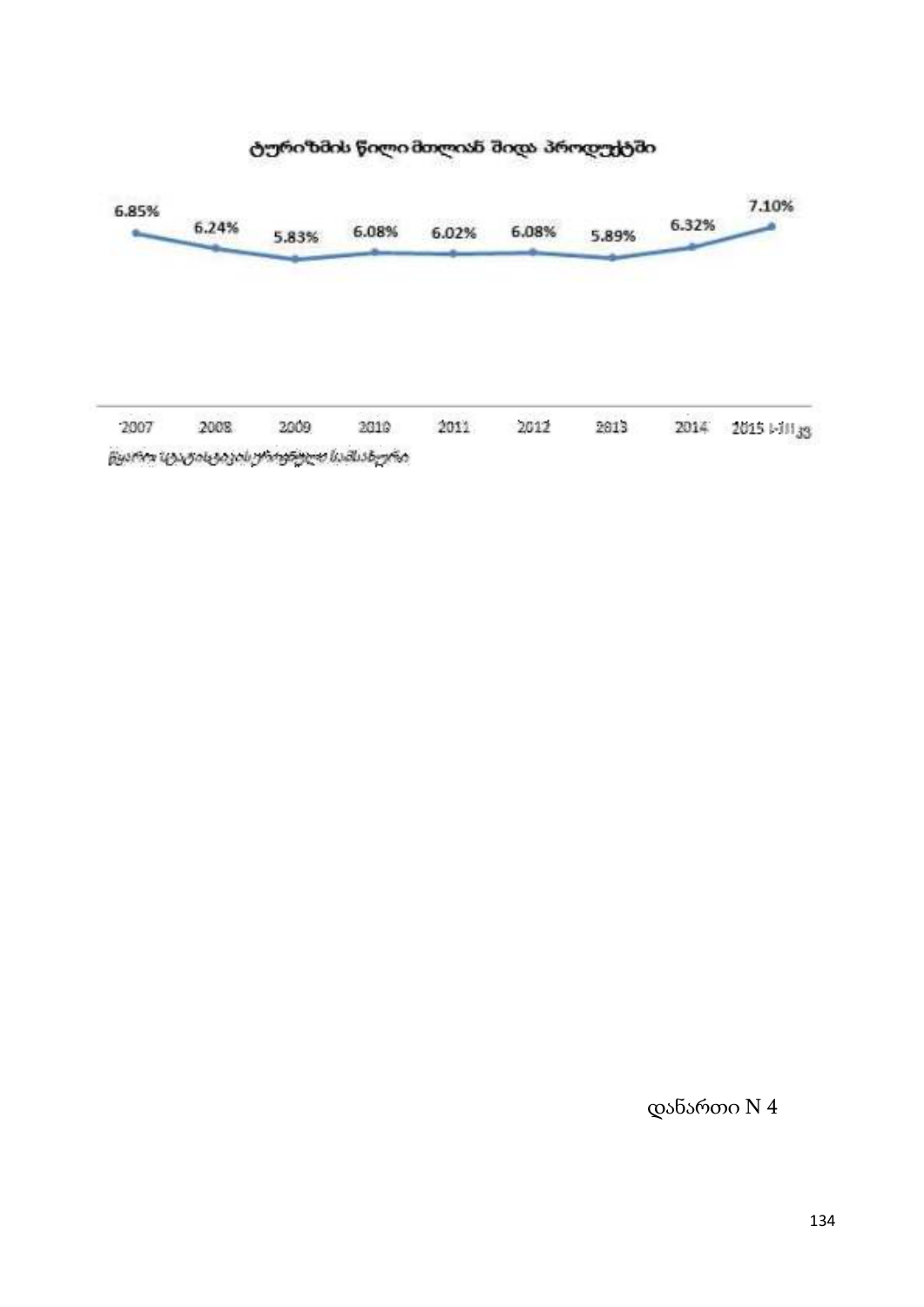

### შემოსვლები საერთაშორისო ტურიზმიდან  $(1000 s\overline{d}\overline{d}$  დოლარი)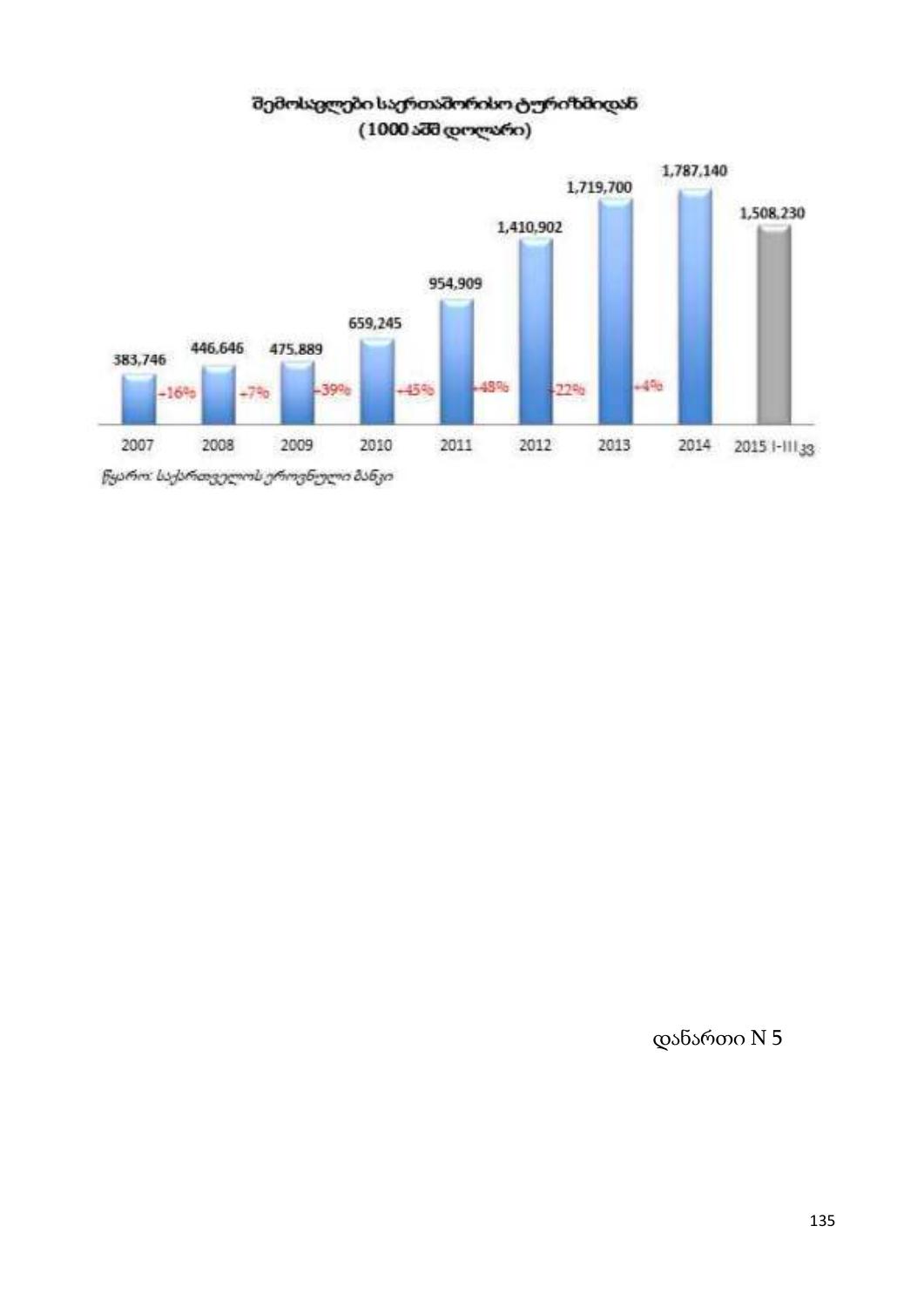კითხვარი ტურ-ოპერატორი კომპანიების საქმიანობის შესწავლისათვის:

## 1) რამდენი წელია რაც ბაზარზე ფუნქციონირებთ?

| 5-ზე        |  |
|-------------|--|
| ნაკლები     |  |
|             |  |
| 5-10 წელი   |  |
|             |  |
| 10 -15 წელი |  |
|             |  |
| 15-ზე მეტი  |  |
|             |  |

2) რომელი სახის ტურიზმზეა მოთხოვნა?

| გასვლითი   |  |
|------------|--|
| ტურიზმი    |  |
| შემომავალი |  |
| ტურიზმი    |  |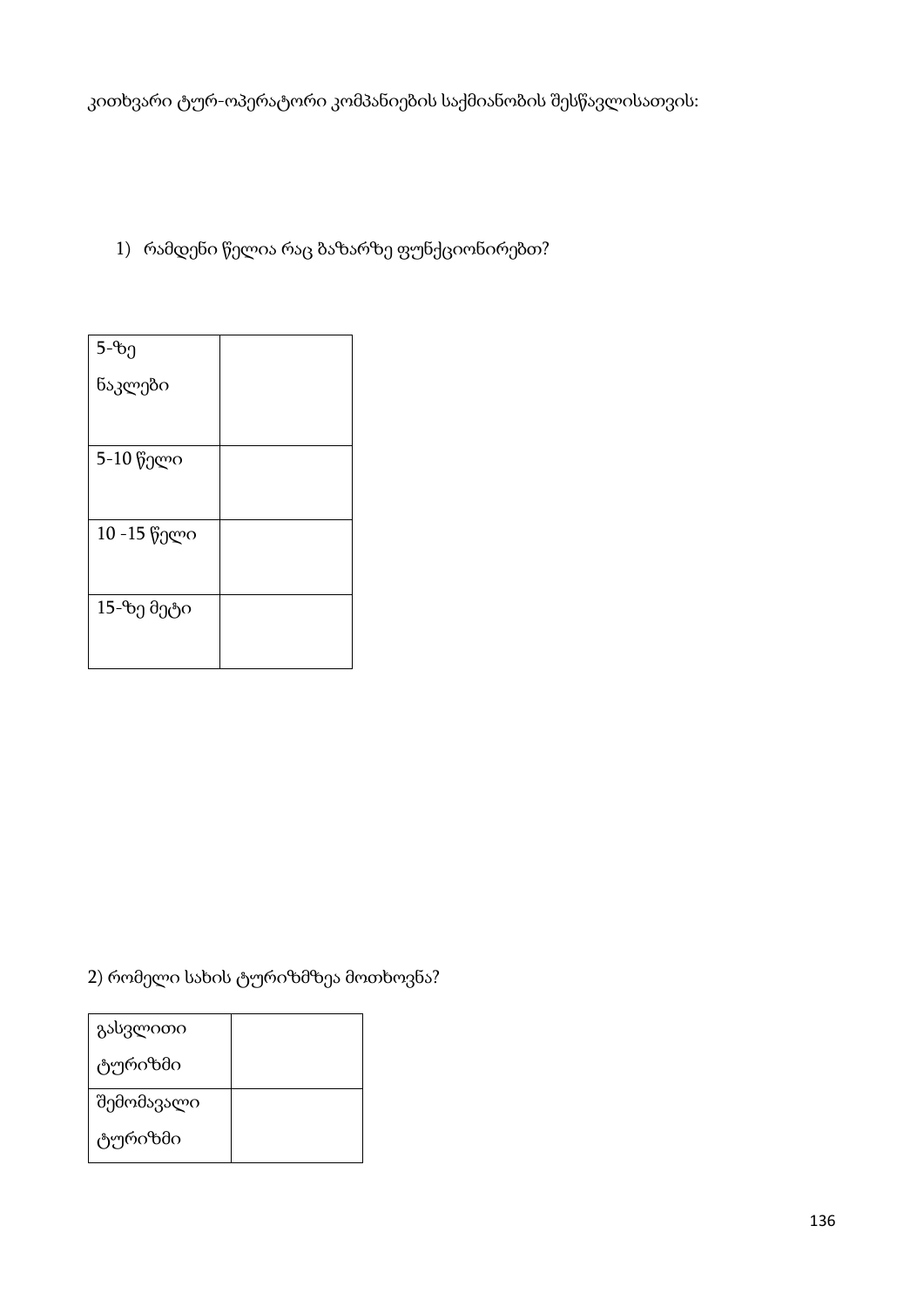| შიდა    |  |
|---------|--|
| ტურიზმი |  |

3) საქართველოში უფრო მეტად რამდენკაციანი ტურისტული ჯგუფები შემოდიან ?

| 6-12 კაციანი  |  |
|---------------|--|
| 12-18 კაციანი |  |
| 18-25 კაციანი |  |
| 25-ის ზემოათ  |  |
| ინდივიდუალური |  |
| წყვილები      |  |

4)რომელია საქართველოს ტურისტების ყველაზე მოთხოვნადი მიმართულება?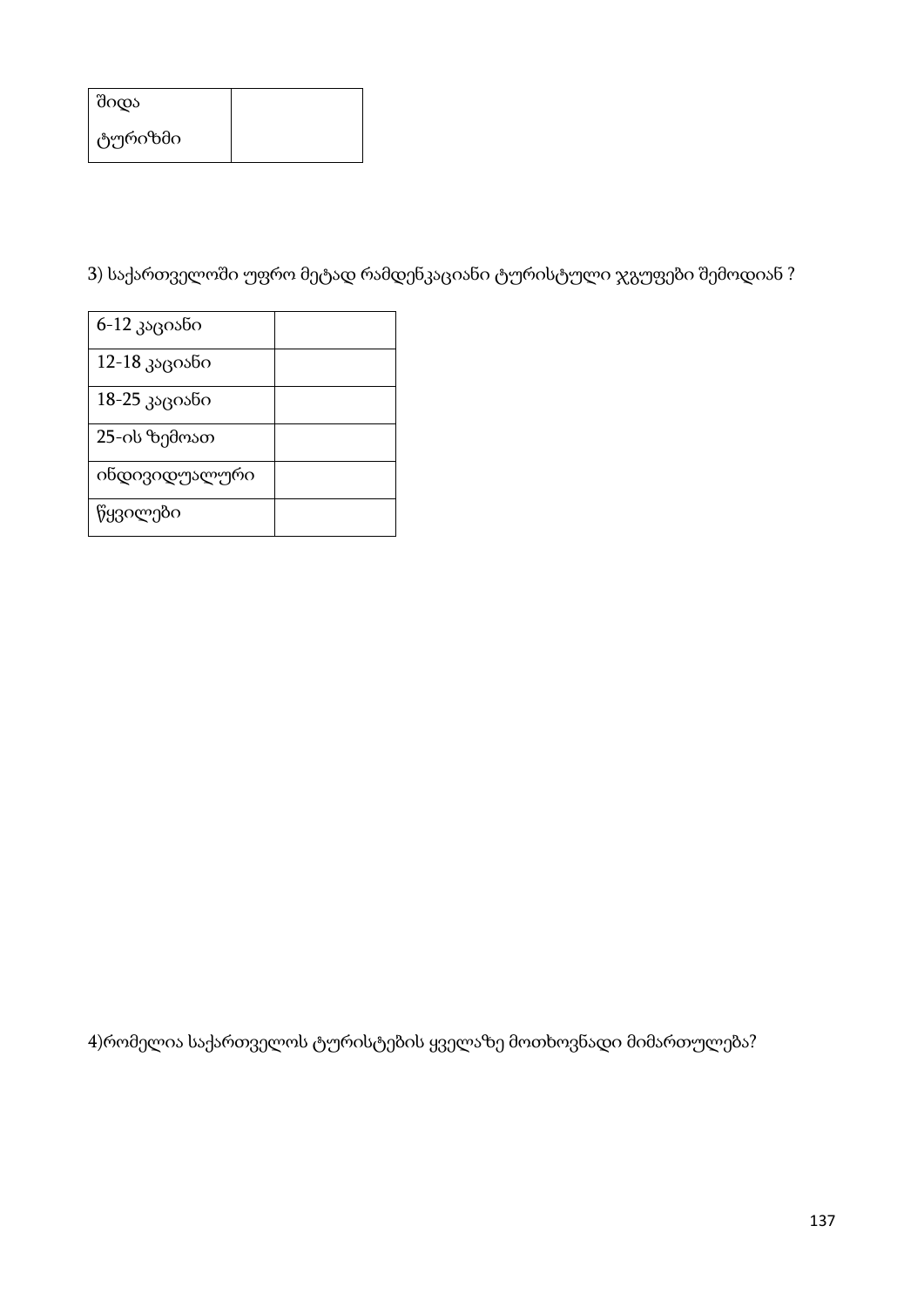| იტალია               |  |
|----------------------|--|
| ესპანეთი             |  |
| რუსეთი               |  |
| ეგვიპტე              |  |
| თურქეთი              |  |
| უკრაინა              |  |
| ინგლისი              |  |
| არაბთა გაერთიანებული |  |
| საემიროები           |  |
| საფრანგეთი           |  |
| სხვა ქვეყანა         |  |

5) მომხმარებლები რა მეთოდით იხდიან მოგზაურობის საფასურს?

| ნაღდი ანგარიშწორებით  |  |
|-----------------------|--|
| საბანკო ანგარიშწორება |  |
| განვადება             |  |

6) გაქვთ თუ არა ფასდაკლებები, და ძირითადად როგორ ტურისტულ პაკეტებზე?

| ოჯახური პაკეტები |  |
|------------------|--|
|------------------|--|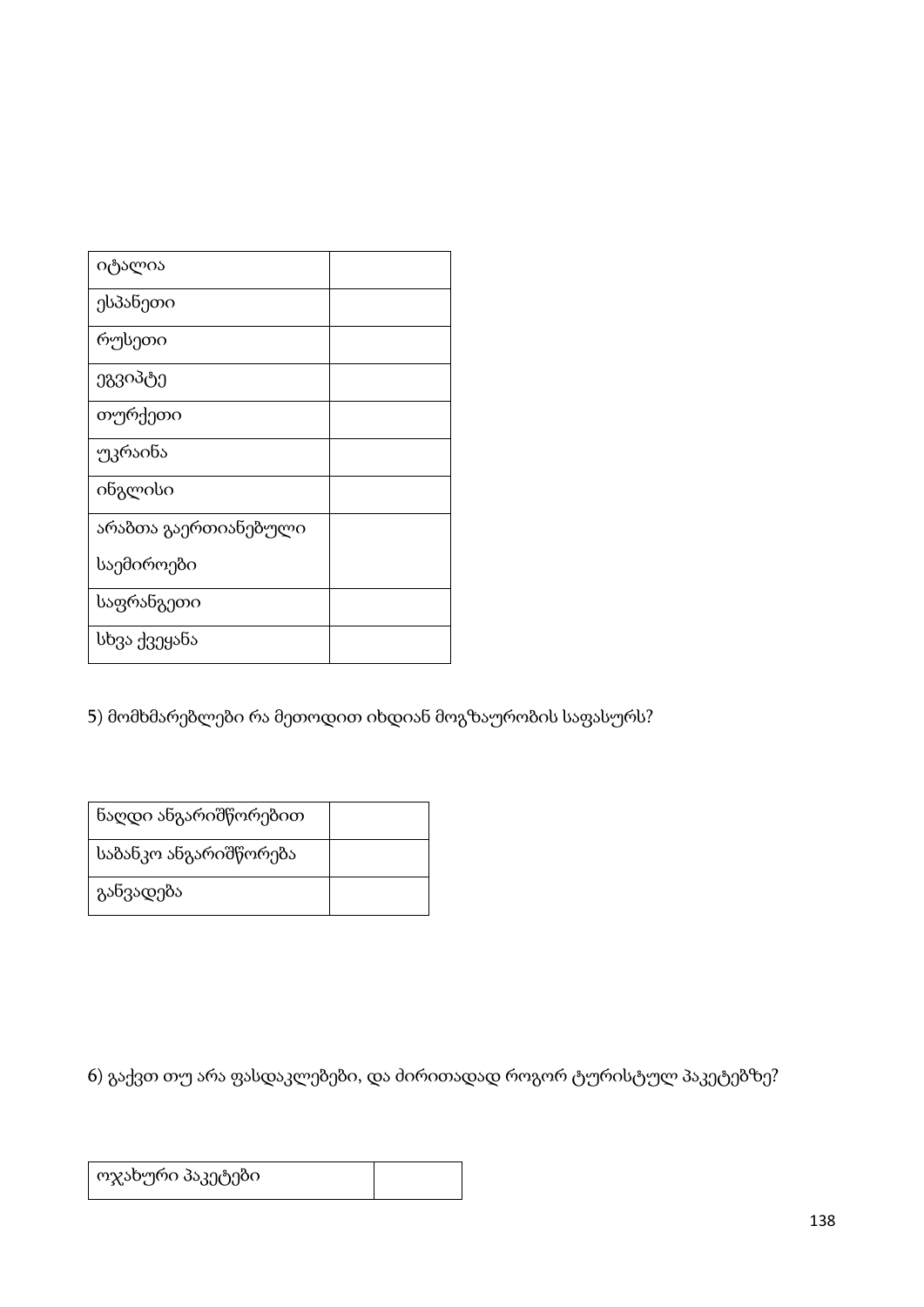| ჯგუფური პაკეტები       |  |
|------------------------|--|
| კორპორატიული           |  |
| ერთგული მომხმარებლები  |  |
| იხდივიდუალური პაკეტები |  |

7) როგორი ტიპის განთავსების საშუალებას ირჩევენ ძირითადად მომხმარებლები?

| 5 ვარსკვლავიანი სასტუმრო |  |
|--------------------------|--|
| 4 ვარსკვლავიანი სასტუმრო |  |
| 3 ვარსკვლავიანი სასტუმრო |  |
| მოტელი                   |  |
| კემპინგი                 |  |
| ოჯახური ტიპის სასტუმრო   |  |
| ჰოსტელი                  |  |

8) რომელია ყველაზე მოთხოვნადი საქართველოს კურორტებს შორის?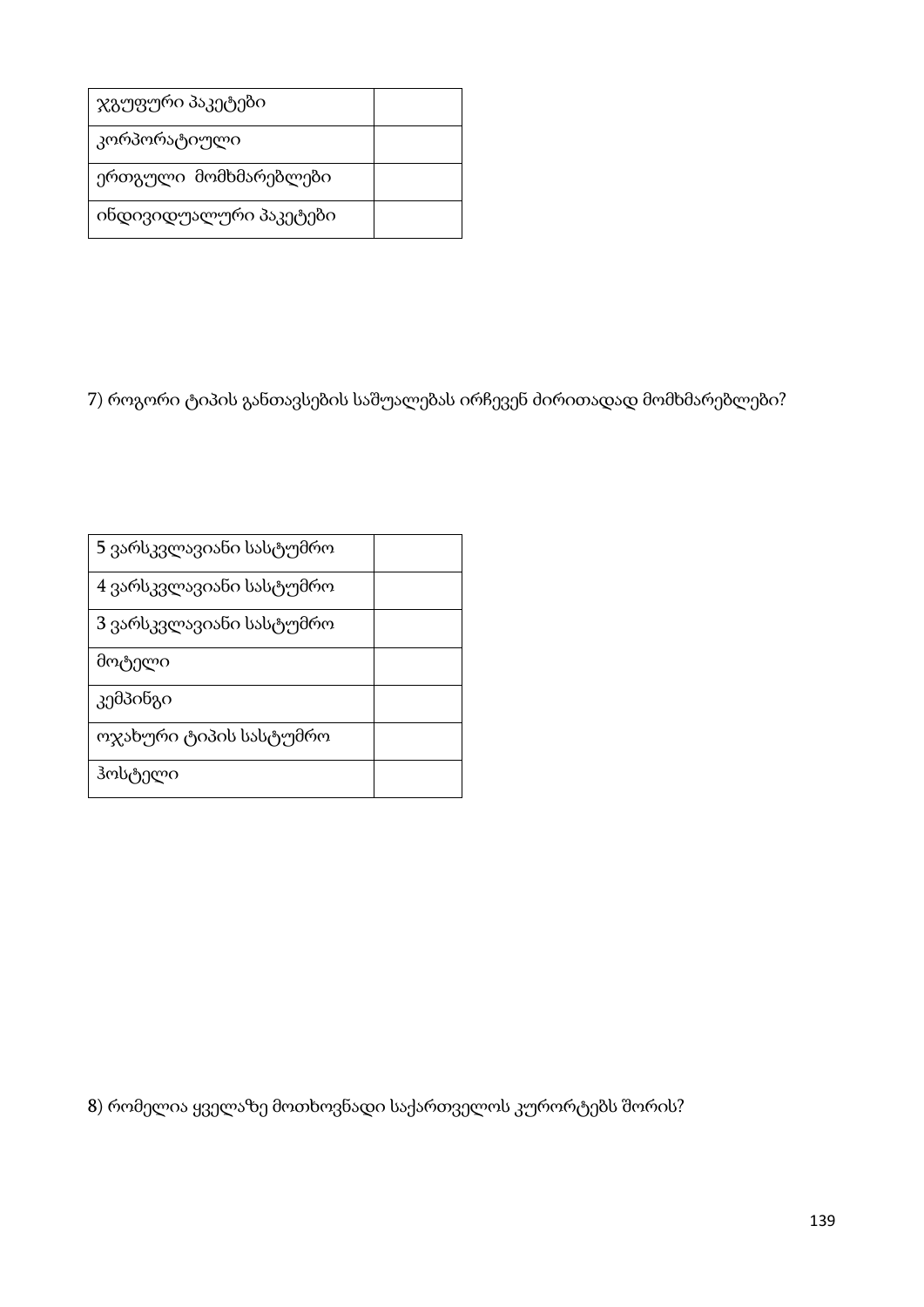| სვანეთის სამდღიანი ტური (მესტია-უშგული) |
|-----------------------------------------|
| ხევსურეთის ორდღიანი ტური ( შატილი-      |
| მუცო-ფშავი)                             |
| თუშეთის სამდღიანი ტური (ომალო-შენაქო-   |
| დართლო)                                 |
| ტეო-კლარჯეთის ტური                      |
| მცხეთის ტური                            |
| ერთდღიანი კახეთის ღვინის ტური           |
| კახეთის ერთდღიანი ტური (სიღნაღი-ბოდბე-  |
| ნინოს წყარო)                            |
| დავით გარეჯში ერთ დღიანი ტური           |
| ყაზბეგის ერთდღიანი ტური (ყაზბეგი-       |
| გერგეთის სამება-სნო)                    |
| ჯომარდი (არაგვზე-მტკვარზე-რიონზე)       |

# 9) როგორი ტიპის ტურების მოთხოვნაა?

| ყაზბეგი   |  |
|-----------|--|
| სიღნაღი   |  |
| ზათუმი    |  |
| ქობულეთი  |  |
| ბორჯომი   |  |
| გუდაური   |  |
| ბაკურიანი |  |
| ლიკანი    |  |
| სხვა      |  |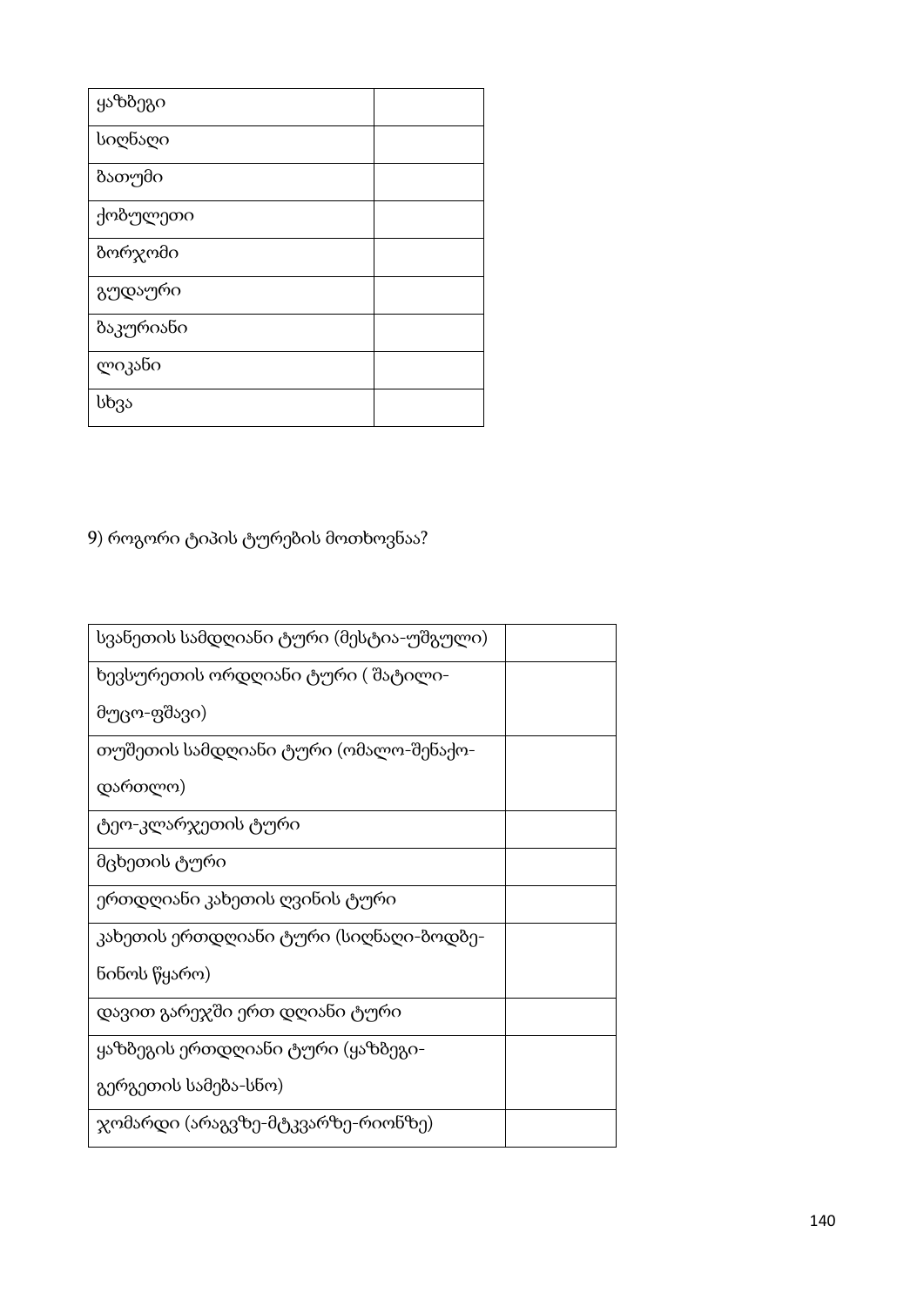| Week-end ტურები გუდაურში (თხილამურები   |  |
|-----------------------------------------|--|
| და სატუმროს დაჯანშნა)                   |  |
| ბაკურიანის ტურები                       |  |
| ერთ და ორდღიანი ტურები ვაშლოვანში       |  |
| (ვაშლოვანის დაცული ტერიტორია)           |  |
| ერთდღიანი ტურები ახალციხეში (ბორჯომი-   |  |
| მწვანე მონასტერი-საფარა-რაბათი)         |  |
| ერთდღიანი ტური ვარძიაში( ფარავნის ტბა-  |  |
| ახალციხე-ხერთვისი-ვარძია)               |  |
| ერთდღიანი ტური ქუთაისში (გელათი-        |  |
| მოწამეთა-სათაფლია)                      |  |
| ერთდღიანი ტურები შიდა ქართლში( გორი-    |  |
| სტალინის მუზეუმი-უფლისციხე)             |  |
| ერთდღიანი ტური იმერეთში ( კაცხის სვეტი) |  |
| ერთდღიანი ტური იმერეთში ( კუთაისი-      |  |
| პრომეთეს მღვიმე)                        |  |
| ტური სამეგრელოში (მაერტვილის კანიონი-   |  |
| ნიქალაქევი-ზუგდიდი-ანაკლია)             |  |
| სამდღიანი ტური რაჭაში (ამბროლაური-      |  |
| ბარაკონი)                               |  |
| სანადირო ტურები ( თევზაობა მდინარეში-   |  |
| ტბაზე)                                  |  |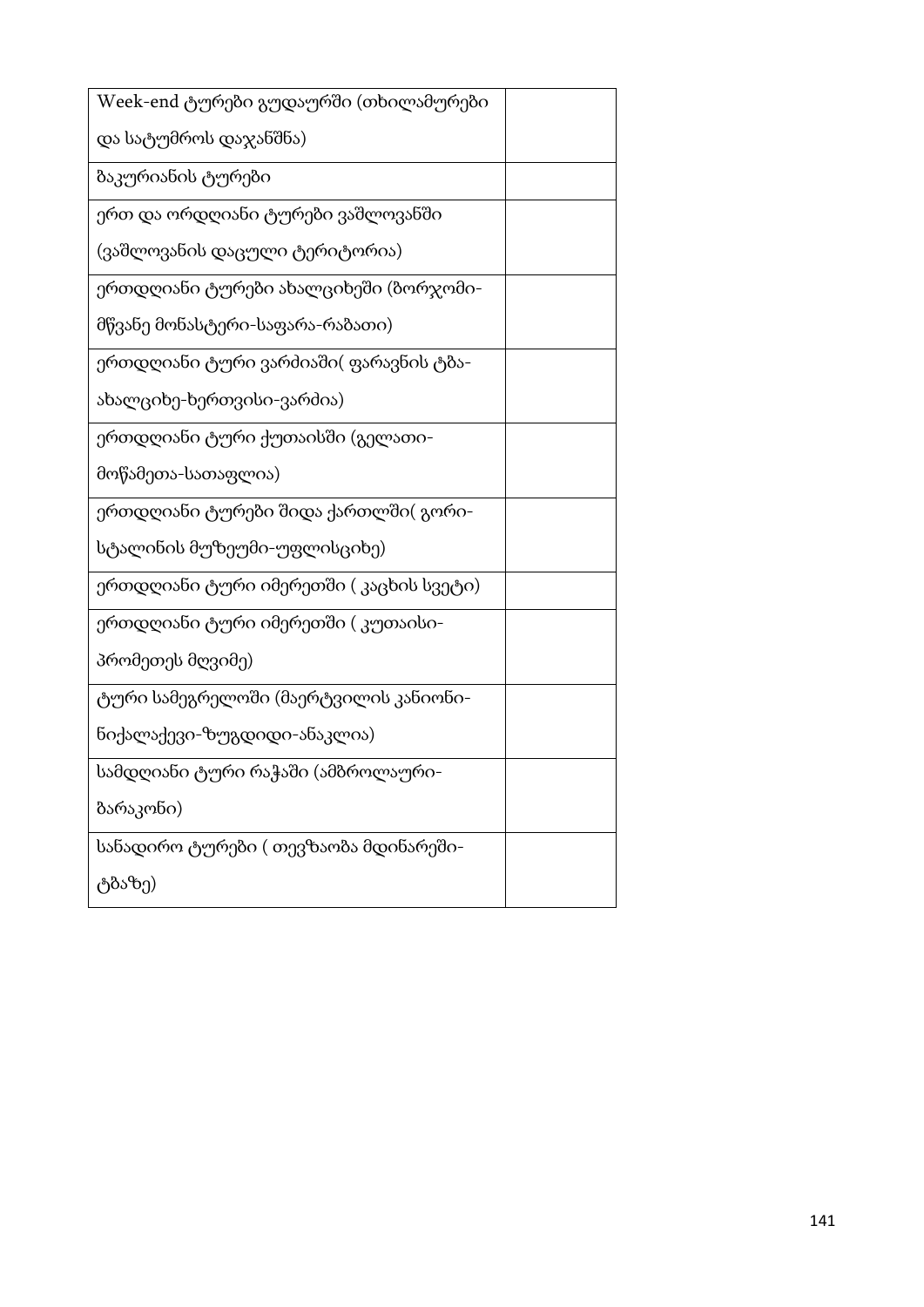10) ტურისტული კომპანიების დახმარებით ძირითადად საიდან შემოდის ყველაზე

მეტი ტურისტი საქართველოში?

| აზერბაიჯანი             |  |
|-------------------------|--|
| რუსეთი                  |  |
| ყაზახეთი                |  |
| ინდოეთი                 |  |
| სომხეთი                 |  |
| თურქეთი                 |  |
| ირანი                   |  |
| უკრაინა                 |  |
| ისრაელი                 |  |
| საუდის არაბეთი          |  |
| ცენტრალური ევროპის      |  |
| ქვეყნები                |  |
| ბალტიისპირეთის ქვეყნები |  |

11)ტურისტული კომპანიერბის მეშვეობით ჯგუფებად რა ასაკის ტურისტები შემოდიან

საქართველოში?

| 18 წლის ქვემოთ |  |
|----------------|--|
| 19-37 წელი     |  |
| 38-45 წელი     |  |
| 46-55 წელი     |  |
| 55-60 წელი     |  |
| 60 წლის ზემოთ  |  |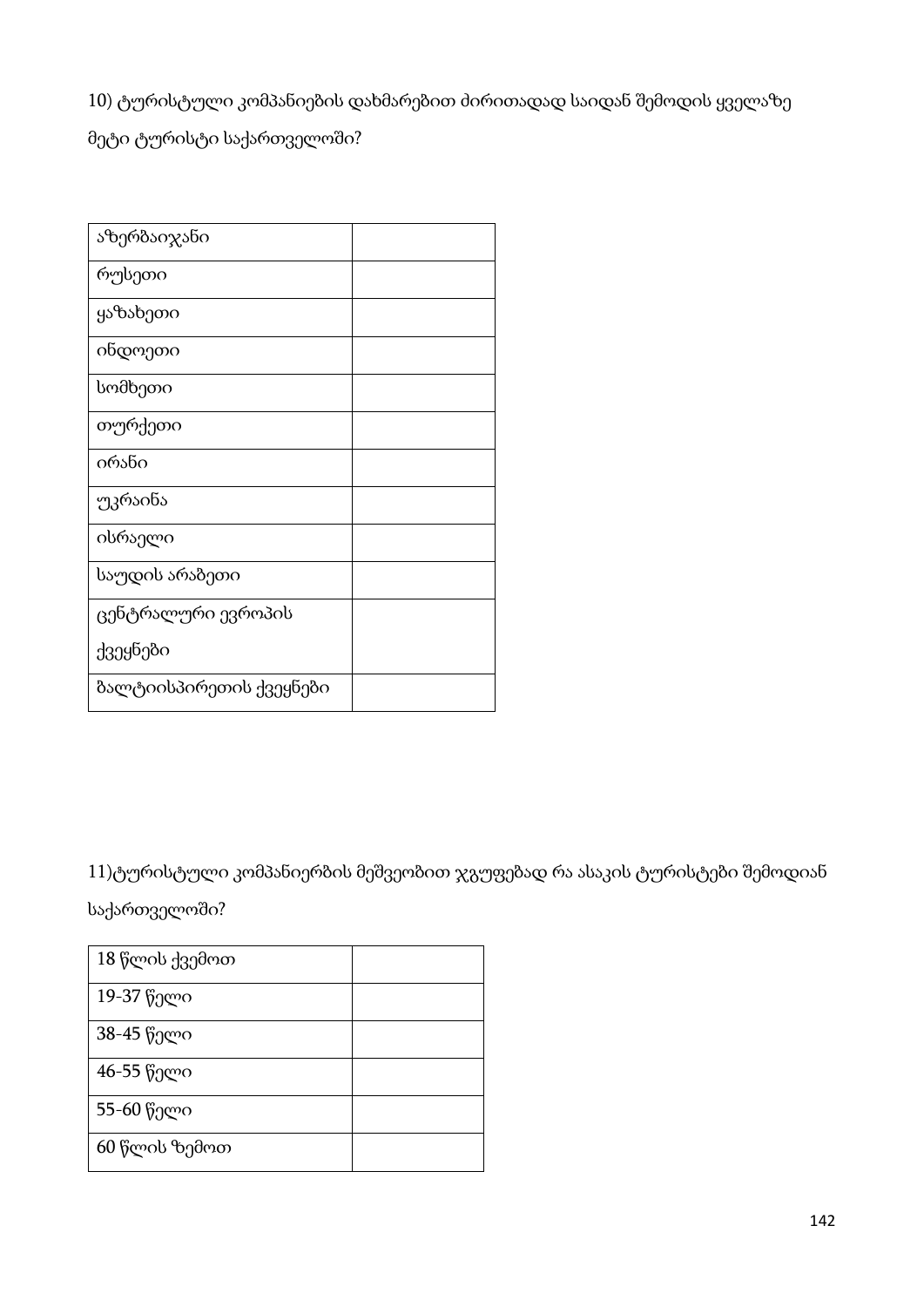12) როგორ ამჯობინებენ ჩამოსვლას?

| დამოუკიდებლად |  |
|---------------|--|
| წყვილები      |  |
| ოჯახებით      |  |
| ჯგუფებად      |  |

13) ძირითადად სად ანთავსებთ რეკლამას თქვენი ტურისტული ფირმის შესახებ?

მომხმარებელი რისი მეშვეობით იგებს და მოგმართავთ თქვენ?

| რადიოში                 |  |
|-------------------------|--|
| ტელევიზიით              |  |
| ჟურნალებში და გაზეთებში |  |
| ახლობლების მეშვეობით    |  |

14) ყველაზე მეთად რას მოითხოვენ, რას ანიჭებენ უფრო მეტ მნიშვნელობას

მოგზაურობისას უცხოელი ტურისტები?

| უსაფრთხოება    |  |
|----------------|--|
| სასტუმრო       |  |
| დაზღვევა       |  |
| ტრანსპორტირება |  |
| გიდი           |  |
| კვება          |  |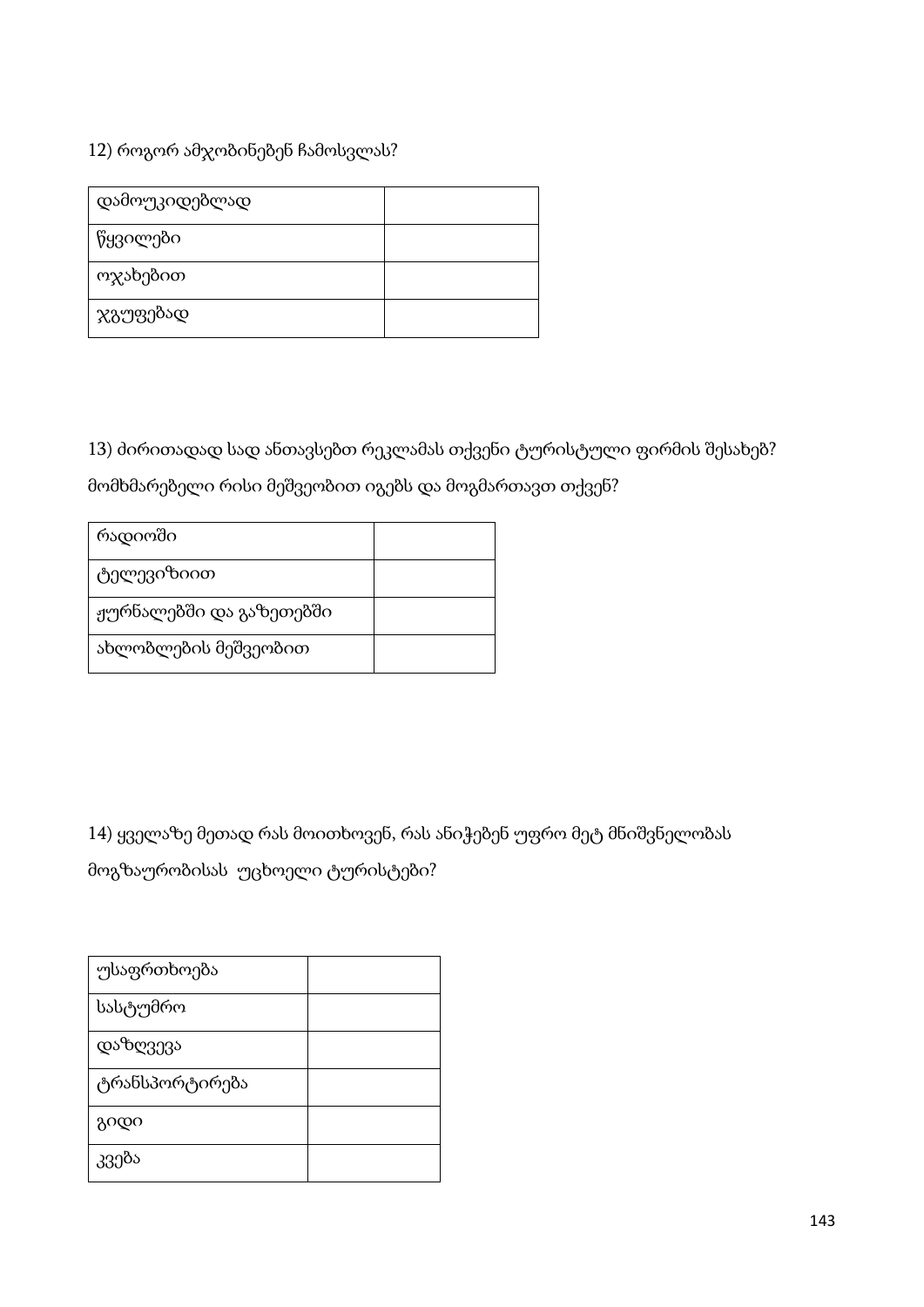15) რა არის ტურისტული სააგენტოებისგან შეძენილი ტურის საშუალო ხანგძლივობა?

| 3-7 დღე           |  |
|-------------------|--|
| 1 კვირა           |  |
| $10 \, \text{QC}$ |  |
| 2 კვირა           |  |
| 20 დღე            |  |

15) რა არის ერთკვირიანი ტურის საშუალო საფასური საქართველოში შემოსული

ტურისტისთვის?

| 500 \$ ქვემოთ |  |
|---------------|--|
| 500-1000\$    |  |
| 1000-1200\$   |  |
| 1300\$-1500\$ |  |
| 1500-2000\$   |  |
| 2000\$ ზემოთ  |  |

# 16) ძირითადად როგორი სახის ტურებია მოთხოვნადი?

| კულტურული      |  |
|----------------|--|
| აგროტურიზმი    |  |
| სათავგადასავლო |  |